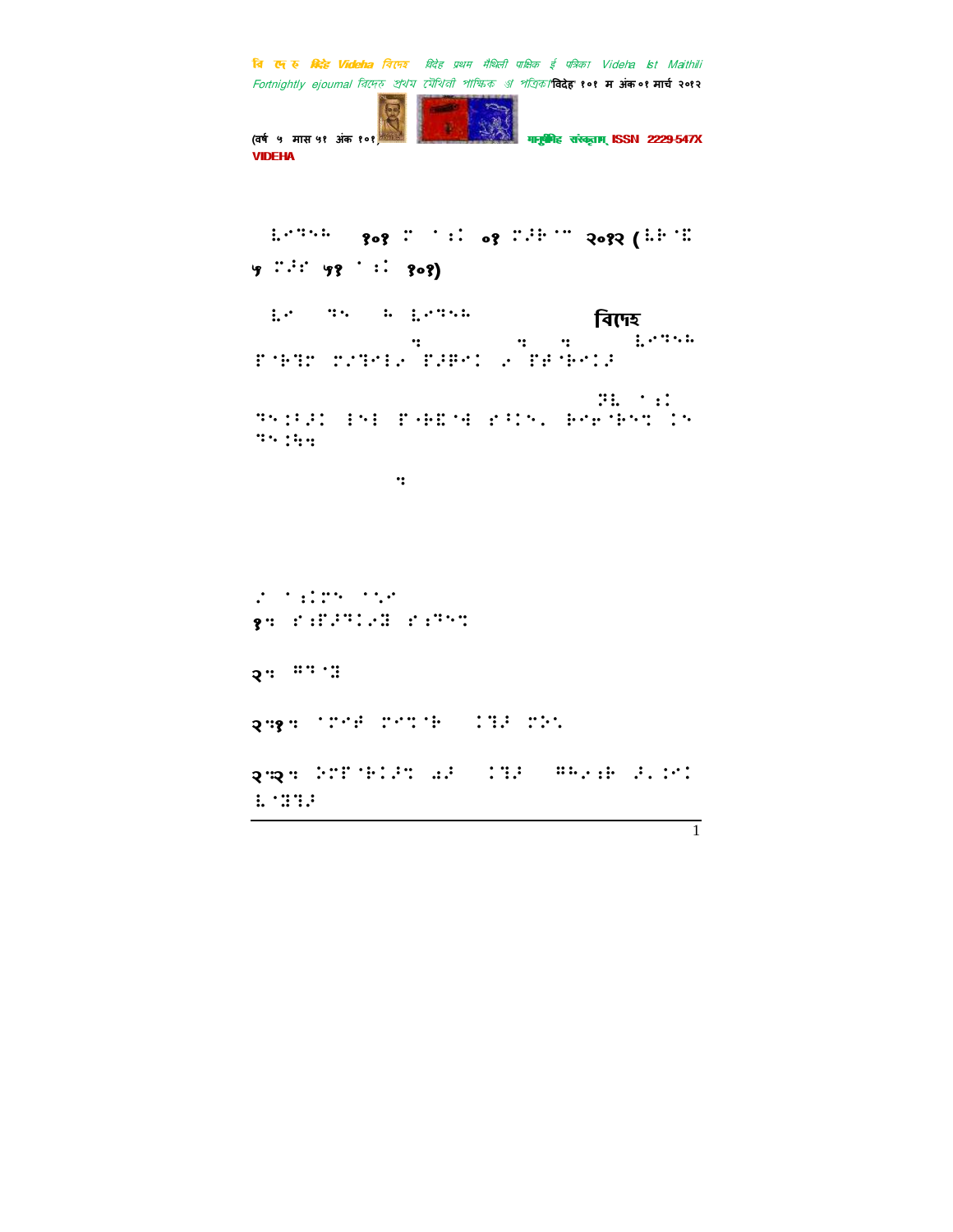

547X VIDEHA

२⣒३⣒!⢽⣇⢴⢽!⣅⢼⢷!#⢼⣉⢼#.B⣞⢴!⢺⢽!

२४ २ अ. २००१ - २३ अ. २४ अ. २४ अ. २४ अ. २४ अ. २४ अ. २४ अ. २४ अ. २४ अ. २४ अ. २४ अ. २४ अ. २४ अ. २४ अ. २४ अ. २४ अ.  $L:=$ 

२७५ : प्रस्तः ESRP (P. 48) (ESR) - (P.1189)

२⣒६⣒!⣝⢵⢻⢼⢽⢽⢹!⣔⢼-!⢻⢷⢼⢺⢴⣇⢽! ⢾⣝! ⣐⣇⢼⢳!;;!⢷⢹⣎⢼⣐⢻⢽⢴!

२७७ : १९६२%१२% वर्तनी सेना १९७८ : १२३०  $^{\prime}$  TH represents to the second second second second second second second second second second second second second second second second second second second second second second second second second second second secon ⣝⢵⢻⢹⢼⢽!!

 $3: "$ 

३⣒१⣒१⣒!⢼⢽⢴!⢼⢼⣝⢽⢴२⣒!⢷⣅B⢴!⣔⢼!

३ भ२ भ3 प । २००० मा २००० मा २००० मा २००० मा २००० मा २००० मा २००० मा २००० मा २००० मा २००० मा २००० मा २००० मा २०<br>इ.स.च्या २० व्या २० व्या २००० मा २००० मा २००० मा २००० मा २००० मा २००० मा २००० मा २००० मा २००० मा २००० मा २०० ⢻⢴⢾.⣇⢾⢼!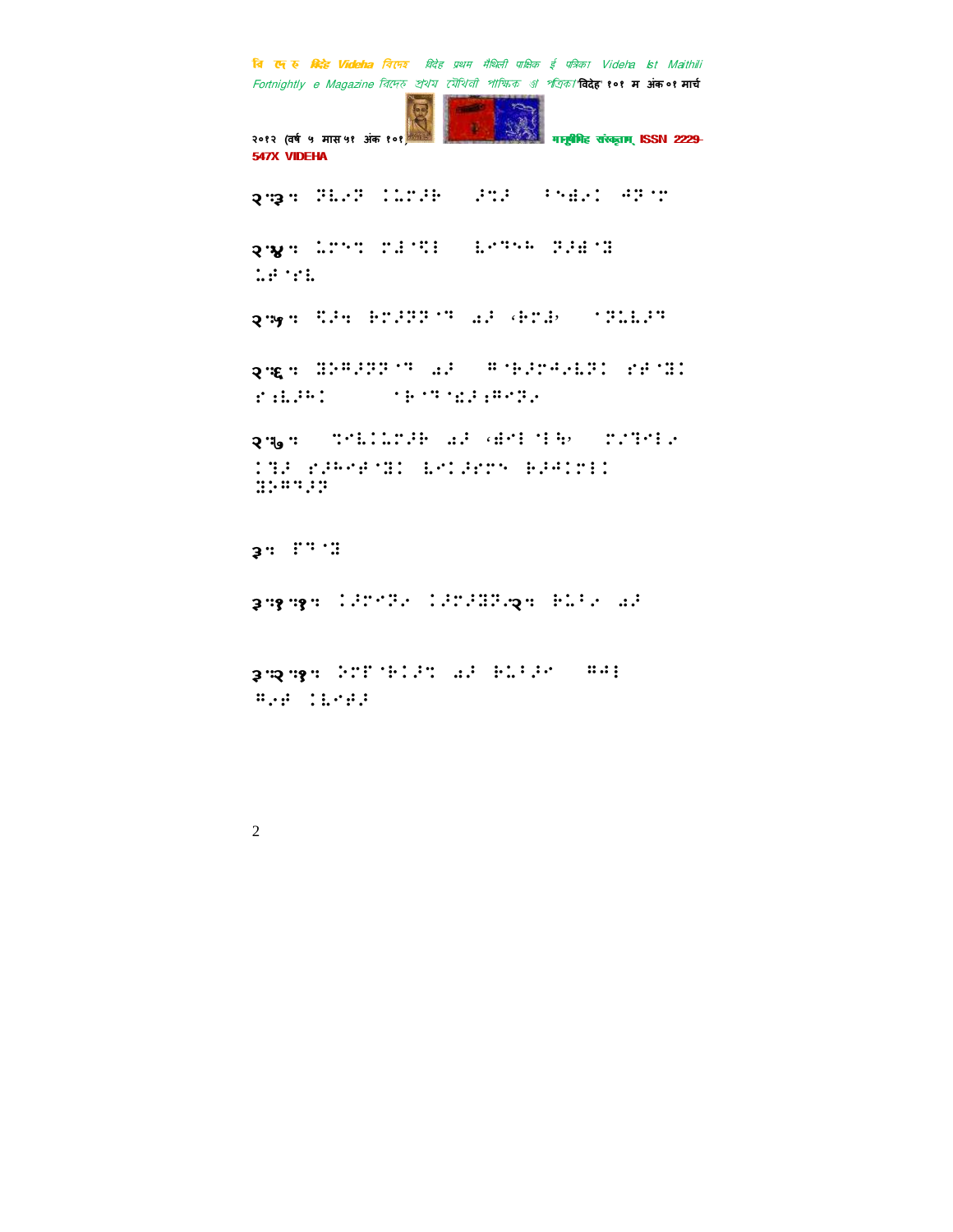(वर्ष ५ मास ५१ अंक १०१) मानुसिंह संस्कृताम् ISSN 2229-547X VIDEHA ३⣒३⣒१⣒!⢷⢼⢺⢹⣇!⣜⣋3!२⣒!!⢾!⣉⢷.! ⢻⢺3!.⣇⢾⢼!३⣒!⢺⢻⢹⢼⢽⣐⢹!⣔⢼!(⢽⣅(! ⣇⢾⢼!– ⢸ F!⢼⢻⣅!⢼⢻⣅!⣁⢴!

३⣒४⣒१⣒! ⣐⢹⢴0!⣅⢼⢷! ⢼⢶⢴.!⢸⢺⢵⢻⢽⢴0! B C O C O C O C O C O C O C O C ३⣒!⢷⢼⣇3⢼ ! ⢼⢳⣅!४⣒!⣅⣉!0⢼ ⣇⢼⢽!

३⣒५⣒१⣒!⢺⢻⢹⢴⣉!0⢷ ⢼⢹!⣜⣋3२⣒⣐⢹⢽! ⣅⢼⢷!⣔⢼!३⣒!⢽⢽⢹!⣇3⢼ !⢷⢼⣝!

३⣒६⣒१⣒!⢽⢼⢷⢼⣝⣜!⣔⢼!२⣒!⢽⣉⢼⢽⢾!⣔⢼!

३⣒७⣒१⣒!0⢷⢴⢾!0⢷⣝⢼!⣔⢼!२⣒!0⣇⢽! ⣅⢼⢷! ⢼⢳!३⣒!⣋⢼॰ ⣉⣉⣎⢷!⣅⢷!

३⣒८⣒१⣒⢷⣉!⣜⣋3! ⢵⢽⣓!⣅⢼⢷!⣔⢼! '⢷⣉'३⣒!⣉⢽!⢼⢷⢴⢻⢷!४⣒!03⣉⣇⢷! ⢷⢼⣅⢾!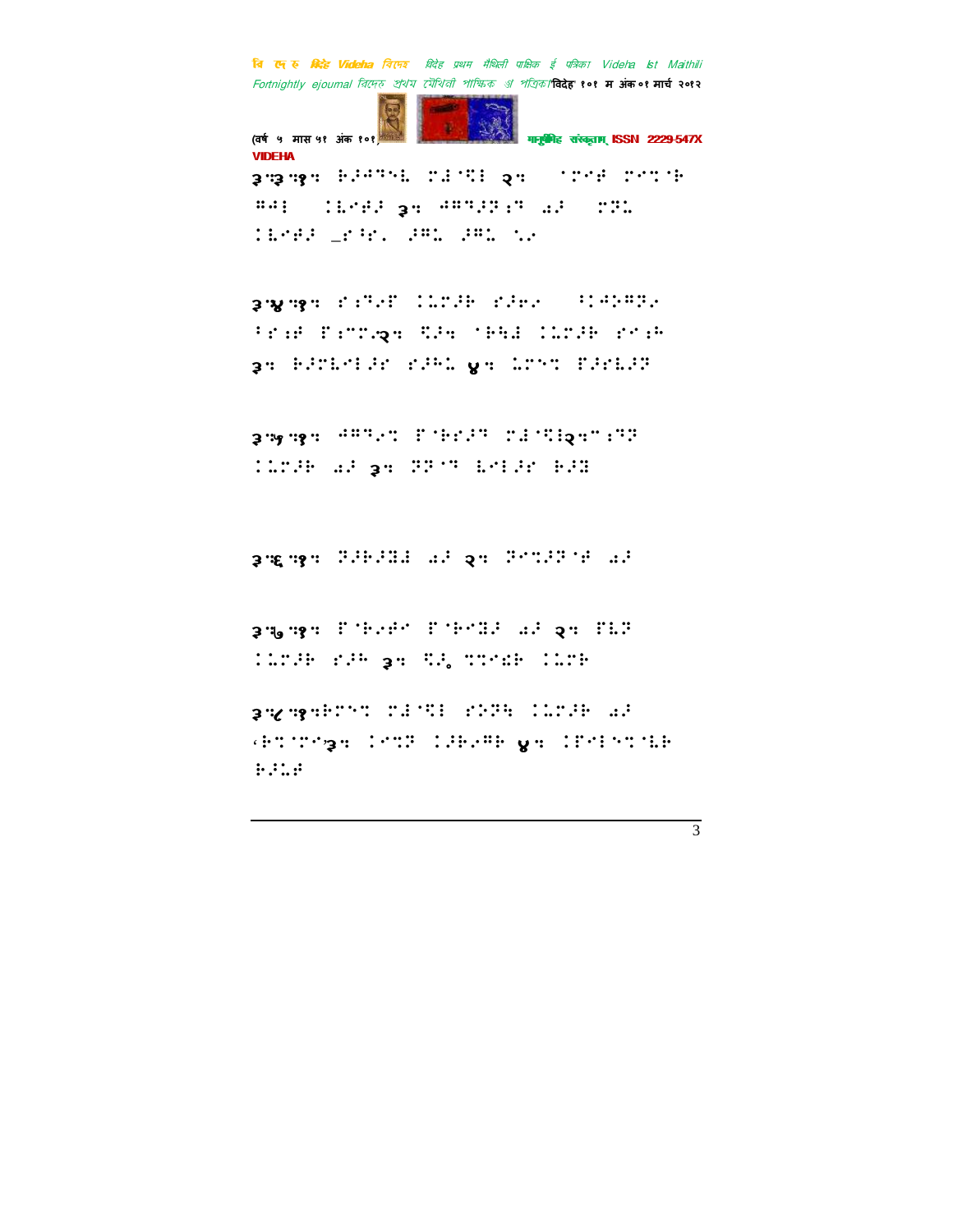

२०१२ (वर्ष ५ मास ५१ अंक १०१ सम्बंध में सम्बंधित संस्कृतम् ISSN 2229-547X VIDEHA

४⣒!⣙3⢼!3⢼. ⣐⢻⢴⢾⣒!⢷⢼⢺⢽⢼⣙!⣉⢷! )⢾⢷⣝!⣙3⢼\*!⣒!!⣅⣉!⣜⣋3! )⣙3⢼!⣇⢽ 0⢾0!⣙3⢼!⢺⢴⣇. ⢺⢽⢾⣅0!⣙3⢼!⢺⢽⢻⢴\*!

५⣒!⢻⢹⣝.0⢹⣝!⢸⢼⢷⢾⢴;!!⣐⢻3⣉!⣋B⢷⢼3.!  $\overline{+}$ ⣅⢾03!

 $\epsilon$ s:Bilisis: User Sigurian Curn "⣇⢹⢳".!⢴⢽!⢹!⢳⢷⢵!⣈3⣊⢽⢼!  $\Box$ 

ि : अध्यातः १७३३ (१९०९ - १३३)

2⣙3⢴^-!\⣇⢹⢳!2⣙3⢴.⣐⢻⢷⢺⢴!⢼! ⣐⢻⢷⢺⢴!2⣙3⢴!⢵⣏!)⣐⣞⢷⢽⣞0⢷! PRAI PAR PROTECT TORAGE ⣒⣝⣓⣒3⣒! ⢷⣇⢷!⢼⣎⢼⢷⢾!.Cbtfe!

Ejduje – pobsze pod proces pod proces pod proces pod proces pod proces pod proces pod proces pod proces pod pr<br>Ejduje – pod proces pod proces pod proces pod proces pod proces pod proces pod proces pod proces pod proces po

L'INE DE L'OND EN CONNOIC EN CONNOIC EN CONNOIC EN CONNOIC EN CONNOIC EN CONNOIC EN CONNOIC EN CONNOIC EN CONN B⢷3-!⢾⢷⢳⣅⢾⢼!⢼!⢹⣇⢽⢼⢻⢷⢴!!\*! 0⢴⣒⣋⢴⣒⢶⣒!⣋⢼⣅⢽3⢵⣋!33!⢽⢴⢼F! 3⣐0⢷!⣅03B⣎!⣁⣒!Bmm!uif!pme!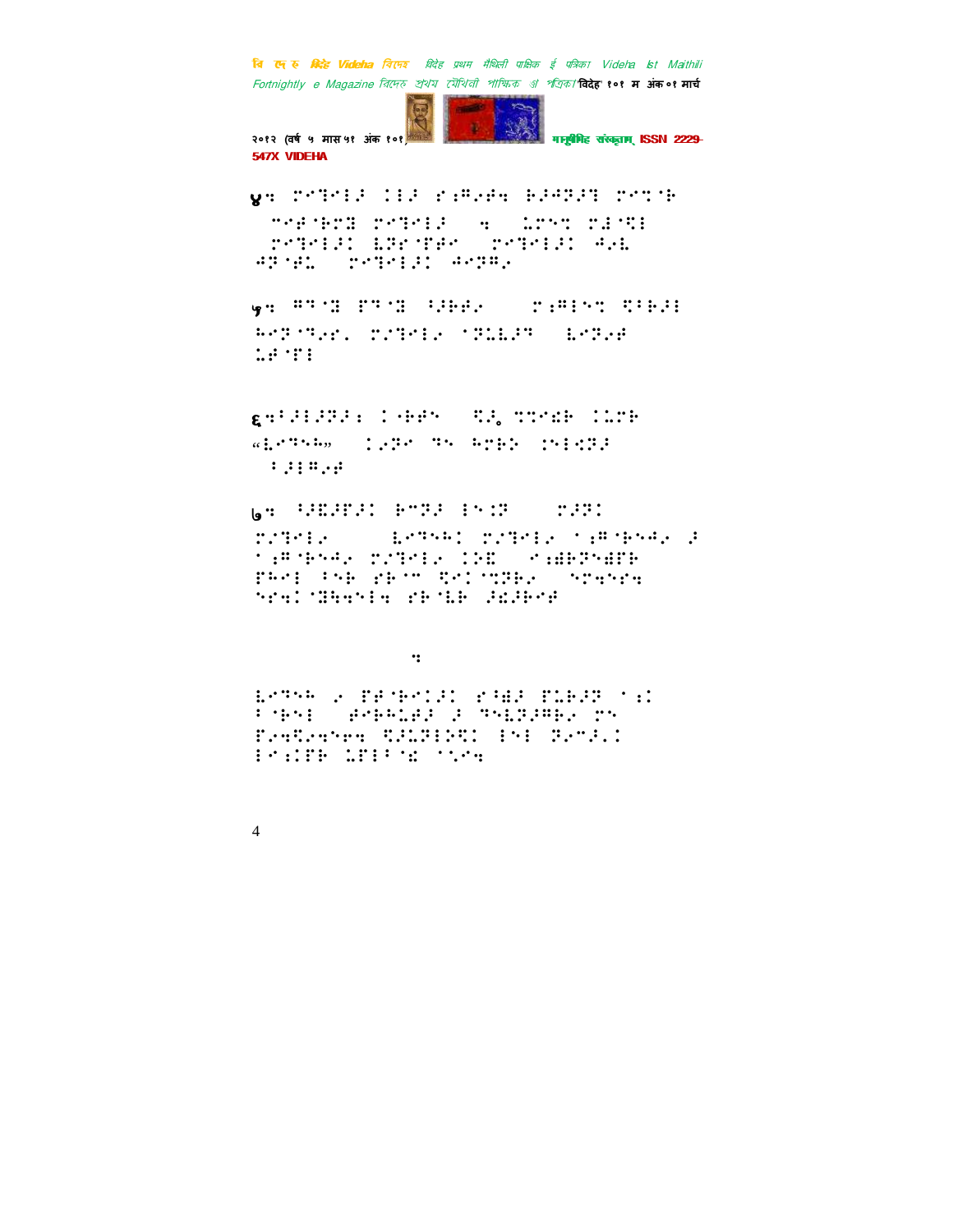(वर्ष ५ मास ५१ अंक १०१) मानुसार में मानुसार संस्कृतम् ISSN 2229-547X

bu!uif!gpmmpxjoh!mjol⣒!!

⣇⢹⢳!⢴.0⢾⢷⢼! ⢸⣞⢼!0⣅⢷⢼⢽!⣐! B⢷3-!⢾⢷⢳⣅⢾⢼!⢼!⢹⣇⢽⢼⢻⢷⢴!⢷⣓0!

LANSA DE TRADE PRAI 40 º 10

VIDEHA

LATAR & PROPERTY WORLD FRAME ON ST

!⣇⢹⢳!⢼⢷⣒ ⣒ ⣒⢶⢴⣋⣒! !#⣇⢹⢳#!⢴.0⢾⢷⢼!⢴.0⢾⢷ F! 0⢷⢼0⢾!⢷⣓⣒! !0⢽!⢾⢷F!⣇⢹⢳!⣇⣏⣝! ⣓⢾! ⢷⣓⣒! ↑!⣇⢹⢳!⢼⢷⣒ ⣒ ⣒⢶⢴⣋!⢽⢴⣞⢷F! 0⢽! ⢼⣞0!B3⣍⢻0⢷!3⢻⢼⣓⣒!! !B3⣍⢻!#3⢼⣅⣞#!0⢷!#⣋!⢻⢼⣋⢺⣞#!! #⢶⢴⣋#! 3⣞!!#⢶⢴⣋!⣝⣓⣒⢼⢷⣒3⣒#! !!!

iuuq;00xxx⣒wjefib⣒dp⣒jo0joefy yn , defni inffr, rnei brine eli 0⢷⢼0⢾!! 2⢾!⣁⢴⣒!⢻⣓⢻3!⢷⢴⣋⢷! post particle ius;00sfbefsqhpphmfdpn0.00sfbefsqhpphmfdpn0.00sfbefs  $\mathbf{H}$ ee bij beeld in twee bij beeld in twee bij beeld in twee bij beeld in twee bij beeld in twee bij beeld

3!⢷⣓!⢼!⣈⢼3⢴! ⣙⢼⢽!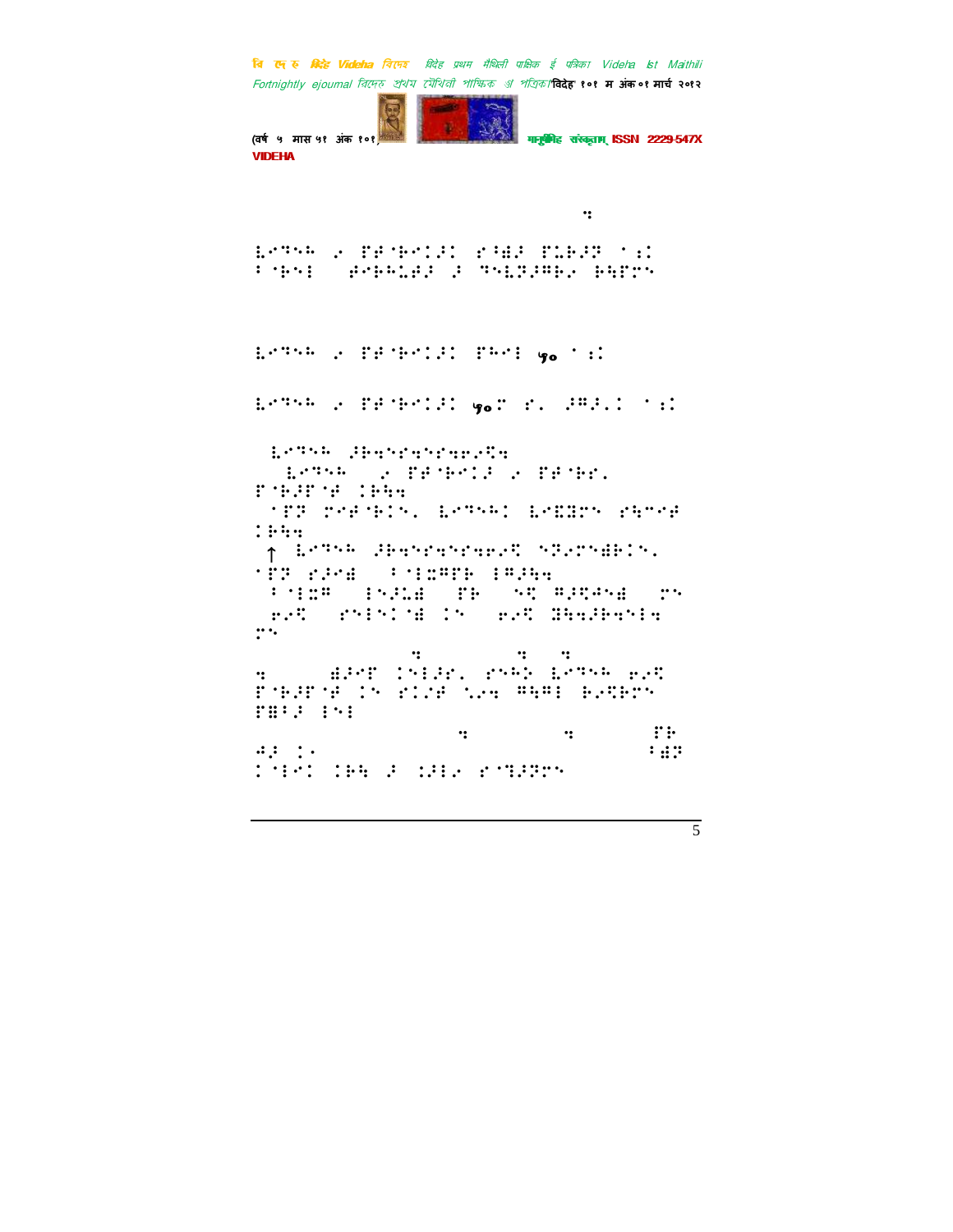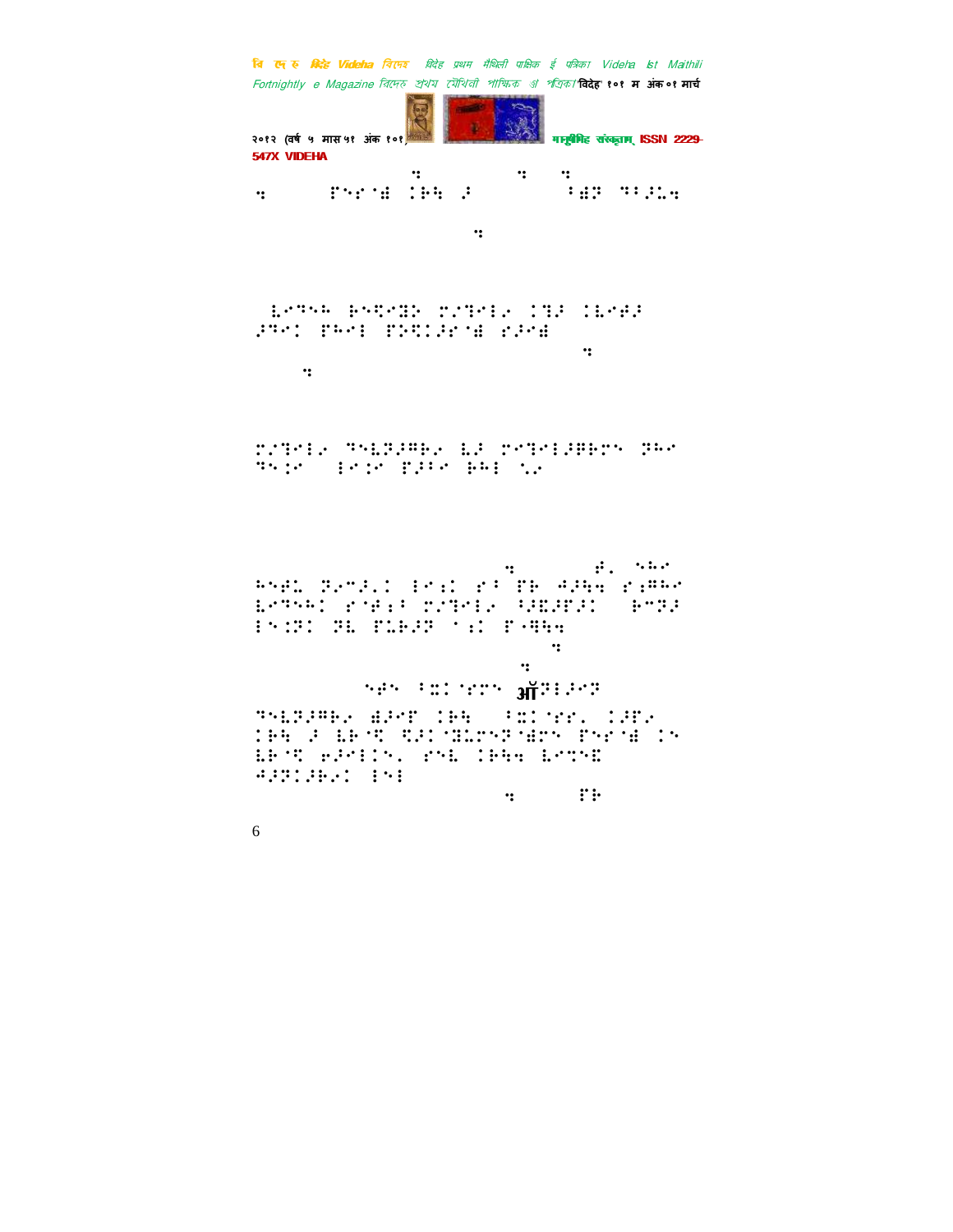**No. 1999** - Maria Barat and Maria Barat and Maria Barat and Maria Barat and Maria Barat and Maria Barat and Maria Barat and Maria Barat and Maria Barat and Maria Barat and Maria Barat and Maria Barat and Maria Barat and M

| (वर्ष ५ मास ५१ अंक १०१ सालको<br><b>VIDEHA</b><br>$\frac{1}{2}$ , $\frac{1}{2}$ , $\frac{1}{2}$ , $\frac{1}{2}$ , $\frac{1}{2}$ , $\frac{1}{2}$ , $\frac{1}{2}$ , $\frac{1}{2}$ , $\frac{1}{2}$ |  | मानुब्रीह संस्कृतम् ISSN 2229-547X |
|------------------------------------------------------------------------------------------------------------------------------------------------------------------------------------------------|--|------------------------------------|
|                                                                                                                                                                                                |  |                                    |
|                                                                                                                                                                                                |  |                                    |
|                                                                                                                                                                                                |  |                                    |

 $\alpha=1.033544$  ( FLERE THE P WORLD ERGED FROM nerakitz (edeb est ezet est.<br>Consmited (st edit eze z mersozge) rath res Summer (892) est Parall Brit Ph<sup>2</sup>4244 ESTAR SESTINE

 $\dddot{\mathbf{r}}$ 

SPEED RED LOSPE TOLPES APEN TLO THILLE J BETTERTETE LTTURE ridaring the a pyndictratery new rededal dega poeanta ladeer, reap<br>Pleib Soreeda dicael leorger eed Mine referr refr field & refr ENIRG TEACH COSTALL BEST CON  $\mathbb{S}^{n}$  (iii)

 $\overline{7}$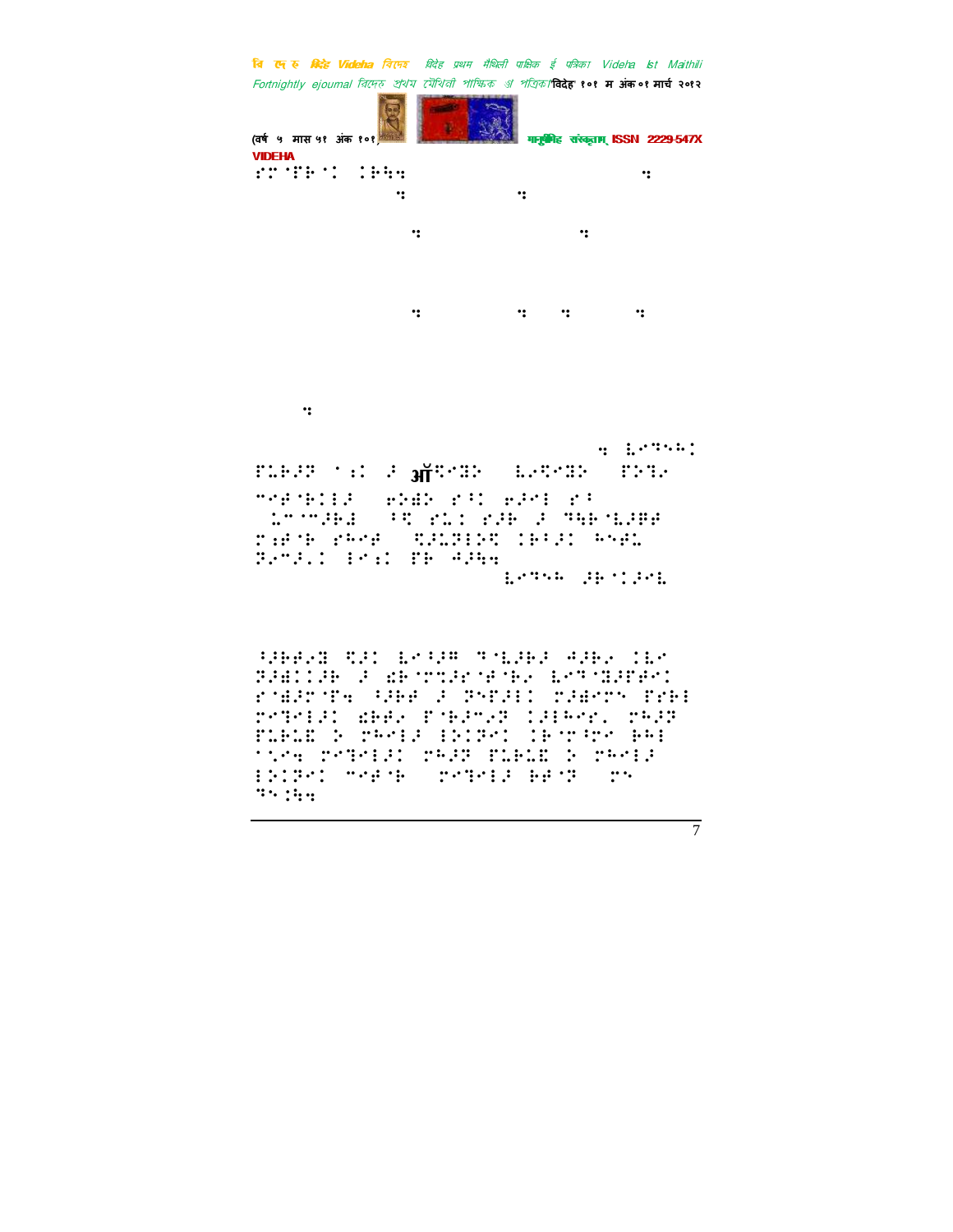

२०१२ (वर्ष ५ मास ५१ अंक १०१ सम्बंध में सम्बंधित संस्कृतम् ISSN 2229-547X VIDEHA

⢻⣊⢷⢴.⣉⣐⢷!0⢼3⣇⣐⣉!⢼3!⣓⢷⢾⢾-! SHATS TATALHERT QQ00 WEST THESE ⢸3⣈!⣐⢾!⣁⣒!⣙3⢼!⢸⢼⢷⢾!⢼! SAPSI SAPAN SERI SARA SERI ⢽⣝⢼⢽⣝!0⢷⢼⢴⢽!⢼!⢽⣇! ⣙⢼0⢾⣝-!  $^{\prime\prime}$   $^{\prime\prime}$   $^{\prime\prime}$   $^{\prime\prime}$   $^{\prime\prime}$   $^{\prime\prime}$   $^{\prime\prime}$   $^{\prime\prime}$   $^{\prime\prime}$   $^{\prime\prime}$   $^{\prime\prime}$   $^{\prime\prime}$   $^{\prime\prime}$   $^{\prime\prime}$   $^{\prime\prime}$   $^{\prime\prime}$   $^{\prime\prime}$   $^{\prime\prime}$   $^{\prime\prime}$   $^{\prime\prime}$   $^{\prime\prime}$   $^{\prime\prime}$   $^{\prime\prime}$   $^{\prime\prime}$   $^{\prime\prime$ Ship (23) (23)

⣙3⢼-!2⣙3!⢼!2⣙3⢴ F! B⢽⣎⢾! ⣓⢽⢼-! 0⢷-!⢽⣇⣏⣜! ⣐⢻⢳! ⣇⢹⢳! ⢷.⣐⢺⢽!⢼!⢽⣝⣓⢺! ⢷⣇ !⢼! ⣙3⢼-!2⣙3!⢼!2⣙3⢴ F! B⢽⣎⢾! L'ESPAR E EL PRIME PARTIES (1941-1992)  $H$ ⣇⢹⢳!⢺⢼3⣇C⢷⢾⢾!⣋ ⢽!⢶⢵⢷0⢷!  $\mathbf{d}$   $\mathbf{d}$  :

#2⣙3!⢼⢷!⣙3⢼#!)2⣙3⢴! ⢸ F!  $3\%$  . The state of  $\sim$  0  $\sim$  0  $\sim$  0  $\sim$  0  $\sim$  0  $\sim$  0  $\sim$  0  $\sim$  0  $\sim$  0  $\sim$  0  $\sim$  0  $\sim$  0  $\sim$  0  $\sim$  0  $\sim$  0  $\sim$  0  $\sim$  0  $\sim$  0  $\sim$  0  $\sim$  0  $\sim$  0  $\sim$  0  $\sim$  0  $\sim$  0  $\sim$  0  $\sim$  0  $\sim$  0  $\sim$  0  $\sim$ 

!2!B⢷!⣓3!0⣅⢷ ⢼⢷)२०१२) [ ⢼⢳⢾⣝! ⢼⢹⢴-!⢹33⢴^!33!⢳⢼F!⢽⢺⢷! ⢵⢽!⣓3!2⣙3⢴!0⢵⣙⢴!⣅0⣝⣅⢾!⣁!@!

⣉⢷⢴!⢷⢼⢺⢹⣇!⣜⣋3!"B⢷⢼" )⣇⢾⢼. ⣐⢻⢷⢳\*!!24⣒93&!!!!!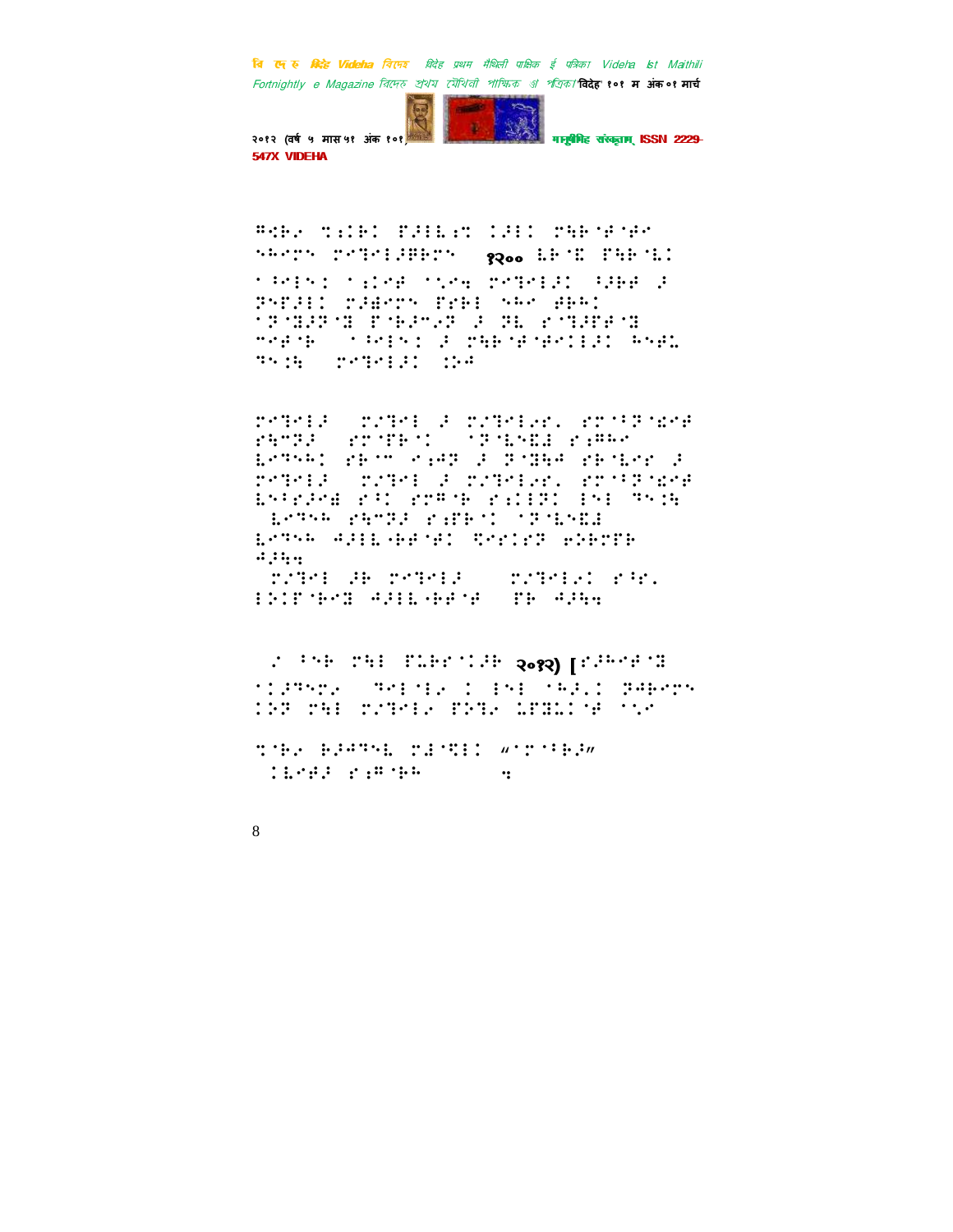मानूबीह संस्कृतम् ISSN 2229-547X (वर्ष ५ मास ५१ अंक १०१) **VIDEHA** the Profession where Trees **WARRANTY MANUFACTURER**  $\dddot{\mathbf{r}}$ **TORONTO PER PROPER WAS READ**  $\mathbf{1}$ there frit an whiney the  $\mathbf{r}$ the 198 SPRING Pressure with the Second Str Similar to Pompet (2001) a THE PLACE TRIPLE BRAIN WARPS **COMPANY STAR SECTION COMPANY** there is: Thi (2000) **MONEY CONSTRUCTS**  $\mathcal{L} = \mathcal{L}$ TTERTER THREETIE LETTIC WITCH **Terne Albert (BSCCCCCC)**  $\dddot{\mathbf{r}}$ TTERMED LOGE BETRI WARR BE I **BETHE THE BILL**  $\mathbf{r}$ THE PREPRIED FER PPE IN TERRE  $2.143344$  $\dddot{\mathbf{r}}$ the BRBS TEMPS THE BRIDGE TEPHP rimmer  $\ddot{\phantom{1}}$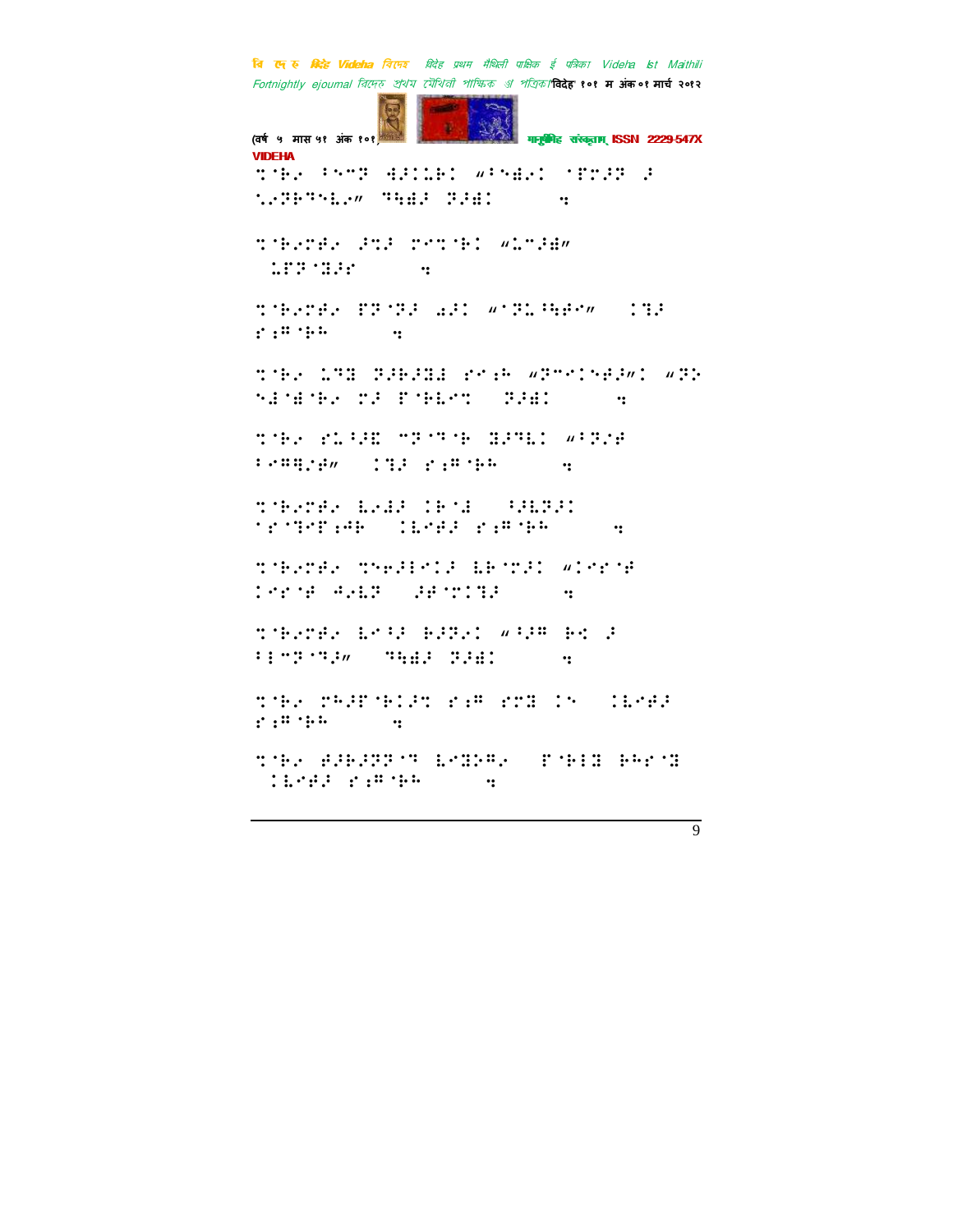चि एत् रू मिन्हे Videha निएन्थ विदेह प्रथम मैथिली पाक्षिक ई पत्रिका Videha Ist Maithili Fortnightly e Magazine রিদেহ প্রথম মৌথিনী পাক্ষিক প্র পত্রিকা**'বিदेह १०१ म अंक०१ मार्च Country** २०१२ (वर्ष ५ मास ५१ अंक १०१) मानुसारी मानुसार संस्कृतम् ISSN 2229-547X VIDEHA ⣉⢷⢴!⢳⢽⢹⢷!3⣐⢻⣝⢼!"⣁⣅⢾⢳⢼!⣃23" )⢽⢼⣞\*!!7⣒:2&!!!!! ⣉⢷⢴⢾⢴!⢽⢴⢾⢼!⣔⢼!"⢹⣉.⢼3"!)⣙⢼. ⣐⢻⢷⢳\*!!7⣒66&!!!!!  $^{\prime}$   $^{\prime}$   $^{\prime}$   $^{\prime}$   $^{\prime}$   $^{\prime}$   $^{\prime}$   $^{\prime}$   $^{\prime}$   $^{\prime}$   $^{\prime}$   $^{\prime}$   $^{\prime}$   $^{\prime}$   $^{\prime}$   $^{\prime}$   $^{\prime}$   $^{\prime}$   $^{\prime}$   $^{\prime}$   $^{\prime}$   $^{\prime}$   $^{\prime}$   $^{\prime}$   $^{\prime}$   $^{\prime}$   $^{\prime}$   $^{\prime}$   $^{\prime}$   $^{\prime}$   $^{\prime}$   $^{\prime}$ NGE ISBN 991-29988-000  $\frac{1}{4}$  and  $\frac{1}{4}$  and  $\frac{1}{4}$  and  $\frac{1}{4}$  and  $\frac{1}{4}$  and  $\frac{1}{4}$  and  $\frac{1}{4}$  and  $\frac{1}{4}$  and  $\frac{1}{4}$  and  $\frac{1}{4}$  and  $\frac{1}{4}$  and  $\frac{1}{4}$  and  $\frac{1}{4}$  and  $\frac{1}{4}$  and  $\frac{1}{4}$  and  $\frac{1}{4}$  a 2!B⢷!B⢼3! ⢼⢳⢾⣝!0⣅⢷ ⢼⢷)२०१२) [  $\frac{1}{3}$   $\frac{1}{3}$   $\frac{1}{3}$   $\frac{1}{3}$   $\frac{1}{3}$   $\frac{1}{3}$   $\frac{1}{3}$   $\frac{1}{3}$   $\frac{1}{3}$   $\frac{1}{3}$   $\frac{1}{3}$   $\frac{1}{3}$   $\frac{1}{3}$   $\frac{1}{3}$   $\frac{1}{3}$   $\frac{1}{3}$   $\frac{1}{3}$   $\frac{1}{3}$   $\frac{1}{3}$   $\frac{1}{3}$   $\frac{1}{3}$   $\frac{1}{3}$  ⢳⢼F!⢽⢺⢷!⢵⢽!⣓3!2⣙3⢴!0⢵⣙⢴! **GPELINE MAY** ⣉⢷⢴!⢺⢻⢹⢴⣉!0⢷ ⢼⢹!⣜⣋3!⢺⢴! WHIPS IS THE STREET  $\frac{68}{2}$ ⣉⢷⢴!⢺⢴⣇⢼⣐⢾!.!⣈⣈⢷!B⢷!!36&!!!! ⣉⢷⢴!⣅⢷3⢴⣎⢷!⣔⢼!"0303⢳⢼!⢻⢼⣁!!  $29$ Puifs; in the second purchase of the second purchase of the second purchase of the second purchase of the second purchase of the second purchase of the second purchase of the second purchase of the second purchase of the s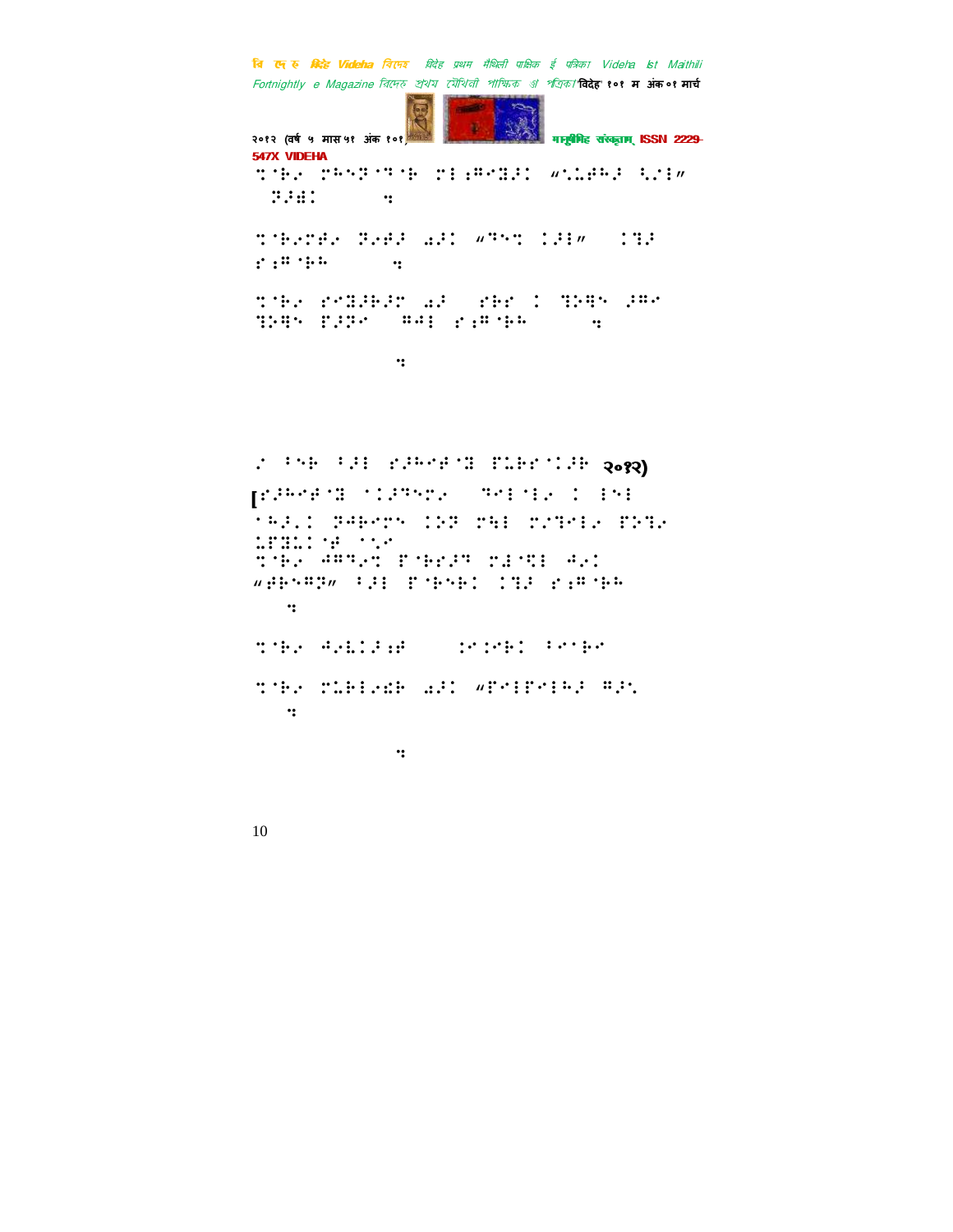

**VIDEHA** 

मानुबेदि संस्कृतम् ISSN 2229-547X

THE BLEF FLETTHE RORDER FEET SIPPOS TRESPOSE SALVARI PARTS **THE INF INST LEBATE NEW** 

TTRING ANDAM INCH MIRI  $\mathbf{w}^{\star}$  is the space  $\mathbf{y}^{\star}$  and  $\mathbf{y}^{\star}$  is the space of  $\mathbf{y}^{\star}$  and  $\mathbf{y}^{\star}$  $\dddot{\mathbf{r}}$ 

the behad defiil who filed the CLAPP P.P.P.  $\mathbf{r}$ 

there large work ander  $13.14$   $\mu$   $13.144$   $\mu$   $14.44$  $\dddot{\bullet}$ 

the Philed Cathris, Nierrand Geral 1911 Berg (1658) ri<sup>m (</sup>BR)  $\mathbf{r}$ 

TORY STAR OSPOSOBJE: OSPOSOBJE din Mar Pinth  $\ddot{\phantom{1}}$ 

the thing edit were no para **TEMPER PERMIT RESPONSE** 

the Prish Close as (1982) (SARIN pary (11-82 rim-part  $\dddot{\phantom{1}}$ 

the PP EBBB: WOHERTHIE  $\begin{minipage}{0.9\linewidth} \begin{tabular}{lccccccc} \multicolumn{2}{c}{\textbf{\emph{1}}}&\multicolumn{2}{c}{\textbf{\emph{2}}} &\multicolumn{2}{c}{\textbf{\emph{3}}} &\multicolumn{2}{c}{\textbf{\emph{4}}} &\multicolumn{2}{c}{\textbf{\emph{5}}} &\multicolumn{2}{c}{\textbf{\emph{6}}} &\multicolumn{2}{c}{\textbf{\emph{7}}} &\multicolumn{2}{c}{\textbf{\emph{8}}} &\multicolumn{2}{c}{\textbf{\emph{9}}} &\multicolumn{2}{c}{\textbf{\emph{9}}} &\multicolumn{2}{$ 

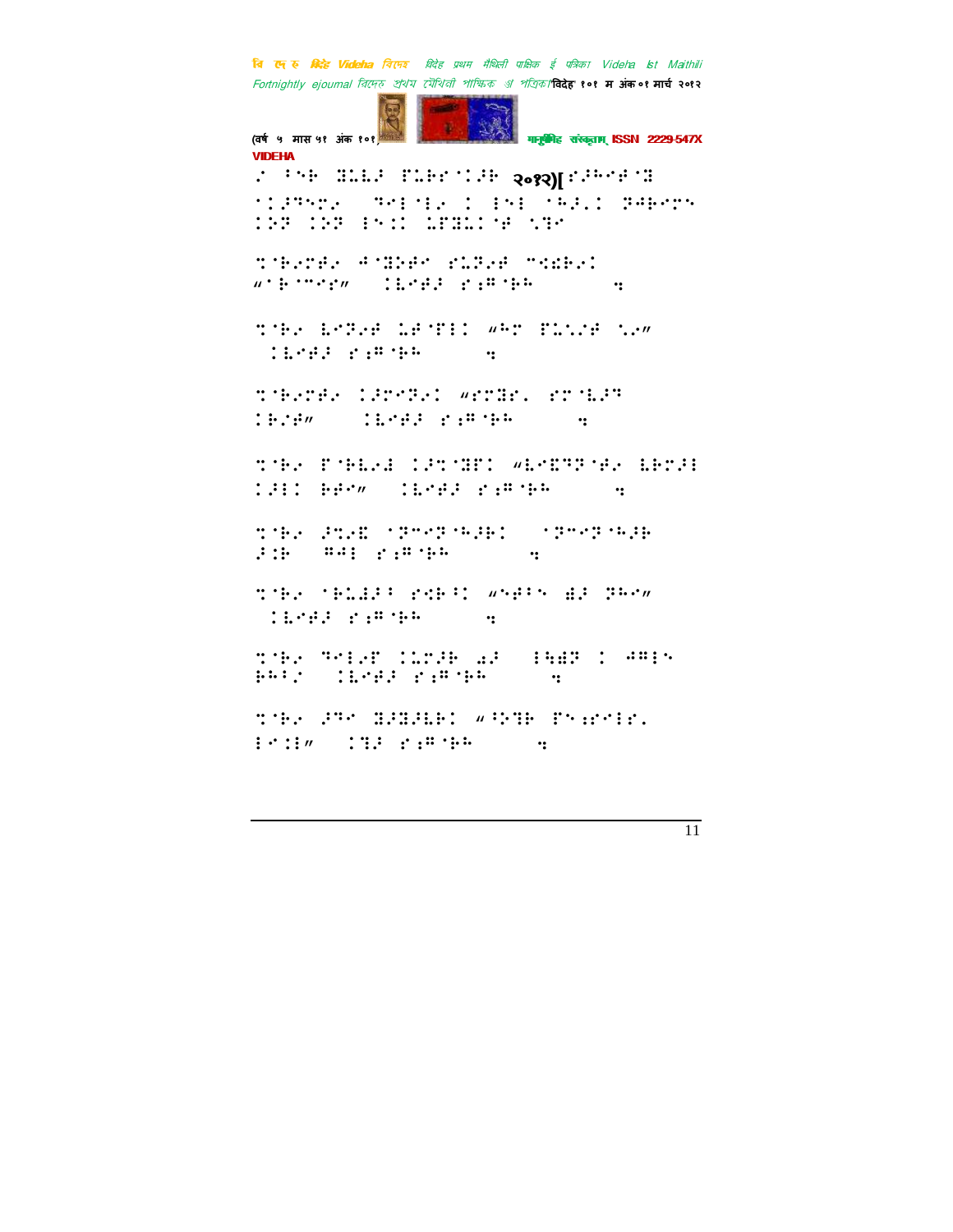बि एक स्टेड Videha विएक विदेह प्रथम मैथिली पाक्षिक ई पत्रिका Videha Ist Maithili Fortnightly e Magazine রিদেত প্রথম মৌথিনী পাক্ষিক প্র পত্রিকা'**বিदेह' १०१ म अंक ०१ मार्च CONTRACT** 多  $\mathbf{g}$  . मानुबेमिह संस्कृतम् ISSN 2229-२०१२ (वर्ष ५ मास ५१ अंक १०१) **547X VIDEHA** the LTST MESE: WPSTELLS (BMER  $\mathcal{C}:\mathbb{R}^{n\times n\times n}$  .  $\dddot{\mathbf{r}}$ 

 $\dddot{\bullet}$ 

2015年 1914年 FLEETIFE 2033)

prement clement which is the **MARIN PARKON IN LEBLINE NTK** 

the Hest Chris Left (HH)Ar CORPORATION TO THE BOOK OF THE START  $\dddot{\mathbf{r}}$ 

THE THITTE THEM BIT THOSE IS THE MOVING THE T WEDNEY MENT  $\mathbf{r}$ 

the President all them cleaned MPP SERVICES CREATEST SERVER  $\dddot{\mathbf{r}}$ 

THERE PARIS PENEL THI 2 MET TERRITE CONFRESS SPALES SAL **BATALE NEWS**  $\dddot{\mathbf{r}}$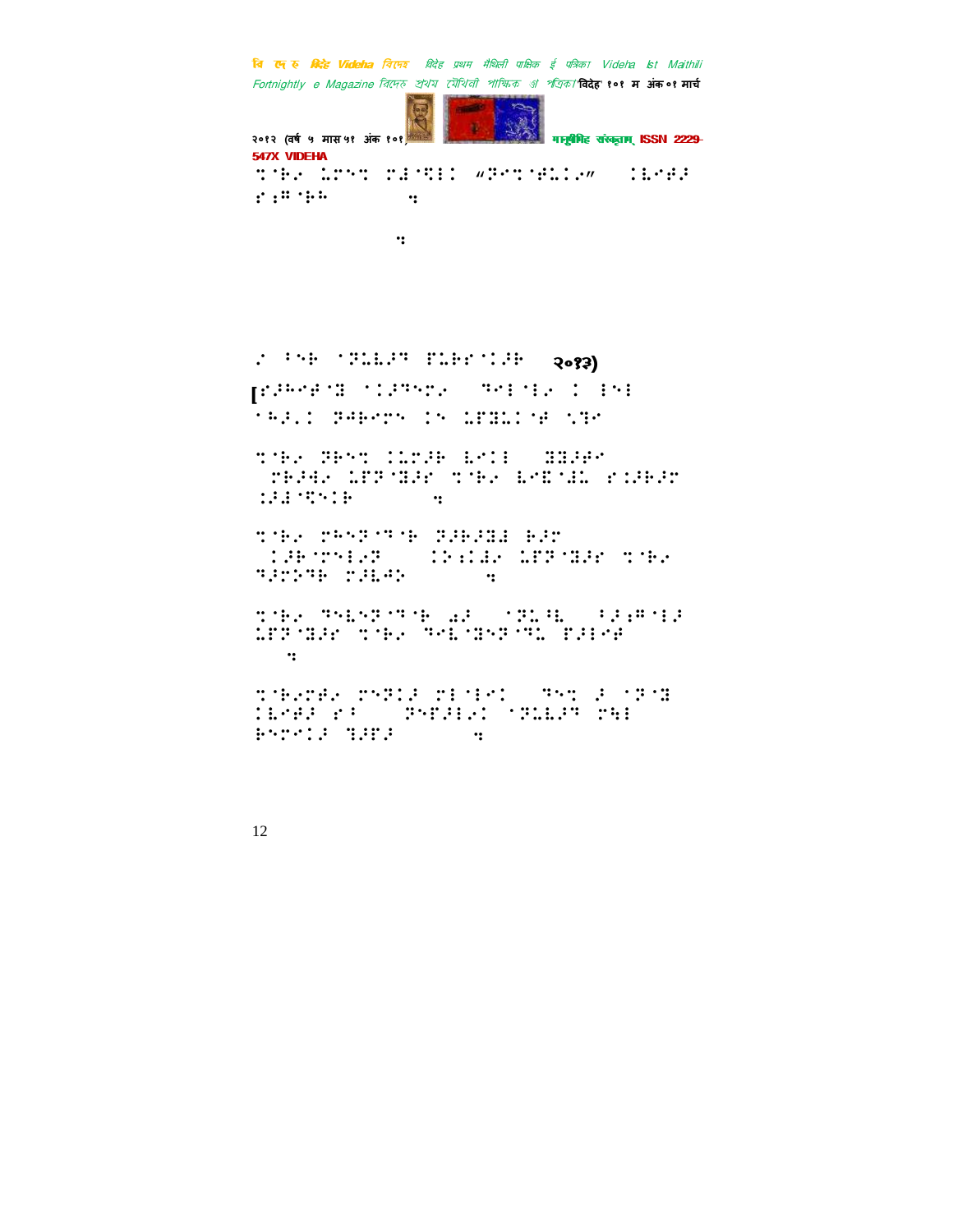Fortnightly ejournal রিদেত প্রথম মৌথিনী পাক্ষিক প্র পত্রিকা**'বিदेह' १०१ म अंक०१ मार्च २०१२** (वर्ष ५ मास ५१ अंक १०१) मान<sup>ुक्रम</sup> मानुस्कार संस्कृताम् ISSN 2229-547X VIDEHA ⣉⢷⢴!C⢷⣏⣜!⣅⢼⢷!⣉⣝0!⢼!⣉⢷⢴⢾⢴! ⣉⣉B⢼3⢼.!2⣙3⢴!⢻⢴⢾⢻⢵⣇⢽⢹!)!⢺⣝⢹⣇! ⣐ C⢷⢾\*!!22⣒54&!!!!! ⣉⢷⢴!⢷⢼⢽⢼⢷⢼⣝⣜! ⣐⢳!#3⢼⢳⢽#!)⣉⢷⢴! #IEA TELECHE PETER TELECH ⣅0⢽⣝⢼ \*!!23⣒97&!!!!!  $\frac{2}{5}$ 

चि एत् रू मिन्हे Videha निएन्थ विदेह प्रथम मैथिली पाक्षिक ई पत्रिका Videha Ist Maithili

⢶3⢵!0⣅⢷ ⢼⢷. ⢻⢷!⣝⢵⢻⢹⢼⢽!२०१२-१३ : ⢼⢽⢼⢽⢾⢷! ⢼⢳⢾⣝!⢼⢹⢴-!⢹33⢴! ⣉⢷⢴!⢷⢼⢺⢽⢽⢹⢽!3⢼3!⢹⢼ !!67⣒97&!!!!! ⣉⢷⢴!⣋⢼⣒!⢷⢽⢹⢷!!28⣒76&!!!!! ⣉⢷⢴!⢽⢹⢷⢸⢼⢽⣅! ⣐⢳!!34⣒64&!!!!!

Puifs;!!2⣒:7&!!!!!

१⣒! ⣐0⢼⢹⢴⣝!

) 00 10291203 303 00 101 101 102 102 102 102 103 '⣞33⣓'-! ⢳⢼⣝! 0⢼⢹-!⣇⢹⢳\*!

2⣙3⢴!⢼⢷⣝!0⢷⣇⢼⢷! ⣓⢳!0⢳3!⢸⢼⣏⢼!  $^{\circ}$  30  $^{\circ}$  30  $^{\circ}$  30  $^{\circ}$  30  $^{\circ}$  30  $^{\circ}$  30  $^{\circ}$  30  $^{\circ}$  30  $^{\circ}$  30  $^{\circ}$  31  $^{\circ}$  31  $^{\circ}$  31  $^{\circ}$  31  $^{\circ}$  31  $^{\circ}$  31  $^{\circ}$  31  $^{\circ}$  31  $^{\circ}$  31  $^{\circ}$  31  $^{\circ}$  31  $^{\circ}$  31  $^{\circ}$  31  $^$ ⣁⣒!2!⢸⢼⣏⢼F!B⢷⢼⢳⣜⣇⢼⢹⢴!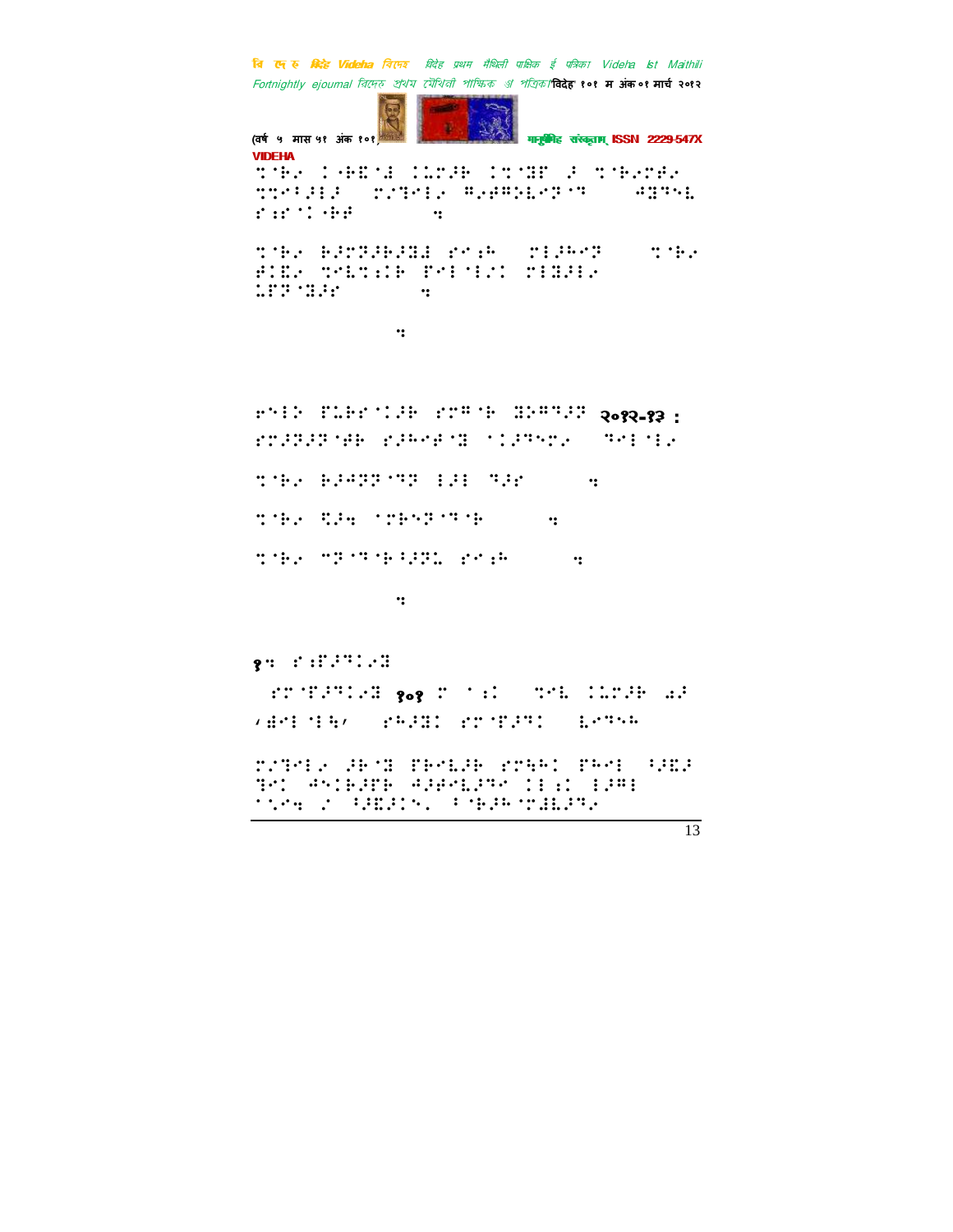

२०१२ (वर्ष ५ मास ५१ अंक १०१) **547X VIDEHA** 

मानुबेमिह संस्कृतम् ISSN 2229-

Poblikers, aller mythologika Hrt I Hanne an Bibe. Paulaundurant, nibi Pihk 1982 A. nafor 1951 maggi Argeary ero Sir ESPAC PATSE PRO PSE MER 2 FMPT7 ESTIBINE TO AN PRIN FINED Erbert (Margine Schich Ber **Sidney** HATTE TONA J CA THAIN SUT PRODUCED LORDERS (1988) SPORTS it: fri strik: Pee 'eft' BY PHONE: 1983 RSP (Bees of B ranger offency riange (pe-2) **MANIE PROTH THE BENNA AS BIB FER** RUSI MALE STORIES PROTE VIEWS rowar barth, all cred bythanin AF ESTAF (FIR FR) AFFAIN, IN 195 Popular departe ril titl

THE THEFAI STEAMS INEN ANISE rawers (1852) 755 4383 ABR EPRESE BRIGHT PLOTER STREAMER FRONT WHO COMPANYS PORTHOLD anany pakim-panjelong pimenne a range de romeilen Galmo (sekolg) **TREPS ISLE PIRAIRS 2 SIRES MAC** rinth. Mõgemene vare riariik girre

PROPORT IN STILL SHE SON AND reded bland (be aber the B. PARAGED IN INV NO FRONTIE ERS MIR APPE to mine Are marier Ar B. stringerig a rendige and cheadness ri Harry rigg alam nga 1993 (Parry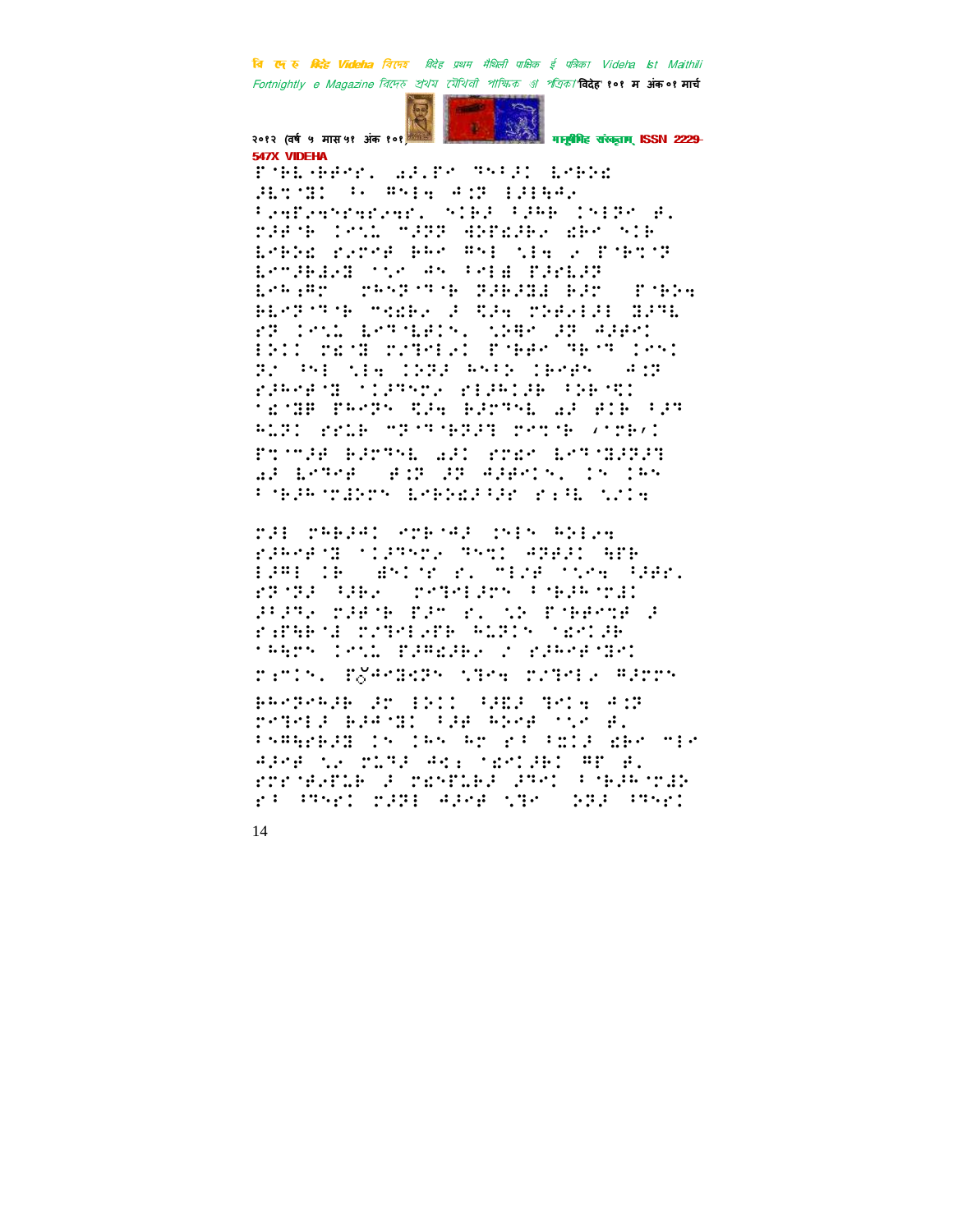

मानूबीह संस्कृताम् ISSN 2229-547X

(वर्ष ५ मास ५१ अंक १०१) **VIDEHA** 

Poble many and nothing about the cases rubsports ar vrupy (pabolaces) remark there makes receive Crub (ESC) romager (SE) And (SAR) CrnC k. S 20 grafi i natu (selasta LEMERERSE PAPMORES ERIC ESTLEC  $1.1111...$ 

20 FSB1 22PP438 S12PS22 PLB2312B B. Presidenti Dello Stelle Poetic THIS LEGENE CORE COPENDATION #57128 ##525 P7Br25 MARIL  $P: P: P$ PORTSHIP SHIP ART PATHWAYS AND BBBBB rock (PorteB) 3 files "THE THREE CHAINS TO **MEATHER THIS ATE MALE LEEMEATH** ad bench (nema abe she siya bad

#192 PUBMI KAPAPAINA SALA Straine freming parrenger plan there's president and the second state the an ar road in Pobertered L CRIB STRI & CARDE ALICE TIP IS CAPPA PPP MPP P PRPPM 2 CAN DERMI PROBLEM SIL MARIDENIM PROBL APORT TOOK PP APPOI TECH SIR retern raf ramentel rrabber THE PROPERTY POPINS 12 2271 425 MARIJA POBANCI KAPMENIJE Z PARE TALRE IS PARENT INT MER the As provide place for a provided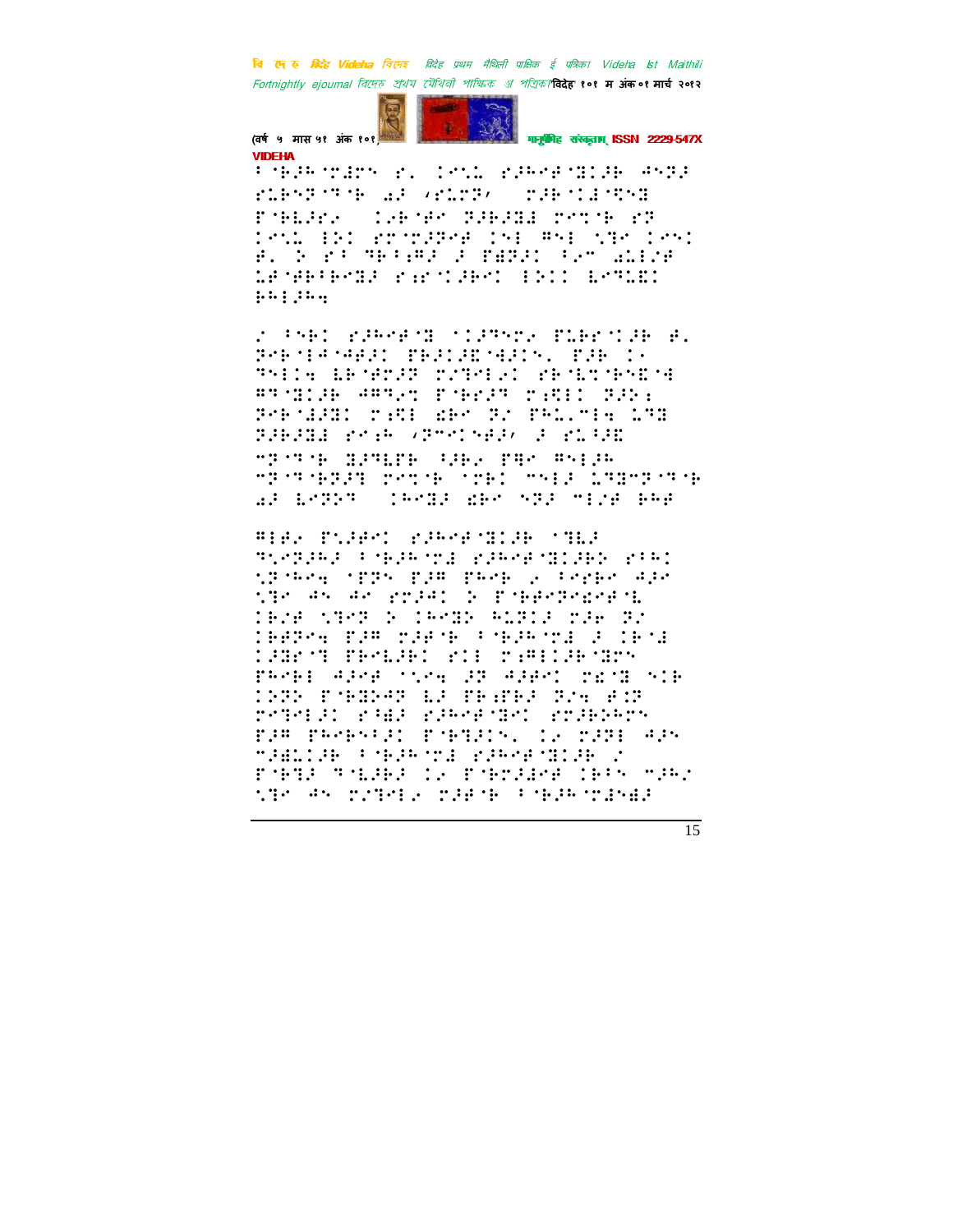

२०१२ (वर्ष ५ मास ५१ अंक १०१ ) **547X VIDEHA** 

मानुबेमिह संस्कृतम् ISSN 2229-

158 HADA MAT ( WEAR IPSIN EDI IBJA **MACE THE PENTHENE PERMIT EARL** APAR TYPE FORPHOTENTS ROBE ANDERS af Avrys (rim 19121974 af View) rim management **STORY PRODUCT** PARAGA AA SAARA FINSANAR PATSE the betempt and remaining BATISHING TEMPORATION AT BTRAINED ram Pomam Rr (PE 1851 B. D. r.C.r MARIJA PAMI PROTEST NEROKE NTMA **B. S. PERMILLER PROPERTY!** 

rance diagonic concentracial and ranc rothers and the radius ar rabnenzho abea: rrbhze zr (bre na MIRA PART PORPO PROBLEMA ROAD mining deng **START STRAIGHT** TAP ARGAIN CATALAI PACAGEATA rogan rassang ang rora ran um po employed mangered PAIDER PARAGUSE ANDREIS D **THIRDENESS REPORT ONE PIRE IP WHO** BIGHT (TRANS PROPR TEST PD PN)  $\label{eq:reduced} \begin{split} \mathcal{L}_{\mathcal{A}}^{\mathcal{A}}\mathcal{L}_{\mathcal{B}}\mathcal{L}_{\mathcal{B}}^{\mathcal{A}}&=\mathcal{L}_{\mathcal{A}}^{\mathcal{A}}\mathcal{L}_{\mathcal{B}}^{\mathcal{A}}\end{split}$ 

<u> 160 BASAN MARIN (MILPS 190</u> SEPTIES ALCOHOLISTS AN ESTIMAT rim Chreck an Blank ring d TLE TRIPAT (MARI) (LOVICI ARM).<br>O'ESEME (MILLIT) (STAV RIA) ELVICTOR MARE MIRE SHERINGE, MIRENE HOST Prize Sara Programine a Gaariga Big real Benjami proporti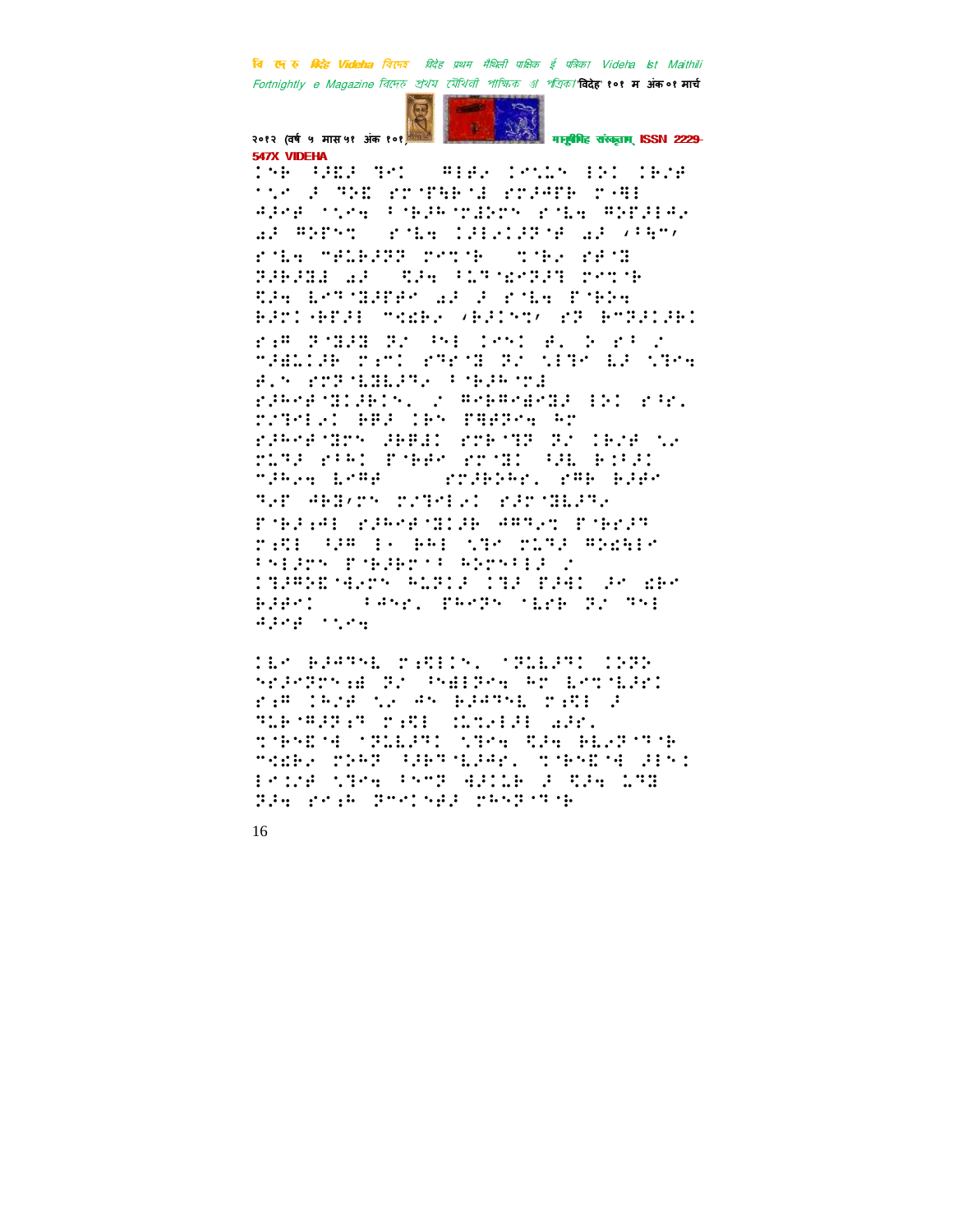**JEAN COMPANY, CONTRACT COMPANY** PNIE AT PTEMIE IEZE NAM TEAM ANA D STAT CALOR LE STAT TATE BRYERY

मानूबीह संस्कृताम् ISSN 2229-547X

(वर्ष ५ मास ५१ अंक १०१) **VIDEHA** rismedic S. Saltania (See Sae rediction in the distribution of the tiking the Pathership (Bre

Arr Book Crack College

Principal Lebba Roofbeam B. Pick the An App polyogal Pepp (Sicher

AP VERMI IEMPRI 2 PRIPM 2878 rnee war war portra PRESSURE ROBERT TITLE TO A PERSONAL

SEE 2 FORESTRIERS SYSTEM IN randa redo (And Akaal De

HORTHON ESTMERT FRONT

ragrigueri preproducent adribi

ERITAL REPART WREN TRIM TWO EPHER 2 Information (1981) (Exhibit Politics BLARING SCHAFT PARTICULAR Srange Addie d'Erfogend person SPORTS THORNIGHT STORES FTP ANDRE FRAME THAT TEPH

FUNDAMENTAL ROBERT CONTROL CONTROLLER

 $\sqrt{2}$  and  $\sqrt{2}$  and  $\sqrt{2}$  and  $\sqrt{2}$  and  $\sqrt{2}$  and  $\sqrt{2}$  and  $\sqrt{2}$  and  $\sqrt{2}$  and  $\sqrt{2}$  and  $\sqrt{2}$  and  $\sqrt{2}$  and  $\sqrt{2}$  and  $\sqrt{2}$  and  $\sqrt{2}$  and  $\sqrt{2}$  and  $\sqrt{2}$  and  $\sqrt{2}$  and  $\sqrt{2}$  and  $\sqrt{2$ 

PAR HITH AND PORT

17

nasyers gaing

**FOR SERVICE**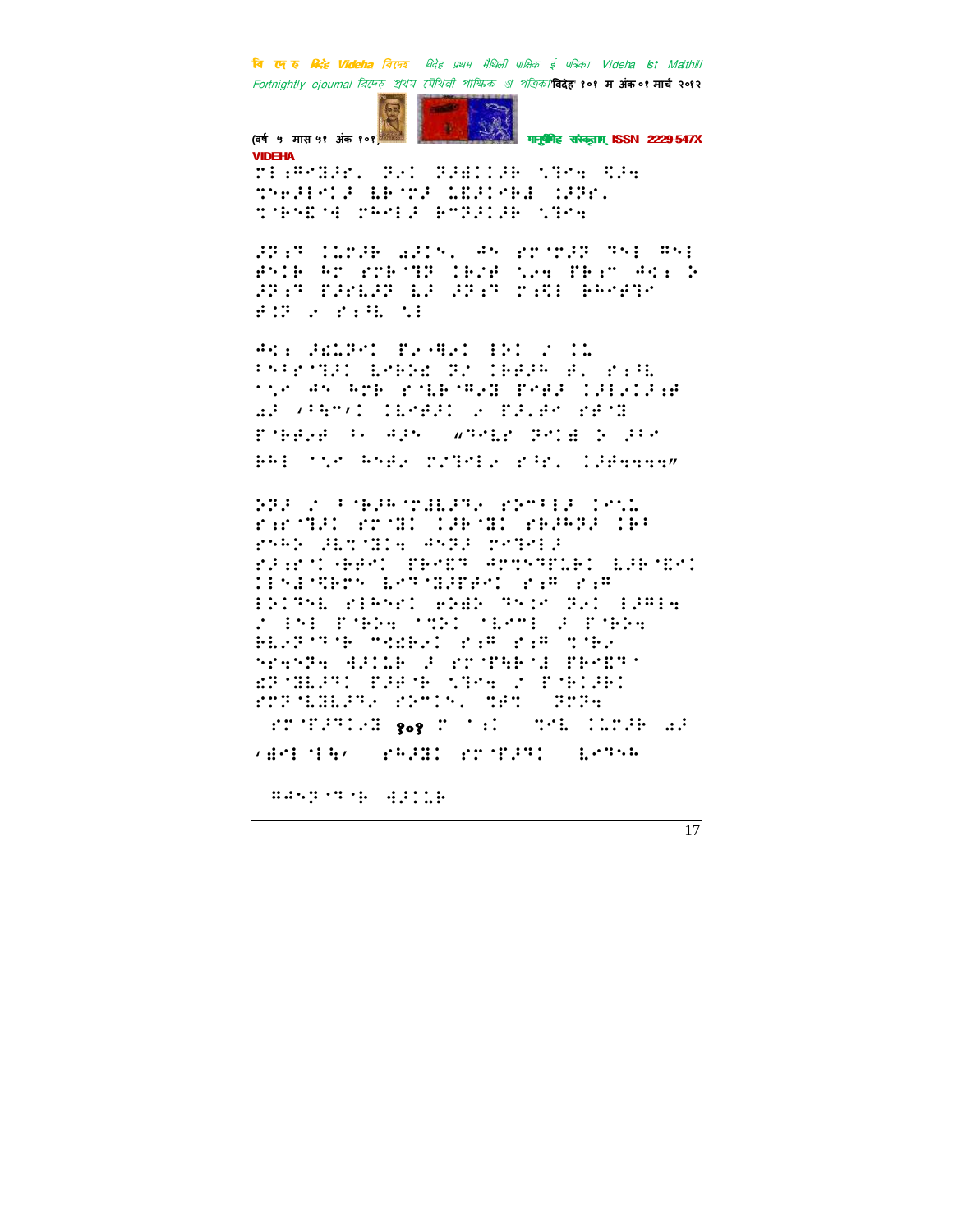चि एत् रू मिन्हे Videha निएन्थ विदेह प्रथम मैथिली पाक्षिक ई पत्रिका Videha Ist Maithili Fortnightly e Magazine রিদেহ প্রথম মৌথিনী পাক্ষিক প্র পত্রিকা**'বিदेह १०१ म अंक०१ मार्च** २०१२ (वर्ष ५ मास ५१ अंक १०१) मानुषामह संस्कृतम् ISSN 2229-547X VIDEHA 18 hekawiefiburie banden die banden van die banden van die banden van die banden van die banden van die banden va<br>Die banden van die banden van die banden van die banden van die banden van die banden van die banden van die b iuuq;00xxx⣒nbjuijmjmflibltbo high control of the control of the control of the control of the control of the control of the control of the control of the control of the control of the control of the control of the control of the control of the control  $q_2$  and  $q_3$  if  $q_4$  if  $q_5$  if  $q_6$  if  $q_7$  $2: "$   $"$   $"$ २%९ '८८९ CONSERVE STREET २⣒२⣒!⢵0⢷⢼⣉!⣔⢼.!⣙⢼.!⢻⢳⢴⣐⢷!⢼F⣈! ⣇⣝⣙⢼! २⣒३⣒!⢽⣇⢴⢽!⣅⢼⢷!#⢼⣉⢼#.B⣞⢴!⢺⢽! २७४ व प्रेमण प्राप्त प्रथम अस्ति ।  $L:=$   $\mathbb{R}$ २⣒५⣒!⣋⢼⣒!⢷⢼⢽⢽⢹!⣔⢼!'⢷⣜'.!⢽⣅⣇⢼⢹! २७६० अस्ति । अस्ति अस्ति । अस्ति । अस्ति । अस्ति । अस्ति । अस्ति । अस्ति । अस्ति । अस्ति । अस्ति । अस्ति । अस्<br>दुःख् ⣐⣇⢼⢳!;;!⢷⢹⣎⢼⣐⢻⢽⢴! २८७९ : STEDDOR al vertical construction ⣙⢼! ⢼⢳⢾⣝!⣇⢼ !⢷⢼⢺3! ⣝⢵⢻⢹⢼⢽!! !!⢾!⣉⢷!-!⢻⢼.⢷⣝⢽-!⢺3⢼!. ⢾⢴0⣅⢷!!!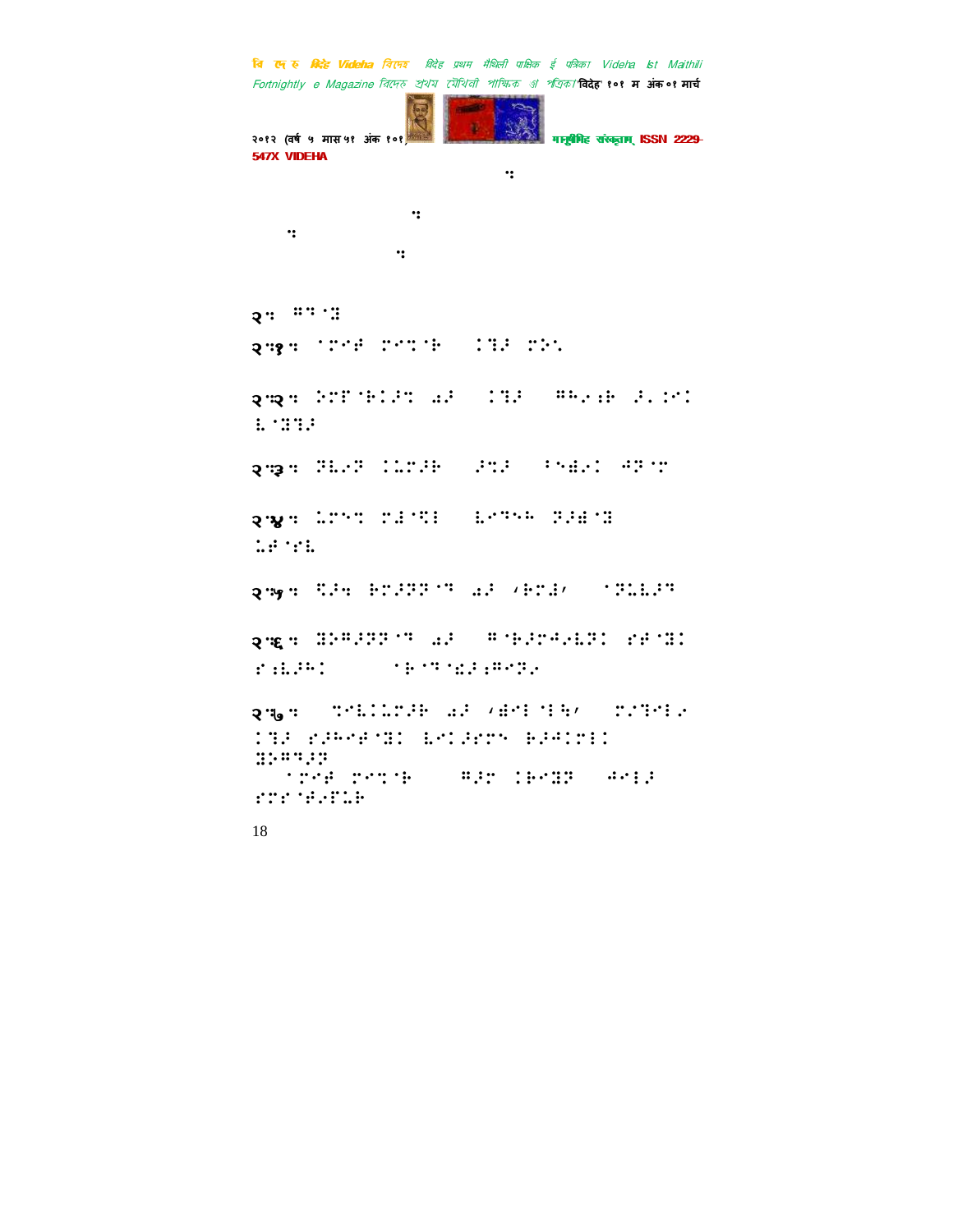

(वर्ष ५ मास ५१ अंक १०१) **VIDEHA**  $\frac{1}{2}$  :  $\frac{1}{2}$  :  $:::$  मानुब्रीह संस्कृतम् ISSN 2229-547X

SATALI EN ARAÇI TRA MITI (SI)<br>ASSIM I EIR (S. Entany Ria NTA) SAPER WE'T PEINIP IN PARK WELF Portro the spring A. St. Sire ar rama sigur gugua a mpap da asp ings (1992) atau dan Anggregory.<br>Neugaran ini tina tiwatak ini badag the miller **Sidewall Septembridge State** BAR MARTED NZ ( PETER DRAAD 151 ARAD SE DN BANI MARK MARK BA MAIRA SIMS ARE PAR POINT ARE APPOINT rian bar transfer many research RAB PAAR () BYEST PECK ARANG PARTA nam shark yang pada 1941 yang lalawigan.<br>Salah alpunya dan sengai tersebut pinan This was working and the fact of the model **TELET TRACK** 

Roome Additional BB Siciledd MdA: TRIP OF STREET THE IN THI TRIPP A PRIA I (PRED 28 SP) FLALE OF SAY MOSCAR PROALER STROUP make mission saw alar no write WALTER ANTHONOGRAPHY IS NOT the branch field of dead die aeabe  $1.32<sub>1</sub>$ **STORY PLAYPED TEL TORY 197** A ran if the limited of sell and the SHAPIB WE'T PLPPAL INE PALAT mand management and did by the m mak ram berning (rock) (Begnad  $\mathcal{A}_{\mathcal{B}}\left\{ \left\{ \mathcal{A}_{\mathcal{B}}\right\} \right\} =\left\{ \mathcal{A}_{\mathcal{B}}\right\} \left\{ \left\{ \mathcal{A}_{\mathcal{B}}\right\} \right\} =\left\{ \mathcal{A}_{\mathcal{B}}\right\} \left\{ \mathcal{A}_{\mathcal{B}}\right\} \left\{ \mathcal{A}_{\mathcal{B}}\right\} =\left\{ \mathcal{A}_{\mathcal{B}}\right\} \left\{ \mathcal{A}_{\mathcal{B}}\right\} =\left\{ \mathcal{A}_{\mathcal{B}}\right\} \left\{ \mathcal{$ THE STORY PERSON'S TELLIGATION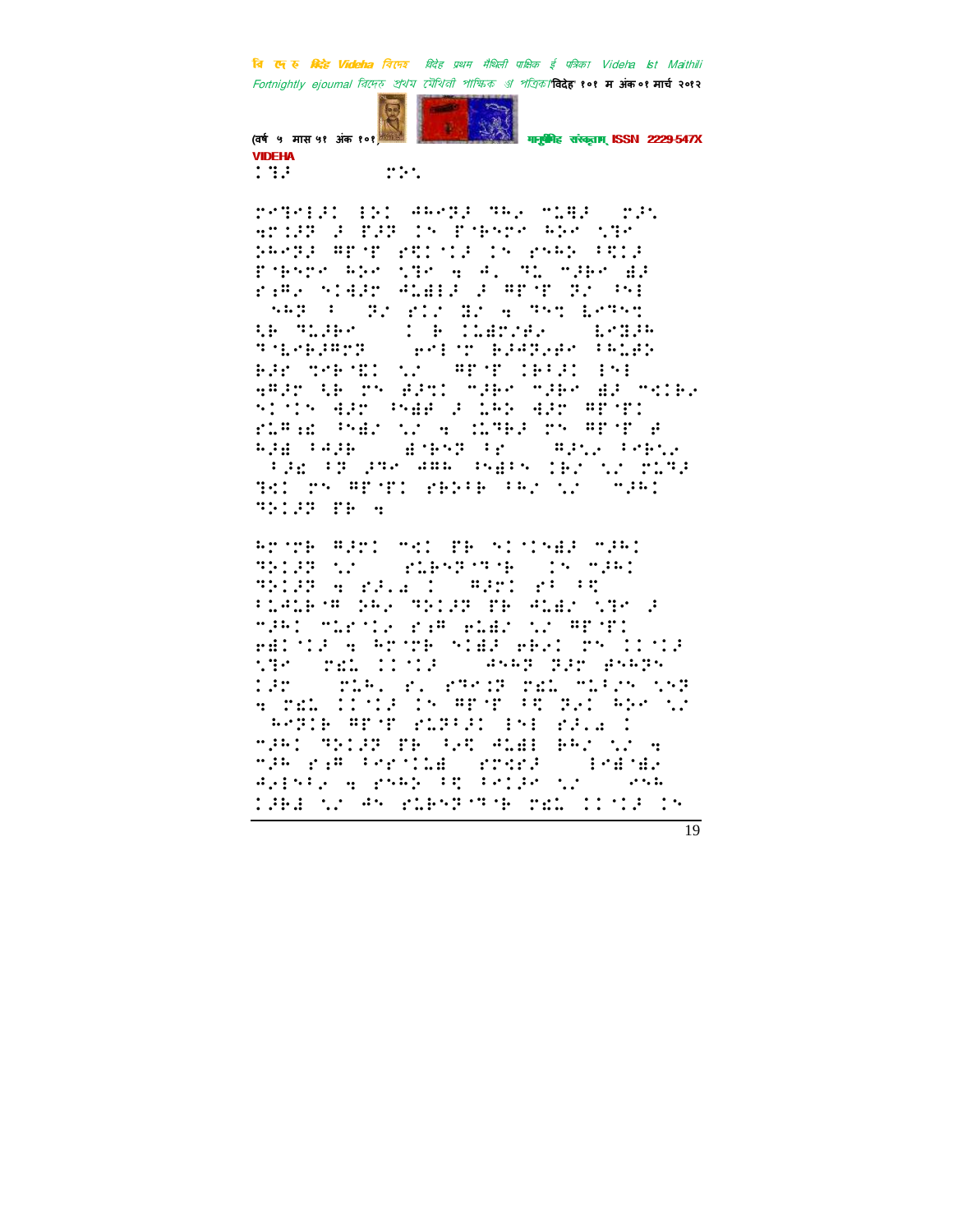

२०१२ (वर्ष ५ मास ५१ अंक १०१) **547X VIDEHA** 

मानुबेमिह संस्कृतम् ISSN 2229-

FOR THE TEACHER STATE E TEMPER TRANS ARENER ARTARD TO SIGN DO NIR 1912 PY LINE DE DE MENE KLOVE<br>NORDE MENE 2 PAL 11912 IN PRAPA **TERRIB NO APSI FIRE IPF BPSI IP** ring and agreement proposed **1892 182 801 1202** 

SI PSE RO MER ISLA TEENE FIRE ERS skiep pe perfect (Afort 151 Aniel – 4 mouse the read again is well and Wir THY PART REPAIRS THAT PEOPL SERMI PAMPIR ARE (PRM) PABERY PY  $\mathcal{L}^{\text{H}}\left(\mathbb{R}^{2}\right)=\mathbb{R}^{2}\left(\mathbb{R}^{2}\right)=\mathbb{R}^{2}\left(\mathbb{R}^{2}\right)=\mathbb{R}^{2}\left(\mathbb{R}^{2}\right)=\mathbb{R}^{2}\left(\mathbb{R}^{2}\right)=\mathbb{R}^{2}\left(\mathbb{R}^{2}\right)=\mathbb{R}^{2}\left(\mathbb{R}^{2}\right)=\mathbb{R}^{2}\left(\mathbb{R}^{2}\right)=\mathbb{R}^{2}\left(\mathbb{R}^{2}\right)=\mathbb{R}^{2}\left(\mathbb{R}^{2}\right)=\mathbb{R}$ 428 51107 Clenny Te rais (1931) (2018) (1957) 4 AP (1919) 1579-1142 a 774, 1777 Agal<br>1991-1992 - Angele Mointine, fysike **SPARE THERE EVERY THANK SING**  $\dddot{\bullet}$ 

COSTA CAPTER EALWORK SERVICE RD range ne gan bren loggare g RPER Red 1951 121 R5112 15 FRR **ANGLES COMPANY**  $144.143$  $\mathcal{L} \in \mathcal{L}$  $\dddot{\phantom{0}}$ .

RESTRIE RNEWS RN IINIE NRP PORTE Temp Playe BAB (1980) A Architect Perchip 144 (Paul Volto) korf (me PRI NA 1 TEMPO PRIPA PARE PRP PR ali mese (ali iasmal a ali ear)<br>Lomae ese ((201) sea (sea robota **THE PERSONS A**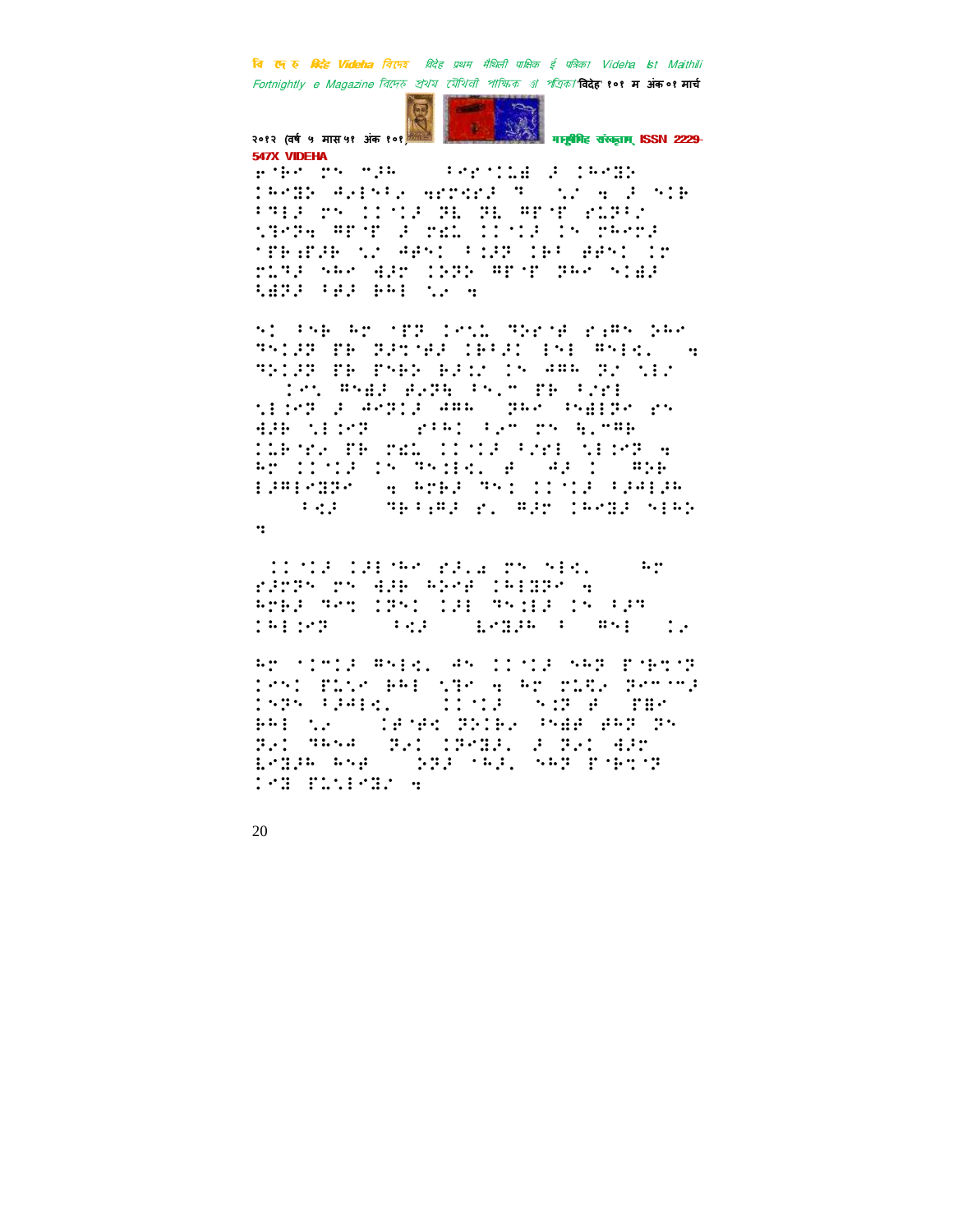

(वर्ष ५ मास ५१ अंक १०१) **VIDEHA** 

मानूबीह संस्कृताम् ISSN 2229-547X

1988-1988 PRODUCT 1988 PRESIDENT PRO BOI NOTES (B) PRO DE PLANBE Resources and the second second stand an e priame mar a l'illia Ama 10010 1. 194196 a

ROOTE POWERS A BEST JEA TRACERE the Post of P. Belled Cor retar **198 FABRAS 4 1945 AM ME MICH** rage re dir BRI dir ring ArAG. TREA NORF NEOL TIP CAPA BREAK WAY Report I (1999) (1997) (1998) 1991 adslid terslik at man rol 197 ritur 2 del 72 B235 e (7612)  $H^1$  and  $H^1$  and  $H^1$  and  $H^1$  and  $H^1$ 

Thin, Thin, H. P. M. M. M. tang ng Asilina na mga mga mgang.<br>Ang ang tangan **ALTER STATE** 15 FP 28 7 28 7 28 7 82 852 52 8 rang i Gale (2013) anggot algo (2014)<br>rang isl ris (1984) anggot asi pelilas MO PREP BOOKSER 2015 PS ISS **BRACKS AND MEDICAL PERPORT** PROTOGRAPHY AND REAR ROAD ESTA 

ESI PROPENDO INTERNACIONALEMENTE rification foriedly reaching the IS MUS IN TAME TE AT MUS ANE MES. a chan chan ac ea lu 13 meadhl the Admirator Parameter Admirator remark that a resonance manufacturer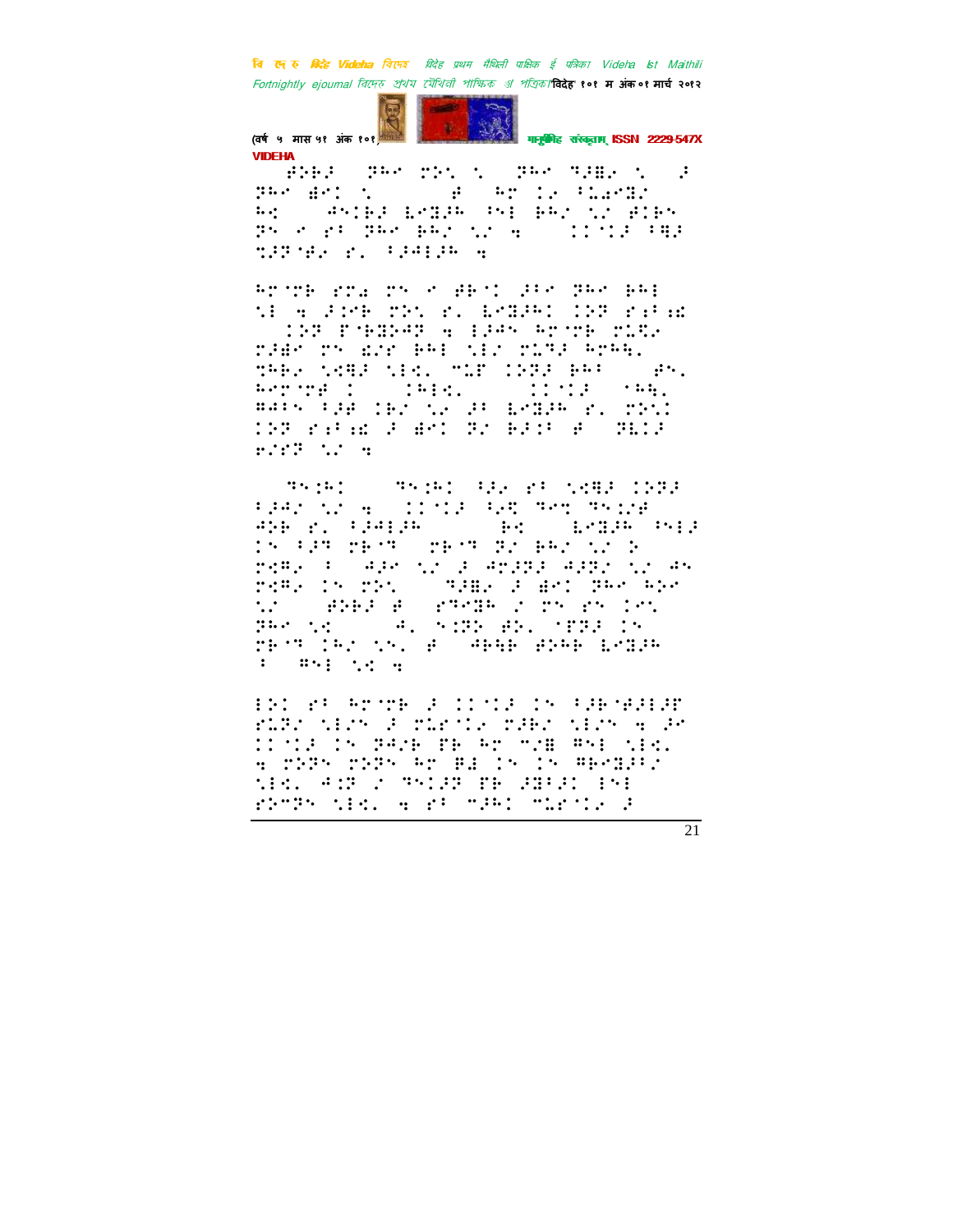

२०१२ (वर्ष ५ मास ५१ अंक १०१) **547X VIDEHA** 

Roomb Presented B. Mill Bobro I **PHI WISH RD** Roserval (1918), 11712-4620<br>(Halpo Scotching (1968), 1961 THIS CONTINUES THE SAME CASE

TE T THE SILE 4

**FAR DE PERFORMER PESSE** an i sir she a. Anggotang. TEN NAV BOOTBERG ANIFER IBOT IO IN This and any analysis and the state and the  $\mathbf{f}$ .  $\mathbf{f}$ 

ID MORTING WENDER CONSTRUCTION OF THE RESERVE Bri tid, Arba Ist elbath Bas Ibr the streethead on association on ESTARDARA (A PE POAR OS REDO PALA ESPAGNON E COMPOSITATIST PAPE 1983. – Jenis Ardžanski, rubit 10 bergham an pak manying (1992-1982)<br>1989: Pan Basil Booster Mary<br>1987: Milky Mee Mean Polis Milky par mas e agliciare mas por 8212 PRO PRESENTATION PRO CORP **TARIN IIMIA MST BAYRAN ABABA MAR** tra emb 1951 181 anix 11/18 15 PROFILER SPORT PARTIERS IN 1988.<br>Standard Sport Profiler 1, 1988. There Inde. de aein na Frid Frid Aeab et Fer TRI IN TREE IES IN GENERALE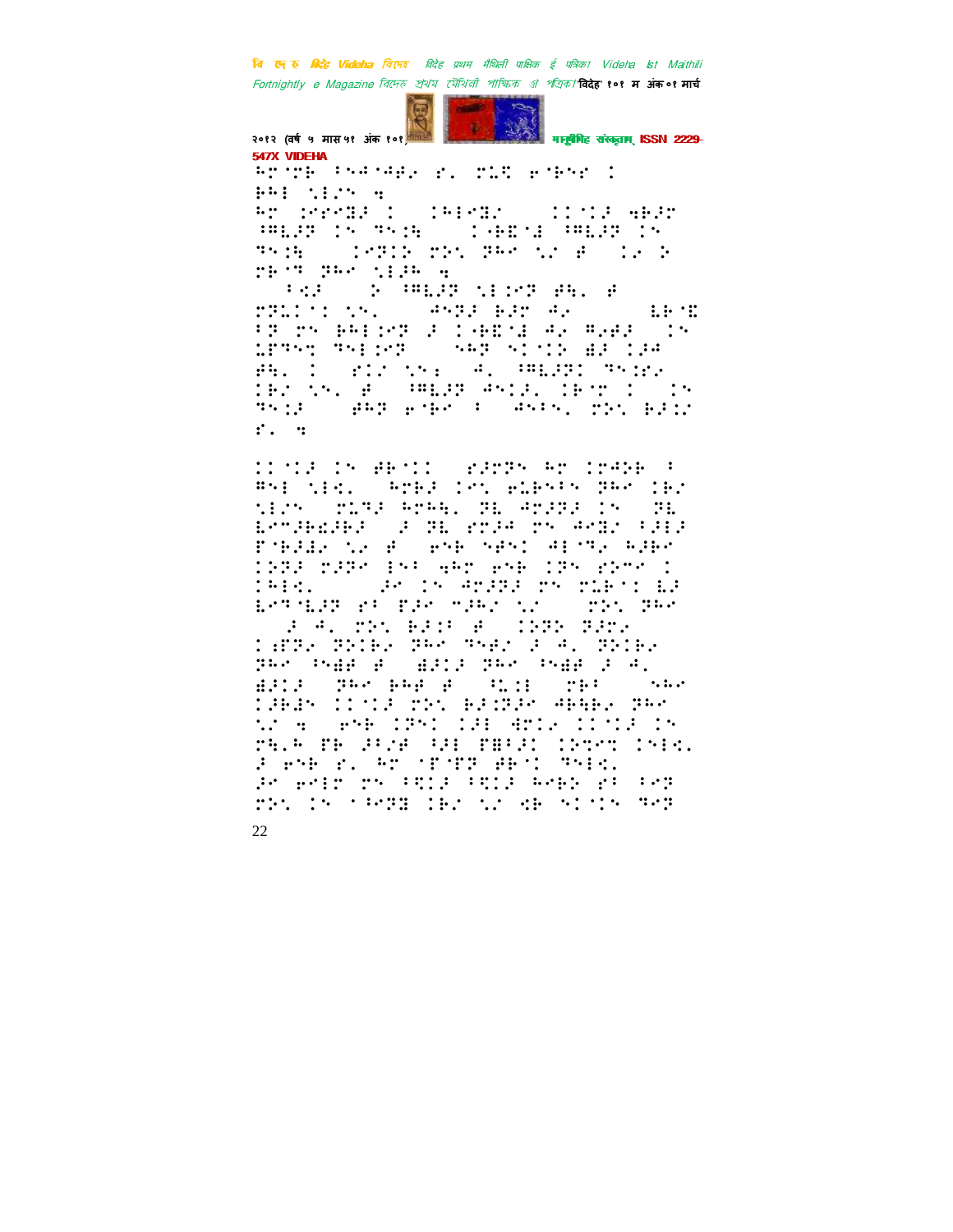

(वर्ष ५ मास ५१ अंक १०१) **VIDEHA** 

मानुब्रीह संस्कृतम् ISSN 2229-547X

ry dair dai mara tra dr tr'  $\mathbb{R}^2$  .  $\mathbb{R}^2$  ,  $\mathbb{R}^2$  ,  $\mathbb{R}^2$ THI BEINED BY ATES ANYSEN IN PEI TR RAMES A STAR CRE MR TRS CREP 1983 IN 1982 SECRET BELL BEEN BAY TROOPS OF THE PLAYER AND AN PEC BER I **STORY IN THE CONTRACT STATE**  $\dddot{\mathbf{z}}$ 

ar roba roba eoro viel an 2014<br>1989 1980 11719 imperiadore 1951  $\cdot$  : : : : : # TRAPPLY IN AMPRESSMENTER PROIN MPA AMIRA ILMI BU ILMIN NEPUS tivi Albe angle as ng mas Miriga <sup>11</sup> ar Bagear. Ae eala rae  $14124$ rand gees would ear dy 199<br>1920-911 deal de Species would  $\mathbb{R}^n \times \mathbb{R}^n \times \mathbb{R}^n$ B THE TERM PARK OF PLANE HE RESEARCHED TO A BANK  $\mathbf{H}^{\text{max}}$ i (1981) Albert (1989) (1989) (1989) (1989)<br>Series (1989) (1981) (1981) (1989) (1989) (1989) PROPOSEDED IN THEFT NO. 2008 Gesas der Sindstadt günn 1877 as FROM RECONSIMENTATION FOR SALES 14 AN S MEST NO 12 MARS AND PERED COMPOSED ORDER CONTROL 18882 NS. 9184 IB BX 838 | 184 IB  $\dddot{\cdot}$ 

IT MAS IN THE PLAN AN ENE PLOTPABER **F. WHE. A WEEL B.W. INC. NAP** 400 ABS: PROSE AN P. AM PONCORP In Ager ploed, amount man illnin PARTNE PRI TAPORE PLEAD TO 19515 HER MIRE PROPERTIES MAR FAR IN MEER IN FARN MAN TERFER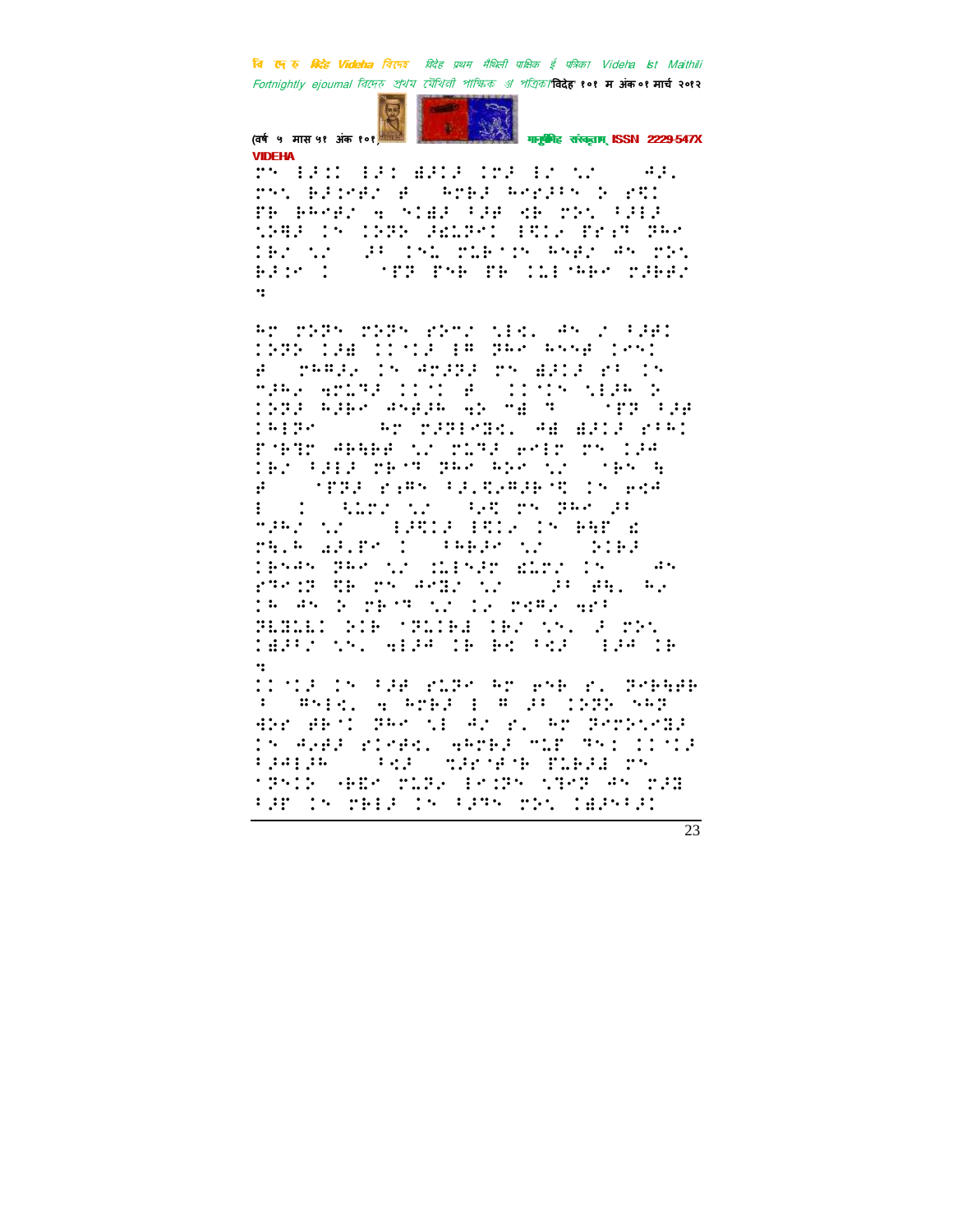

२०१२ (वर्ष ५ मास ५१ अंक १०१) **547X VIDEHA** 

मानुबेमिह संस्कृतम् ISSN 2229-

MARY ADDN # CORONY PRMAR NZ A PROBLEM REPRESENTATION FLORIDA PRO MP AN IN FEAR FOINGITABLE IN ATRIC PERPER ARM NEW CONSELF TRI **Ardie (d Th. THELE Th. Part 2)** Belongs and the 198 mad (1919) not  $1.344 \pm 1.34$  $\mathbf{H}$  :  $\mathbf{H}$  :  $\mathbf{H}$  :  $\mathbf{H}$ **CONSTRUCTION** #PE #PE KLAMBE MIN. BKW MN MML De Silki and Fogger nir age a ch 31 3773 1 3733 4 31 3 31 3  $\cdots$ WE FORE WOODEREE WE **South Committee Committee And Advertising Committee Committee Committee Committee**  $\mathbf{H}^{\ast}_{\mathbf{A}}\mathbf{H}^{\ast}_{\mathbf{A}}$  , and TACT RIR FORM (1988-1988) (198 Bri (B refractivo e Anglacero THE PROTOCER POSED OF BUSI Plike ar in Western Augustie. 4513. F. 4258 A. FER AT 27 TEMPERI ta (proboblical and tab.<br>Spanit Gala (reche in plan produc We report EE rela Alemonarde (1988) de Sant FROM HORIZON ARREO FLOTON PAPP ARDER BOOT PARK THE REPORT OF THE BAY **SAPAR PROF 2 MIR 2. IR**  $\mathbf{H}^{\text{eff}}$   $\mathbf{H}^{\text{eff}}$ An nemetic to the **Ar read to a** 

RE BRAN MIRE BROOMS INFN IRBRED INSTRUCTION OF THE WORLD PRO CABLE A STR REPORT RESOURCE  $\mathbf{1}$ TRI PRO LEBRED 191 (193 FarileBe PHPHP1 191 9 PROBLEMS ANOTHOLOGIC PORTIE INEI A MARI TELAT TE PLOSET NEO 1981 A  $\ddot{\cdot}$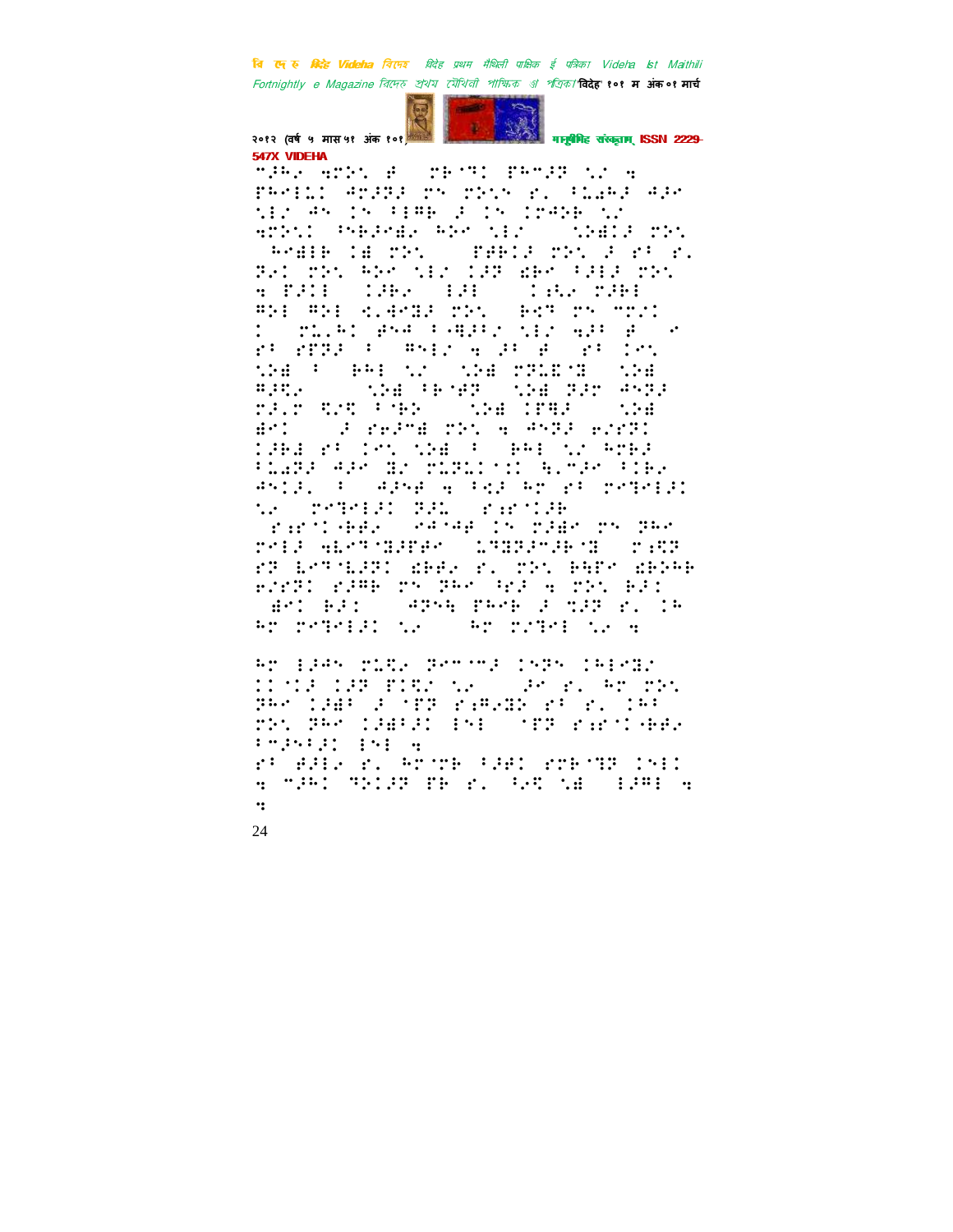

(वर्ष ५ मास ५१ अंक १०१ **VIDEHA** 

**SAMPADE STRATEGIE Sandwich School School**  $\ddot{\mathbf{u}}$ **Service Constant**  $1.311$ **BRACH ACTS RATES** 

Professional members of the control of the Canada control of the Canada control of the Canada control of the C PREST PROGRESS STORY PROCESSING the the Alt is response A. Ge rt role APRIER Pond Pro A. Ster THE LABOR FOOTE IN SECRIBLE ON 1988 **APLA NI BABA RES TAY BAY NY AN** TRAG ENE PA (P) Adam from Medit TR time the four streets of primi PALLMARK ARE ALBIBLE FAIL AND FAIRS Brd Phe Co Provide chapt Add raps pay sa disiple real saw rise, apil British OSB 25 238 995 21 Bri rams ag tes el romas d'event ear a ART APP BAY NYA YAPPAT PI AMALI SAS AST AST STEP REPORT BROOKER WEEKS Pres In. Prima PRL mate: Aren COMMA PROVISING MENUTURE CONTROL THE SPOT FROM LEASE REPORTED HIS ENDING: 286 PLAT BATA: "A. T'B2TA2421 rishmente chem scape quasto an Thirds an ender watherness and ran ne thui laidh ann aan sopin AND AND INSELTISE STORE THE THE 3282 12 2 3 41 223 36 8581 3286 HILL THEFH. H. CLEAR STR. 45 SLPME SHE INFORM MORE  $194.79933$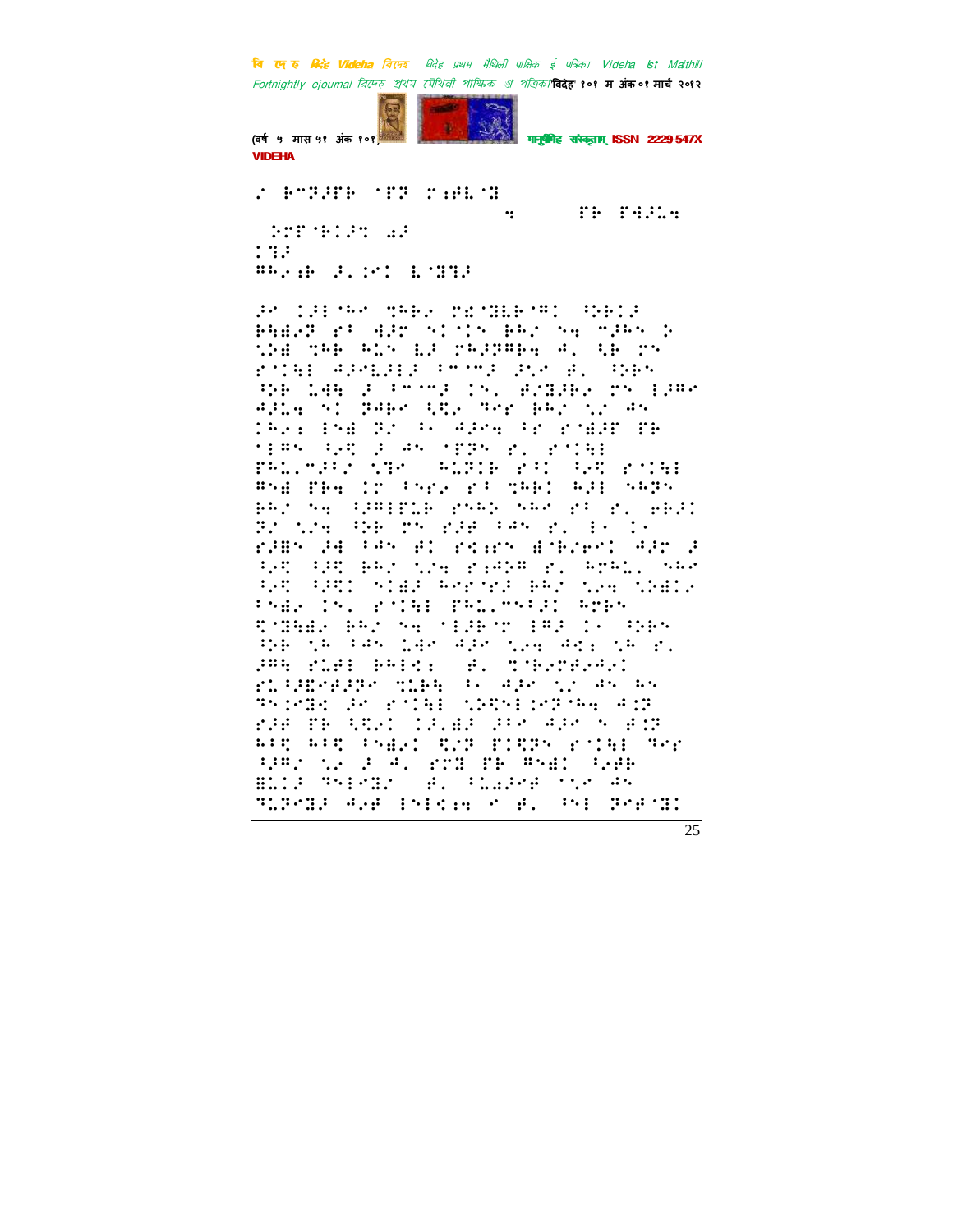

२०१२ (वर्ष ५ मास ५१ अंक १०१) **547X VIDEHA** 

मानुबेमिह संस्कृतम् ISSN 2229-

ISBNEDGERALSMUNK ERTMEALENIBEI KIDIS TH BREAK SHEN FALE BIR **TRIBILI REAR RAIR CHEEK, AND** the the Byer Abe (22) PRY Se 23) TER TER RIGHT OF 2 PORTHER EST ALARD ANDER THE BNAS MEASURERS TRIAR ET ENGINE SESEIL (A. GERRANIA) #SELP (Pro#Siconal Sire) (#PRP) ps (PSIPI)<br>1212 (#211642) (121541) PoBlesheB SPAR TREAD BRY EBS SPORT IFSA SVIP ERR 2247 254 (28/65 EPER CHARREN R PAN IPN ANDHO SPORT the Ar Property Front Ch. Pole: SANDAR PAR SALISTA RANSNADI SAR TRIP OF BLACK I MAN FAR AR FRI ANI PAAR BRAPTLAND IBZ SAN Pres roroma ri le le Technol Baegier freedli skaker root resour **SECTED FOR THE BURGET PROPERT** IS. T.AR. THE IT BELAW IN PALAS LADE 25 PR PARTE TAPAR THE ANGE BAY NG IAMIN ISE A. Phry 158 A APROVAL MATED APPROXIMATIONS Ara 291 292 998 16 522 54 1996  $\ddots$ rrans er frænser brog av 1963 PLEMENT FAR MEDICAL CALLERATION PRE reach a search what when the rea WE KIND ATE RED PREMI DEPAT **31 AT THE INS New FRY 129** 

APTERFIELT AND TRIPP THE SIGN AND Proma 194 (Br Nie 39r Nir Proma a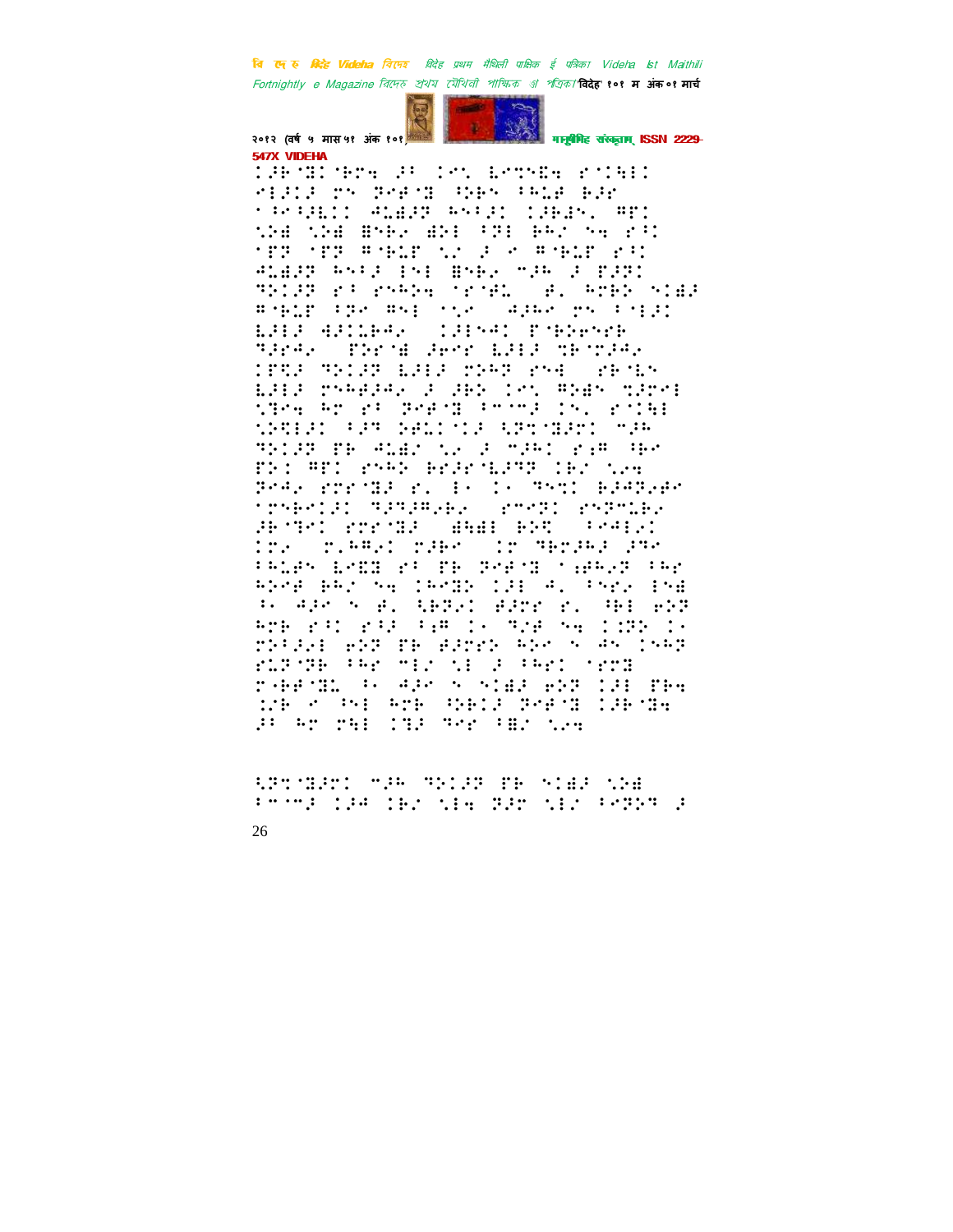

(वर्ष ५ मास ५१ अंक १०१, **VIDEHA** 

मानुब्रीह संस्कृतम् ISSN 2229-547X

ROBE 23 INF 2 NE NOWHA SPONGED IRO the compact of compact compact in thes an isome mr (Feil angel ni mor PART LADE LEARL AF MOREAN ENCHA AN PROTECTORES ESPIRODENTALES 4211842 FALPA AN BE 2 PRIPE 2N APR the fact the speed bigs can seper 194 (Br na night Arba rai mhar than the mix which have made at a wor PARK ON THE PUBLIC OF SECRETARY PREse APILPAR APTILP IN IAE SARTA (AN CERL ON AEER) IRA (1989) NS TRAGEDIAN FIRE A MAIRMA PARA 8599 X2551225 X241 45 5821 4925 medinal lagge grave staal sharkage tire prie Gerriche (Piel ere Arend  $\mathbb{R}^n$ F CHALABY: MANAGE RNAN NAG (FC 1984 PO BI B. 185 BY 1918 2 285 9511 45824 Ap (4881) **Similar State** ring a the second theory at 194 (produk negovin odgovino)<br>Administrativnih funkcija dul PROCO BORONDER CA APPOINTMENT PR 

RT ENFR F. PRRET IN. Thildin 218 F. Scherer Welk (1234 INST) FLORE FTRA ALA, DIE ALIM THOIALTA FLIA In the serve are against the serve #514 AMBJ BA1 B2 #514 AM 21BJ 1# **FANISHING E PROPERTY AND AND BEE** We the Control Company  $\sim$  1. 10  $\sim$  10  $\sim$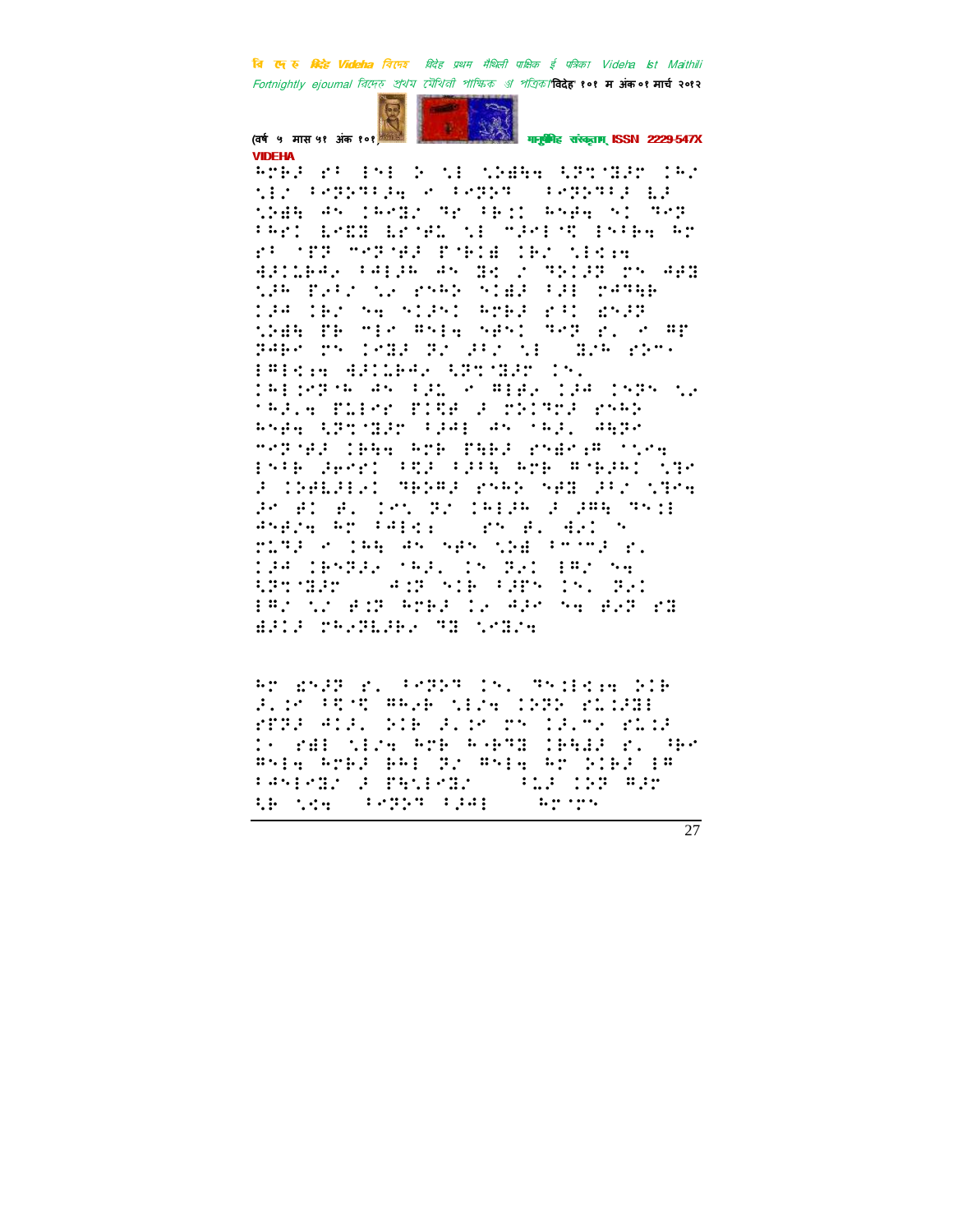

२०१२ (वर्ष ५ मास ५१ अंक १०१) **547X VIDEHA** 

अन्ति ।<br>अन्न अस्ति संस्कृतम् ISSN 2229-

ARRIER IN NATION AP STREET IN BR SA FRONT THOS FRAGE BRD APPLICATION AT THE TECHNIC tel, 1818-194 161 to a compre **APER FREE INITED AN IRM RAD** TERAIN # REN 25 MAINE, RZ APTEAR 2 r. André 19n FIRA (SigBas) An SAM SAPILISERA EL PREMIER MERI ter (Province Adda Arad r. o.) Ald. WE IRR BUMBER 2 STARTING TIME INDI SPER PROFILE CONTROL TREP THE BAIL al shake ang ang

Ro Ser Price Anidae (P. 191 ch 19882. AVR 19896 - JR JARE 92. ANISI NA SATUR PE SAS RENER TN atriche (1988), concepted acts<br>1932–1932 telato 1971–1972–198 **Second President Profits** FIRST SCRIPTING (PT TERR) 45 randa: 29 292-31 209304 ALPALDOG the choice children side man man ENDNA MAIR OR CORR FACT (AI) **ATEN PROFINE ARE SERIES AN SERIES** the Clear Engine that the Engineering Petro (1961-425 APR ASSAM ) FRANCO AR MANETE CHARA CHAR BANK:  $\cdots$  .  $\cdots$   $\cdots$ MISHE BERGH SP Proma B. Pename (PBA) IRPS Nobe PIR TEZ ESIZI LTRS NZA 200 TRI20.<br>1990: PSPN 198 PSE SNA PS SPN. From P. Scheenby Rootel Richard **MER MARKI MELARY IS IRRY**  $\mathcal{A}_1, \mathcal{A}_2, \ldots$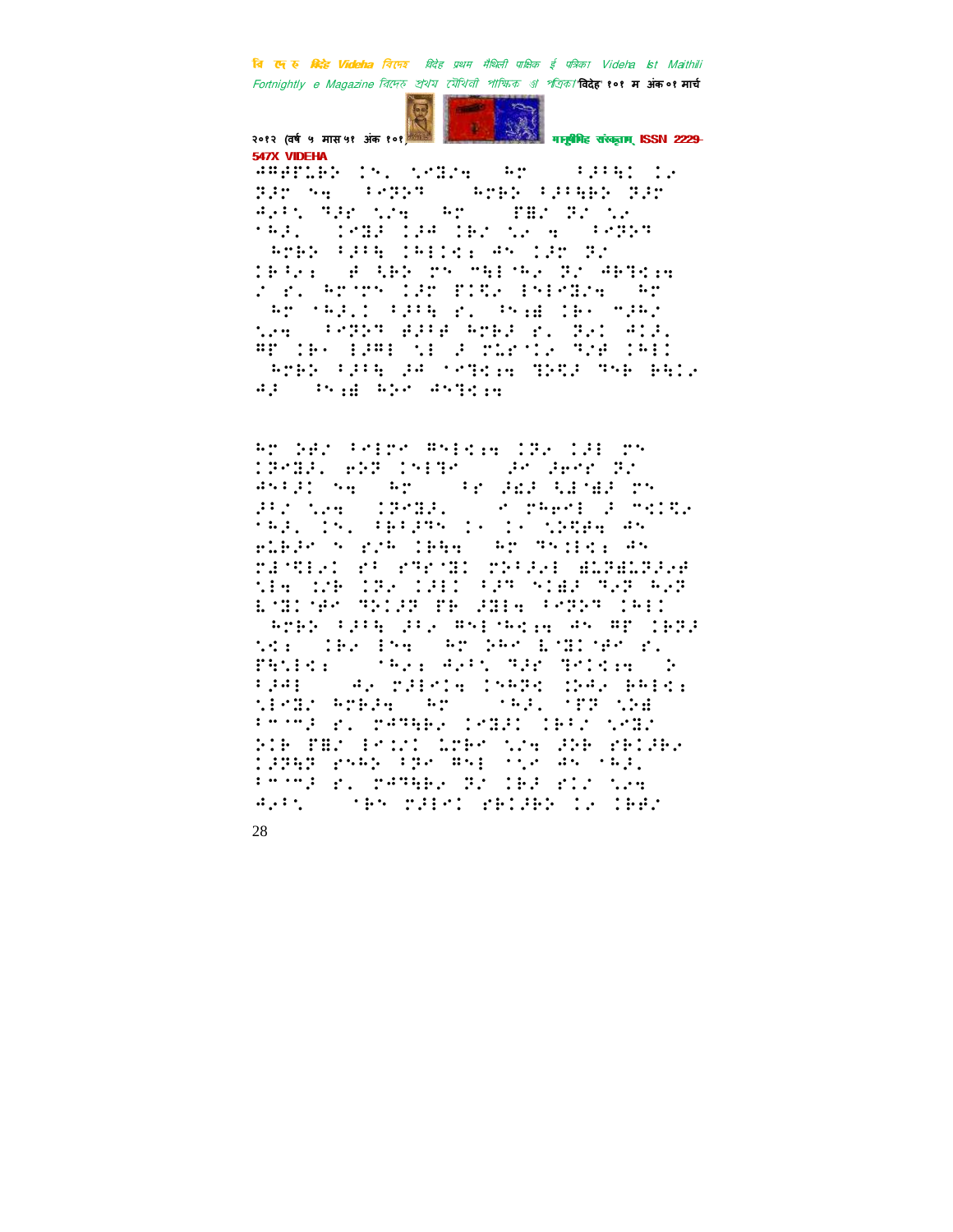

(वर्ष ५ मास ५१ अंक १०१, **VIDEHA** 

मानुब्रीह संस्कृतम् ISSN 2229-547X

EASY TELM THAN ARE PHANE MAIN TEA PARA (PT) (1851-FRE)Pring  $\mathcal{L} = \mathcal{L}_\mathcal{D} \mathcal{L}_\mathcal{D} \mathcal{L}_\mathcal{D} = \mathcal{L}_\mathcal{D} \mathcal{L}_\mathcal{D} \mathcal{L}_\mathcal{D} + \mathcal{L}_\mathcal{D} \mathcal{L}_\mathcal{D} \mathcal{L}_\mathcal{D}$  $\label{eq:3} \mathcal{F}(\mathcal{G},\mathcal{F})=\mathcal{F}(\mathcal{G},\mathcal{F})\mathcal{F}(\mathcal{F})$ 4B2 78 82 35Hz 124 327  $\ddots \ddots$ FBREAKTHEATH (1989) PARTY PARLEYS **STATES OFFICERS PHERICASE**  $1411$ FRIDE MARK REPAIR ROLL  $\ddots$  is the set of  $\ddotsc$ AREAS NEWS ARRESTS AND  $\mathcal{L}$  ,  $\mathcal{L}$  ,  $\mathcal{L}$ PROPERTY BOILDING THREE POSTS tészles régéves (siski raisis RTEA RE IN APP TN BRA FRIEN NOW age with probabilities and companies are con-IN TRANSPORTATION AND THE TANK AND THE MAIN IPAN YRIJP MICHPHOLI (MIJ) YMPD MY when Birlies (Art Engle Englework) (Fen  $\left(\cdot\right)$  and  $\left(\cdot\right)$  and  $\left(\cdot\right)$  and  $\left(\cdot\right)$  and  $\left(\cdot\right)$  and  $\left(\cdot\right)$ FFRA THE TRIMBER DIR IN THI WA int decle by the egg who that MER BROT ERNEL BY NOTE (TRANS Prona Bala Waldal Braz Braga (24 TRAVING IN BIZ NAM TEG 1982-08 IN rtr was Besky os examper moderate the common deducts class in class the Code of Arcib at IRM Mar Bridge Antil Min Prill (28 Apr) **COMMERCIAL SERVICE DE PERSONAL**  $\mathbf{1}$   $\mathbf{2}$   $\mathbf{3}$   $\mathbf{3}$ Priem ris aman ma irrent char tra RON CRAIN ON THACK CONSTRUERENT KRIMERSEN MEN MKEMEN PREN SYN NASA SARA LEAD THE SAN TANK TANK AND ry Roserbach ar Sant Const  $\mu_1$  , and  $\mu_2$  and  $\mu_3$  , and  $\mu_4$  , and  $\mu_5$  , and  $\mu_6$  , and  $\mu_7$ IRESE PROTECT INTO THIS PRESENT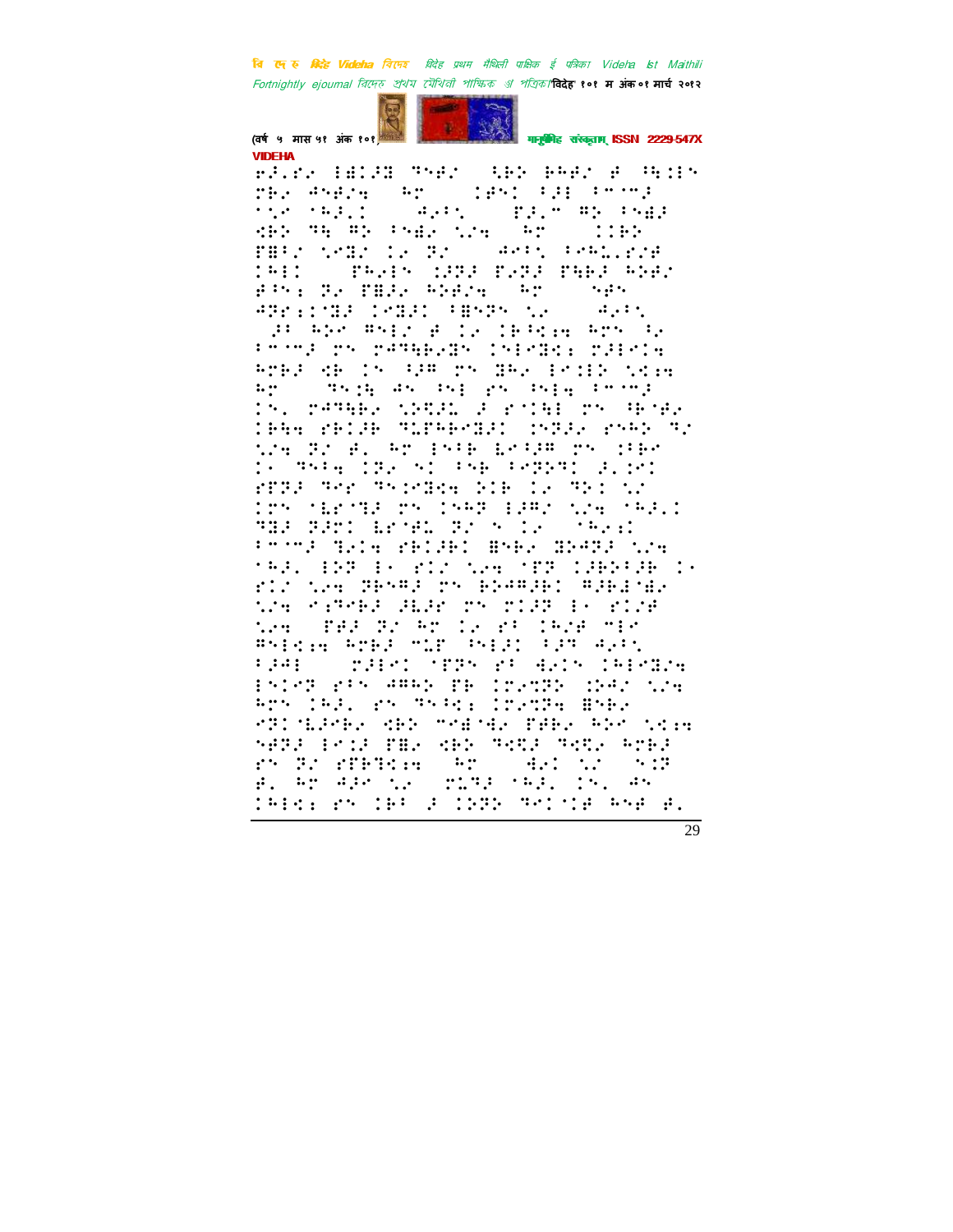

२०१२ (वर्ष ५ मास ५१ अंक १०१ ) **547X VIDEHA** 

मानुबेमिह संस्कृतम् ISSN 2229-

Robert S. Pred (BPA Ro 1882) medide FRANCIS AND THE PRESENTATION PSE AT LE MIR PSICHE PAR LRPP SAMP  $\mathbf{1}$ .  $\mathbf{2}$   $\mathbf{3}$ .  $\mathbf{1}$   $\mathbf{1}$ .

SPER SMP AND ROOM! ANIXE SALSANA r. Chimani melah menjadikan Pere de Perry Stir Thorn the Ro BECK PLOTERER ( PRIPER FREET) riche (6 maggig 26 bie mage 2010) FFRA 656 F. A653 A2586 (A25-122) 1911 - Brugh Segnedict (Brugh) rt r. Mer And J Ares Sem r. Ada Endia (Roche Ancikel Barrophonica) bi bin 'ai' say' biy biss an BOOK TAR NATAR AT MESS BRACENTAIN Peppi maga lute erna arag paas: range admissioner for elektrisk **SO PERPORTER AND INE THIN**  $\ddot{\cdot}$  : RNA NOR DEN BERRI MIRI BARAHIMI PA APP NOW ATEN TIPE THEFTS AN ARE tics that bomen boad gemeans POBBY In BRE New SPORERT P #51014 288 #82 21 F822# 151 F812 BRIEFRY TEMPE PHER SPAINLE THEN ter browledge (showledge) (by mod) tidinal ry ylaf (PRI) APRY 2. APR APP SERIA FRE TR TRESHING TR TP PACE ENE WARE BRIEGE (B. TNIC 12 as tepps par elar spile project TRIE SIE AM DIRE MAR FEICH IN D AND Y. 1850 BARBA MNIANI MARKI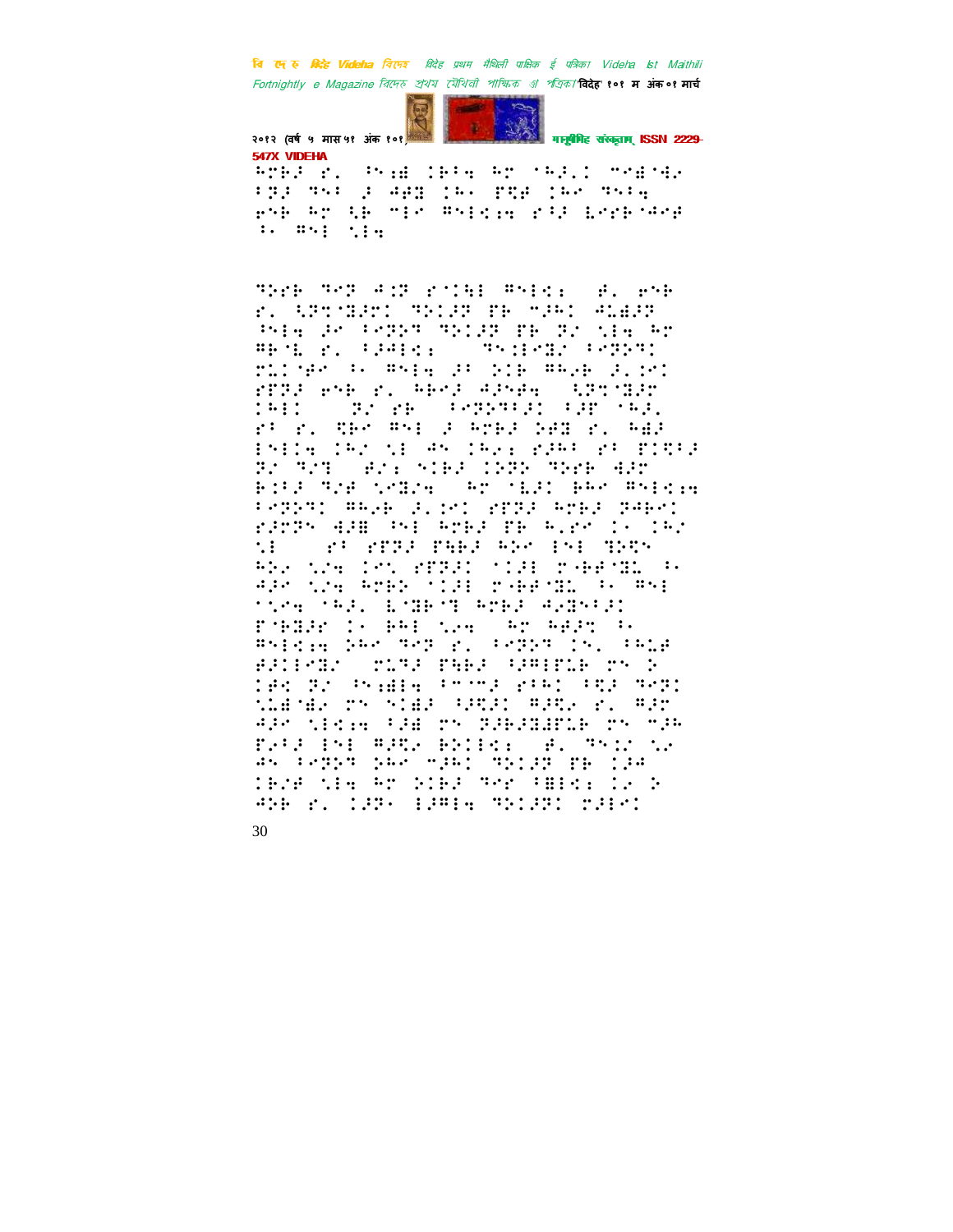**Service** (वर्ष ५ मास ५१ अंक १०१)



मानूबीह संस्कृताम् ISSN 2229-547X

**VIDEHA**  $\sim$  (none in the set) **STEP (SEE)**  $5.932 - 52$ **MACHINE SECTION AND** FIER ARRY SPEPE ( PRIPED MREP) Who alleg synchrome the side minute man by the control man mer walls of date 1989. PAR PROBAGO DA BRIA 782. In: 9828 8593 85 39 1000 Tren Br ean Angelmae al michica Ar solid: as term led rill well to tra Abeb 2.101 erni drugadu 2 br min : #20, my throwship

President in 1951 198 Ağrıd SMESMENT STRUCK SENSOR END THE PROPERTY the leggy of produces and clapped PAGE FROM PICE STOCK AN ANGEL COMPI They will also the as lab: rule w

SPORTING CONSTRUCTION

Press Apro

 $\mathcal{L}(\mathbb{R}^n)$ 

*SAMPAIN STRAINS* 

 $\dddot{\mathbf{r}}$ **PLAP CLTPE**  $\mathcal{L}^{\text{max}}$ 

PABELS PABEL AT STUPP TO COPEST ISMA ELMER ENE NAS ESER PROPERT

MARE ARR NEW BELLEVE IBOMAL CRIPE 108214 | Lei BoBelton, Aem Ché PREF 20 PRI PRIE APRE 1980 (AR) rn ry: Pea Article (Article) (25 TRSA (SE PORATOR CRISS SOCK CONS)

**THE PAPER**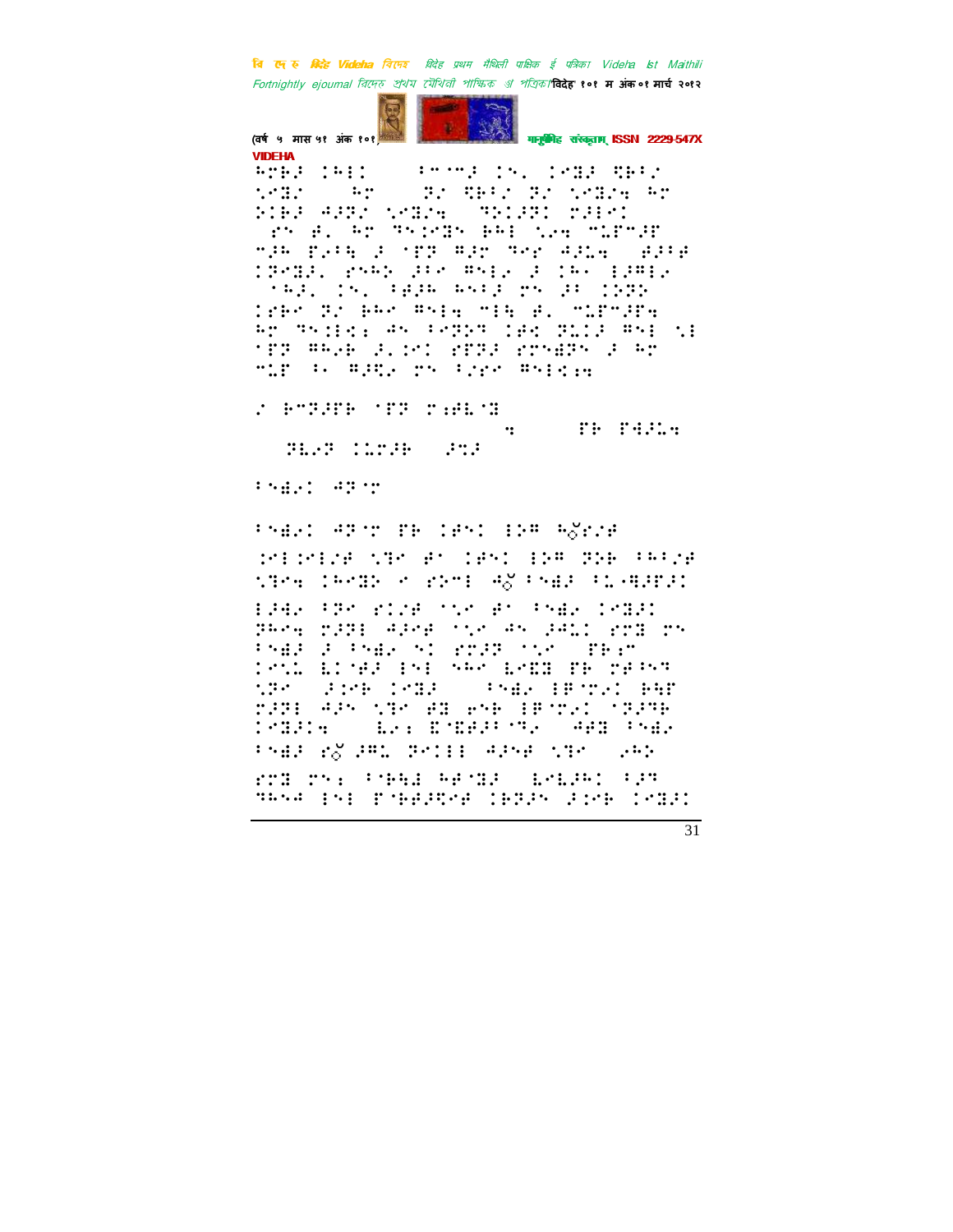**Separate**  $\mathbf{g}$ २०१२ (वर्ष ५ मास ५१ अंक १०१)

मानुबेमिह संस्कृतम् ISSN 2229-

**547X VIDEHA** AN TEMLIE (PORE RENE) IEZE NOM a an deng ini pregadre (ere nar rh CAMOR (SMICH C) & ACEA PABARMA TEMP STRUD IDED RED PARK MORE FORE 2 THE CAPAC REP AC TRAPE CAPAC 2

In Entrop About not that Alm risk WILSON RESPONSE TO PORT TEST TEST

1968 1851 PSB2 PSB8858 1251 APS MP 2 CENIN EN MARK THE APP NICH FALL PTH THE REND BRIG FHE BRIE F

198 (P28 RPB N21 PR PROB) 218 ESERA PSPE MASAT PAS ADSPLANTE AS

EDGE PARTIE PRODUCE IN PART TESSE TO TOSE STROOM CROINING roman as a masa poema (soema RANGAI LARGE IRAN IN STAR (TP SSM

Room at the English form dead. TESE NA DE PREADOR AMESE IREERE right in film and the child tria

PART PAI TOT THAT REPORT KAPPERSA IS TRI PSES ALS PHP PHR IS PROSP CEDSE IMSP INE APSE TORE PSEA MPRS 2 18821 PS SIAR TO REAL PLAYE RESOLUTION () PRODUCERS ARE AND BES CROBBOAN IN

PROBLEMA CONSTRUCTIONS (SAMPLE B) **STAR SHOTER PORT ONE LOGARIE** POBROB POPORE CON SAMA CANCE

PROFINE AN OFFICE POINT ONE PART 43.578 (2) 98 4286 88 8 6524 (1936

32

par (pigg)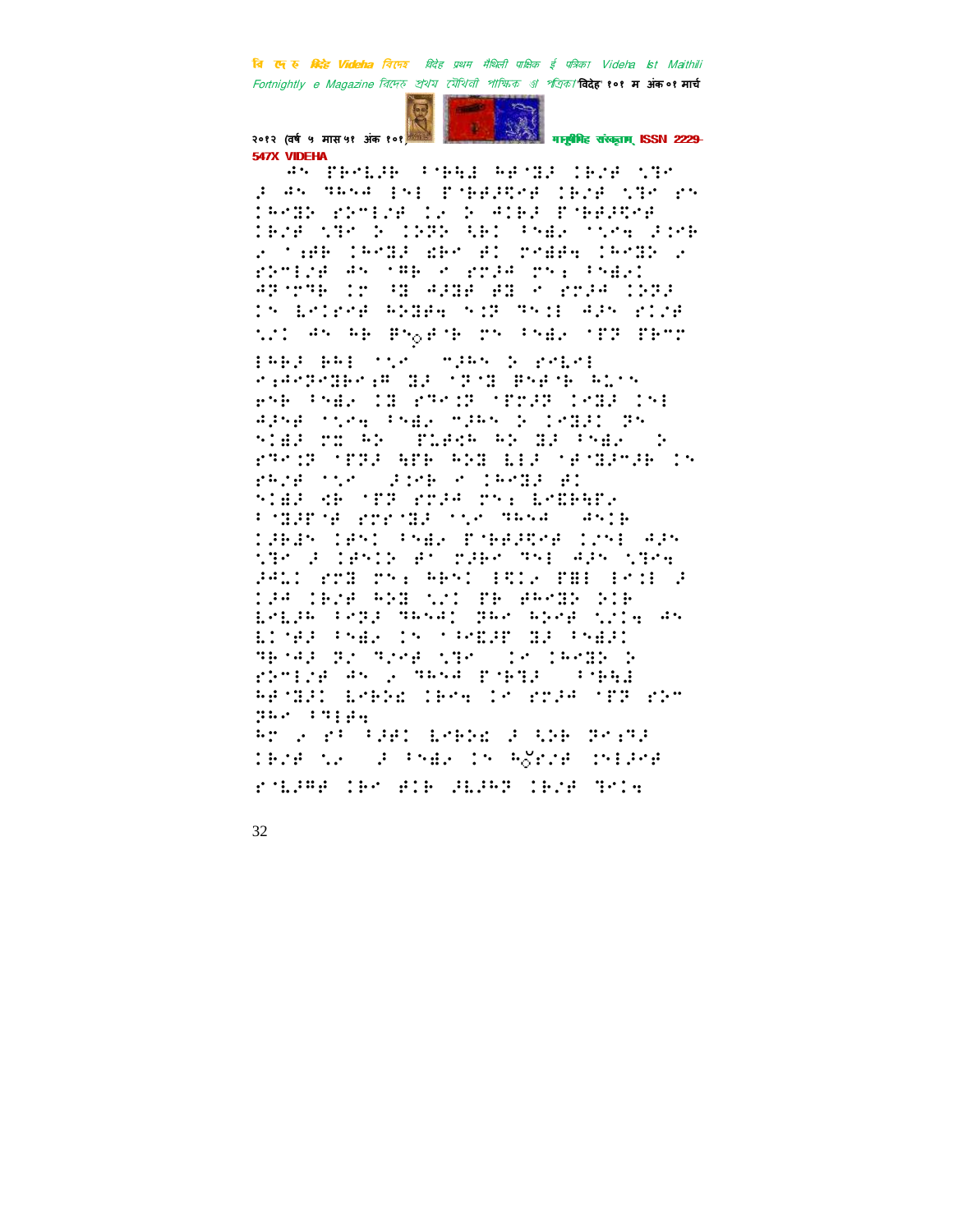

**CONTRACTED** 

**VIDEHA** 

(वर्ष ५ मास ५१ अंक १०१

LENG CAME

 $471.83$ 

**FARISH YE THEM** 

recognized and program of constructions Anancanda (Doneam Pherbon Lemp

'LARD T. TYLAS (L'IGA DIE'S Letel/I SHAR Leter 2 PROPOSI BART FROM HTTP: MARTI PYP HAILB AND RANGAINGING INFORMAC the Program Porch Central

the Western Guide Pring

**SEE TRACK TEACHERS** 

**WEIGHTS FACE AREA PARTS** 

MESTE ESPECIFIEDEN BRED MEMB the Profession of Constant BART FRIED FOR THE BEST TE **WALLER FAREAT COLOR RESEAR** SIE SPOECISE PART SPORT (RAP rand Adrille Feedle

raboes (1) control around the counse 113 (1923) APTPECH PACTAGE

*VERTAR ET TERR EARN FARTER INE* Prim o clobre locolog caste este rawseniae amnun rhead randi (ikr

ESTAR TREAT LEATE

मानूबीह संस्कृताम् ISSN 2229-547X

33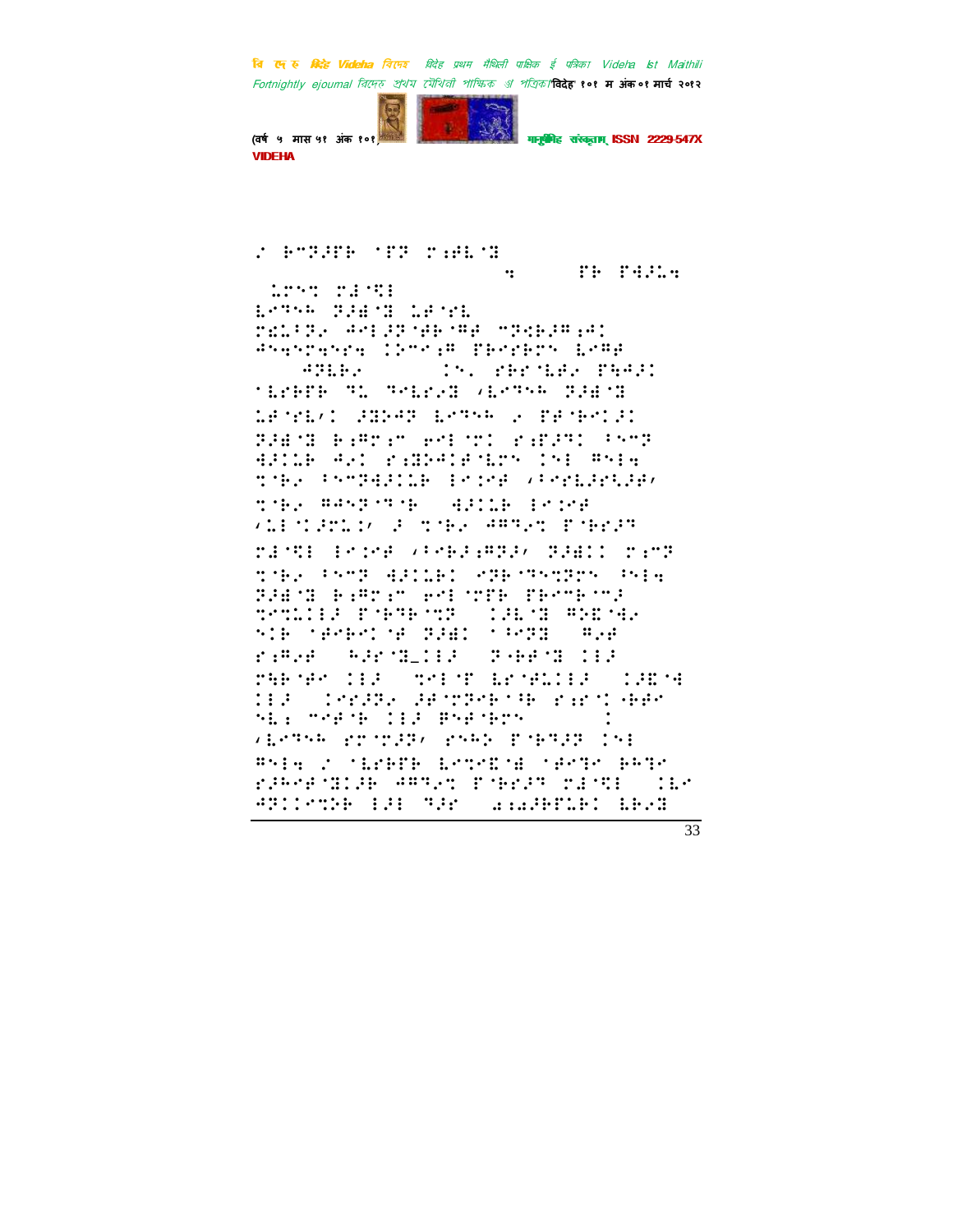

२०१२ (वर्ष ५ मास ५१ अंक १०१) **547X VIDEHA** 

मानुबेमिह संस्कृतम् ISSN 2229-

LEVISHENED VALUE (ENERGY SYNCHOL **MARINER BIR RANGERINE COST** redence foreign read (faron general ramen (1935 pag) saking pears TIMAR RAMMAN BASAR (RAMI)R Post Come Tough Public Chile PORTOR SMPI PROTIBILE AND PAIRS TECT TERRIT CHRIS THE THEIR PS ranged range portrained incomes PAR MA PAT PATHE BROOK! BRIDE TOPTHER PARE 2 THAT P LTPH INTERNATIONAL TURNED TOTAL rankaris rinī akapilie (Ajel Ak)<br>Pas as slkabl kale

**PART THE TEST PRESS INC.** Prelaptae an 11 martin, Premero Principal Pari Sidi Aliana algebra **RTB MARKS THE REARING CENE** EVENTHOUR THREES, INCE INC. SAMP THE THE STORE ENGINEERS LESTRUI ASTS VASARES ERSENTSIS DUARE CROB (MACM PROVISE SURF) SALAM SARES (APA) STRAPH PROPE

**CONTRACTS**  $\mathbf{u}$  ,  $\mathbf{u}$  ,  $\mathbf{u}$ riAlamed: Cantage rene preserve Prim Lorder Ser Pobenice In MEDAN PARAPAR NYBI (LONAR BAONNALR **BOOK CONSTRUCTS CAPPART BERGEVER** trum that Mar represented the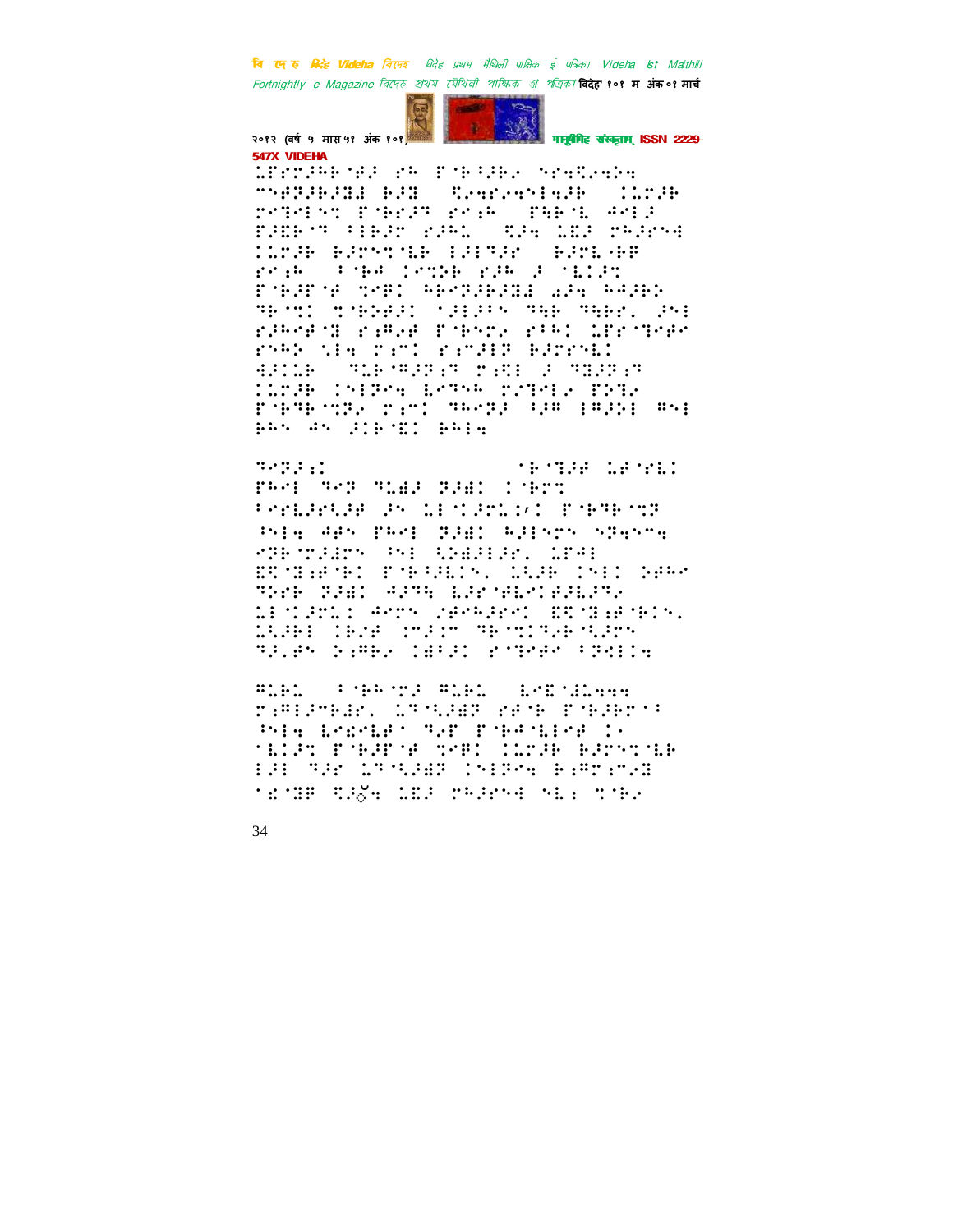

(वर्ष ५ मास ५१ अंक १०१, **VIDEHA** 

मानुब्रीह संस्कृतम् ISSN 2229-547X

Pope campbe rung conception many CONTROL PROVISIONS AND STATE FLETTE FOLFER BREEL FLOORS OFFICER TIMARY I ANA TIMARY KALAHA TSIASA

PABL SYMPEL PARTE LABY SARAT WALLY Pobrogle (n: Ani Anny 1312 1nb PORTEONS INFAR PLACER SHER ILDSER APTI PAINE TAPA BAPA PLTTBA LETP Process of the PPR (P.P. Process) that HI HI SZELMANANA (HSIE RZII 112128 BATH CONSIGNATION OF A CONSIDERATION **VEADAGE SING SACAR SAC All Primitis MARINE SERMA RANGER PROMISE** FABILE MIRRARY NEE AB ABSO (AF a: pags jajegę ms agypaaaaan amir **Version Propriet B. Love BB:** EMP Gaaaaa | BJP-7. CEMIB. | B-9. Mineral Heff Mineral Patiner TIMARY TOLARD PORCORIE INFORMA Problemen Seatt Poboac Perobic Ber **Crows Pape Savera Constant** LOSTILE WHALES IPTO DO Portland **CONSTRUCTS** #516 5923 1535 5136 13825 TIP MARKET ARISE (TOMAR INSTRUMENT **TEMP COMP** rugel (LrgB rBB)  $\begin{tabular}{ll} \multicolumn{1}{l} {\begin{tabular}{l} \multicolumn{1}{l} {\begin{tabular}{l} \multicolumn{1}{l} {\begin{tabular}{l} \multicolumn{1}{l} {\begin{tabular}{l} \multicolumn{1}{l} {\begin{tabular}{l} \multicolumn{1}{l} {\begin{tabular}{l} \multicolumn{1}{l} {\end{tabular} \end{tabular} \end{tabular} \end{tabular} \end{tabular} \end{tabular} \end{tabular} \end{tabular} \end{tabular} \end{tabular} \end{tabular} \end{tabular} \end{tabular} \end{tabular} \begin{tabular}{l} \multicolumn{1}{l}$  $1.1.111$ page 1 rage the dorm arry Coup dags F ANDREW WOLLER PRESEN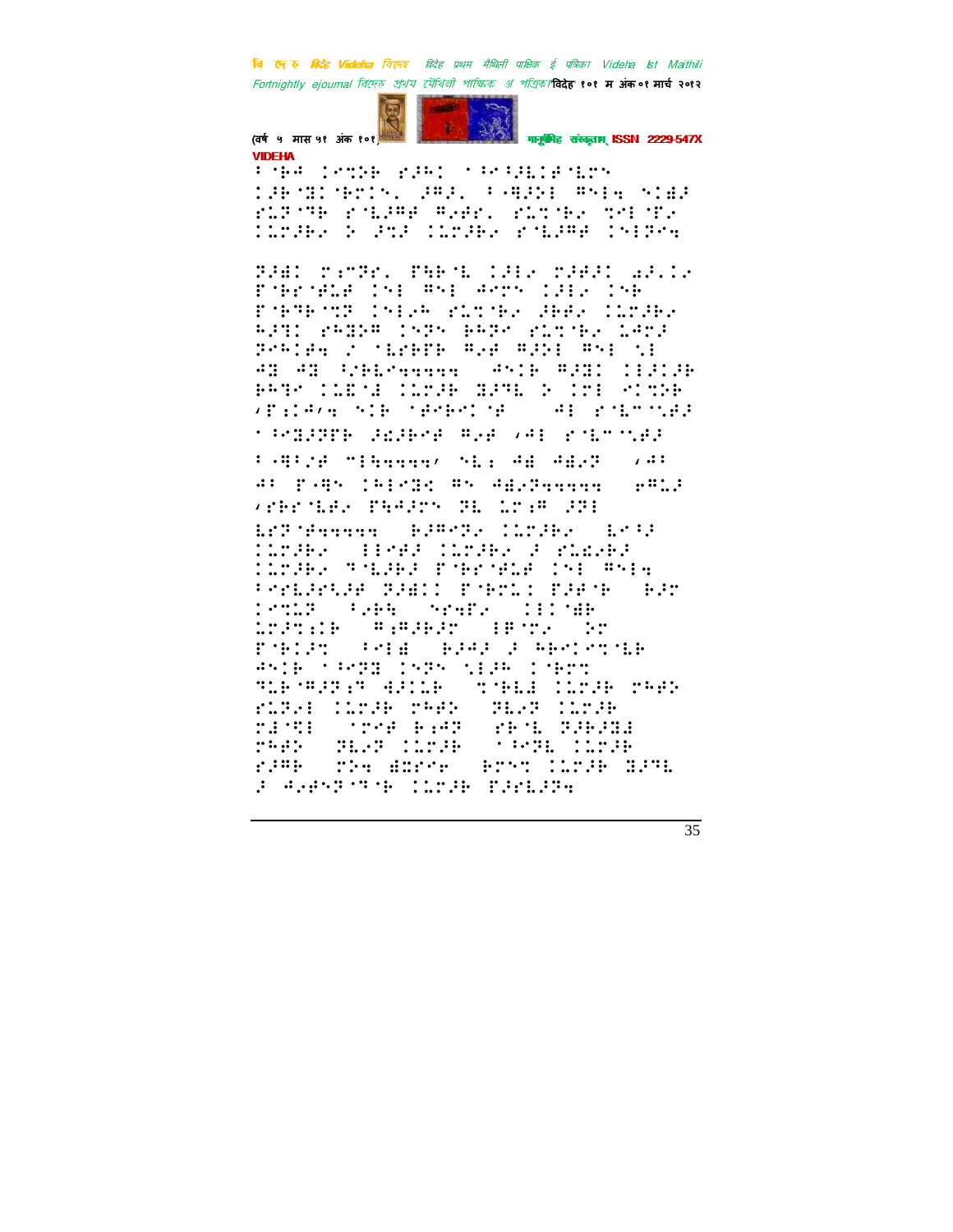

२०१२ (वर्ष ५ मास ५१ अंक १०१) **547X VIDEHA** 

मानुबेमिह संस्कृतम् ISSN 2229-

MINISTER PROTECTIVE #BRST EEN POSSER STEED real (Berlin Barbert 1998-1995) PRIM I MATE ( ) WHEN MEMBERSHED Pobler Closell (Slings Closell times (1258) (PHA (1258) 3 **WEIGHT STATES THER RAYS COOR THE TOP RATE** ARILE THIRD STARB PRESENT  $\mathbb{R}^2$  . The set of  $\mathbb{R}^2$ Portugale () Baro **CONSTRUCTED Big** 

**SEPRE THIS TER TIPS COMMONS CONSTRUCTS** VERTSE POSTEER POEPERAD. 2 PESED 177108 AProperte re Preses spelled state and state and Contornially (12218 2030102 Ford3 role (raecaniae seman pherem PARE (168 API CROPE EJE 738 - 534 183 regne sig tilbr fjestje (ref) REPORTED AT STORIER BATE, MAT resume the **3381 #20 rowledge 2.003** reported the model of the control of the se 113 (1983) SPOTAROB RANCHER SE: MARTELER BSPORTS (1990) DATAB EDITERE, EDITERME EMBRAGER ERA

 $\cdot$  :  $\cdot$  : : : riche chiffi (icide lecte PARA TORA IBOTA AP

range and dealers and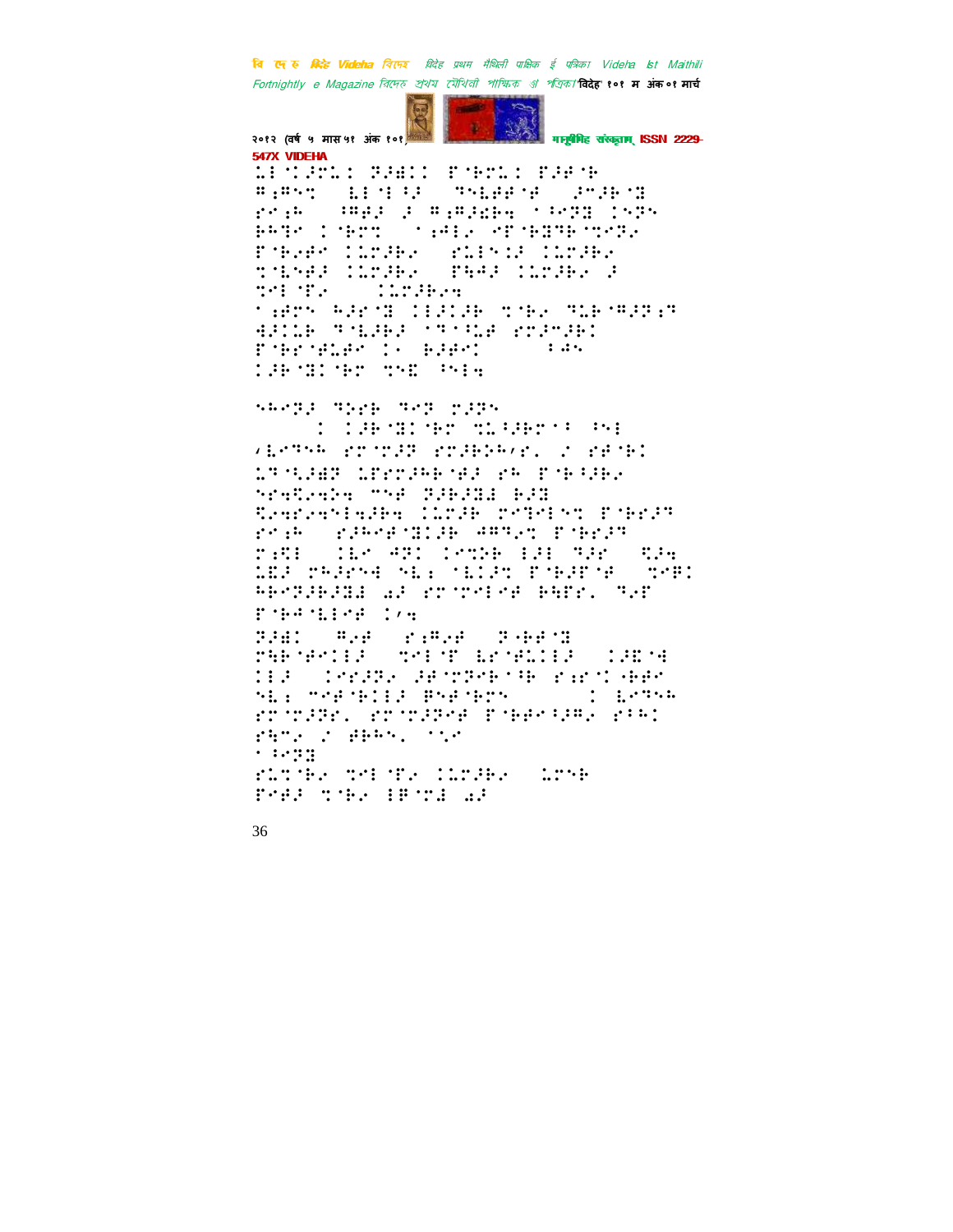

(वर्ष ५ मास ५१ अंक १०१) मानूबीह संस्कृताम् ISSN 2229-547X **VIDEHA** the that Card real Cone red the buried per **Address 1990** Friday March (1996)  $\ldots$  : PART THE EMPIRED FR the Theory Animal Cre red rue mission  $3 + 6 + 12$ firms firm three  $1.11111$ real who weeks minm THE TEST FERR LETE area de Santo Grande de Santo Araban e a continente do antigo a altimente de la continente de la continente de **BERNY ME 1228** THE PRIES TEST LINE PART FOR MITTE MICH. ARM NAME the Prys Close Same, Loyé PART THE THE TENT riman adhracar the Herdiff Allie (2006 **THE SHIP SEARCH** President ri<sup>n</sup>er men THE WIR BIG WITH a provincia de la contecidad de la contecidad de la contecidad de la contecidad de la contecidad de la conteci ria morale bile riman Britail  $\ldots \ldots \ldots$ the Bergh Bir area di rim regio err THE THE EPOPINES the same filled  $\mathbb{R}^{n}$  $\cdots$  $113444444444$ **PARTHY 113** the states fees  $\ldots$ real schedulera 19874-119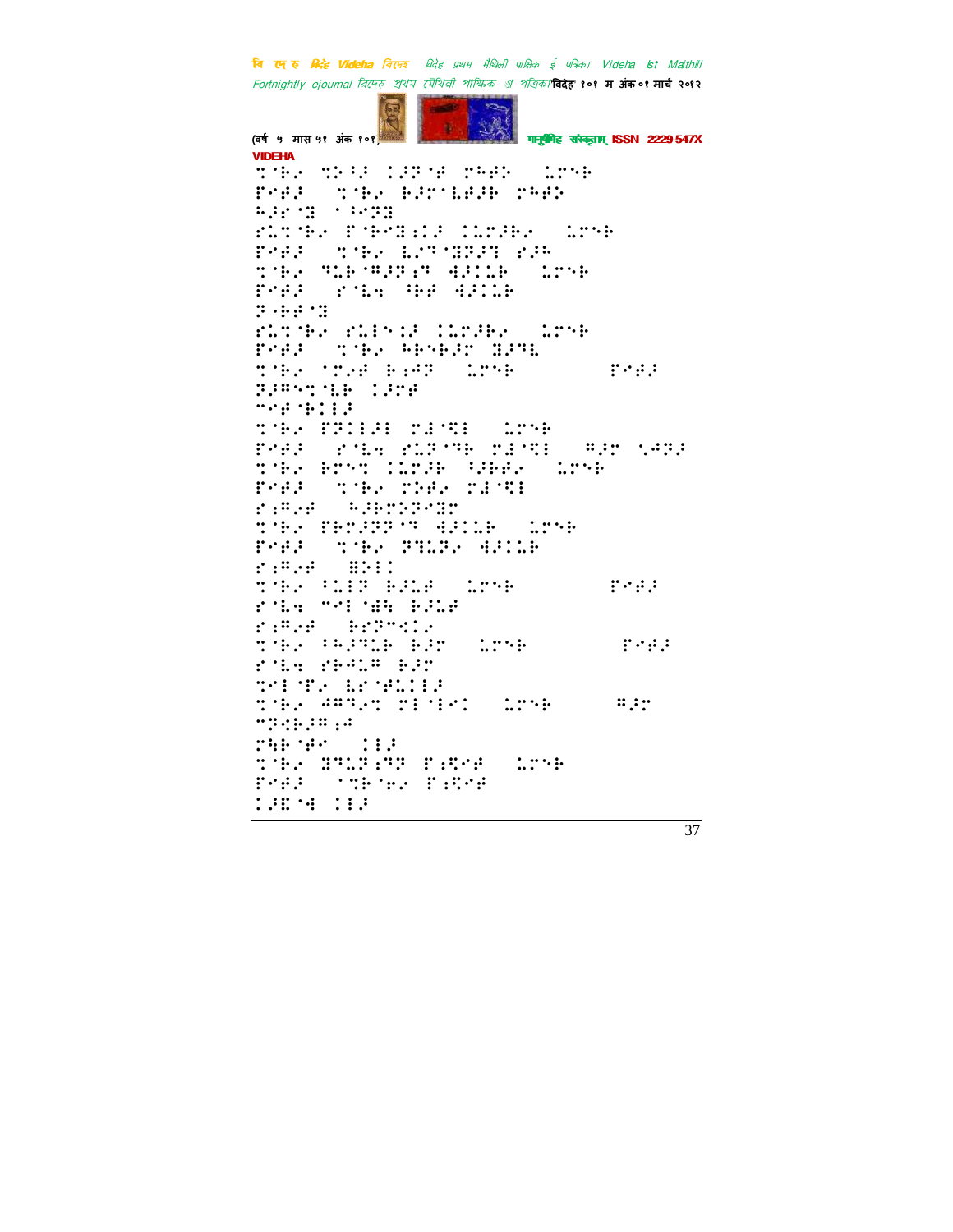**COMPANY** 



 $\sim$  0.0 per cent construction of  $\sim$ 

२०१२ (वर्ष ५ मास ५१ अंक १०१) **547X VIDEHA** the andershall held rim

 $\mathcal{L} \times \mathcal{L} \times \mathcal{L}$ 

 $\ldots$  :  $\ldots$ 

**COMPART SETTE** 

raguar richt in in

the Bull March Monde

MORTH PORTUGALITY. Pohrodated Poheal

**CONSECTATION CONTRACT** 

role to easily the same special

ralar, roscaged infograme. Deede ribe (FA) bag bag berrib T rately frie rear format information BRANC LONAR MOLIBER 2001BE TE TAM ANIEF COTMIC PLANEOTON PAMI CHA rnad (afjrn 1030 apræsti 10430)

There each life erouser a recording: NEW ZON SPA ENERG BRO KNEL MRILB<br>SLEVAR SPYS DISCE (SPYS) ENERG

HERMAN BROWN BUILD (MMS)

**SOMEOGLE PROPERTY STATE** 

BH (PHSTAR BHR) HPTA TH EPOLYBER PRODUCT DEPENDENT **BARAGE (SACK) ANSAS CONSTRUCT** 921 (STALL 191 792) (B92 Poblet)<br>2016 (TECHN 2063) (SHE 1120F 792

Will Ard day (1882) toring Circu rent a from the wheeler off of rilere Max (1843) TA (STRS 2 ARAN, TEMP MAGAD MIANI PIAAN Prek efte ar kameer efte bolema FRENZ LENNED SYRPT PENE RIDGER Prim (1957) received accompanies of the same

मानुबेमिह संस्कृतम् ISSN 2229-

 $\mathbf{u}$ 

 $\mathbb{R}^n$  . The set of  $\mathbb{R}^n$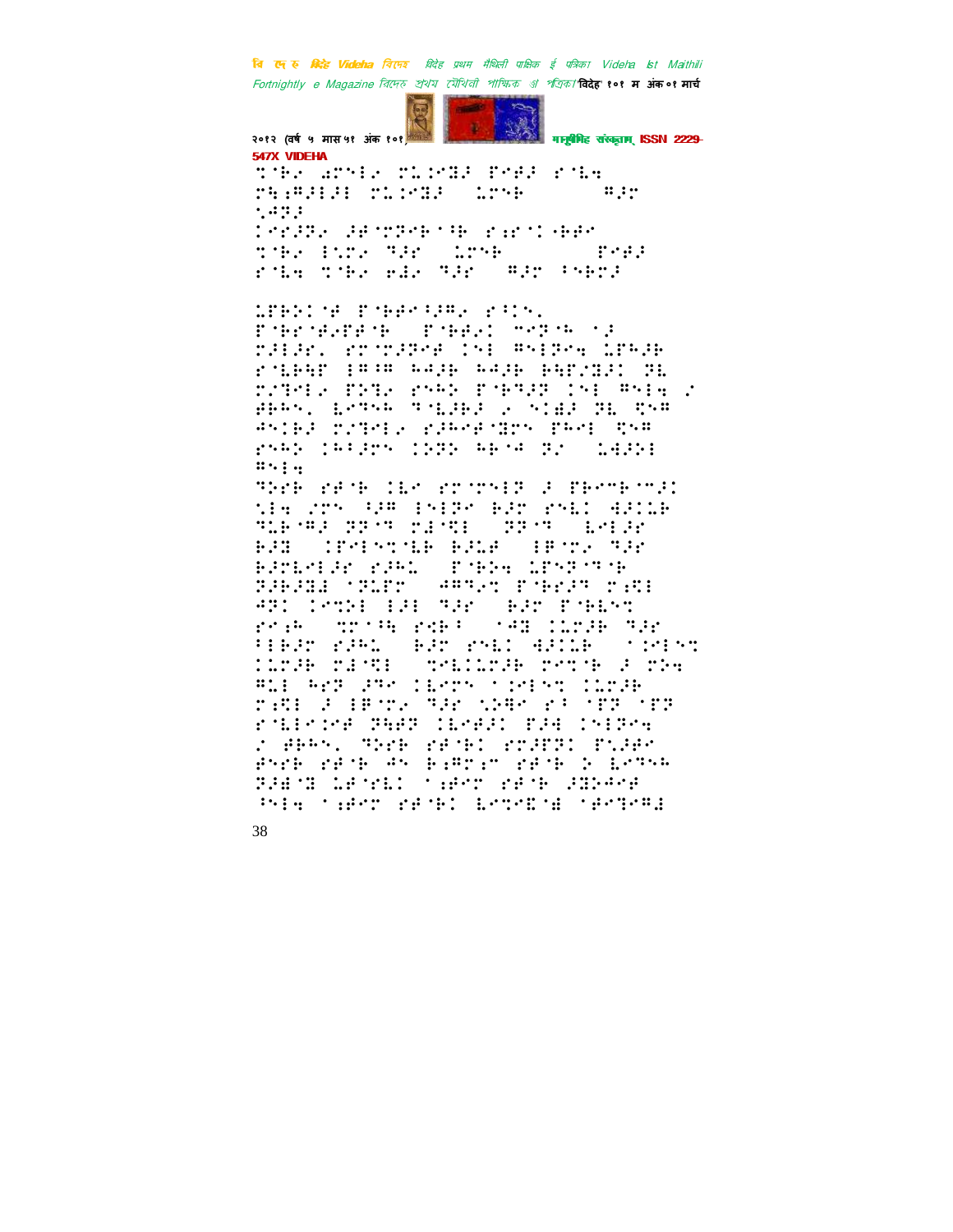

VIDEHA

(वर्ष ५ मास ५१ अंक १०१) मानुसार में मानुसीह संस्कृतम् ISSN 2229-547X

⢷⢳⣙.!⢼⣉⣇⢷!⢼⢾-!⢽⢴3⢼⣐⢾!⢹⢼ -! ⣉⣇!⢼⢷-!⢵⣒! ⢽⣅⢹⢹⢴⢽-!⢽⢽⢹! ⣉⢵⢷!⢻⣅0⢾⢼-!03⣉⣇⢷!⢷⢼⣅⢾⣒! ⢷⣐⢻⣐⢴⣝!⣎⣝⢿⢾⢼!⢵!⣐! ⣐⢼3⢽! 3⢽!⢹⣅⢷⢻⢼⢽⣐⢹!⣐⣋3⣒!! ⣒⣒⣒⣒⢻⢷⢼⢴⣜!⢺⢴⣇⢽F!B⢺⢼⢷⢵⢽⣅⣈! Brigge drift an the strain frails. 0⣓F⢺⢴0⢾!⣇⢷⢻!⢹⣇⢼⢷⢼!⣉⢵⣏⣜⣒⣒⣒⣒! ⣉⢷!3⣓⣞ F!⢻⢷⢼⢴⣜!3⢵!⢺⢼⢽⣇⢷⢵ F! B⢾⢾⢷!⢺⢽⢻⢴!⢺⢴B!33!⢺B⣓⢷⣒⣒⣒⣒! BATZIRI 18957 F.º 3. F.º 18 ⢷B⢼!33!3⢵!⢽⢼!⢾2⣝⢼⢷!⢳⢵! ⢾⣝⢼⢹!⣇⣏⣝.⣇ ⢾⣅0⢷!⢼⣎⢼⢷⢾! Bookings of the control of the second control of the control of the control of the control of the control of the control of the control of the control of the control of the control of the control of the control of the cont ⣇⢹⢳!⢽⢼⣞⣝!⣅⢾ ⣇! ⢼0⢽!⣃⢵⣏⣜⢼! 19: 89:41  $^{\prime\prime}$  with  $^{\prime\prime}$  , where  $^{\prime\prime}$  , where  $^{\prime\prime}$ SAN TRANSPORTED TO A STREET esbnb, phtps://www.comphanet.com ius (10ftbnbbe) in the company of the company of the company of the company of the company of the company of the company of the company of the company of the company of the company of the company of the company of the comp ius;00tjuftigtation;00tjuftigtation;00tjuftigtation;00tjuftigtation;00tjuftigtation;00tjuftigtation;00tjuftigt  $\frac{d\phi}{d\phi}$ 2!⢷⢽⢼0⢷!0⢽!⣐⢾⣇⣝! hhbkfoesbAwjefib⣒dpn!0⢷!0⣚⢼⣅⣒!! !⣋⢼⣒!⢷⢼⢽⢽⢹!⣔⢼!'⢷⣜' ⢽⣅⣇⢼⢹! 32!⢶⢷B⢷⢴!.!⢽⢾⢷⢷⢼⣏⣞⢷⢴⣝!

 $^{\prime}$ CH CONCORDING THE CONTROL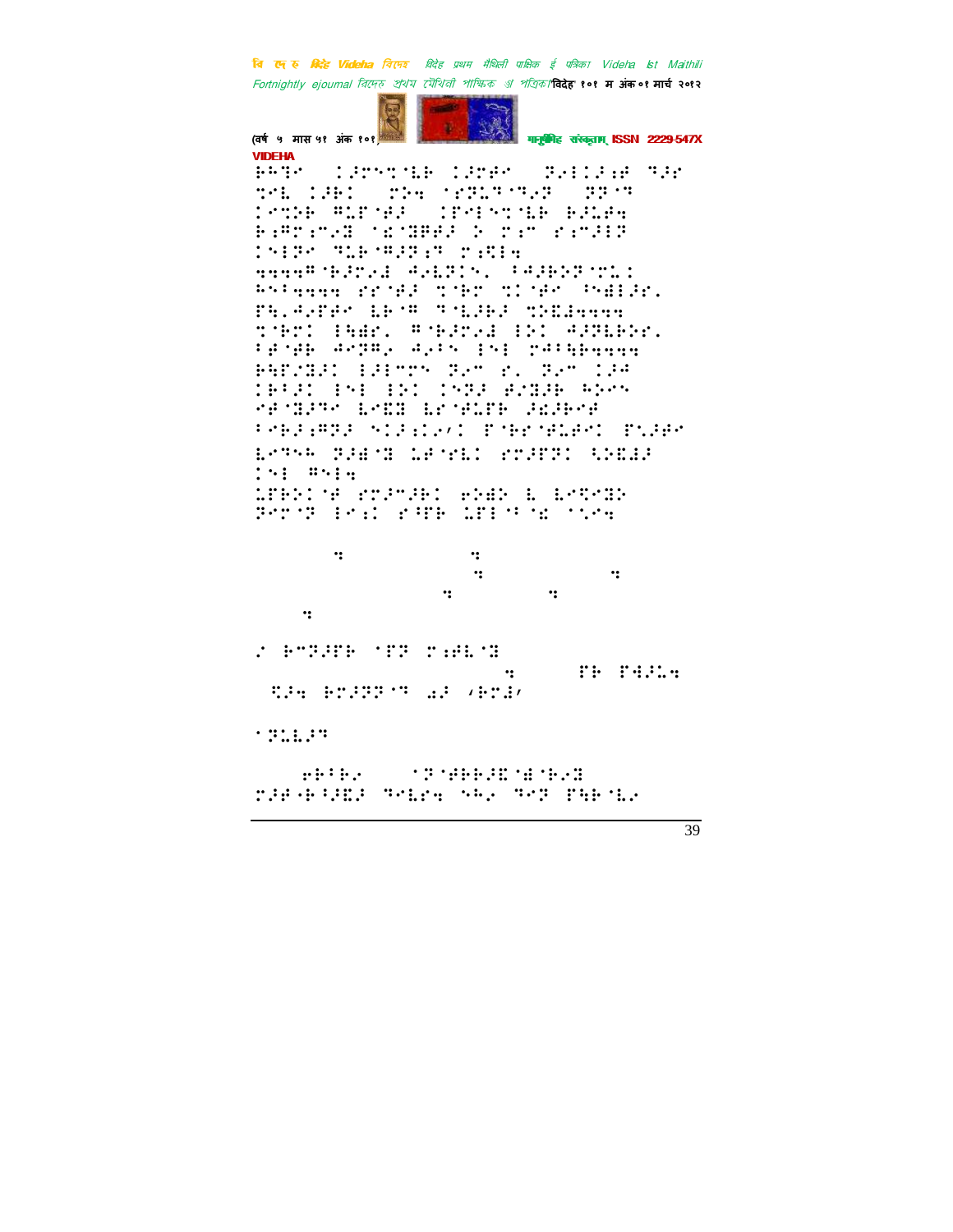

२०१२ (वर्ष ५ मास ५१ अंक १०१ ) 547X VIDEHA

मानूबीमेह संस्कृताम् ISSN 2229-

FALSEMARTS HARD RSE LESTED ESPACE FRIERING ESCH CONSTRUCT **SYR MIPH PROVINE PLEAK PREA** "B:B:B: "B: B:B:B:B:B: "BH:B: D: B:B:B HETH TE WAIRA PASE HERE!  $25.5 \pm 2.5$  $P: P: P$  $\mathbb{R}^n$  ,  $\mathbb{R}^n$  ,  $\mathbb{R}^n$ SAR BOTH SERTIFIC STORESTS BREACHER THEAR TRIANGER B. ST  $\mathcal{L}_1 \mathcal{B} \oplus \mathcal{B} \mathcal{B} \oplus \mathcal{B}$ **Additional Property Construction** raketar mer rom tang bron BD1941 BJBJB. B549 95 BBD 1862 196 SPORTS PIRE TO SAFETTED FROM #514 #551 BJ#P2#51 PSL#PS#SBJ#J1 Pri Estil Raggar Sankarn (18 rdaar amaa syayaa qaadad riladalarian ver (1929) (PP)<br>Jabai 2anne pieag: ager 2013 Estimate & PRSE REPEATED riles d'altel (roses) (richèren Telelary equent Type (F) manury MRAT ESTABLE PLTA BAGIANY MRATNARAR  $\cdot$  ... **AND STREET**  $\cdots$ raegearan menngan eman isi preago paga sepeng 958 B275 HABLES (191 the market of the chief one office

rama: 151 dri 128 (126 (1412-02) FRIARI ALSTOPH (LETTLI IASIN TST) rnbolk, Albora Che Porti vi **MY BEPRING COMMERCIAL**  $\sim$ **MEMBER NEWS THE BANK THE ANIMA India at rooms became**  $\mathbb{R}^2$  .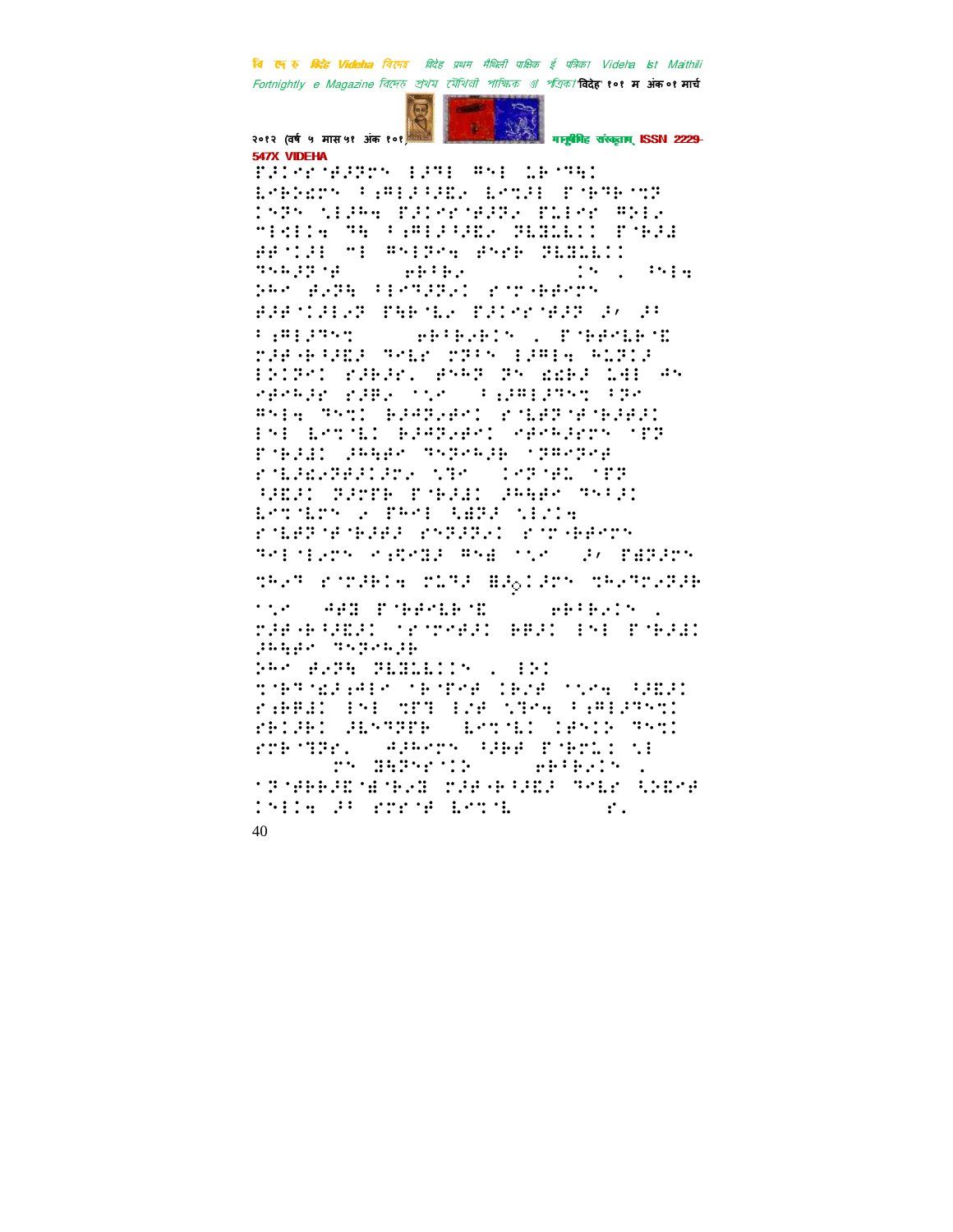

मानूबीह संस्कृताम् ISSN 2229-547X

**VIDEHA ARTESIN LOOP MEEREM MAAR OSE AFSER** Sens rade and the same reforminent enthint contribi ESTAND IN CONSIDERT SCHEDUNG den meas of a noding opeans not a political PYTH (FLLP 27TF (22PH 27TF) SPEPT EMIRE MES RABBEL 191 (189)

(वर्ष ५ मास ५१ अंक १०१)

PARTICLES AND A CRANE ROLE POST **TREP PORT TESTRAINE EPHLPY** FAR 18 STAR

RTERING THE THEFRIE IN ISSUE paig: respecte apagage risggy yas MEREPLIE SPORTER PRO INERLIE 33 THIS IN AN PASAR SHIPMAR rryeye sin (ale 23 gyes. Pag Gela Methine: Blazier: El Kinlae: **SER** THIRD IN THE SALE SPACE TRANS PRODUCERE SOME APPALARMENTER. PAPE 37 PATPE TRETHT TRI TE TATAR Alexandr (A) Angl Aberby Service PRESS, PROP. 45 REPORTSON EP #ABSA KATEMERISEASA MARIE rank St Garda Strong Adam Gard EMPRIDE PREMIEME MARK MARK FAB. THE PRESS RESEARCH SACHSEN FREE ST **THE SEARCH SEARCH SEARCH SEARCH SEARCH SEARCH SEARCH SEARCH SEARCH SEARCH SEARCH SEARCH SEARCH SEARCH SEARCH S** ESPECTATOR Ther WES ESSING Angham process real member of the same of the same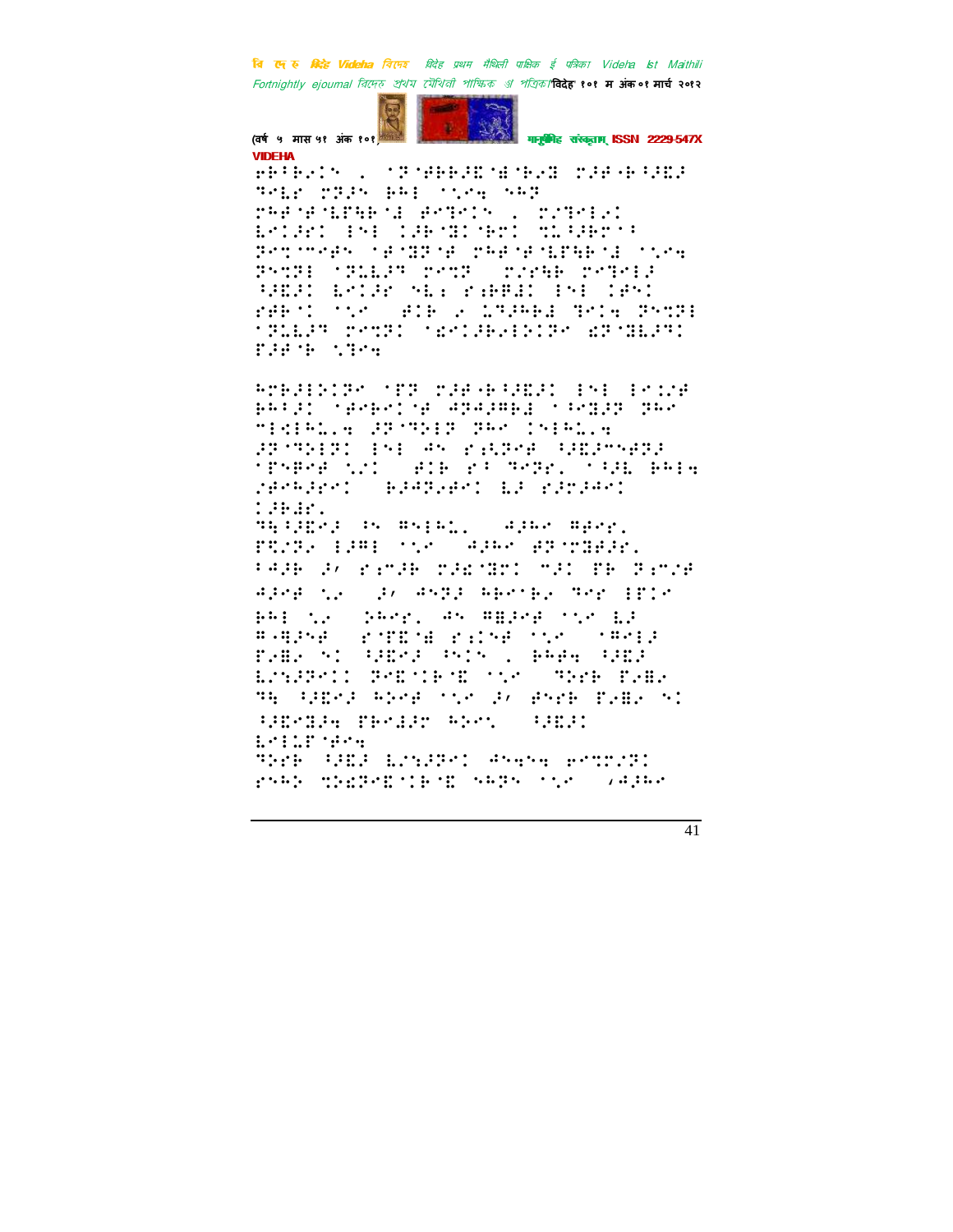

547X VIDEHA

⢼⢾C⢷⢸⢼⣏⢼!⢼⢽⣅⣇⣐⣉! ⣐⢷⣜!⢽⢳!  $#2$  ,  $#2$  ,  $#2$  ,  $#2$  ,  $#2$  ,  $#2$  ,  $#2$  ,  $#2$  ,  $#2$  ,  $#2$  ,  $#2$  ,  $#2$  ,  $#2$  ,  $#2$  ,  $#2$  ,  $#2$  ,  $#2$  ,  $#2$  ,  $#2$  ,  $#2$  ,  $#2$  ,  $#2$  ,  $#2$  ,  $#2$  ,  $#2$  ,  $#2$  ,  $#2$  ,  $#2$  ,  $#2$  ,  $#2$  ,  $#2$  ,  $#2$  ⢳⢽! ⢼⢼⢺! ⣙⢾!0⢽! ⢼⢾C⢷⢸⢼⣏⢼!⢷⢿⢼!33! ⣐⣇2⣎⢼⢽!B. ⣅⣜⣋3!⢸⣞!⢻3!⣁⣒!⢳ F!2⣙3⢴! 0⢷⣝⢵⢻!0⢷⢿⢾⢷!⣇⢼ ! ⣐⢻! ⣇2⣇⣎⣝!⢼3!⣁⣒!0⢳⢽!⣇⢾⢼!⣙⢼! 3⣈-!0⣟!⣇⢼!⣇⢼⣐!⢻⢹⢻⢹!⢳⢵⢾! ⣁3⢳⣅F⣒!0⢽⢼!0⢽⢴!F⢻⢽!⢷⢳2⢾! ⣁3⢳⣅F⣒!⢵⢽⢼!⢴!0⢷⣇C⢷⢾⢾!⢻3!⢽⢳! ⣁⣒!2⣙3⢴! ⢸!⣁⢼⢷⢸⢼⢷-!⣝⣉!0⣝⣉!  $^{\prime\prime}$  . In the second state of Higgstei ⢼⢽⣝⢾⢼!⣅0⢷⢼⢽⢾!⢽⣝⢳⣅!⢿⢾⢷!⢼' ⣉⢼ ⢾⢷!⣇⣑⢺⢽!F!⢻⣊⢷⣇!B⢵⣎!⢸3⢽!  $^{\prime}$  where  $^{\prime}$  is a set  $^{\prime}$  and  $^{\prime}$  be the set  $^{\prime}$  be the set  $^{\prime}$  be the set of  $^{\prime}$  be the set of  $^{\prime}$  $[0, 0, 1]$  . The set of  $\mathcal{L}$  is the set of  $\mathcal{L}$  is the set of  $\mathcal{L}$ ⢽⣅⣇⢼⢹!⢹⣓⢽⣓!⢿⢾⢷⢼! ⢷⣝!⢸3⢼⢳! ⣁⣒!⢳ F!⢼⢽⢵!⢼⢽⢵!⣉⢼ ⢾⢷⢼!⢷⢽⢼! 2⣙3⢴!⢼B!3⢼⢻3!⣁⣒! ⢼⢳⢾⣝⢾⢷! ⣇⣏⣝!0⢵⣙⢴!2⣙3⢴!⣁0⣝!3⢼⢻3!⣁⣒! 2⣙3⢴!⣇ ⢾⢼⢷!⣇⣐! ⣐⢷⢿⣜!⢳⢾⣅!⢴!  $^{\prime\prime}$  : 3  $^{\prime\prime}$  3  $^{\prime\prime}$  3  $^{\prime\prime}$  : 3  $^{\prime\prime}$  : 3  $^{\prime\prime}$  : 3  $^{\prime\prime}$  : 3  $^{\prime\prime}$  : 3  $^{\prime\prime}$  : 3  $^{\prime\prime}$  : 3  $^{\prime\prime}$  : 3  $^{\prime\prime}$  : 3  $^{\prime\prime}$  : 3  $^{\prime\prime}$  : 3  $^{\prime\prime}$  : 3  $^{\prime\prime}$  : 3  $^{\prime\prime}$  : 3  $^{\prime\$ ⢹C⢷⣏⣞ F! ⢼⢺!⢹⣓!⢵⣞!⣉⢿⢾! 201211 232  $2^\circ$  2010  $2^\circ$  2010  $2^\circ$  F. The March Company of the Company of the Company of the Company of the Company of the Company of the Company of the Company of the Company of the Company of the Company of the Company of the C  $\cdot$  :  $\cdot$ 

3⣒!2⣙3⢴!⢹C⢷⣏⣞ F!⣉⢿⢾!2⣙3⣒! 20 bis 1992 bis 1992 bis 1992 bis 1992 bis 1992 bis 1992 bis 1992 bis 1992 bis 1992 bis 1992 bis 1993 bis 199

uif and the control of the control of the control of the control of the control of the control of the control of the control of the control of the control of the control of the control of the control of the control of the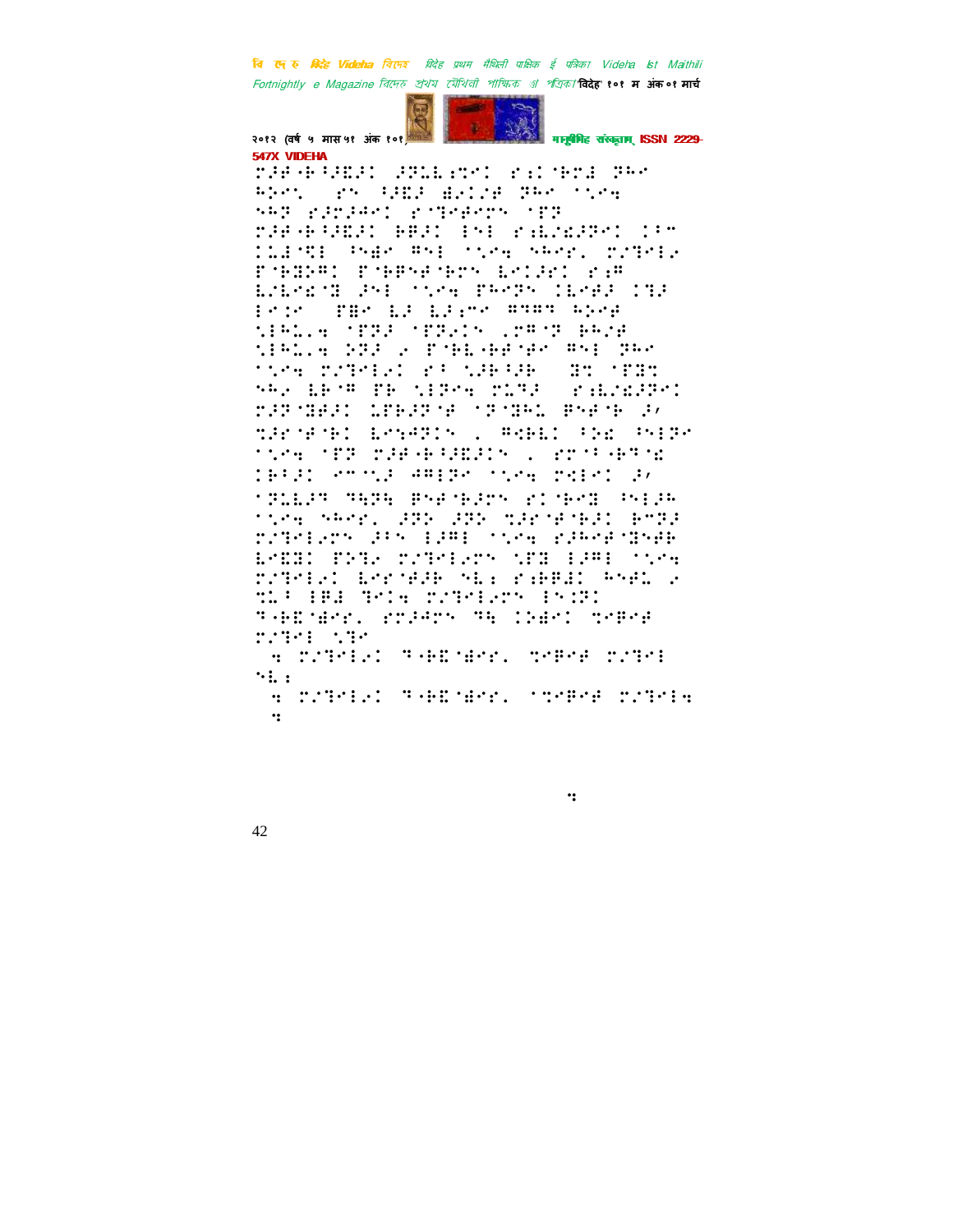चि एत् रू मिन्हे Videha निएन्थ विदेह प्रथम मैथिली पाक्षिक ई पत्रिका Videha Ist Maithili Fortnightly ejournal রিদেত প্রথম মৌথিনী পাক্ষিক প্র পত্রিকা**'বিदेह' १०१ म अंक०१ मार्च २०१२** (वर्ष ५ मास ५१ अंक १०१) मानुसीह संस्कृताम् ISSN 2229-547X VIDEHA .U Godine i Sbijmanje i Sbijmanje i Sbijmanje i Sbijmanje i Sbijmanje i Sbijmanje i Sbijmanje i Sbijmanje i Sb both in the United States of the United States of the United States of the United States of the United States Tuvej tudi se na svoje pri se na svoje pri se na svoje pri se na svoje pri se na svoje pri se na svoje pri se<br>Tuvej tuvej tudi se na svoje pri se na svoje pri se na svoje pri se na svoje pri se na svoje pri se na svoje p 30 Xjuipvulle konstantine konstantine konstantine konstantine konstantine konstantine konstantine konstantine qptticm in the second control of the second control of the second control of the second control of the second control of the second control of the second control of the second control of the second control of the second co

2⣙3⢴!⢹C⢷⣏⣞ F!⣉⢿⢾!2⣙3!⢵! SHIP SALE ESSENT 2⣙3⢴!3⣈2⢾!⢷⢳B⢼!⢸⣝⢼ !⣁⢽!  $\cdot$   $\cdot$  :

0⢼⢷⣇⢼⢷! ⢸⢼⣏⣜!⢸⢼⣏⢼!2⣙3⢴! WE SHOW THE STRIKE STRIKE 2⣙3!⢵⣞!⢵!B2⢾!⣁⣙!⢺! ⢼⢾C⢷⢸⢼⣏⢼!2⣙3⢴!⢷⢳⢾⢳⣅!⢳⣅⢽! ⣎⣝⣝⢽!⣇⢼!3⣈⢽!⢼⣎⣝!⢳⢽⢹⢴!⣇⢼! ⣌⢷⢺⢴!⢷⢳2⢾!⣁-!0⢼⢷⣇⢼⢷!⣇⢼! ⢼⢼⢺! ⢸⢼⣏⣜!⢸⢼⣏⢼!2⣙3⢴!⢽⢳! ⢷⢳!⢻3!⣁⢽!⣇⢼!⢾⣝30!⢷⣓0!⣁⢽⣒! ⢽⢾⣅-! ⢼⢳⢾⣝! ⢷⢺⢽⢼!⣇⢼!⢽⣝! LARD FARSHER B⢷⢹⣎⢽!0⢷B3!⢼⢼⣐⢿⢼!⣁⢽⣒!⢴! ⢼⢼⣐⢿⢼!⣇⣉⣝! ⣇⢼⢻⢾!⣝⢵⢻⣝!⣁⣒! ⣅⢹⢼-!⢵!⢴!⢼⢽B⢼!33!⢾2⢼⢷!⢽⢳! ₿ĀZĀ (195 aS protis potk protis LENE BELL TO THE BELL THAT THE BEL ⢼⢳⢾⣝! ⢷⢺⢽⢼!33!0⢷⣝⢼0⢾!⢽⢳!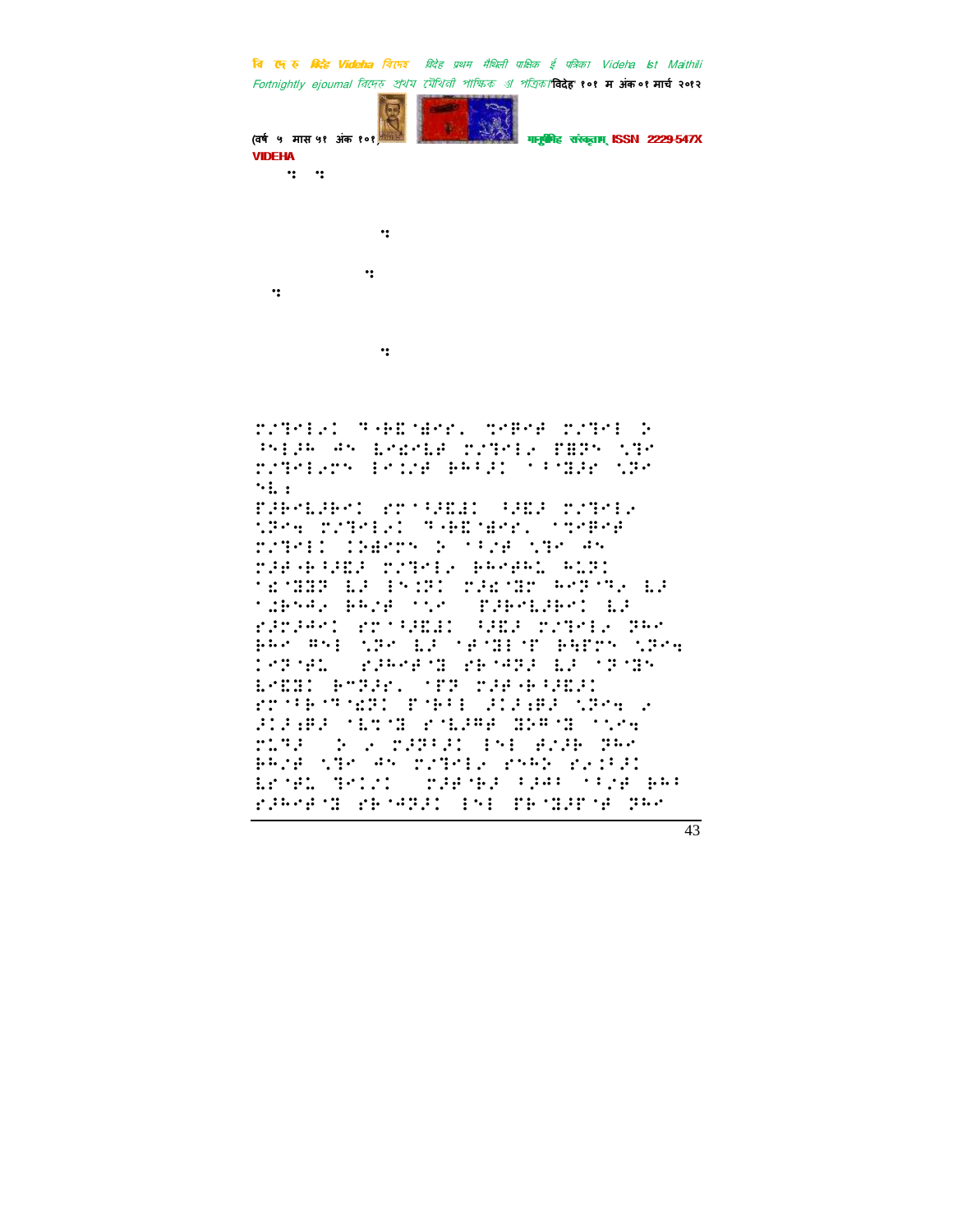

२०१२ (वर्ष ५ मास ५१ अंक १०१)

मानुबेमिह संस्कृतम् ISSN 2229-

## **547X VIDEHA**

PROF WIR THEFFULL TO  $\mathbf{a}^{(1)}$  ,  $\mathbf{a}^{(2)}$ Prim (ARPIE Prim ) page alis Alsa throng Absent SART Poesno Edels: **THE FORTH FORTH OF THE THE** #51 Steams: AP Premar FARS SIAL. Princel Sarlach Sache Achemine ndere (ditho ndere) den Endroppide Bonema & Mineral Admin MB Robert 1984 Aber ties (19/23) Br2323 AP 346 permit preprie **South State State State State** as al proble are pleasing only ar TITELY TRIBETED PATE NO BY 2005 Prik (459) Prik pok pripil Aloga de jaro eje (de dango taro er PROTECTO P. MOTORAL POLENT three conditions where the p **BEERINGSY THE BETHER HETE** DIRECTS IN CROSS AND SOMETHING MEAD **CHAINTED SALIN CONDUCTS** FT:E REBE NIM TRAPE IN NAM SAD TEMPER TRANSVILLE TO SERVE rarnars ( regal moment corest) sir Ardena (GEST Erich Phromain) <u>nahman fürfunda Assatuta sineri.</u> ENID ENIRM REPORT ADEL TERRIE THRE Por sampe of services: Poheods: drom (Phromosis Portra  $199212$  $: \cdot \cdot$ MARIE NEMAN D'ORAGE NEM AN NAM raun dar critic Mesterial: BBJ BRS Roef tir rateled peggeba recogni pac (pe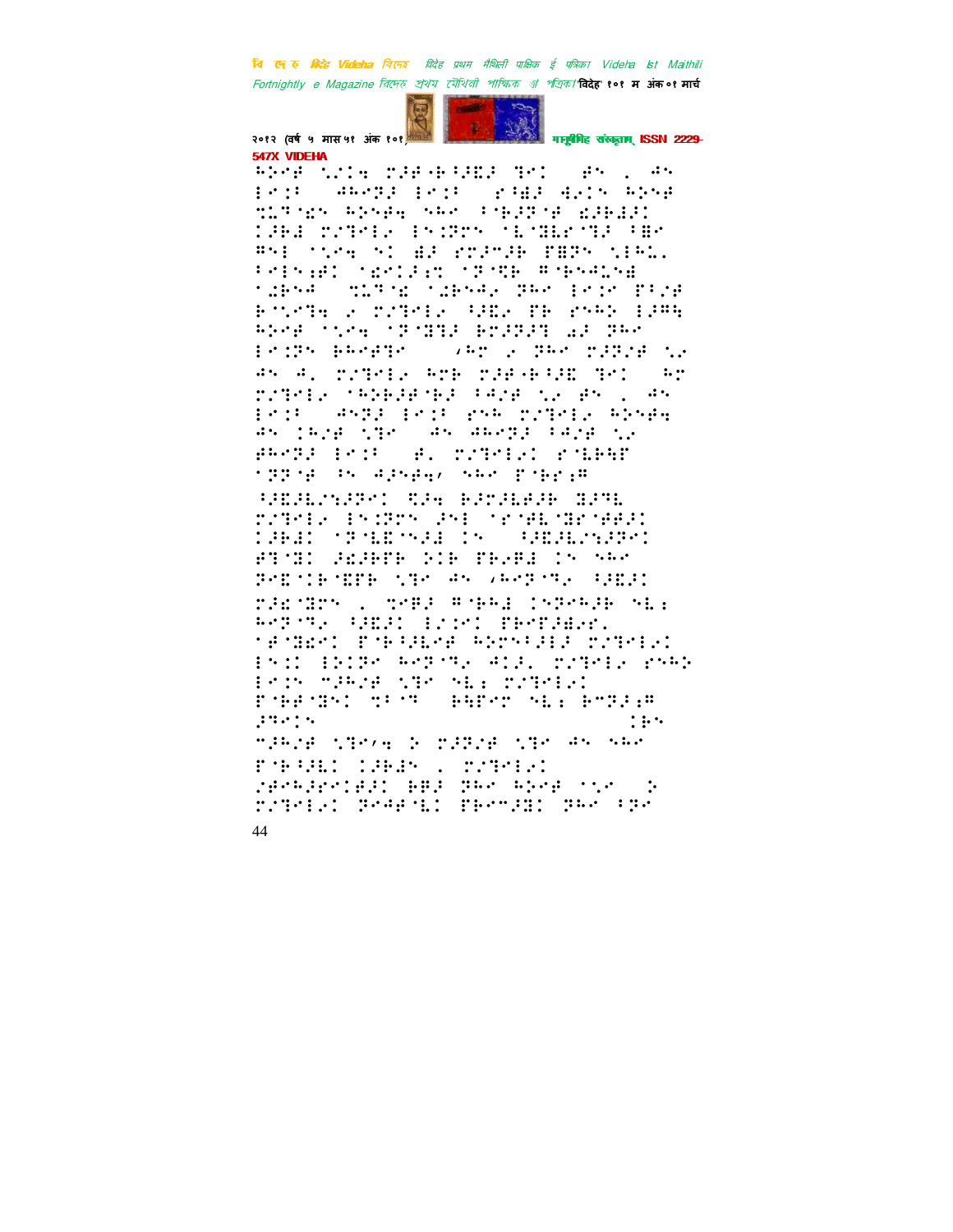

(वर्ष ५ मास ५१ अंक १०१) मानूबीह संस्कृताम् ISSN 2229-547X **VIDEHA** rateleis (1918-AP 18 Sam Siem See **Andrews** TRYAPAN CYCL CRARA PYRTHLA (S  $P^{\text{L}}$  :  $P^{\text{L}}$  $\mathbf{u}$  (Ref. 21, 18, 182, 199 A PARK DEED OF CROBB IN 201 **ISTORY PROTECT ART INSERVANCE**  $P + P + P + P + P$ A PO PAR E. TIRIBE AN I S TARP 1912 19321 There Addy 3, Whiteh and the man start control the start AND: THE COM **A STAR IN PART BY THE THAT**  $+0.022$   $+0.022$   $+0.022$ PROFILED MENTAL VIOLET NEWSFILM ON THE SPER SPEED SEE SPRESS ERISHTS AIN? **TABL MARKS SALE WISS CONSERVED** report reductivity; reduce in onlyce tics placed that anyone fierd dep TITHE SUBSIDE PRIPER PR TRIATE MESMAIL IMENTAL ARM LADII ANE ESTAR PLAY & BOYA RNEAR AV 18838 **VIETHE PORT OSTAIL TRACEASH SIZE TORA PROPER BRIDGET TER BRAY** ESTREET FRIEREN FAREARY rnee ca sacaas mam (see the An EPRIMENT FORM ECRET INE **MESTERS SAFE POWER BOWERS EST AS** 1936. SHRITE LTERS (SCRITE) **SAGANON PALE, PALBODA AN**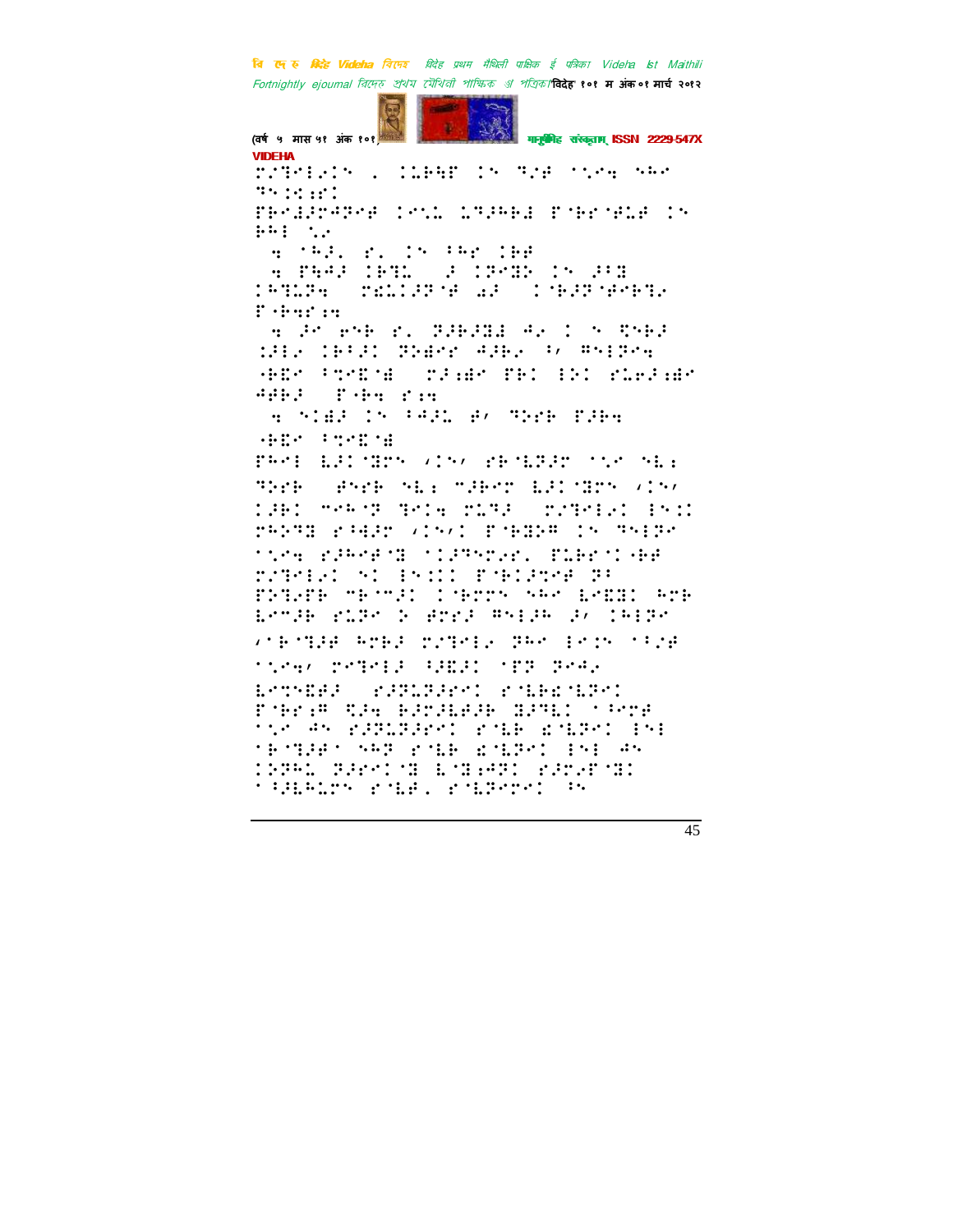

२०१२ (वर्ष ५ मास ५१ अंक १०१) **547X VIDEHA** 

raguaren ego l'unimene pone non  $51.1 - 411.1$ 

1941-9104 (110) TIME A BOWSTON CROSSOM SHEET **CHEMPHARME RALBER (PHERM) B.** R. (1963) Pobelsko skop Rod (251-150 SEE PSP LTGE TOGE TREPAIR TALER **2002: 2003: 2004: 2004: 2005: 2006: 2006: 2006: 2006: 2006: 2006: 2006: 2006: 2006: 2006: 2006: 2006: 2006: 20**  $\cdots$  :  $\cdots$ Poperaceon new speedings with **TANIN EMBIOAR MEMPREKEMENTI INF THE STARTEPHONE CONTROLL SERVICE** Pring the Aspr Dagman  $\sqrt{97.42 \pm 1.9}$ FARL AN THE ESPA (THE MINE TITMES)

Brigh 's'BrA: Pas BREET AF ropromis lega san es realisi spa FALE LABRATERY ATLENTICE. POINT THANKS INTO THE HAT SET PORTABLE SIR PORTABLE AND PROJUCT ANT CA PARTNER CRONING CRIPSING THE MISSA TESTAME BATE, 2 **FAMILYMENT TER MARKET BRANDERS** Pohen rome millering bety: PROSED TODAY CENAR SPOT : ri<sup>ms</sup> 198 gr. 2, 198

8842 1285 - 25 32128 4228 12 CAPAEL COVEALL MORT OVERFIVED TAI EMBIED PART PHIP: 198 MAPAR An Estimation with Almany In 1988 ( ragedia pracaboare tode a poba THERE THE THE AN TIME INSEE SHIP PARK FOR ANGELICI (PRINTER) **TREMPLY REMIRED BEED ANDITA**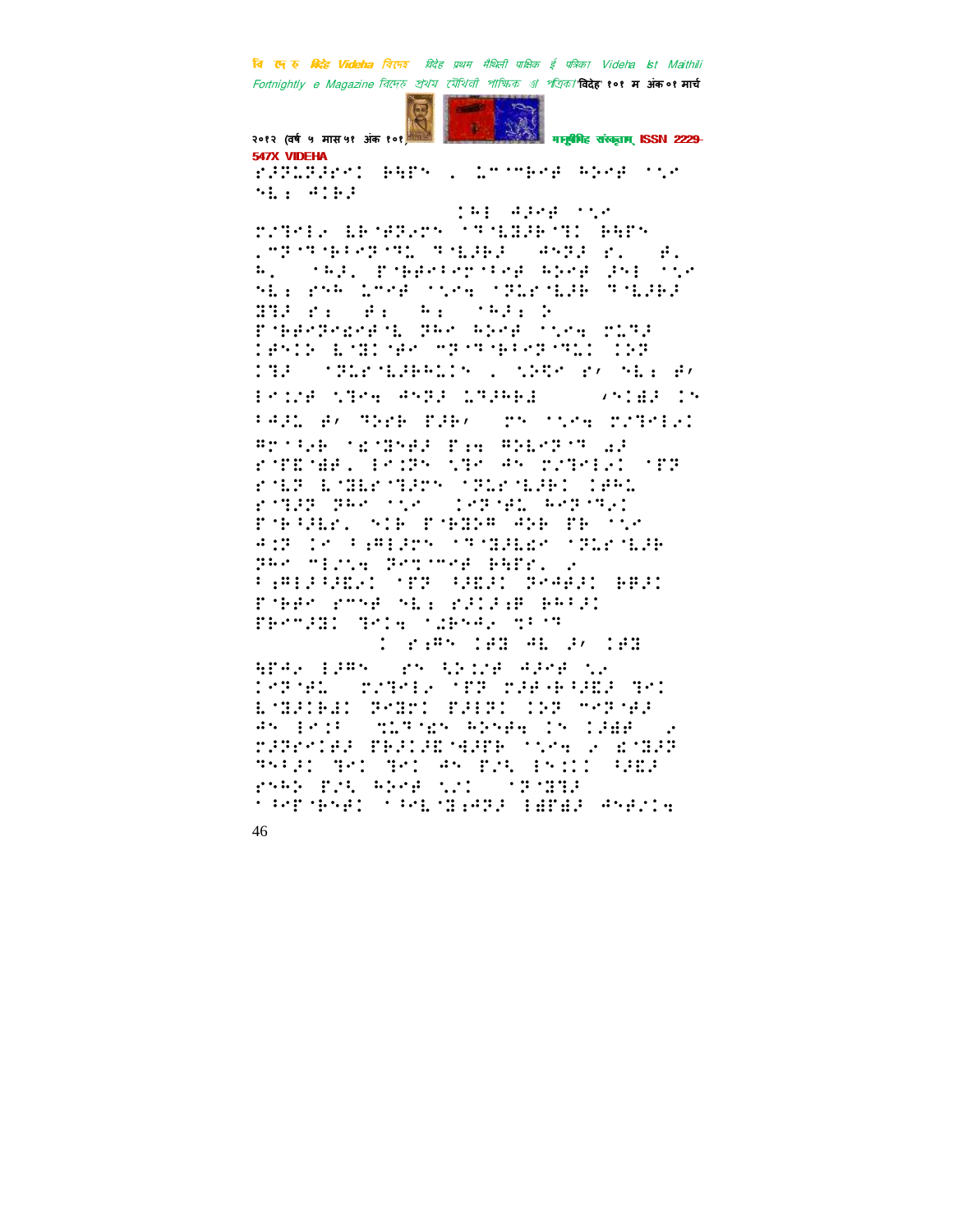

(वर्ष ५ मास ५१ अंक १०१) **VIDEHA** 

मानुभीह संस्कृतम् ISSN 2229-547X

BRANDAY MENGELER PORT OF BELA ring (created, new died in PAIL TON DOOR TIPLES DEPOSE STECHNOLOGYITALYSKI ETTE KRIEVIN TALE WENT JON BAL STAR DOPING Been Anist in: SELE Time Collecte TH SHAP TORM TOM RAI NOTE 1887 Pobbibe, compositor leaderer botat **MATHER STREET** 1024 #1255 **PRESS TRACE, STARR** 35 APSA SAM PSE BETTEL TEM AS **TIME IN STREET AND STREET AND STREET AND STREET AND IN STREET AND IN STREET AND STREET AND STREET AND IN** EMPS PROPRESS & PROPRIETRE BIN 484 SHRINGH BRU SBRFT **MARINE LEBRAL MAY AN EVERENT** PESTERPEST & PETPLITIC AN & Reported Report that Principle EPSPARAN KRAND DISAMIR (1984-198<br>SAR PSAKAR SPR ELSALSELS (1982-20 The the Body Hotel  $\sqrt{3} \frac{1}{2} \frac{1}{2} \frac{1}{2} \frac{1}{2} \frac{1}{2} \frac{1}{2} \frac{1}{2} \frac{1}{2} \frac{1}{2} \frac{1}{2} \frac{1}{2} \frac{1}{2} \frac{1}{2} \frac{1}{2} \frac{1}{2} \frac{1}{2} \frac{1}{2} \frac{1}{2} \frac{1}{2} \frac{1}{2} \frac{1}{2} \frac{1}{2} \frac{1}{2} \frac{1}{2} \frac{1}{2} \frac{1}{2} \frac{1}{2} \frac{1}{2} \frac{1}{2} \frac{1}{2} \frac{1}{$  $\mathbf{a}$   $\mathbf{a}$ rendrataded than Adv. (rue friedd) AN IMIL MITH MEITH ME ME MER ags (albs resulta rubsh)  $1.31.13$ MPP PRESSURE IN BELLEVIER L'ARIBANY #'BP'T PHIRI TEN ('PP TEP PAPPLART LA PORTAL POLR FOR NEWS YOU NEW TENE YERE keliya gunde dan masa ang mga President (note (Program de Pr 1987A/ SZB/82 KAZASY KALMAGSI ASA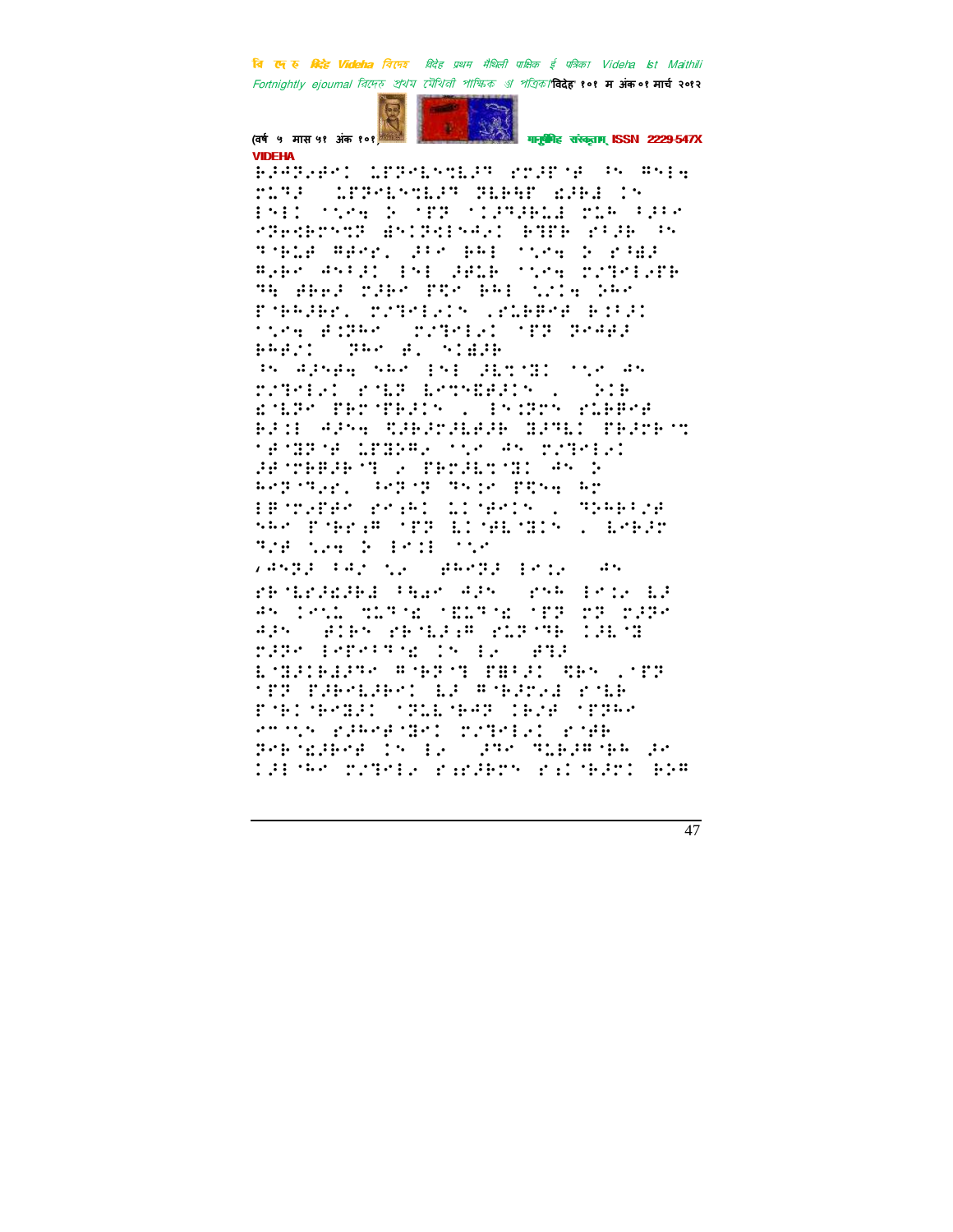

547X VIDEHA HIS. TERM RAI MISS IIR IN TERM

 $\frac{1}{2}$  . 0.000 PM S 2000 PM S 2000 PM S 2000 PM S 2000 PM S 2000 PM S 2000 PM S 2000 PM S 2000 PM S 2000 PM S 2000 PM S 2000 PM S 2000 PM S 2000 PM S 2000 PM S 2000 PM S 2000 PM S 2000 PM S 2000 PM S 2000 PM S 2000 PM S

BrB ErnFBI BreB FRP 75, Profile ti ⢽⣅⣇⢼⢹! ⢹⣎⢼⢽⢾!0⢷ ⣐⢻!⣁⣅! BUR BE STREET BUR PYRE

2⣒! ⢹⣎⢼⢽⢾!<!)Uifpsz\*-!

3⣒!⢸⣝⢼ !<!)Qsbdujdf\*-!⣇⣐⣒!  $+$  751 3313 ⣎⣝⢼⢽!⢷⢼⣈!B⢳⣅⢾!⢽⢴!⢺⢼F!

⢼⢷⣝⢷!⢽⢷⣎⢼⢷⢾!⣁!⢾⣙⢼!⣎⣝⢼0⢽! ⢼⢷⣝!⢽⣏⣜⢼⢾!⣇⢹⣇⢼⢽! B!⢻⢷!  $^{\prime}$   $^{\prime}$   $^{\prime}$   $^{\prime}$   $^{\prime}$   $^{\prime}$   $^{\prime}$   $^{\prime}$   $^{\prime}$   $^{\prime}$   $^{\prime}$   $^{\prime}$   $^{\prime}$   $^{\prime}$   $^{\prime}$   $^{\prime}$   $^{\prime}$   $^{\prime}$   $^{\prime}$   $^{\prime}$   $^{\prime}$   $^{\prime}$   $^{\prime}$   $^{\prime}$   $^{\prime}$   $^{\prime}$   $^{\prime}$   $^{\prime}$   $^{\prime}$   $^{\prime}$   $^{\prime}$   $^{\prime}$ ⣇⢹⣇⢾⢼0⣓⢷⣜!⣇⣝⢼⣈⣝⢼⢽!33! ⢼⢽⢾⢷⢼⢾!⣁⣙⣒!⢵⢳!⣉⢼ ⢾⢷⢼⢴⣝! LABE PROPER CALL CREAT FRAME PRODUCT 2004 NATION AND CONTROL OF CAST AND CONSIDER  $B$  SI GREAN THE GREAN TAFTER  $13$  'I! I! I THE BE BE BE BE STRE ⣉⢼ ⢾⢷⢼⢴⣝⢾⢼!0⢷⢼0⢾!⢸!⢻3!⣁2! ⣇⣐!⢽⣅⣇⢼⢹⣉⢼ ⢾⢷⢼!⣎⣝⣝⢽.⣎⣝⢼0⢽! ⢽⣅⣇⢼⢹!⣇⣑⢼⢽!<!)!

Burr Str. 198  $^{\prime}$  \ 0  $^{\prime}$  0  $^{\prime}$  0  $^{\prime}$  0  $^{\prime}$  0  $^{\prime}$  0  $^{\prime}$  0  $^{\prime}$  0  $^{\prime}$  0  $^{\prime}$  0  $^{\prime}$  0  $^{\prime}$  0  $^{\prime}$  0  $^{\prime}$  0  $^{\prime}$  0  $^{\prime}$  0  $^{\prime}$  0  $^{\prime}$  0  $^{\prime}$  0  $^{\prime}$  0  $^{\prime}$  0  $^{\prime}$  0  $^{\prime}$  0  $^{\prime}$  0  $^{\prime$ )Cjobsz\*!⢼⢽3!⢺⢼⢾!⣁3-!⢽⢾⣅!⢼B!

B⢳⣅⢼⣝⢼⢴!<!)Nvmujejnfotjpobm\*! ⢸!⢻3!⣁⣒!0⢳⢽!!⣉⢼ ⢾⢷⢼⢴⣝!⣁3!  $, , , , , \$ 

B⢳⣅⣉⢼ ⢾⢷⢼⢴⣝⢾⢼!<!

## Usbotmbupmphz\*0⢷0⢷⢿⣝!

⢽⣅⣇⢼⢹!⢼⢷⣝!⢳⢵⢾!⣁⣒!0⢳⢽! ⢷⢵⢾!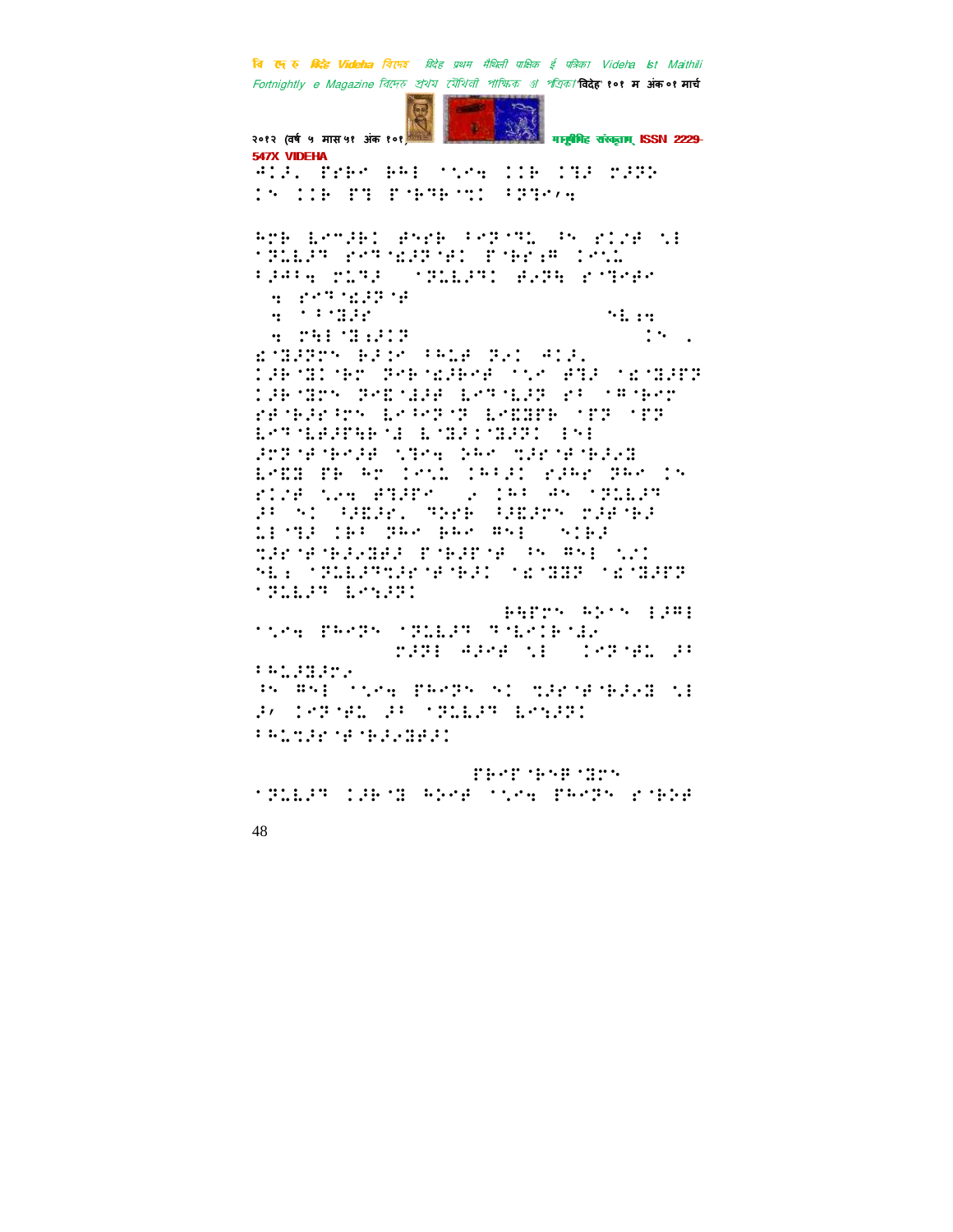चि एत् रू मिन्हे Videha निएन्थ विदेह प्रथम मैथिली पाक्षिक ई पत्रिका Videha Ist Maithili Fortnightly ejournal রিদেত প্রথম মৌথিনী পাক্ষিক প্র পত্রিকা**'বিदेह' १०१ म अंक०१ मार्च २०१२** (वर्ष ५ मास ५१ अंक १०१) मानुसार में मानुसार संस्कृतम् ISSN 2229-547X VIDEHA ⢸⢼⣏⢼!)Tpvsdf!Mbohvbhf\*!⣇⣐!3⢿⣝!  $\frac{1}{2}$ ⢼⣇⣉⣝!⣁32-!⣅⢹⢼!⢼B!⢽⣅⣇⢼⢹!33! WED : COLOREY OF CONTROL  $51:1012$  $\mathcal{L}$  of  $\mathcal{L}$  (1) (1) (1) (1) \*⢺⢽⢾B! ⢳⢵!⢼⣇⣉⣝!⢼⢽3!⢺⢼⢾!⣁⣒! 0⢳⢽!!⣇⣏⣝-!⢺⢽⢼! ⢼⢺⣉⢼ ⢾⢷! ⢳⢵⢾!⣁3-!⢽⢾⣅!⢼B!⢽⣅⣇⢼⢹!⣇⣐! DEED ROBERT FROM PROVINCE  $\begin{bmatrix} 1 & 0 & 0 \\ 0 & 0 & 0 \\ 0 & 0 & 0 \\ 0 & 0 & 0 \end{bmatrix}$ ⣇⢼⢷!⢳⢵⢾!⣁⣒!⢽⣍3⢺!⣞ ⣞! ⢽⣅⣇⢼⢹ F!⢽⣅⣇⢼⢹!⣉⢼ ⢾⢷⢼!⢼⢵⢷⢵! ⣇ ⢾⢼⢷!⢼B!⢻3!⣁⣒!⢼B! ⢽⣅⣇⢼⢹⢼⢷⣝! ⣇⢷⣓0-!⣇⣏⣝!⣇⣐! ⣅⢹⢹⣉⣝!⢼⣎⢼⢷0⢷!⢽⢷⣎⢼⢷⢾!⢳⢵⢾!  $^{\prime}$  $^{\prime}$   $^{\prime}$   $^{\prime}$   $^{\prime}$   $^{\prime}$   $^{\prime}$   $^{\prime}$   $^{\prime}$   $^{\prime}$   $^{\prime}$   $^{\prime}$   $^{\prime}$   $^{\prime}$   $^{\prime}$   $^{\prime}$   $^{\prime}$   $^{\prime}$   $^{\prime}$   $^{\prime}$   $^{\prime}$   $^{\prime}$   $^{\prime}$   $^{\prime}$   $^{\prime}$   $^{\prime}$   $^{\prime}$   $^{\prime}$   $^{\prime}$   $^{\prime}$   $^{\prime}$   $^{\prime}$   $^{\prime}$  $3\pm$  C $\pm$  C $\pm$ 0⢾⣅!⣇⣏⣝!Dpnnbo!Cbdlhspvoe! Lopxmfehf! ⢳⢵!⢷⢳B⢼!⢼⢳⢽⣒! ⢽⣅⣇⢼⢹!⣇⣑⢼⢽!⢿⢾⢷⢼!B⢴⣒! ⢶⣍3⢼⢷⣞!0⢷⢾⢷⣜! )Sfwfstjcjmjuz\*!0⢷!⢼⣎⢼⢷⢾! ⢽⣇⢴⢽⢾! ⢹⣎⢼⢽⢾)2:9:\*!⣁! ⣚⣐B⢼⣒⢺⢾⣐⢹ ⣐⢺0⣇⢹!! ⢹⣎⢼⢽⢾⣒! SARPS PREED TRIES TO THE STREET  $\cdot$  ... 2⣒!⢻⣜⢾⢴⣝! ⢷⢵⢾!<!)! nburgh and proper B West Present that the present of the 3⣒!⢾⢽⢴⢴! ⢷⢵⢾!<!)ufdiojdbm!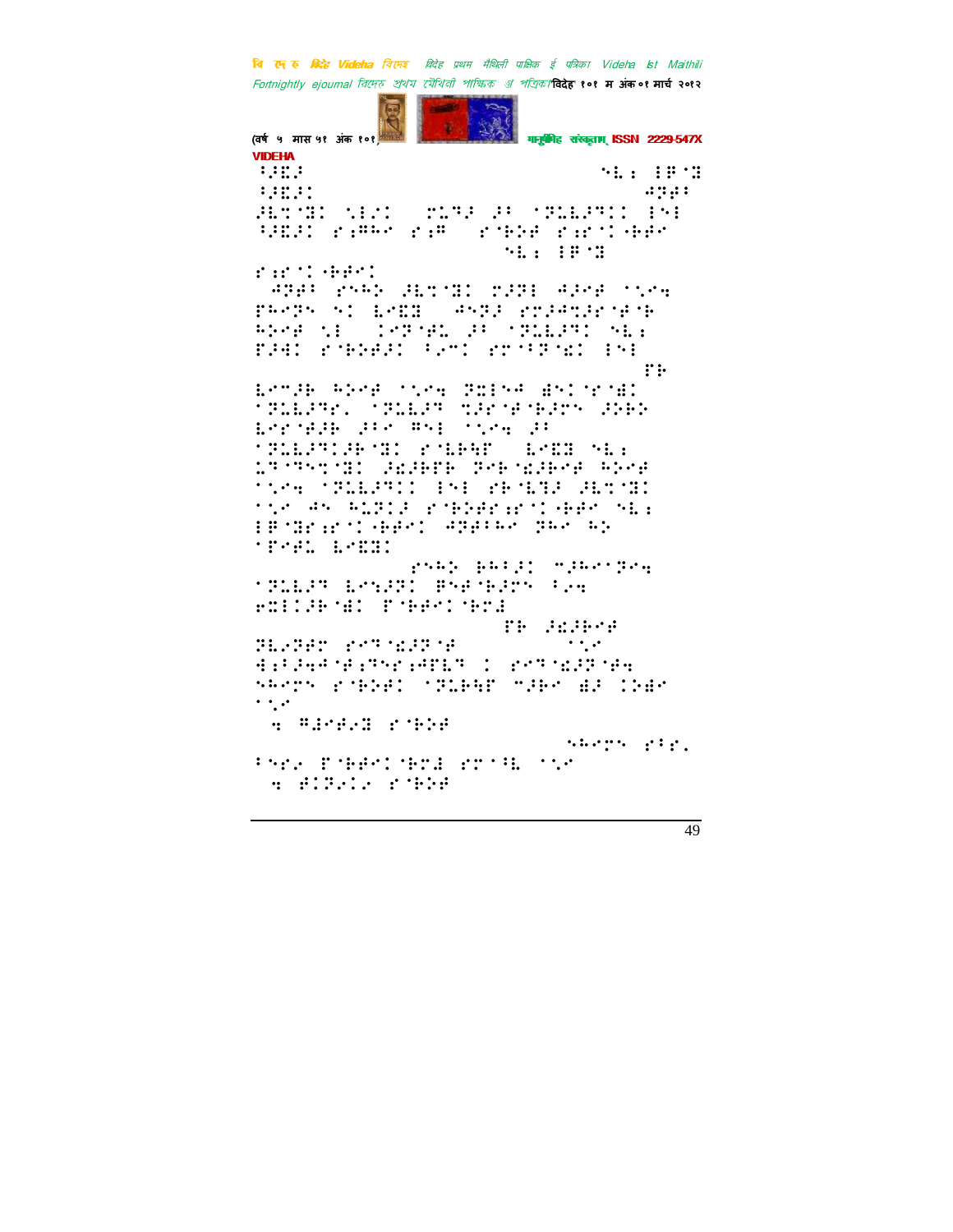चि एत् रू मिन्हे Videha निएन्थ विदेह प्रथम मैथिली पाक्षिक ई पत्रिका Videha Ist Maithili Fortnightly e Magazine রিদেহ প্রথম মৌথিনী পাক্ষিক প্র পত্রিকা**'বিदेह १०१ म अंक०१ मार्च** â **Service** २०१२ (वर्ष ५ मास ५१ अंक १०१ सम्बंध में सम्बंधित संस्कृतम् ISSN 2229-547X VIDEHA 4⣒! ⢼⣎⢾! ⢷⢵⢾!<!)!dpotusbjofe!  $\mathbf{H}$ 5⣒! ⢼⢼⢽⣝!⣇⣐! ⢼⢳⢾⣝! ⢷⢵⢾!<!  $\mathbf{u}$ 3~TH 'TELF TET # 18 IFT % ⢽⣅⣇⢼⢹!33!Dpnnbo!Cbdlhspvoe!  $L$   $\sim$   $L$   $\sim$   $L$   $\sim$   $L$   $\sim$   $L$   $\sim$   $L$   $\sim$   $L$   $\sim$   $L$   $\sim$   $L$   $\sim$   $L$   $\sim$   $L$   $\sim$   $L$ 3⢿⣝⢸⢼⣏⢼!B⢼⢺B!⣞⢼!⢸⣝⢼ ! DESERVE THAN THAN THE STANDARD ⢷⢳B⢼!⢸⣝⢼ ! ⣐⢻-!2⣙3⢴!⢸⢼⣏⢼⢻⢾! ⣇⣉⣏⢾⢼!⣑⢼⢽! ⢳⢵!⢼⢳⢽-!⢾⣈⢽⢳! ⣙⢼0⢾!⢸! ⢾!⢼'!⢽⣅⣇⢼⢹! **BEFURE THE BEFURE FIRE STATE** ⣇⣏⣝!⢺⢽⢾B!⢸⢼⣇!⢽⣅⣇⢼⢹!⢳⢽!⢸! ⢺⢼⣁-!⢾⢷!⣅⢹⢼⢳⢷⣜!0⢷ ⢾⣅⢾!⣁⣒! ⢷⢺⢷⣇!B2!⢹⣇⢼⢷⢼! ⣓⢴B⢹⣎!⣇ ⢾⣅! ⢼⣝⢼⢾!33!Cmbolfu!Qfsnju!⢹3! ⢺⢼⢾!⣁32!⢼'!⢼⣝⢼⢾!33!⢼⣇⣉⣝!⢽⢳!  $32.29$  ON THE CONSTRUCT CONTROL CONTROL PORT OF THE SERVE TO PRINT , the state of the state of the state of the state of the state of the state of the state of the state of the s<br>The state of the state of the state of the state of the state of the state of the state of the state of the s  $B$ 3! The Same Start Construction F⢼3!⣇⢸⢽⢽!0⢷⢼⢷!B⣍⣜⣋!⢳ ⢼B! ⢺⢼⢳!⢷⢺ ⣞⢷!⢷⢼⣈3!⢺⢼⢾!⣁-!⢾⢷⢼!  $T$ lfmupo!Sfhjtufs!  $\{$ 3513: 5321 5352 546 ⢵⢳⢽⢼! ⢷⢵⢾! ⣐ C⢷⢾!)Tpvsdf! Dvmuvsf\*!⣇⣐!3⢿⣝! ⣐ C⢷⢾!<!  $\mathbf{U}$ :  $\mathbf{U}$   $\mathbf{U}$   $\mathbf{H}$   $\mathbf{H}$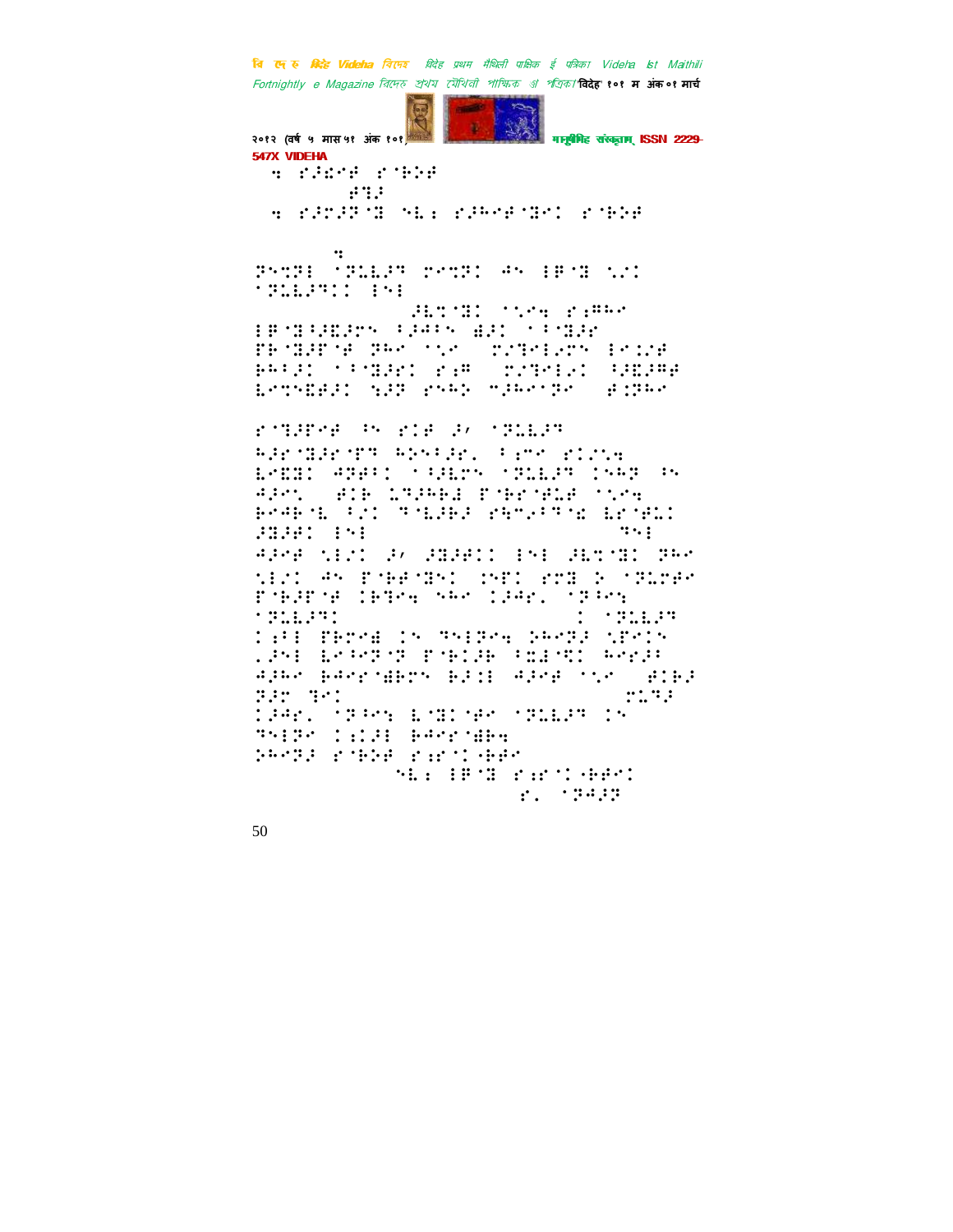**County** (वर्ष ५ मास ५१ अंक १०१) मानुसार में मानुसार संस्कृतम् ISSN 2229-547X VIDEHA ⢽⣅⣇⢼⢹!⢴!! 2⢾!⣁⣙-!⢾⢷!⣅⢹⢼⢳⢷⣜! Domestic Control ifs! both both both being before the problem of the problem of the problem of the problem of the problem of the  $^{\prime}$   $^{\prime}$   $^{\prime}$   $^{\prime}$   $^{\prime}$   $^{\prime}$   $^{\prime}$   $^{\prime}$   $^{\prime}$   $^{\prime}$   $^{\prime}$   $^{\prime}$   $^{\prime}$   $^{\prime}$   $^{\prime}$   $^{\prime}$   $^{\prime}$   $^{\prime}$   $^{\prime}$   $^{\prime}$   $^{\prime}$   $^{\prime}$   $^{\prime}$   $^{\prime}$   $^{\prime}$   $^{\prime}$   $^{\prime}$   $^{\prime}$   $^{\prime}$   $^{\prime}$   $^{\prime}$   $^{\prime}$ \#L#P | B&D | B#1 | B#1 | B#1 | B#1 | B#1 ⢽⢷⣙!⢽!⢸!⢺⢼⢾⣒! 2!⢷⢽⢼0⢷!0⢽!⣐⢾⣇⣝! hekhoesbawjefiberia<br>https://www.com/androidea.com/androidea.com/androidea.com/androidea.com/androidea.com/androidea.com/androidea.<br>https://www.com/androidea.com/androidea.com/androidea.com/androidea.com/androidea.com/andro !⣝⢵⢻⢼⢽⢽⢹!⣔⢼-!B30⣅⢷-! 3⢳⢷⣝⢼ ⢷⢼⣝-!⢹⢷⢸⣐⢻⢼!)B⢳⢼⢷\*!!! ⢻⢷⢼⢺⢴⣇⢽! ⢾⣝! ⣐⣇⢼⢳!;;! ⢷⢹⣎⢼⣐⢻⢽⢴! ⣉⢷⢴!⢺⢻⢹⢴⣉!0⢷ ⢼⢹!⣜⣋3!B⢳⣅⢼⣝⢼⢴! ⢷⢽⢼⢼⢷!⢷⣓0!2⣙3⢴!⢺⢻⢾! 0⢷ ⢹⣎!⣁⣙⣒!⣙⢼.⣇⢾⢼.⢽⢼⣞.  $\Box$ 00  $\Box$ Find  $\Box$ Find  $\Box$ Find  $\Box$ Find  $\Box$ Find  $\Box$ Find  $\Box$ Find  $\Box$ Find  $\Box$ Find  $\Box$ Find  $\Box$ Find  $\Box$ Find  $\Box$ Find  $\Box$ Find  $\Box$ Find  $\Box$ Find  $\Box$ Find  $\Box$ Find  $\Box$ Find  $\Box$ Find  $\Box$ Find  $\Box$ Find  $\Box$ Find  $\Box$ Find  $F$  (19) Finally finally finally finally finally finally finally finally finally finally finally finally finally finally finally finally finally finally finally finally finally finally finally finally finally finally final ⢳⢽! ⢾!⢷⢽⢼!⢳⢽⢼!⣙3⢼. 2⣙3!3⢵⢺⢴⣇⢽!0⢷⢾⣝⢿⢹⢷⣉⢴!⢵! ⣇⣝⢼⣈⣝⢼⢾⢼!⢷⣓0!0⢷ ⢾⣅⢾!⢷2⢾! ⢷⢳3⢽!⣁⣒!3⢵⢺⢴⣇⢽!⣝⣙⢼⢷⣙F! STREET THE STREET PERSON  $L$ B'BIR'S DE BROOM BROOM BROOM ⣇⣉⣏⣞⢾⢼!⢷⢳3⢽!⣁⣒!0⢷⢾⢸⢼-! L'HAPTER S PRIER 2 BAPE 12B18. B3 SQ PAS STREET

2⣙3! ⣝⢼!⢵!⢾⢷! ⢼⣎⢼⢽!⢹⣉⢼!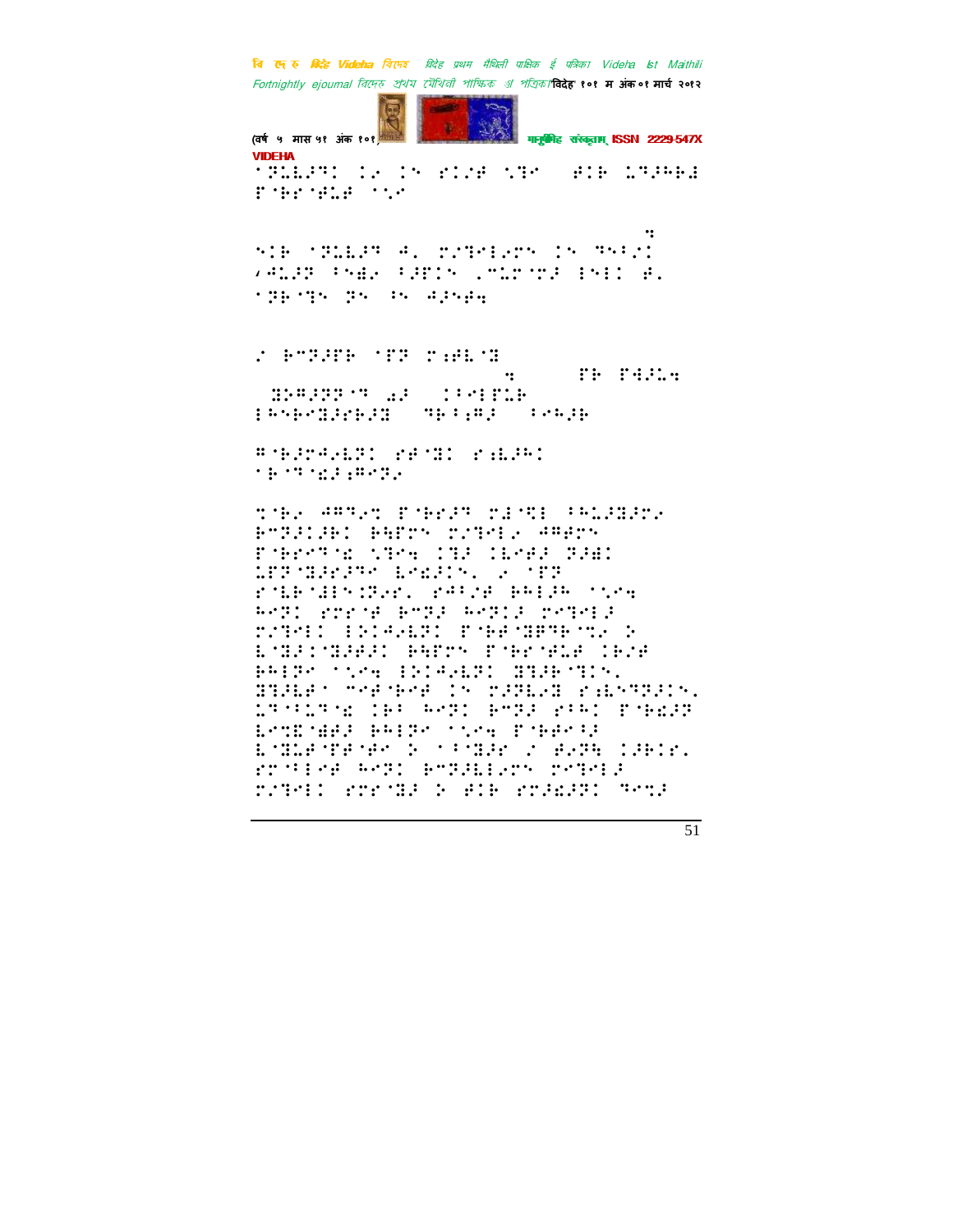

२०१२ (वर्ष ५ मास ५१ अंक १०१) **547X VIDEHA** 

मानुबेगिह संस्कृताम् ISSN 2229-

Prese tire aborded: Adapty Adve 349 SHB SPARTHER MAY neraris, dharan parengur (proses)<br>1991 redo rengu padae nue gipaou res bresko fjerele (bre eel 1976

MARTING CONFIDENTIAL MODEL PORT CAP Ander Rhal (1928 problemental # HAP NE AVANT (AND PARANG) (PL) TEST PRODUCED FOR SALE PARTIES L'APITAR PARA TUM PERRIS ranage: akcord & kagrage: gamany REAR TRANSMITTER ESTAT PHRAT **MINESARY EMPIRE REBACK TER THE PAIN. PHELLETHE SEMINARY** Let defensive for Formals (1992rethere cooper burn coperate  $\mathcal{L}^1(\mathcal{L}^1_{\mathcal{M}};\mathcal{L}^2_{\mathcal{M}})\cong \mathcal{L}^1(\mathcal{L}^1_{\mathcal{M}};\mathcal{L}^2_{\mathcal{M}})$ 

Repr. (Marie Me Sachemaaleren) (ar BREATED FOR THE BRIEF CARD FRY BY:PORPHAI AVENI PAPORAR (PROTOCA DARII 1899a (alardaan falk Presers frei (Traintjier) fier ANDRE BREET BALLASHE L'HATHI PRESS (1987 GRANE rragar (Fre freezhioù Amir) ESPECIE POPULATION PRESS EST TERRIBENE (ENITHEL CRTR) 75 P PROF State Himsh from HP (2010) 2012 1961 SL: Alb STARRI Pjer MARINERALE WARE LEARN LARINEREN. PORT PORTHING TREP RAIR 10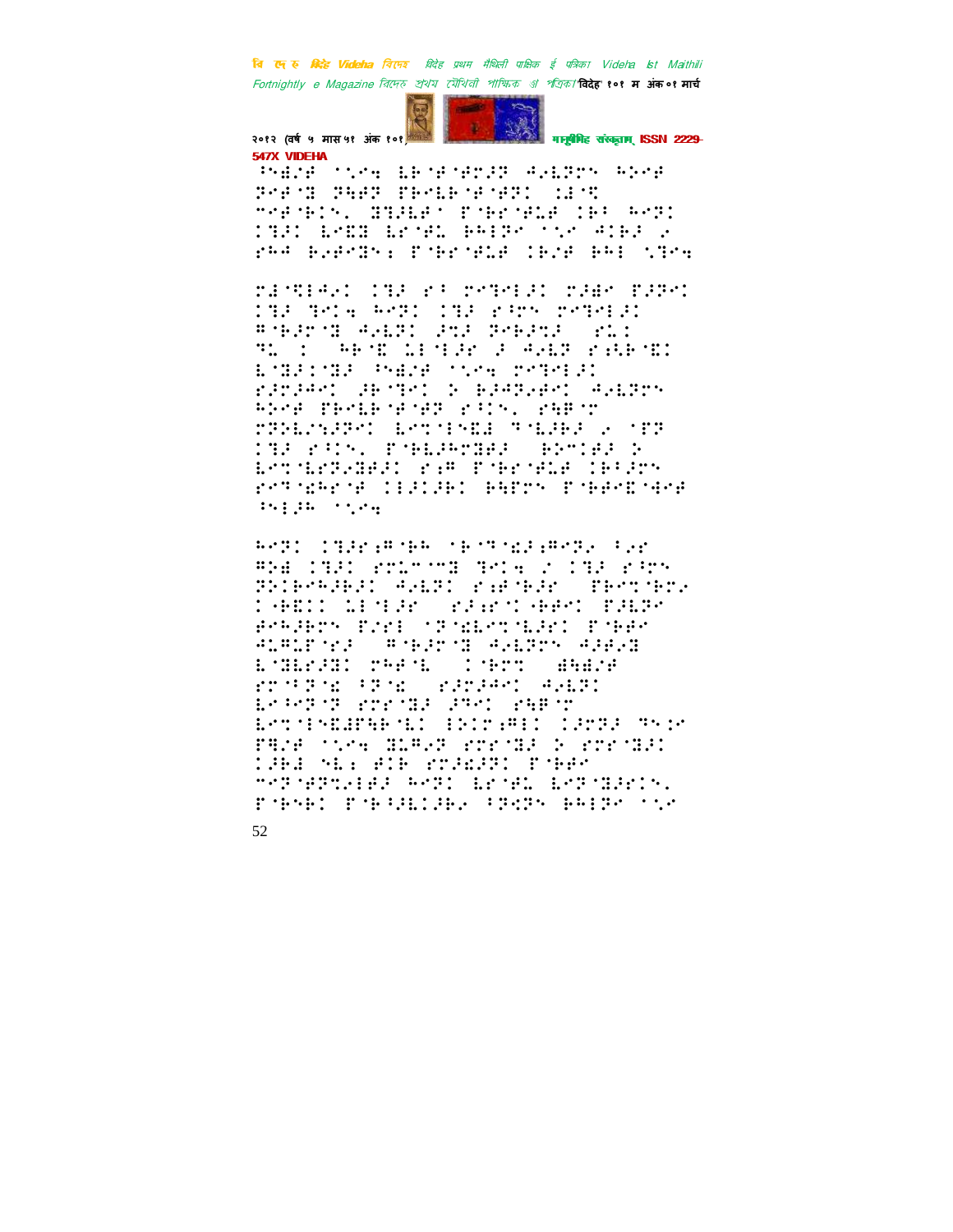

(वर्ष ५ मास ५१ अंक १०१, **VIDEHA** 

मानूबीह संस्कृताम् ISSN 2229-547X

Arry Terriera (Tiama: 296-522-51) STORYBURY THEMAN SYTEM BOOK. Pobrogles and Sarra read B ESCARDED LAMBARD PMARK VOM STRARTED **TREMEDIAN CAMED COREN MEMBRAN** THE RI PROTE BELOW THEIR INTRY tener filmers dig (1891)  $\cdot$  ,  $\cdot$  .

r ramski posl (gr gr spor, spor *l'ille fille tan enin* PREDERFI ESTMENE PHOTOSHOTELRY raga rahat musi un ben SPORAGE E PORT PORTE 27983 Province of God Authority (1984) Albert Alb SEPRE PENDENHALLMEN MERRIE MIRTS BES BESTA SIRIN BAZE STOW PARK PLAYAL PROVING BAZA SPORT ALS Replaced Mar Esperanter Pr **12:50: 2286 42121 51001 12:** rrorphed to a guba dailyn tre d. RAI NGA SING MARA ATING SINA na (nea "ang di shina. Robert Mabe Robertz (A.S.S. POSE TEENS LEERED FORM SIRTS 进期的第三人称单数形式 中国人 医中国人 医中心神经病 计划式 AND PLACE TOLARD & STORE PARA SPORT AN PREOFICIERS SERRORY POINT EVENDS SALEN ANARRA (40 PA) RUBINENIRMIN, IRAGGE SPAL JEGENA PARTE STORY FOR STREET CONTROL PRODUCTION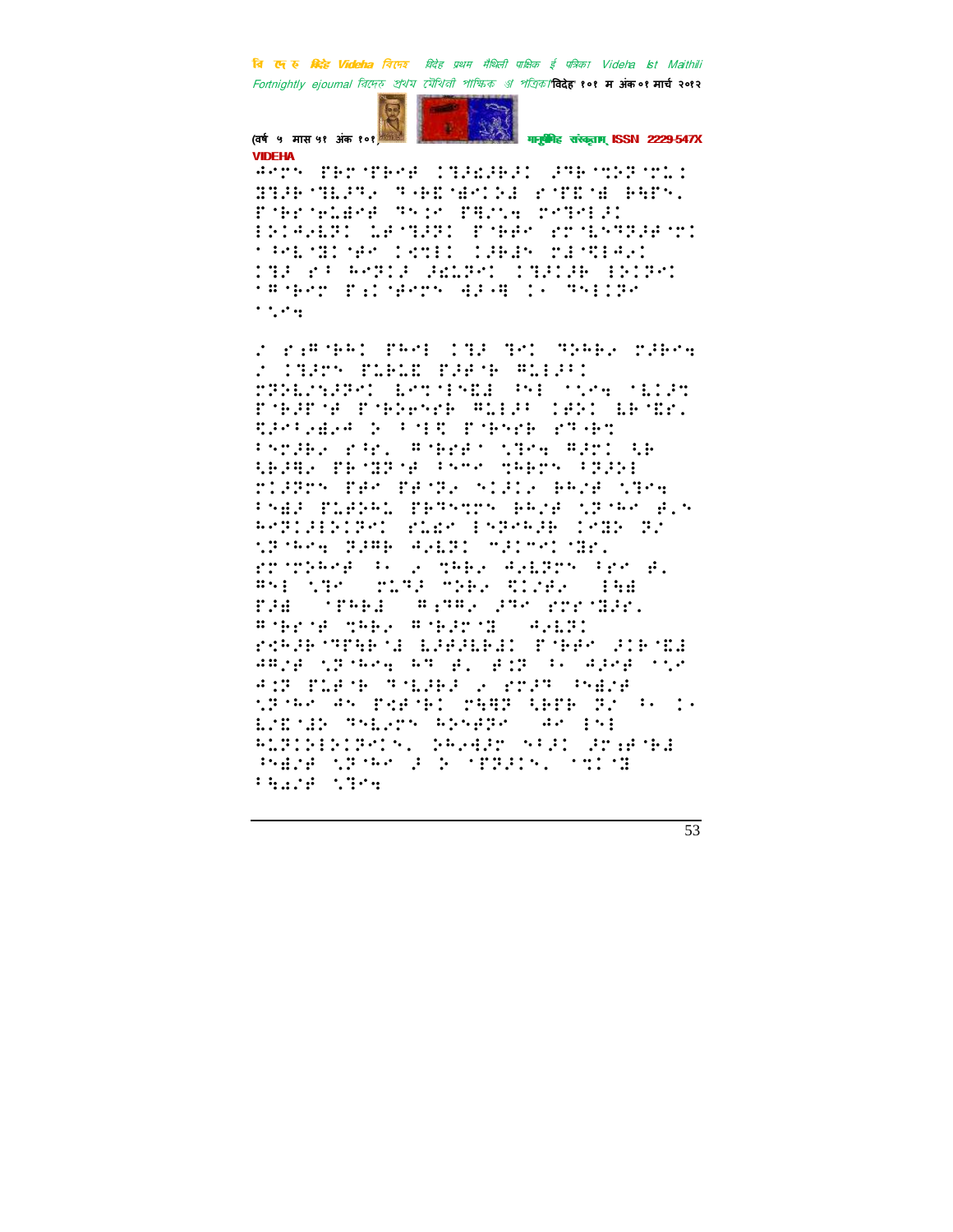

२०१२ (वर्ष ५ मास ५१ अंक १०१) **547X VIDEHA** 

मानुबेमिह संस्कृतम् ISSN 2229-

2 CONSTRUCTION DESCRIPTIONS OF THE CONTROL ARREN DID BRITISH MANUS TUBUR MENTUR TROP BENGAL ALALBAR FRANK LONDERS, CAMEONICAM PORTER Information (1991-1991) (1991-1991) MAIRS PHIP LENEW END MARTN FEM # NEW MARKET SCHREME, SE, LA MAR Abego (1980) pagmae disguished (1990) 4:13 PROBJECT BOOK ROLL FIRE OPEN TOP STOR B. MERRIN, ESTOR MRLAE IRN 1828 5384

SAR PRESENT PRAINT THE CON wings Apthony proprietings: Art cross MIR PLANE PJACH (MAR) CELIMPORAROM Pobere Straw (Saddy, Pad Bri 1. Arthur Pedrograph all Alcano the ring chap arrup remains t rand Gent Bambs Bro Alne Spoke i RATISTIC CRANICAL TAGGER (S. 1934 true neuro mus nave til ayar tektri ker Tik'a'lıke Mik 552 r Teres 5221315120 18 SIMPLE SERVE FOR APPEARING Araged D Peer Brown Araged D rakte (Bill ragedal rigg) mis ARRITORIE FRANCES  $\sim 4.6$  ,  $\sim 14.3$ Phil 11 CHARL PRESENT POHENE PREZA tice of THE LAPTE PETPENE ISP RACK CONSTRUCTS TO CONSTRUCT STOR

rather and TH Fordrom Ager PROTHER CHRIS WARR AND AN OPP 54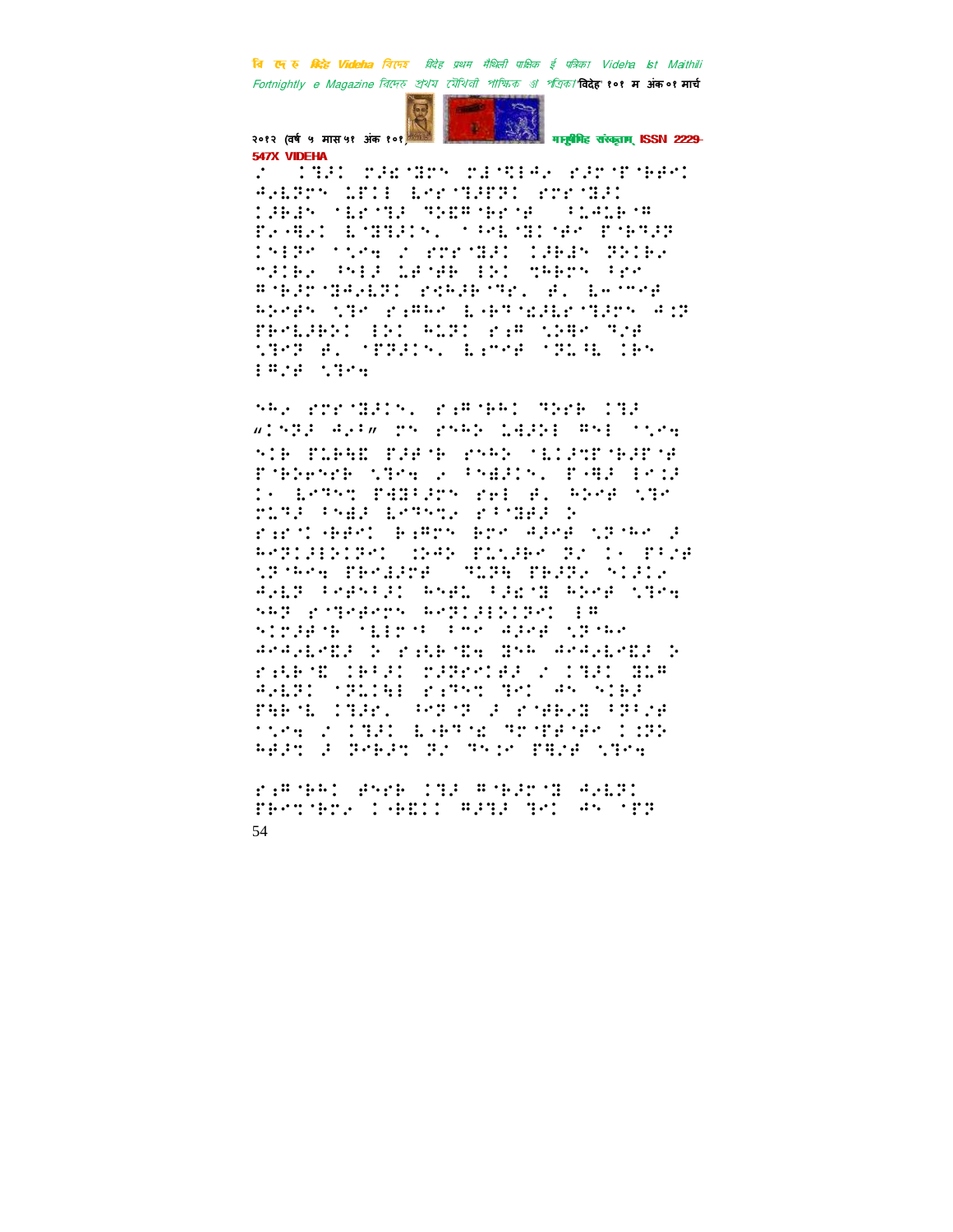

मानूबीह संस्कृताम् ISSN 2229-547X

## (वर्ष ५ मास ५१ अंक १०१, **VIDEHA**

FRONTRY HIS, TER HARTHLOADER FRE tive BLPP making of Cherry refered EDI ANLES LAPPENE MINEMANN LEYTER INE WAS THE LOOP **BERG TEM AT THERE THERE** #25 Pr2512PE PR2P5115, PRdf. **SPEND IPP PROF ROBERTS AVEREN** Prese Albel & ring degree terms: The root communication to move them ring of Chart repeats distance: SECTOR ECTOROLOGICAL CENTER AO FTP MUPH LATHE THE MATHEME INE #51 Tie an Tel Paleten annuale c rrenda: 19635 request #n69rnd 42151 SEMPO LMERME MRME LMBMB POSSERVICE FIRE 2 INFO **WEB** RESPONDED PRESPONDED TO Christiae CARE Precipe Arth ABIANI SANG APPI APPIN IANA TUP F BAB Brd: 221 421 BSP 188 AARY MTHI UR BA'T  $\cdot^{\bullet}$ Briele of Emaged Primer Richard retendi (ABI) AGEN (MISTER A) FILE TOOK FROM THE CONCRET **LIMPS COMPANY** 

riman sher in he wedded defned (Prach 1989) # HER NEGERO FREE SPOKER NEETH Portion in the state of the state of the state of the state of the state of the state of the state of the state PHIRICERTAN SIAR SAN TES THI An engineer provided to then possed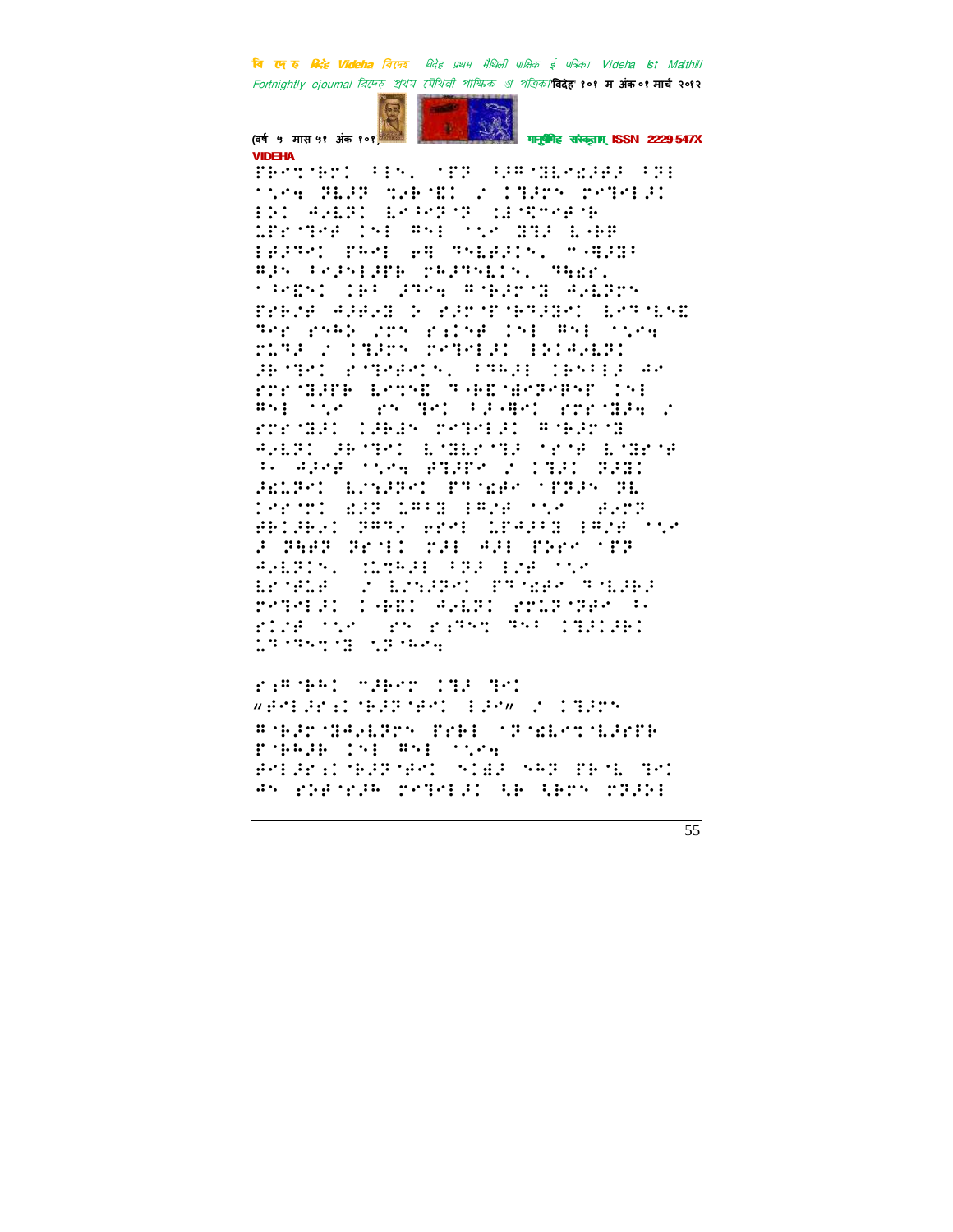

२०१२ (वर्ष ५ मास ५१ अंक १०१) 547X VIDEHA

मानुबेमिह संस्कृतम् ISSN 2229-

Alexandre o Sele, para la Maria **A APACTE PICHER THE BAB** Brank a woman ser communications rendict remove then many may . sep melle miele der diese tien MARE & MIRRAL EPS CAMERA 238 THERE'S THREE PORTRER REPAIN # 484 (B) 2 THEM ( ) 484 T ANNE tria tak akan beli (195 retelli PORTUGALE 2 TROL DROBEDS CA THE PARTLENT, LIBR APHRONICATE 2 TRALL EARLER RANG (PARL RARL Poble (1988-46462-9421-4856-5214 redefirm a spiral read fref will as r ser as lege (species gr ENGRAPH SALL SIM NEW BLEEZ STR THEF BENJEY LEN WEE THE NIMIR SAY TEATER ESTIMATIV WATAP TATI sign dydd falws fas ganes dyles SAR SALA ME APAR MEM P BIBE. #Perspossible.com streams and control of the control of the control of the control of the control of the control of the control of the control of the control of the control of the control of the control of the control of t **SPARESHREY PRPHIS, 200800** restard a reporter manufacture Monday Constant Person TEMENT MITTE SECRET TO SACTO PATE FAIR (575-10115) (FF PATE(T)H **TRACH PROTE PORT INFORMATION**  $\mathbf{B}$ In this world with the second second to ANDEL MERGA REBGEEREN WINK (WIRE) ATE, BEACON TITLE REPORTS MESS AN PHP PRESS ERU PROVINCIBLE MARI Pobel the Pobble 1911 side 1925 2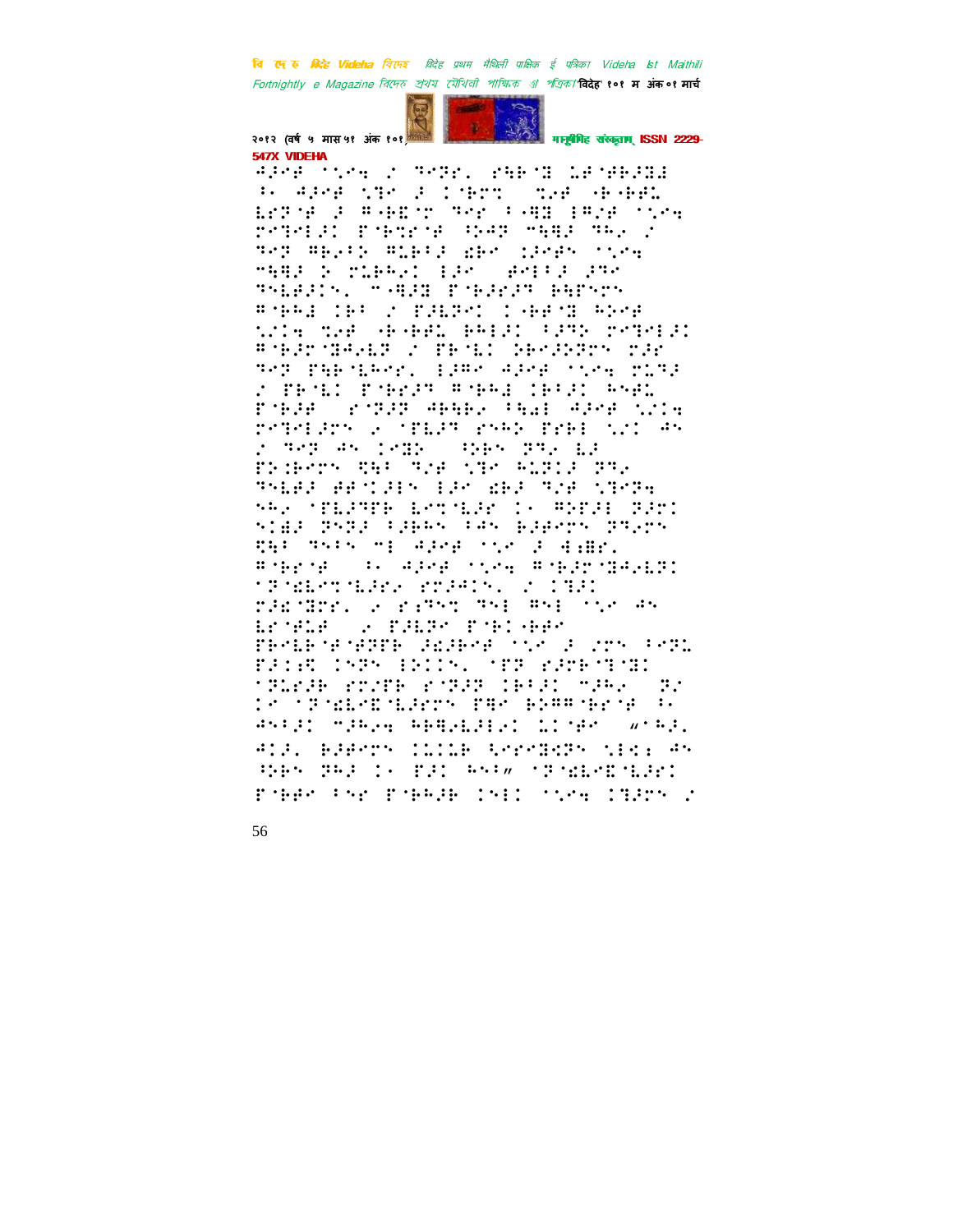

मानुब्रीह संस्कृतम् ISSN 2229-547X

(वर्ष ५ मास ५१ अंक १०१, **VIDEHA** 

THEY STEEDY SME INTER *SAMBRA RIBAR MARA*R PAR*IS SIA* 

FRITT THE WARRY PRESSWORKS APRILLED **APROVISE DE LA MENADO DE MENORI (1912)** 9004 MMBMBMAD & BRMSBBBB MLBB (20 **TEMPLE PORP OFFICE TOPICAL**  $\dddot{\phantom{0}}$ SING ISSUED SH FOR MP ring nymphema (Simer Can de Perl TEMLIETS PMT TE PMTILA PO AIRA grade bere berging perro Armenians (1942) save come comp ANY MIRED MORTH THROTH PONTY AND ARTE SPORT B. MINE STREET M. I P.AP.E. RNAD AANTA (P. A.Pha (1984). **TREE COOL ANDER BORTON** PARA (PTOR S TIPE OFFICE TORTE JESPE PARLINE TROLLED STORYES TRYTER TRANSON TYP **PROGRESS** 

rifth: New The Worker Erner FORSYCHAL BAPTS ERIE WSE SOM TEMP S 1985 RTBRIAN 1979-191 (2004) APLETY L'HAPTA JANA PTRIM Cleventh, Scottof Cefal Sidney She **MARINE AND MARINER PORTS** se Aufflüchen scher Phalen sprach SPORT SPREAD PART PRAPA PHAL ango pedel ago siya ngeg agn.<br>Pegegude des nggrovel pedel lorg g PROFISED FOR THE PASSAGE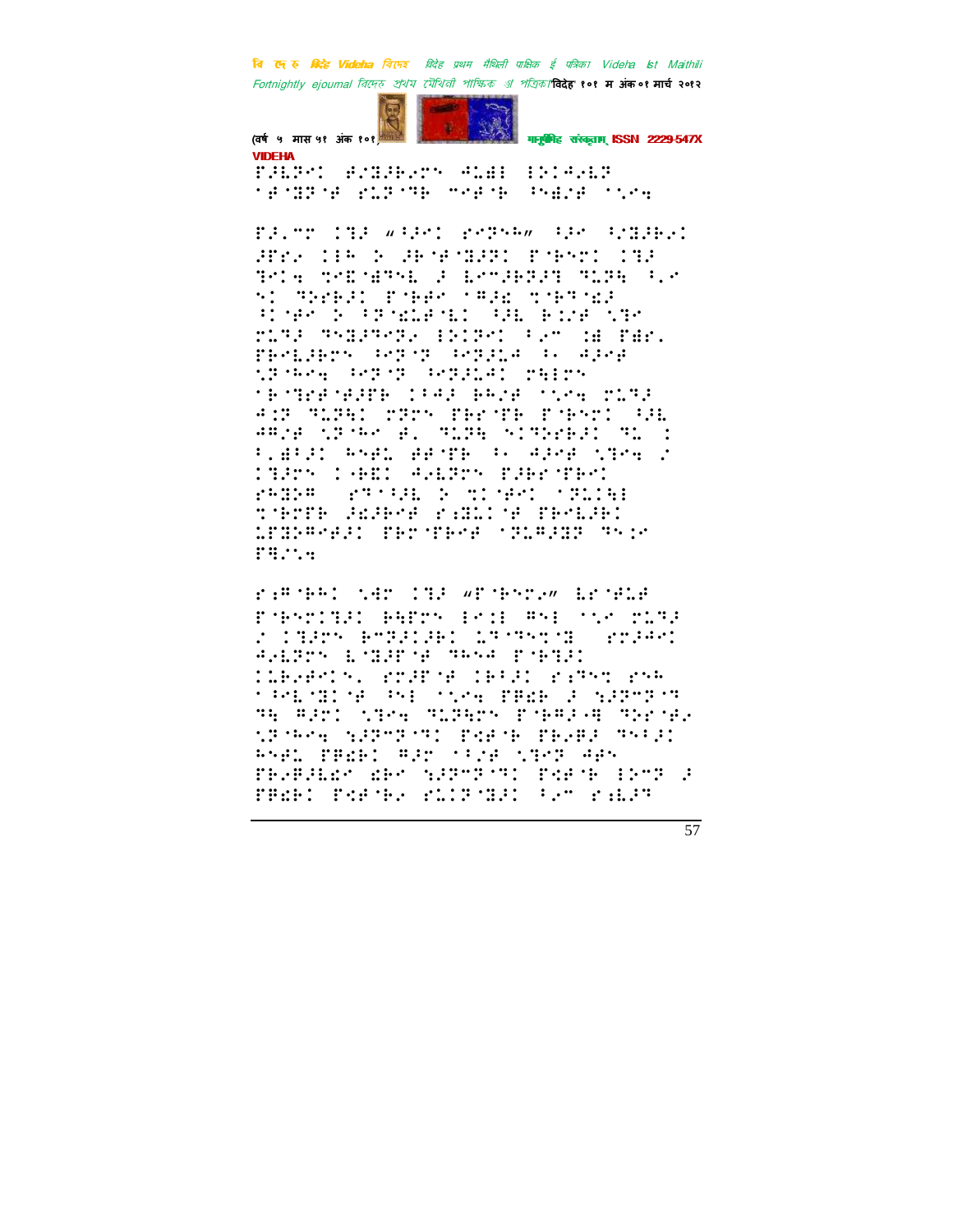

२०१२ (वर्ष ५ मास ५१ अंक १०१) **547X VIDEHA** 

मानुबेगिह संस्कृताम् ISSN 2229-

REAR NETRA (F. MICH. PHENTHICHELS (F. 1) APAR NTAR EDMISS, EATR CREED D'Brrn Billenas Sibn Bam Sibs AB den michalies over an oak algebr **Wileday: Lruin A. Alde tite** LOGINAI PRIJI (CRIS PRAR J SJIMI) F.Brithel credition, rost Form (1916 SIER RAFTING STREEPS IEZE SAG PRES 11780 was entered price definition with the continue film ADEL AGAN GA BIANGADA PANN BENBED FRE TRICT ORE AR FILM TIME ALL PR Br A. Are Cede raie: Br the Cede **TALLES ANISYM B. SIR TALLES CORP** Entram the Sand Poblett Erbold b rar bas leadh ann bash ann a BESIDE PORTH INE RNESS SAME

rister rathers the within roots the **TARI AGERY AGEST ESHERIC** repond themsen differ the rropher (ABC range) Bilbr. 45 **APPI TETE L'ALC'AR TEMPRE ANE TICH** RIER PORTHIEL ANROY CHEM MMBMRI **STAR RESEARCHERS TO START STARTS** RIENE MET PART PAIRE EMBRIEN. S. W. S. Phyllis, Chydell Childry FRONTS RIN INFIRM LESSEN Roberta Volgalino Pioli PLP (Volgens TEACH ANGLE THE NATE TO TEACHER  $\mathcal{L}(\mathcal{D},\mathcal{G})=\mathcal{L}(\mathcal{D},\mathcal{G})$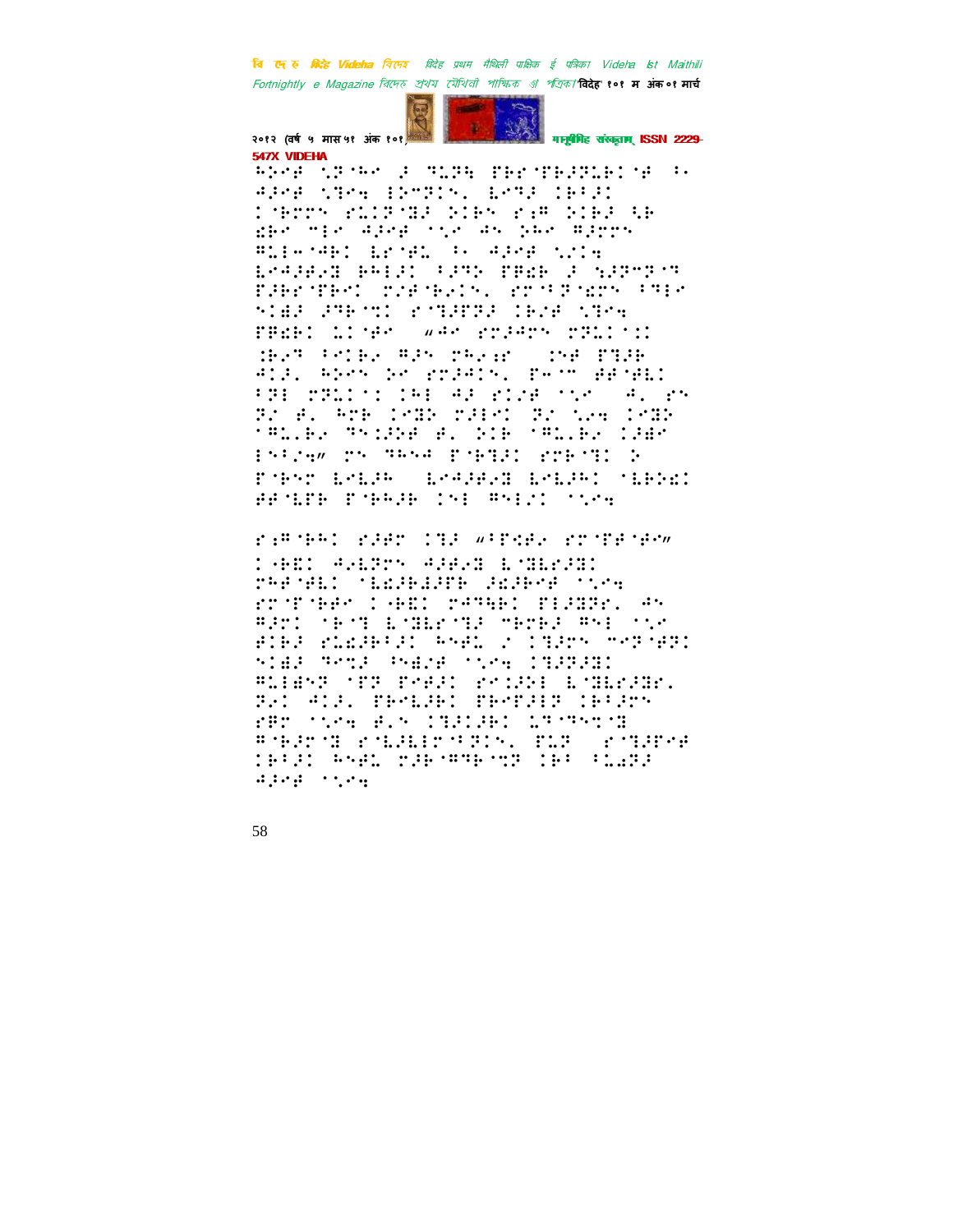

(वर्ष ५ मास ५१ अंक १०१)

**VIDEHA** 

मानूबीह संस्कृतम् ISSN 2229-547X

2007 - 1912 - WARRANT AND ANN AN ANN AN AIR 1912 1920 1921 1922 1932 1932 1942 1952 1963 1972 1972 1972 1972 1 Brillie Chresover rib plica flech PARTIELE MANI ARE INFER YOU CONTROL **TER REST TERRE EMPIR SARR** TESE STRUGGE, FJE FREED AUF DRAG AMARYMAN PRIMAR ROZZAINING (191 than presence by 16 sides 2 sees. rrrif rrag beginnet fibee bund ESTRINGENT STORY TETE PETITIONS ARITOS POLIBOTI POBLADE DO PORTA istrica () agea the as a war was ERIC IPHRAID APPENDING TAND TERR FROM THE STATE STATE STATES. **TARBER 291/BRAZE PAPILE PAIR** FRAME STRAGGERS IN THE SAME STRAGGERS APS PROF PRAI PARAMENT TODAY PROP **BAPS WE'N B. BALLYYN WM** raraberts, researched trailed  $\begin{array}{ccc} \bullet & \bullet & \bullet & \bullet & \bullet & \bullet & \bullet & \bullet & \bullet \\ \bullet & \bullet & \bullet & \bullet & \bullet & \bullet & \bullet & \bullet & \bullet & \bullet \end{array}$ **CONSTRUCTION OF STATE**  $\mathcal{L}(\mathcal{L},\mathcal{L},\mathcal{L})\rightarrow\mathcal{L}(\mathcal{L},\mathcal{L})$ 

Hir (HP write, refl dters by **TREE PART THE RET WATER PETRE 1915-Pro SPRING EMBERIERING EENGEBE** ringra ger til gjer medi FTF WARPH ESTECT PAINTS AND ATE roded by the searcher control PROBERENED INFORMACIONES IRON The FRANCH CREW SARRING SIMPLES THR. PREMISSION  $\mathcal{L}(\mathcal{L},\mathcal{L})$ **ARTISTS AND THE SECTION OF STATE** TECH STORE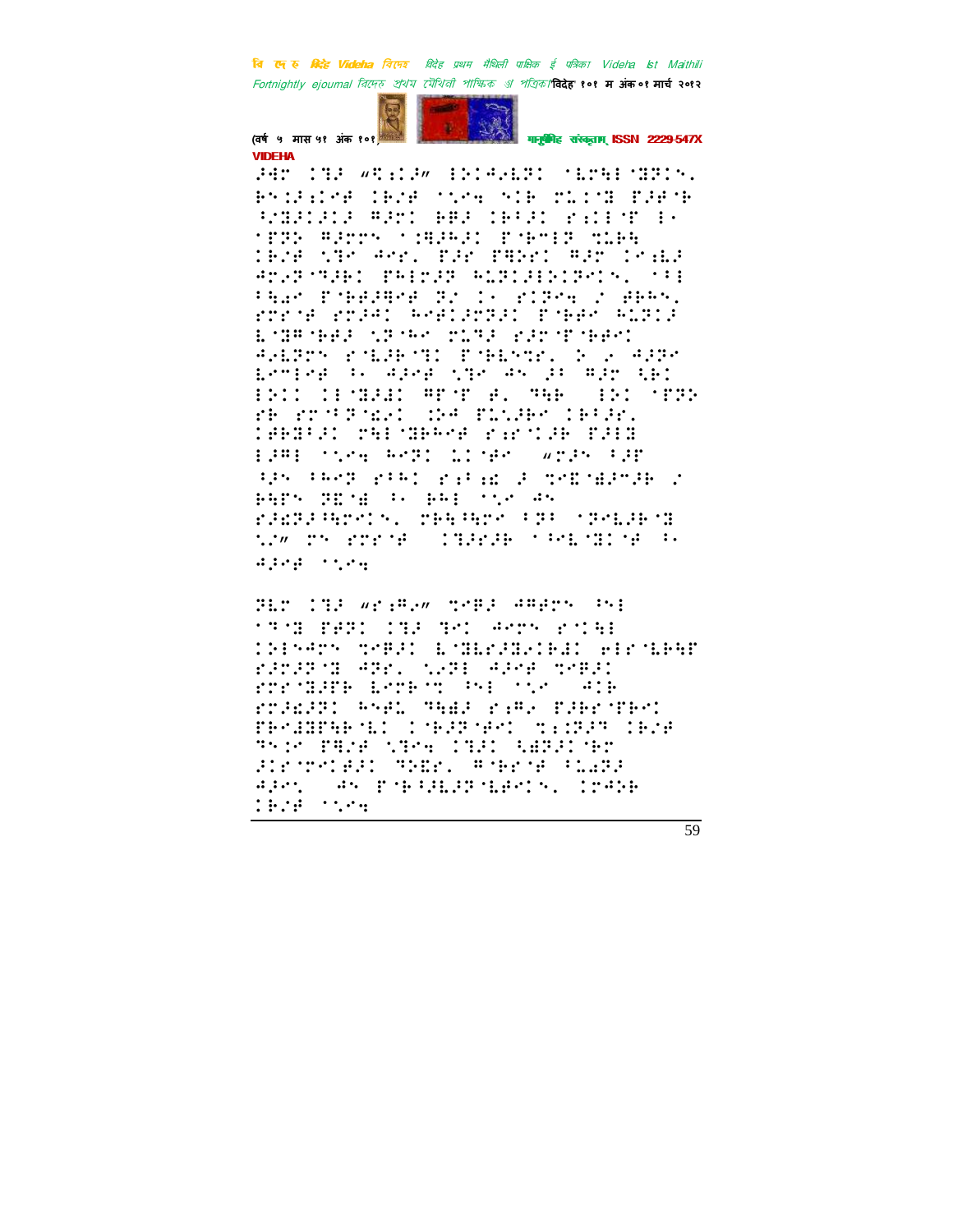

२०१२ (वर्ष ५ मास ५१ अंक १०१) **547X VIDEHA** 

मानुबेमिह संस्कृतम् ISSN 2229-

gjapoj papigr (pjegjapigr 19. 10.) 205 rolled Golbeck (Geer Plice ) President from the merging of personnel ##F#2 2981 medida 1928 1214#855 Prese (Separator Seeko)  $\cdot$  : : : : medited the size Arr. 1989 Ericht ESTALPROBER FANTASTA (PRO 85) tics 2 INF BRIERTHIN BRI 2 BARTH TERM FORTH MOVIE AND ENET 1928 Mars

Widdewry reterd himsen reter TERMINE THOROUGH PERSONAL TRING THINK INTO THE 12578 ENGLISH STE THE THING OF BUY PRING TH THERE AND PRESENTED THE PRE tice of Chart Sechaal PRIS, Parti ram deles primi bible rath. Dhallb<br>1932: Pobmir (ni mhi she an EDIVATOREMO EMPRONECTIVO CORAN POBRABAR RA PHORIS TOPE MENGER MTA LE PRON MEJR PARA DA REAGURA ANDER BELEVI FORMIEL LYRLEOE RISENT SENTIME PHONE rantesi 2019/12/92/22/16/22/27<br>Juan per 22/22/68/10/16/26/26/ SPECARE PREASURERSCHAFTEN  $\mathcal{V}_{\mathcal{L}}(\mathcal{G}) = \mathcal{V}_{\mathcal{L}}(\mathcal{G}) \mathcal{U}_{\mathcal{H}}$ 

PUBBY ITA WIESTIGA (PST)WOOD PRT) I SUMBER READ TO MAKE A STREW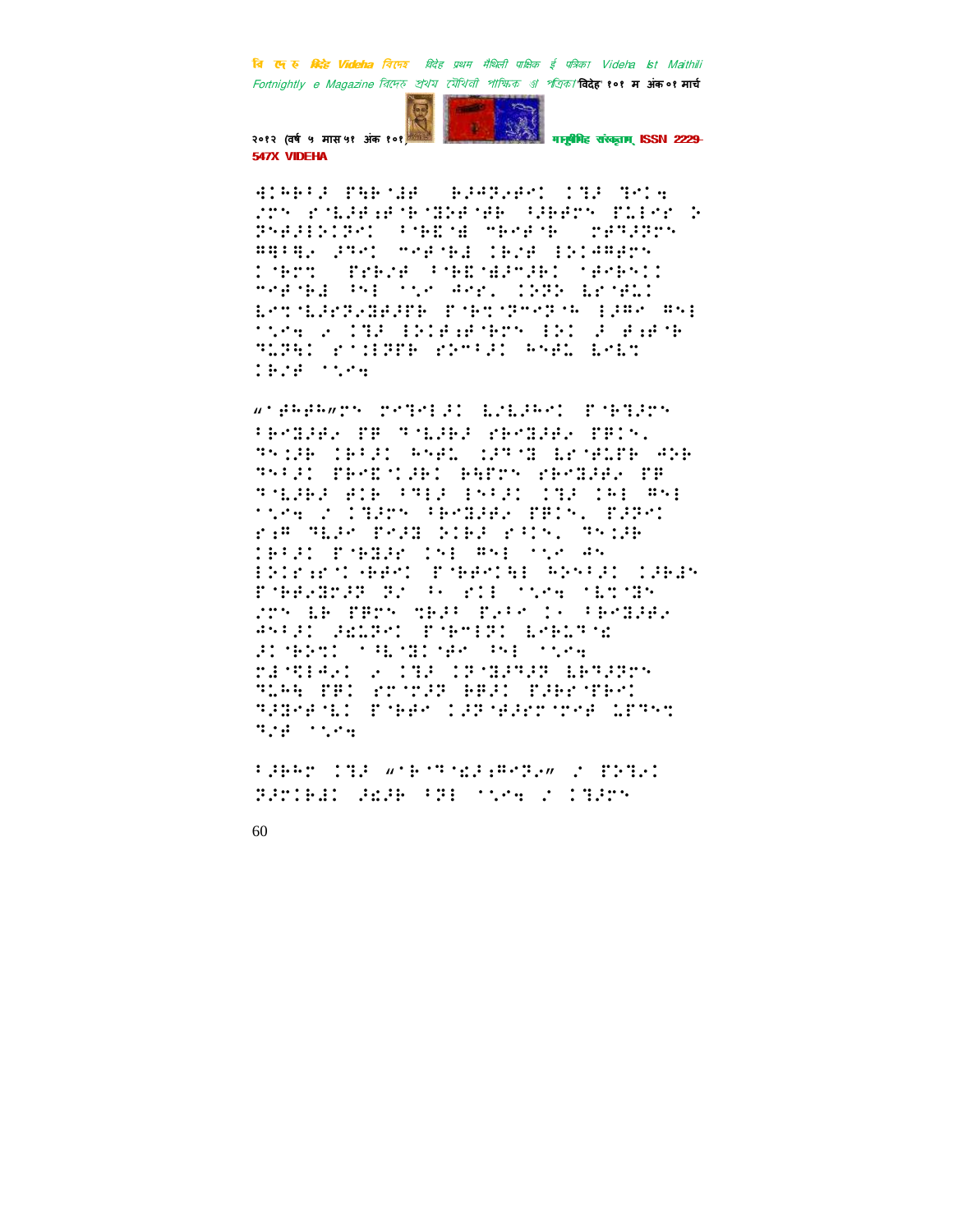

(वर्ष ५ मास ५१ अंक १०१) **VIDEHA** 

मानुब्रीह संस्कृतम् ISSN 2229-547X

**MILLERY RUP YOU SENSE SERVE** PRESENTABLE PAID STAR SPROGRAM HERE & PAPER TER PATRIC REPART PRE **TIMES AND BRIDGE TO ANNO 178 MICH** an pris rrupe a apel na sa a BESTAL MODERNE REDE ARE STAR F *TESTARINGER THRIB. PART BIRE* the from head readily reading. rendred (S Sier Pield) criticalen METE PARAR (PRA) PRIJEZ NAZI ALE **TREMEDIAR CONTROL EPM PLANE APPE**  $\cdots$ 

POPPS INFORM WANTEDNESS IN INFORM

real#j#6 PSP20 S2r24-1 SiTeAerB Earbor (ni Whi Steel Auf 1988 PhP2) MAR SYMM CAPIEPA PO APMA NOT (A. PTPRODUCT TEST IN IN PAIR ERSE W. S COR SON THAN & THEM Eldel Hedrad de Bald (ela Gelda)a. par from possess which initial to bid rdefragt byn foragraf fan EMBERGE CHOF NORTH EN ENGINEERS President Predig 1928 that Ar PARAB DIR PAIR RDI AIR, IN BAB NDI EF TIM STIPL & EMERGE DIE LARGE MARKARAN PERTI TABU SAI ARAN TSAR 2 SIR PART 258 555121 ISB 12278 REAR NORM ENCOURDED IN LARGEAR THE CHIEF EMPTH IF A CHI LS SPAN (B) B 1030 (1120 - 1420 NGC 1200) **MATHAL TERM MEATH AND PADALAR**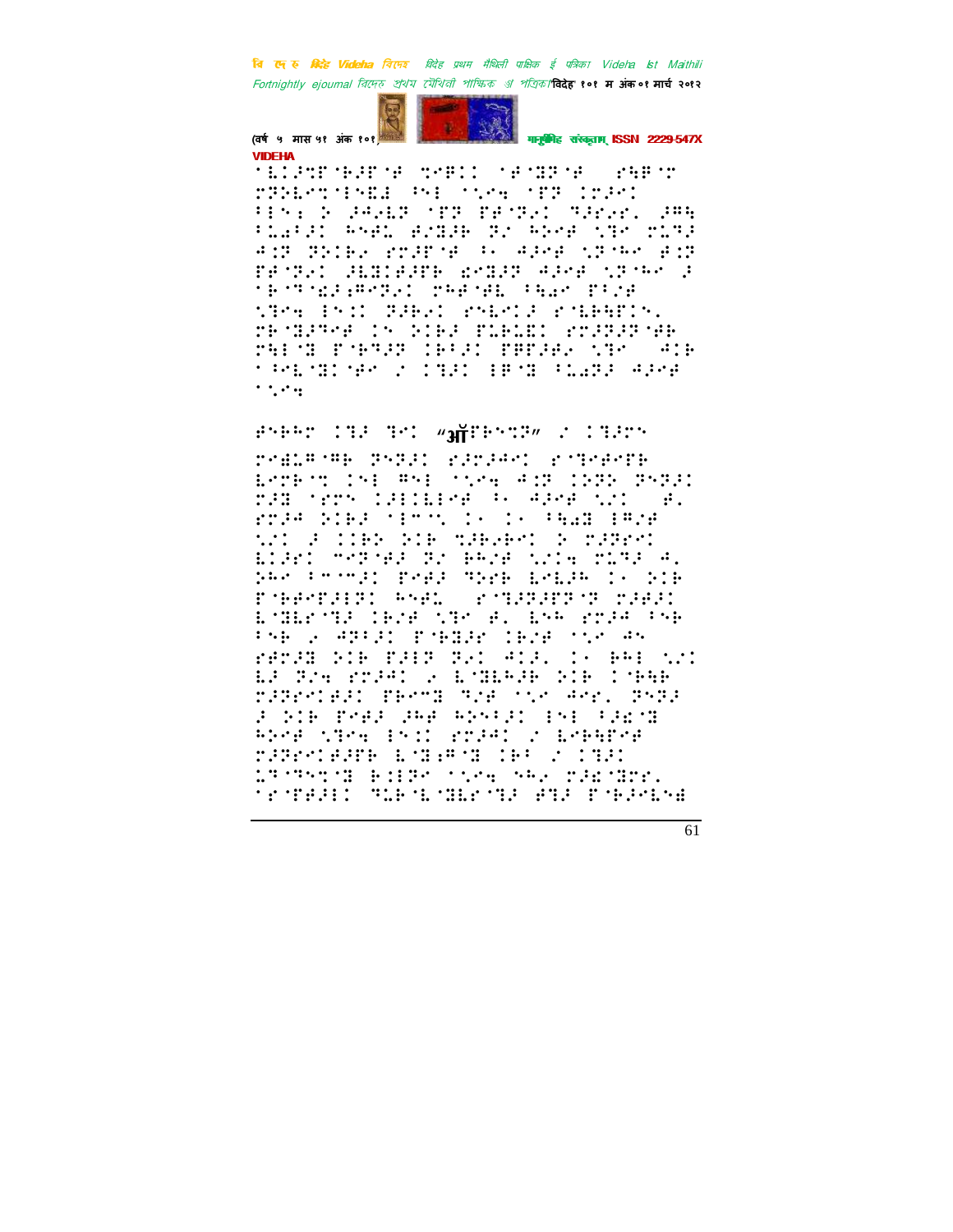

मानुबेमिह संस्कृतम् ISSN 2229-

**547X VIDEHA** 

२०१२ (वर्ष ५ मास ५१ अंक १०१)

FORTIGHT CHAPE PARK ESTROLINE  $\mathbf{u} \mathbf{v} = \mathbf{v} \mathbf{v} \mathbf{v} \mathbf{v}$ 

"CRAT INF WEB TERMS HATE STATERE TEMELED WITH THOS 200 MAGA FARIO LP THIRD ANAL SPEPART APARI MIDARI LASASTA FLARE APPE SSPA kik dan Takudan selatunan pernaki the Person (1989) and the TEMLIE TSASAI PARTI EAE SOM I DSP PATE PATE CROSS-RESEARCH TIERPOTERI BRE IBJE BRE STORE TITE S PRIMERENT STATES INTERNATION BE LABE IN BNE NOT 3 WENTER O roleech li ke pine die as FLANDAI LALIE AMARYNIES FEALIEMS 19321 Angl 23 Alex Pathen (Step )  $\ddot{\cdot}$ Poble bluber of Sandbobber ESTIMAL PROBRET SIBLIFYSTER FAILE, MER PROFINSOR AND IN 128 MP F PSTMP POHESPRIE MIRRE Sie varw persone (ALS) pres for **CONTRACTE CONSIDERATION** refugive research become 8082 PLAC 9PR- 143 143 2 161 45 WERE TEMPERS THEY RESERVE  $\mathbf{1}$   $\mathbf{1}$   $\mathbf{1}$   $\mathbf{1}$   $\mathbf{1}$ WHOMAS WE THINGS **SPORAGONARY, ADHI RAMAAN ESHERONA** ESTET PORP LEOTE TS 45 TEST reso dremark, diese des a 2:888 1828 158 85 81 151 returer: Public Scheen (1980)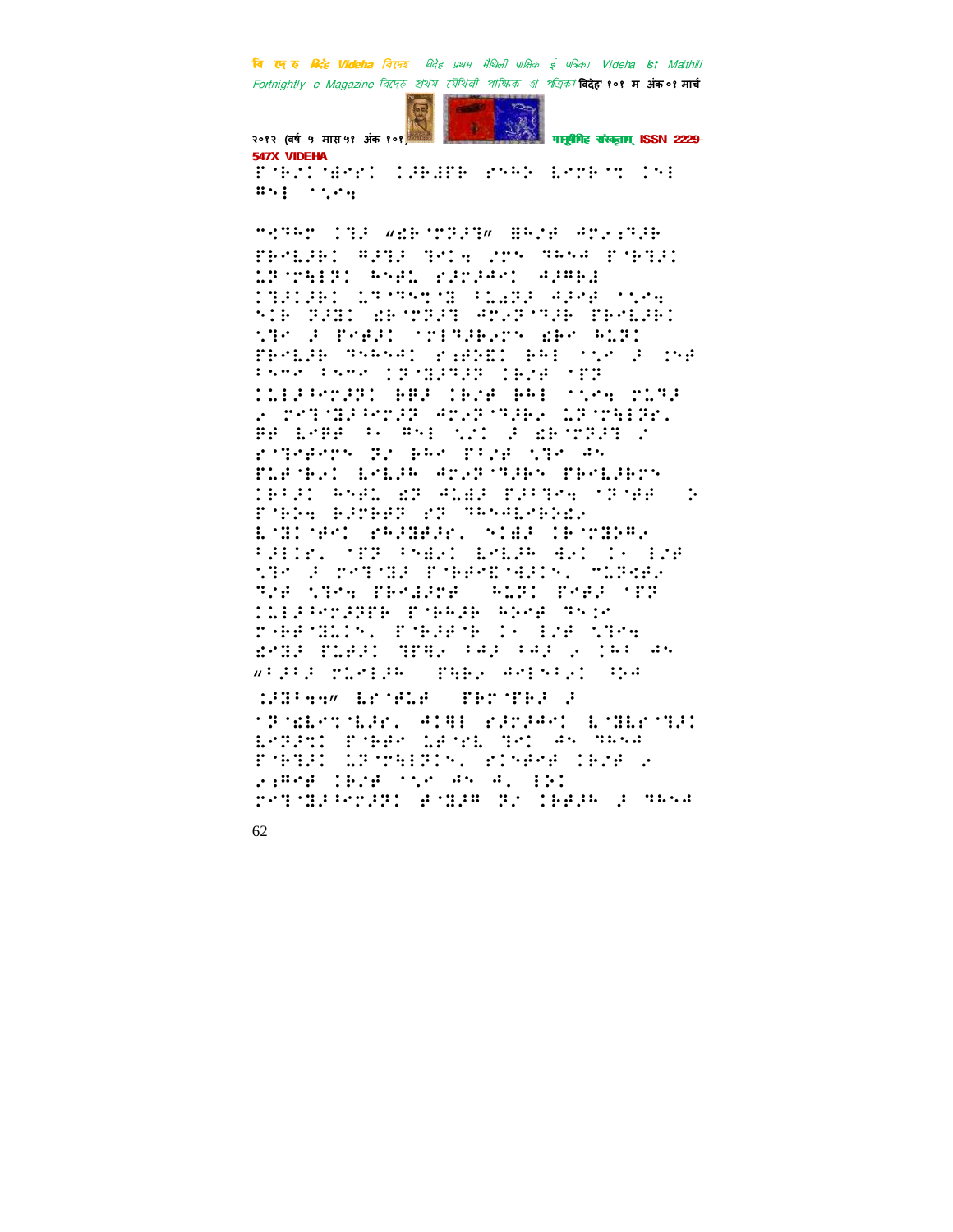

मानुब्रीह संस्कृतम् ISSN 2229-547X

(वर्ष ५ मास ५१ अंक १०१) **VIDEHA** THE ENEIN PROPERT POBBOINED

raran (rero badin d. 1918) PAR **SECTION PROPERTY** 

wibberly poborather anded the This THRIS REPART AND THE WI PHINES ISSUED, PHYMENE IS 1759 STORE OFFICIALLY FIRST EDUCATION EMESA IS THE NOME BOAT AMOUNT ONLY SART SERG TOPS STOR RESERVE ranaer mine roeken ornam 1911 Leagued Leland Prestrick Gear as wiff pared ar robbi weicht der APPROVEMENT AN INFERIORMENT FEE INSP BIED MAEPAG AN RMDA GEILN, BN President that the Pacernal Engine Reported the Peaking about her abs AN THEODOX FORECRY FIZE ONO fabe renain. The Bootine on SAR POSATS, EPROP IREST IST  $\mathcal{L}(\mathcal{L}^{\text{in}}(\mathbb{R}^{n})) = \mathcal{L}(\mathbb{R}^{n})$ 

LESSAREST D'APRE PER PSPS PRES Rend All Separate Publishe Chara APPE TOPE BIDIM CIDIOB ADBAI EMBERTERE SESPAR EMERGI TRAEGANA BLE & POPYTH SERMS INSER 276-78 I I TAHAN BIANGAN NAGARAN FIRES PLER APPENDING ESTAR-BISPE ANSE EMERGI EMERITEI Pomer Press Roder (Somerom 18) 2 **THE LAST COMMISSION COMMISSION**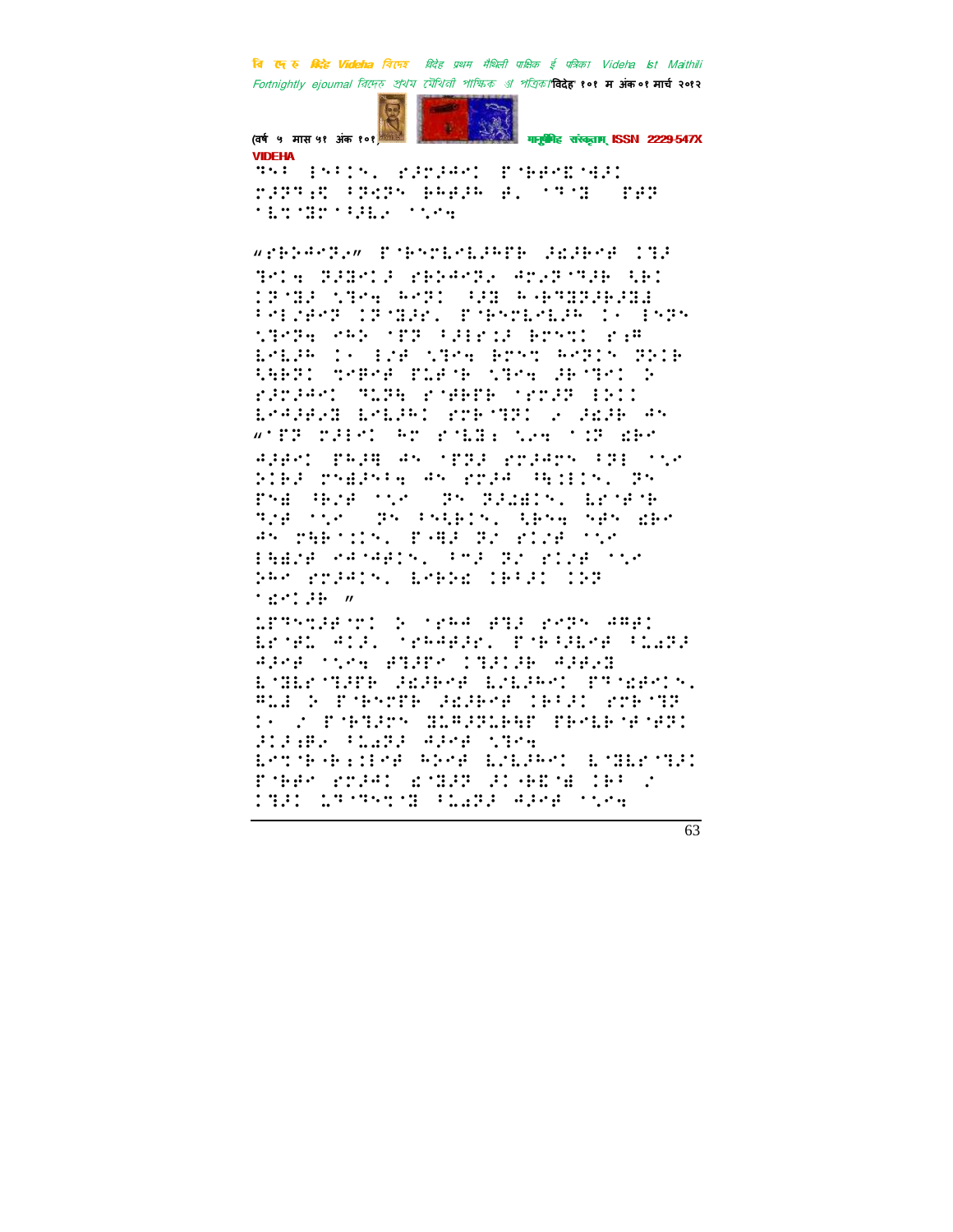

२०१२ (वर्ष ५ मास ५१ अंक १०१) **547X VIDEHA** 

मानुबेमिह संस्कृतम् ISSN 2229-

rather relevate ritter brown ESERVE STRINGER SERVE TOS SMIRES PLATER BEN STARFE ALIS MIRTLERE, P. APSE SPARS D s Perre Paggala (Perengi asem (Pereng) (P APPE STOR SIE IPEE 2 SAM AN DOAR Address that the drop brank EMERGY, THROBE BY NOTE CHEER BATISI PSPS SST. 51 MPH MS.R.EST. MPROFILMERED IPSE STRUCK BREA PTLETTATI TTERT PTETTAR NTAR RATI THROUGH SPORT AN ARTHUR BESTAL right is you ports. This below 1932) naslam vol amstalfasi pista<br>1979: Pantampin, Them Lolami terna melan tahun beria dalam RUSSEN PRETS, MEER RUNE EEN HILL: NI LAUR COTTO IN 19 them a space space bemain. MARINEA PARA NATA ANEINEANA riliyaan Shee Fill Brene ranaet rurjaar pjees (mataet PORTERLER, MALSON, INSTALLER CROB  $\cdots$ 

will: Willem Scheller Scheller This 2 ITE MARK WESTE AWARD STOCK MIR PORZE PAROR PRETA IAIA POLI: PROPAGE FAMILYAN A SHENGH NORMA DIR KIPA IBE ANT MED SAMIR NTK B. BJMIRELE FJET STAF FRAGT EREDRET reached regular thank there is 64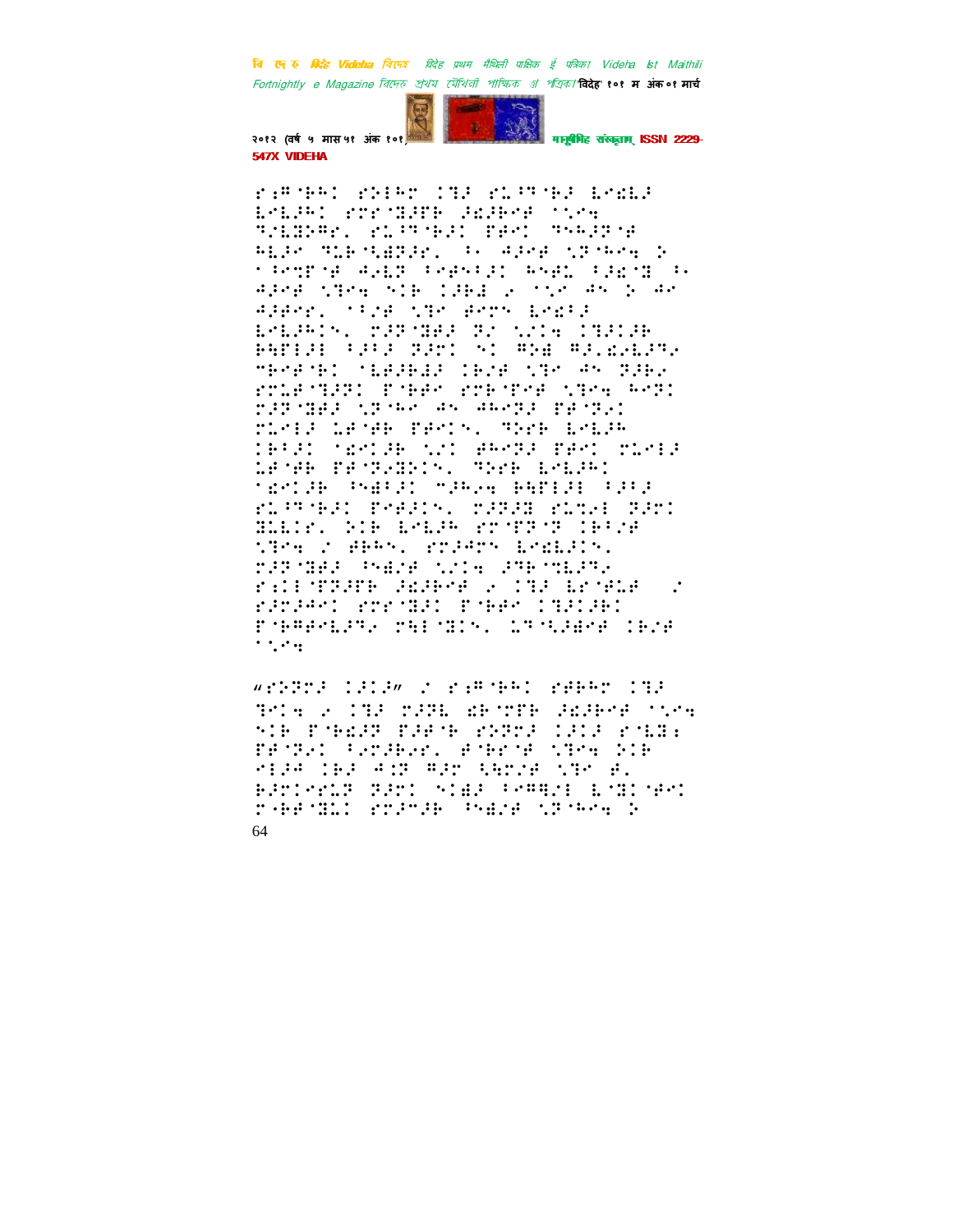

(वर्ष ५ मास ५१ अंक १०१, **VIDEHA** 

मानूबीह संस्कृताम् ISSN 2229-547X

EMBER: MIMBER PRO BBRI SPROB PR #HE NE #H SIBS 1872 ABMI 1873 TV SISTA STORY COLL STORY SACHONY SIR PARTIE IRDA STRUKTURE FRIDA (TPR PABL) KAR BREAK IRRE XIE AVEZIN, VIDJENE FENFIL ENEBRNE TEZA (TMA (TOTOR 2 27675 PLAND) POINTRE IN 2 PARTER INN TENNE NIM 45 4, 2234 5342 8, 15426 P.N. rrende pende la rich title

**SANDARY THE WHOLE PREPARENT PROPERTY** FLIE MALPER SERFAR MONE NIE rencenten die territorie von 45 FMR WEND RECH BENDE THREEST CHEEK NISLA AND ANGS RNAL FRENZ CTP4 APLE FIRMS.D tigges were nep comp pape in msp SPORT THE TOY BOXTON THOUGHN BLEAK NEW APPLY FAR THE BOYN TRIER TEMP MIRT TER THE TITTE TEM FAR STORMEDS, TERRITOR IN 1881 PAS APRE NORT PRESENT OSSANO APR the size over emergees sample: PRESENTATED TRACED TEACHER TRACED PRO AGES HOUR IPS 1828 1509 REMIRERE CONSIDERED STRAKTHL TEST RIBID BARRAH FIR LALAR TES TAB STAT ANY, TESTAL SERVA ANEMA SPORT FORMAL LABE PROLIF FEO PICE **TOM STORE WARRENT CRAINED ST** LT TET E POTENE ANGELICIAN AN PATE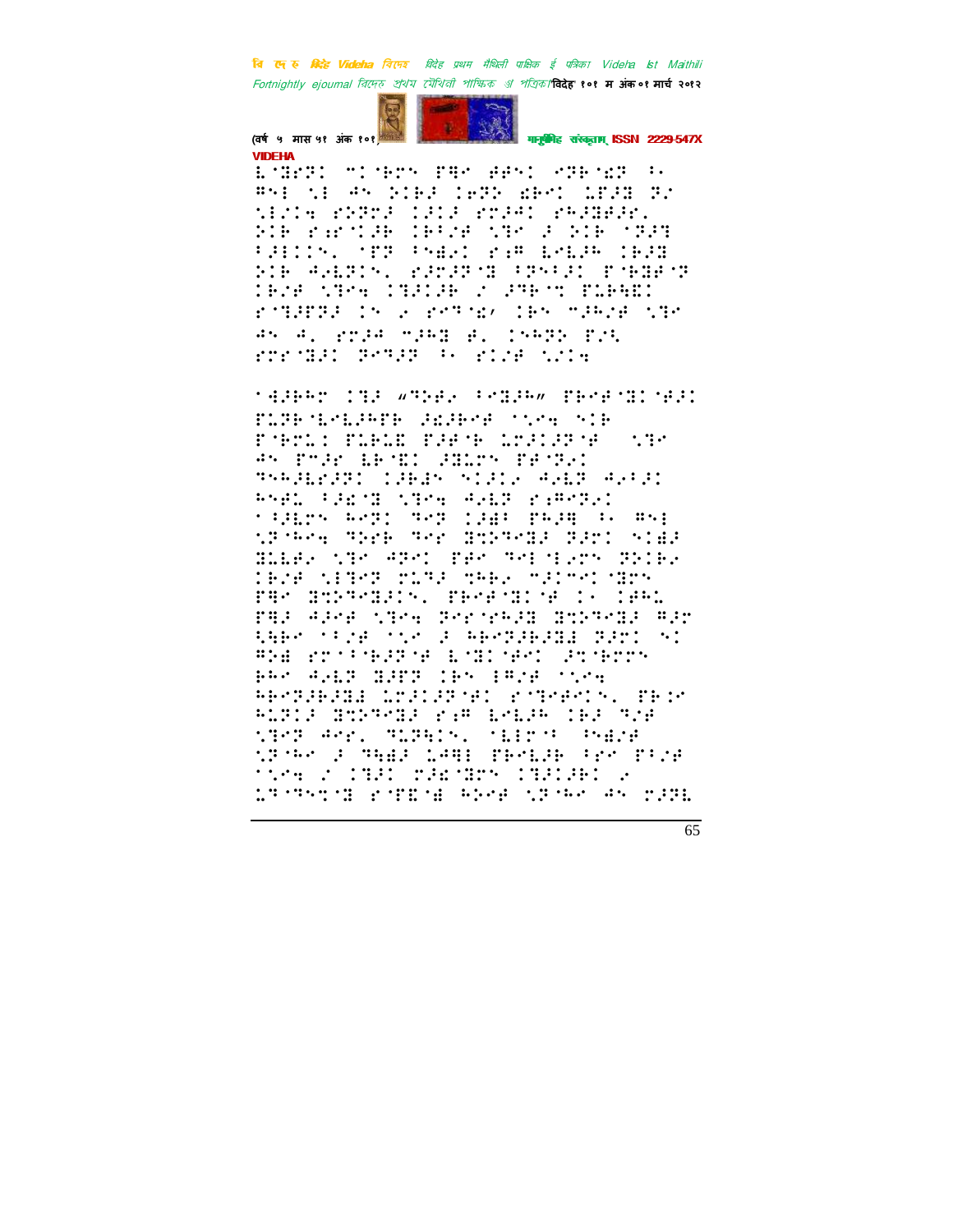

२०१२ (वर्ष ५ मास ५१ अंक १०१) **547X VIDEHA** 

मानुबेमिह संस्कृतम् ISSN 2229-

ARLEIN, PROBLEM BORR AND THO PROPERTY CONFIDENTIAL SCRIPT ARRESTS nie (a. 2019) poblad zagen.<br>Bogadz pobladza nie spoda: 8581 PTAH H18: (2003) 8581 FOREST APAIR STATE

MOVED THE WEBSTA WEEPER WEERS real telever you are even years FIRE IN PRESEIN, MED IS NIEF #2001 LEWRIZER 12#1 BR28 Strait CARD PRESE MANER MARGARY SESARAR re films territo trains steed HINES THE WHIP TEST IP I ram (Person estagi rim inibam ib) andr. Adapta ik mar tame nya tid a BAPIL AF TV PER APRE STRAINER FRANCHETHEOLI CHOMAN ETEL roughtermals age gill all, miss in-1924 (1954) 2013125 (1921261) 1979-173<br>Academicald: 1971 (2021) 2021 2015. simse ier riger alse sis mind BELTY: TEMP NAP NEW CEN rusument (1918) they also the

WIRE PRACTE PARTNEL SPORT INF The An Expedit (IPE NP Experience 904 255 ARIELA BARTAIL BAGE 251 tive Rand Staa abile Adiplers Exela Family: MM18 Shatel Rhell Forecomer TRIE TOT TIME EMELIA FATTE MAT 2 DOCK ROOD TEMP INTO RANGE APAR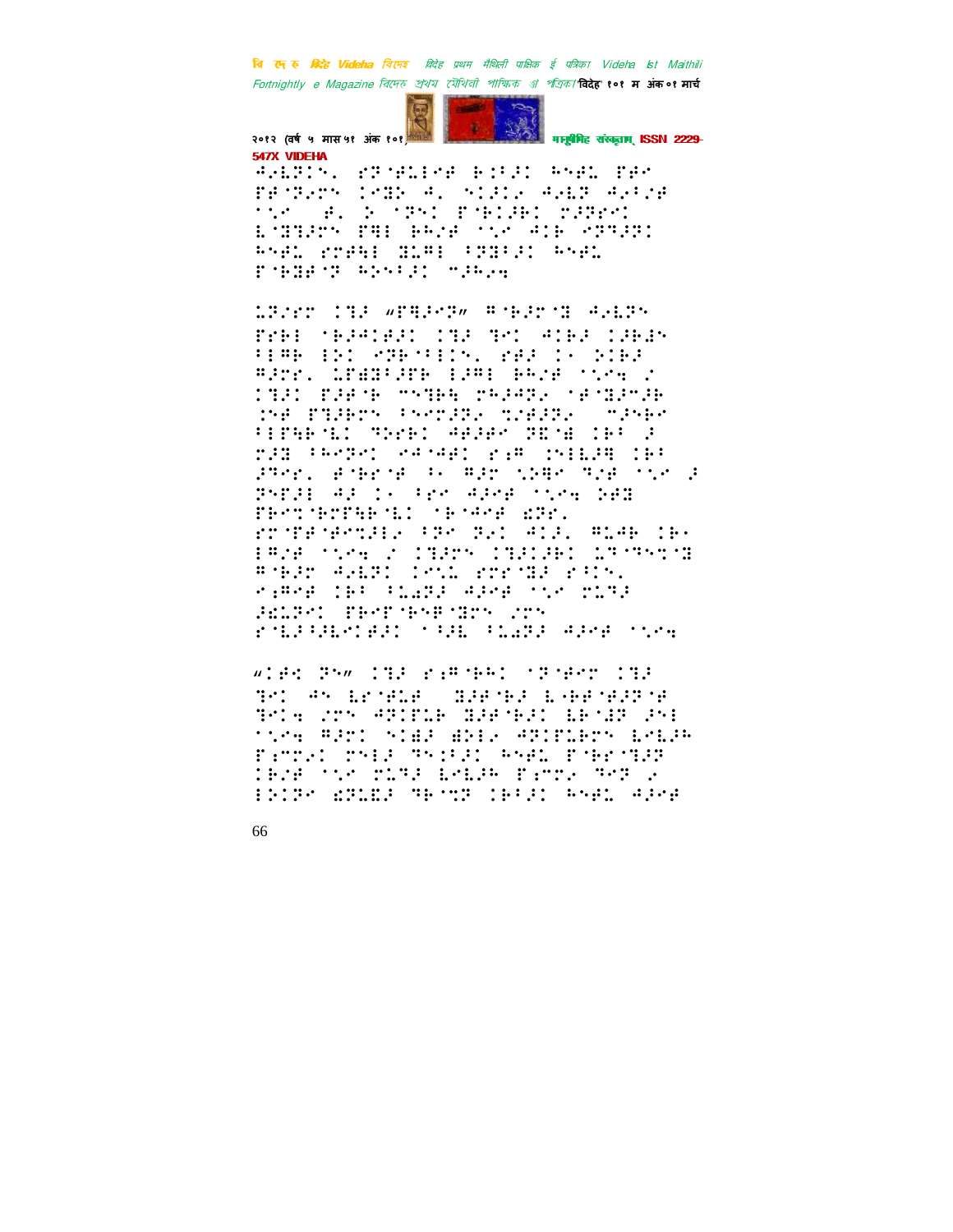

(वर्ष ५ मास ५१ अंक १०१) **VIDEHA** 

मानूबीह संस्कृताम् ISSN 2229-547X

MP 2 NP SPE SHE WAS SAMED THEN Brish Correl Bakrys COS (ATICA) three Broghers (Mr. 488) ROBINSENS, ARITON CAPADORE Thill the Thursday and the theory **TRIANGERS TRIM IN BISTOR NTM** AN CENE NEWS BY CENEW THE THE THURSET TIMETHE SESENTE LEAP Abylin (1985 bridge Addr. BARTES SI PRE MORRE L'ARTHADTE  $\{ \mathcal{V}_{\text{eff}} \}_{\text{eff}}^{\text{G}} = \{ \mathcal{V}_{\text{eff}} \}_{\text{eff}}^{\text{G}}$ 

2 BRANC SECRETARING COR BARGAR readily which will be write inc S STRYBE AND ALB STEED STAT 396 702 701 1 896 786 787 8 103 1 96  $3414$ 

2 PARTHAI INFORMATION PORCHOL PRIA TIME CROSSED MILE SAR MP MAR AN S ISBN RABAIN, PORTORE IRRAN FAR 12 SIR FAR 122-4-1315, BBS1 857 In The STR AN ESAI Anny Aldies () APA STAR STALLED BROB BATTER ROTI STIMING LARGED VI POTIM Grandshop Arrow EBS181 Angli PB2Pog three barg tries

robins della risca di conservazione **TRING LOOKING TO BOY 2008 1982** EPPMIN. PMPINE IRZE NTP BIR **SPORTHER PORTHER IN NIE** PREPARTS, SPECIFICATION AND STO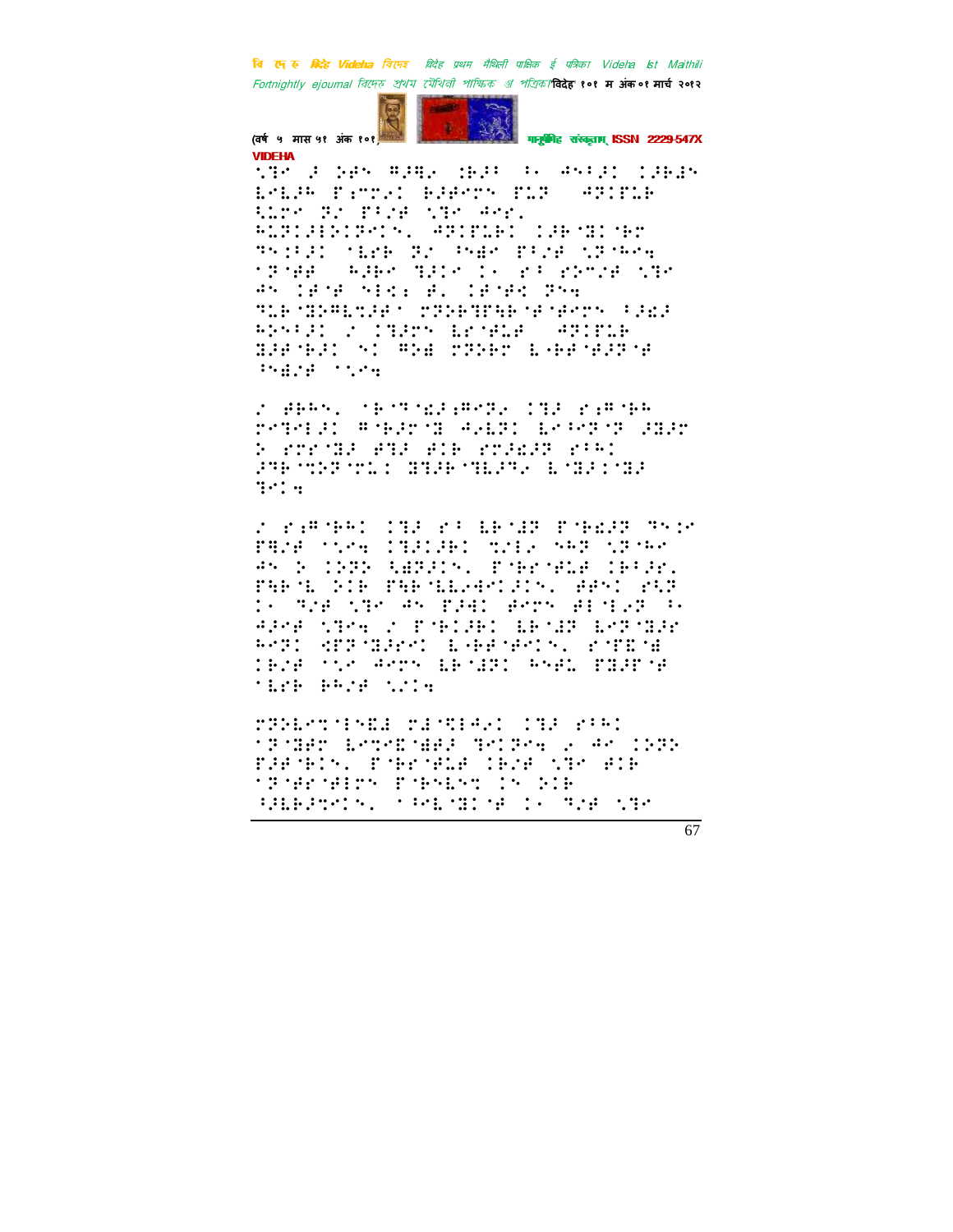

२०१२ (वर्ष ५ मास ५१ अंक १०१) **547X VIDEHA** 

मानुबेमिह संस्कृतम् ISSN 2229-

Anni Parte: Menete rige (rieda RETE ERSE STRAG ITERBIJEST WITCHE rroteses film wilest rates rogeros, construir dels conduct THE END YOU WITH LED TEEN TPB: 412. PEPERED ADPSA 46272 FLETS (FASIN, NIGST BSG) 2075 Shrbado prin Adna nin gangd PROLAGO (1941) tion of Bas Place Spra PRO APSAG TITE MOTORS PAR TILES. 32 rren elle shire mediedi (Malees

TETY MORE PHILE STRIPP ROLLER PHIL as ar geography and perconers are ESPEC PSAPSER TSER TSERING ANGE STORY SIER AT TREPART IMON FLAZE the F MIPMER (1183-151 th) (1185 TAGS SLOVED, SPECE POSSERBOY MIRMIN LEIDA (BIL NI) IN 18 LEADA  $: 1: 1: 2...$ 

range, the suppression write FREE EFECT PARTY-MEAN STRENGENE PHONOR & THORNEAT REAL POBRAH INTRA STACKART, POBRORNI PARTECT FATTERS IN PARAMETER TRAP rophone Alexandra Alexandrey Aedil  $\mathbb{R}^n$ rans (Malabi Adda reed number) ESIARE: REPART SPLATE IEZE TVS Angs pades the CBSD Coeffice POBRAHO 2 POSE BAI CROW ACT adhark an an t-neas an an ràema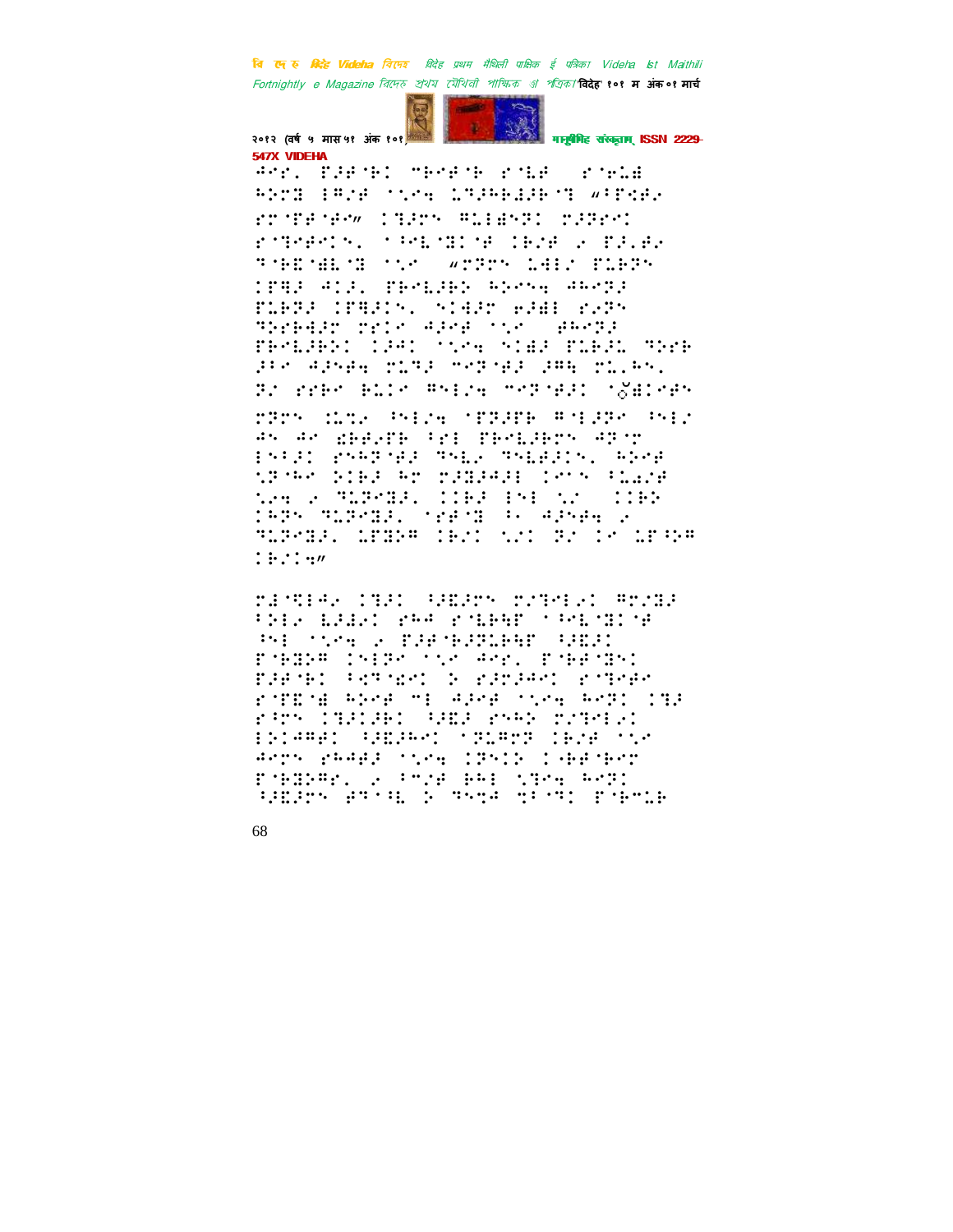

(वर्ष ५ मास ५१ अंक १०१)

मानुब्रीह संस्कृतम् ISSN 2229-547X

**VIDEHA** PARP WE MAK HIPM MEMP PARIS RATI HEIDA, ISLAEDE PORTSE IRLEDA **A NIE PARLEMARENT PRINT BRIDE TIME LAPPEID RNEL MID APE (15)**  $3.43$ **TOOR TEE TENS SENS** BREAKTHE SAR MAR MORE TIME **131 152 1543 TERM (B4 134** SPORE PORTER STAR TTAR STAIL TAI RESERVED THE PRESERVED BEEN PRINT THI AP FILM

**MANIFE THE BELL STATES** Esperant German La representativa PART THE PREMISE INFORMATION ndentakot proadt rokaze tikze sam<br>Ambu banebanament antroja nmenk THIL CAR HE ARGE TO HIL wareli (since Centre abilate ab aya: Gemb (Gir Phys tri Ameri rtmall of rornall thing and Thile About Phage (Polic Culbe Resolute and province againstos TAP BREED BY BBARI NOR LEE IN rendring ASS: rolliners releases the

SAGAALINE AF KIDI AS MESTEAD ITA BriB: THRNBMAN MMTMER THERMANNI BRANCHLARE MYANG (RARA) RABINAYAN PRODUCED REPORT FOR THE CONFIDENT TREATMENT PORT PORT TA FIL LT THE SECOND HERMAN (ESI CONFEIDER ting product deboration in contract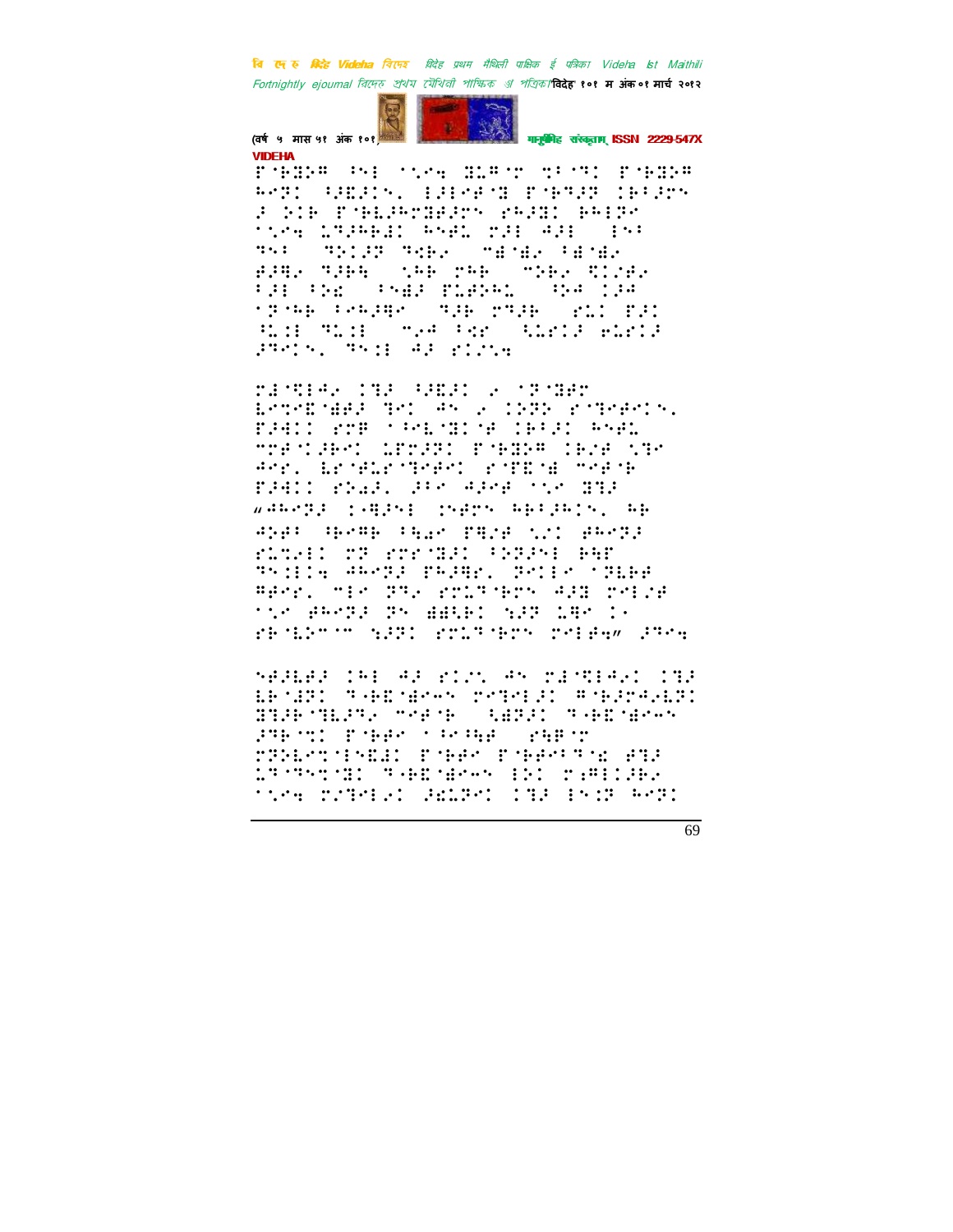

२०१२ (वर्ष ५ मास ५१ अंक १०१) **547X VIDEHA** 

PTER PROVINCE PROTECTIVE POST rnamental den racinen (al der retend infedition researcheding TESP PRPH

**SAMPADE STRATEGIE THE PAPER**  $\ddot{\mathbf{r}}$ **MANILISH AS NEMBRA** rated (19) cancertic bollery **BARRIC SHORT**  $\mathbf{r}$ rs wiffered, 1931 rim BRAINT AND MINER CORPORATE WARRY PORTS WIR WORL MAI BIL MERTING EPHIL MARK SENAM rn ABri 2 famor diami indar. right, raweines, family - 898 193 **Principal Constitution SECOND CONSUMERS** BRAINE CONTRES ARTIC BRANCHION. Tenn SASP Tempe We Weipe Aer. PARDADA, PERD REGEER PARADARAE IP:31 tips: raberil rraioti (DiBe r righting and the constitution and the second  $1441 - 1344$ 

8021 B22 858 132 23838 1112 228 s: great s: apman a werrow, carr Roome, Planetting Portinger (Porch SIE SPARADOR RAPI SI RIG PITA winHP BRAINING MITHIS MIRTHER. Portland (PS) only administ - 858 193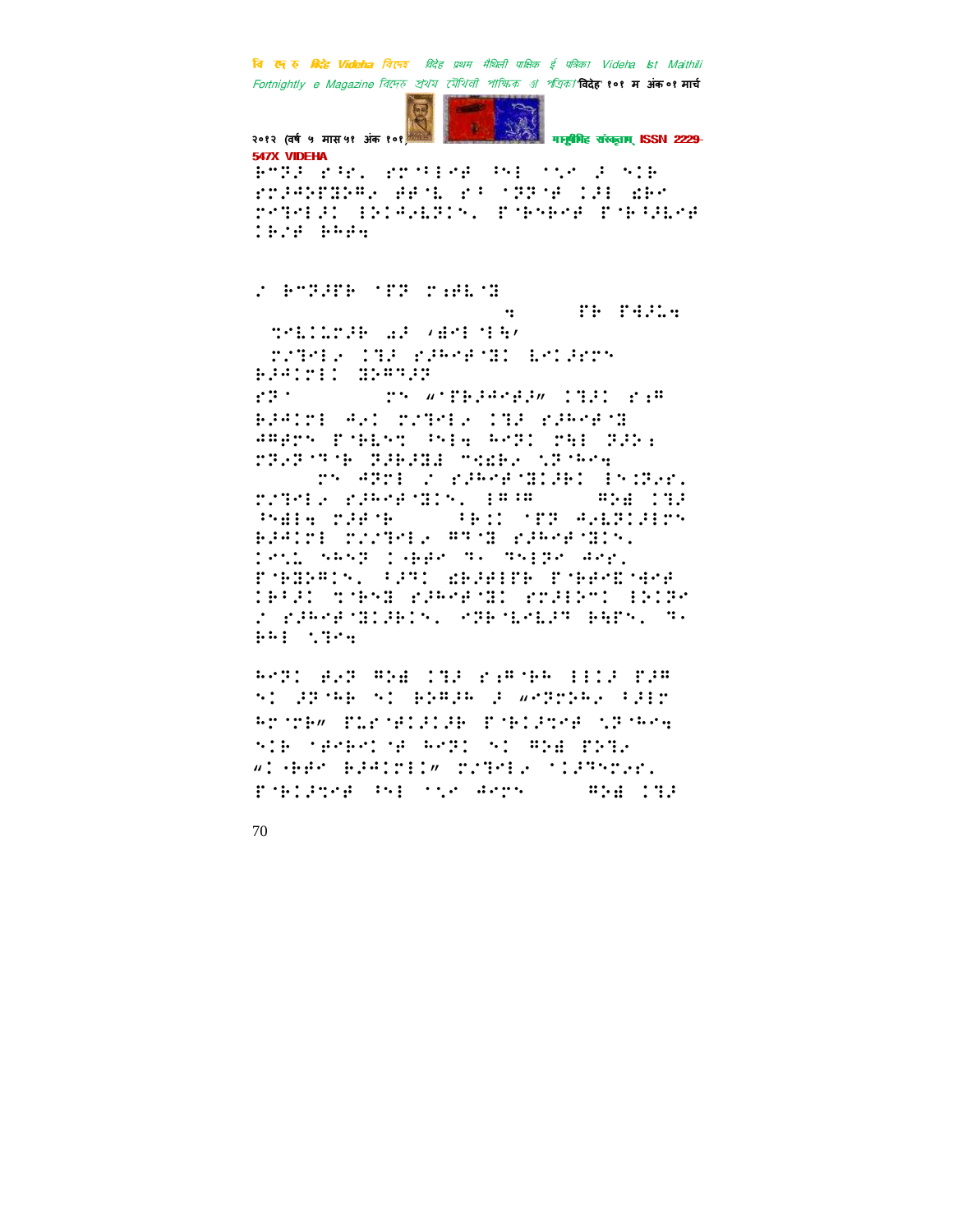

मानुबेदि संस्कृतम् ISSN 2229-547X

**VIDEHA** F STEP OFFICER SPIRED PAIRSPLANS

(वर्ष ५ मास ५१ अंक १०१,

SPA CHRMBACHIC SS RSB COD WIICA Planes estat the trans

BOSSEN AST ORN. BIRTOIT (TR ONI STORYCH CHREADOLEACH POBERT. SEPPE TEMBER & STEMT BRIE. BLIPH SPORTS, BRIE IRF STOR RER Cantha al romb a rer. Phre thos WEELD BOWN CHO RESOURCE CHO 2005 tra bronzhet navadezh sammen d **CARDA SECRET SERVENADO DELL** TOPSE SECONDO PORTE ASSOCIATE FORESTER TOTAL CRED PRACTICES. roford wereld awaitedness (1931 the Breakfarmer and F. West PARTIE FARTE INFORMATION Personary of EBSPI POTECB LEMOND B. Brite: #s: rump & Pobleck Bbought CRIME STAR ISLIMINATE MARK PARK rakan mengalang ling radi ba #2005 BR28 SE2RA S#3BR WS:#1B223 FRANK WE WERE SAFETY TO THE BALLAN ISMAS LESETS POPR BLLP, LBETS Pobles in Welche Mr Swipe inst FPS AND WORLEGAT OFF RED KLEO 1518-02 THEORYTHI PAR PAR PORT RAT PASE CERAL AMPORAGEAI ARAB PHIRM LEMBER STORE AND CITE The Estate Estativity The Wal POSSEIN, IN 188 BENEDER POOPS rner (1833) rie: rngern (2013) extr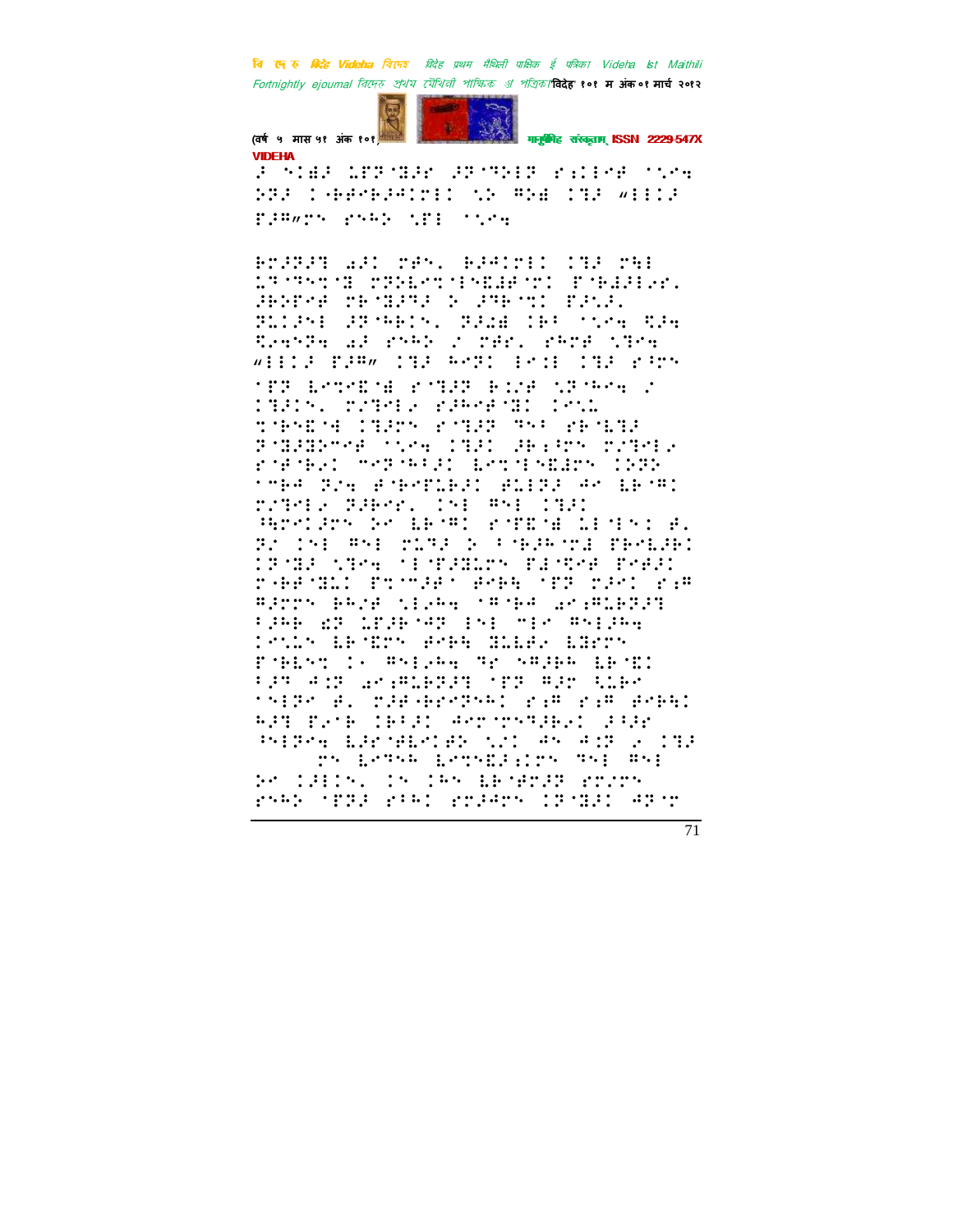

मानुबेमिह संस्कृतम् ISSN 2229-

**547X VIDEHA** 



२०१२ (वर्ष ५ मास ५१ अंक १०१)

BUT PUBL TEMPLI PLUDETR

rath (Bra norman and al rainh ry in Try Pohlyt I, Anders LT TRITE AND PARTICULARY B. PHIRA Promote Pages (Primoter of Christia)

TRIAME, PROPAI MROGEN SPERDING

BAGIZENE, PAR TENNE PYITE WA MANH ANCIDED FORD STORY PHA KAMA APA AMPA (PSI) KAPITE BY NHR (PRI B. AREB SMER) (1989 5335 32 533656 (5533325 (3362) PULPETS TRIBE TSIM TER PSTPPIE ranch Wyllai (12) Annand (ylbre 356 425222 5131 42131 151 121 13

Bright Teenwickers rank take take<br>roote Bacor take frake third police BREATH TELL ITAGE, TRIBATH MIRRA

hetrjete (overlijen in presto zara the As STRIDERER STRIPS ISLE 8 YER PRARKA AND 5.5. T.AGAN

renko ningskan, kapalarsel (ediak)<br>1935 hakar silek laian 1921ak 1951

**MARINE MARY RUB BAY RUBBB** 1989 Lengk (Slndar) root 32 (1980)

MILL AND MEMBER IN INVESTIGATION roffind from the Wheeler run Area off PARI PARP (SPSART IRP) MPASE tive al adentificat (par el egipca

**AND IS TEELBERG TEMBER** 

Problement and the Control Port PRINCIPAL MANUEL (THRIDR SPAR

BRI SIDRA BJEJIJENE Z RATJE.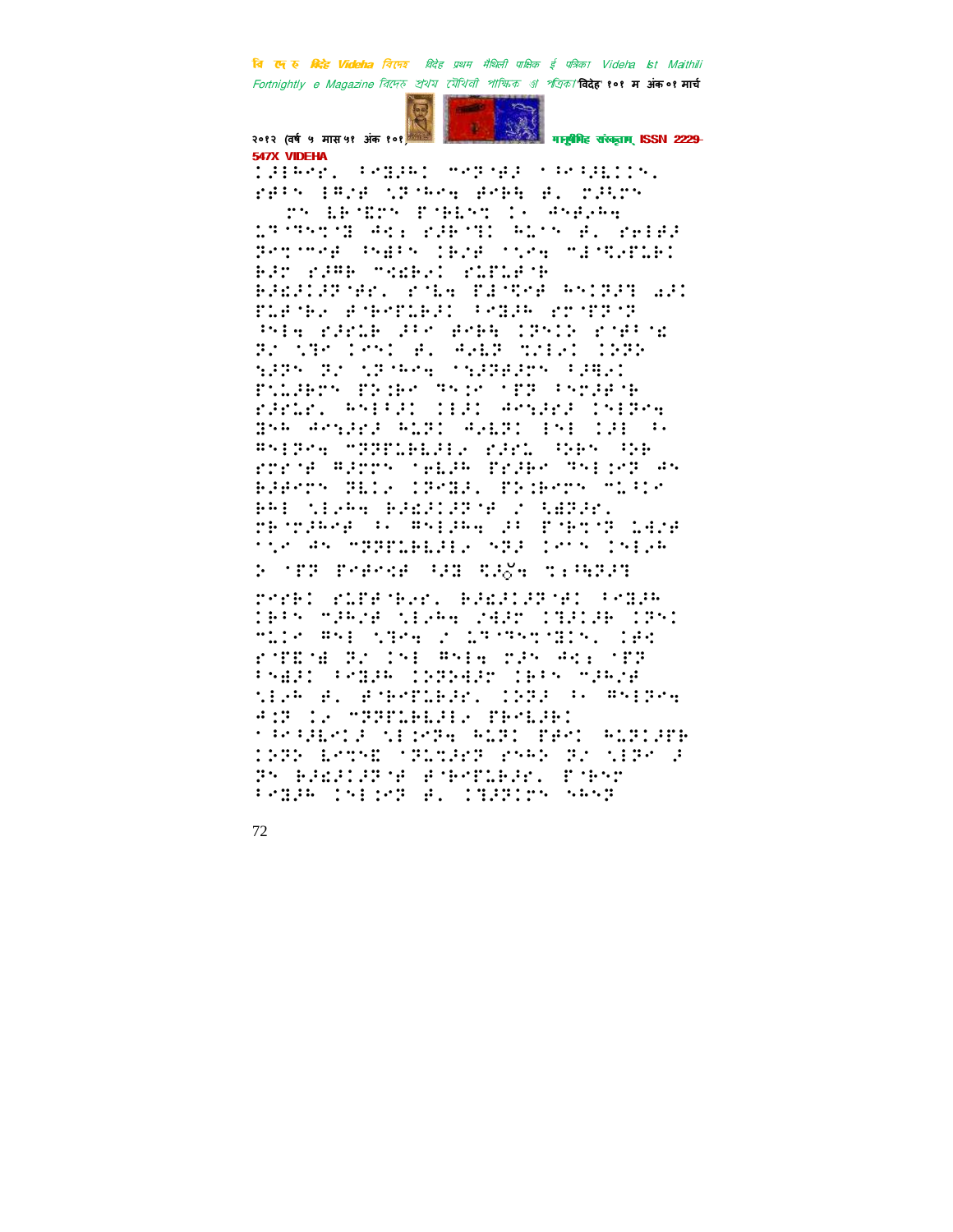

मानुबेदि संस्कृतम् ISSN 2229-547X

#### (वर्ष ५ मास ५१ अंक १०१, **VIDEHA**

PROLEON OFFICE, SCRAW SCRAPTOR OF 185 1951 1959 1985 861 1139 89225 B. CHERAPY MEMPY TOM CAND B. STOP BY: BY:BRE PRYSEN BRY BY SMIRTER MARK PARK ST TEMPER Endormal Co. Badalaron er edengara BRIDGE THE PRESS INSELESSMENT THENTH STUDENT FOR PORT TIME 2021 tang sijer. Ing assi assa sisa rusa (mars. arego (ms)al répres BJAINE Probe #5136 AS POBOTIBL LETER PRIMIE NIME #12 maa ne PRINTS TESTIFY ANGER PRESENT SPORT FOR PORT ONEST PERSONS rend (FF 211 # 442 m 126 dry 1202 1981 BALAN (SI Rep Mani BAD LT'INST 2 THEF BATTY TEMPL'E THE SCHEFTSTEIN B. 141 42 RICA (12 MINA PARAGANI AGR) LANGERIAN (PALE TAPE BALISTY robe prene the code for the rifields, Expert riffer (PFF) rest PAPS, TREE FRIEND DIE MRTHLEM PROPS WE'TS WE'TTS FORDE IBERI recept employed peak of population PROPERTY SAND STATES OF SANDALISM SERVICE **TER PREPH COOL BASE OFFICE EAR** RAPTLES ESCOLORADA, TECE PADENT ESE PORTORIZEDS THE STOP B. BRETHER WARR TEMPERATURE APM nsk a rekolu oboa rakoîrendara BOOT PARTY TEST OF PROPERTY TLE YOTE SON SPORT TROLL SAN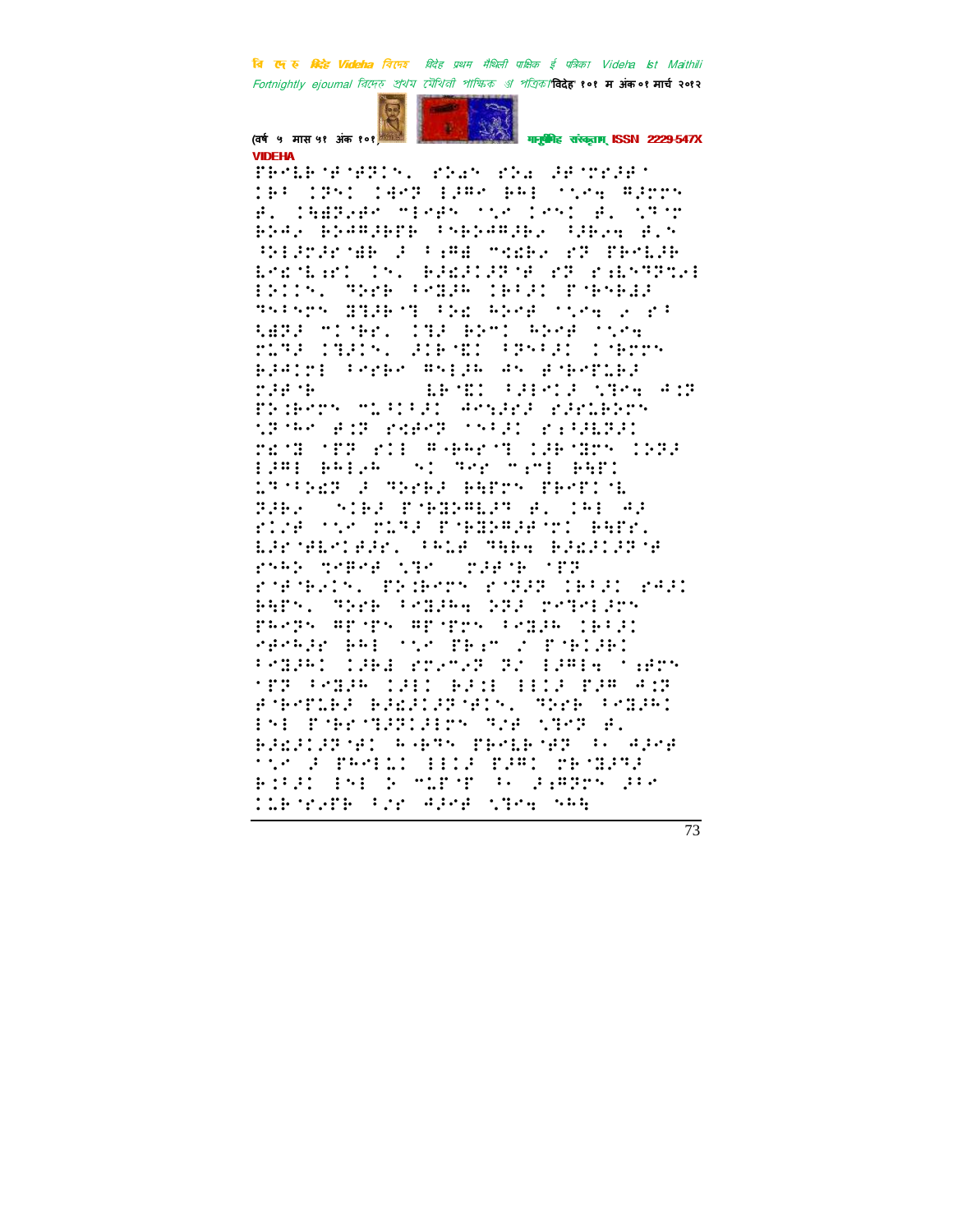बि एक रु मिनेट Videha विएक विदेह प्रथम मैथिली पाक्षिक ई पत्रिका Videha Ist Maithili Fortnightly e Magazine রিদেহ প্রথম মৌথিনী পাক্ষিক প্রা পত্রিকা**বিदेह १०१ म अंक०१ मार्च** 



२०१२ (वर्ष ५ मास ५१ अंक १०१ ) **547X VIDEHA** 

मानुबेमिह संस्कृतम् ISSN 2229-

RATISTATIV ITS LEMARKIEM PARA **IF TEMPET TEEM PARAGEMENT TOM** AN BENELEND MEDAL TRIP RITER THIN POPINER, THAI MENIP NATH ESPEC PRESENTATION & SAMILEPTER ADEL BERGEN COOR FREM BNEJRA 2 EMPLE PROBLEMS AN ESTAT FORESTE PROLEDY HILE PART POIRT LODGE WO F SK PPRIN, PRNAK IV POPPIDE BNPN the War Man All root this ESE PROVAGINS PUBLISHED STRAINES **MARGEMENT REPORTS AND STATES AND SERVICE CONTROL** SPOT PHERM AND NIER PIER TITE APROBABLY 1981 1993 2008 BEERIER M RAPOLED RUSSEN CONSTOR SPY a and Jethy Catholic Exhibit Centre necastly TEER FRIED IREAL RIBOIN INFIRM 1935 Bluery Sig i Fellul Paperbulk <u> 111 is de e libro de la</u> MARTINGER (MARTINGER) MARTIN PRIN FIR 2525 1922 1872 PH BRI tich a el rod (1921-) ble trepe  $F_{\rm F}$   $T_{\rm C}$ 

 $154.425.41$ **COURTHERS** DZIPE PARPARIJA AIJ. ATRIS. **TENDER THE GROUP OF THE TEACHER IN THE SE**  $1.513344$ 

PORT RICH LIE RENE TERRIR. BREACHED IPS IRE 2012/07/25/2010 POTENE 36 APRE TORE TERP AIR BRIDE OR AN wrederial series of the Pacific Creek (stem B. PTEMB R. APAR NEMA SPORT 74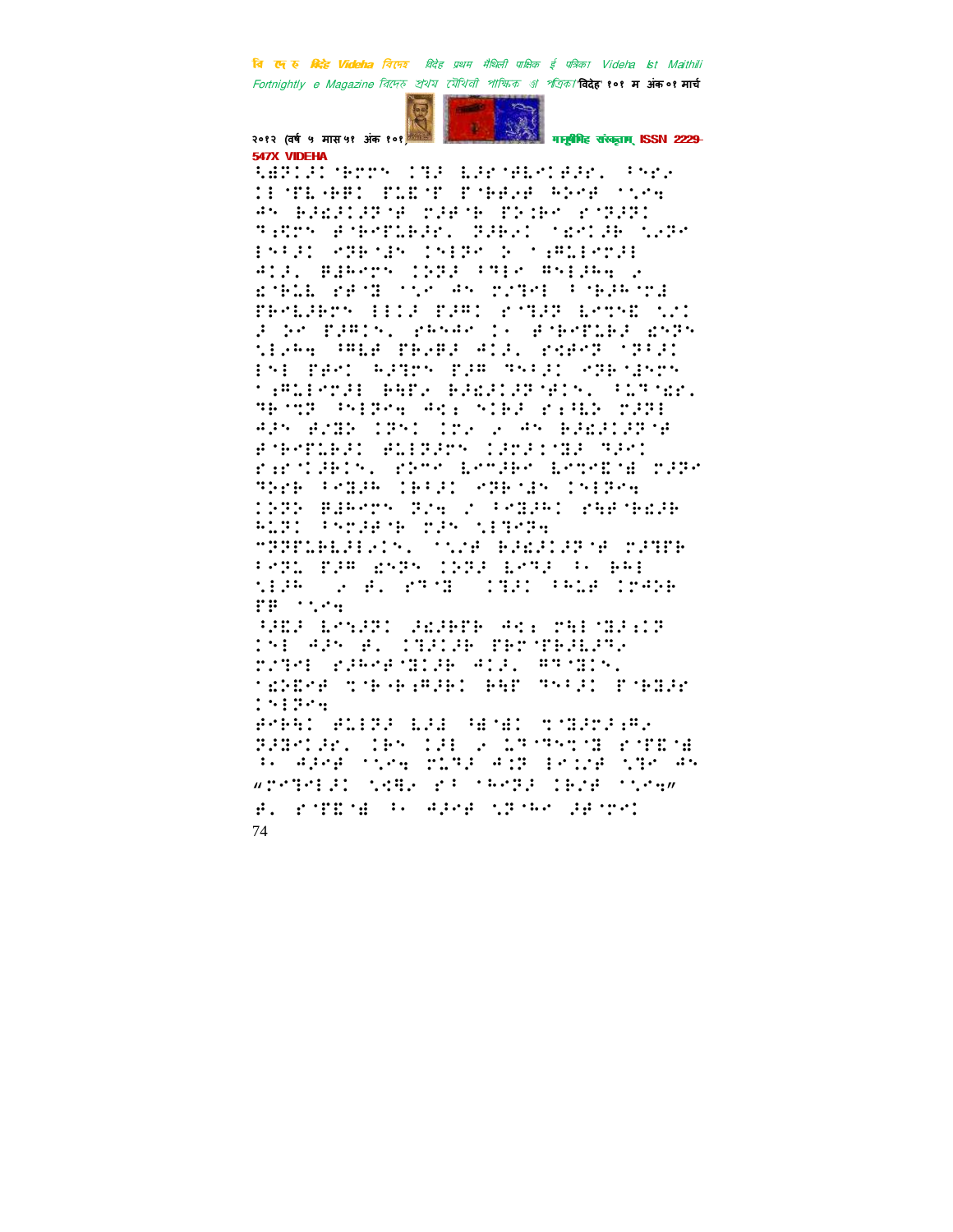

(वर्ष ५ मास ५१ अंक १०१, **VIDEHA** 

मानुब्रीह संस्कृतम् ISSN 2229-547X

PAPEL ISLA JP (PS SPRING STRA 2425 tempo programa (programa programa PARK THE AFTER THE AN INFLUENT PROPH CHOICHE SECONDER BREAK SPORT PART ENTHANCE PART AT A Aleggang Polls 1775771 ruma British Pille

2 PROBLEMA AN BEATON CONFERENCE ram Andrews read from Stam (rugg RAP MAI PORPA WORL BARAR CORALA THEY PANEFALL FORM 2 CORE. rawers is the second writer SHIPS, TESHER BUILDER USEN MIT BREAMBER IN STABLE CRYIN rae elara repost raserante: Bepai 1989 riter Res 983 2 forcar: 1978 BARTHA A AHRAI BTBART BY PHEMP tica Industry Lebrarie Sydes FRANK SIER BAI EMBRO MARI AR BIJN Dent B. (18 From Bibom) nachen An: Persi Lerinslats, nel mi<sup>7</sup>barr<sup>6</sup> Ship Alb B. BlACKBAY KSBRA THE TEACHER ACTIVE FIRE FORCE OF  $\cdots$  :  $\cdots$ **THEFT** 

*FARISH MERSHET* **Simmer School**  $\dddot{\cdot}$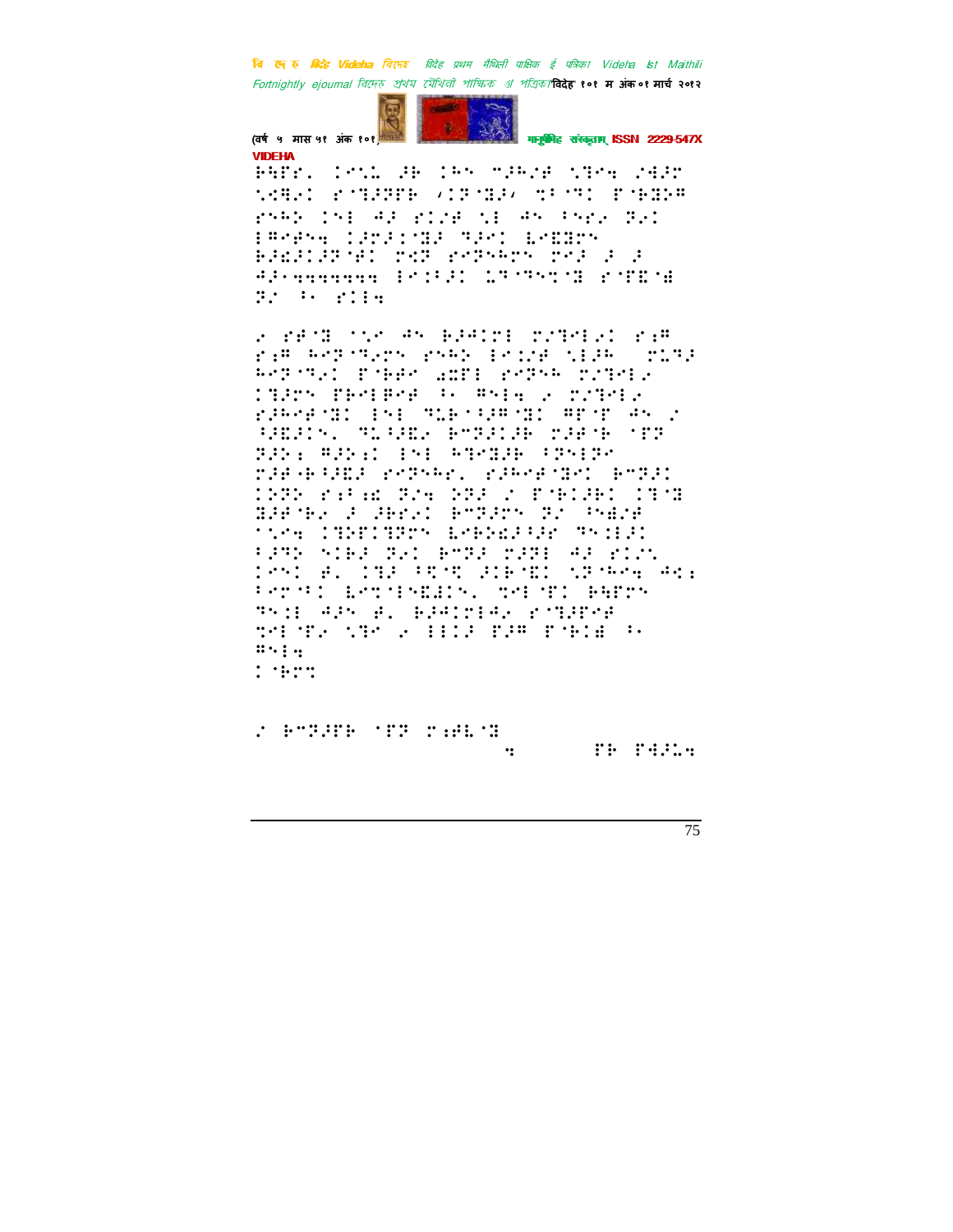२०१२ (वर्ष ५ मास ५१ अंक १०१ किलोमी क्रिकेट को मानुवीनेह संस्कृतम् ISSN 2229-547X VIDEHA

 $3: "" "$ ३⣒१⣒१⣒!⢼⢽⢴!⢼⢼⣝⢽⢴२⣒!⢷⣅B⢴!⣔⢼!

३ भ२ भ3 प । २००० मा २००० मा २००० मा २००० मा २००० मा २००० मा २००० मा २००० मा २००० मा २००० मा २००० मा २००० मा २०<br>इ.स.च्या २० व्या २० व्या २००० मा २००० मा २००० मा २००० मा २००० मा २००० मा २००० मा २००० मा २००० मा २००० मा २०० ⢻⢴⢾.⣇⢾⢼!

३⣒३⣒१⣒!⢷⢼⢺⢹⣇!⣜⣋3!२⣒!!⢾!⣉⢷.! ⢻⢺3!.⣇⢾⢼!३⣒!⢺⢻⢹⢼⢽⣐⢹!⣔⢼!(⢽⣅(! ⣇⢾⢼!– ⢸ F!⢼⢻⣅!⢼⢻⣅!⣁⢴!

३⣒४⣒१⣒! ⣐⢹⢴0!⣅⢼⢷! ⢼⢶⢴.!⢸⢺⢵⢻⢽⢴0! B ⣐⢾!0⣐⢴२⣒!⣋⢼⣒!⢷⣓⣜!⣅⢼⢷! ⣐⢳! ३⣒!⢷⢼⣇3⢼ ! ⢼⢳⣅!४⣒!⣅⣉!0⢼ ⣇⢼⢽!

३⣒५⣒१⣒!⢺⢻⢹⢴⣉!0⢷ ⢼⢹!⣜⣋3२⣒⣐⢹⢽! ⣅⢼⢷!⣔⢼!३⣒!⢽⢽⢹!⣇3⢼ !⢷⢼⣝!

76 ३⣒६⣒१⣒!⢽⢼⢷⢼⣝⣜!⣔⢼!२⣒!⢽⣉⢼⢽⢾!⣔⢼!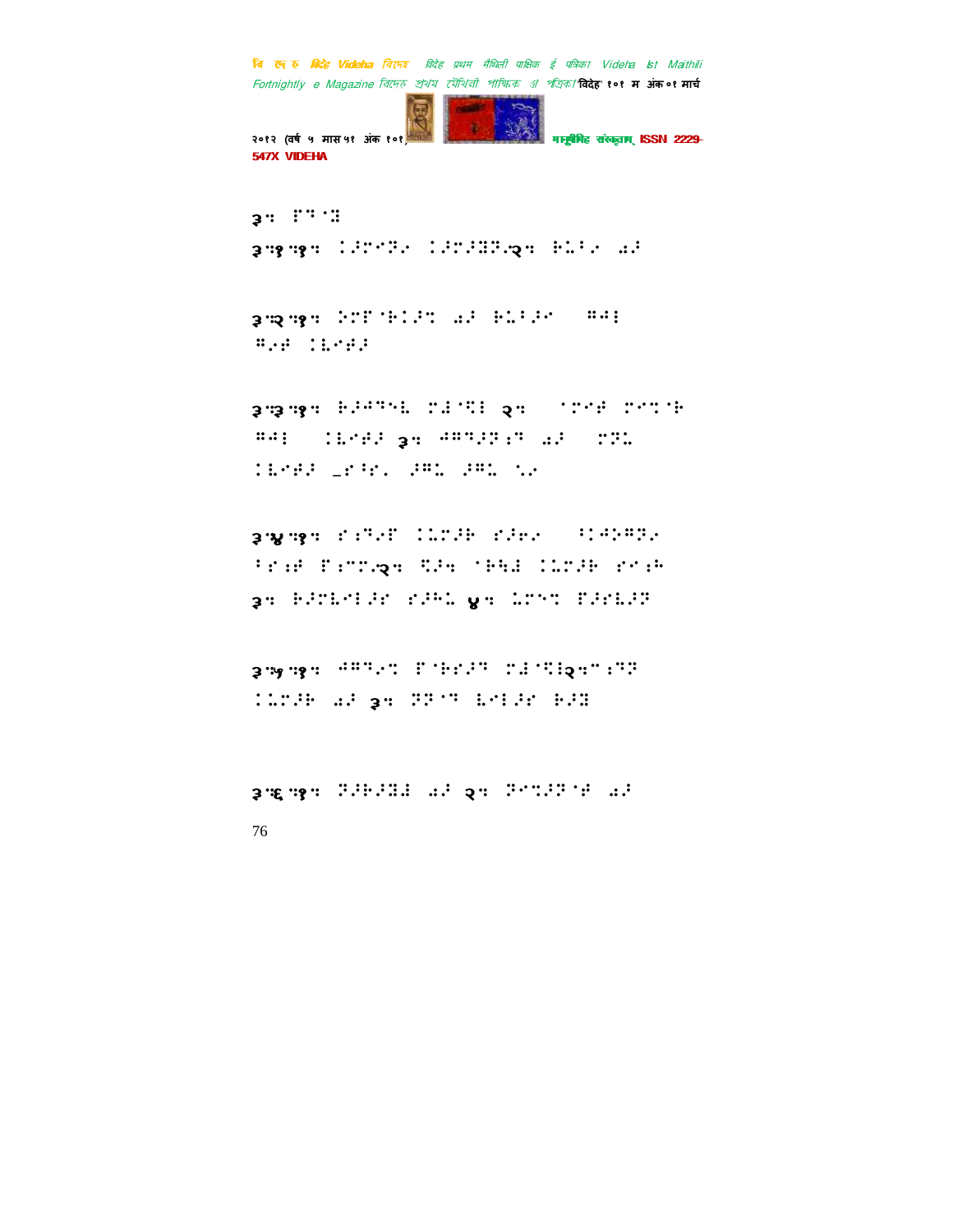```
बि एक स्टेड Videha विएक विदेह प्रथम मैथिली पाक्षिक ई पत्रिका Videha Ist Maithili
Fortnightly ejournal রিদেত প্রথম মৌথিনী পাক্ষিক ঙা পত্রিকা বিदेह १०१ म अंक०१ मार्च २०१२
(वर्ष ५ मास ५१ अंक १०
                            मानूबीह संस्कृतम् ISSN 2229-547X
VIDEHA
ging man filth-refer for the Hall and general
TEMP SP 34 TE TUSH TEMP
anynenbrot rachte roch für de ad
KETITAGE ISTE LEEPE VE IFSENTIE
Bather
pe largan larahange bila ad
\mathbf{r}MARK MARKET
AND AND AND
FRANCY TO BREADTH FIR FRANCY TO
\cdots\ddots \ddotsFAREA PROPER TOP TO TOTORING A A
BENN BAI MON ANLES S'A ST
reflecia en dels especientes e e
MARINE AN AND HOMES
Werded 28 HM & 2564 An a
BE BY MEST BLIBETH A A
AGE AGE : 0 MICA LEADER 4 4
ryky Mall Allin a a a
CONSTRUCTION CONTROL OF THE
make renaments is ragged nor room to
111 1111
```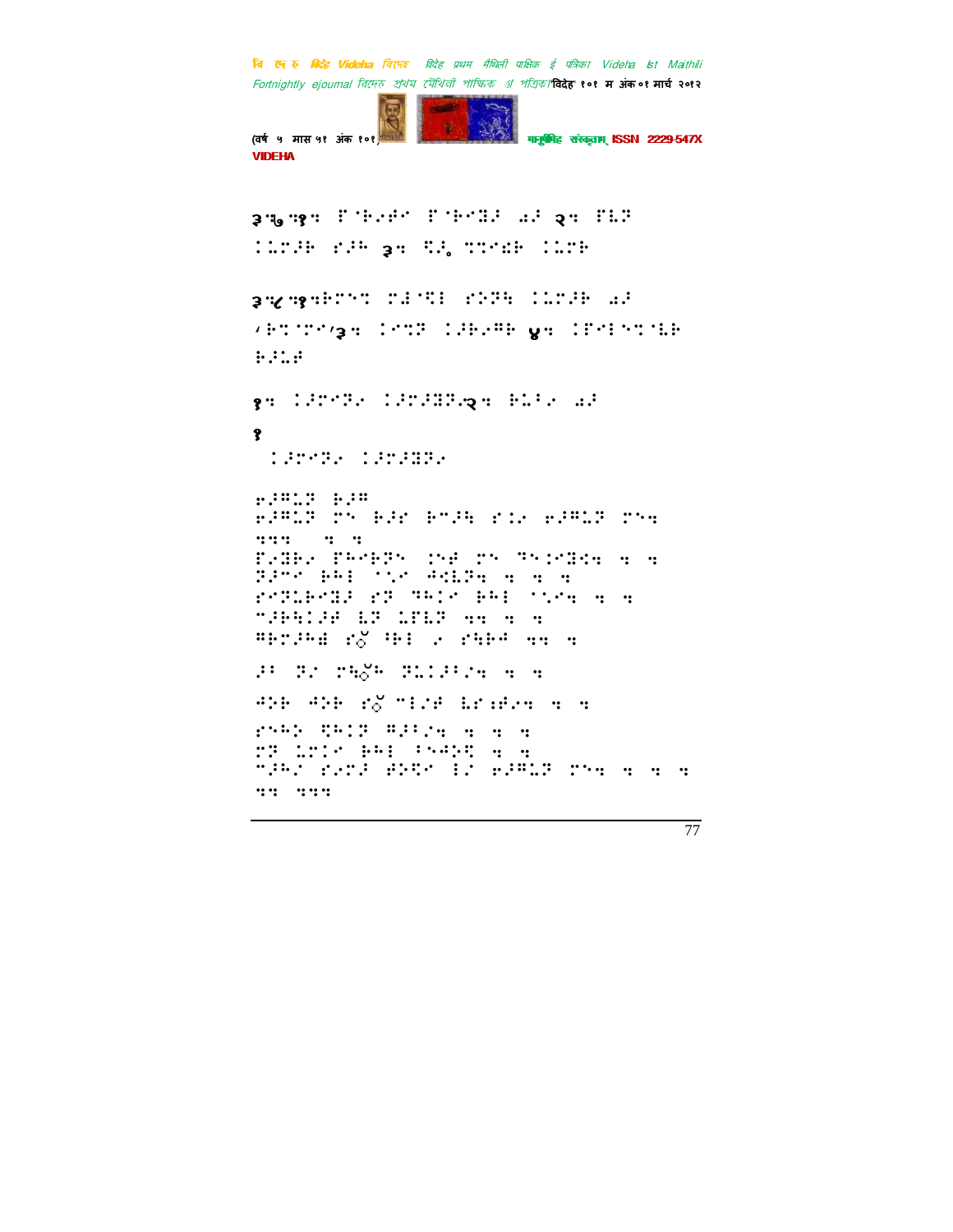```
बि एक स्टेड Videha विएक विदेह प्रथम मैथिली पाक्षिक ई पत्रिका Videha Ist Maithili
Fortnightly e Magazine রিদেহ প্রথম মেথিনী পাক্ষিক প্র পত্রিকা' বিदेह' १०१ म अंक०१ मार्च
                     Service
                               मानुबेमिह संस्कृतम् ISSN 2229-
२०१२ (वर्ष ५ मास ५१ अंक १०१)
547X VIDEHA
*r#B (233 BA: 62# TY
800 Brith 780 73779 9
#25 Press at plant eAl osn<br>18 abro 18 A2Bom m m m
Hr (HP 1) They fol form a
FALSE AT PORCHER ING A A
ra no the teamor idea week
720 462 7277 154 4 4 4
Roome Fing Pognet Rdo (20 Pai Pince on
11 1 111
RANDA SAIL APR PIL APRIL 2004 A 4
\dddot{\mathbf{z}}a Pel e e e a conflitere e e e
a Thattin n'n nyhäti nn nyykka nn
\cdot:
PROPR THIS WAR PRI HE
Philips #125 reader a a a
PAR EVEN A A CREAR MOR A APABLES
HERE MISS WHERE SAMPLE THE BUS
\mathbf{u} \mathbf{u}\mathbf{S}File af
\mathbf{r}Personsky
Preside ram Adel Poet (1982)
```

```
78
```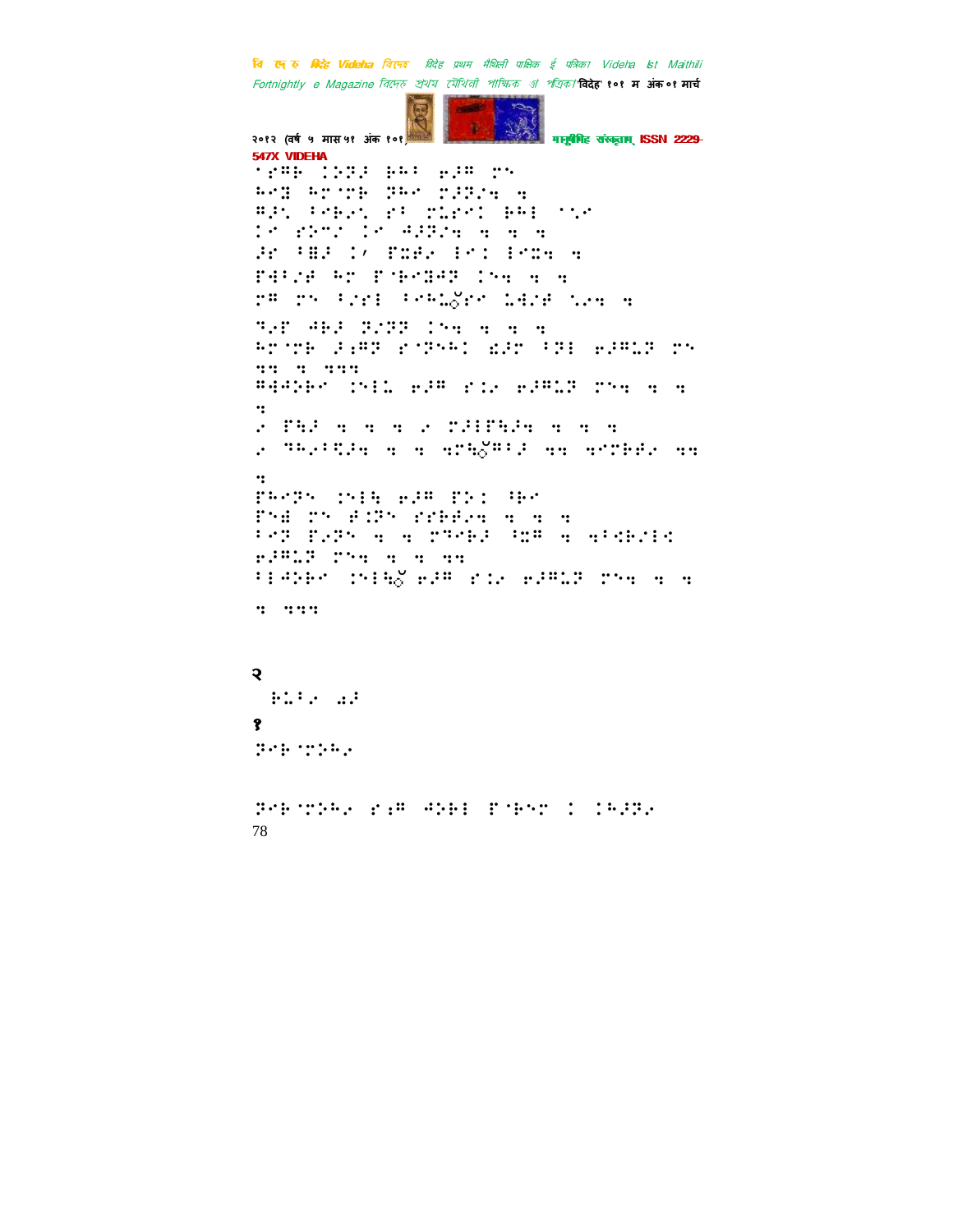

मानूबीह संस्कृतम् ISSN 2229-547X

**VIDEHA** FARI NE BREEL POESTI PORTRE rents (PHP (PHP (Pr till ) 444 #12 1542 2 F16521 (122) 1935 SEPPER SARA **THE WILLIAMS APROVERED TO PART CONFIDENT CONTINUES BASE 187 19138 30 3 BPB 2002: 23 232** WITE FIRE WORRIGH Teth Rege: 18th Pege: ar albig pobori bongg.<br>Albi robage broi acbre jsk ble sje goedd Britaine Automobile **WEBSTER WEBSTER ALTA CRAN CHA PARTIER** FLEL: FORST TH HE SPACE TARY SI RIPS LEWE PRO PRODUCTION PRODUCT PARLIC FORMS ANDE CERAC PORP **BRANCH AND STAR STARTS** 

## **Q**

 $1.49.111$ 

1982 121 MLPH 18<br>1984 1984 1885 1891 RTTE FINE FERD. FRANK ROBERT BENZE NI **THR ARR REACHED HER PIP**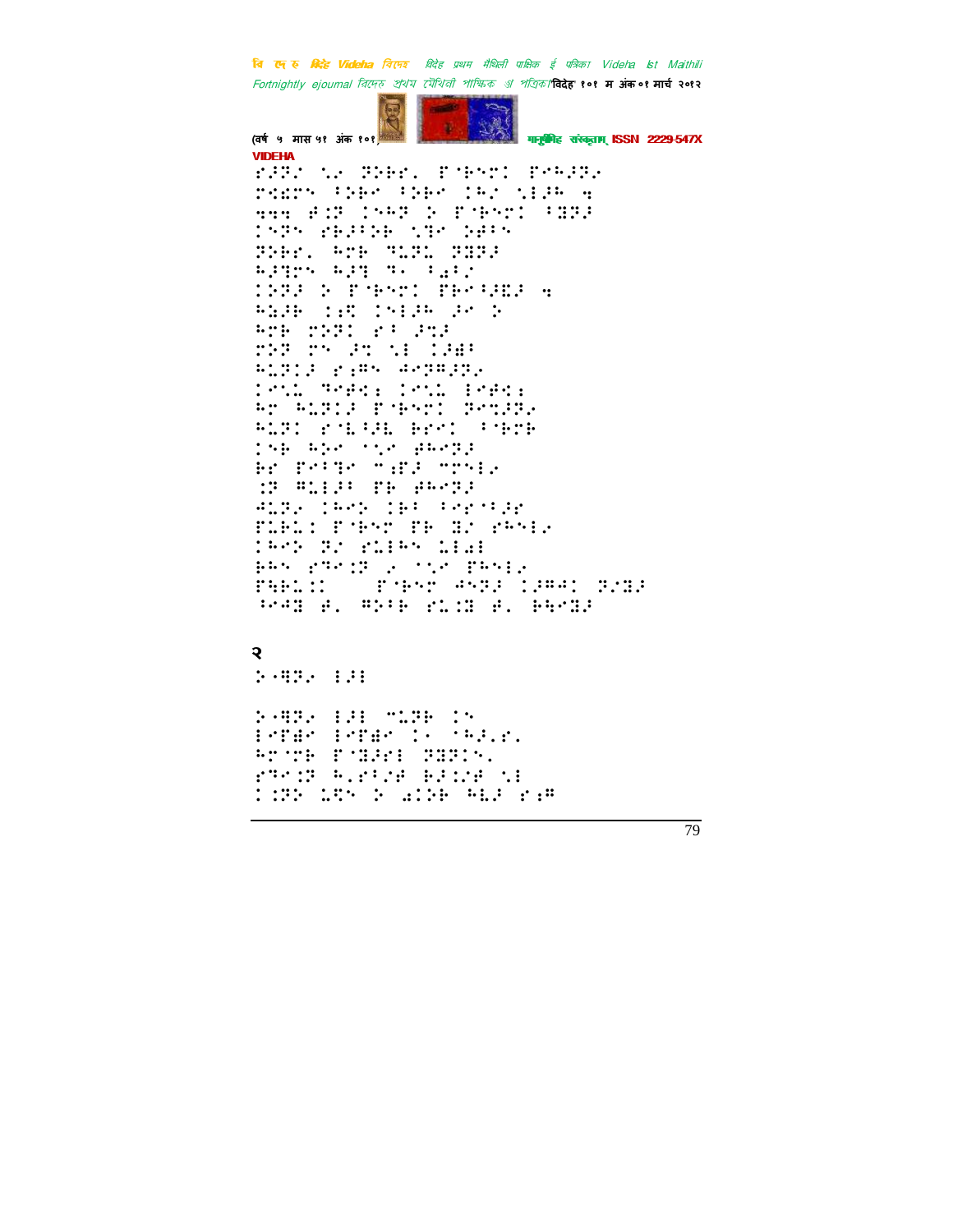

२०१२ (वर्ष ५ मास ५१ अंक १०१) मानुबेमिह संस्कृतम् ISSN 2229-**547X VIDEHA** 1:35 roman Ale (11,620)  $\mathbb{R}^2$ rrbod ortod bhod of RLP: 19955 AP IS 1995 ISL tHer. ISB SEN APACTS RITE WHIT IN, Repearage I. C MAR PARTA PROF OF **CONFIDENTIAL CONFIDENTIAL AREA THE WHIP, MATHE ME CONSTRACTOR** AP 10 Prompt rrece milor byce th 198 A. Myde 2 Alger (198 1) 198 12635 PAP<sup>ro</sup> AP<sup>2</sup>e (1 **ALTER AFTING STATISHY**  $: 12.1$ randa ere: rethe SIE MITE E EN BILLEE **TRACK SHORE TOP ROOCH SWOTCH** application is decompassion of :25: 2009-2009 BADY SI **MARKET START PARKS**  $\ddot{a}$  ,  $\ddot{a}$  ,  $\ddot{a}$  ,  $\ddot{a}$  ,  $\ddot{a}$  ,  $\ddot{a}$  ,  $\ddot{a}$  ,  $\ddot{a}$  ,  $\ddot{a}$  ,  $\ddot{a}$  ,  $\ddot{a}$  ,  $\ddot{a}$  ,  $\ddot{a}$  ,  $\ddot{a}$  ,  $\ddot{a}$  ,  $\ddot{a}$  ,  $\ddot{a}$  ,  $\ddot{a}$  ,  $\ddot{a}$  ,  $\ddot{a}$  , STEPHER AP

B1920 H41 H2B 11092  $1.1111$ 1988 16 BiBIL (BSA 15, 2 BiBBSA BiB that Big BAR PARRE ANDA RAE (MARR DE MAER) dhd. B.W RTEE NATH BUILD PHOE TOOK AF PRIS  $750.97$ **PARTY EMPRI TA TAI (PROTOCOL)** 572 PHAI 325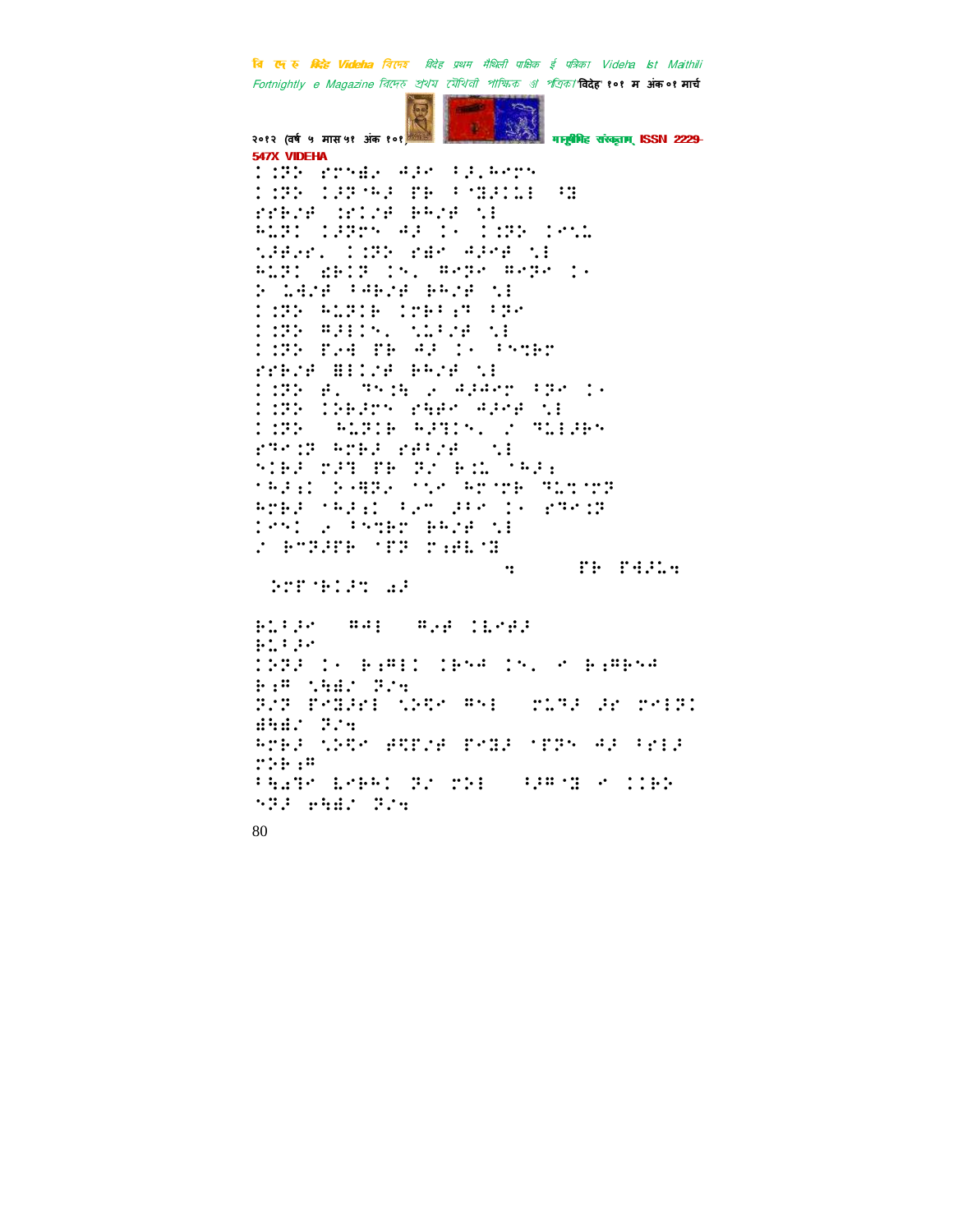

VIDEHA

 $\ldots;$ ⣁!⢳⢷!⢵⢽!⢼!B !⢳l!⢼⢳2!⣒! ⢳⢴⣐!B⢽!l! ⢹⣈⢽!⢾F!!⢷⢳l!⢼⢳2!  $\ddots$ !3⢼3⢴!⣚⢵⢷!⢾F!⣁!⢺⢼⢽3⣇⢼!⣝2-!  $^{\prime}$   $^{\prime}$   $^{\prime}$   $^{\prime}$   $^{\prime}$   $^{\prime}$   $^{\prime}$   $^{\prime}$   $^{\prime}$   $^{\prime}$   $^{\prime}$   $^{\prime}$   $^{\prime}$   $^{\prime}$   $^{\prime}$   $^{\prime}$   $^{\prime}$   $^{\prime}$   $^{\prime}$   $^{\prime}$   $^{\prime}$   $^{\prime}$   $^{\prime}$   $^{\prime}$   $^{\prime}$   $^{\prime}$   $^{\prime}$   $^{\prime}$   $^{\prime}$   $^{\prime}$   $^{\prime}$   $^{\prime}$ ⢳⢼F!⢼⢺⢷!3⢻⢼!l!⢽⢳⢼⢷!⢽!⣁⢴-! BEN BENDAL BLOWER MAJ. 65519 PAC PAC DJERI 29 DIZNIJ BRQ PSI ROL 1954 BR. TABLE SA BP# SAH SHI # 2010 AN B⢷⢵B⢷-! B! BE A STATE OF THE STATE OF THE STATE OF THE STATE OF THE STATE OF THE STATE OF THE STATE OF THE STATE OF TH  $\mathbf{B}$  , and  $\mathbf{B}$  $\ldots;$ BUSE DECK PHONE CONTROL ⣈⢽⢳⣅F!⢼⢷⢴!⣁⣒! **S. Belief Sterling in the Sterling Constant** Bóng Béarla an Chórain  $35$  FREEZ  $32$   $33$   $34$   $35$   $37$ ⢵⢽⢼!⢳!⢳⢵B⣝!⢹B2-! ⣈⣅⣞⣞⢼!0⢽!⢻⢼⣋B!⢵⢾2!⢺⢾l! ⢸! F⣔⣝⢼!  $B^T$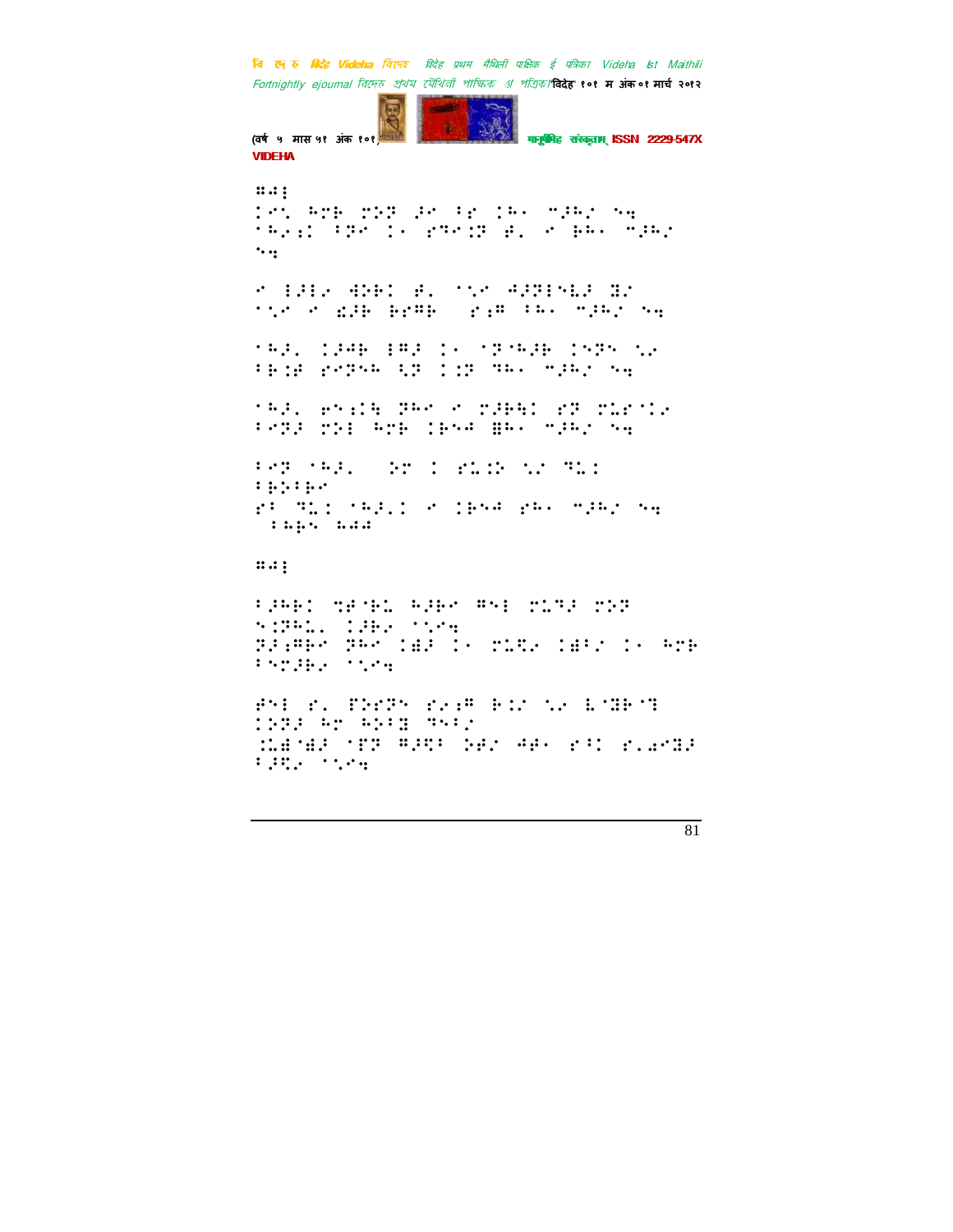बि एक रु मिनेड Videha विएक विदेह प्रथम मैथिली पाक्षिक ई पत्रिका Videha Ist Maithili Fortnightly e Magazine রিদেত প্রথম মৌথিনী পাক্ষিক প্রা পত্রিকা**'বিবৈদ্ধ ং৽ং म अंक॰ং मार्च** 



PAR HE SAM RIVE HE PAR MEN S Side by Sides **HIMES INC. 1881. The Second Control ATE THE STAR** 

ANARA INI BNEZ EE RAZMI (NIB 193.  $34953 - 47$ **THIS POINT STATE** Sharp Charles PARE BANDER STRA

536 KHER IN, 1921 ISB IBE 31 TEMPE SEMPLE PASSERBEN NA AL 23 SAMERY ARE BAY (ST) FORMS PLAPES STORE FRE ESPASS CONFIDENT DR

 $\ldots$ RTE TLENDED AR WALTE IRSAIN TROT Thill Har a spille report who would be made all calls par r drippa

Are Alle Te CAl. The Srtat Alexan **:::: ::: ::: ::** 1928 BAD (1920) NA PAPPINAB (1919)<br>POSTABLI DRA K AMADAN

TRIA BAI INIB PORTI 2 MBJM OBI THE STEP PRED APP APAI B. MLBIS EVE PAES ISPAL. WELFIEL PROCHO AMERICA

82

**547X VIDEHA**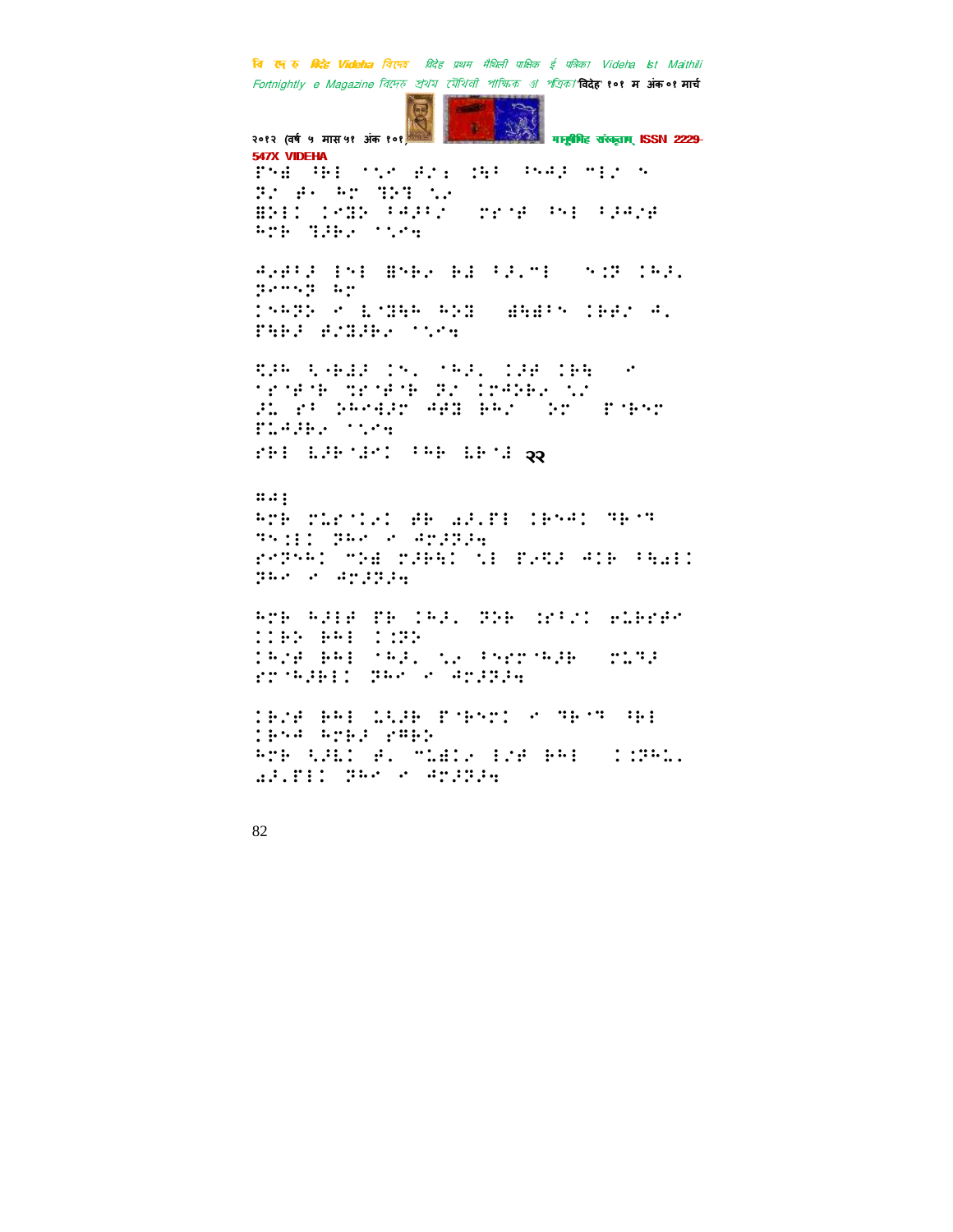

मानूबीह संस्कृताम् ISSN 2229-547X

**VIDEHA** THEATY SUPPORT EARNE HAD TEPPAS **PRID #51 WHO 1851** 1954 B. MALMIL ME ART AR ESPON.<br>1952 Bizil dhe e amadan

1985 - Dr. 1 anghel (Pager 1998) aghar<br>1995 - Dego nombr DESAI AME BLITZ SZABB (MLT2 TSIM **ANDER THAN A ATITIE Trage Rand** 

 $\ldots$  : TRIN BIBR PORT ERT PAR (PROTRE) 8. ANDS ART ANDR 1996 **ROBERT BERTHSTER** rpsigg arm agor jaag

192. Pro rao político (Parlí)<br>1932 analísis analístic 'Al. 22 St Mike (20 I) And Anal ABSIST APS ARTS THAR

**POMISSION REPORTS TO THE BLOCK STATE STATE OF STATE** relate risking the 202 (the star) **TORIAL ART AGOR TEAM** 

tag, prang aga sin sin g. (33).  $\cdots$ DEP 198 (981) P. 19788 MBC tel ribe than crop of model jasigį det dąge jagą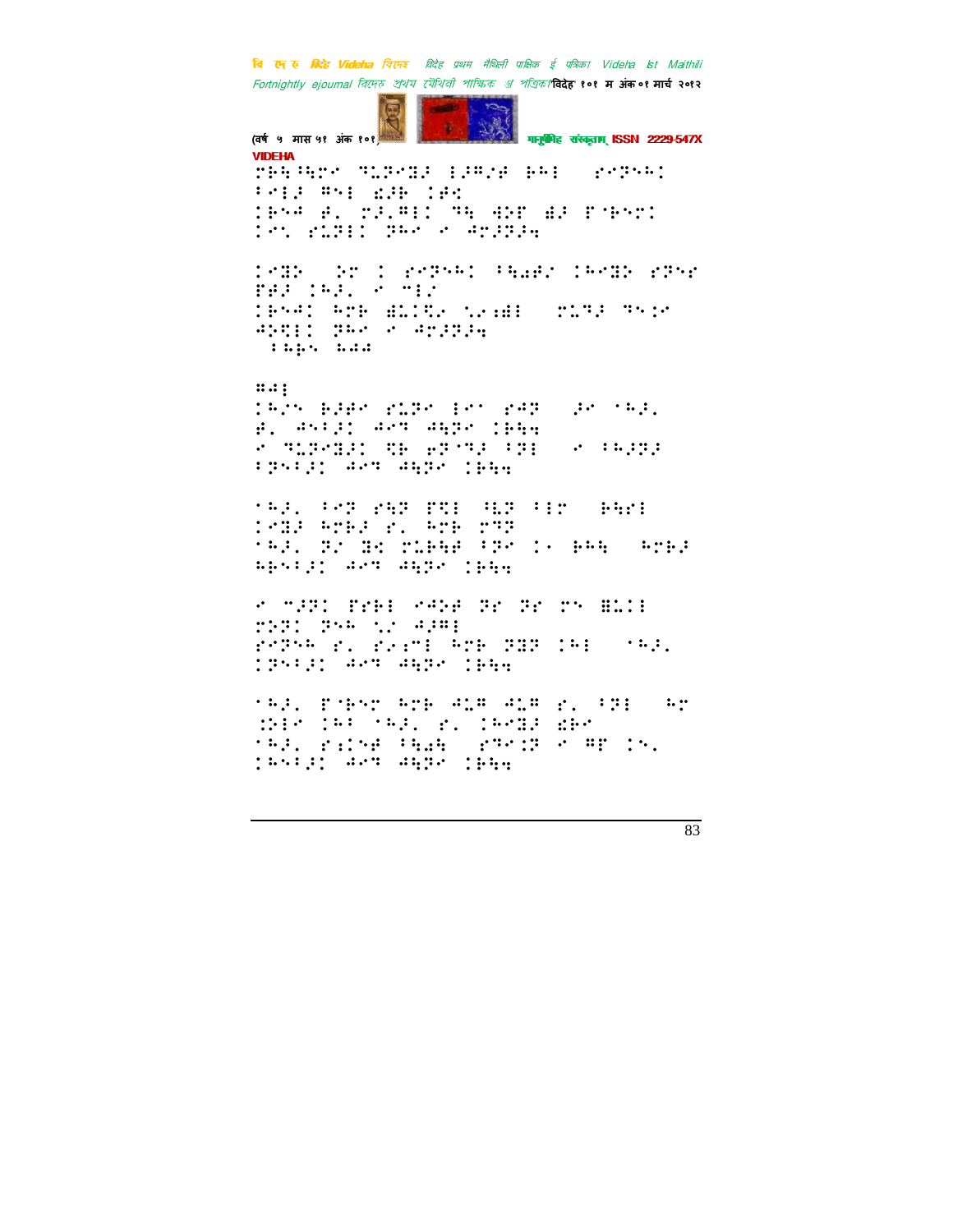बि एक स्टेड Videha विएक विदेह प्रथम मैथिली पाक्षिक ई पत्रिका Videha Ist Maithili Fortnightly e Magazine রিদেত প্রথম মৌথিনী পাক্ষিক প্রা পত্রিকা**'বিবৈদ্ধ ং৽ং म अंक॰ং मार्च** 



**547X VIDEHA** 

TRACKA MARCO AMOI PALAMO HEL PORNM r. ruge ear, min benachr Personer er falt (1942) mam.<br>1951: Gem Gare (1944)  $\mathbf{1}$  and  $\mathbf{1}$  and  $\mathbf{1}$ 

ralis: (1644)<br>Agael: 1719 Mar **THE INSTITUTE IN** means again by the main profit Her: Penk (PP WAR) **TEMP DER BRITISH** 

BAND ING MELIC. **PAPE COMPRESS ESP** TENT PROBLEMS THE SENSE PROPER ger: 2016 (11) 2016.<br>Segm 1697 een stra

EPAPPAR E PL PAPPREME BE B. M. Bent When (SEM ribra: rile and, ambus the Hert POS P BROAD PO 1973 1988 991 1124

**THE INSTALL SECTION 1:31 2001 0000 20028** HARRY TELL STREET (Bend Gedrucht Guidea)<br>1979 : Dan Ball (1984)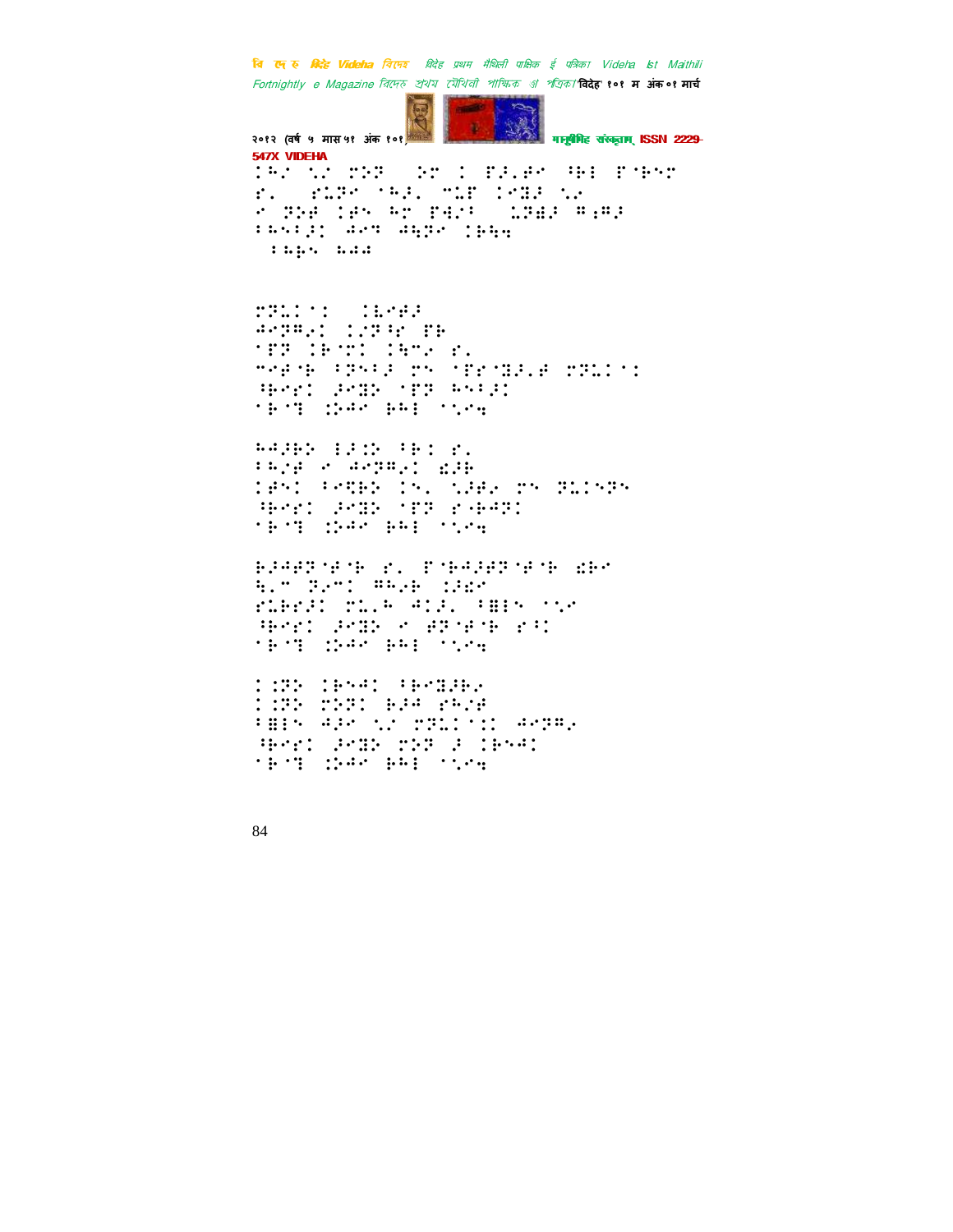

मानुब्रीह संस्कृतम् ISSN 2229-547X

#### **VIDEHA**

tribuster: tirk TB Stad Pobler

Replacement Theory and the control well 

2982 25 2222 1226 351 536<br>2026 2233 151 1226 351 5369 agagi kegar (sep ia igage<br>Agagi kegar (sep ia igage **MARK BARK NEW YER WAR IN 198** \*\*\*\*\*\*\*\*\*\*\*\*\*\*\*\*\*\*\*\*\*\*\*\*\*

He PARIS 1281 MAY 2512 Port Power to Animation **THE THIRD INTO THE SAME IN** ROCHA REAL CHARTER CH **1982 BANK 1982 2005 020**  $\mathbb{R}$  : \*\*\*\*\*\*\*\*\*\*\*\*\*\*\*\*\*\*\*\*\*\*\*

1933 : Adel (PP SSCA (2016) LADAR KALD K. (1984) 1987-1994<br>Parado Mro More An (1988-1982) 1993 (Angle 3) 2 (ANS) 23924 **JE AN CHI TA BREAGHT COM** 

Report with the letter with the PROPERTY SERVES TO THE ROBERT DRUGS ARANGER 23. REEVISIE NEM KILPS AR LINER THE TROUBURY PRP32 PTF2 TF3 TP PF3 (1) \*\*\*\*\*\*\*\*\*\*\*\*\*\*\*\*\*\*\*\*\*\*\*\*\*\*\*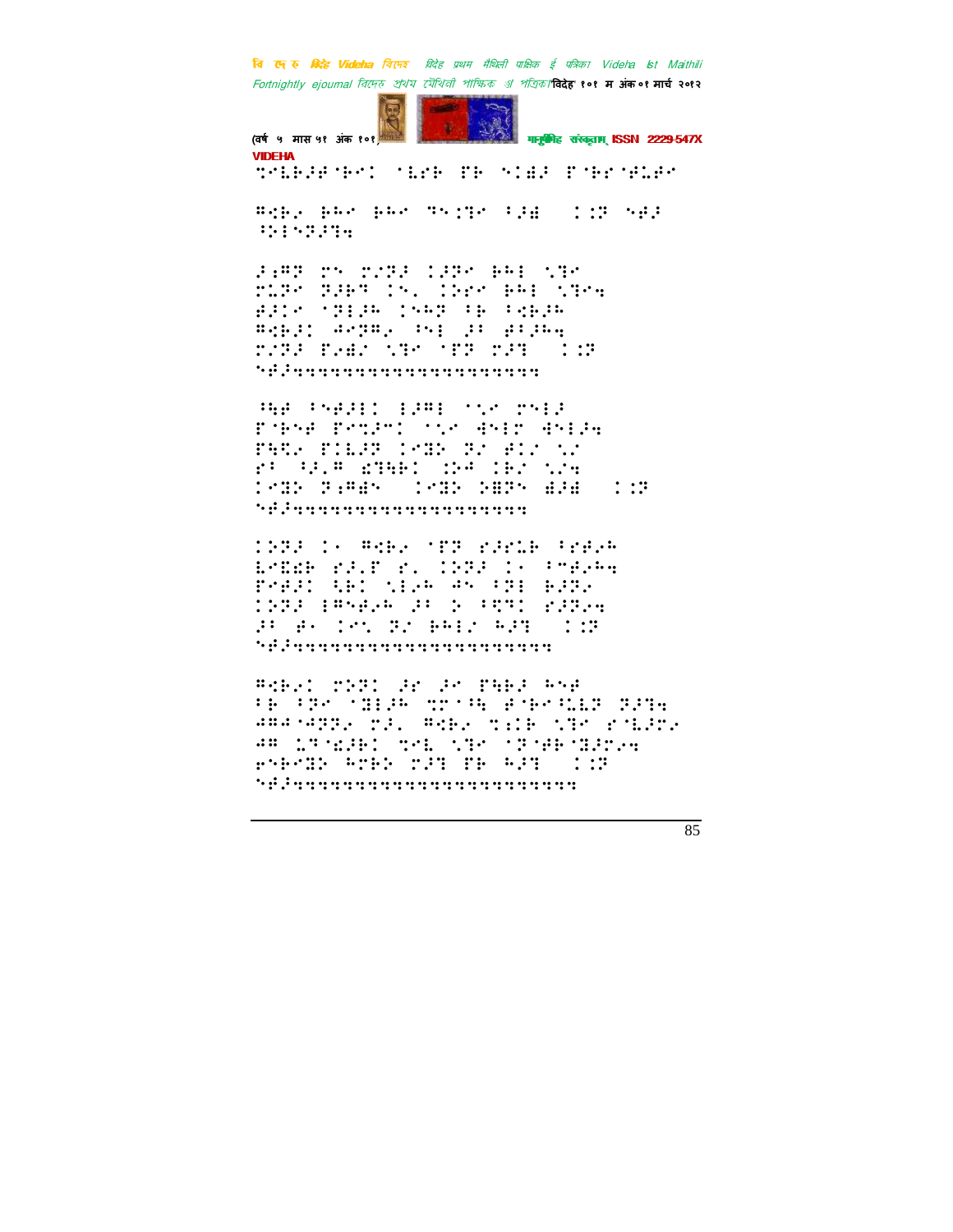```
चि एत् रू मिन्हे Videha निएन्थ विदेह प्रथम मैथिली पाक्षिक ई पत्रिका Videha Ist Maithili
Fortnightly e Magazine রিদেহ প্রথম মৌথিনী পাক্ষিক প্র পত্রিকা'বিदेह १०१ म अंक०१ मार्च
                         COMPANY
२०१२ (वर्ष ५ मास ५१ अंक १०१) मानुसार संस्कृतम् ISSN 2229-
547X VIDEHA 
#22 - 32.112 + 32.112 + 32.112 + 32.112⢳⢼⢷⢼⢽⢴-!
!⣁⣙!⢺⢻⢾! ⣇⢼⢴!⣊⣟⢷⢹⢼⢽⢴⣒!
⢸⢵3⢼!⢽⢼⣙!⣁⣙!⢽⢼⣙!⢳⢼B⣙-!
BEE S PRESS IS A SERVE
⣉⣇!⣁⣙!⢳! C⢷⣏⣞!⢷!⢽⢼⣙-!⣈⢽!
⢾⢼⣒⣒⣒⣒⣒⣒⣒⣒⣒⣒⣒⣒⣒⣒⣒⣒⣒⣒⣒!
2!⢷⢽⢼0⢷!0⢽!⣐⢾⣇⣝!
                             he does beleidste beleidste beleidste beleidste beleidste beleidste beleidste beleidste beleidste beleidste be<br>Die beleidste beleidste beleidste beleidste beleidste beleidste beleidste beleidste beleidste beleidste beleid
१⣒!⢷⢼⢺⢹⣇!⣜⣋3!२⣒!!⢾!⣉⢷.!
⢻⢺3!.⣇⢾⢼!३⣒!⢺⢻⢹⢼⢽⣐⢹!⣔⢼!(⢽⣅(!
⣇⢾⢼!– ⢸ F!⢼⢻⣅!⢼⢻⣅!⣁⢴!
१
 !⢷⢼⢺⢹⣇!⣜⣋3!
⣇⢾⢼.!!
⢼⢽⢼!
0⢽.0⢽!⢼⢽⢼! B⢳!0⢼ !
⣎⢷⢾⢴ F!0 ⢷3!⢼ !
BCQ 3 PER SERVICE
\frac{1}{2}H : 200 H : 200 H : 200 H : 200 H : 200 H : 200 H⢽B⣅⣎⣝⢼!0⢵⢾⢼!⢶⢼⢽!l!B⢺3.!!
WHE SIDE OF STREET AND THE STREET
\sqrt{h}, Be this Benedict Books
\mathbf{B} Propose the set of \mathbf{B}0⢷ ⢼3!⢳⢼F!⢸3!⣁3!⢺⢼⣛!
```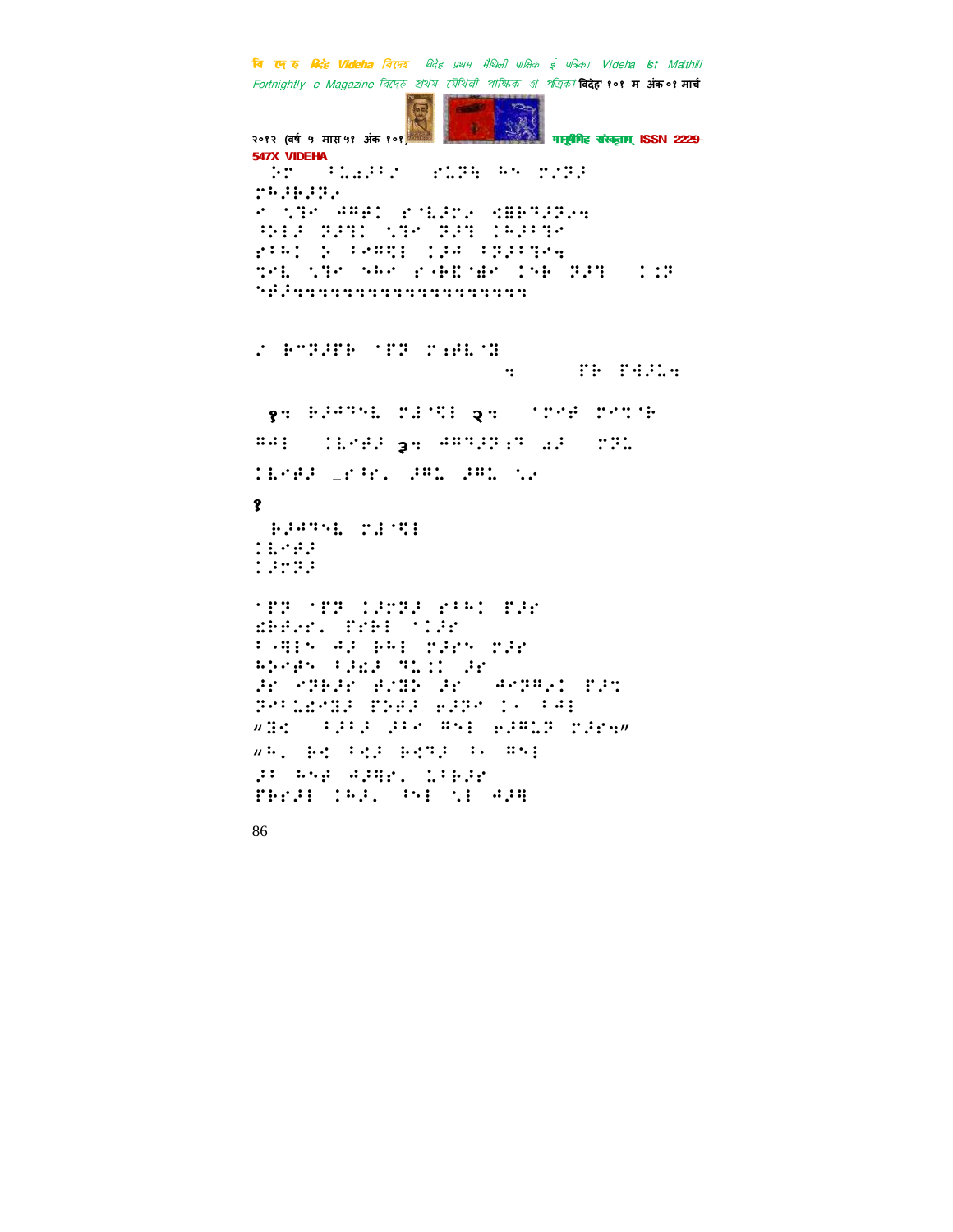

VIDEHA 2B⢷!⢺⢼⣛!⢾F!⢹⢳F!l!⢹3!⢾⢼⢷. ⢾⢼⢷! ⣃⣅⢷!⢺⢷!⢻3! ⢸⣞⢼!3⢼⢷.0⣅⢼⢷! 3B2 132 32 32 32 33 3⢴3 ⢼ F!⢸⢷3!⣁3!⣈⢼⢽! ⢹⣅⢽⣓!B⣞⢼!⢸l!⢻3!⢺⣅⢼⢽! BTBC PORT BOOKS OF THE 03B⢼⢷!⢸⢼⢷!⣅⣚⣊3!⢼⢽⢳! ⢼B!⢽⢽!⢸3!⢳⢷⢵!⢺⢼⢽! ∰B: : CHA 2B: 3B ⢻⢼B! B! ⣅⣈ F!⢸⢾!⢻⢼⢽⣒" WHO SHE SHE SHE SHE SHE HTP3 198 198 198 ⣔⢻⣛⢼!3!B⢼B⣓ F!⢼⢼! ⢼F⢻2⢾!⢷⢳2!⢾⢴⢽!⢳⢺⢼⢷!⣞⢼!  $142$   $21.1$   $22.1$  $\blacksquare$ BÇIN BÖRÖR EN SANDER AND ⢽3⣊!⢾⢵⢷⢼!⢺⢽⢻⢴!⢸⢷! 2!⢺⢼⣛!⢷⢾⣊!⢵!0⢷3⢵!B⢼ ! Both and the state of the state of the state of the state of the state of the state of the state of the state 0⢽.0⢽!⢼ -!0⢽.0⢽!B⢼ ! SAJARA PERSONA PADA PADA 0FRP PROFILE DECK THE RED BED BLOCK IN THE STAR B⢴⢾3!⢺⢼!⢷⢳3!⢺⢼⣛!⢼ ⣒" **SADY IBEZ DIRECTION** Both Sheep Software २

!⢾!⣉⢷!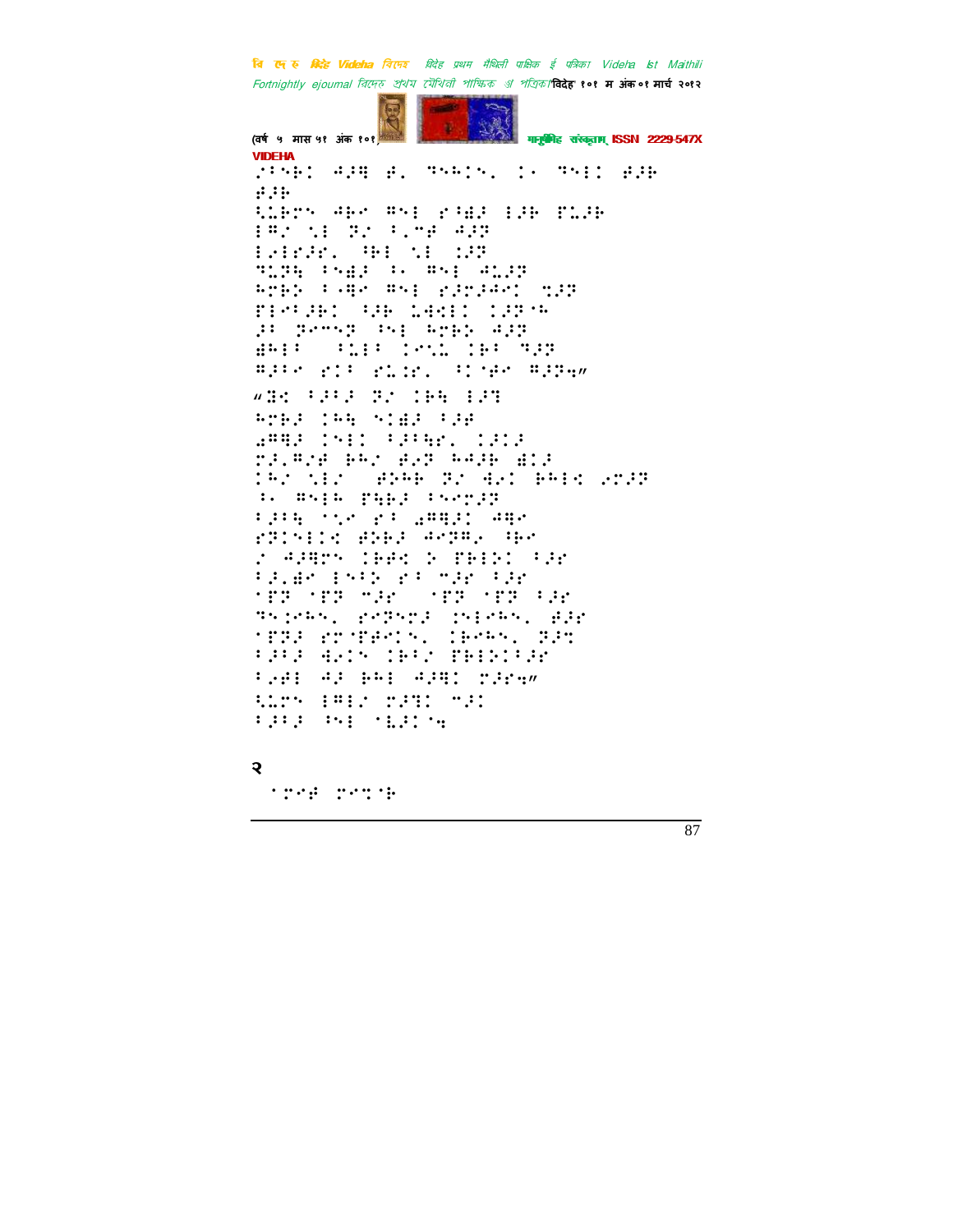**Service** 

२०१२ (वर्ष ५ मास ५१ अंक १०१ सम्बंध में सम्बंधित संस्कृतम् ISSN 2229-547X VIDEHA

१

!!!!!

⢼!3⢼!0⣝⢼!⢻⢼!3(!⣐⢻⢽⢼!⢹⢼!⢻2!-! ⣓⢽!⢸3!⣁32!⢼3⢳!⢺!⣐⢻⢽⢼!⢹⢼!⢻2!

 $P$ . Be a set of the set of the set of the set of the set of the set of the set of the set of the set of the s

 $\mathbb{P}^{2}$  , 2013  $\mathbb{P}^{2}$  , 2013  $\mathbb{P}^{2}$  , 2013  $\mathbb{P}^{2}$  , 2013  $\mathbb{P}^{2}$  , 2014  $\mathbb{P}^{2}$  , 2014  $\mathbb{P}^{2}$ 

 $3$  :  $3$  :  $3$  :  $3$  :  $3$  :  $3$  :  $3$  :  $3$  :  $3$  :  $3$  :  $3$  :  $3$  :  $3$  :  $3$  :  $3$  :  $3$  :  $3$  :  $3$  :  $3$  :  $3$  :  $3$  :  $3$  :  $3$  :  $3$  :  $3$  :  $3$  :  $3$  :  $3$  :  $3$  :  $3$  :  $3$  :  $3$  :  $3$  :  $3$  :  $3$  :  $3$  :  $3$  :  $+2$ FIR.  $+3$  F  $+3$  F.  $+3$  F  $+3$  F  $+3$  F  $+3$ 0

BUS DE SIDE STREET IN STREET 3⢼⢺!3⢼⢻2!⣁32!⢳⢵⣝⢾! ⢼⢽⢼!⢹⢼!⢻2!-!

⢽⢴! ⢼⣋⢴!⣅⢽⢷⢴!B⣅⣞⢴⢹⢼⢷!⢵3⢴!⣁32!-! ⢸⢴⢺32!⢵⢽!⢳⢵3⢴! F!-!0⢷⢵!⣃⢽⢼! Suite of the control of the control of the control of the control of the control of the control of the control of

## २

#### !!!!!!!!!!!!!!⢻⢺3!!

!⢷⢼⢾!!⢳⣅⢽⢷!⣝⢼⢹!⢼B2!B ⢴!⣒! ⢷⢼⢾!!B⢼⣞!⢺⢵⢳2⢾!⢼F⣈!⢺⢼⢻2!B ⢴!

⢾B⢵!0⢷C⢷⢾!⢵⢷⢼!!⢷⢳B!⣅⢹⢼!-! ⣈⣜⣋⢳⢷! ⢽⢳!⢽⢴!3⢼⢻2!B ⢴!-!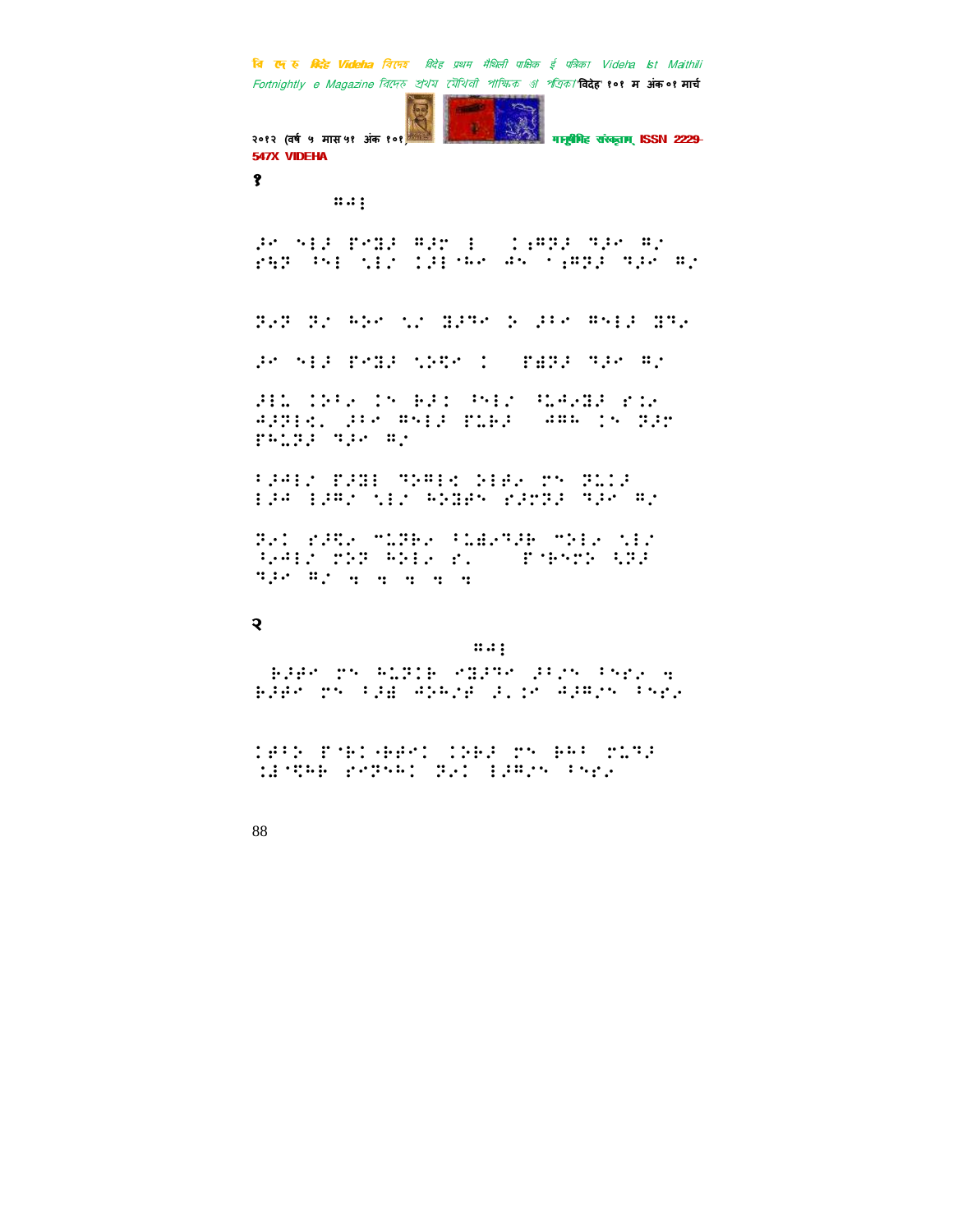٦ 70 **CONTRACTOR** 螺 ×, (वर्ष ५ मास ५१ अंक १०१, मानूबीह संस्कृताम् ISSN 2229-547X **VIDEHA** TAL IN THE WALKER PARA PAID AND  $\ddotsc$   $\ddotsc$ THE BY AR AR Y. TERMIN REPORT FOR APD: BDB: BDB ADA 20 APD: D PROBLE POIRT FRE SPRING PAPE 1988 (1988 (1958) 2. (1118/88 513) PRICE OF THE PRICE AND LONGER  $\mathbf{1}$  in the set of  $\mathbf{1}$ ESPAI ESTRI ALIMA TSIL ARTUA KLED B. (1988) IBSA BLOWD PARK &  $\mathbf{3}$  $13.793$  $\cdots$  ... TT ME PRODUCED RESOURC **APPI FALK PRESSURE IN THE MILL AN** Pre te res end to Brie MP Mir. .. **SPPP RDPORT IROPSHE ANIA.** 198 PROPER WHEN THE PLEASE SAM PERSONAL 1959 MIRABI KOB PHAR AY ANIA. **MILLAR IN ROGE REAGER PROPERTY FRE**  $\begin{picture}(20,20) \put(0,0){\vector(1,0){10}} \put(15,0){\vector(1,0){10}} \put(15,0){\vector(1,0){10}} \put(15,0){\vector(1,0){10}} \put(15,0){\vector(1,0){10}} \put(15,0){\vector(1,0){10}} \put(15,0){\vector(1,0){10}} \put(15,0){\vector(1,0){10}} \put(15,0){\vector(1,0){10}} \put(15,0){\vector(1,0){10}} \put(15,0){\vector(1,0){10}} \put(15,0){\vector(1$ **TROP ARE TOOK INTO A REALLY** ARATE PARE PORTHERS TERRITOR PROTECTORY: FORDNEYED IROCA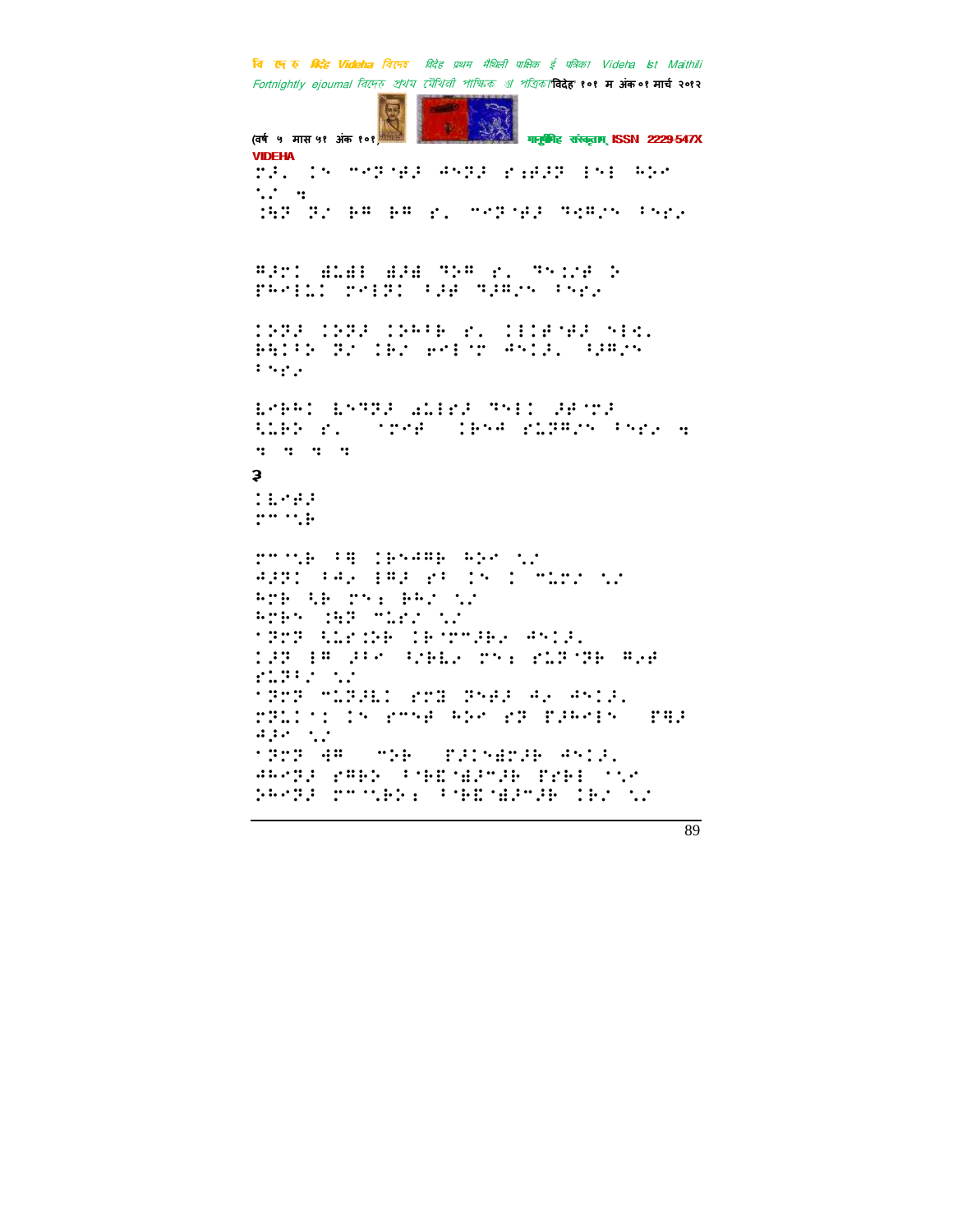

**547X VIDEHA** SIMPS PROVIDE PARTISH TEST TO **TROP CHIPLE, SCRIP PAT LILE PRAGE**  $45.141$ rooms agricult, man boman (me \*PMP PSERWRIEL RELEVE PORSE RSIE  $\mathbf{1}$  :  $\mathbf{1}$ 

**TOO HERES TARE ANTE.**  $\cdots$  . . . . . **SIBE SO STATED INTO PARTY** IN LAND THAT TROP PARK IN EMBRESHIPS. RS TOOR PROPERTY THEFT OFFICERS ter mid erhalb tr Bridge Controlling  $14411 19413 1741$ **TROP CORP PARTHE CO TOTAL ANCE.** 

## ¥.

**CEPART CREATED** 

**CONTRACTOR** PERSONAL PROPERTY FURN INTE FROM AND PLOTPHIN ithe Code, may be MORTING CONSTRUCTS IRED REDURES IN BRIR NO 4 182 425 32275 3245 N 3.2.2.3.2.2. **SPECIE E. MAI BRA #51**  $\mathbb{R}^n$  , and F2275 553 552 52 8 ROBE AMERICAN REMOVED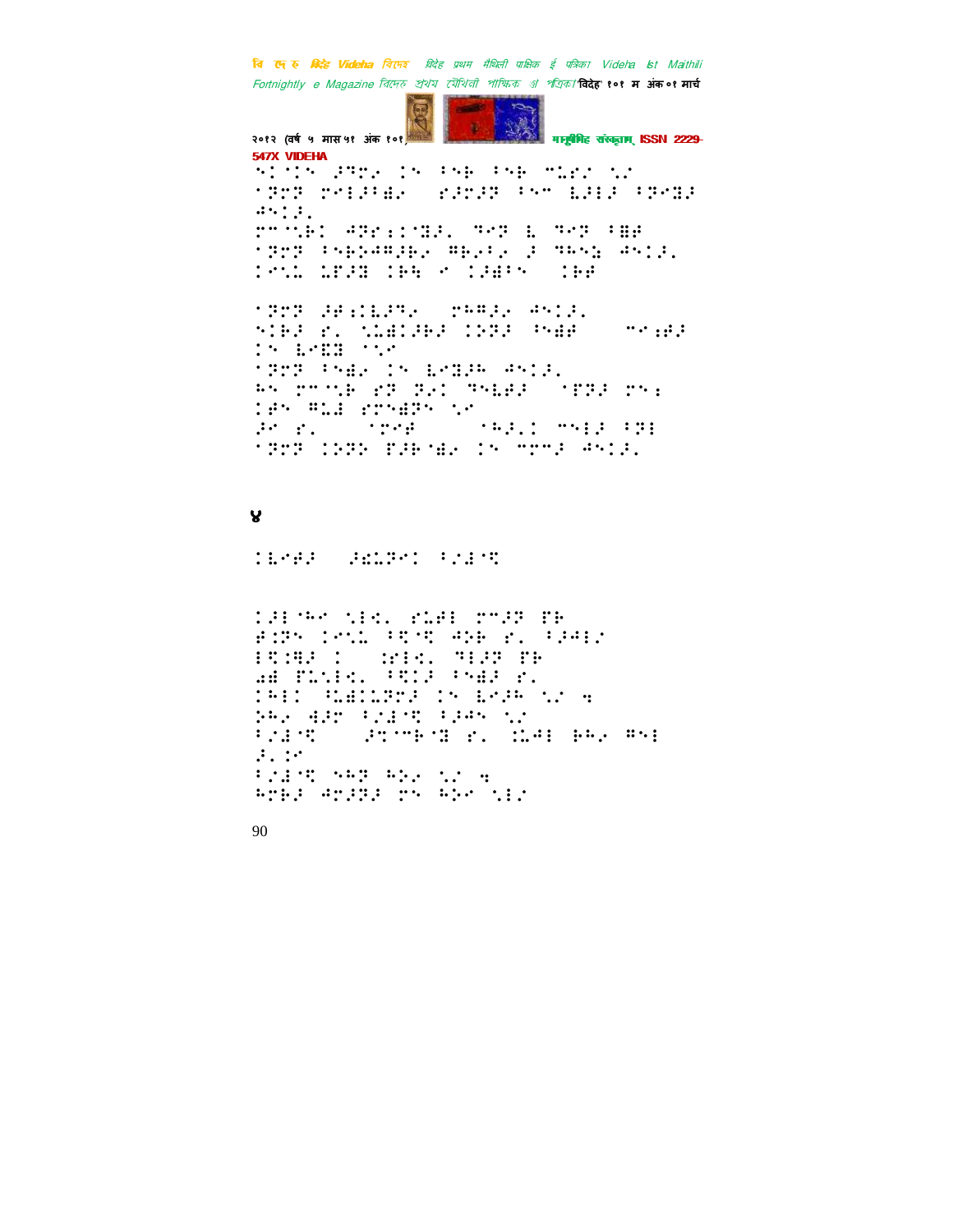**Service** मानुभीह संस्कृतम् ISSN 2229-547X (वर्ष ५ मास ५१ अंक १०१) **VIDEHA STAR 4512 4 SEART TRIE IN STR** BHI BH 4<br>GPH GHIB  $\beta$  and an  $\alpha$  are  $\beta$  and  $\beta$  and  $\beta$  are  $\beta$  and  $\beta$  are  $\beta$  and  $\beta$  are  $\beta$ 2122.33  $"$ . **MINE WALLERING BYFI** BOWER THAT A: RANG Report  $2.14.15$ #54 mil TARE ES PATAR NABA NARA F PROP TO BELPO POINT IN WAX APA 1162 IPRI PETR PAR APP THE IN THE apo rekolegiko  $\ddot{\cdot}$ 2 Frank amb ambas ()<br>Smith af thoat Afbank bino (1952) tr rm ra Arigi (gir galr dir  $\cdots$   $\cdots$  $\dddot{\bullet}$ 

#### $\mathbf{3}$

**ABSORT ALL AND**  $\cdots$ ; IFFRONT SCOTTER TROOPER TELEVISION nagar.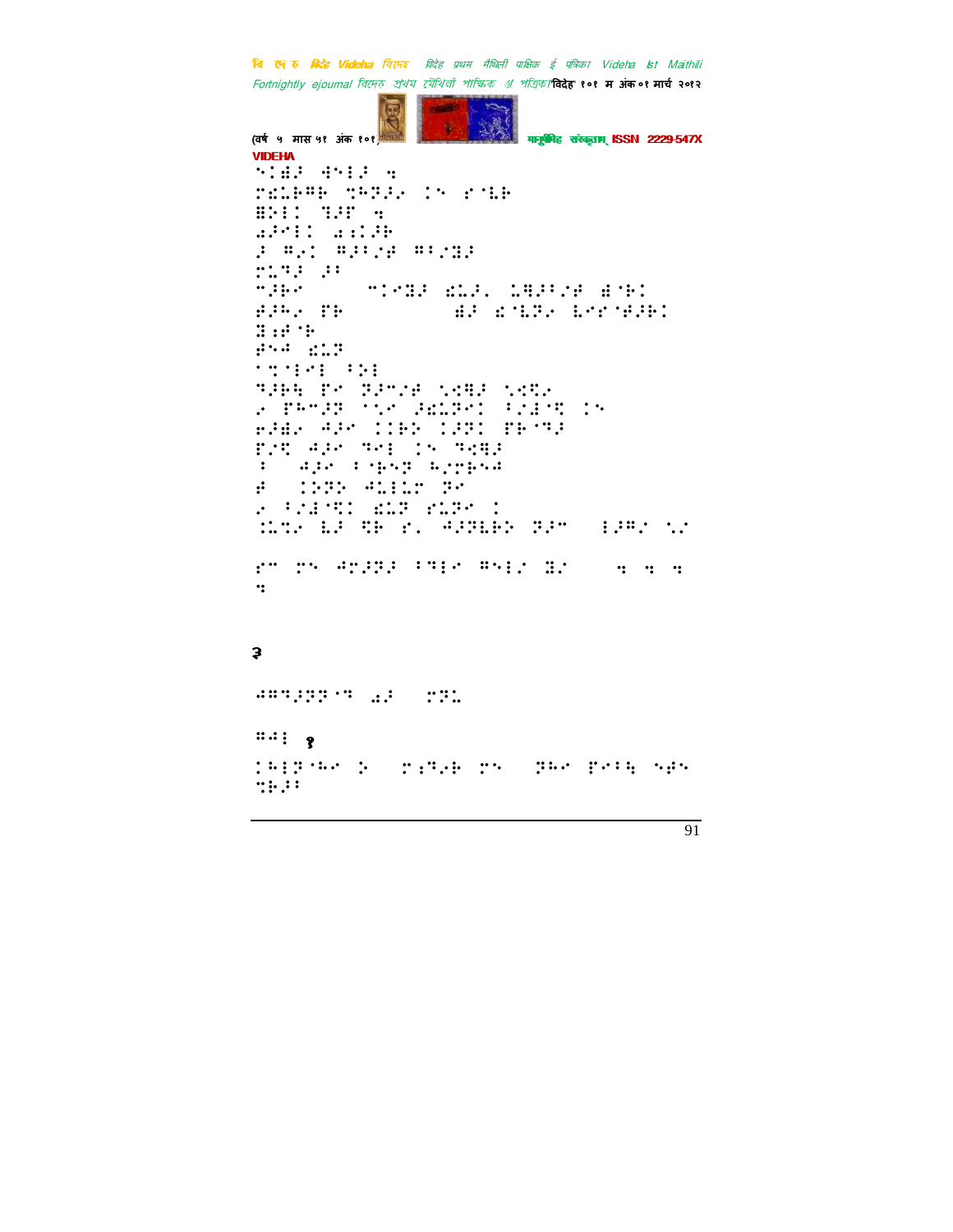बि एक रु मिनेड Videha विएक विदेह प्रथम मैथिली पाक्षिक ई पत्रिका Videha Ist Maithili Fortnightly e Magazine রিদেত প্রথম মৌথিনী পাক্ষিক প্রা পত্রিকা**'বিবৈদ্ধ ং৽ং म अंक॰ং मार्च** 

**COMPANY** 

 $\bigodot$  $\mathbf{g}$ २०१२ (वर्ष ५ मास ५१ अंक १०१) मानुबेमिह संस्कृतम् ISSN 2229-547X VIDEHA **119420 48 8101** par prig ago  $\mathbb{R}^n$ 8 BRA TON HER (FREE SIEE 1585)  $\cdot$  ... Poly Plan (PHEZ PRO PSIER 185 na pro represent ar par remark agaily new  $\cdots$ apsi apsi pregrimgs pps (gbit rded rder () employed addr fder: F.P. TE THE THIS RIN B. THIN PHEN REN  $79.33$ r: Abdr (n Programa rrogna of) and  $\cdot$   $\cdot$   $\cdot$ PROGRAM ARE PROFINED ARA  $-20.33$  $\cdots$ ;  $\ddot{Q}$ BRB: CESA BRIT BRS AT SIM PSIMS 12 ISMA TERR RIEF BREEKE ISMA FRAG  $1 + 125 + 125$ AMPILE BLANERL, RT TEP POPMA (RE  $14.44$ RIPIS P. THE RESIST CORRIB TERM P.  $27.229 - 1.2$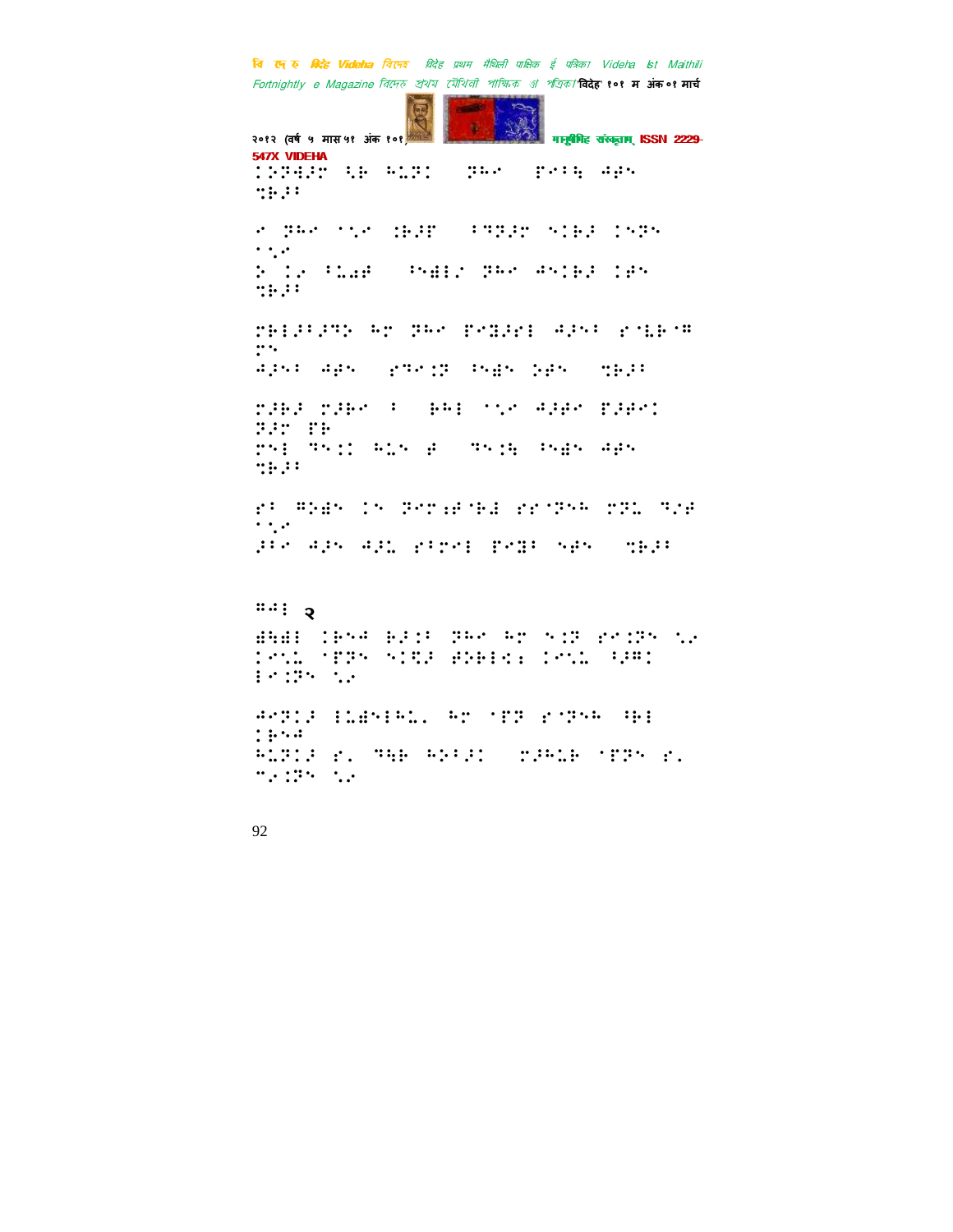

(वर्ष ५ मास ५१ अंक १०१, मानूबीह संस्कृताम् ISSN 2229-547X **VIDEHA** PROFESSION PROVIDED AND STRUCK AND BELLEVILLE  $\cdots$ par bem del diretto di continue  $5.135 - 10$ 

THE P. THE LE TRIAN A. META THA  $\ddots$ angla (nin, gne lena abera elgla)<br>Shigh Nr

## $\cdots$ ; 3

1545 1545 SLEED, 1545 1545 635  $\ddots$  is DANK ROBERT DANK DANK SERIE  $x_1x_2 + y_1y_2$ 

1882 MEDS MILL MALLES 1882 MELWON  $\mathbb{R}^{n+1}$  $\langle\cdot\cdot\rangle_{\mathcal{C}}$ Plan BRA Priel, Grec CBMIN BAR SIR

FRONT TRIES FINE MATRA CLEAR **MEDIAN PORTS** alas menas repos anno 12 apan. Se  $1.48 - 1.14$ 

Shi niams preil preil ( """") is : HP : PP : André Thio Rheanna Anis, frire Bia  $\cdot$  : :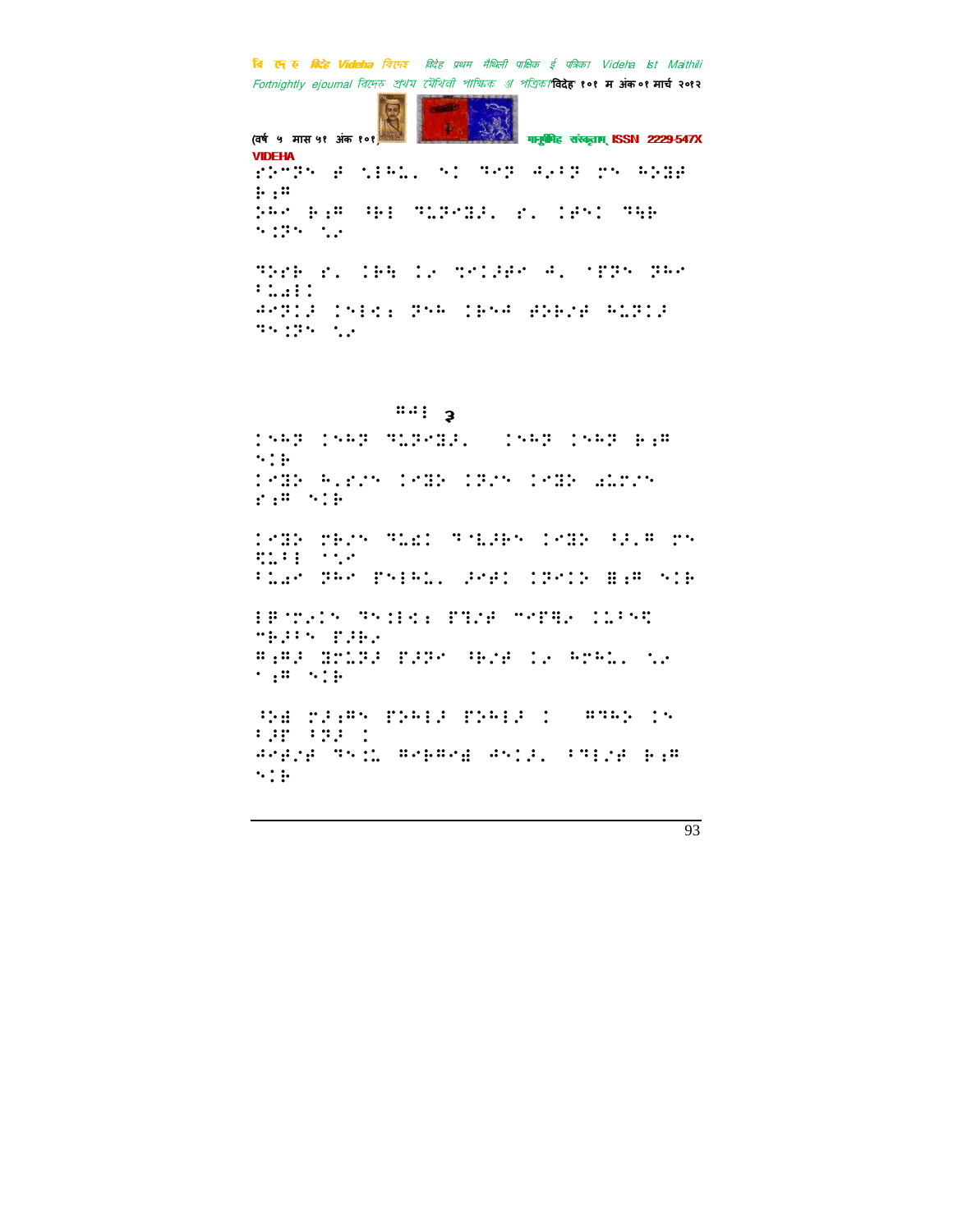बि एक रु मिनेड Videha विएक विदेह प्रथम मैथिली पाक्षिक ई पत्रिका Videha Ist Maithili Fortnightly e Magazine রিদেত প্রথম মৌথিনী পাক্ষিক প্রা পত্রিকা**'বিবৈদ্ধ ং৽ং म अंक॰ং मार्च** 

**Separate** 

â

 $\Phi$ २०१२ (वर्ष ५ मास ५१ अंक १०१) मानुबेमिह संस्कृतम् ISSN 2229-547X VIDEHA  $\mathbb{R}^n$  $13923344$ the the restrict weil it as ire  $\cdot$  : : $i.i'.i$  20

. . . . . . . . . . .

# $\cdots$ ; y

TEST (ESA) TS (PS) A (SA) (AP) APP  $\ddot{\cdot}$  . ATE FIE ITS FITS TO TAIL TITLE IS 'Al Cald: Mikimi Fort Arth 2 Hir TENA MARK I (PRINGE B) (PAP, IPP)  $\dddot{\bullet}$  . This blows to the wall strongshed  $\mathbb{C}$  : ... rils remarks that the research tel, leze to regroup teles treeps  $\ddots$ PANDRING F. M. MIRR OF SPRIE MIRR  $\dddot{\cdot}$ . **NI PAR ROBE TR HERE IS I**  $\cdots$ rjeshister (Azelizi)<br>Azeroz  $\mathbb{R}^n$  $\mathbf{f}$ .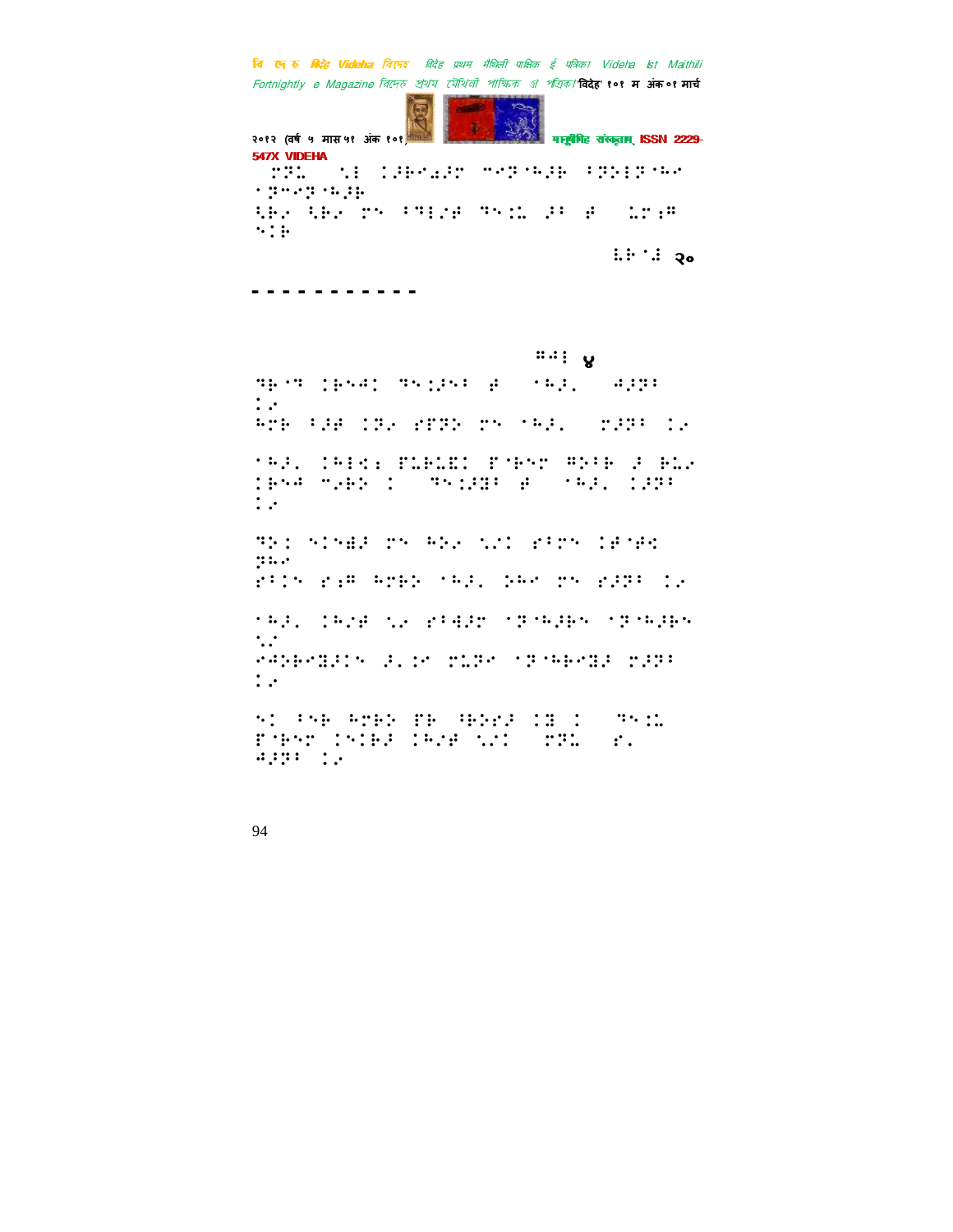

(वर्ष ५ मास ५१ अंक १०१) मान<sup>ुक्र</sup>िया मानुसिंह संस्कृताम् ISSN 2229-547X VIDEHA

 $\cdots$ HER HER 225 FRIEL, BY ⢵⢽⢼!⢽⢳!B⢽!03⢳⣅F!⢳!!

 $[195]$   $[193]$   $[193]$   $[193]$ 00 . Projection in the second second second second second second second second second second second second sec

199 429 500 123 500. !3⢻⢽!3⢻3⢳⣅F!⢳!!

 ⣅⢻F⣎⢼!⢳⢼F!!⣇⢷⢳!!⢹⣈⣅!!  $\vdots$   $\vdots$   $\vdots$   $\vdots$   $\vdots$   $\vdots$   $\vdots$ 

⢳⢼F!⣇⢷⢳!!⢼⢳⣅⢷!0B2⢾!! ⢷⢽⢼ ⢽!⢼B!⢸3⢳⣅F!⢳!!

**GEN! SPE 23183 131** ⣐⢻! ⢼⢷⢼!!3!⢽3⢳⣅F!⢳!!

 $T391$  T1677. 4508 380 390 70 10001029 1031 1032 1032 103

2!⢷⢽⢼0⢷!0⢽!⣐⢾⣇⣝! hhbkfoesbAwjefib⣒dpn!0⢷!0⣚⢼⣅⣒!! १⣒! ⣐⢹⢴0!⣅⢼⢷! ⢼⢶⢴!२⣒!⣋⢼⣒!⢷⣓⣜! ⣅⢼⢷! ⣐⢳!३⣒!⢷⢼⣇3⢼ ! ⢼⢳⣅!४⣒!  $L$   $T$   $T$   $T$   $T$   $T$   $T$   $T$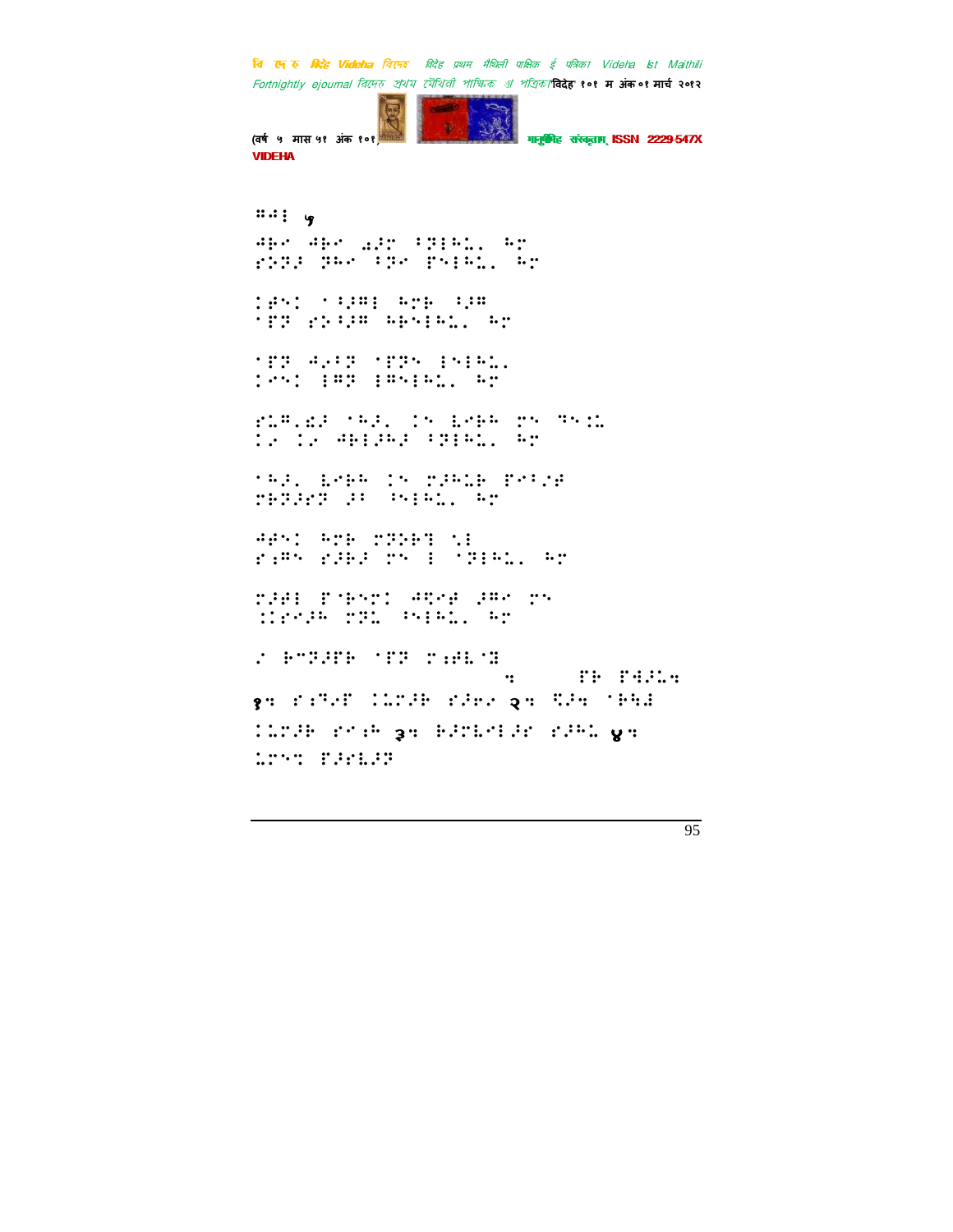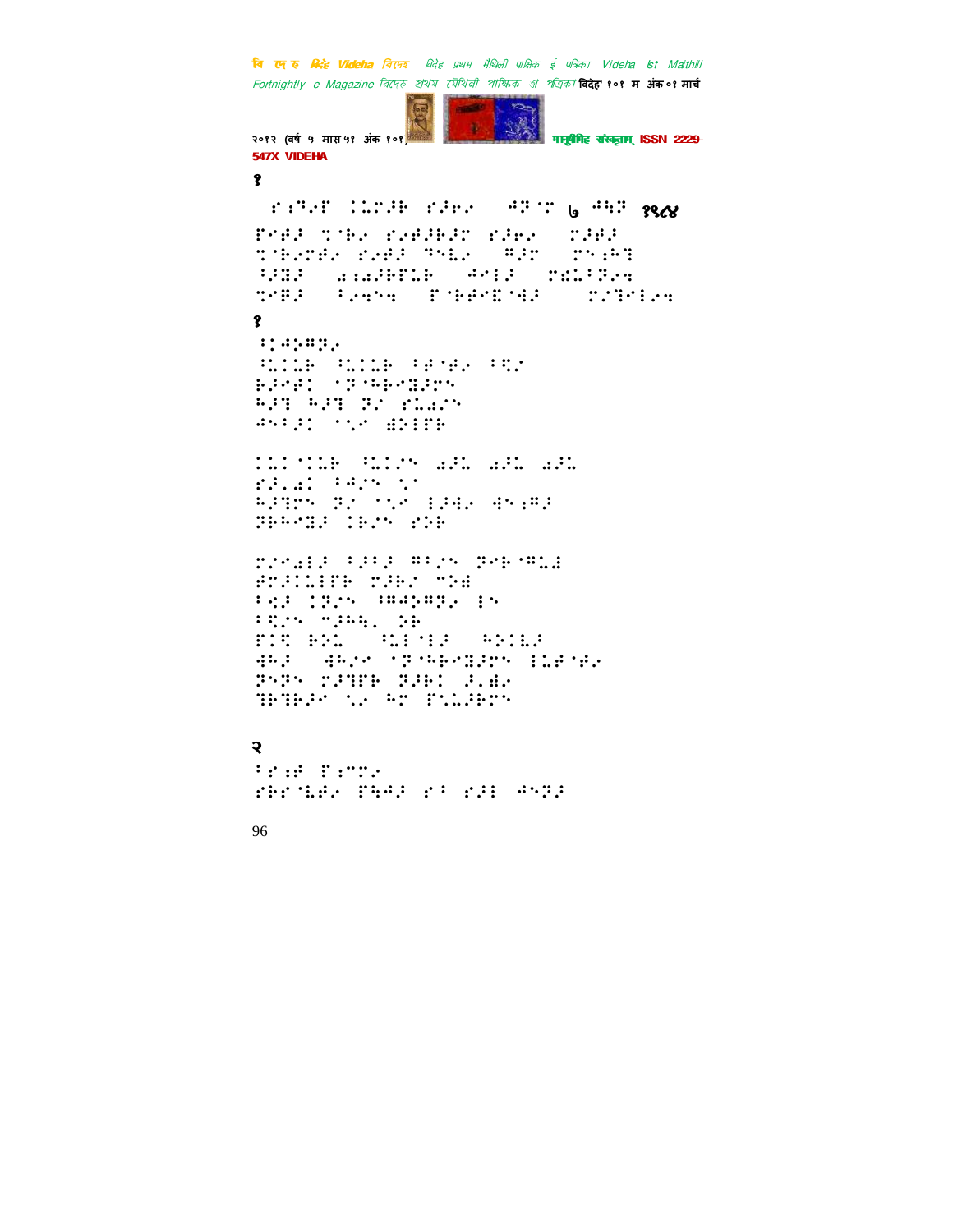

VIDEHA BESI FSHIPS SPIER ⣇⢹⣝⢼⢷⣙⢴! ⢸!⢳⢷⣏!⣅⣐⢻ F! ⢼⢾⢼!3⢻!⣉⢴ !⣔⣅⢼B2!

⢼⣃!⢼ !⣉⣅3!0⢿! ⢴! ⣅⢽⢹⢷!0B⢽!⢼B2! ⢳⢷⣝⢷.⢳⢷⣝⢷!⢾⢴ ⢴.⣊ ⢷⢴! ⢷ ⣊!l!⢶⣓3!⢶⣅3⢼!

⢺⢵⢷.⢺⢵⢷ F!0⣁B⢼!⢳B⢼! ⣎l!l!⢻⢷⢹⢼!⣅⣛⢼B2! ⢹⣈⣝⣊!⢼!⢼!⢹⣈⣝⣊!⢳⣅⣇⢼!  $T$  3  $T$  3  $T$  3  $T$  3  $T$  3  $T$  3  $T$  3  $T$  3  $T$  3  $T$  3  $T$  3  $T$  3  $T$  3  $T$ 

B\r\ Wesl B.12 PP18. ⢷⣊⢹⢼!!⢹⣈⢼B2! ⢽⢳⣓.⢽⢳⣓!B⢳!0⣅⢷B⢼!⢳⢼B⢼! **WEIGHT WEIGHT STREET** 

⣎⣝⢼.0⣅⢾⢼! ⢸!B2⣚!⢼⢷0⢷! ⢻⢳⣅!⢻⢵⣟3⢼!⢵⢷⢳⢼!0⢼B2! B 200 P (Protein and Deliversity) 0⢽⢼!3⢼B2!

#### २

!⣋⢼⣒!⢷⣓⣜!⣅⢼⢷! ⣐⢳! !!!!!⢸⢼⢷⢾⢴⣝!⢸⢼⣏⢼! ⣐ ⣙⢼⢽-!2 ⣓⢷!!!!!

!!!!!!!!!!!!!!!!!!!!!⢸⢼⢷⢾⢴⣝!

HER SHE SHE SHE Br Pher B. C. ⢼⣝-!⢳⣐!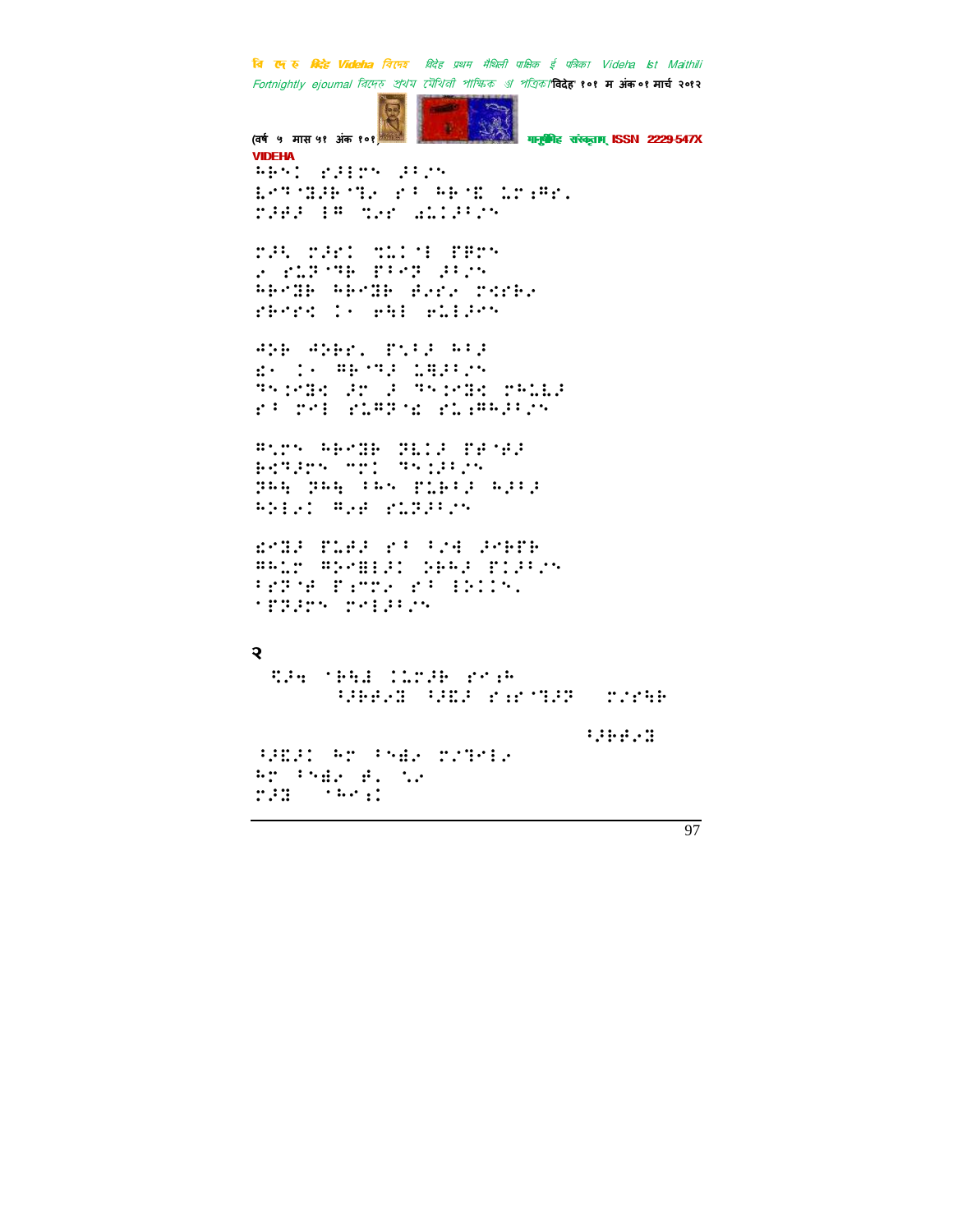**September** あぶ  $\mathbf{g}$ २०१२ (वर्ष ५ मास ५१ अंक १०१ ) मानुबेमिह संस्कृतम् ISSN 2229-547X VIDEHA ring (Endr (Thebrew PAL.ne 1201321 (331-4455) ESTARRI PROGRESSA Ar Phili B. N. *PEC 'SILE TREES!* 1537319973131399 193.1 risk TB 233 POINTS DEP 28 221 BAR SA RICH NE AP SARIIS. PROBL SEC APATHEL AI Liner  $54777 - 773$ **AIR REP (PMIN)** 126828 1383 138 4388 12 **BOOK MAN PARTY** BIGHA AR LARGEN (1925)<br>An Color skal: Pkapa magpa **TEP THITGE, THEAT ATE 2221 284 Andrey EPP EP ANDREY** Ar ERP BAP ES WHICH  $\mathcal{L}^{\mathcal{L}}\left( \mathcal{L}^{\mathcal{L}}\left( \mathcal{L}^{\mathcal{L}}\right) \right)$  $\ddots$ 1946-1942<br>1946 - Alego Inle, 1942-1 388 (821) 82B 12 **Ar ABIS BRIDE** F.H. (F.B.B. 1.) \*\*\*\*\*\*\*\*\*\*\*\*\*\*\*\*\*\*\*\*\*\*\*\*\*\*\* An indeed to **PARE PROPERTY SET** 

बि एक स्टेड Videha विएक विदेह प्रथम मैथिली पाक्षिक ई पत्रिका Videha Ist Maithili Fortnightly e Magazine রিদেহ প্রথম মৌথিনী পাক্ষিক প্রা পত্রিকা**'বিदेह' १०१ म अंक०१ मार्च** 

 $\overline{\mathbf{3}}$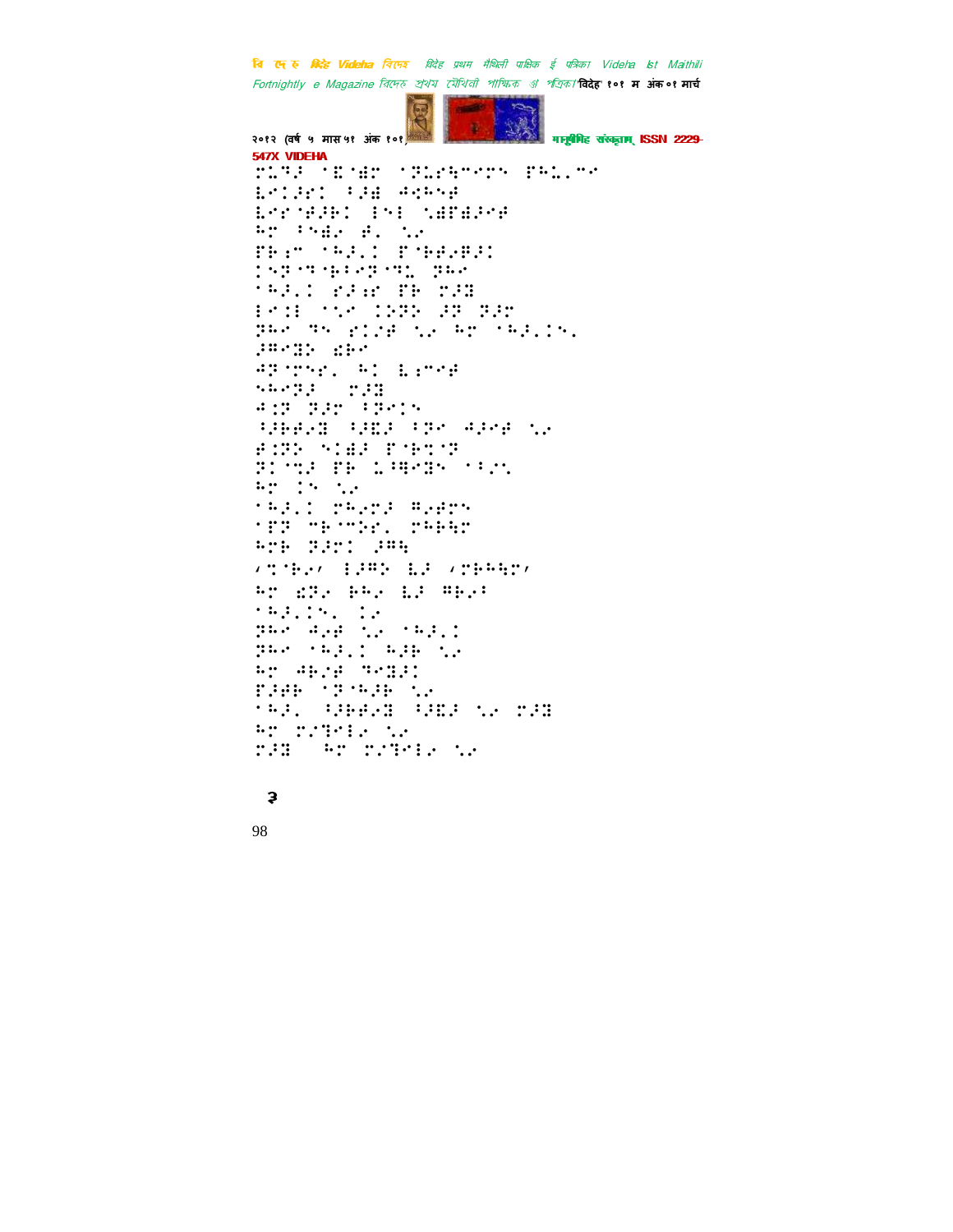(वर्ष ५ मास ५१ अंक १०१) मानुसार अधिकारी मानुसार संस्कृताम् ISSN 2229-547X VIDEHA 99 !⢷⢼⣇3⢼ ! ⢼⢳⣅!  $\ddots$ ⢼3!⣇ ⢽⢾! ⢼3!⣇ ⢽⢾! ⢸⢼⢻3!⢺⢼⣛!! r#1: r#1 dF#. ⢹⣅3⢳⢽! ⢼⢽! **WHIS PLATE COMPANY**  $J$   $T$   $T$   $J$   $J$   $J$ ⢳⣅⢼!0 ⢷3!! ⢸⣊⣐⢷⢼!⢷!⢻⣅⣜⢻⢼⢽!! ⢷ ⣊⣐!B⢼⢺!! ⣉⢳⢽⢼! ⢼⢽!! ⣇ ⢽⢾!⢷⣐⢻!! ⢷⣐⢻⢼3! ⢸!! ⢼⢽!! ⣟⢵3-!⢺⢴⢷⢼-!⣟⢼-!⣋⢶3⢴!! B⢺B2⢾!⢻B2⢾!⢶⢼⢻⣅⢽!⢻⢼⢽!! ⢷⣐⢻!B⢷!⢽⢳⢼3! ⢼⢽!! ∷∵.º.º. ∷.  $f^2 = 1975$   $f^2 = 1775$   $f^2 = 1777$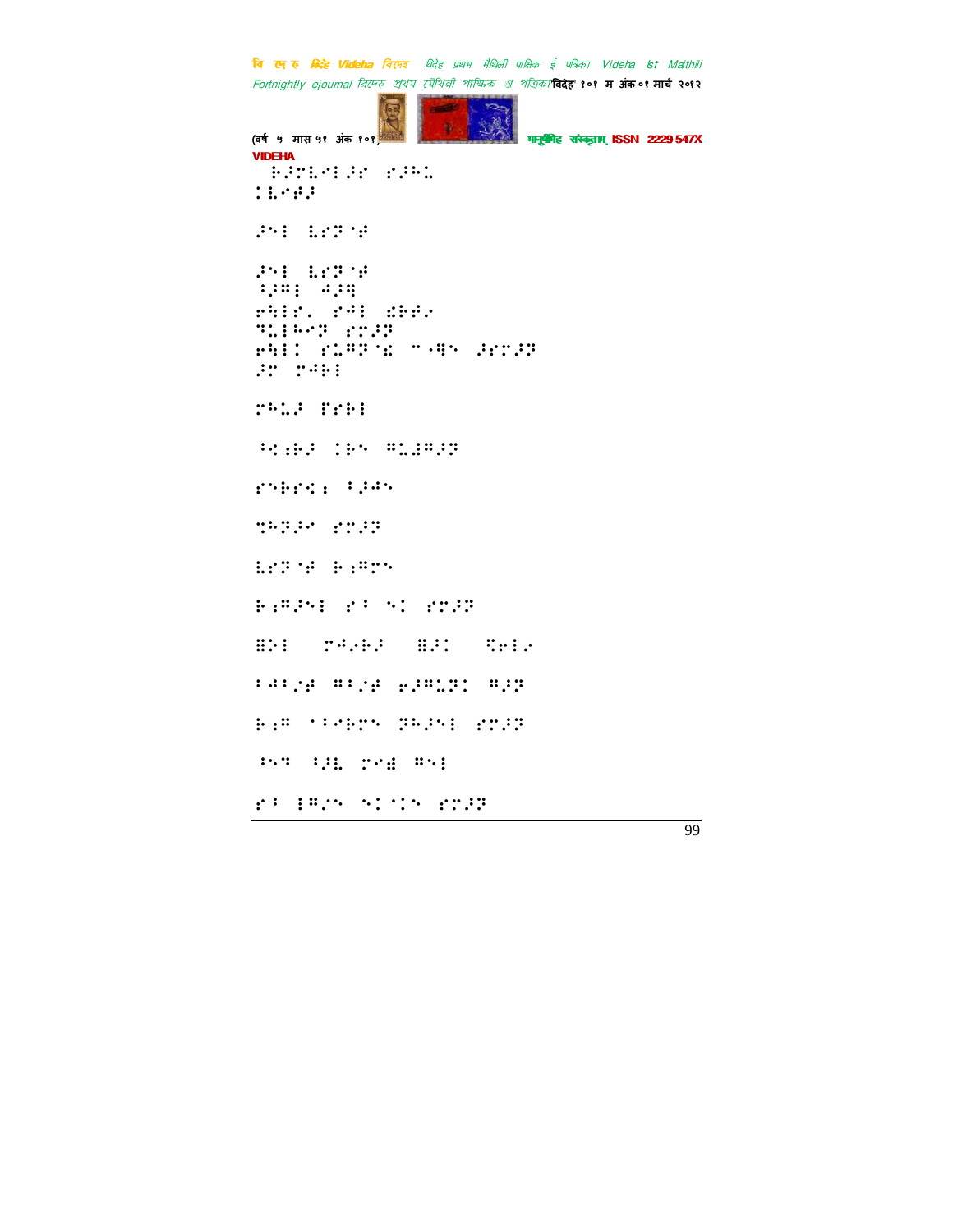

 $FT$  WHIP INTER 1928  $\mathbf{r}$  Find  $\mathbf{r}$  is the proposition of  $\mathbf{r}$ ⣎⢷⢾⢴!B⢽3! ⣇⢷⢻! ⢼⢽!! ⢼3!⣇ ⣐⢾!⢸⢼⢻3!⢺⢼⣛⣒!!

४

 $\sqrt{2}$  $\ddots$  .

 $B^{\bullet}$ 

!B⢷!⣞⣅⣞3!B⣛⢼!B⢼⢽⢳! ⢻⢼.⣃⢷!B⢽!⢻3!⢵ ⢴!⢵!B3⢼⢽!  $B$  : The Section Community ⢽⢼!B⢾2!3⢵!⢺⢼⢽! ⢾⣙⢼⢳⢼⣙!32⢾! ⢸!⣁!⢼⢽2⢾!  $1459$  F. B. P. B. B. B. SUM FOR THE FILM ⢽⢾⢼!⢵⣁!⣞⢷2⢾!⣈⢼!0⢼⢽! SHILL THE STREET !⢷⢳3!⣁!0⢼⢽⣒! 0⢽. F.0⢽!⢳.⢳!⣙3⢼! ⣇⢸⣓⢾! !⢷⢳3!⣁!0⢷⢾⣏⣚⢼F!B⢽⢹⢷B⣍⣞⣒!!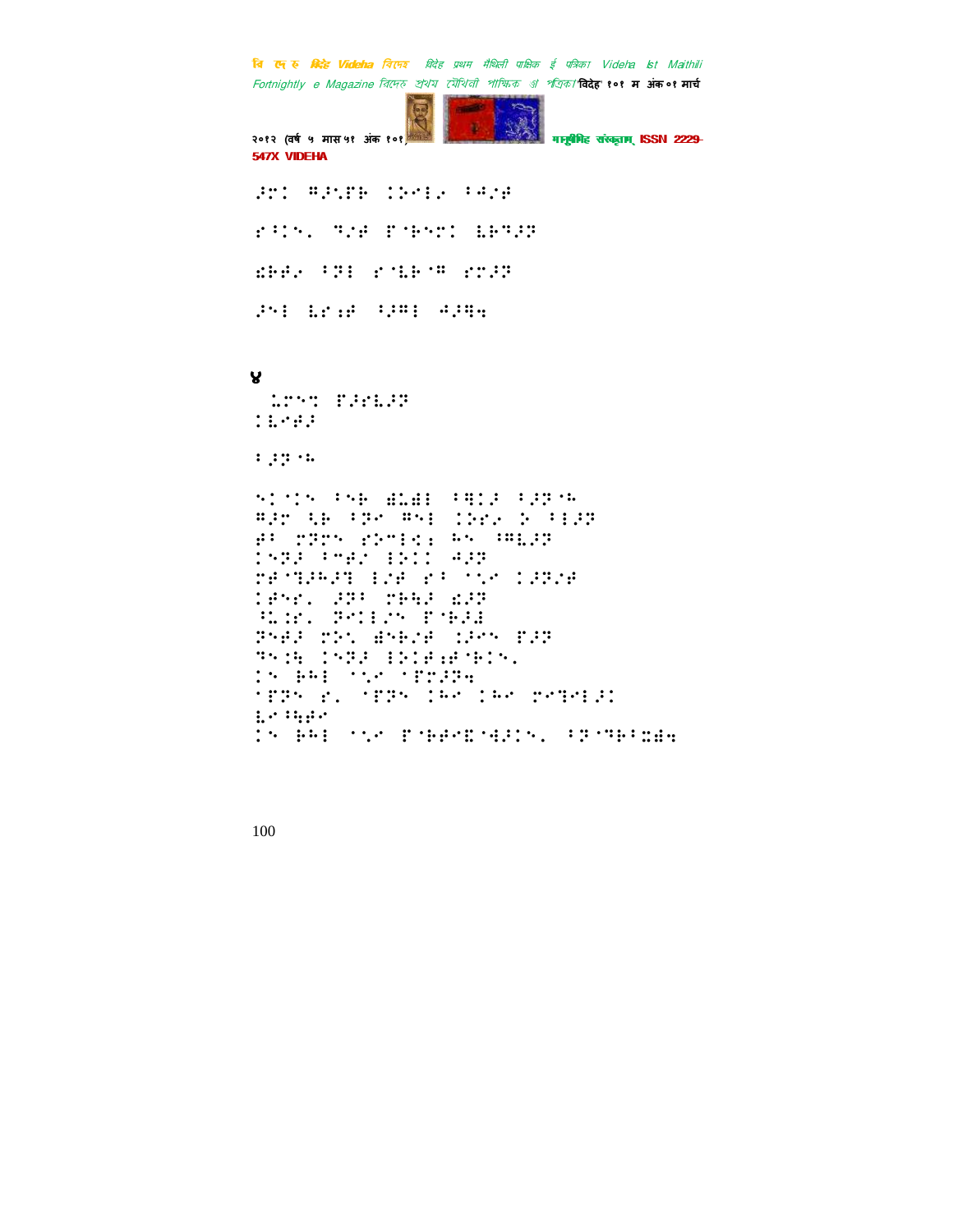**Separate** (वर्ष ५ मास ५१ अंक १०१) मानुसीह संस्कृतम् ISSN 2229-547X VIDEHA 2!⢷⢽⢼0⢷!0⢽!⣐⢾⣇⣝! hhbkfoesbAwjefib⣒dpn!0⢷!0⣚⢼⣅⣒!! १⣒!⢺⢻⢹⢴⣉!0⢷ ⢼⢹!⣜⣋3२⣒⣐⢹⢽!⣅⢼⢷! ⣔⢼!३⣒!⢽⢽⢹!⣇3⢼ !⢷⢼⣝! !⢺⢻⢹⢴⣉!0⢷ ⢼⢹!⣜⣋3.!! ⢼⢷⣞⢼!⢻⢴⢾!  $::$ ... B ⢷!⢻3!⢽!⢾⢵⢷⢼!  $\frac{1}{2}$  **B**  $\frac{1}{2}$   $\frac{1}{2}$   $\frac{1}{2}$   $\frac{1}{2}$   $\frac{1}{2}$   $\frac{1}{2}$   $\frac{1}{2}$   $\frac{1}{2}$   $\frac{1}{2}$   $\frac{1}{2}$   $\frac{1}{2}$   $\frac{1}{2}$   $\frac{1}{2}$   $\frac{1}{2}$   $\frac{1}{2}$   $\frac{1}{2}$   $\frac{1}{2}$   $\frac{1}{2}$   $\frac{1}{2}$   $\frac{1}{2}$   $\frac{1}{2}$ ⢺⢳⢽⢼!⢻⢼⣁!⢶⣓3!⣔⣛2!⣁! ⣔⢼⣛.⣔⢼⣛!⣈ 3⢳!⢾⢵⢷⢼!  $\frac{1}{2}$   $\frac{1}{2}$   $\frac{1}{2}$   $\frac{1}{2}$   $\frac{1}{2}$   $\frac{1}{2}$   $\frac{1}{2}$   $\frac{1}{2}$   $\frac{1}{2}$   $\frac{1}{2}$   $\frac{1}{2}$   $\frac{1}{2}$   $\frac{1}{2}$   $\frac{1}{2}$   $\frac{1}{2}$   $\frac{1}{2}$   $\frac{1}{2}$   $\frac{1}{2}$   $\frac{1}{2}$   $\frac{1}{2}$   $\frac{1}{2}$   $\frac{1}{2}$   $\$ BRA BRA STREET STREET ⢹⣈23!⢳C⢷⢹!⢾⣛ 2!⣁! ⢼⢷. ⢳⢼⢷!⢻B2!⣁⢳!⢾⢵⢷⢼! LA : B 2010 - 1010 - 102 E 202 E 202 E 202 E 202 E 202 E 203 E 203 E 203 E 203 E 203 E 203 E 203 E 203 E 203 E ⣈⢵⢹.B⢹! ⢹!⢷2⢾!⢷⢳2!⣁⢳! ⢾⢵⢷⢼.0⢼⣁⣓!⣃⣅2⢾!⢷⢳2!⣁⢳! 30.⣔0!0⢼B!⢼⢳2!⣁⢳! ⣔0⣞!0⣛!⣇⣍⢳!⢾⢵⢷⢼!  $\frac{1}{2}$  &  $\frac{1}{2}$   $\frac{1}{2}$   $\frac{1}{2}$   $\frac{1}{2}$   $\frac{1}{2}$   $\frac{1}{2}$   $\frac{1}{2}$   $\frac{1}{2}$   $\frac{1}{2}$   $\frac{1}{2}$   $\frac{1}{2}$   $\frac{1}{2}$   $\frac{1}{2}$   $\frac{1}{2}$   $\frac{1}{2}$   $\frac{1}{2}$   $\frac{1}{2}$   $\frac{1}{2}$   $\frac{1}{2}$   $\frac{1}{2}$   $\frac{1}{2}$  **CONNECT SECTION** ⢽2⢳⢷. ⢼ ⣅⢷! ⢳⢵!B ⢷⣊3⣒! ⢳⢳⢷.⢳⢳⢷!⢳C⢷⢹! ⢳⣞! ⣁⢼⢾⢴! ⣞B!⢼⢳2!⢾⢵⢷⢼!  $\frac{1}{2}$  ,  $\frac{1}{2}$  ,  $\frac{1}{2}$  ,  $\frac{1}{2}$  ,  $\frac{1}{2}$  ,  $\frac{1}{2}$  ,  $\frac{1}{2}$  ,  $\frac{1}{2}$  ,  $\frac{1}{2}$  ,  $\frac{1}{2}$  ,  $\frac{1}{2}$  ,  $\frac{1}{2}$  ,  $\frac{1}{2}$  ,  $\frac{1}{2}$  ,  $\frac{1}{2}$  ,  $\frac{1}{2}$  ,  $\frac{1}{2}$  ,  $\frac{1}{2}$  ,  $\frac{1}{$ 

 $\ddot{a}$ ...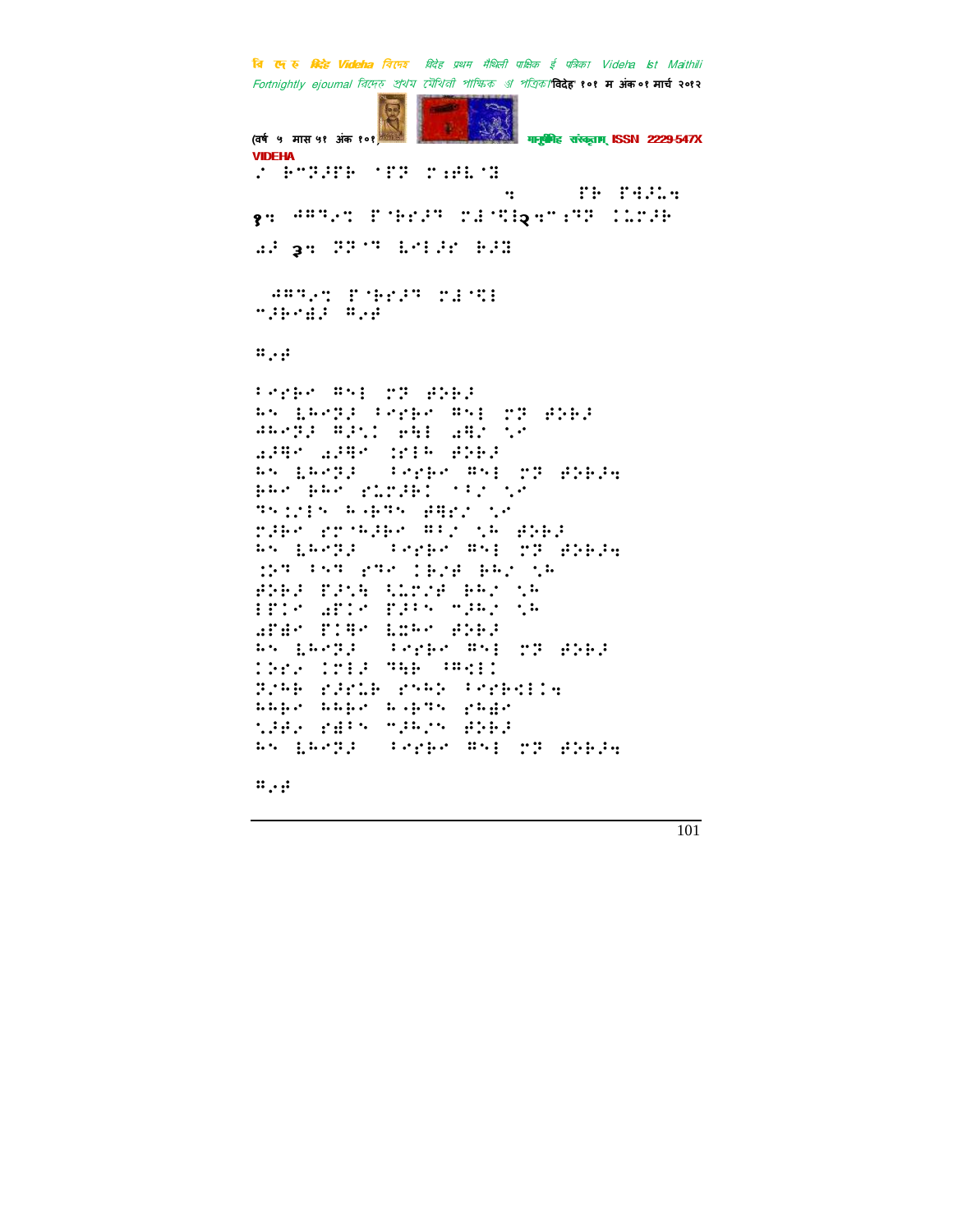**September**  $\mathbf{g}$ २०१२ (वर्ष ५ मास ५१ अंक १०१) मानुबेमिह संस्कृतम् ISSN 2229-SPORE TO SAMPLE SHOWS TEAM **MENTH CATA FIRE NAME** 

is and the theory<br>Breed the three arda araut est mai rue BED POPPI PARE PLEFING SPOTE COOK POST OF BACING **SERVICE CONTROLLER** spel sper will finish fjorgj også festende på Bridge PLACES FOR NO DO PO rPART 28 Perker R. Arang (Pos (1896) Agogs (22)<br>Arang (Pos Frei Age

 $\mathbf{a}_{\cdot}$ 

**547X VIDEHA** 

Rann, 1915 Rec Na<br>193 Se - Rann, 1915 Rec Nam FROM BELL TECT IED W BREAK TAT INSTANCES IBN 124 FIR 1855 HR 12 WE BE WELL IS'S HE WAS **THE POINT POINT TO THE TEAM** the BBM WBM BM th BARA MANAI (PETER PARABA FLID FLID THE LE AND BE CARDEL ISTN ABE NEW Ar pleakings prelis. agne springer #225 #22 PrBE 12 223212 RATHEL CHAM TERRIT CA **120 BC SEPTE INSTRUMENT**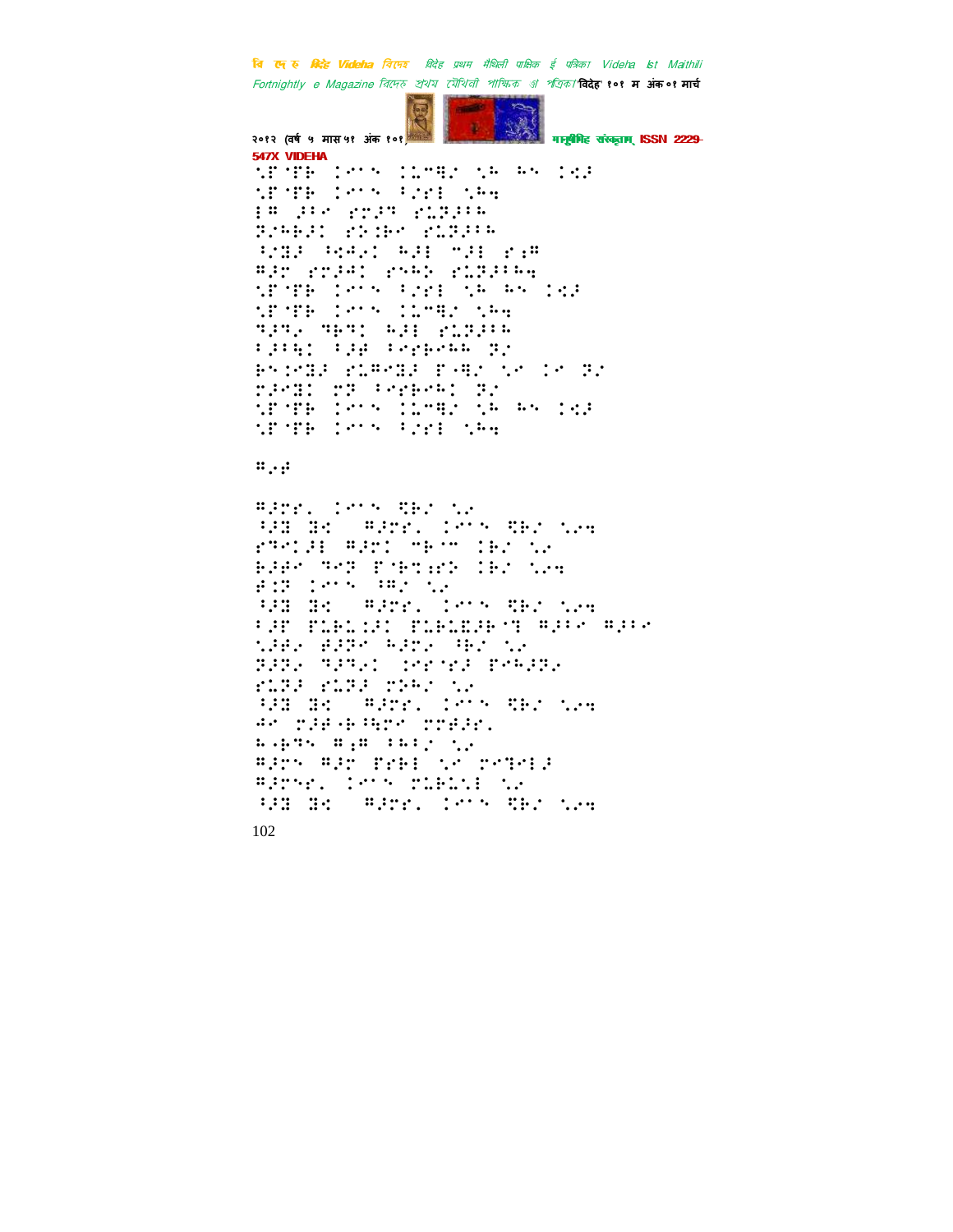(वर्ष ५ मास ५१ अंक १० मानूबीह संस्कृतम् ISSN 2229-547X

 $:: . . :$ 

**VIDEHA** 

Side Chamberling **BEE BY SPECIFIC STREET BEN BEEL FI BEN** TER WHEE PISTURE He red Length (122 Steeres **ARPIE AN INE (25 BRPEF INE** 

ng me: heter mete

**MANUFACTION CONTRACTS** 

**WORRY HAS HADYN'S MIR** 

Lengia any menon is the danger

INS MARIN WILL TRAPEN:

He Felle rabbi Havers

**ABI 27 HP WAY HIS:** 

**APROXIMATION CONTROLLER** Shi mesu there

 $17.14 \times 11$ 

LEMPH ENTER LEMPH (PR) AP BM LEMBER RETN 182 NPH TROL PORCH (PORCH ERE) EAR PHP CREDE THE SCHART INCOME.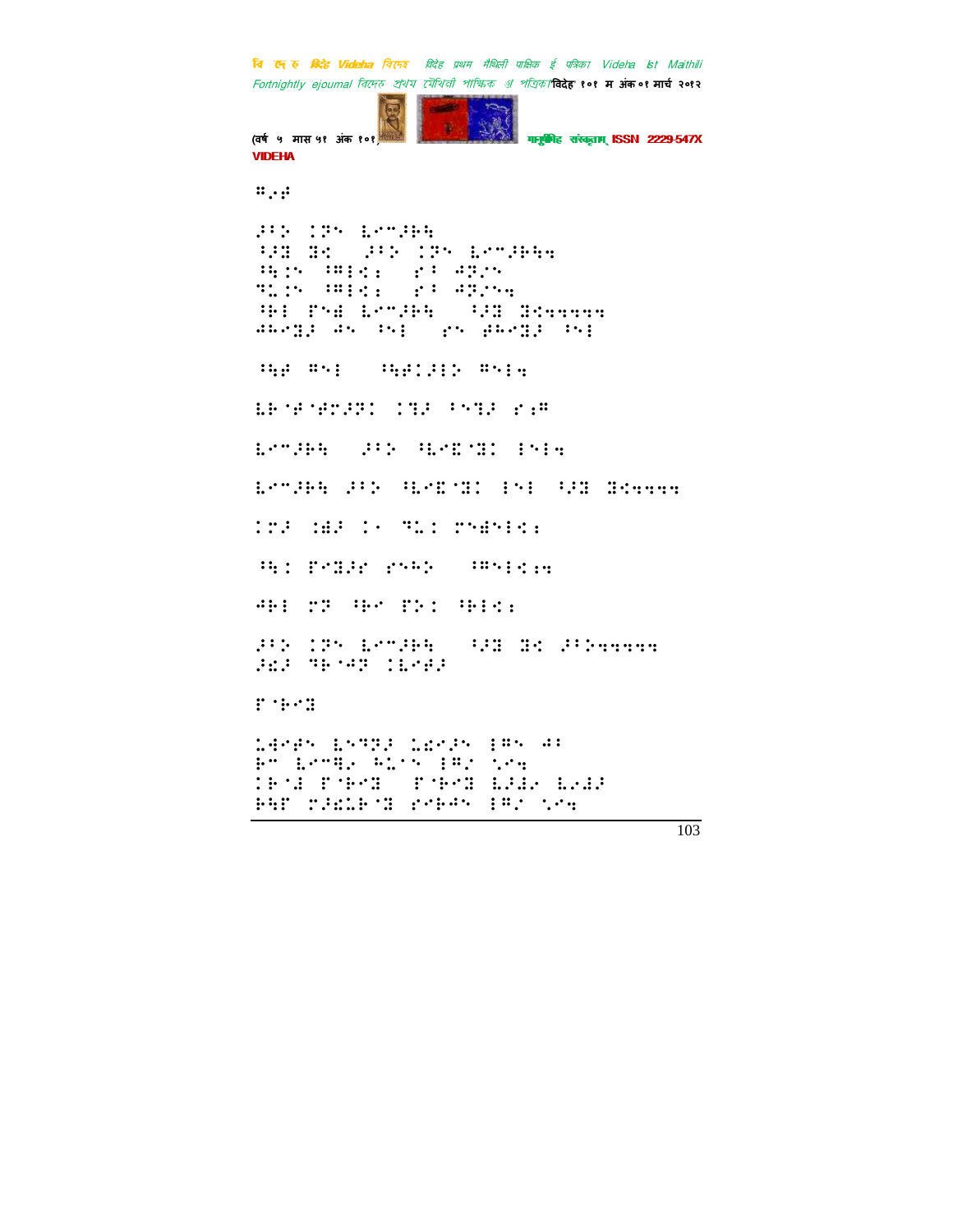बि एक रु मिनेट Videha विएक विदेह प्रथम मैथिली पाक्षिक ई पत्रिका Videha Ist Maithili Fortnightly e Magazine রিদেহ প্রথম মৌথিনী পাক্ষিক প্রা পত্রিকা**বিदेह १०१ म अंक०१ मार्च** 



२०१२ (वर्ष ५ मास ५१ अंक १०१) मानुबेमिह संस्कृतम् ISSN 2229-**547X VIDEHA 346 346 4.81 SYST** real to what parts elect BENNY SPRED PREPP **PAIN BUT THIS TESTS** deep ATE MARINE Fri tr BR: SECP (FP (1804 "Les Bronges Baro rif mich bet bridge 3: 18 H 128 (131) **NI NDR EBBS ENDN NOW** HPAP IPAP IPAR SPR EPAINT WITTER LATE TEM

**POST LANCES LANGED** PARAD SIMPO AREA SAN IBOTHER AFORTHER STECTHER **IEF AREP POINT NOW** 

rland road facer andro 1938<br>Algebroeke flyn fac iv Par main filme filme EPROPE Rap (RPS 1820-194 mic maic Reduckered flere For BELLE gar (St gilbreg, Bage **SANDARY CONTRACTORY COMPANY** Willer Barber (200120 **BLIEF FORES IBS NOW** RLE FIRE AND SLINESE dib Artic Speak (Art 194 **THE REPORT PIRE** rebrebled reb rath #12 tem these remains which remac William Buy (MIS 182 194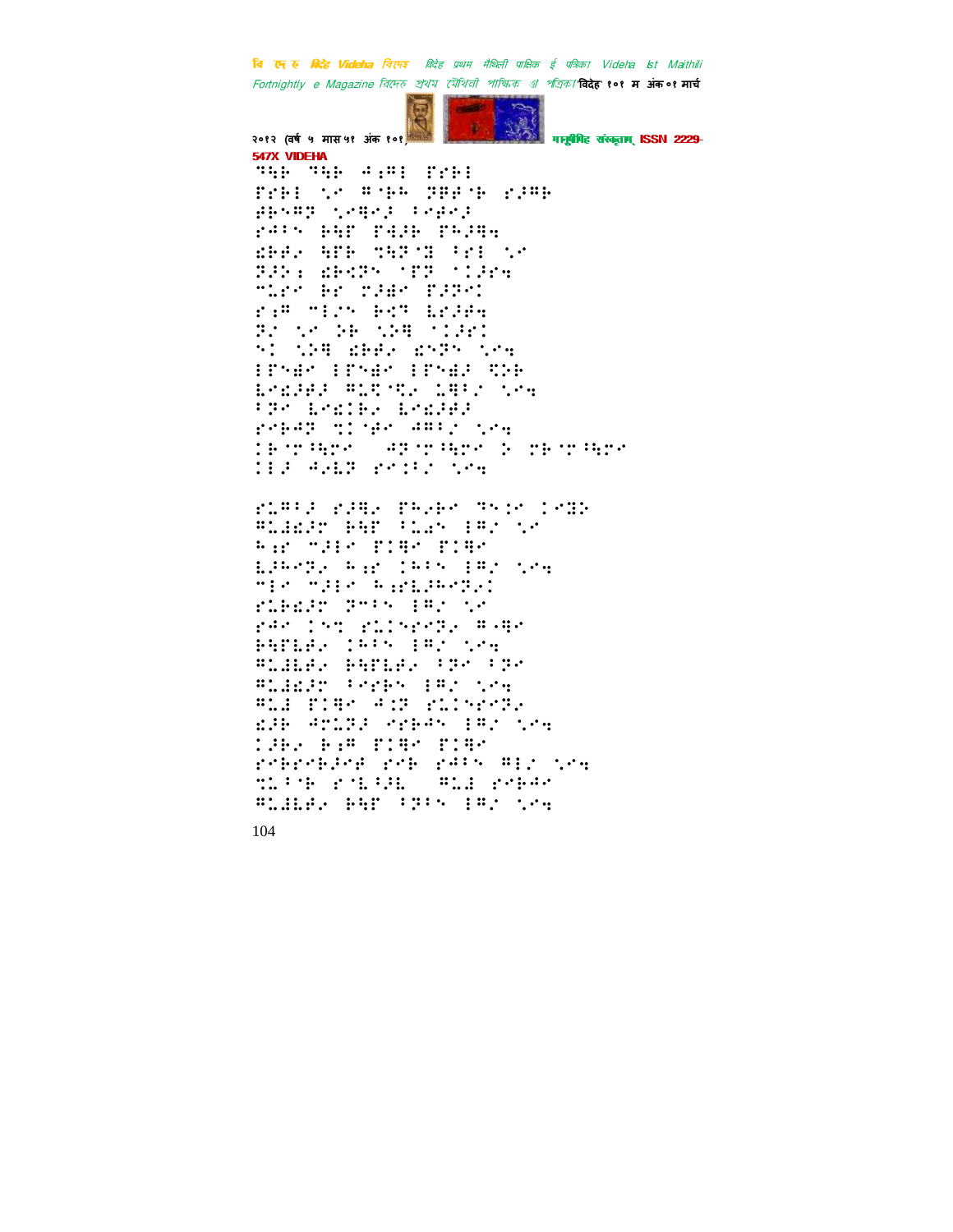

मानूबीह संस्कृताम् ISSN 2229-547X

**VIDEHA Widing Buning Creative** #.#2 ghrid. This 1#2 104 Anger Bull die ren FORMAL CHESTER IN SMA 138 27737 13 8576 25515 SIRSE SIRSE MIN IRS SPA BE MAN PHR PHR 

FORTH CHA CONFIDENCE TEST INE POPER IRE NOT **ARP 100 BINP 10001** rang rawang was aw ten **TER TER TETER TETER PAR** FI FORTHOLLEN ITZ 154 FI FAPI FAPIS THE THE FIRE FIGHT HE SPE idi (b) (mbdal (b) Filtra Straff Filtra **TIP INF ARTICALES TO** 

**PARE INE PROPERTY WARK** TERRIT PAR DREAMENTS THE THEFT STILL STEEP ram references (APP) tea F. 18 (1931) 331 2818 46832 BAP 756 PART 124 rich ten Anders fine 1212 1212 121 (2017) 129<br>1982 1982 1981 1992 TIBME SE AF EINT NA **MESTA ESE AP AP 182 18**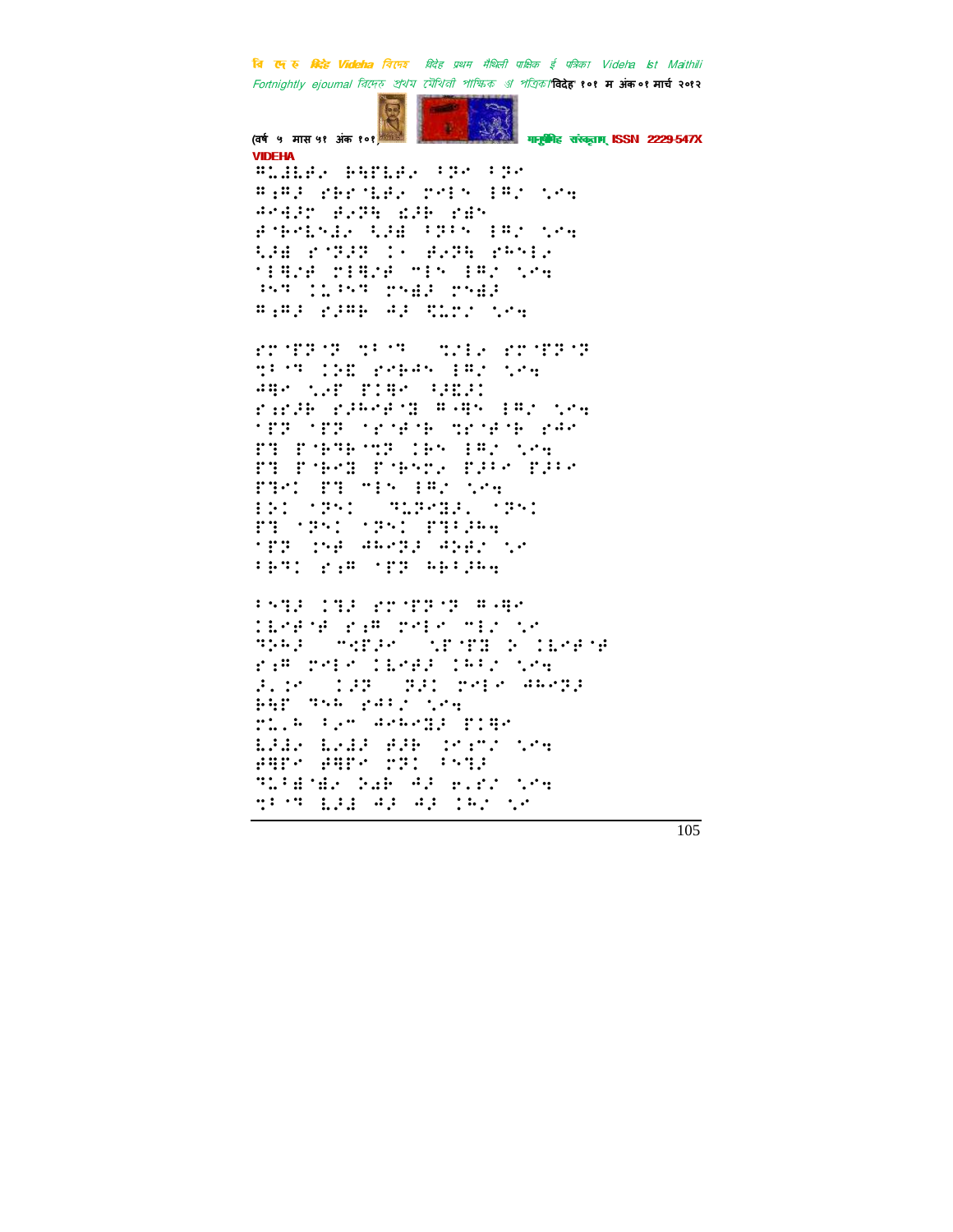बि एक स्टेड Videha विएक विदेह प्रथम मैथिली पाक्षिक ई पत्रिका Videha Ist Maithili Fortnightly e Magazine রিদেহ প্রথম মৌথিনী পাক্ষিক প্রা পত্রিকা**'বিदेह' १०१ म अंक०१ मार्च** 



२०१२ (वर्ष ५ मास ५१ अंक १०१)

मानुबेमिह संस्कृतम् ISSN 2229-

**547X VIDEHA** TIME SAR THE SMILL SMA **SAR #13 MIRM BIRM TEMP RELEEVED TEAM HOW TIME SEEP MISSERS AND ARE** 

Fight HE AR 242 16 PARTAMORI MARCIARE IROCOMA<br>PARDI ROBE RATA IRM IRM THE FIRES FIRE INCOME. ARABA EADBI EARTIF EARIS **BRANK PARTY LADDI BORN** TIL SIE BROIK PORTS read off swep incapa

ARATE BREAKTIER FAM **APS Lebel (Alb (Brdg** BRANK EARNT EAMIR PAR Profile Police Portugale **BAJE 232 AB-23 BE-**6426 629 86232 841 524 8428 27 2562 1828 8436 100 961 124

```
*FP*FE 131 %
TEMP WATER
STORY THE BILE TAB
alles de state Ce.<br>Alles font for State Ce
Wind (Sidney Fris Shop the
8888 888 888 888
106
```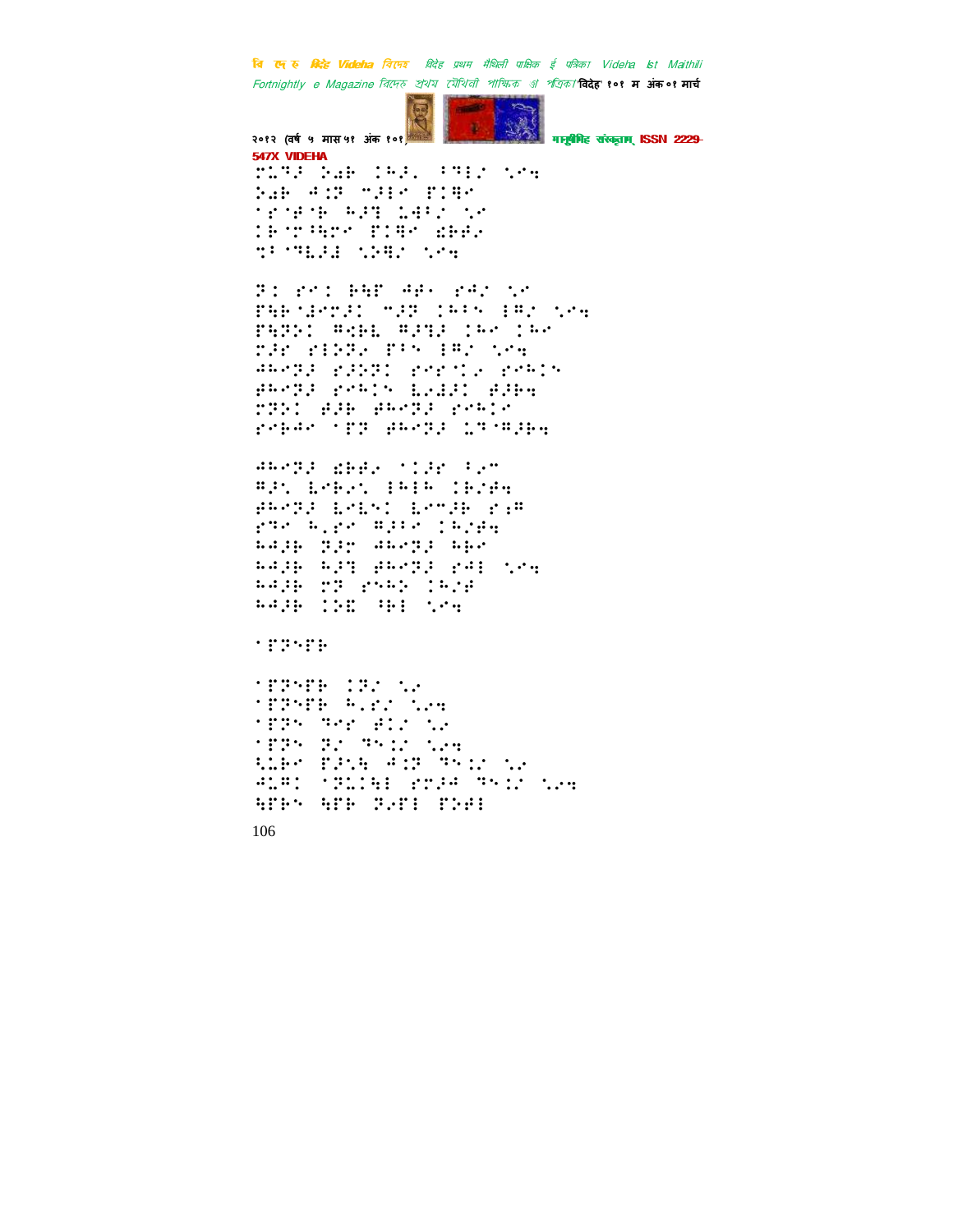

VIDEHA ⢸⢴⢾⢷!⣐⢼3!⢹⣈2!⣁⢴⣒! ⢵⢳⢴! ⢼⢺!B⢴!B 3! 0⢽⢵!0⣅⢷⣅⣈⢼!⢾⢳⢼ !0B2!⣁⢴⣒! B⢳⣝⢼.B⢳⣝⢼!B⢳⣝B⢾! ⣟⢳3.⣟⢽⢽⢼3!⢹⣈2!⣁⢴⣒!

⢽⣉⢾! ⢴⢼!B⢴!⢻⢼! ⢽⣉⢾!⢺⢼⢾!B⢼⢽⢳3!⣁⢴⣒! ⣞⢵3B2⣝⢼!⢳!⢽⣉⢾!⢺⢼⢾! 0,000 000 000 000 000 000 ⣞3. ⣞3!0⢾⢼⢽⢴!B⢴! **BED 233 2002 2003 2003 2003**  ⣞3.⢳⣞3!⢼!!⢳⣞3. ⣞3! ⢻⢼!⣙⢼⢳!⢳⢼F!0B2!⣁⢴⣒!

⣊⢳⢹⢹⢴!B⢴!⢾⢾⣊! ⢼⢺! ⢾⢾⣊!⢺⢼⢾! ⢼⢺!⢳B2!⣁⢴⣒!  $\mathbb{R}$ ene lene fiell: 200  $F$ . If yet an informal and for  $F$  with ⣅⣚⢾!⢽⢺⢷!⢸⣓⢾.⢸⣇⣏⣝! ⢳⢷⢽ F! ⢳⢷!3⢻2⣒! ⢼⢷⣙!⢺⢽⢻⢴!⢹⣈!0⢼B! ⣅⢳⢷!⢽!⢾⣅⢷⣁!⢷2⣒!

⢻.⣙⢼⢳!⢷⣓0! ⢼⢺! ⣙⢷!⢸l! ⢼⢻⢷!⢳B2⣒! BE CONSIDERED BY BOOKS ⢵3⢼.0⢼⣙⢷!B⢷ ⢼!⢹⣒! 0B⢾!0⢼B!0C⢷⣙⣇⢴!0 ⢷! ⣎⢷⣝⢼.⢼3!⣎⣛!3⢻2⣒! ⣅⣞⣚⢴.B2 ⢴!⣈3!⣈32⢾!  $T^2$ . ⣞⣓! ⣅0⢼⢷⢴! ⢼⢺!⣞.⣞!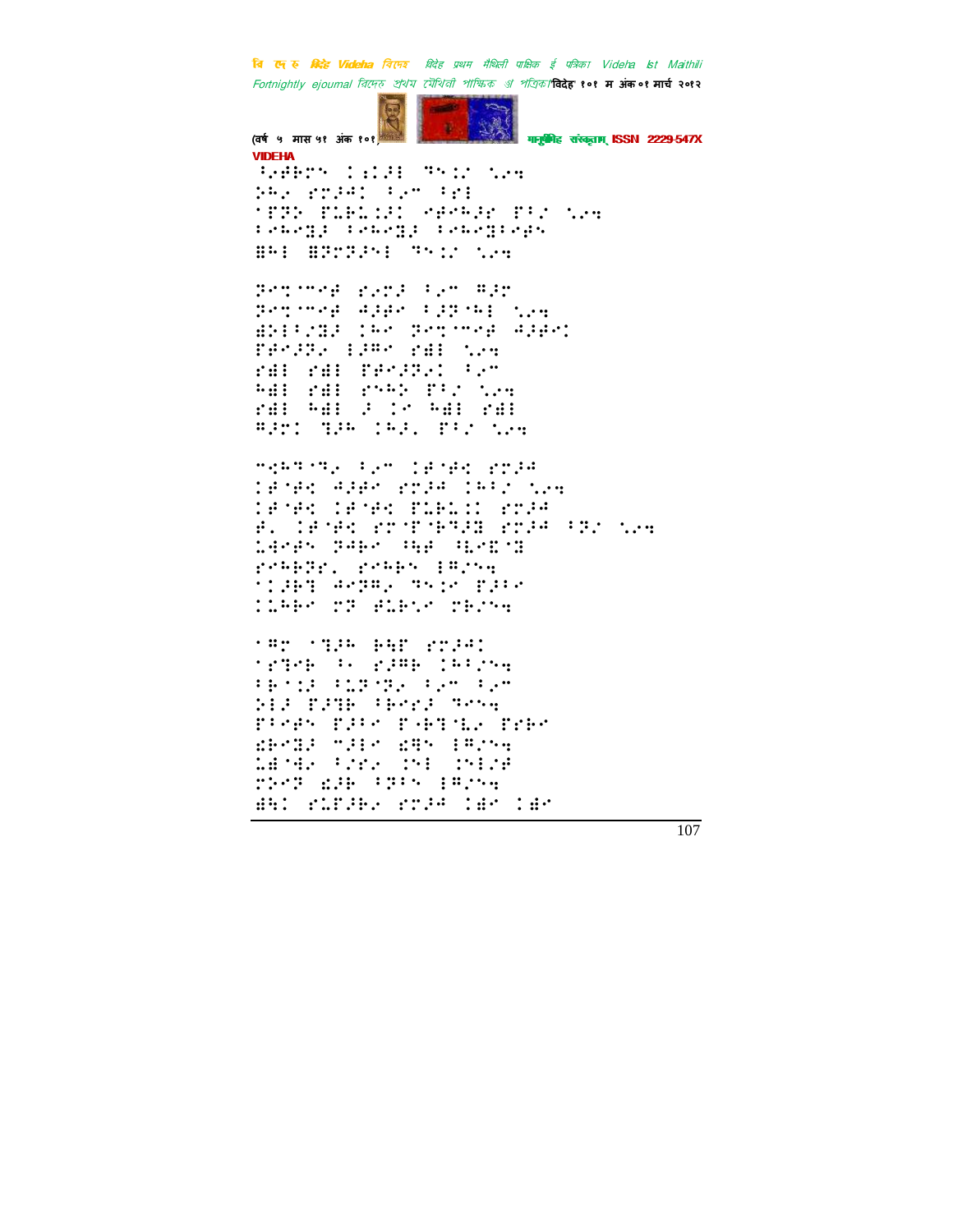

२०१२ (वर्ष ५ मास ५१ अंक १०१ )

मानुबेमिह संस्कृतम् ISSN 2229-

**547X VIDEHA MATH AND AND AND** SHI SHI AGANI SHI SP 733 13 73 79 75 **COMMAND PERSONAL SERVICES MARKET TEST START SERVICE** THE GRIED PREAK TOP TO THE **SEP SPECE SORE OFF 109** Thir Thir Clear New TLABY TLABY PYABY NP realer realer rentring rente rente algia da 8000 8000 8000 8000 \*\*\*\*\*\* \*\*\* \*\* **TEPHP R.E. LEW** 

B. S. DE DORR AGES THROUGH **BEST BINGE PORT NOW** angyang angyan pagpe pagpe TECHNICAL MILLION 4516 45652 (2832-321-52 PSPS PSIED AL PSEMINA F.P. R.P. TEMPHE IRT BARE BAR RUSS IN 1970 rar mad teknologi report the report trees FRAME THAN FILL MIN THAN TH **Concert Service Concert** ri jepnin, naje rine **MARING MARKET CHARGE** 1982 (B.W982 (P.182 2226 TREPARE TRE INFORM

**WARDER**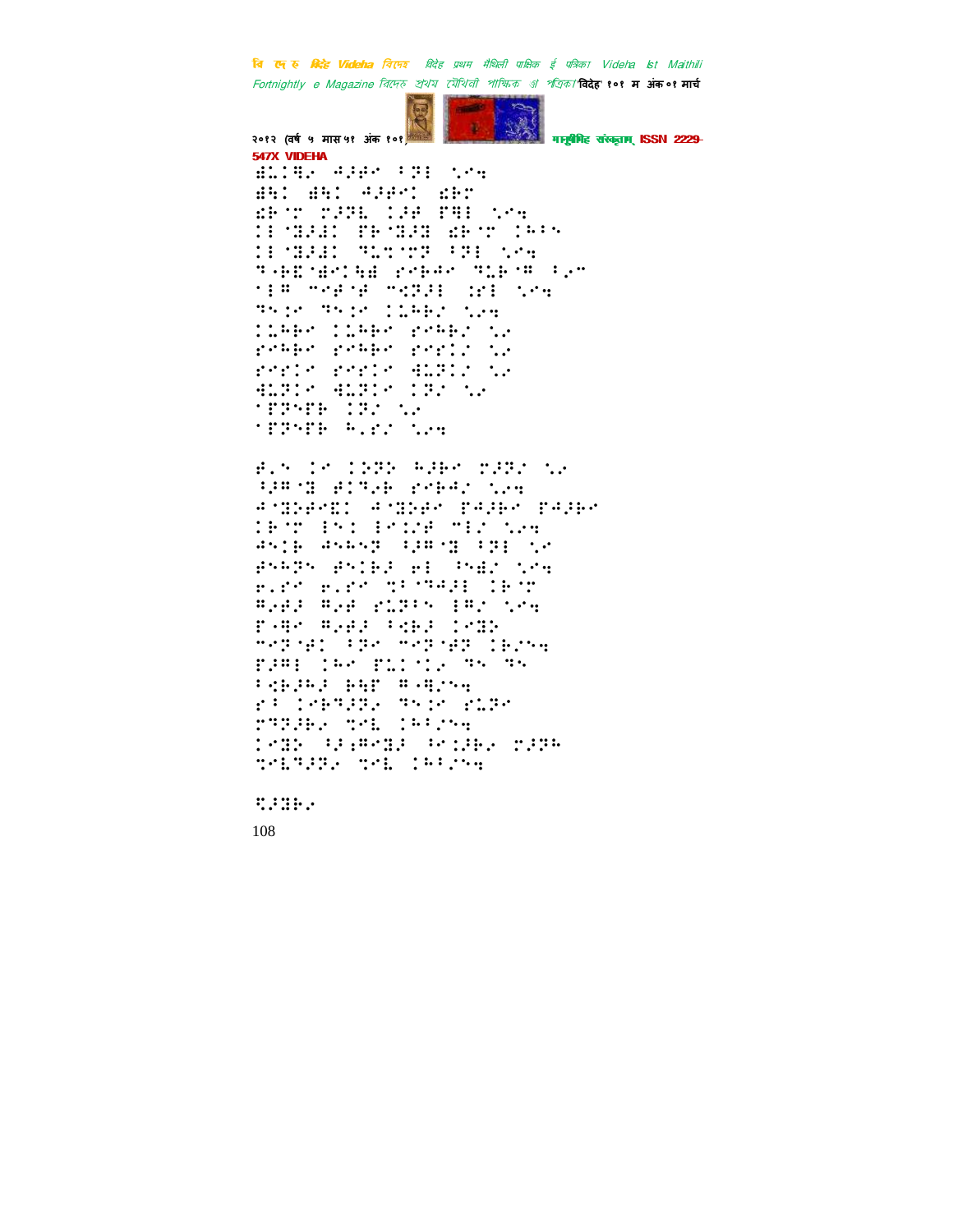चि एत् रू मिन्हे Videha निएन्थ विदेह प्रथम मैथिली पाक्षिक ई पत्रिका Videha Ist Maithili Fortnightly ejournal রিদেত প্রথম মৌথিনী পাক্ষিক প্র পত্রিকা**'বিदेह' १०१ म अंक०१ मार्च २०१२** 



VIDEHA

THE THEFT STREET  $\mathbb{Z}^n$  . The set of  $\mathbb{Z}^n$  and  $\mathbb{Z}^n$  . The set of  $\mathbb{Z}^n$ ⢷⣐⢻.⢷⣓0!⢹⣈!⣋⢼⣝⢷⢴! **APRS APRS IN 1910** 922 222 222 ⢽!B⢼⢾!B ⢷!3⢻3⣊⣐⣒! **CONDER SERVICES** BRUSH BE SHARE SHARE SHARE  $^{\prime}$ .  $^{\prime}$  .  $^{\prime}$  .  $^{\prime}$  .  $^{\prime}$  .  $^{\prime}$  .  $^{\prime}$  .  $^{\prime}$  .  $^{\prime}$  .  $^{\prime}$  .  $^{\prime}$  .  $^{\prime}$  .  $^{\prime}$  .  $^{\prime}$  .  $^{\prime}$  .  $^{\prime}$  .  $^{\prime}$  .  $^{\prime}$  .  $^{\prime}$  .  $^{\prime}$  .  $^{\prime}$  .  $^{\prime}$  .  $^{\prime}$  .  $^{\prime}$  .  $^{\prime}$  ⢽⢼⢷!⣁⢵⢷!⣈!3⢻3⣒!  $\frac{1}{2}$  . The state of  $\frac{1}{2}$ **WHITE**  $32$ ⢾⢼!3⢻3⣊⣐!⢷ !3⢴! ⢼⢹⢼!⢼⢻⢺!B⢽3.0⣛3⣒! ⢴⣈.3⢴⣈!⢽2!0⢷⣈!03⣊⣐! ⣈⢽⢵!⢵⢳⢽⢼!B2 3!0⣛3⣒!

⢻⣅⢽.⢻⣅⢽!⢻⣅⢽⢻⣅⢽⢼!3⢻3⣊⣐! **SHI** 199 SHIP 299 ⢳⢼F.⢳⢼F!0⢽⢽⢼!⣅⢽⣞3⣊⣐!  $3!T$ ⢾⢳⢴!B⢴!⢼F⣈!0⣛3!0⢽⢽⢼! ⢼⢷⣞!B⢽⢼!⣞⢼⣐⢻3!⢹⣈3! 0⢽!⢽!⢼⢷⣞!⢽2!⢹⣈! **SAN THE STANDALE STANDALE STANDALE STANDALE STANDALE STANDALE STANDALE STANDALE STANDALE STANDALE STANDALE STA** 

 $\pm$ ib 'afri 77 FAPA' 3!⢳⢼⣙!⣃⣅ !3⢻3⣒! **'BIS 'S' USB 'BON' BON'**  $T$  :  $B = 3$ ⢼⢽⣇!⢻⣅⣜.!5!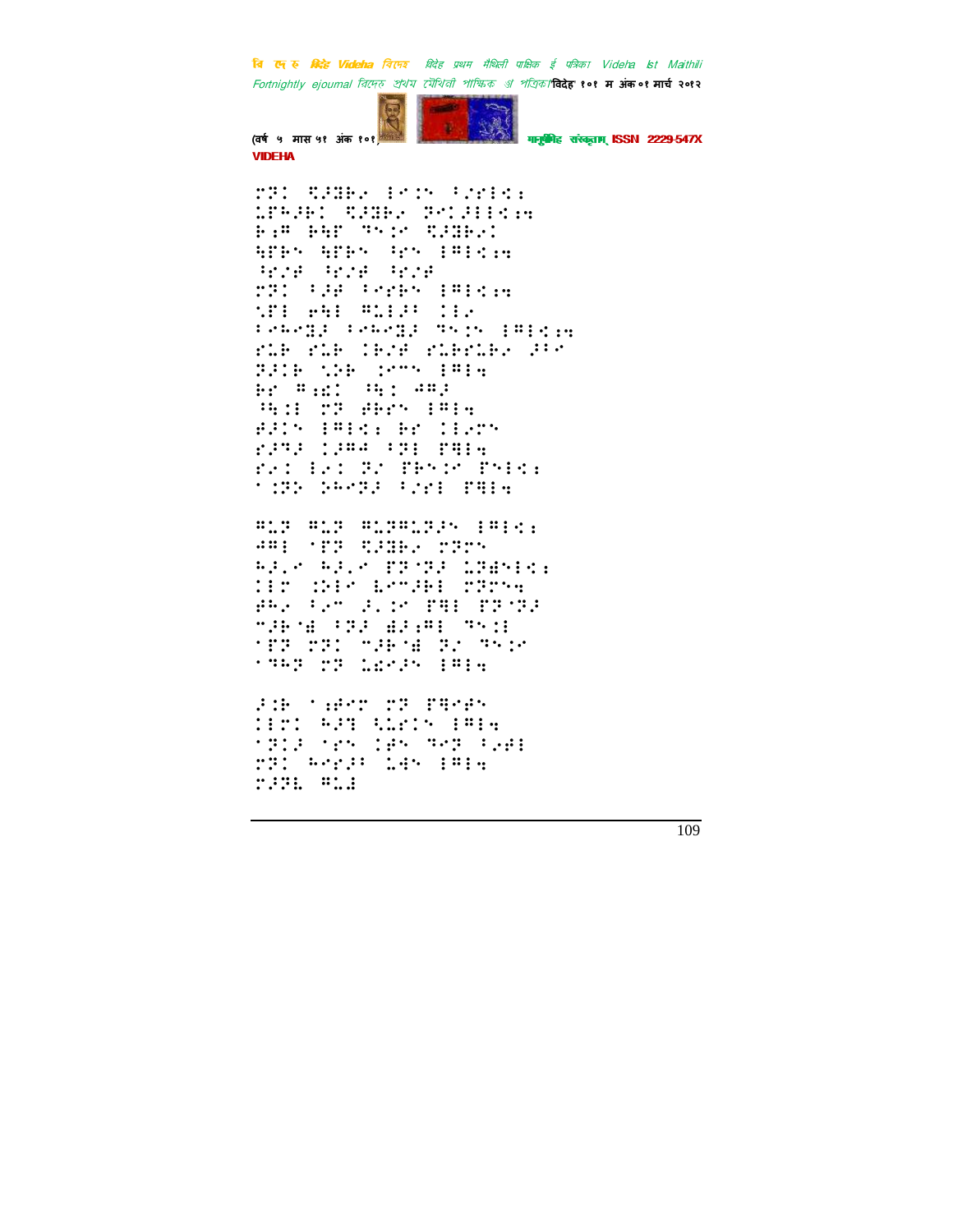बि एक रु मिनेट Videha विएक विदेह प्रथम मैथिली पाक्षिक ई पत्रिका Videha Ist Maithili Fortnightly e Magazine রিদেহ প্রথম মৌথিনী পাক্ষিক প্রা পত্রিকা**'বিदेह' १०१ म अंक०१ मार्च** 



२०१२ (वर्ष ५ मास ५१ अंक १०१) **547X VIDEHA** 

मानुबेमिह संस्कृतम् ISSN 2229-

43 der Ald CD (198 roldry BF BRY 2714 271 BRYSE steps will all all diego THE THE SHIP INCH 43 der ekk del 32 film 15-A. LAR (8928 BR254 BRAND NA MANING SAM PRIESE PRI: 19928 BR254 **Will Set rooms an** PHILE WILL INFINE Press pare rate will TRAPLELE FRY 18254 ARRES ARRES WILL FAMILY **SEPTE SERVICE PRODUCTS STARR PORT OF STARR** radion (are particle)

BAT WILL STATE PLATF William Williams HITE PORT TERMS IN FTL FRA PARE FIRENT anega anega pen pp. ()e **SI Thebr. Has ras COMPAGNISHIP SECTS** PARE CAND CHREE FLRREE Fact From Press Chrom BRLST SHER PRESS TO DE 

rich British rich bis te LPAN BRIE STOR BROWN rath 4dB rech rech 110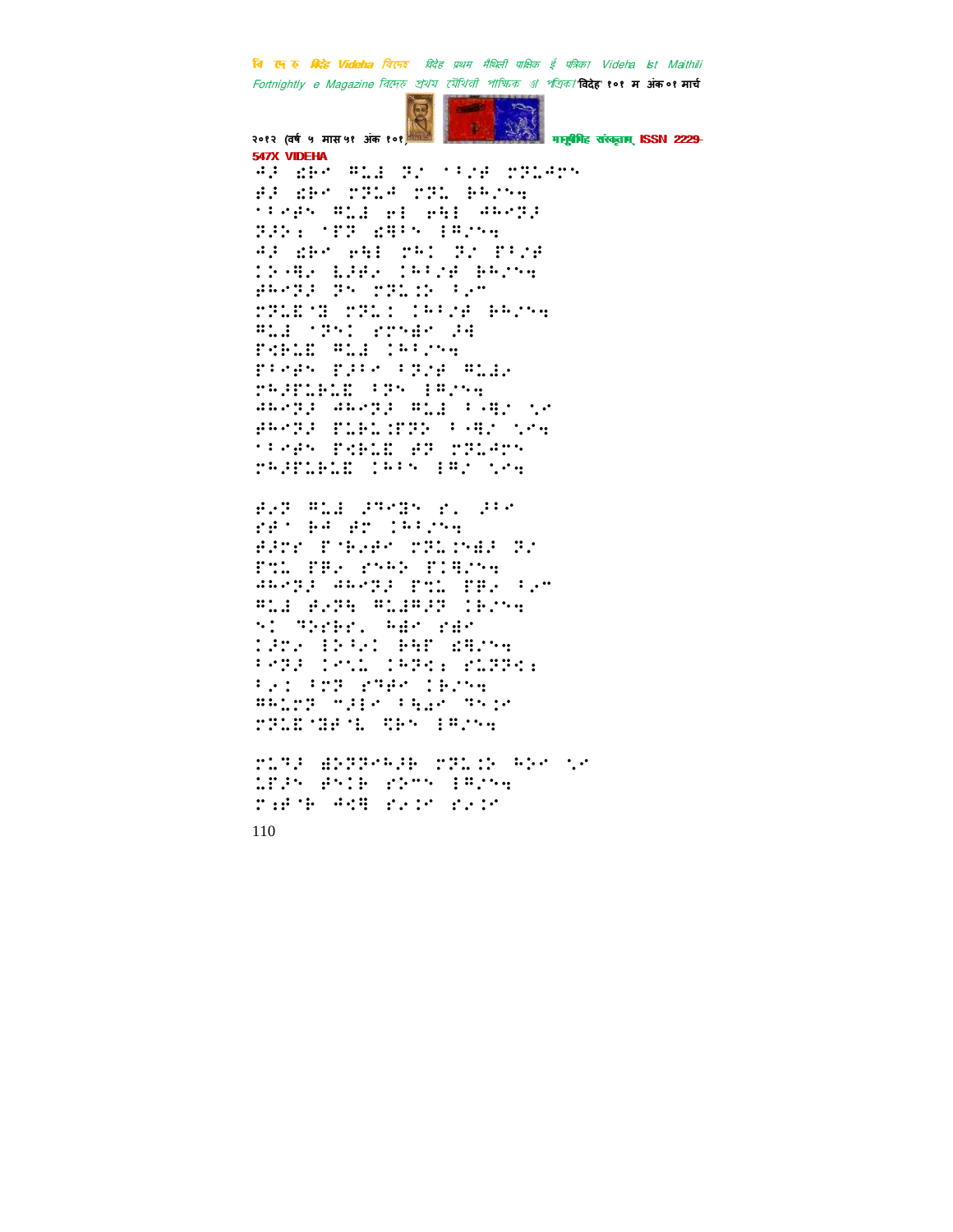बि एक रु मिनेट Videha विएक विदेह प्रथम मैथिली पाक्षिक ई पत्रिका Videha Ist Maithili Fortnightly ejournal রিদেহ প্রথম মৌথিনী পাক্ষিক প্র পত্রিক/**বিदेह १०१ म अंक०१ मार्च २०१२** 



(वर्ष ५ मास ५१ अंक १०१) **VIDEHA** 

मानूबीह संस्कृताम् ISSN 2229-547X

medida (28. 1004) (Brow SAMPRO MARINE (1992) dhis **WELH THE TIME INSTA MIRE TEMP SHEET TEMP** tian ten 1850 impéd LARAS STAR SSON 1824 tel diddy babb dhee MI MIR PREF BAR **APROXIMATE STAR SERVE** 

**ARRIE FERR 194 1978** 1987 BM: 1983 (PRING PROTECTS CHINESES INTO Reported choose this wa PROF PLPROF SLP SOM mid: Arda, Car Chine Benind, EARL Coper Store Stor fli free Ester Chry Prode fare bofath<br>Alborn Cenlode fare did. Phane PHI SLAI SHER COMMAND SCORE

**POST CONFIDENTIAL P.P. P.P.ST (815 | P.S.)** BJP5 B. dher dhib5 tr **THE BE SERVICE** avlet inne de dro tr #5185 TIME 4247 182 193 SLIPHIN NUMBER **MIR THAN IN BARYA** 1989 A989 198 198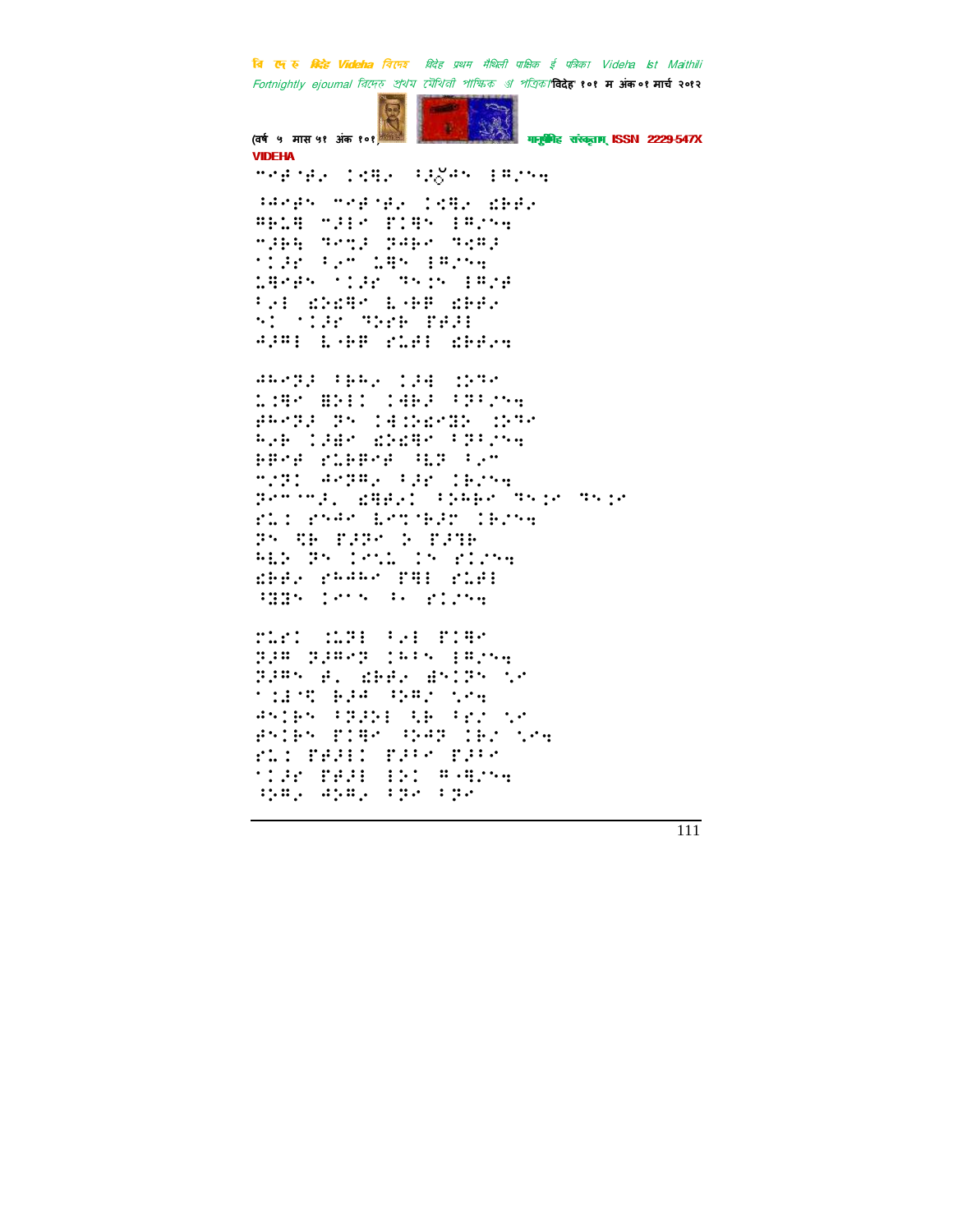बि एक रु मिनेट Videha विएक विदेह प्रथम मैथिली पाक्षिक ई पत्रिका Videha Ist Maithili Fortnightly e Magazine রিদেহ প্রথম মৌথিনী পাক্ষিক প্রা পত্রিকা**'বিदेह' १०१ म अंक०१ मार्च** 



मानुबेमिह संस्कृतम् ISSN 2229-

547X VIDEHA THUE PHED FURN IRON fleter mass man parts. **1998 1998 2010 1920 CARD COR COR THERE HE SHA INTER** B. THOR THE THE HETH 151g 10 75 po 18254

there are

TRA SERVAN TYN NY **TERPY PHORP TELL LEW BiBiB SIDE PER PART MITT IESE MISE PRISE** PARLI PLEMAR PRESPA<br>Ship Ship Ileeza efikir An Bader Can Carl Na ABS PREM ABSOME PREM 1.0000 TOP CONTROL TO **MOON CONTROLLER** Br Barro Fan 1965 1985 FREED FOR NATA CHOON **WERE THEFEN BY BY** 19794 19794 2386 331 534

TEPTILI TEIN ENH Sheetings of Sheemanis, **FRIDGE CHAIRS PRESS SHEPH SME THE SHERE.S** 355 SLP-BALL (185188-218 DEP FINED PARE IEDA **THE REPORT OF STREET** reterat dramatic teres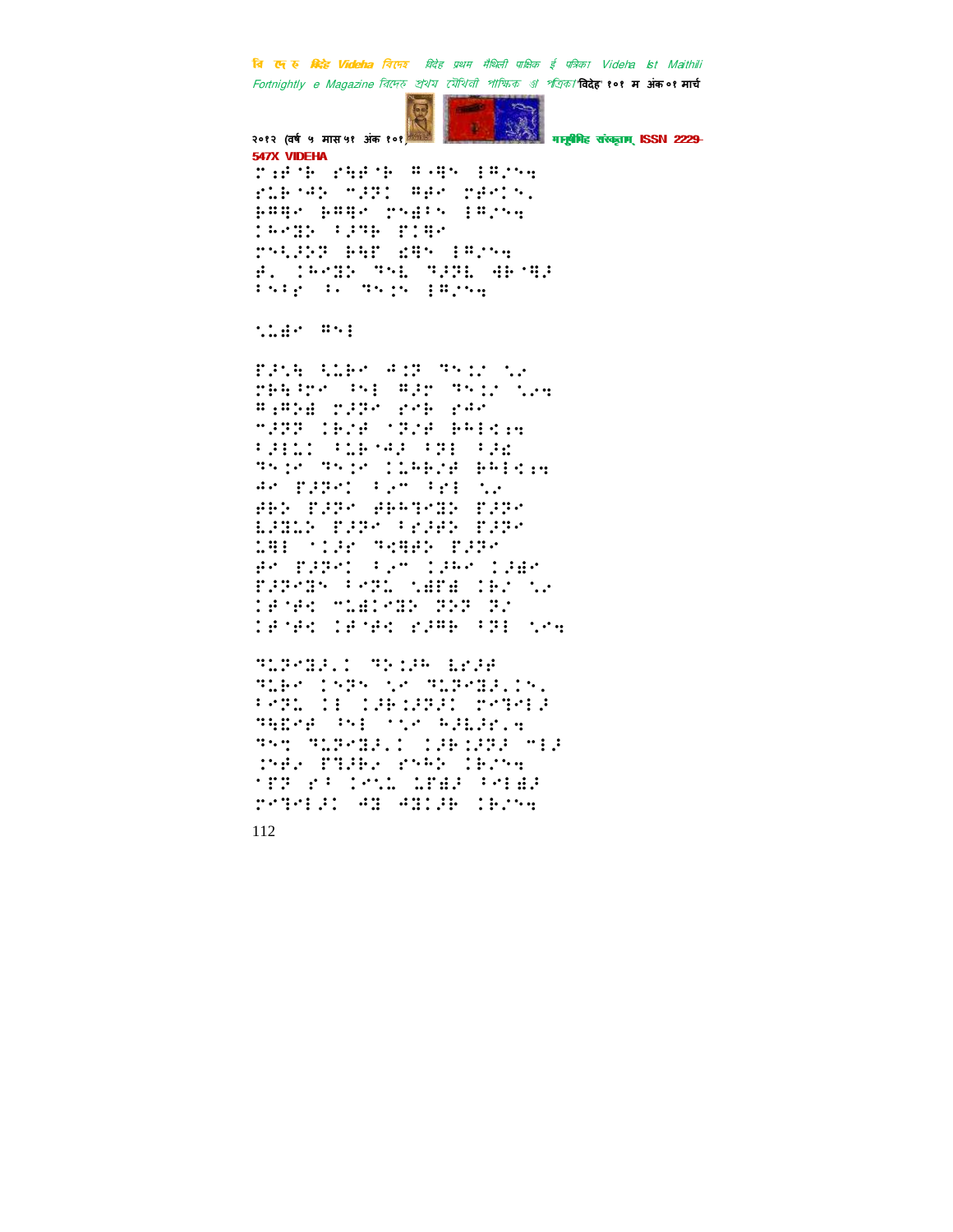बि एक रु मिनेट Videha विएक विदेह प्रथम मैथिली पाक्षिक ई पत्रिका Videha Ist Maithili Fortnightly ejournal রিদেত প্রথম মৌথিনী পাক্ষিক প্র পত্রিকা**'বিदेह' १०१ म अंक ०१ मार्च २०१२** 



मानुब्रीह संस्कृतम् ISSN 2229-547X

SHIP PARKEMIN ITS IP 3286 53986 (2356 121 54 **MARINE BEAT STATE** THE BEAM LEFT TEMP apprese racioni aprovar<br>rica reforme reformate ri rie: rile more more paga paga peluanga uaga

## $\mathbb{R}^{n+1}$  .

**VIDEHA** 

**ALABAY AN BAR SNIPPIN** Priest Absoluted that the **SIN CAT ART PRIME** PRIP RIPS RIPS RED NAM SPARING INVENTION OR spas spa preligie sieh.<br>Ese liger epager ise 842 242 1882 18821 **SAMPLE BOY COMPANY** Br eAl clair d ell Ap APP (AP, MATE TON

ARCES SHOP ALP ALP TECH #6199082 B.# IP100 B6254 **TAMLE MOREL STORE FRIM IPAM IPAM IPAM IPAM** BUB LADI (MANUS ARAN **SE SSE ARIS 18254** 8028 THE 18 SIN 30 THE THE PORTHION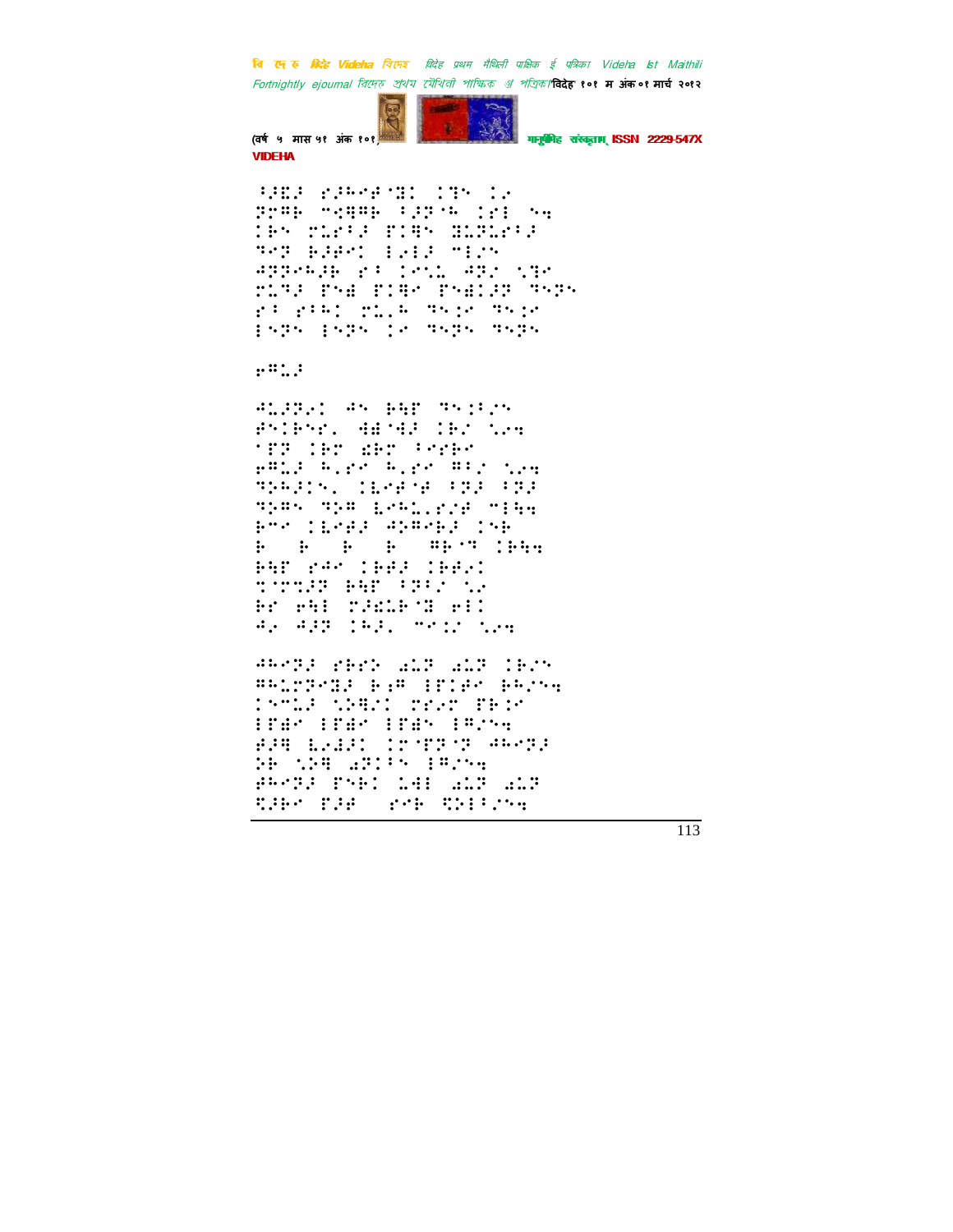चि एत् रू मिन्हे Videha निएन्थ विदेह प्रथम मैथिली पाक्षिक ई पत्रिका Videha Ist Maithili Fortnightly e Magazine রিদেহ প্রথম মৌথিনী পাক্ষিক প্র পত্রিকা**'বিदेह १०१ म अंक०१ मार्च** 



547X VIDEHA

0⢼B!⢶⢼⢻⣅!⣇ ⣅⢽⣎⢷⢼!⢺⢳⢽⢼! 3 ⢼3.3 ⢼3!⣔⣅2⣒! 0⢼B!⢺⣅⢼⢽⢴!B⢷⢳!⢾⢳⢽⢼! Boundary Boundary Boundary ⊞D: 52. 2019 2013 2013 ⢹⣅⢽⣓!⢽⢼.⢻⢼B!3⢻2⣒! ⢶⣛3.⢶⣅3⢼3!⢹⣈!⣇ ⣅⣎⢼! **TIME THE THE SERVE** ⢼⢽. ⣅⢷⢺!B2 !⢹⣅⢽⣓! ⣐⢻! ⢳ ⢼.B⣈⢷⢼!⢶⣛⣝B!3⢻2⣒! ⢺⢳⢽⢼!0⣅⢽⢵!⢼⢽!! ⣎⣝– ⢾! ⣓⢷⢺! ⢳⢵!⢳F 2⣒!

0⢽.0⢽!⢹⣉⢼.⢹⣉⢼! 3!⢹⣅⢽⣓!⢻⢼B!3⢻2⣒! Burg also demonstrate ⢹⢳⢽⢼!!!3⢻2⣒! ⢺⢳⢽⢼!⢺⢼⣛!0⢼3⢼!0⣛! ⣉⢴⢾3!⢳C⢷⢹!3!⢺⣅⣛⣊3⣒! ⣚⣚⣅⢷3.⣚⣚⣅⣛3!0⣛!3⢴! LPP WE SALE PROPERTY

## २

⣐⢹⢽!⣅⢼⢷!⣔⢼! ⢷⢷⢼-!⢹⢽⣉⣇⢷! ⣙⢼⢽-!⣎⣅B⢽⢴-! B⢳⢼⢷!

}}⢳⢾2!⢽⣇⢼!⢸⢵⢷}}!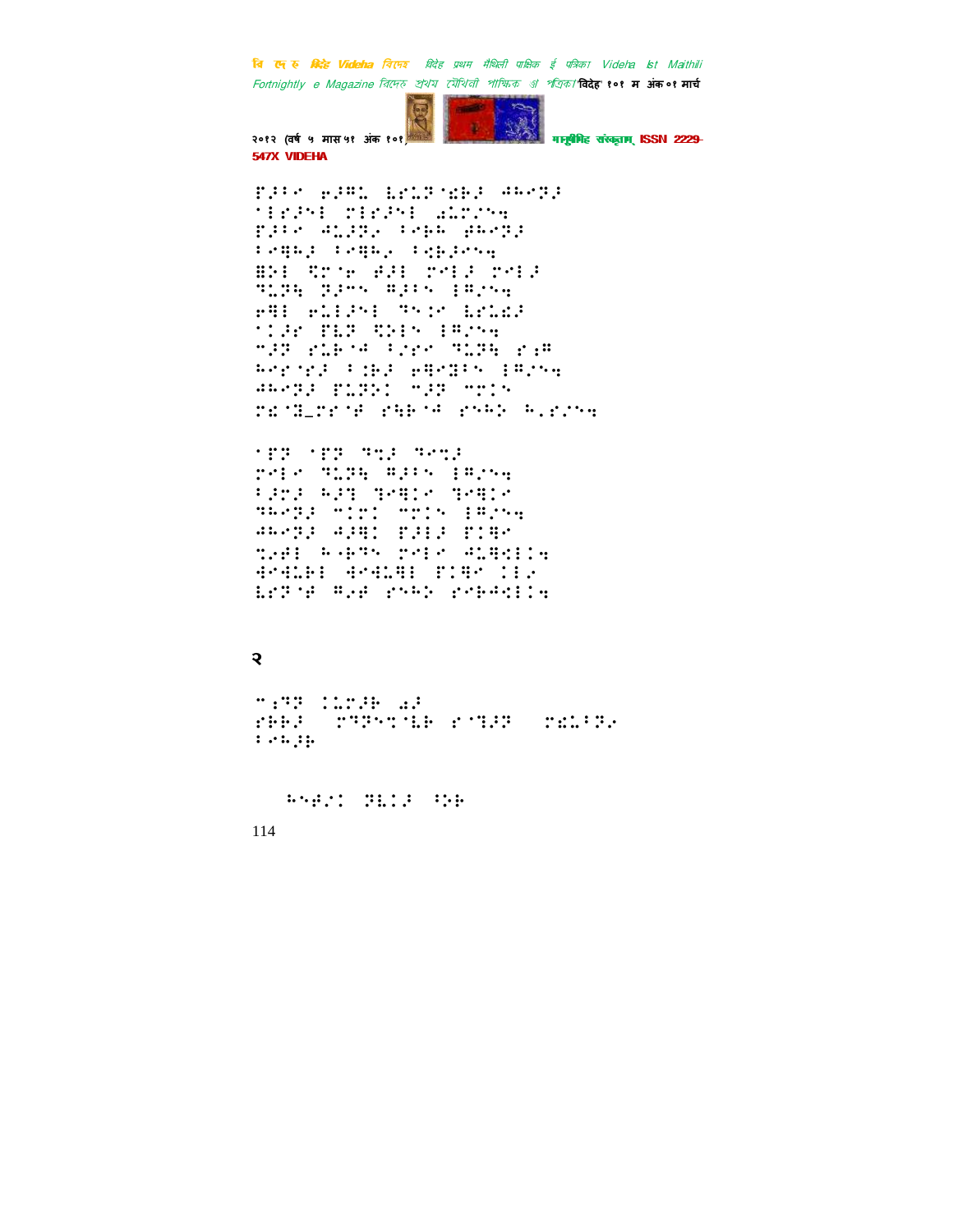चि एत् रू मिन्हे Videha निएन्थ विदेह प्रथम मैथिली पाक्षिक ई पत्रिका Videha Ist Maithili Fortnightly ejournal রিদেত প্রথম মৌথিনী পাক্ষিক প্র পত্রিকা**'বিदेह' १०१ म अंक०१ मार्च २०१२** 

(वर्ष ५ मास ५१ अंक १०१) मानुसार में मानुसीह संस्कृतम् ISSN 2229-547X VIDEHA  $Y$ 2: Colorate Colorate Colorate Colorate Colorate Colorate Colorate Colorate Colorate Colorate Colorate Color **WE ARE THE SECTION OF SHIP** ⣉⢿⢾!⢳⢾2! ⢸!3⢵-! SHID'S SHID SHID SHID SHID ∷∷F *.* F . P . P . P . P . P . P . P . ⢽⢳!⢷⢳⢾2!⢼⢾⣐-!⢼⢾⣐⢴-! ⢼!⢼⢾⣐⣇⢼⢹!⢺⢵⢷-! ⢽⢳!⢷⢳⢾2!⢷⢼⢺⢽⢾!⢼(!! ⢺⢼⢾⣇⢼⢹!⢻⣚⢺⢵⣛-! ⢽⣇3!⢹⣇ -!⢽⣅⢾⢽!0⢷⢸⢼⢾-! 0⣅⢽!⢳⢾2!⢽⣇3!⢺⢵⢷⣒⣒! ३ !⢽⢽⢹!⣇3⢼ !⢷⢼⣝!⢺⢴!⣇⢾⢼.!! ⢼⢽⣇⢾⢼! ⢼⢽!⢻3⢾⢴!⢽⣌⢳⢼⢷B!⢴!⢽⢴!⢼⢺!⢽2! ⣈⢽⢵!⢼3!0⢽⢵!⣅F⢳!⢽⢼!⢽⣌⢳⢼⢷3!  $\mathbf{H}$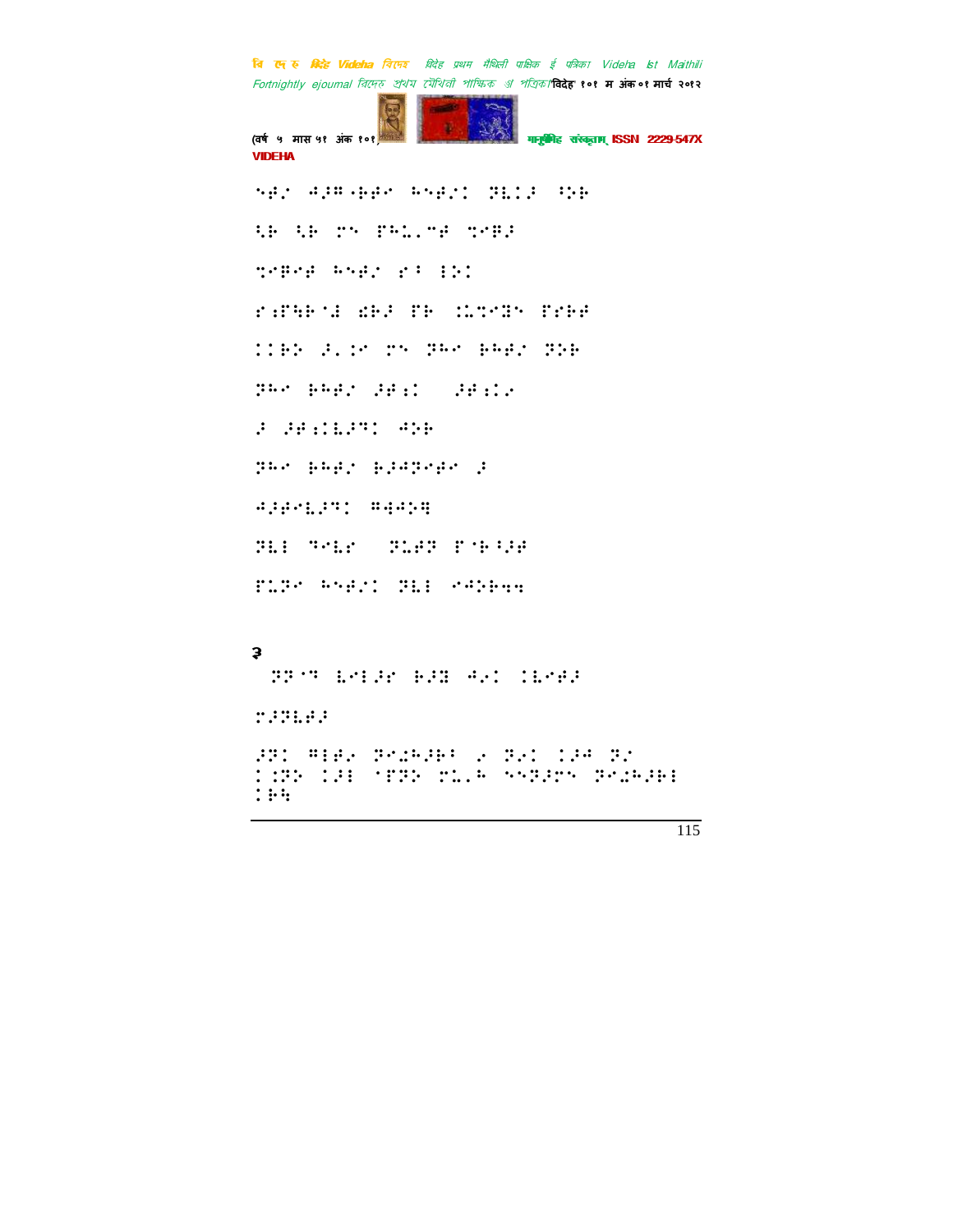बि एक रु मिनेट Videha विएक विदेह प्रथम मैथिली पाक्षिक ई पत्रिका Videha Ist Maithili Fortnightly e Magazine রিদেহ প্রথম মৌথিনী পাক্ষিক প্রা পত্রিকা**বিदेह १०१ म अंक०१ मार्च** 



मानुबेमिह संस्कृतम् ISSN 2229-

**547X VIDEHA** 40: WAREN 2000 (PHOTOGR THREE CREAKING STEER CREW APROVAM MODERN PROPERTY PAR Adam Tulkey (Ad. electional 184 Sheet they says ago to teat Thir Theb: Abinik Tbr NA 1851 PSA 1873 STORY ARISGE LATARE 188 De la Minemator rige de la Ca SUPPRESS WEST FMP MPF CRMC CROSSE REPRODUCED  $\cdot$  ...

BAR IMPOS INF INFALLIPSI FRE At: PAPEL PLINER MARY NE MAR. #BSP #1BP3PB (FFCF AF B18258 (BB SPERT CONFIDENT ARE AND IN AGENTING BRITANNIEL IBEARTHR MIR APRAITIN ERRITH INTE TITLER ANIVE HAR **TERP REPORTER WILLIED BRANE CEN** tra in el ri Alve hin \*BID 151 #d: \*#B. #2 fl2 371 LEI36 13826 Ada ARE E25 212 MERINAL CARD END BY APRESTS TOP **THE WENTER TOWER 2003 IMPER INF** STORIES ROSEL START CHORY Disk (21 janë sile 232 senëmb  $: ...$ 

trend contained

ar repea copposed to **PERSONAL PRODUCTS** 116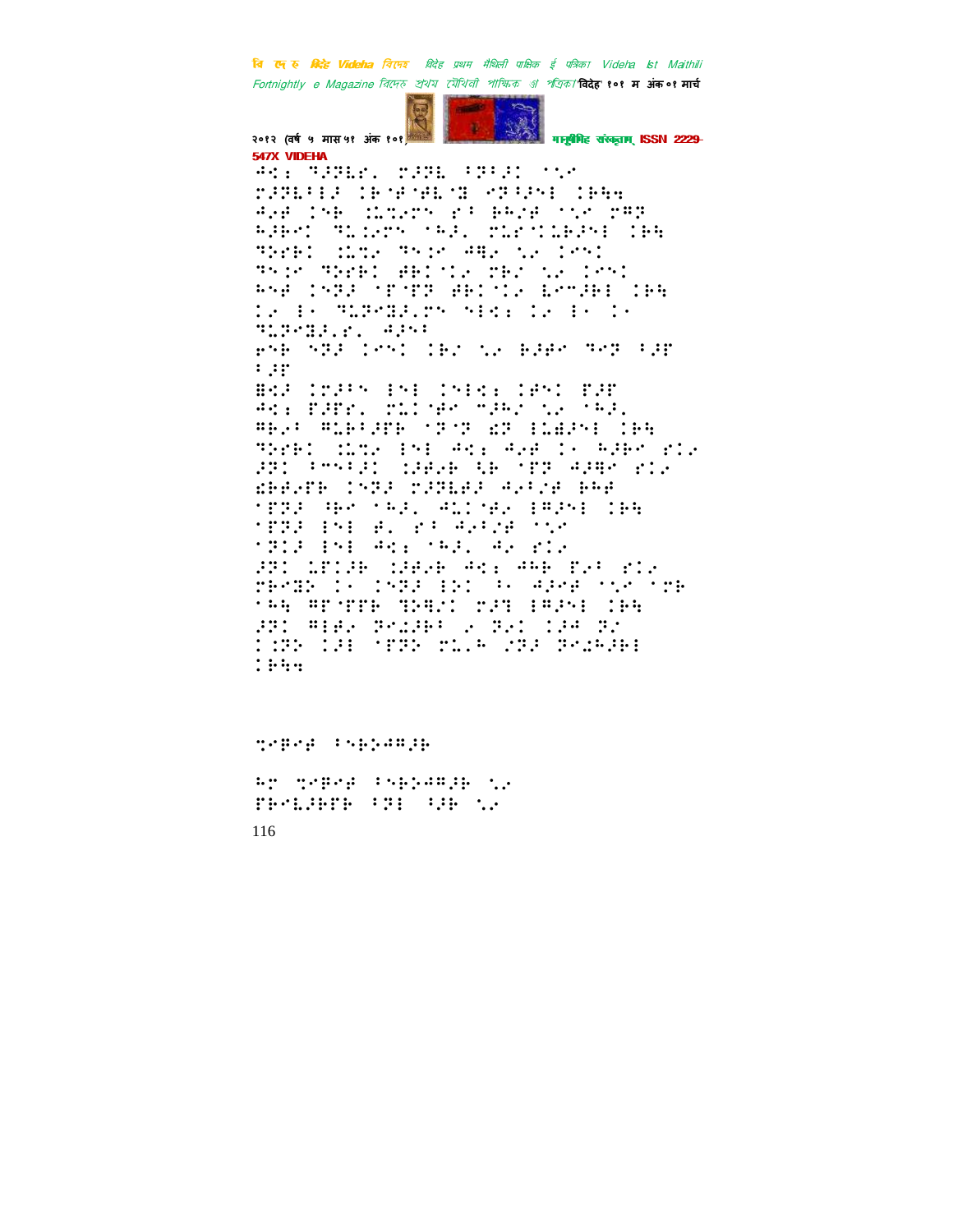चि एत् रू मिन्हे Videha निएन्थ विदेह प्रथम मैथिली पाक्षिक ई पत्रिका Videha Ist Maithili Fortnightly ejournal রিদেত প্রথম মৌথিনী পাক্ষিক প্র পত্রিকা**'বিदेह' १०१ म अंक०१ मार्च २०१२** 



VIDEHA SAL STREET STREET  $E$ BUBS ON THE STREET SUPER STREET  $E$ ⢻00!⢼⢷!⣈⢼!⣁⢴⣒! **ATE (SMIRA) ATER: BATE 151**  $5$  (Par the RP (PPP) FREE the  $\mathbb{R}$  ) with the state state  $\mathbb{R}$ GREEN FROM FROM THE SERVICE IS PHE PALP TRAINS ROBERT ⢺⣅2⢾!⣁⣒!

 $T$  : The second state **ATES #. IPN #. #.#.# TVP+**  $\overline{12902}$  Funderly Ferrican Field (19 ⢽⣝⢼F!B⢼⢾!⢳⢷⢼! !0 PERMINE 199 PER **We define their** ⢽⣝⢼F!B⢼0⢵! 000 PERSONAL PROPERTY 0⢾⢼⢾!⣁! 331 33 BEN BEN BEN BER **WEE SHE INFORMATION** ⢼B!⢽2!⢻⣓⢺⢷!⢳⢾!⢳⢷⢼!⢻⢼! 3!⢺⢼B!⢹33⢴!⢼⣝! ⢼F⣔! **SAN CONSTRUCTS**  $B \cdot 1$  : 300  $B \cdot 1$  : 300  $B \cdot 1$ 

2!⢷⢽⢼0⢷!0⢽!⣐⢾⣇⣝! hhbkfoesbAwjefib⣒dpn!0⢷!0⣚⢼⣅⣒!!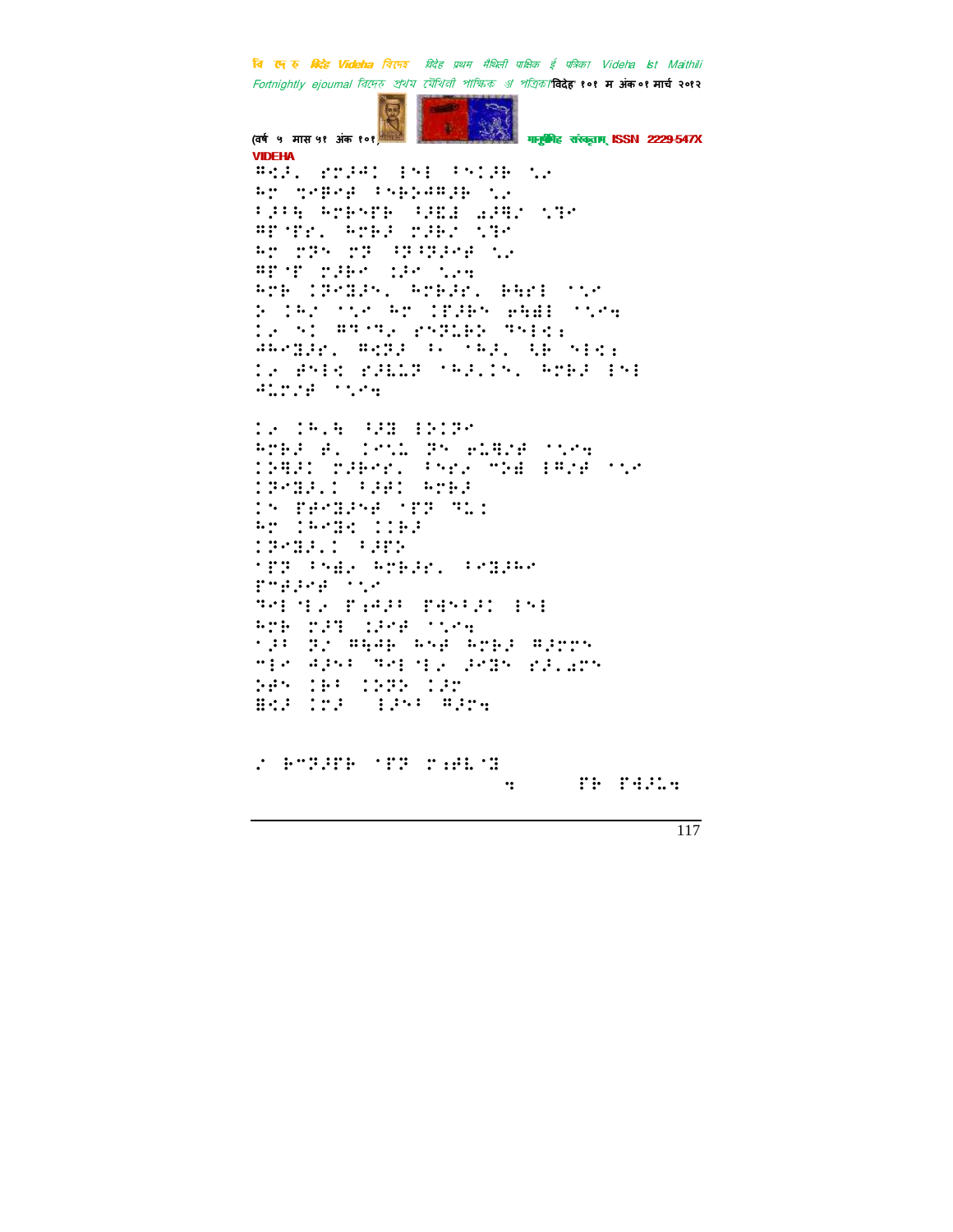बि एक रु मिनेट Videha विएक विदेह प्रथम मैथिली पाक्षिक ई पत्रिका Videha Ist Maithili Fortnightly e Magazine রিদেত প্রথম মৌথিনী পাক্ষিক প্রা পত্রিকা' **বিदेह' १०१ म अंक ०१ मार्च** 



**547X VIDEHA** ge P.B.JH. al qe Ponillor al 7.99.311 a.P

**PATALE BRACK** SHALLS

**CONTRACT CONTRACTS** are to crime add regency reads and readsweat 1954 BEIL TAP SIEE PRINT PRSPA 829 ANGLI 225 PARTNER terne agencies make a make ARIO 23A 23ARI 18 IN 2018 PUBLIC PROCESSION BOOKS PABEL Hr Wilfelm WHO D BAR MARI PARTE ISA THE BEAM SPACED IN FARM LABE RIPS CHAR PROPER BIA COPER CHICH **TEMP EPOIL TEMP PERSON 1911: 1912: 1914: 2019: 191** nêm nêm programa papa siya siy relations and tape rice stre rromand reterains absent 28.02206.036 FIRE EN RESERVATED IN THE SIDE OF 166 237512 (226 624 237512 are to crime add regency

 $\mathbf{R}$ 

MAT PROVISE  $\mathcal{L}^{\mathcal{L}}$  is a subset of the set of the set of the set of the set of the set of the set of the set of the set of the set of the set of the set of the set of the set of the set of the set of the set of the set of the  $\mathbf{1}$   $\mathbf{1}$   $\mathbf{1}$   $\mathbf{1}$   $\mathbf{1}$   $\mathbf{1}$   $\mathbf{1}$   $\mathbf{1}$   $\mathbf{1}$   $\mathbf{1}$   $\mathbf{1}$   $\mathbf{1}$   $\mathbf{1}$   $\mathbf{1}$   $\mathbf{1}$   $\mathbf{1}$   $\mathbf{1}$   $\mathbf{1}$   $\mathbf{1}$   $\mathbf{1}$   $\mathbf{1}$   $\mathbf{1}$   $\mathbf{1}$   $\mathbf{1}$   $\mathbf{$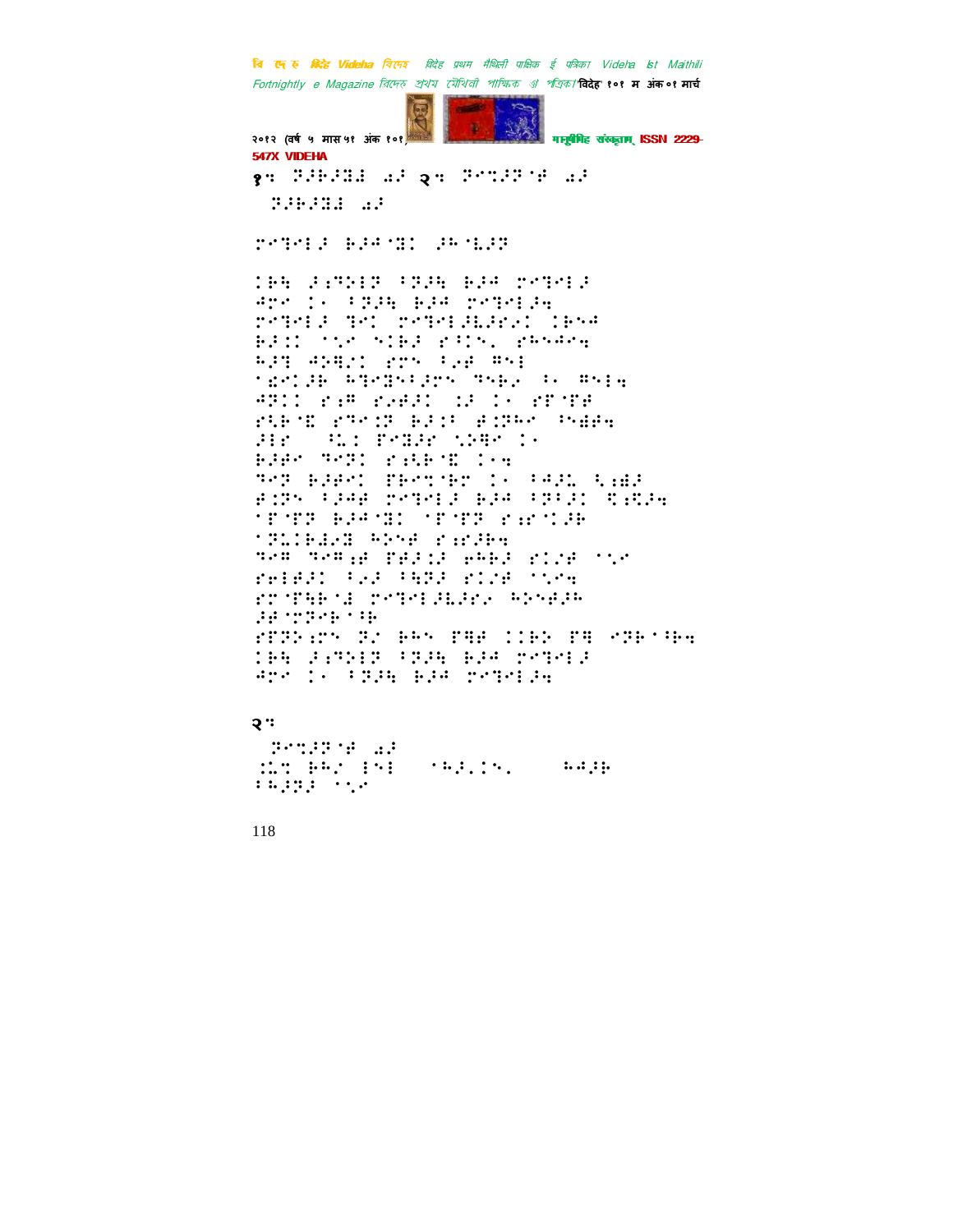बि एक स्टेड Videha विएक विदेह प्रथम मैथिली पाक्षिक ई पत्रिका Videha Ist Maithili Fortnightly ejournal রিদেহ প্রথম মৌথিনী পাক্ষিক প্র পত্রিকা**'বিदेह' १०१ म अंक०१ मार्च २०१२** 

**Service** 募 (वर्ष ५ मास ५१ अंक १०१) मानूबीह संस्कृताम् ISSN 2229-547X **VIDEHA** Her. Thromagnity, Milr. (Alex HARASA SAN Press dialet Australia (Arragen Albert A)  $\mathbf{a}$  : ROBE POINTS REPORTS THE INFORMAT  $\cdot$  .  $\cdot$  $f:U \times H$  . If  $U \times H$ Telephone (1968) pr  $\mathbb{R}^2$  :  $\mathbb{R}^2$  $m_{\tilde{t}}$ PRESS RESERVATE STEP SPRING TER Separation of SI MAI PSI TROPPAR PROPE. LARE WHEEL 232 NA BRAE 2.16 IR (1993) 12 Professor and MORTH ARTHUR RAIAN, BLALAT **Source Albert Schools**  $3332333$  $\mathbf{R}$ TERMING PARTIES AN PEAR PROPER CRANDRY SHE DR. JP FEAR (F. ANIX  $\dddot{\cdot}$ **THOMAS POSSESS CONTRACTS**  $\cdots$   $\cdots$   $\cdots$   $\cdots$ 38: WAR PES: AND CB (PSP)B5218 ROB PAR TR PRO BRITE ( PREP 42  $\mathcal{N}(B) = \mathcal{N}(B) \mathcal{N}(B) \mathcal{N}(B)$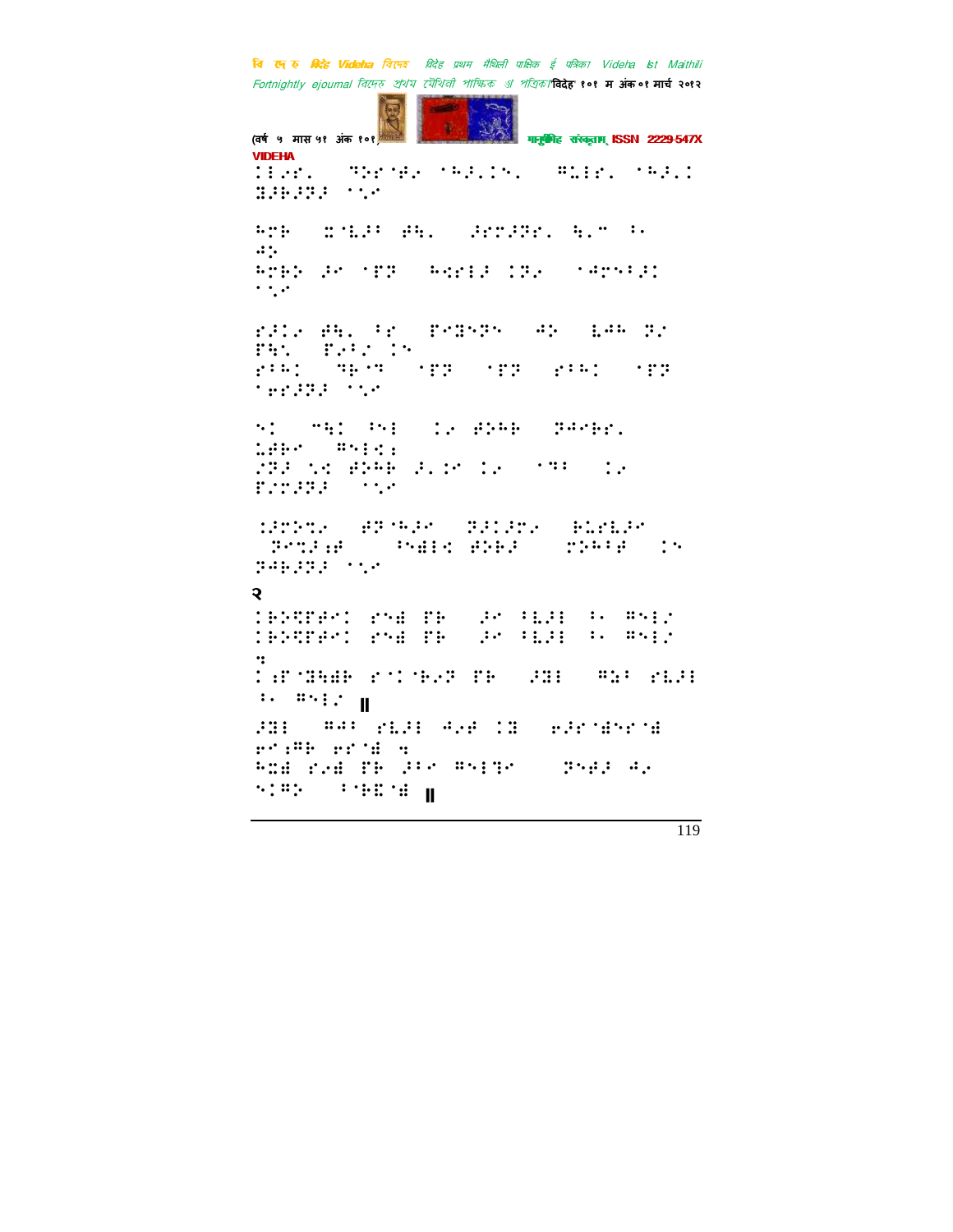बि एक स्टेड Videha विएक विदेह प्रथम मैथिली पाक्षिक ई पत्रिका Videha Ist Maithili Fortnightly e Magazine রিদেহ প্রথম মৌথিনী পাক্ষিক প্রা পত্রিকা**'বিदेह' १०१ म अंक०१ मार्च** 

**Separate**  $\mathcal{R}$ मानुबेमिह संस्कृतम् ISSN 2229-२०१२ (वर्ष ५ मास ५१ अंक १०१ ) **547X VIDEHA** TRAIN TARTY ANNIBE ( BLTD) THAT  $1.4 \pm 0.4$ Thurse Homerie En (18 Mar  $447.1254344$ gay and sads checked the sadar S APPLE FROM BETRACHT (PSPECTR) **SHERE** II RESAR PREFIGEE AN ARTICLE PERSONAL the selfe a  $\mathcal{A}_{\mathcal{A}} = \mathcal{A}^{\mathcal{A}}_{\mathcal{A}} \mathcal{A}^{\mathcal{A}}_{\mathcal{A}} = \mathcal{D}^{\mathcal{A}}_{\mathcal{A}} \mathcal{A}^{\mathcal{A}}_{\mathcal{A}}$ **AND AND AND AND AND AND ALL AND ADDRESS**  $\mathbb{R}^n$  is a property in rakter Ar for White (strrn (rok) 199 31 15 **AND STATES AND STATES PRODUCT** 25885. I From online on the While The End  $\mathbb{C}^{\mathbb{Z}}$  $\mathbb{R}^2$  :  $\mathbb{R}^2$ Tar (Sign) grad as Faid (Stombile LOWER STORES II PROF ALORS TERRA PORT TO TEORIA **Side Sha** 

**CONTRACTOR**  $\mathbb{R}^2 = \mathbb{R}^2 \oplus \mathbb{R}^2$ **Foat and The I** PLESS EST and the Carpenter **Sensor State** SAN ARASI ASAMIA PROVINCIAS

 $\mathbf{u}$ 

120

ESTERT STRU

 $\dddot{\mathbf{z}}$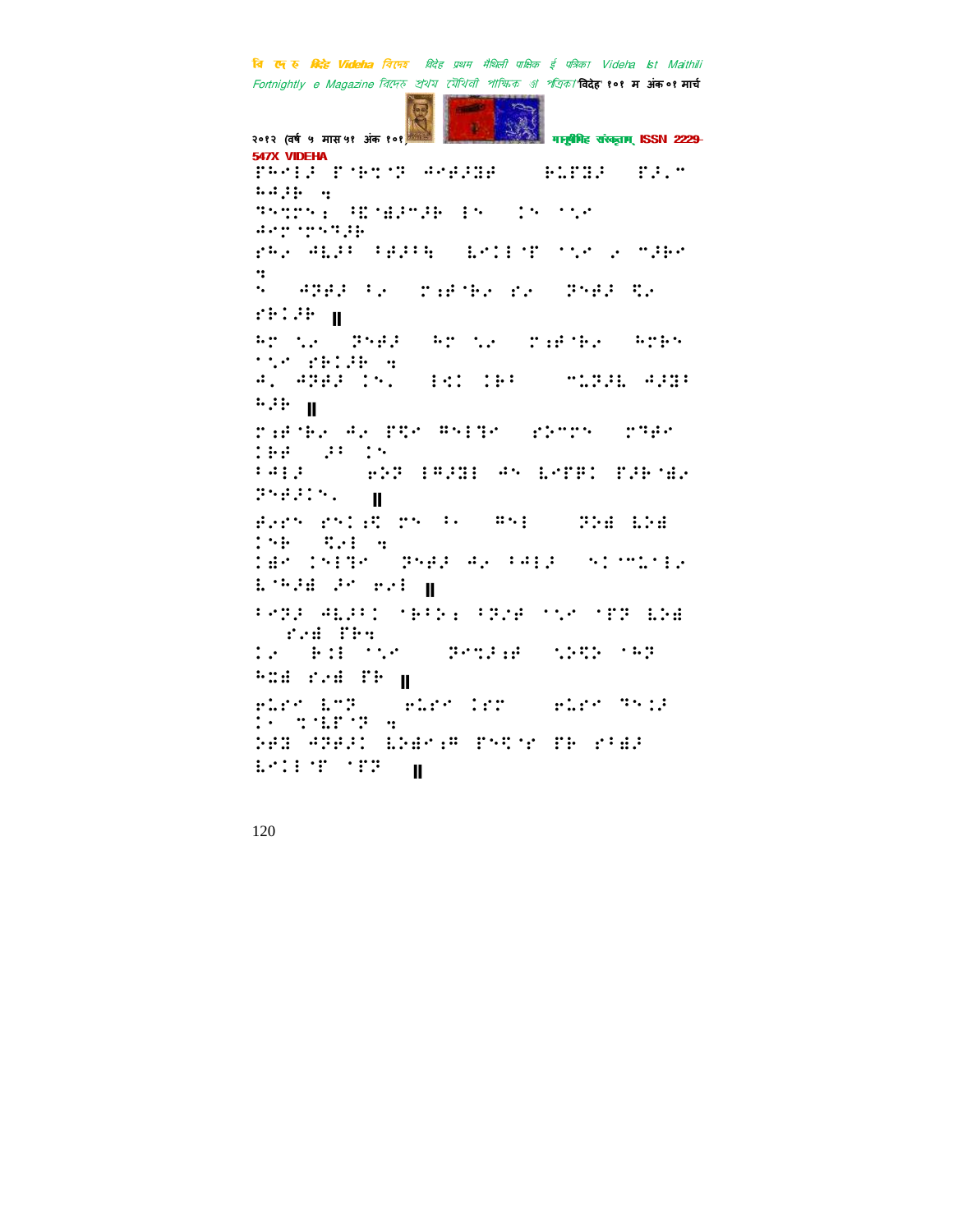बि एक रु मिनेट Videha विएक विदेह प्रथम मैथिली पाक्षिक ई पत्रिका Videha Ist Maithili Fortnightly ejournal রিদেত প্রথম মৌথিনী পাক্ষিক *ঙা পত্রিকা* **বিदेह १०१ म अंक०१ मार्च २०१२** 

**Service** 

(वर्ष ५ मास ५१ अंक १०१) मानूबीह संस्कृताम् ISSN 2229-547X **VIDEHA THE THE RESIDENCE OF STAR** stik set s IPPERFICATE PROJECT POST  $\dddot{\mathbf{z}}$ TENDERS PAR DES DR FEBRUAR WARD  $\dddot{\cdot}$ 

*A BUILD* **AND A BUILDING SEPTE STATE**  $\bullet \bullet$ ga Pobler Pobril al ga FLP (12726) rim ga Ri, www.b (1276

 $\cdot$  ? There fires at **MINESENS AREA PROPERTY SERVICE** aris (m. **TEECH COMPANY OF STREET** CONTRACTORS CONTRACTORS Pobrogland Boldish (Pobran Pobra) AP PORT TREE TORE EST MITTE AP (2008) PPE (2008) SPREAMENT age avge contres there in the **1989-1980 MACHINER MACHINERY** HARABHA WHIPAR MY BY **APREMIX SYSTEM RELEASEMENT** THE WILL STORY FINISH renth rates thanks renth  $11.147$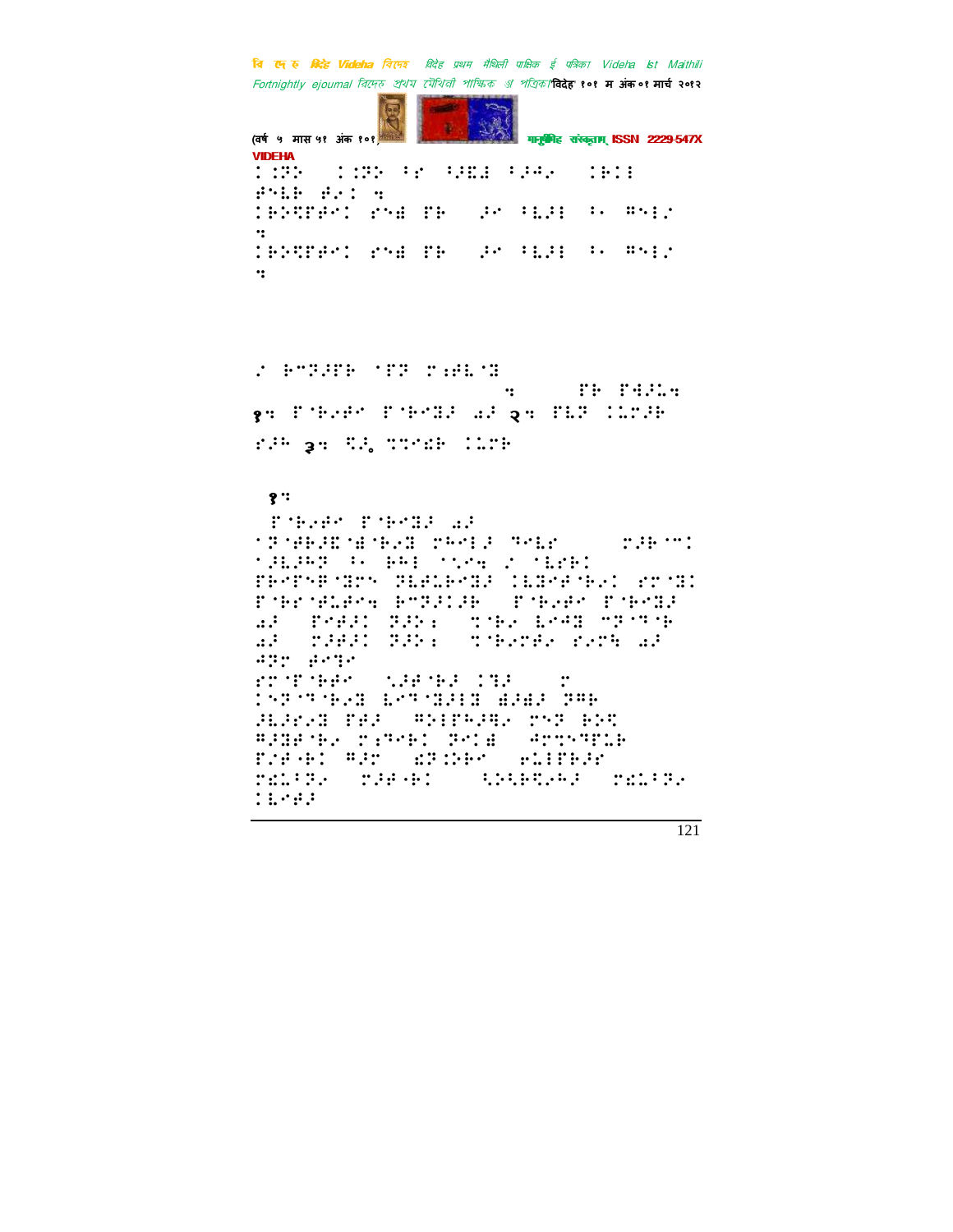बि एक रु मिनेट Videha विएक विदेह प्रथम मैथिली पाक्षिक ई पत्रिका Videha Ist Maithili Fortnightly e Magazine রিদেহ প্রথম মৌথিনী পাক্ষিক প্রা পত্রিকা**'বিदेह' १०१ म अंक०१ मार्च** 



२०१२ (वर्ष ५ मास ५१ अंक १०१) मानुबेमिह संस्कृतम् ISSN 2229-**547X VIDEHA**  $\mathbf{1} \cdot \mathbf{d}$ .

**APACKER AME MARAB** MARK Prace ABI HETH PARK **MARY COMMANY** ra iko ng angkoanga ni rraz B. Denn Mac 20028 NA Chris Brightings: Adelian Page **STAR PLANET STATS** 128 128 1582 CIBS ATTE SIR LENANG TO **TIME STAR PSAR** ESA (PER PRINT PLANET PER Ber time and App PRES DEPOTA PLEABOTA ( PALII 15) 1185 285 B. PAIL 32 AP 212 FRE PARRER 2 PARK EPARL PRO PARENT PARI TEN PRIME 191 BREAK **"B: 224 2132 382 "2386** AND PARKLINE (FIRSTER NA **MARY 432 FRIDE PARK** #. PRIPE STIP PRE TIRE ther of cables by Balm Rhe (Pheal 1820) Progress BAR AND PARTICULTURE FORD GERMAN STREET TRO 

 $\mathbf{Q}$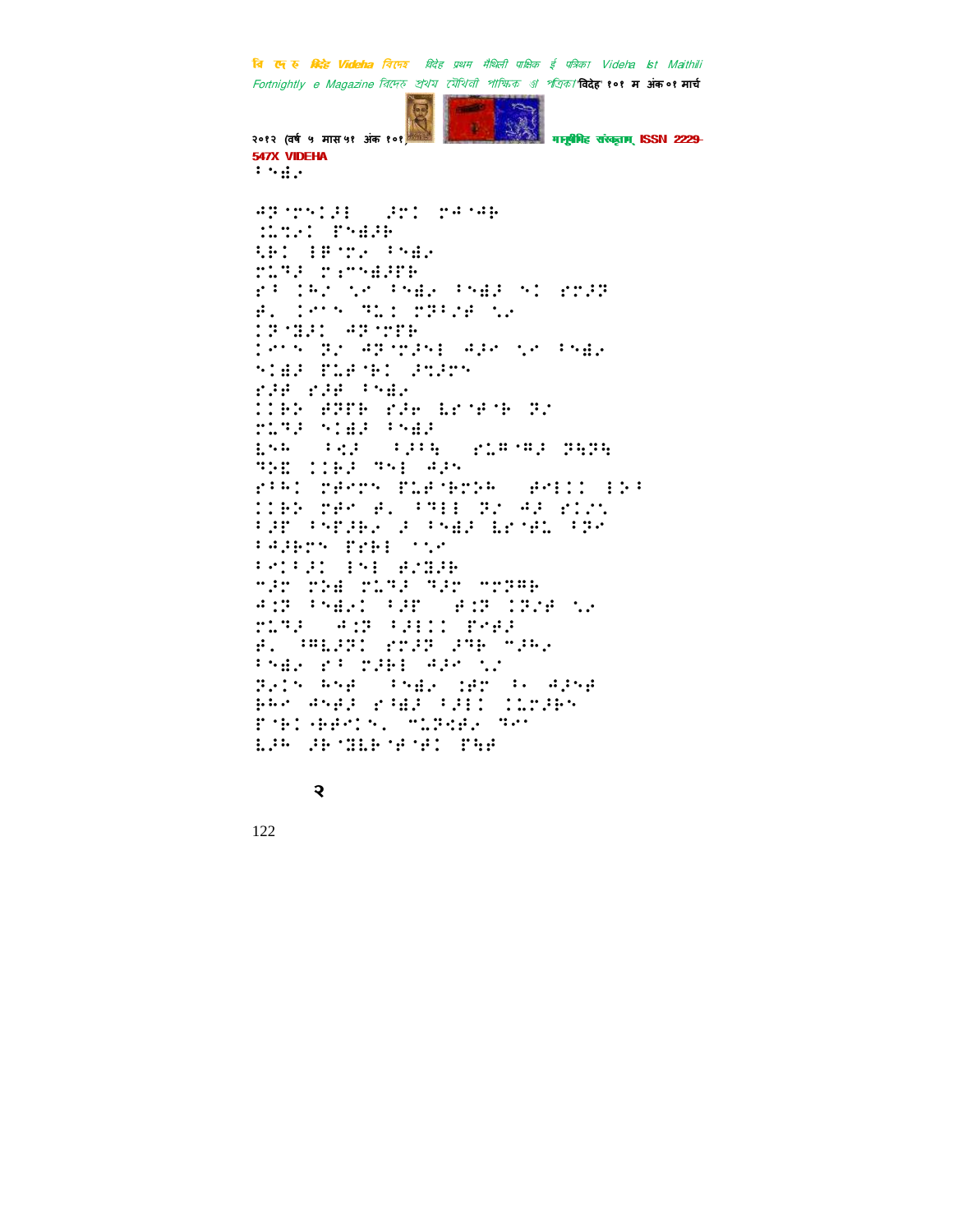चि एत् रू मिन्हे Videha निएन्थ विदेह प्रथम मैथिली पाक्षिक ई पत्रिका Videha Ist Maithili Fortnightly ejournal রিদেত প্রথম মৌথিনী পাক্ষিক প্র পত্রিকা**'বিदेह' १०१ म अंक०१ मार्च २०१२ Service** (वर्ष ५ मास ५१ अंक १०१) मानुसार में मानुसार संस्कृतम् ISSN 2229-547X VIDEHA !0⣇⢽!⣅⢼⢷! ⢼⢳!  $\mathbf{3}$ 0⢾⢼!⢽⢼⢵⣐.!⣉⢷⢴!⣇⢼ ⣅⢹⣇! ⢼⢳! ⢻⢼.!⣈⢼0-!0⢵ ⣞.!⢽⣎⢼⢷⣇⢽! )<mark>i.ro</mark>ninik (1886) i.ron: 401.<br>Maliza (1968) ⣎⣅B⢽⢴-!)B⢳⢼⢷\*!  $\mathbb{P}^{1,2}$ ⣉⢿⢼.!⣒⣒!)⣐⢻⢷⢺⢴\*! 3⣒⣒⢽⣒⣝⣓<!⢹⢷⢸⣐⢻⢼! ⣇⢾⢼.! property of  $\mathbb{I}$ . ISI 1990 ST  $\mathbb{R}$  : Size  $\mathbb{R}$  is the set  $3$  are and the state of the state  $3$ ⢴!0⢼0!⣁3!0⢷⣒⣒⣒⣒⣒!  $#$ de Politic Part (2008)  $\div$  000 00 00 000 000 000  $\{A,B,C,C\}$  and  $\{B,C,C,C,C\}$  and  $\{A,C,C,C,C\}$ ⣅⢹⢼!⢳!⢵⢷⢼ F!3B!⢷B!  $F$  ) (23. Simple 191 (23. Simple 201  $\ddots$  CONDECT STREET  $\mathcal{L}$  2.3  $\mathcal{L}$  3.3  $\mathcal{L}$  3.3  $\mathcal{L}$  3.3  $\mathcal{L}$  3.3  $\mathcal{L}$  3.3  $\mathcal{L}$  3.3  $\mathcal{L}$ 32 F!⢳⢷⢼!⢽2!⢷⢵⣓! l!⢹3⣊⣐!⢵⢷!⢽⢵⣐!⢺⢴⣇⢽! **BULE OF STREET STREET** L'HE POSSES AND A SERVE ⢴!0⢼0!⣁3!0⢷⣒⣒⣒⣒⣒!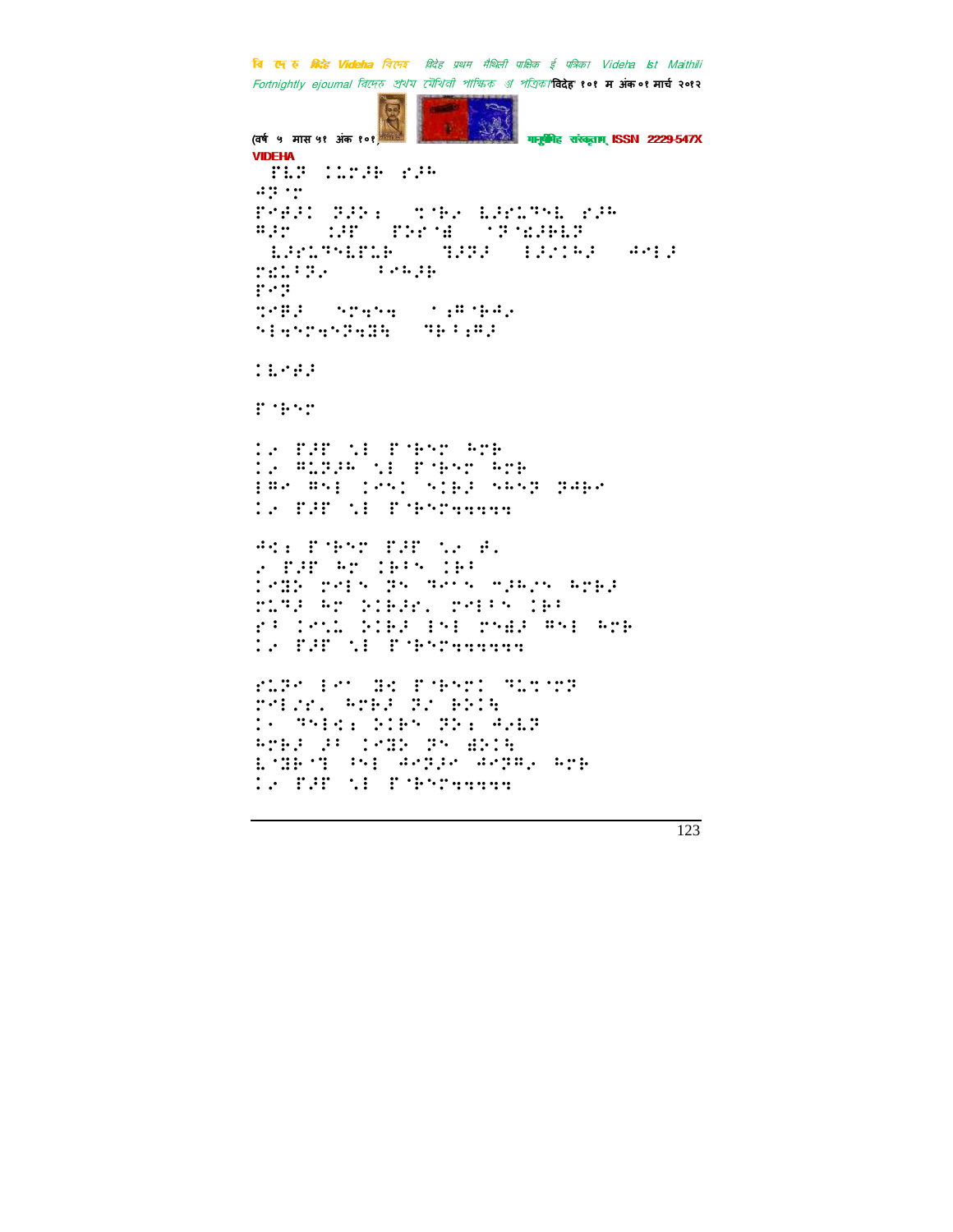चि एत् रू मिन्हे Videha निएन्थ विदेह प्रथम मैथिली पाक्षिक ई पत्रिका Videha Ist Maithili Fortnightly e Magazine রিদেহ প্রথম মৌথিনী পাক্ষিক প্র পত্রিকা**'বিदेह १०१ म अंक०१ मार्च CONTRACT** २०१२ (वर्ष ५ मास ५१ अंक १०१) साली मानुसार संस्कृतम् ISSN 2229-547X VIDEHA  $\mathbf{a}_1$ 198 PHIL 2 PHIL 20  $^{\circ}$   $^{\circ}$   $^{\circ}$   $^{\circ}$   $^{\circ}$   $^{\circ}$   $^{\circ}$   $^{\circ}$   $^{\circ}$   $^{\circ}$   $^{\circ}$   $^{\circ}$   $^{\circ}$   $^{\circ}$   $^{\circ}$   $^{\circ}$   $^{\circ}$   $^{\circ}$   $^{\circ}$   $^{\circ}$   $^{\circ}$   $^{\circ}$   $^{\circ}$   $^{\circ}$   $^{\circ}$   $^{\circ}$   $^{\circ}$   $^{\circ}$   $^{\circ}$   $^{\circ}$   $^{\circ}$   $^{\circ}$  $\square$ 0⣐⢺⢷⢼!⢾⢵⣛!l!  $\frac{1}{2}$ 0⢽⢼!⢵!0⣐⢿⢴! ⣔3! **WEB** 39911 Primary **SHI: 43 :33 :34 :55** ⢾⣛0!3⢻3!⢺⣝⢷⢼! ⢼⢷3!⢾⢴⢷!⢹3!  $\frac{1}{2}$ **100 200 200 200 200 200 200 200 200** 0⣐⢺⢷⢼!⢾⢵⣛!l! **WEEP SECTIONS** 0⣐⢺⢷⢼F!⢵⢽⢵!⢹⢷⢹!⢽!⢳⢵! ⢹3!B⢻⢷!⢹⢷⢹!⢽!⢷⢳2! 0⣐⢿⢴!⢾F!⢻⢻⢽!⣅⣛2! ⣐⢻⢴!⢳⢷⢼!⢽!⣃⣅2! \*#H<: XIBJ <sup>12</sup>2E #P NDE THAT IS ⣅⣛!⢺⢼!0⣐⢿⢴!⢺⢽⢼! 00 000 000 000 000 **CO** : 320 Sec. 2022

३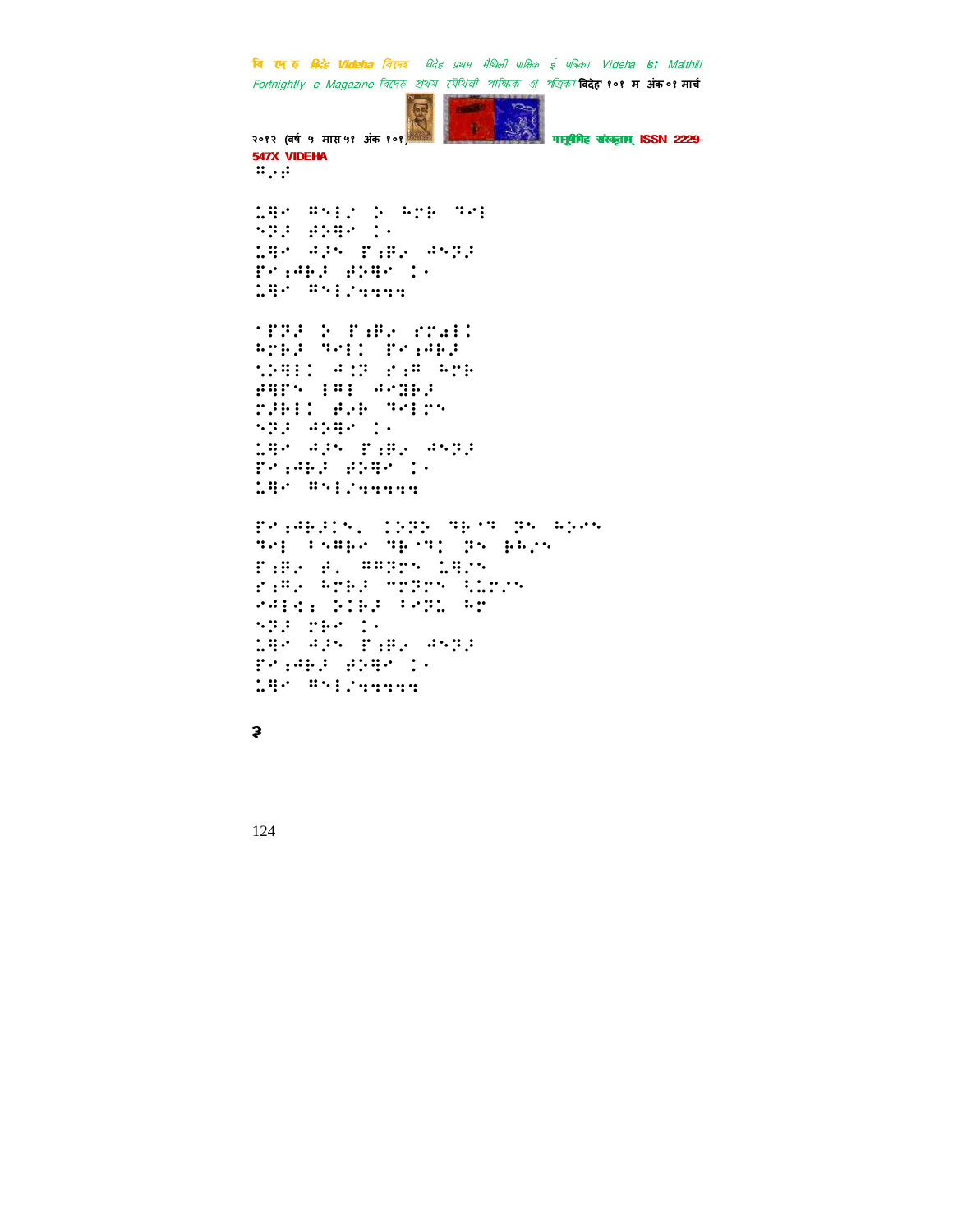बि एक स्टेड Videha विएक विदेह प्रथम मैथिली पाक्षिक ई पत्रिका Videha Ist Maithili Fortnightly ejournal রিদেত প্রথম মৌথিনী পাক্ষিক প্র পত্রিকা**'বিदेह' १०१ म अंक ०१ मार्च २०१२** 

मानुब्रीह संस्कृतम् ISSN 2229-547X (वर्ष ५ मास ५१ अंक १०१) **VIDEHA** 

## **X889XX**

E.E. THOMAS COMP ( ST.E.M.FRA.) \_ 1985-198723 1985-9 We Sale Nor SECRETARY POLITIC COMPLETE rosected may research L

 $\cdot$  :  $\cdot$  :  $\cdot$  :  $\cdot$  :  $\cdot$  :  $\cdot$  :  $\cdot$  :  $\cdot$  :  $\cdot$  :  $\cdot$  :  $\cdot$  :  $\cdot$  :  $\cdot$  :  $\cdot$  :  $\cdot$  :  $\cdot$  :  $\cdot$  :  $\cdot$  :  $\cdot$  :  $\cdot$  :  $\cdot$  :  $\cdot$  :  $\cdot$  :  $\cdot$  :  $\cdot$  :  $\cdot$  :  $\cdot$  :  $\cdot$  :  $\cdot$  :  $\cdot$  :  $\cdot$  :  $\cdot$ 

 $\sim 0.55$ FROM LORED CONVENTION HOME IN THIS IS THE WIND IN THE THE IN. PHI POINT SAM

 $\mathbf{w}^{\star}$  is a set of  $\mathbf{H}$  is a set of  $\mathbf{H}$  is a set of  $\mathbf{H}$  is a set of  $\mathbf{H}$  is a set of  $\mathbf{H}$  is a set of  $\mathbf{H}$  is a set of  $\mathbf{H}$  is a set of  $\mathbf{H}$  is a set of  $\mathbf{H}$  is a set of  $\mathbf{H}$ 

Preside the Arm Probable that the se IRED NH 2 IN SPEED REEP FIRE BORGERING TO THE PRESENTED ON

RE LANN (2) RM (2001-1011-1018).

Dec (1985) LAPPA 2 (1988) 2 (198 12 MAR 2 FREME (1998) HB 188912. A

339 ST 488 DAY 14:

**SANCH START SERVICE SERVICE SERVICE SERVICE SERVICE SERVICE SERVICE SERVICE SERVICE SERVICE SERVICE SERVICE S** 

### $125$

 $15.17 \, \text{GeV}$  2

 $\mathbf{H}^{\bullet}$ 

 $\dddot{\mathbf{r}}$ 

# $\mathcal{L}$  is a set of  $\mathcal{L}$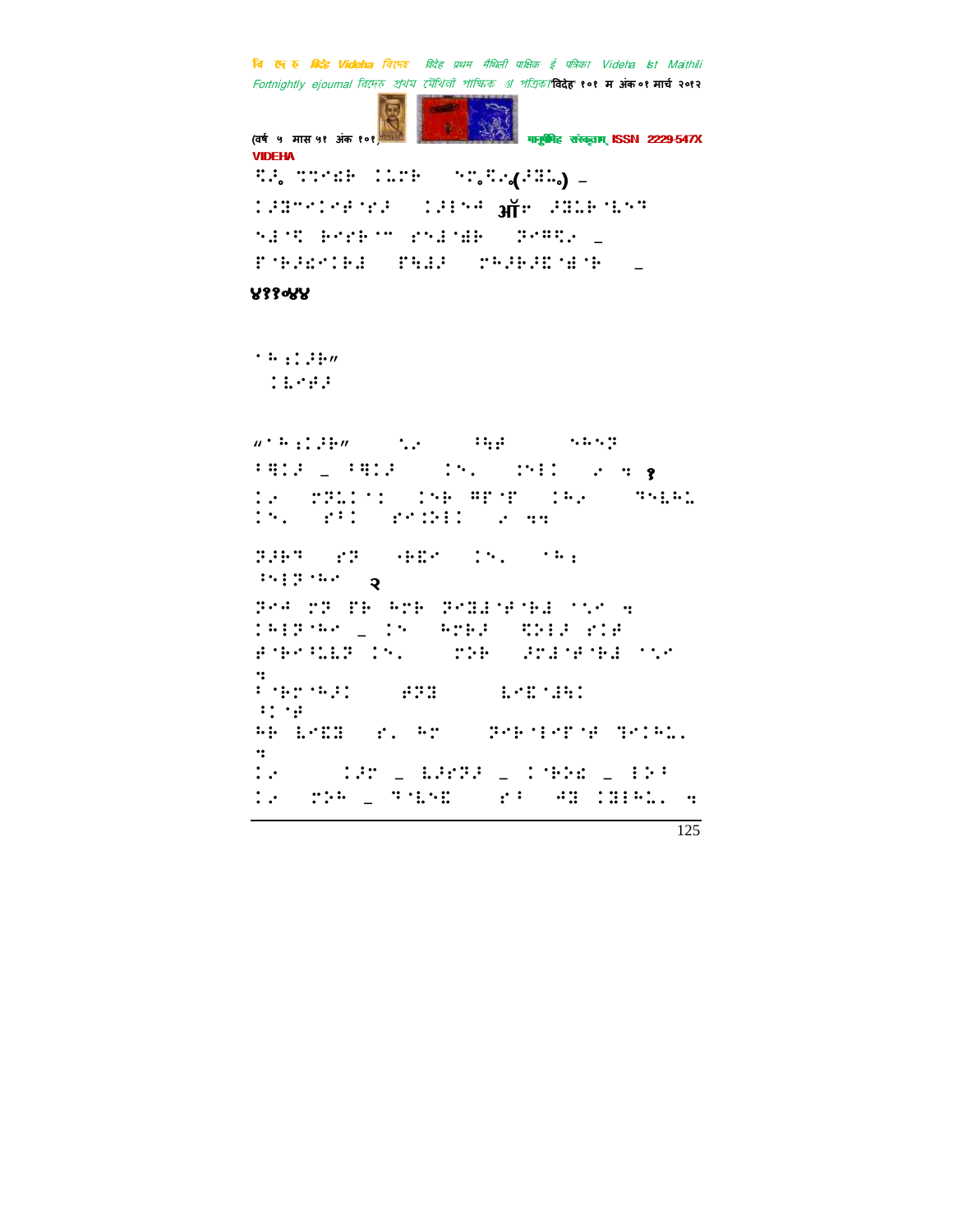चि एक स्टिड Videha विरफ्श विदेह प्रथम मैथिली पाक्षिक ई पत्रिका Videha Ist Maithili Fortnightly e Magazine রিদেত প্রথম মৌথিনী পাক্ষিক প্রা পত্রিকা' **বিदेह' १०१ म अंक०१ मार्च** 



**547X VIDEHA** 

FRIE 23 25.8 PHIPPE BIRIE 27 the CH Che HAB Ca a De STRIDAR COMPORTE CHA (1961-) IN THURSDAY

PERSONAL PROPERTY AND STUDIES s (Reflak) ila (Raflak).<br>1915 : Ne Lofffen (18e annis  $\mathbf{L}$  :  $\mathbf{L}$  :  $\mathcal{F}$ 12 TRI 2 PARA (1918) Premis Ser Brit (Britan (Brit<br>Sir (Sa Perre (t.erred)  $\mathbf{a}$ .  $\mathbf{a}$   $\mathbf{r}$ 4. SA PRID (B) 191 188 (SPDR) Pro agi tabin lesa.<br>12 septimbr 1968 armr (1920 - Philed **Industrial Properties of the Communist Communist Communist Communist Communist Communist Communist Communist C** 

ROBERT SOMEONED IN STREET REPORT

EP ATE IND THROUGH TRINGE W Apera (Capità CAR) di di Siedu.<br>Apogro del Corporatore Constab ar (15) agus anns 151<br>A bha bha caonan as a jev (aporanji) (op. 1999-1869-18<br>Sv. 2018 - Porta (PP-21) (PF-4)<br>Sof 26.6 - 621 - 296 926/19 - 2 PALARL IN, BAMSED 2 4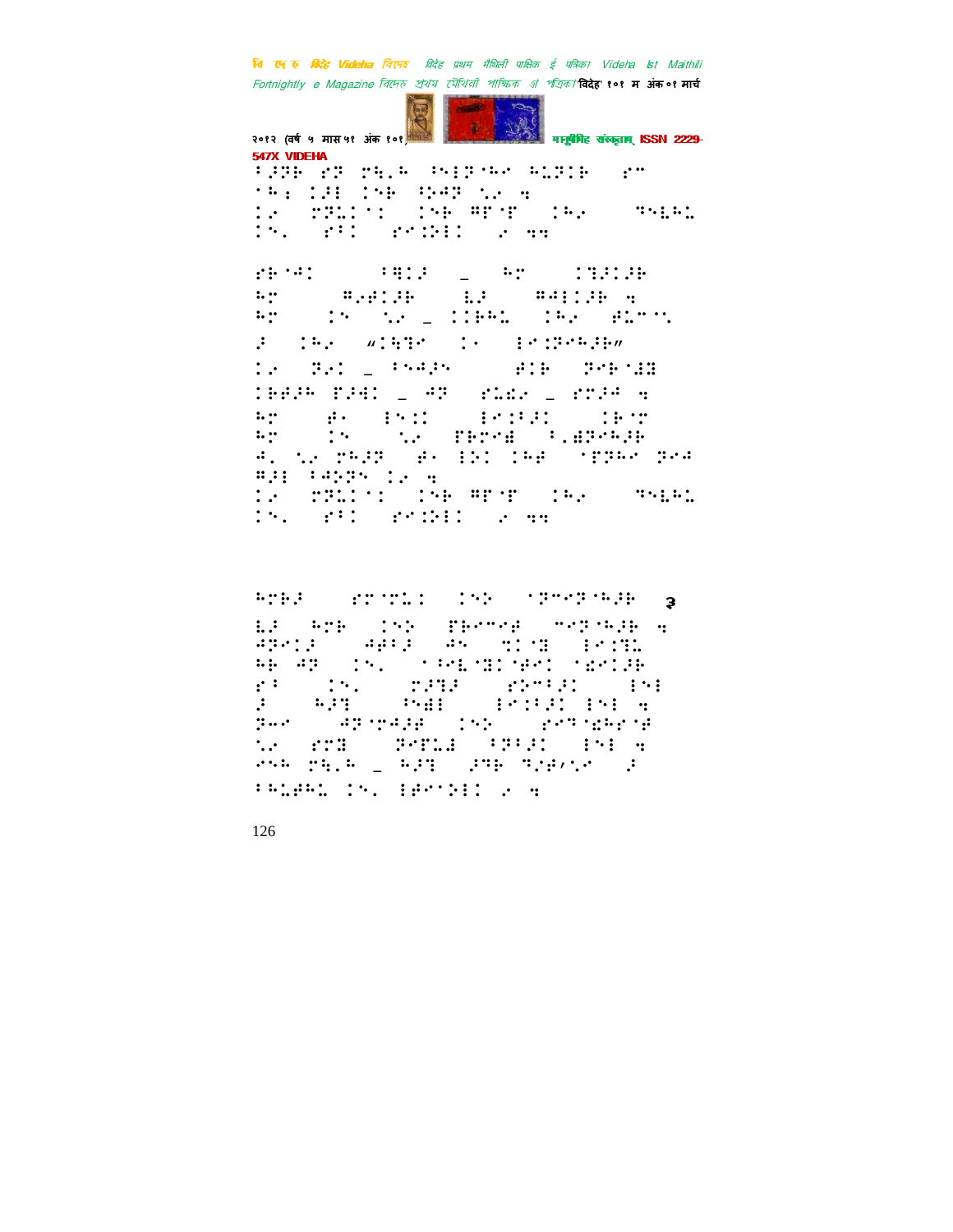बि एक रु मिनेट Videha विएक विदेह प्रथम मैथिली पाक्षिक ई पत्रिका Videha Ist Maithili Fortnightly ejournal রিদেত প্রথম মৌথিনী পাক্ষিক *ঙা পত্রিকা* **বিदेह १०१ म अंक०१ मार्च २०१२** 



(वर्ष ५ मास ५१ अंक १०१,

मानूबीह संस्कृताम् ISSN 2229-547X

**VIDEHA** IN THIS INFORMED IN THE T IN. PHI POINT POR

 $\mathcal{L}(\mathcal{H}\mathcal{H}^{\bullet})=\mathcal{L}(\mathcal{H}\mathcal{H}\mathcal{H}^{\bullet}\mathcal{H}^{\bullet})$  $\sigma_{\rm{eff}}=0.12$  .  $\mathbb{R}$ :  $\mathcal{L}$  is the set of  $\mathcal{L}$  in the set of  $\mathcal{L}$  in the set of  $\mathcal{L}$  $\mathbb{R}^{n}$  is a set of  $\mathbb{R}^{n}$  $\cdot$  : : :  $\cdot$  $15.73$  $\cdot$  : : :  $\mathbb{R}^{n}$  $\mathbb{I}^1_{\mathbb{Z}_p} \mathbb{I}^1_{\mathbb{Z}_p}$  $\begin{array}{l} 1.28 \\ 1.23 \end{array}$ **SEPTE: STEP IS ST**  $1.1444$  $\mathbb{R}^2$  $133331$ trik a. (14) ap di skakia<br>Ar pres de pres reporte the chical Health Source ( also la WEND AND PORTH FOR SAFEKEEPING TERM \_ TRAP REMOVAL S R IS TRACK INFORMATION Wiki Thi su schill sam

8273813 83258 3) She clear the Economic Self POPORAT WESTON TROLLER & TRATE PL MER BRE ESPASSES PROP. MEDICALEAE PH TO A PS. PHILL BE WESTER ITTELFMENT STRAF INIT (S. 2006 EP 121.27 (6) a), a stronger when the government ERMINE NO THE PLOINE WHE SAME A  $3)$  , the direction of  $\mathcal{N}$  respectively. the south-server (SE PROSED TO) **MARKET STAR (ACCEPT)**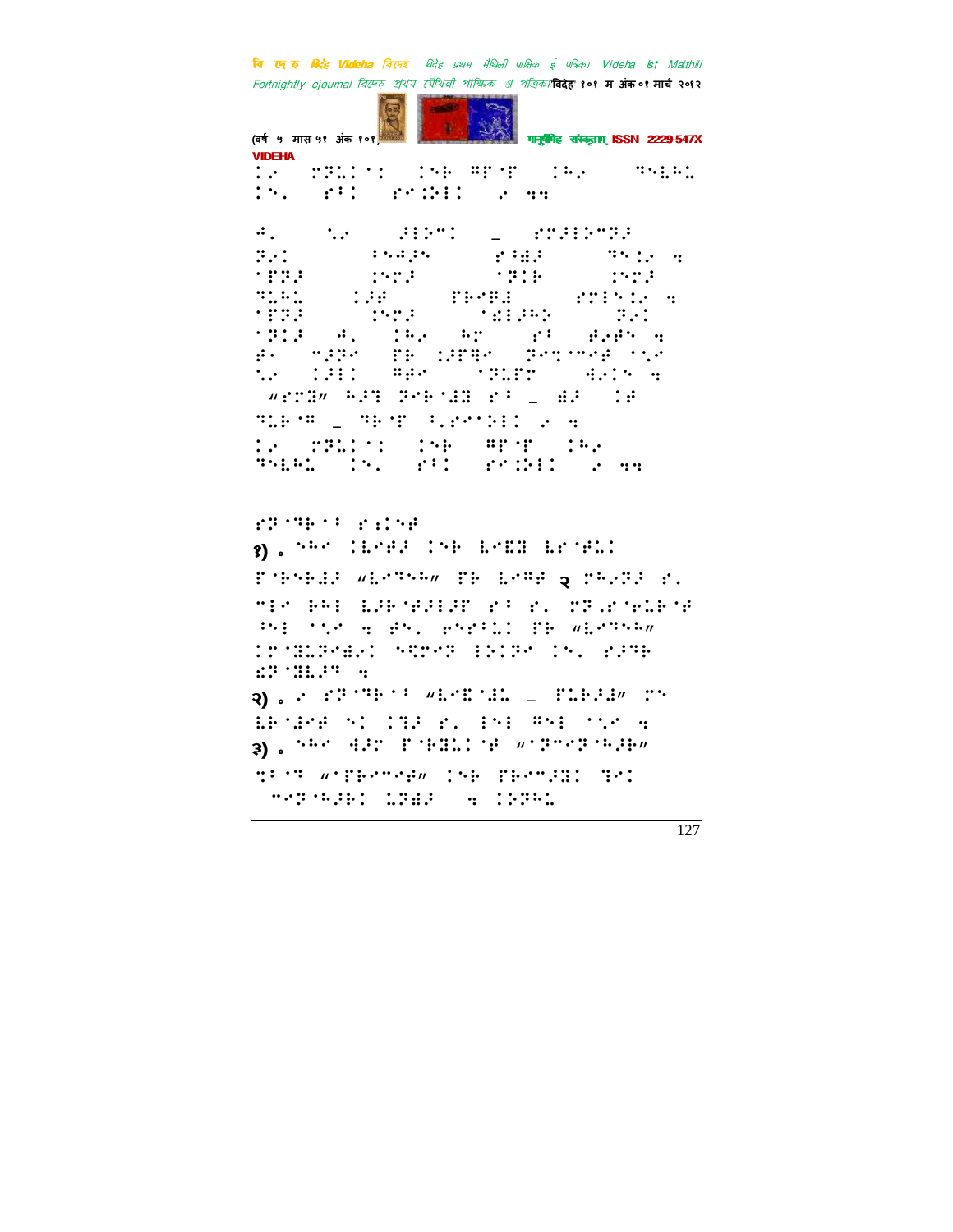चि एक रू मिरेह Videha विएक विदेह प्रथम मैथिली पाक्षिक ई पत्रिका Videha Ist Maithili Fortnightly e Magazine রিদেহ প্রথম মৌথিনী পাক্ষিক প্রা পত্রিকা**বিदेह ং॰ং म अंक॰ং मार्च** 

**September**  $\mathcal{A}$  . २०१२ (वर्ष ५ मास ५१ अंक १०१) मानुबेमिह संस्कृतम् ISSN 2229-**547X VIDEHA** EMINEMENT P. MIR INFER PAIRL gridge Section 4  $\begin{minipage}{0.9\linewidth} \begin{tabular}{l} \multicolumn{2}{c}{\textbf{\emph{a}}}\\ \multicolumn{2}{c}{\textbf{\emph{b}}}\\ \multicolumn{2}{c}{\textbf{\emph{b}}}\\ \multicolumn{2}{c}{\textbf{\emph{c}}}\\ \multicolumn{2}{c}{\textbf{\emph{c}}}\\ \multicolumn{2}{c}{\textbf{\emph{c}}}\\ \multicolumn{2}{c}{\textbf{\emph{c}}}\\ \multicolumn{2}{c}{\textbf{\emph{c}}}\\ \multicolumn{2}{c}{\textbf{\emph{c}}}\\ \multicolumn{2}{c}{\textbf{\emph{c}}}\\ \multicolumn{2}{c}{$ 808) THE FUELDING WHEN SIMPLE PEOPLE In rubb PEDI Wal the a AND LEVE PARK HE THE LIVE  $\mathbb{R}$   $\mathbb{R}$   $\mathbb{R}$   $\mathbb{R}$   $\mathbb{R}$   $\mathbb{R}$   $\mathbb{R}$   $\mathbb{R}$   $\mathbb{R}$   $\mathbb{R}$   $\mathbb{R}$   $\mathbb{R}$   $\mathbb{R}$   $\mathbb{R}$   $\mathbb{R}$   $\mathbb{R}$   $\mathbb{R}$   $\mathbb{R}$   $\mathbb{R}$   $\mathbb{R}$   $\mathbb{R}$   $\mathbb{R}$   $\mathbb{R}$   $\mathbb{R}$   $\mathbb{$ **CONSTRUCTION** they fift a **SEPTE PROPE**  $\mathbb{R}^2$  $1.2 \div 1.0 \div 0.01$  $\mathbb{R}$  $\mathbb{R}$ fara d'ebret (nb) **AND EXAMPLE 1999** Freez De railway

**THIN MAI TH 2727** BB: 158 P.W. 6 **331 Lette PSP 31 H.** 12:<sup>8</sup> 99

des Christian Chry **WESTERN SHEET** 92.85 \_ 92.85 \_ B:W  $: \cdot \cdot$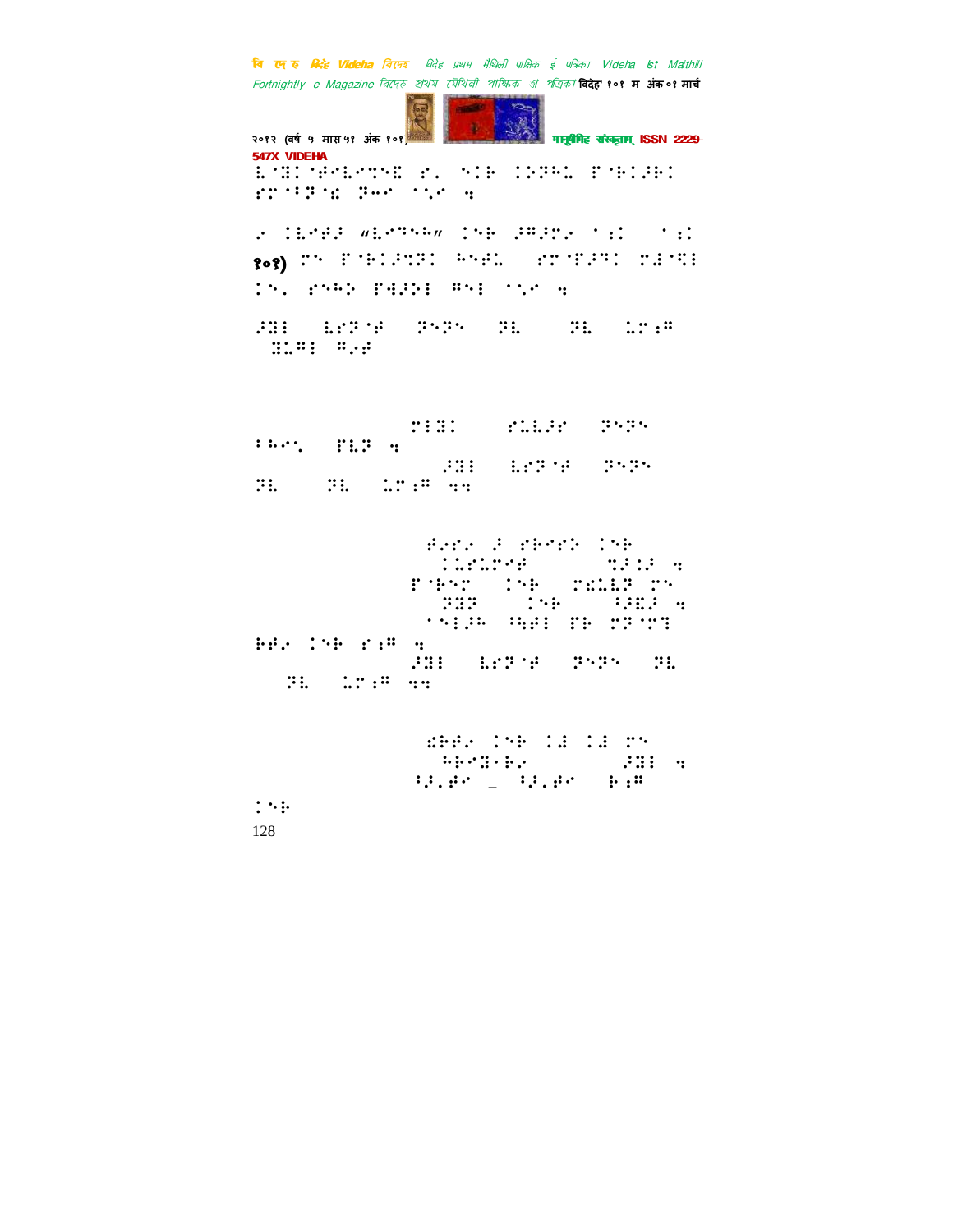बि एक स्टेड Videha विएक विदेह प्रथम मैथिली पाक्षिक ई पत्रिका Videha Ist Maithili Fortnightly ejournal রিদেহ প্রথম মৌথিনী পাক্ষিক প্র পত্রিক/**বিदेह ং৽ং म अंक॰ং मार्च २०१२** (वर्ष ५ मास ५१ अंक १०१ मानुब्रीह संस्कृतम् ISSN 2229-547X **VIDEHA**  $\cdots$  $\mathbf{H}$  . 8128 120121 111 **: 42 F101 147 4** SHI ASPAR PARA SA 31 12:<sup>8</sup> 99 rage to ages **B** PHP 2020 + POPUL IN SPERIOUS  $\begin{tabular}{ll} \multicolumn{2}{c}{\multicolumn{2}{c}{\multicolumn{2}{c}{\multicolumn{2}{c}{\multicolumn{2}{c}{\multicolumn{2}{c}{\multicolumn{2}{c}{\multicolumn{2}{c}{\multicolumn{2}{c}{\multicolumn{2}{c}{\multicolumn{2}{c}{\multicolumn{2}{c}{\multicolumn{2}{c}{\multicolumn{2}{c}{\multicolumn{2}{c}{\multicolumn{2}{c}{\multicolumn{2}{c}{\multicolumn{2}{c}{\multicolumn{2}{c}{\multicolumn{2}{c}{\multicolumn{2}{c}{\multicolumn{2}{c}{\multicolumn{2}{c}{\multicolumn{$ fre MMS 4 **SHE WITH THIS HE 21.** 12:18 99 **MISSION STEPHEN**  $\mathbb{C}^n$  $\mathcal{L}(\mathcal{L}^{\text{max}}_{\mathcal{L}^{\text{max}}_{\mathcal{L}^{\text{max}}_{\mathcal{L}^{\text{max}}_{\mathcal{L}^{\text{max}}_{\mathcal{L}^{\text{max}}_{\mathcal{L}^{\text{max}}_{\mathcal{L}^{\text{max}}_{\mathcal{L}^{\text{max}}_{\mathcal{L}^{\text{max}}_{\mathcal{L}^{\text{max}}_{\mathcal{L}^{\text{max}}_{\mathcal{L}^{\text{max}}_{\mathcal{L}^{\text{max}}_{\mathcal{L}^{\text{max}}_{\mathcal{L}^{\text{max}}_{\mathcal{L}$  $\begin{array}{ccccccccc} \cdot & \cdot & \cdot & \cdot & \cdot & \cdot & \cdot \\ \cdot & \cdot & \cdot & \cdot & \cdot & \cdot & \cdot \end{array}$ "FUNDER E. POH SPL  $\mathbb{R}^n$  $\mathbb{R}^{\bullet}$ 19918 9 SP Press: PAR 2011  $\text{diss} = \text{sup}(\alpha)$ **201 LETTE TERM TE 21.** 12.7 (2)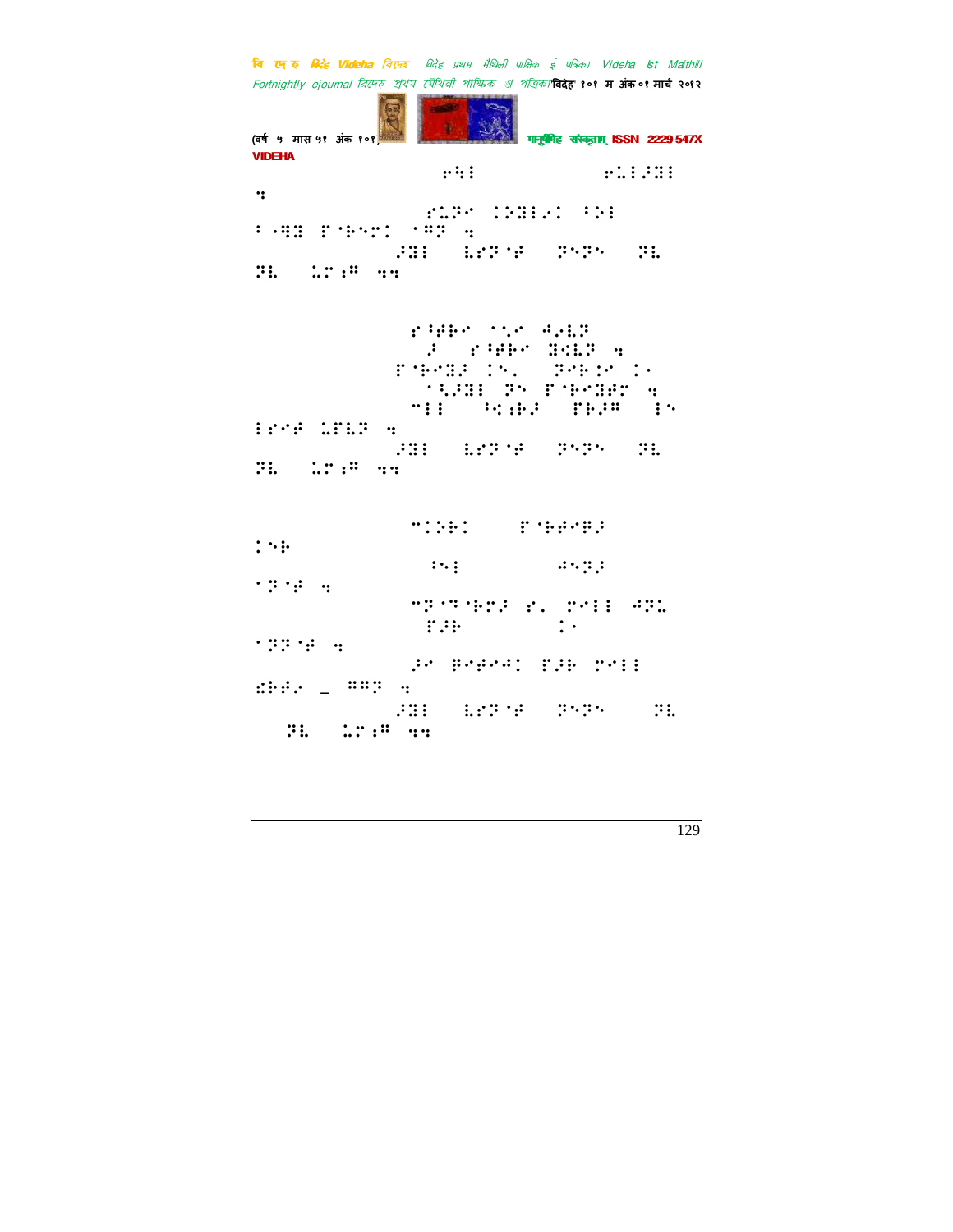बि एक स्टेड Videha विएक विदेह प्रथम मैथिली पाक्षिक ई पत्रिका Videha Ist Maithili Fortnightly e Magazine রিদেত প্রথম মৌথিনী পাক্ষিক প্রা পত্রিকা**'বিदेह' १०१ म अंक०१ मार्च** G **COMPANY** ।<br>अन्ति । मनुषीह संस्कृतम् ISSN 2229- $\mathcal{S}_1$ २०१२ (वर्ष ५ मास ५१ अंक १०१) 547X VIDEHA **SEMPLE MEDIA TERE MERIDIAN** rupte a Tibis Tipil rrand  $\cdot$  :  $\cdot$  :  $\begin{minipage}{.4\linewidth} \begin{tabular}{l} \multicolumn{1}{l}{} & \multicolumn{1}{l}{} & \multicolumn{1}{l}{} \\ \multicolumn{1}{l}{} & \multicolumn{1}{l}{} & \multicolumn{1}{l}{} \\ \multicolumn{1}{l}{} & \multicolumn{1}{l}{} & \multicolumn{1}{l}{} \\ \multicolumn{1}{l}{} & \multicolumn{1}{l}{} \\ \multicolumn{1}{l}{} & \multicolumn{1}{l}{} \\ \multicolumn{1}{l}{} & \multicolumn{1}{l}{} \\ \multicolumn{1}{l}{} & \multicolumn{1}{l}{} \\ \multicolumn{1}{l}{} & \mult$  $\cdots$ P.H. #51 - P.H. #51 - #516 P.H.  $1.59334...$ Pro 31 (11 ) 54 (118) 7518 201 (1273)  $\cdots$ 813 - 27622 - 383 - 223 1885 <u>-</u> 2768  $\ddot{\mathbf{u}}$  $491.$  $\mathcal{L}=\{\mathcal{L}^{\mathcal{L}}\}_{\mathcal{L}^{\mathcal{L}}}\mathcal{L}=\mathcal{L}^{\mathcal{L}}=\mathcal{L}^{\mathcal{L}}\mathcal{L}^{\mathcal{L}}=\mathcal{L}^{\mathcal{L}}\mathcal{L}^{\mathcal{L}}\mathcal{L}^{\mathcal{L}}=\mathcal{L}^{\mathcal{L}}\mathcal{L}^{\mathcal{L}}\mathcal{L}^{\mathcal{L}}=\mathcal{L}^{\mathcal{L}}\mathcal{L}^{\mathcal{L}}\mathcal{L}^{\mathcal{L}}$  $\cdot$ :  $\cdot$ : (# 1161 163 | 636 | #202 163 |  $\cdots$ **HALAM INNERT PARK** sengan an This Chris Elle (1918) The Trial  $\frac{1}{2}$ riber del re  $3.44$ 17718 44 EMPRO ENTRE FOND ( 2MIR 2002 2MI  $\ddot{\cdot}$ Brom (Pre one) (Market Crea  $\cdots$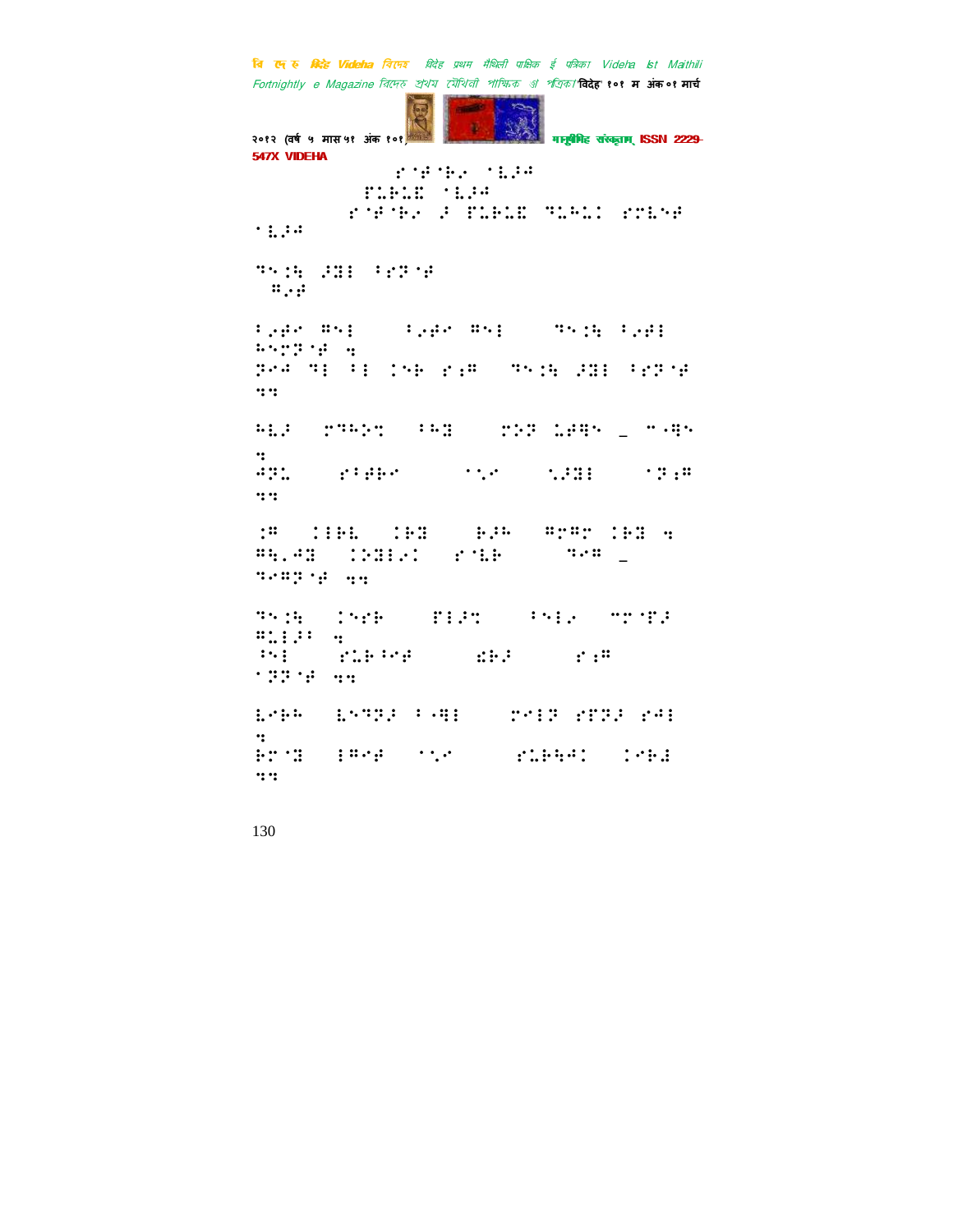बि एक स्टेड Videha विएक विदेह प्रथम मैथिली पाक्षिक ई पत्रिका Videha Ist Maithili Fortnightly ejournal রিদেহ প্রথম মৌথিনী পাক্ষিক প্র পত্রিকা**'বিदेह' १०१ म अंक ०१ मार्च २०१२** 

**Service** मानुब्रीह संस्कृतम् ISSN 2229-547X (वर्ष ५ मास ५१ अंक १०१ **VIDEHA** PARTNER AND SHE CONNER ALL A 1981 WHAT INFO 13 2 13 AND N  $\cdot \cdot \cdot$ **MILL MILLED #P. PART FOR STRAIGHT AND STRAIGHT AND STRAIGHT**  $\mathbf{a}_i$ HI WHIT THE THING + **STATE OF PARTICIPATION**  $\mathbf{m}_{\mathbf{m}}$  . ES SAME PLARTER TRITE 4 round HAI APOIP \_ CLEORE 88 1913 491 5375 S rako bartaken (4593 1311ako 4 **SALE AND THE THURST THE SALE AND STATE** AMINE AN THORAGON MAY  $114.54 \pm 31.3$  (  $25.5 \pm 0.001$  )  $25.5 \pm 0.001$ Fift \_ 'Pick r. 131 PH 36 APLEA (1980) STREET 2001 A rabo de l'abost fontable

HH WHIT THE PHINE AN

 $\overline{131}$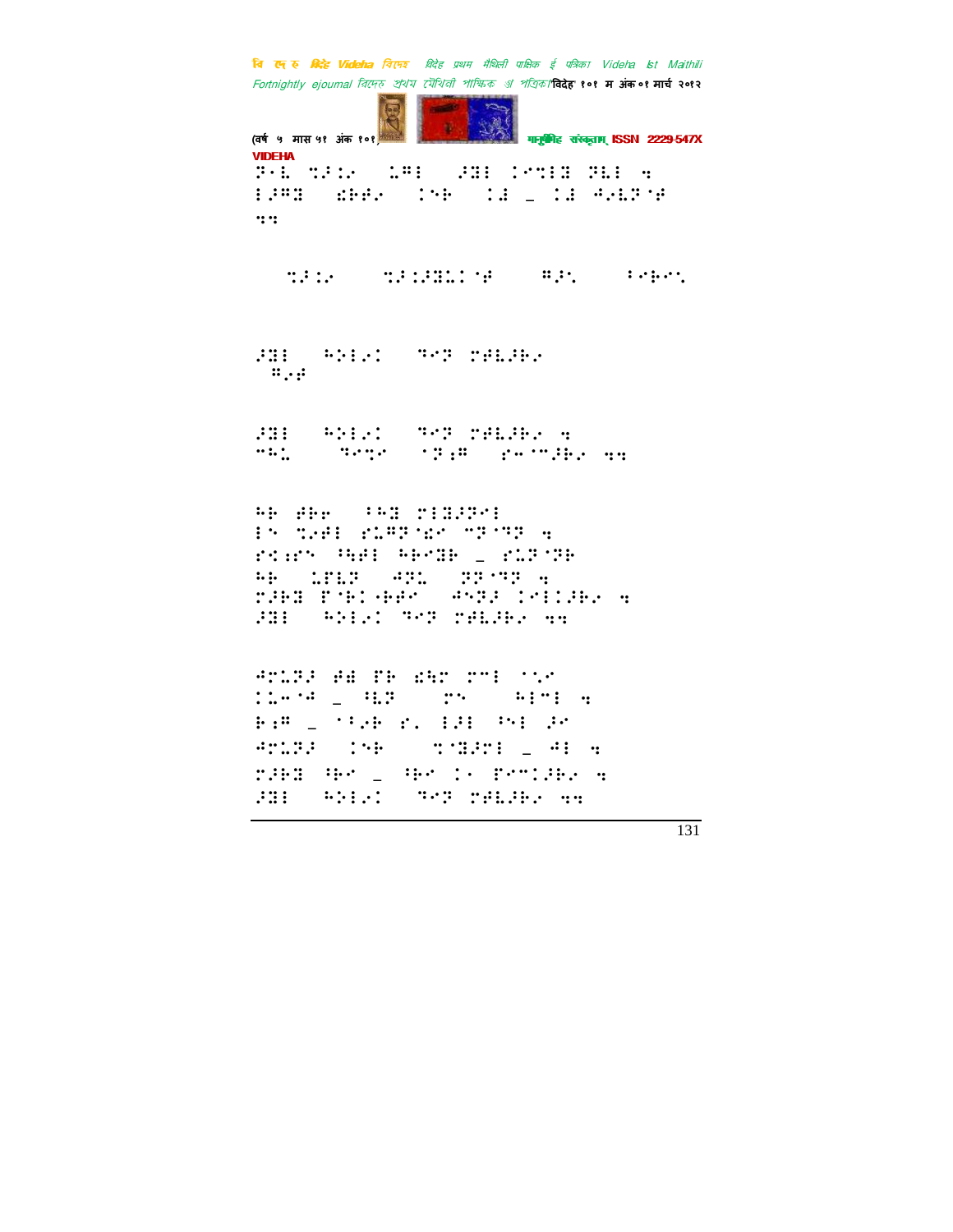बि एक स्टेड Videha विएक विदेह प्रथम मैथिली पाक्षिक ई पत्रिका Videha Ist Maithili Fortnightly e Magazine রিদেত প্রথম মৌথিনী পাক্ষিক প্র পত্রিকা**'বিदेह' १०१ म अंक०१ मार्च** 



मानुबेमिह संस्कृतम् ISSN 2229-२०१२ (वर्ष ५ मास ५१ अंक १०१ 547X VIDEHA

51 February 1980 1981 FOR 1981 The Step of Party of the Person From the ABSENE \_ TITER (BREST)  $\mathbf{r}$  ,  $\mathbf{r}$  $\frac{1}{2}$   $\frac{1}{2}$   $\frac{1}{2}$   $\frac{1}{2}$   $\frac{1}{2}$   $\frac{1}{2}$   $\frac{1}{2}$   $\frac{1}{2}$   $\frac{1}{2}$   $\frac{1}{2}$   $\frac{1}{2}$   $\frac{1}{2}$   $\frac{1}{2}$   $\frac{1}{2}$   $\frac{1}{2}$   $\frac{1}{2}$   $\frac{1}{2}$   $\frac{1}{2}$   $\frac{1}{2}$   $\frac{1}{2}$   $\frac{1}{2}$   $\frac{1}{2}$   $\mathbf{r}$  . The set of  $\mathbf{r}$  $\ddot{\bullet}$ 

**SHI WHIP ISE POWER**  $\cdots$ 

SH WHATCH BRWH 4 ang (ang ang anggo.<br>1999 - Par Sono anggot sa Lang **MOVING** 

1951 IST 23 WHOM 2 WHOM IS  $\cdots$  $1.144$ 1851 (BZP)  $\frac{1}{2}$  :  $\frac{1}{2}$  :  $\frac{1}{2}$  :  $\frac{1}{2}$  :  $\frac{1}{2}$  :  $\frac{1}{2}$  :  $\frac{1}{2}$  :  $\frac{1}{2}$  :  $\frac{1}{2}$  :  $\frac{1}{2}$  $1.54131$  $\mathbf{P}$  $\mathbb{R}^n$  :  $\mathbb{R}^n$  :  $\mathbb{R}^n$  :  $\mathbb{R}^n$ **FAI 27521 FEB 4** ram (ribber ribbe a 9494 FH (112 Figure 11 Gener Lade en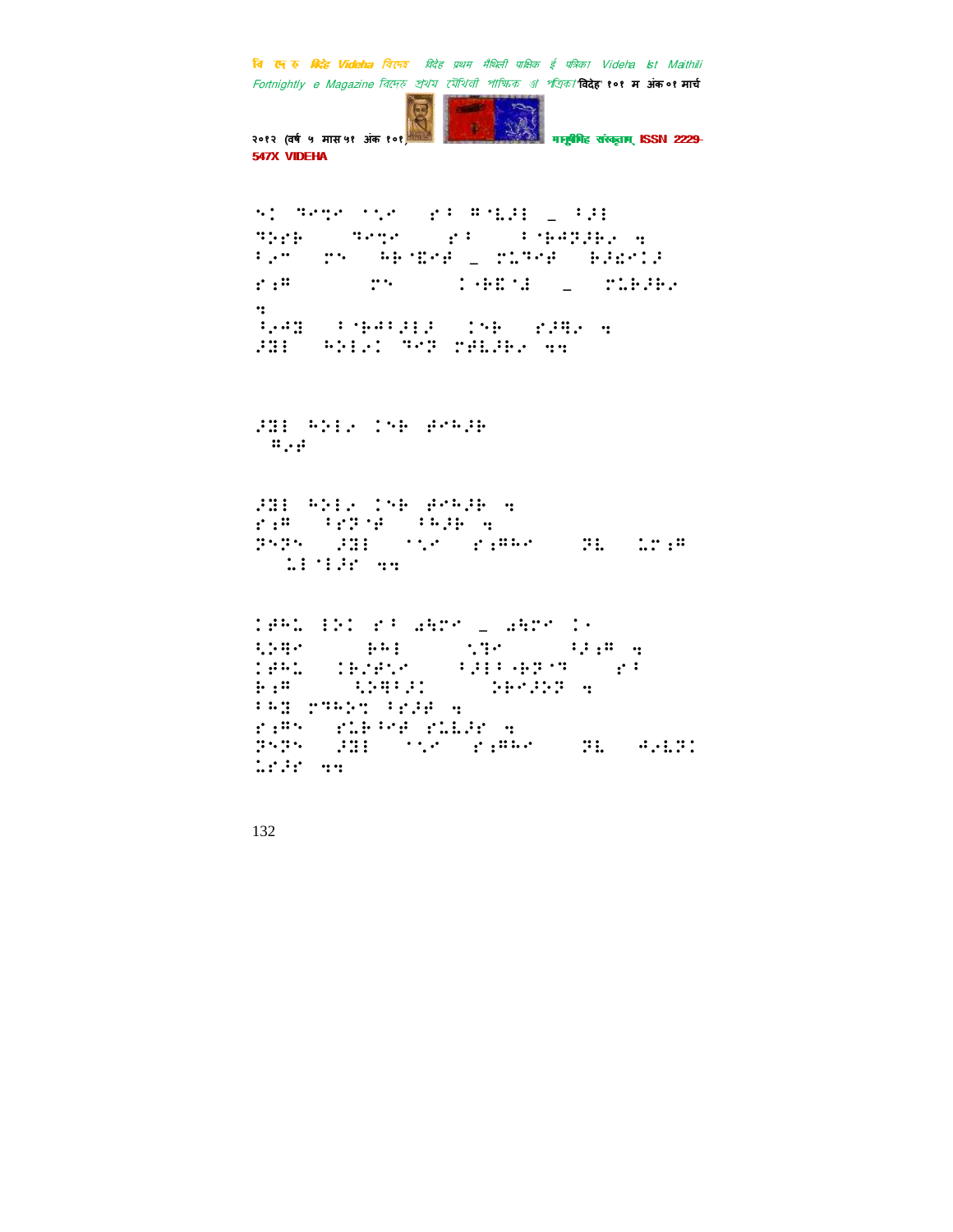बि एक स्टेड Videha विएक विदेह प्रथम मैथिली पाक्षिक ई पत्रिका Videha Ist Maithili Fortnightly ejournal রিদেত প্রথম মৌথিনী পাক্ষিক *ঙা পত্রিকা* **বিदेह १०१ म अंक०१ मार्च २०१२** 



**VIDEHA** 

मानुब्रीह संस्कृतम् ISSN 2229-547X

**PRESS 2000 PRESS 2000 PRESS 2000** 1512756 FRST 15FJH 2 16H12 H **THE SEPT PRESS PRESS** ing (napolitika napoleon).<br>15132 Mark (napolitika napoleon). nigsher (1931er 25) 1936 (1946).<br>3535 (331) Scopier (1948) (1963).  $3 - 131 - 44$ 

adal (Baad ang Parkang  $\begin{array}{lll} \frac{1}{2} \frac{1}{2} \frac{1}{2} \frac{1}{2} \frac{1}{2} \frac{1}{2} \frac{1}{2} \frac{1}{2} \frac{1}{2} \frac{1}{2} \frac{1}{2} \frac{1}{2} \frac{1}{2} \frac{1}{2} \frac{1}{2} \frac{1}{2} \frac{1}{2} \frac{1}{2} \frac{1}{2} \frac{1}{2} \frac{1}{2} \frac{1}{2} \frac{1}{2} \frac{1}{2} \frac{1}{2} \frac{1}{2} \frac{1}{2} \frac{1}{2} \frac{1}{2} \frac{1}{2} \frac$ ENDRE BERGEN DR. DR. Philippine FARING RESIRCTION REFORM  $\mathbb{P}^{n}\mathbb{P}^{n}=\mathbb{P}\mathbb{H}^{n}=\mathbb{P}^{n}$  , we are probably the set of  $\mathbb{P}^{n}\mathbb{P}^{n}$  .  $11.01 \pm 0.0001$ 

Beller (Flie 1988) from Rich r  $\mathbb{R}^n$  is the set of  $\mathbb{R}^n$ President  $\mathbf{H}$ F TLEF MEPT (FH) MF  $\mathbf{r}$  :  $\mathbf{r}$  :  $\mathbf{r}$ THE POLITE SPECIAL HIT LOCAL  $15 - 477 - 44$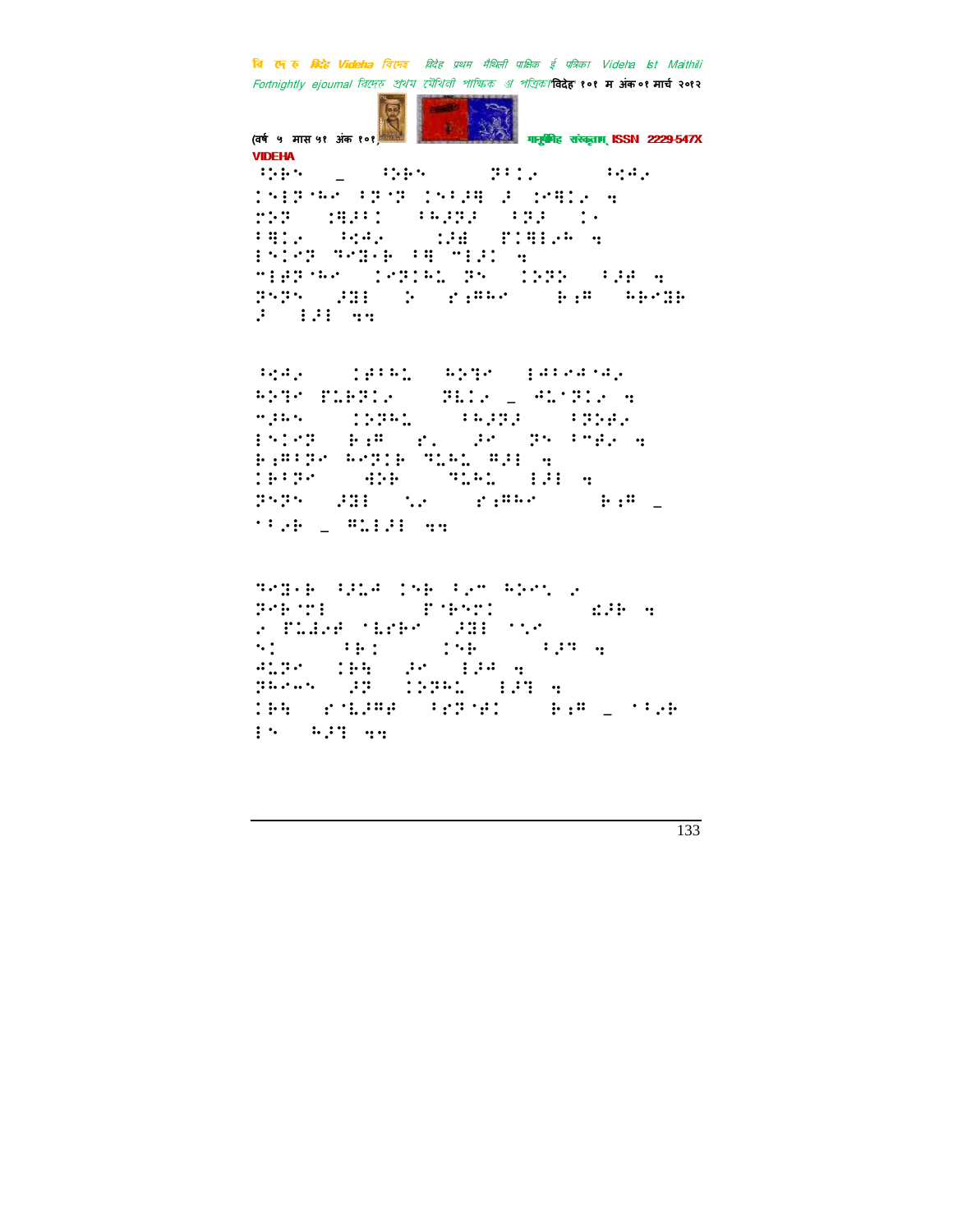बि एक स्टेड Videha विएक विदेह प्रथम मैथिली पाक्षिक ई पत्रिका Videha Ist Maithili Fortnightly e Magazine রিদেত প্রথম মৌথিনী পাক্ষিক প্রা পত্রিকা**'বিदेह' १०१ म अंक०१ मार्च** 

**CONTROL** स्त्र ।<br>अपनी अनुवीधित संस्कृतम् ISSN 2229- $\mathbf{F}$ २०१२ (वर्ष ५ मास ५१ अंक १०१) 1988 209013 25 341 32238

superspace with a special process of special Protein temperatures and presents

 $7111 - 1111 - 111$  $\left\langle \left( \mathbf{1}_{\mathbf{1}}^{\mathbf{1}}\right) \mathbf{1}_{\mathbf{1}}^{\mathbf{1}}\right\rangle \mathbf{1}_{\mathbf{1}}^{\mathbf{1}}\left\langle \left( \mathbf{1}_{\mathbf{1}}^{\mathbf{1}}\right) \mathbf{1}_{\mathbf{1}}^{\mathbf{1}}\right\rangle \mathbf{1}_{\mathbf{1}}^{\mathbf{1}}\left\langle \left( \mathbf{1}_{\mathbf{1}}^{\mathbf{1}}\right) \mathbf{1}_{\mathbf{1}}^{\mathbf{1}}\right\rangle \mathbf{1}_{\mathbf{1}}^{\mathbf{1}}\left\langle \left($ rélagés as dirakén<br>1989–1111 – Salamb Bedi

PRO Program and ALPROVE 1988 - TAL (Pront Angle Love) (m. 1888)<br>1950 - Paris Paneline (m. 1810)  $\mathbb{R}^2$  . Then the first part of the state of the state of the state of the state of the state of the state of the state of the state of the state of the state of the state of the state of the state of the state of the  $\mathfrak{m}$   $\mathfrak{m}$   $\mathfrak{m}$   $\mathfrak{m}$   $\mathfrak{m}$ 

BRA PAL PHILE POBROS PRINCE PARTIES CONTROLLED SPRO EMBPORT PORPOR THAT **DEPTE**  $\mathbb{R}^n$  :  $\mathbb{R}^n$ 1955RA (Congress of Partner)<br>N9BE (1980) (1980-4589-1598) (e  $\mathcal{L} = \mathcal{L} \mathcal{L} \mathcal{L} \mathcal{L} \mathcal{L} \mathcal{L} \mathcal{L} \mathcal{L} \mathcal{L} \mathcal{L} \mathcal{L} \mathcal{L} \mathcal{L} \mathcal{L} \mathcal{L} \mathcal{L} \mathcal{L} \mathcal{L} \mathcal{L} \mathcal{L} \mathcal{L} \mathcal{L} \mathcal{L} \mathcal{L} \mathcal{L} \mathcal{L} \mathcal{L} \mathcal{L} \mathcal{L} \mathcal{L} \mathcal{L} \mathcal{L} \mathcal{L} \mathcal{L} \mathcal{L} \mathcal$ Professor (Personal State State Computer)  $7121 - 121 - 121$ 

BENE LOBEN STATES SAN 1962 - 2 - 1961 MI - Alfred<br>1915 - Peth Bath Bathar, Arab

134

**547X VIDEHA** 

 $\cdots$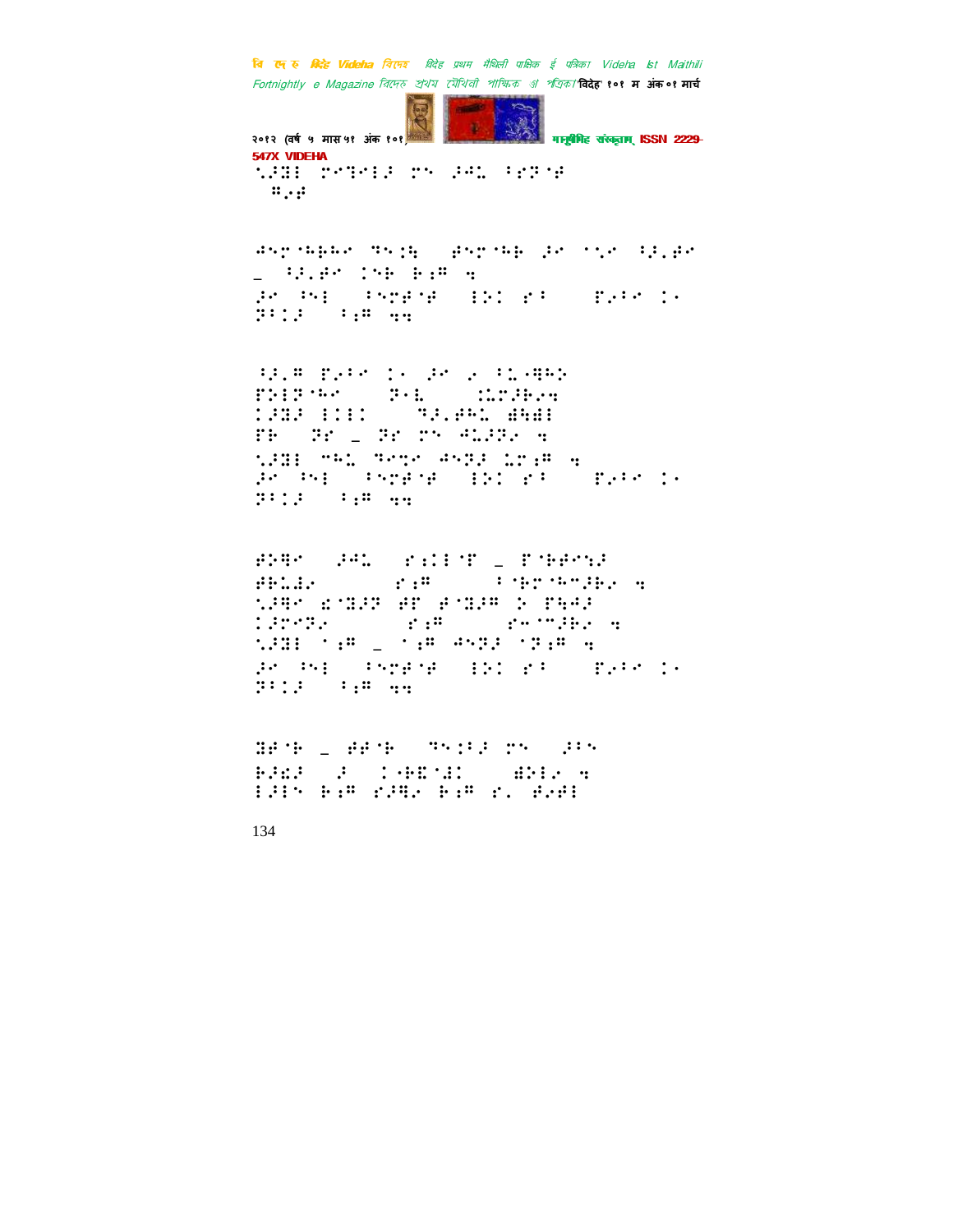बि एक रु मिनेड Videha विएक विदेह प्रथम मैथिली पाक्षिक ई पत्रिका Videha Ist Maithili Fortnightly ejournal রিদেহ প্রথম মৌথিনী পাক্ষিক প্র পত্রিকা**'বিदेह' १०१ म अंक०१ मार्च २०१२** 

**Separate** ना हो ।<br>अपनी अनुमित संस्कृतम् ISSN 2229-547X (वर्ष ५ मास ५१ अंक १०१) **VIDEHA** 8908 BM \$1.81 7212 9 MANI PATALE PA 241 FERMEN an bas there will be from the **PELP PERSON** CA PALEA YA PANGARANI MARAKATA 4 INTEL LEOT LOTED LA FTLTAR LOTED progress parties Respublika Barbeller (2001)  $\cdots$ RS TS ON SHAPE PREFICIOS NA 521 FLIS (1918) PRIP (1951)<br>Sobjet (Prip (1951) Supply ISI  $102 - 10$ THE FILTER PROVIDED THAT IS A CONSISTENT TEC NO Bill The Birdhess (1970) Shepp Fift than 25 (289) a Supreme a 2331 156 30 136 166 10 3373 deed (32 31:37-3 g) **BEET STATES SEEMS**  $\mathbb{R}^{n}$  $\mathbb{R}^n$ difficult. THE PUBER PROVIDE THE SPECIAL PROPERTY TER NE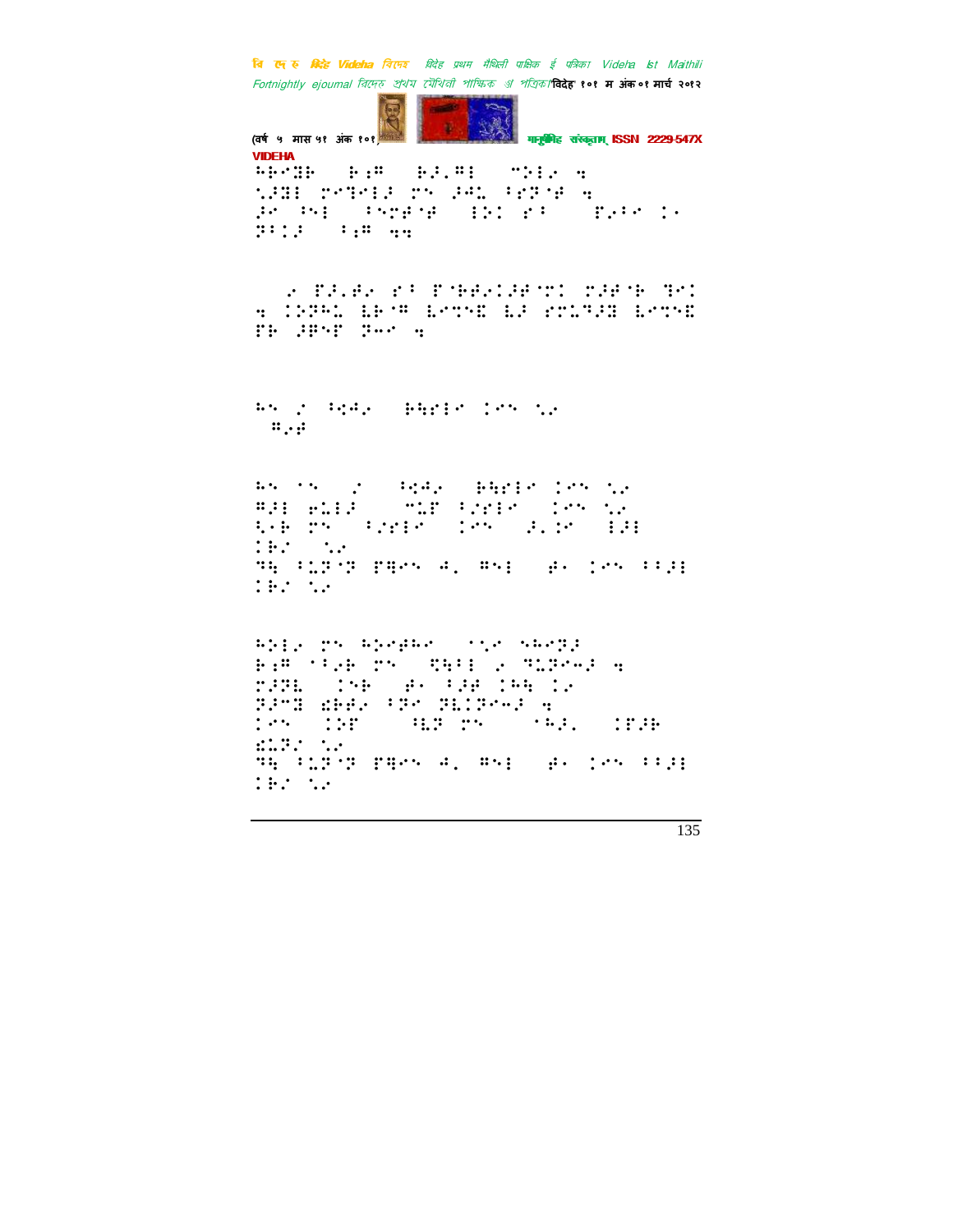```
बि एक स्टेड Videha विएक विदेह प्रथम मैथिली पाक्षिक ई पत्रिका Videha Ist Maithili
Fortnightly e Magazine রিদেত প্রথম মৌথিনী পাক্ষিক প্রা পত্রিকা'বিবৈদ্ধ ং৽ং म अंक॰ং मार्च
                                COMPANY
                                  \mathbf{E} .
२०१२ (वर्ष ५ मास ५१ अंक १०१)
                                               मानुबेमिह संस्कृतम् ISSN 2229-
547X VIDEHA
\langle \mathcal{D}(\mathcal{A},\mathcal{B}) \rangle \leq \mathcal{D}(\mathcal{B},\mathcal{B}) \leq \mathcal{D}(\mathcal{B},\mathcal{B}) \leq \mathcal{D}(\mathcal{B}) \leq \mathcal{D}(\mathcal{B})1961-142 - Albert Colorado<br>2010: Program Angles (10 2222)<br>2019: Angles - The Colorado
185 (187 Sept. 1944) (1935
 ∵.∙
THE FILT TE PERSONAL PRESSURE CROSS FRAM
THE NE
PACK SLPS (PD) IRONIC SCHOOL<br>POT (1994) - POSSER (P
SI PEI ISE PROPER PRE
1953) en 1959 (1959)<br>1950 (1955) 591 (1950) 196
                                                           \mathbb{R}^n \times \mathbb{R}^n\cdot.
HE FURNE PROVINCING CORPORATION
192002
FROM PERSONAL PROPERTY
\cdotsra Reference network (RPL) a
(1212) 2007 2002 4<br>2011 00121 20020 0001 2002
19.31 - 44JAI PERSE PRS PIAT PERSON
136
```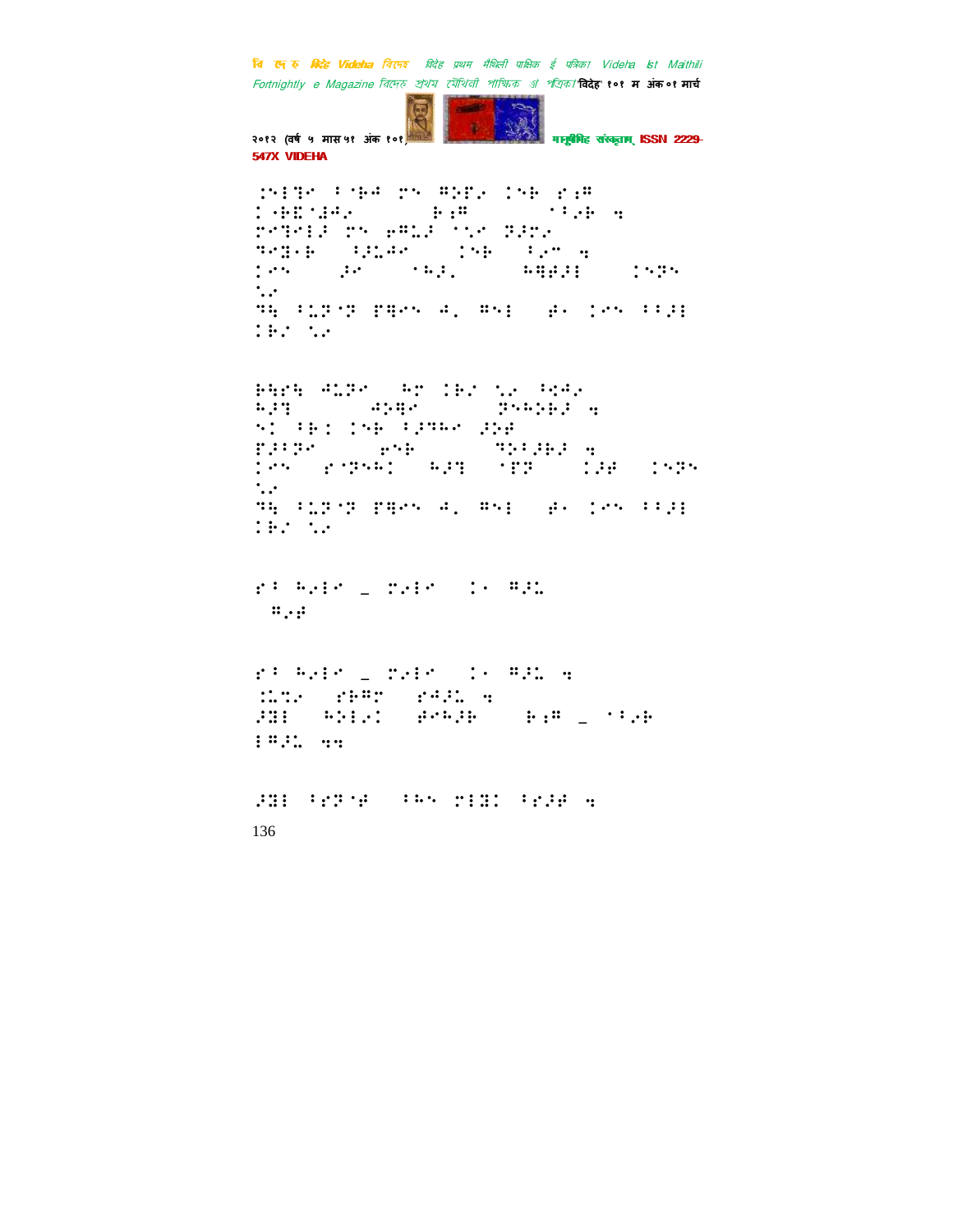बि एक स्टेड Videha विएक विदेह प्रथम मैथिली पाक्षिक ई पत्रिका Videha Ist Maithili Fortnightly ejournal রিদেহ প্রথম মৌথিনী পাক্ষিক প্র পত্রিকা**'বিदेह' १०१ म अंक ०१ मार्च २०१२** 

**Separate**  $\mathbf{B}$  . । मनुक्रीह संस्कृतम् ISSN 2229-547X (वर्ष ५ मास ५१ अंक १०१) **VIDEHA** PobleHer Laredy (HE 20180 Seaman A **FOR 2 827 1822 9** WE 2007 FAMILY  $\frac{1}{2}$  ,  $\frac{1}{2}$  ,  $\frac{1}{2}$  ,  $\frac{1}{2}$  ,  $\frac{1}{2}$  ,  $\frac{1}{2}$  ,  $\frac{1}{2}$  ,  $\frac{1}{2}$  ,  $\frac{1}{2}$  ,  $\frac{1}{2}$  ,  $\frac{1}{2}$  ,  $\frac{1}{2}$  ,  $\frac{1}{2}$  ,  $\frac{1}{2}$  ,  $\frac{1}{2}$  ,  $\frac{1}{2}$  ,  $\frac{1}{2}$  ,  $\frac{1}{2}$  ,  $\frac{1$  $\mathbf{::}$  $19.31 - 44$ ESPACER (FRIDGE ) HEROEN HR Hilde a rans alabe the crane the network  $\mathbb{E} \mathbb{P} \mathbb{E} \subset \mathbb{E} \mathbb{P} \text{ for } \mathbb{P} \subset \mathbb{P} \text{ and } \mathbb{P} \subset \mathbb{P}.$ **SIM (POS 1921 )** 2011 Adduit Braze (B.A.C. 1926  $1411 - 44$ skarleg by 1919- 1922. (2002)<br>1960 - 205 (306) 4 renein russen nich auf einer Stenen **BEAM INF AND A** April 1970 - Andrew Allen<br>Allen (Ale an Blial 4) FOR SALE PROPERTY PART TO BE  $1921 - 99$ **FRANK STRANGE**  $\mathbf{u}$  and  $\mathbf{u}$  in Fig.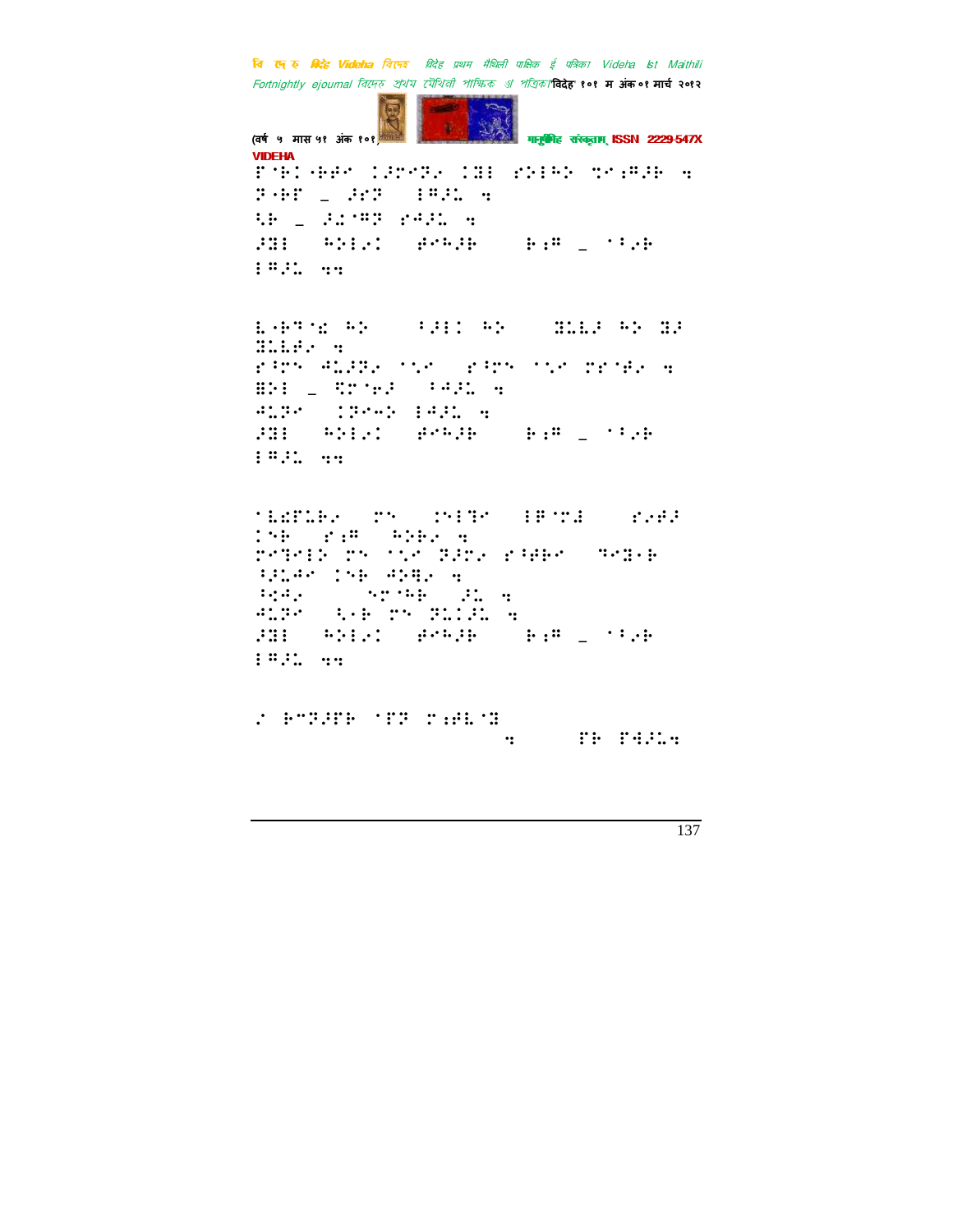चि एत् रू मिन्हे Videha निएन्थ विदेह प्रथम मैथिली पाक्षिक ई पत्रिका Videha Ist Maithili Fortnightly e Magazine রিদেহ প্রথম মৌথিনী পাক্ষিক প্র পত্রিকা**'বিदेह १०१ म अंक०१ मार्च COMPANY** २०१२ (वर्ष ५ मास ५१ अंक १०१) साली मानुसार संस्कृतम् ISSN 2229-547X VIDEHA १⣒⢷⣉!⣜⣋3! ⢵⢽⣓!⣅⢼⢷!⣔⢼! '⢷⣉'३⣒!⣉⢽!⢼⢷⢴⢻⢷!४⣒!03⣉⣇⢷!  $...$ १ **BENG ESTIMA** ⢻⢼.!⢽⢷3⢴! 0⢵ ⣞.!⢽⢷3⢴! **LET 30** ⣙⢼⢽⢼.!⢽⢷3⢴-!⢺3⢼.! ⣅0⣊3!  $^{\circ}$   $^{\circ}$   $^{\circ}$   $^{\circ}$   $^{\circ}$   $^{\circ}$   $^{\circ}$   $^{\circ}$   $^{\circ}$   $^{\circ}$   $^{\circ}$   $^{\circ}$   $^{\circ}$   $^{\circ}$   $^{\circ}$   $^{\circ}$   $^{\circ}$   $^{\circ}$   $^{\circ}$   $^{\circ}$   $^{\circ}$   $^{\circ}$   $^{\circ}$   $^{\circ}$   $^{\circ}$   $^{\circ}$   $^{\circ}$   $^{\circ}$   $^{\circ}$   $^{\circ}$   $^{\circ}$   $^{\circ}$ ⣇⢸⢼⢻\*-!⣉⢷⢶⢴!⢹⢼ -! ⢼⢳⣅. ⢼⢺! ⣜⣞⢷!⢳3⢼!⢳⢼⣇⢹⣝⢼3⣝.!⢽⢷3⢴-! ⣅0⣊3-!⣙3⢼.B⢳⢼⢷⣒! ,  $\overline{3}$   $\overline{3}$ ⢽⢽⢳⣞⢼! ⣓3!⢹⣅⢽⣝⢼F! ⢷⢳2⢾!⣁!⢴!0⢷⢼⢴⣇⣞!⣞⣝⣓⣞⢷! **B**.r:B FFB 20012 ⢹2⢾!⣁!⢵!3⢷!  $\ge$  fram ar. The Bi a FLP-10. 00 PH 2010 2010 ⢳⢽⢼ F!B ⢴!⢼!⣞⢼!⣎⣅⢽⣝⢼! 1951 Sel Sel (Bong 1985 in ) ₽₽2₽ 122 122 122 122 122 1 DOMESTIC STREET Bólga she as ann ann  $\frac{1}{2}$   $\frac{1}{2}$   $\frac{1}{2}$   $\frac{1}{2}$   $\frac{1}{2}$   $\frac{1}{2}$   $\frac{1}{2}$   $\frac{1}{2}$   $\frac{1}{2}$   $\frac{1}{2}$   $\frac{1}{2}$   $\frac{1}{2}$   $\frac{1}{2}$   $\frac{1}{2}$   $\frac{1}{2}$   $\frac{1}{2}$   $\frac{1}{2}$   $\frac{1}{2}$   $\frac{1}{2}$   $\frac{1}{2}$   $\frac{1}{2}$   $\frac{1}{2}$   $\$ **ATERI FII** THE FER 2 WEEPS 0,000 minutes and contact the contact of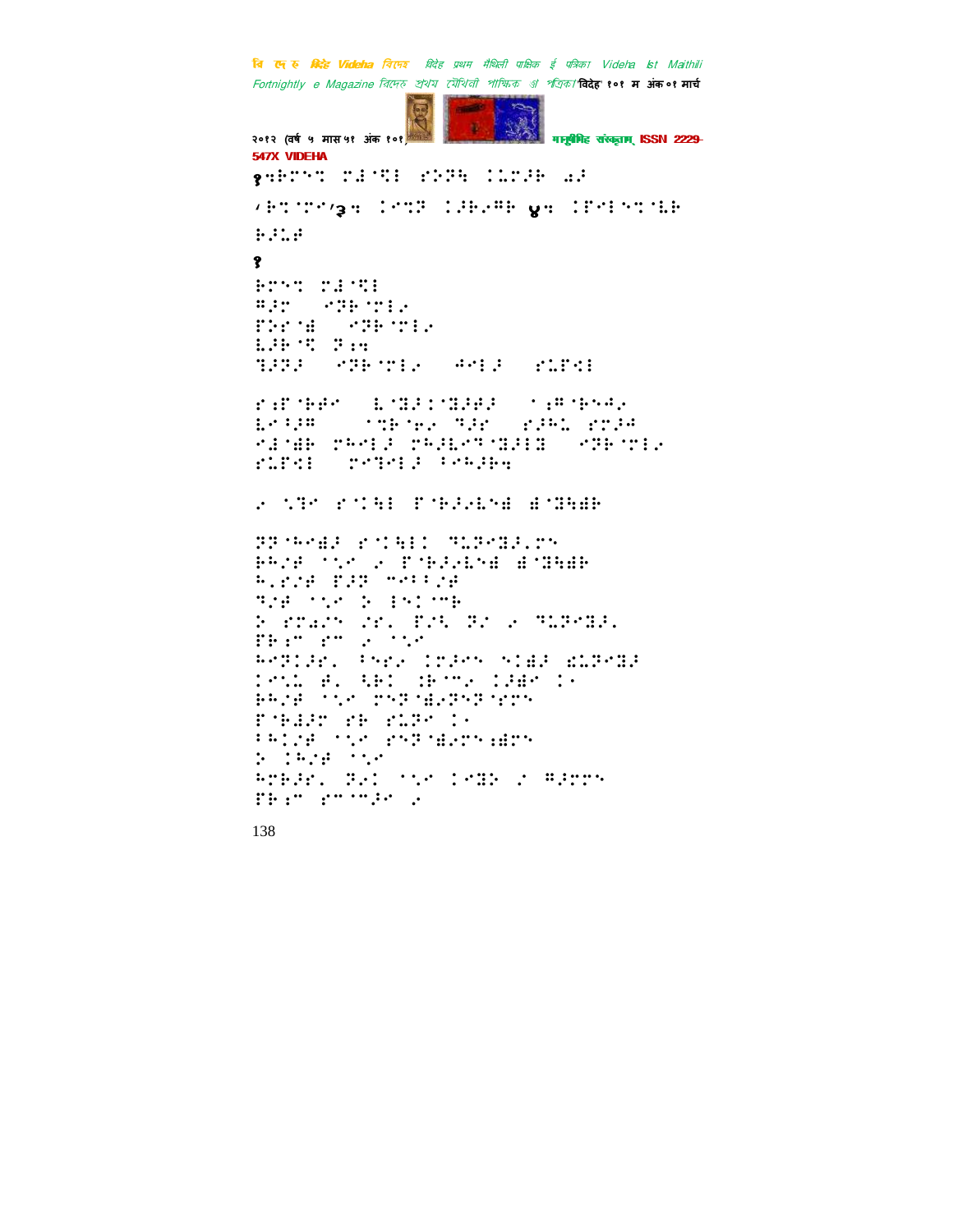बि एक रु मिनेट Videha विएक विदेह प्रथम मैथिली पाक्षिक ई पत्रिका Videha Ist Maithili Fortnightly ejournal রিদেত শ্রথম মৌথিনী পাক্ষিক প্র পত্রিকা**'বিदेह' १०१ म अंक०१ मार्च २०१२** 



**VIDEHA** METHORS RESTAURANCE POPPS rang garaan graciaan. 2 KINAD PALISAMA<br>Andor Aldu (pindhanimel 282) agg g ayge ragga BOBETA PRESS 2 POSEE COM PART **PART THE RACH PA BEDIS TOO** azor nisir basar dh'ar<br>Ir fhad bitte br'adsambsha br'int rebox mad anders sign med jspjang, dje jse Realb Ald. Poblechos Resid **MINESS: SERVE THE STIRMEIRS ROCK** B. COR PORTH, MERIC IN THINK POIL TRAVEL BLEAKS TRAVEL In China Met Area Enfidaarre (Eric nik razdik (1981)<br>Al deng ni rojak (r SAY PRO PORTUGOS AY RANGE INC **THE LETTE IN THIS** #. PHIP ROBE ON! **APPI PREP 150** TRAVIEW MANY POWER TARRENT FRA  $\cdots$ : **MINE RATI PARTIE FOOT** man pap three pap and taery bryn ab 'fr ralee H: W PARALAR BYBBB 22 MP place: Cancellat rade, par repensa admand o mednoso ceppo S CRY Promotion Company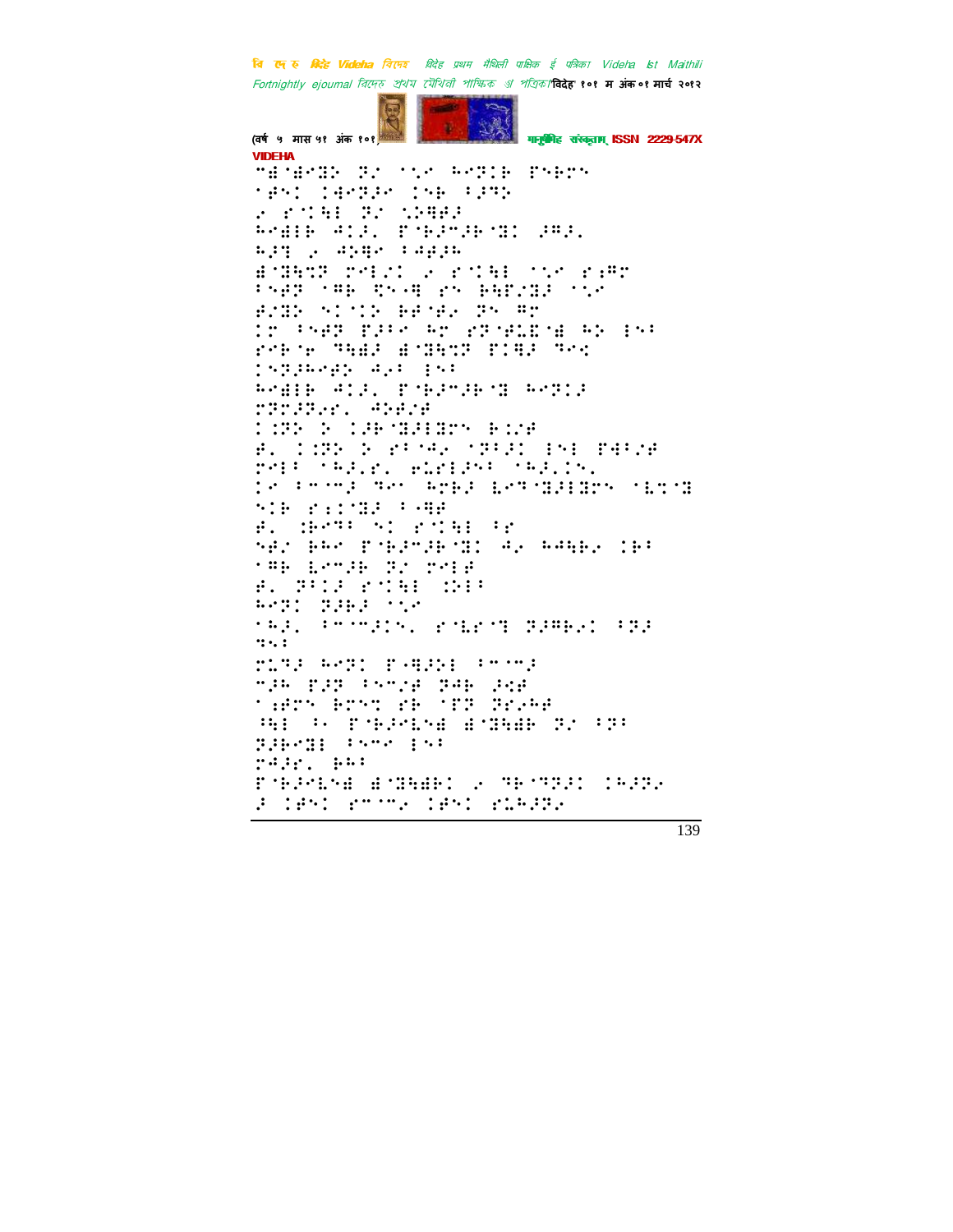बि एक रु मिनेट Videha विएक विदेह प्रथम मैथिली पाक्षिक ई पत्रिका Videha Ist Maithili Fortnightly e Magazine রিদেহ প্রথম মৌথিনী পাক্ষিক প্রা পত্রিকা**'বিदेह' १०१ म अंक०१ मार्च Service** २०१२ (वर्ष ५ मास ५१ अंक १०१) मानुबेमिह संस्कृतम् ISSN 2229-**547X VIDEHA**  $\mathbf{a}$ STORY COMPANY (PTIMES ) TERRITO the book lings ago where seopme THERSTAGE WILL TEST .  $1.74.14$  $11.141$  $f: f: X \to Y$ deer op oue deur die certa TICH ALATH PAIR BHLARE PARTY MPP Supremient Sendom Hard Persen rabi Aand to Alvr inkl ri Pengh tholl fees rees ages the ager (18 agor 128 %)<br>131 agre over agors evidents ri Taber (1956) alem S. **F: 7-7 BHIDL: 57 386** PANI 4:2 PRIP RTBP FOR CHEMO CHRONIK ROBERT WHO SESENT BRIZ NA CABRI MBFF 21 ROBE **MAN PORTS PROVIDED ATES** TRENE NEW ARTISTICS STAT BEER MARK CONSTRUCT r:B 4: BE-Spr Seepe r:Be the App Star (Body) THE BOOK WHEN THE SHERE: BAR APSA PARTNAI PALIS 140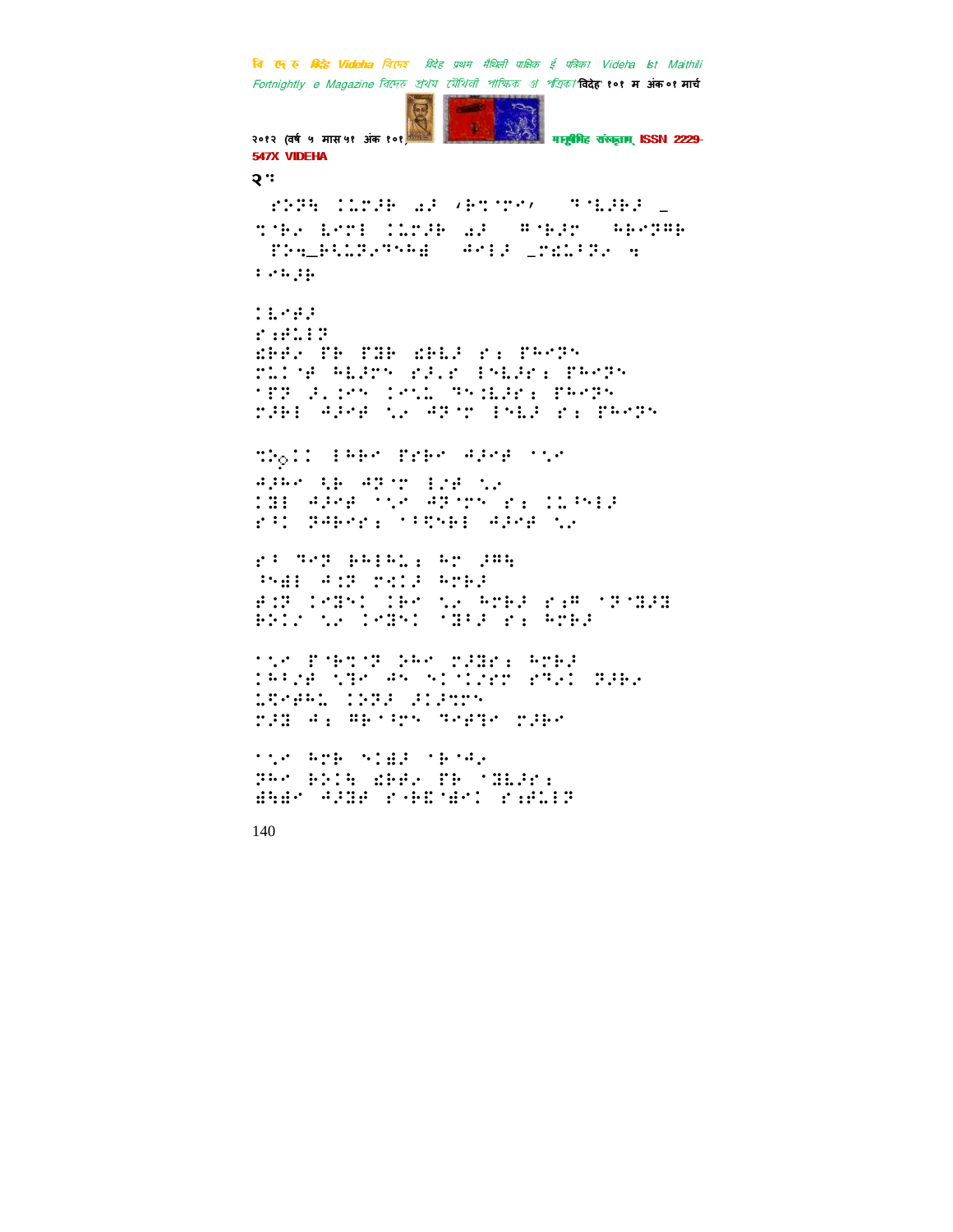बि एक रु मिनेट Videha विएक विदेह प्रथम मैथिली पाक्षिक ई पत्रिका Videha Ist Maithili Fortnightly ejournal রিদেহ প্রথম মৌথিনী পাক্ষিক প্র পত্রিকা**'বিदेह' १०१ म अंक०१ मार्च २०१२ Service** ø (वर्ष ५ मास ५१ अंक १०१, मानूबीह संस्कृताम् ISSN 2229-547X **VIDEHA** INDE ASPNER SPER S:  $\mathbf{3}$  :: 1852 18686 **CHAINE BRITISH** PARTIE CEREA SMADAL CAZA CAZA ŽAP<sup>o</sup>AR( 1962AR PRO ESTO 2 PROTEIN CEVING BENGA mass of the test temptates of h # 191 4228 4175 121 182112 **BAPYBER** rdla habla fe feller fjoe der noch PRIME FMP SIME AF 124 TA PROPER **TRAVERSHOLE EMBEM ARTIF NE BE**  $3.137$ 194 1953. The Boards EBL 1921 TE **PAP23244** TRIRL F PALE FOST TH MAR DRIPH SLENGER EJENSE WEEN ON STELLEDE  $1.1411$ APPER AMPRESS AT STORY TILE MESS PRIMA THE ANNE E LETTE BIETER TE ARTIMA TAIR AESER IN ARTE  $\ddot{\phantom{0}}$ Roman Prai dh' Ang Bag (1892-18 HIS PRESS SHIPP SANCH TRILL BIAL RORIL BIADE NE ADE IPR **TERM AND RESIDENT**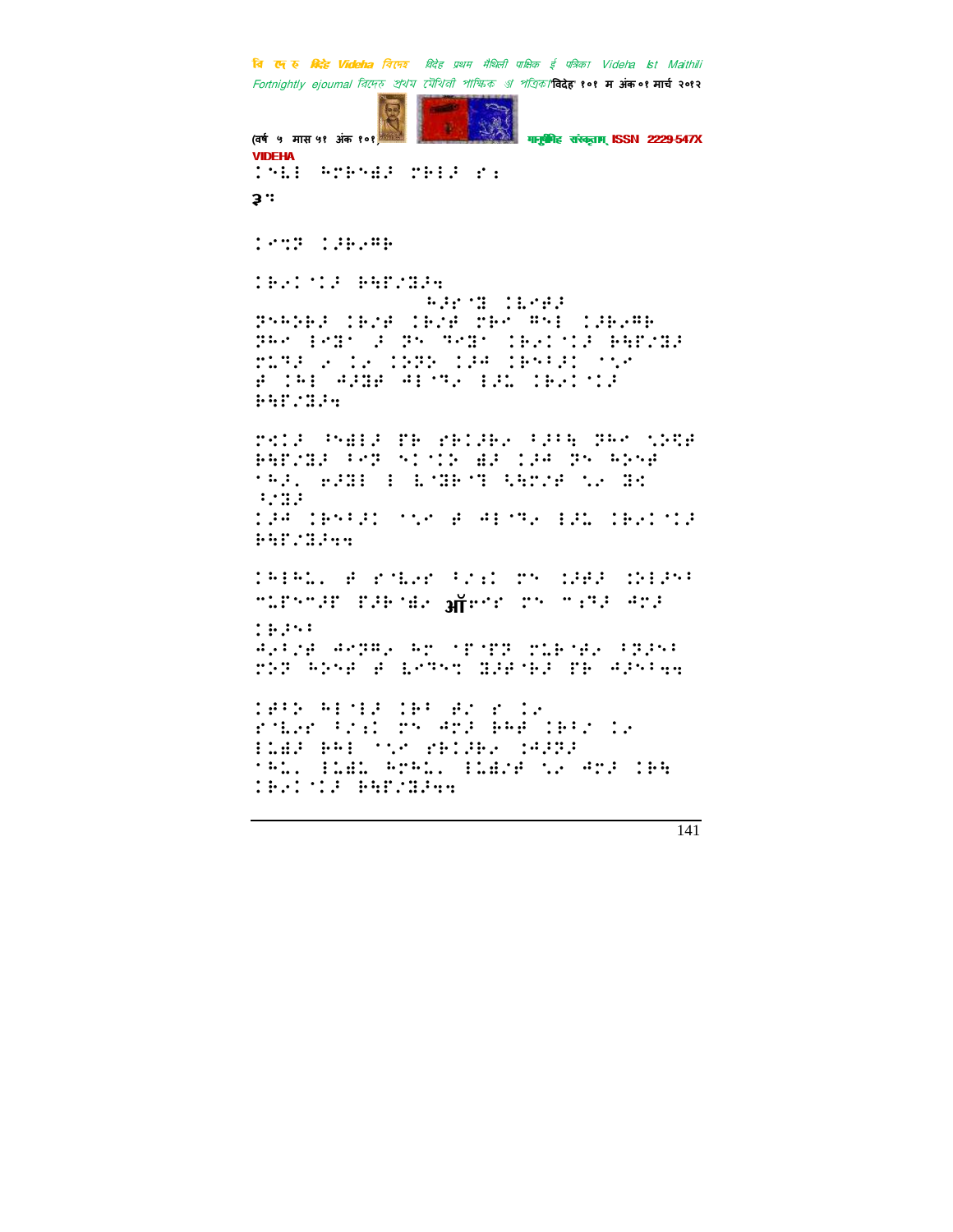चि एक स्टिड Videha विरफ्श विदेह प्रथम मैथिली पाक्षिक ई पत्रिका Videha Ist Maithili Fortnightly e Magazine রিদেহ প্রথম মৌথিনী পাক্ষিক প্রা পত্রিকা**বিदेह १०१ म अंक०१ मार्च** 



**547X VIDEHA** <u>anerneamee: Broeviea rapen ener</u>  $\dddot{\cdot}$ . SAR SLIES IN LRIP TS 2862 SSI K  $4.137$ **SI THERE TOOK THATES IN PATHS**  $H^{1,1}$  : : : BIARYARD STATES THE THEO CBYLICA **PAP23244** 

**BUTERIE TYTED TY ADERTIC IN:** BOOKS HE CONSIDER CONDUCTS ON: PRINK WRIGHTING RAD TOP PLAINLY IS rde roma animal legge du mee

PORTHER HE TO SHE FAN INSTALL NUMB British Parties (1940) and the Company **PARAGEMENT BREE IS THE BLEED** rance speedling that and iee **TERM AND STREET STREET** 

SLEPHEN PROP. BrAK ENTRAPOR ry TERMIN REMARKS RIP THE MIN 'WE WIR TOOK WHAT IN HE WIR MINMAR SALE AND IPE IBSISID **FRENCHI** 

REMEASUREMENT CHANNEL CONTROL AND RESPONSE FREE IRN 1525 PSPS BRHE PS WINDE STEPHEN ROLMAN PROGRAM LYONS 81772 8512 862 165 121 752.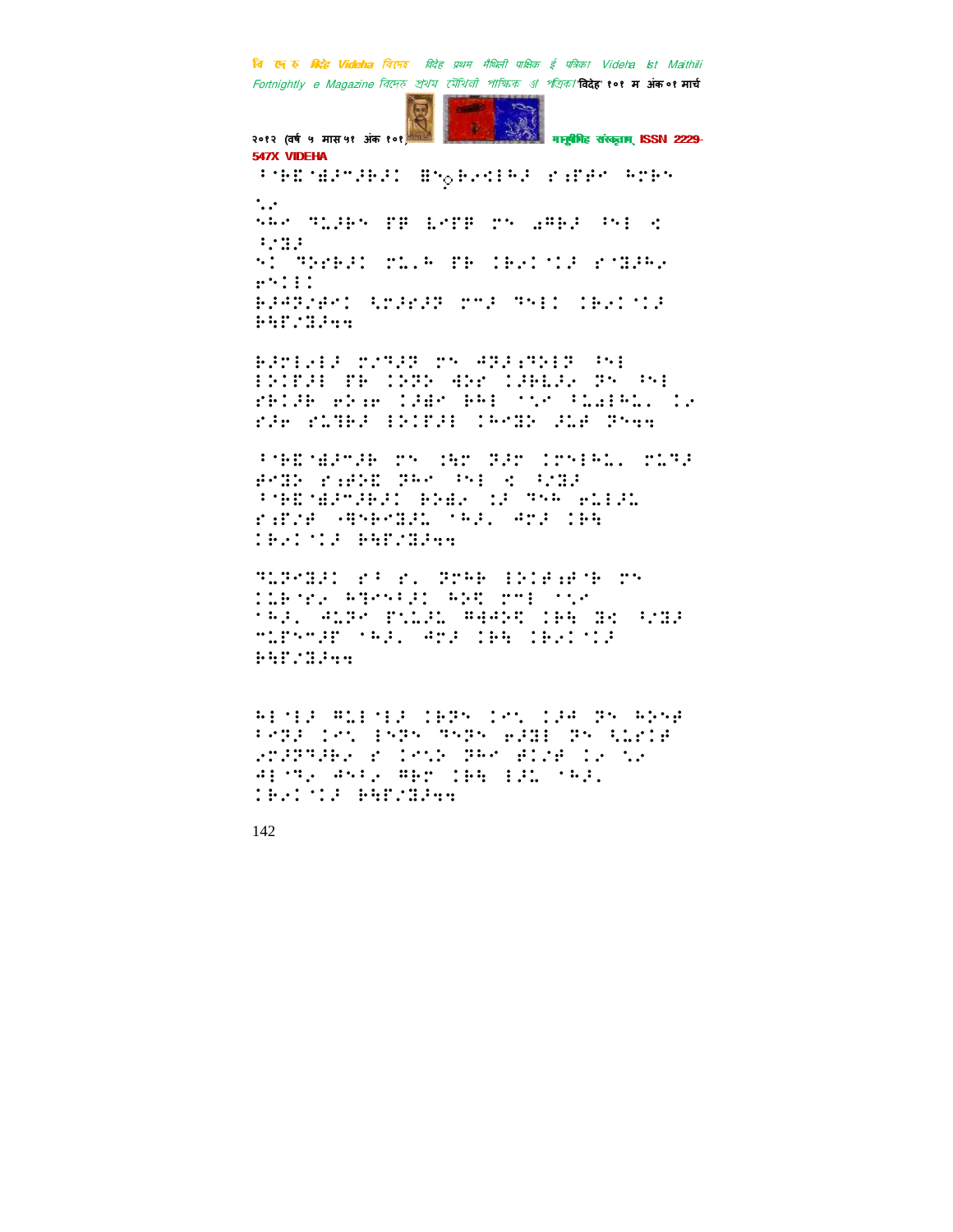चि एत् रू मिन्हे Videha निएन्थ विदेह प्रथम मैथिली पाक्षिक ई पत्रिका Videha Ist Maithili Fortnightly ejournal রিদেত প্রথম মৌথিনী পাক্ষিক প্র পত্রিকা**'বিदेह' १०१ म अंक०१ मार्च २०१२** 



VIDEHA

४

```
!03⣉⣇⢷!⢷⢼⣅⢾!
\ddots .
```
 $T$  :  $T$  :  $T$  :  $T$  :  $T$  :  $T$  :  $T$  :  $T$  :  $T$  :  $T$  :  $T$  :  $T$  :  $T$  :  $T$  :  $T$  :  $T$  :  $T$  :  $T$  :  $T$  :  $T$  :  $T$  :  $T$  :  $T$  :  $T$  :  $T$  :  $T$  :  $T$  :  $T$  :  $T$  :  $T$  :  $T$  :  $T$  :  $T$  :  $T$  :  $T$  :  $T$  :  $T$  : 0⢷⢹⣉!⢺⢼! ⢸!⣇ ⢷3⣒! BRD REALIGN INFO ⢼⢺!⢳2⢾!⢼B!B⣋⣋!B⣅⣔2⣒! 0C⣛3!3⣈3!⢼⢷!⣇⢻⢼⢷3! BE BETHING IS STRING ⢼3.⣟⢼3!⣐⢻⢷⢺⣝⢼!0⣛!  $^{\prime}$ TH+FILCO CONSIDERED 00⢽!⢸⢼⣏⢼!B ⢷! B MAR, TVINER, INFL 0FPS B. BSPS INBEE PROMISE. ⢸ 3⣊⣐⣒! Gógiy Gógiya Bogi Bos 0⢷⢹⣉⢴!⢵⢷⢼!⣙⣅2⣒! ⢻⣊⢼F.⣃⢷⣓⢼!2⣙3⢴!⢺⣝⢼B! 0⢷⢹⣉⣝⢼!B⢼⢳⢷!⢸⢻⢼B⣒! ⢽⣝!⣐⢻⢷⢺⣝⢼!⢺⢵⢷!3⢻B⣊! 2⣙3⢴F!⢼⢻⢼F!⢹⣈B⣊⣒! ⢺⢽!⢼! ⢴⢾⢼!⢸⢼⣏⢼!0⢽⢼⣅!  $^{\prime}$  (Fig. )  $^{\prime}$  (Fig. )  $^{\prime}$  (Fig. )  $^{\prime}$  (Fig. )  $^{\prime}$ 

⣇⢹⣝⢼0⢾!⢼!⣝⢼⢾⢷⢴!⢳!⢻3⢼! ⣜⣋⢽!⢼!⣝⢼⢴!⢷!⣇⢴⢷!⢸3⢼⣒! 00⢽!⢸⢼⣏⢼! ⢸!⢺⢽!⣚⣚⢼!  $^{\prime}$  SIBA B2  $^{\prime}$  B  $^{\prime}$  B  $^{\prime}$  B  $^{\prime}$  B  $^{\prime}$  B  $^{\prime}$  B  $^{\prime}$  B  $^{\prime}$  B  $^{\prime}$  B  $^{\prime}$  B  $^{\prime}$  B  $^{\prime}$  B  $^{\prime}$  B  $^{\prime}$  B  $^{\prime}$  B  $^{\prime}$  B  $^{\prime}$  B  $^{\prime}$  B  $^{\prime}$  B  $^{\prime}$  B  $^{\prime}$  B  $^{\prime}$  B  $^{\prime}$  B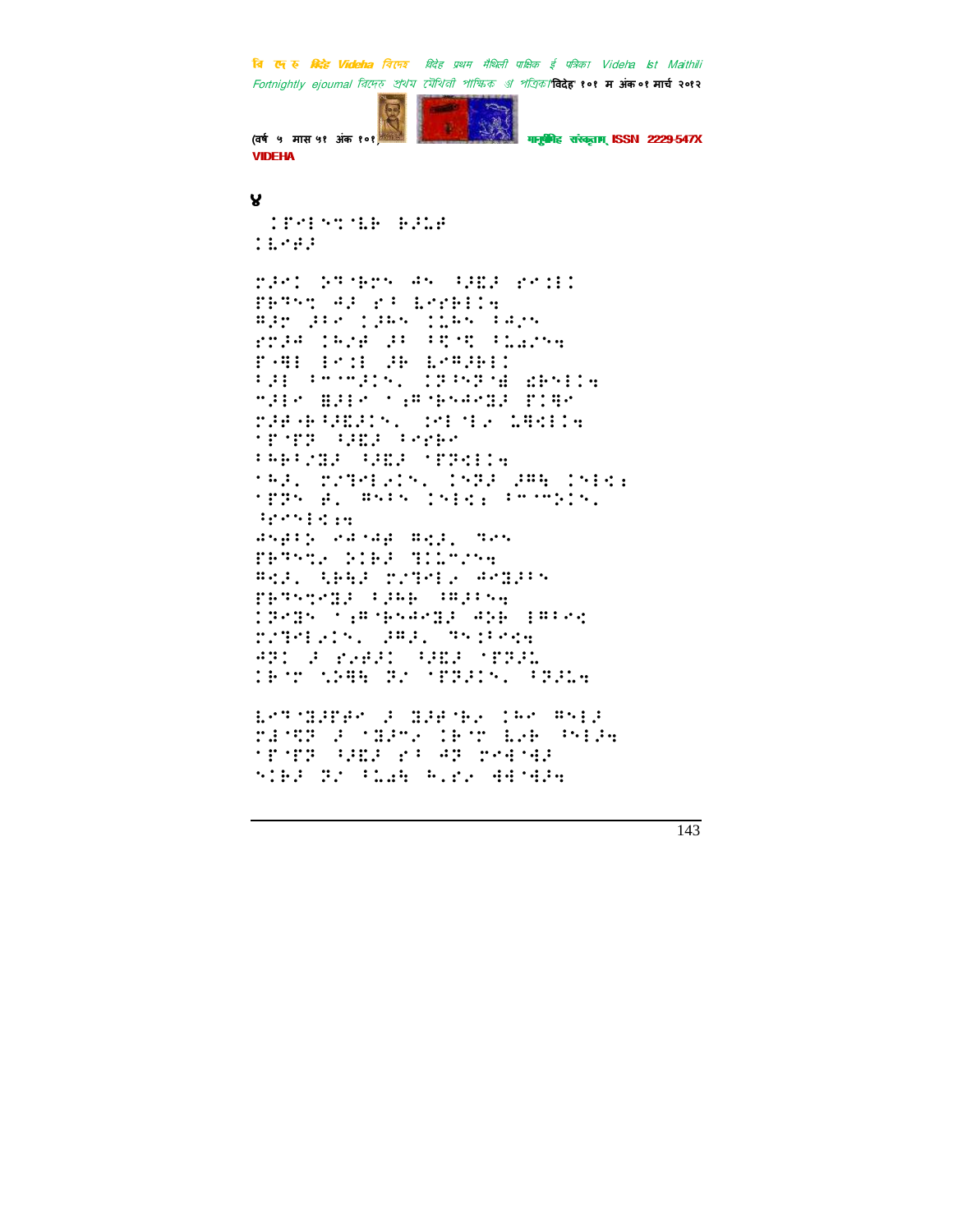चि एत् रू मिन्हे Videha निएन्थ विदेह प्रथम मैथिली पाक्षिक ई पत्रिका Videha Ist Maithili Fortnightly e Magazine রিদেহ প্রথম মৌথিনী পাক্ষিক প্র পত্রিকা**'বিदेह १०१ म अंक०१ मार्च** 



२०१२ (वर्ष ५ मास ५१ अंक १०१ - किलोमी क्रिकेट के मानुसीरेड संस्कृतम् ISSN 2229-

 $\mathbf{u}$ iuqt;00tjuft $\mathbf{u}$ 

hhbkfoesbAwjefib⣒dpn!0⢷!0⣚⢼⣅⣒!

2!⢷⢽⢼0⢷!0⢽!⣐⢾⣇⣝! he discovered by the control of the control of the control of the control of the control of the control of the<br>The control of the control of the control of the control of the control of the control of the control of the c

⣇⢹⢳!⢽⣓⢾⢽!⣐!⣙3⢼!3⢼! ⣐⢻⢴⢾!

jefib.dpn0wjefib.qbjoujoht.com

⢾⢷⣝!⣙3⢼! 3⢼⣋!⣉⢵!

 $3^{\circ}$  3º  $3^{\circ}$  3º  $3^{\circ}$  3º  $3^{\circ}$  3º  $3^{\circ}$  3º  $3^{\circ}$  3º  $3^{\circ}$  3º  $3^{\circ}$  $3^{\circ}$ 

⣙3⢼!⣇⢽ 0⢾0!⣙3⢼!⢺⢴⣇!

)iuuqt;00tjuftigta dhpphmfdpn0b0w jefib.dpn0wjefib.qbjoujoht.com

⣙3⢼!⢺⢽⢻⢴! 3⢼⣋!⣉⢵!

⢺⢽⢾⣅0!⣙3⢼!⢺⢽⢻⢴!!

2!⢷⢽⢼0⢷!0⢽!⣐⢾⣇⣝!

547X VIDEHA

!⢷⢼⢺⢽⢼⣙!⣉⢷!

⢾⢷⣝!⣙3⢼!

!⣅⣉!⣜⣋3!

144

१

 $\ddot{\mathbf{z}}$  :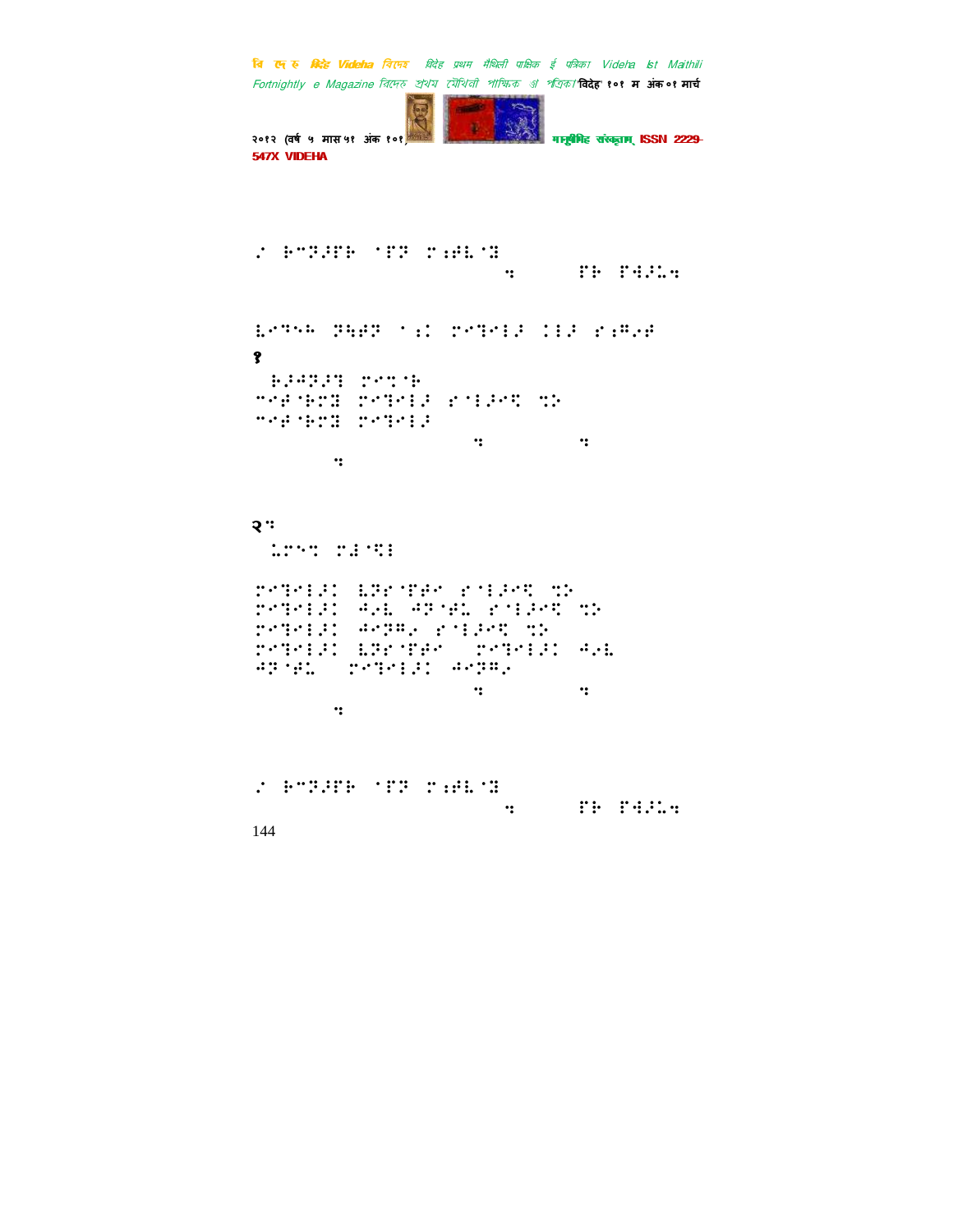```
⣇⢹⢳!⢽⣓⢾⢽!⣐!⢻⢹⣝.0⢹⣝!⢸⢼⢷⢾⢴!
१⣒!⢵⢳⢽⢹⢼ !)⢹⢴⢷⣃⣙⢼*;3⣈;!⣅⢹⣝!
0⢷⢼⣉!)⣓3!⢳⢽⢹⢴ F!2⣙3⢴!
⢽⣅⣇⢼⢹!⣇⢽⢴⢾!⣅⢾03*!
        ⢵⢳⢽⢹⢼ !)2⣙3⢴.⢹⣇⢽⢼⢻⢷⢴*!
⢵⢳⢽⢹⢼ !)2⣙3⢴.⣙3⢼⢿⢷*!
⢵⢳⢽⢹⢼ !)2⣙3⢴.B⢷3*!
२⣒⣁⢽⢽ ⢾⢼.!0⢷⢸⢼!⣈⢾⢼⢽!⢳⢽⢹⢴!
 IFF (ER) : right : all states right :
⢽⣅⣇⢼⢹!
⣁⢽⢽ ⢾⢼!
३⣒⢽⣜!⢹⢴⢿⢾!)⣓3!⢽0⢼3⢴ F!
2⣙3⢴!⢽⣅⣇⢼⢹!⣎⢴⢷⢽⢹⢷!0⢷⢷⣏*!
⢸⢻⢾⢼!B⣌!⢹⣉.⢸⢷⣜!
४ :
 !⣐⢻3⣉!⣋B⢷⢼3.!⢳⢽⢹⢴ F!2⣙3⢴!
SELUS CREE LESS
⣃⢷!⣉⢼⣐⢾!⣁!
F . The state F is the state F state F3º PRO 2014 2015 2016 2017
Benera Benedict Scheller in De
0⢵⣙⢴!⣅0⢼0!⣁!
```
⣅⢹⢼!⢵⢷⢼!⢾!⢷⢼ !B02⢾!B⣐⢹!⣁!

(वर्ष ५ मास ५१ अंक १०१) मानुसार में मानुसार संस्कृतम् ISSN 2229-547X VIDEHA



**Separate**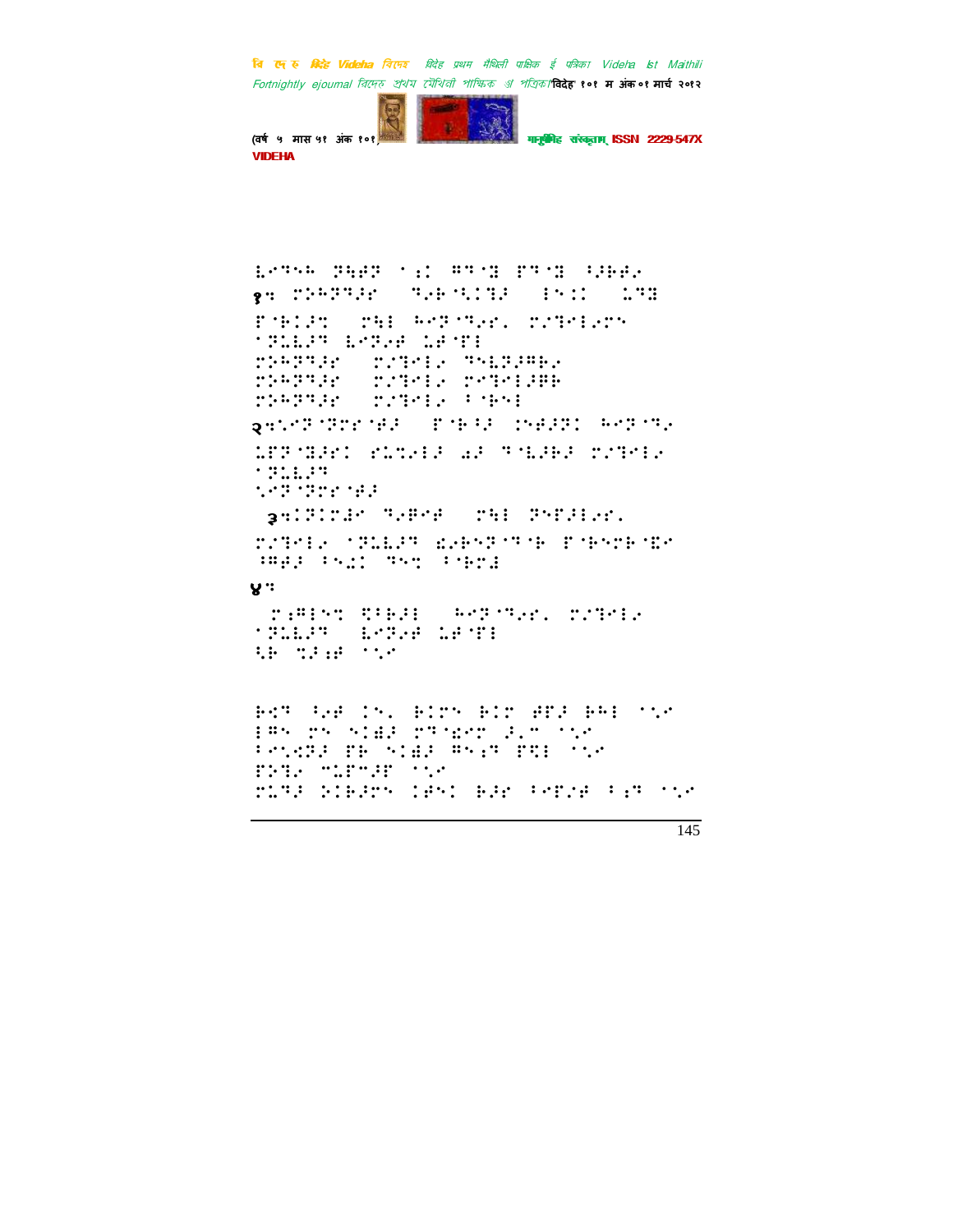बि एक रु मिनेड Videha विएक विदेह प्रथम मैथिली पाक्षिक ई पत्रिका Videha Ist Maithili Fortnightly e Magazine রিদেত প্রথম মৌথিনী পাক্ষিক প্রা পত্রিকা' **বিदेह' १०१ म अंक ०१ मार्च** 



२०१२ (वर्ष ५ मास ५१ अंक १०१) मानुबेमिह संस्कृतम् ISSN 2229-**547X VIDEHA** 

An ideas: the abouting the japie: Skole (agentisk **PRESS RESORTER INTER CARDS THE RESIDE** 19185 griffini af SB21 specific 198<br>Jan 1935 greffestiva 1988 (198 Britanic Garden (Barnette

F AMA GAAR CRAIN AF MIL RI MIA TITE SIAP TRIAN APP TIM HPB IPBE BRO PIZE TOP FAM HEART WORK IA MITA AND NA SIAR ANGER ESTRAN 3 AMAS MAR PRO ARE STO RARE COBC  $\ddots$ sik nyaping menyasi kacam **T.4 TE SAT #JETH PR.** 

RE SUPPRESS INTO RESERVABLE TO An Alberton the Hiltie (#595 LP 592 PP 1978 #278) **Arbi Schule St** TRANS TAND GARDEL RAIDIS NURRA MARY r main Abla.

: **::::::: : : ::::**  $\mathbb{R}^2$ , which in the second  $\mathbb{R}^2$ 1938 35 WHEE 151833  $1.11177774$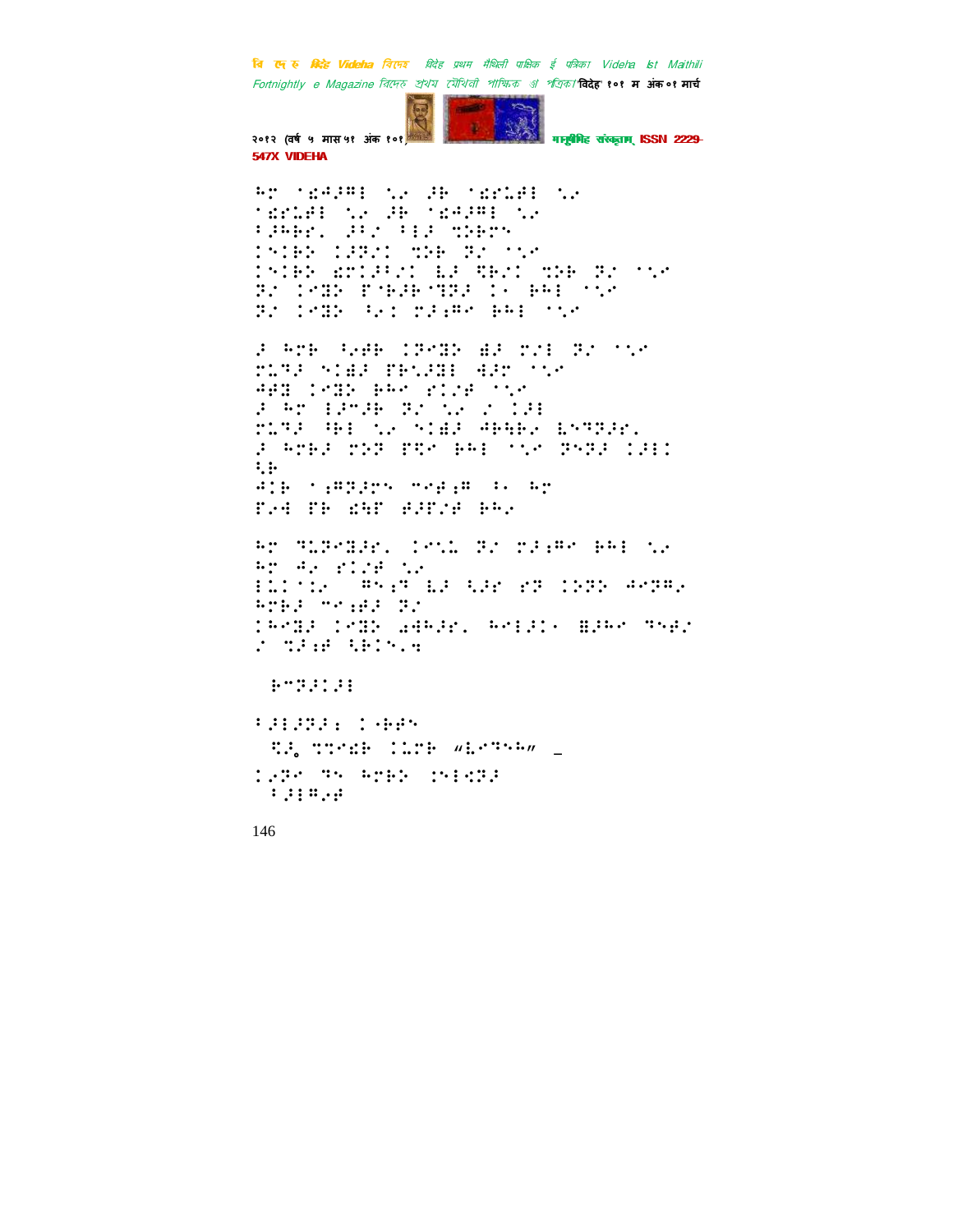बि एक रु मिनेट Videha विएक विदेह प्रथम मैथिली पाक्षिक ई पत्रिका Videha Ist Maithili Fortnightly ejournal রিদেহ প্রথম মৌথিনী পাক্ষিক প্র পত্রিকা**'বিदेह' १०१ म अंक०१ मार्च २०१२** 



part and part of  $\mathbb{R}^n$ The Apple (Middle A) IPAGE \_ PLAKE INK TAP PNIZ \_ \_ PNP

W. Wr Allah (22 am

**VIDEHA** 

Prove sell: 156 regular APPS (PS) (12 L 12 C 12525 a write: Olaretik (Ar 18 Arb) de de provincia en la proporción del proporcional.<br>Arrede dicurso de la dispersión de Marcas ESAMPLE FIRE INFORMED  $\begin{bmatrix} 0 & 0 & 0 & 0 \\ 0 & 0 & 0 & 0 \\ 0 & 0 & 0 & 0 \\ 0 & 0 & 0 & 0 \\ 0 & 0 & 0 & 0 \\ 0 & 0 & 0 & 0 \\ 0 & 0 & 0 & 0 \\ 0 & 0 & 0 & 0 & 0 \\ 0 & 0 & 0 & 0 & 0 \\ 0 & 0 & 0 & 0 & 0 \\ 0 & 0 & 0 & 0 & 0 & 0 \\ 0 & 0 & 0 & 0 & 0 & 0 \\ 0 & 0 & 0 & 0 & 0 & 0 \\ 0 & 0 & 0 & 0 & 0 & 0 \\ 0 & 0 & 0 & 0 &$ 1.SP Th ATES Infest an

**1912 1920 - SERP 2 SAPA** 152 - 2246 - 151<br>152 - 624 - 625941  $-3.4411123...$  $\mathbf{a}$  :  $\mathbf{b}$  :  $\mathbf{b}$  :  $\mathbf{b}$  :  $\mathbf{b}$  :  $\mathbf{b}$  $1.93732 \pm 0.97$ **POST CONSUMERS Southern State State**  $\begin{bmatrix} 0.15 & 0.015 & 0.15 \\ 0.000 & 0.000 & 0.000 \\ 0.000 & 0.000 & 0.000 \\ 0.000 & 0.000 & 0.000 \\ 0.000 & 0.000 & 0.000 \\ 0.000 & 0.000 & 0.000 \\ 0.000 & 0.000 & 0.000 \\ 0.000 & 0.000 & 0.000 \\ 0.000 & 0.000 & 0.000 \\ 0.000 & 0.000 & 0.000 \\ 0.000$ 1938 Th AMES 191833 HH

 $d \times 12 = 12488$  ,  $d \times 1248 = 0.012$  $\mathcal{F} = \mathcal{F} \mathcal{G} \mathcal{F} = \mathcal{F} \mathcal{G} \mathcal{F} \subset \mathcal{F} \mathcal{G} \mathcal{F} \mathcal{F} \oplus \mathcal{F}$ ESTE ATE CLESTIAS CALE  $\mathcal{G} = \{ \{ \mathbf{q}, \mathbf{r} \} \in \{ \mathbf{q}, \mathbf{r}, \mathbf{r} \}$ and the first search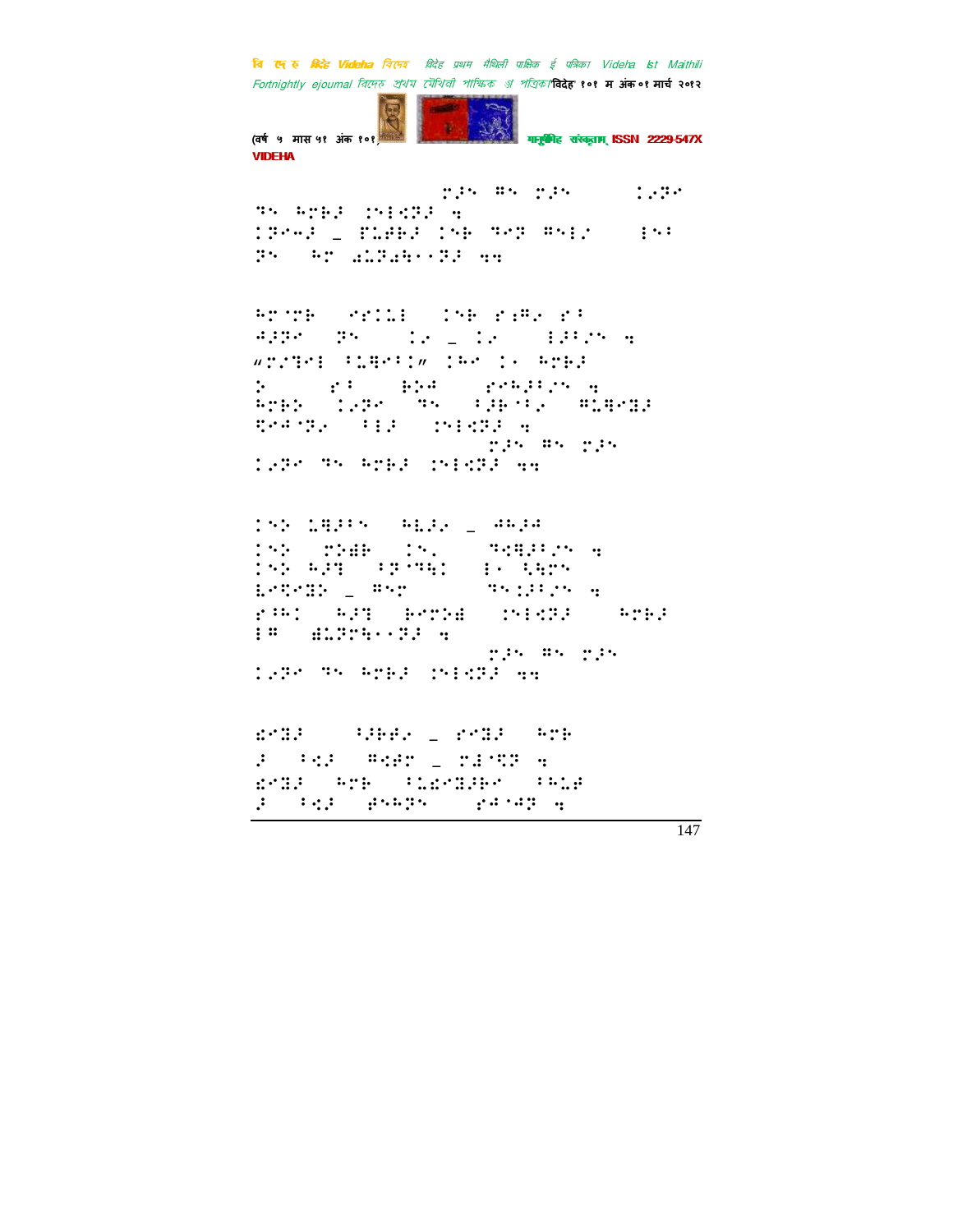बि एक रु मिनेट Videha विएक विदेह प्रथम मैथिली पाक्षिक ई पत्रिका Videha Ist Maithili Fortnightly e Magazine রিদেহ প্রথম মৌথিনী পাক্ষিক প্রা পত্রিকা**'বিदेह' १०१ म अंक०१ मार्च Separate**  $\mathbf{a}$ ।<br>अपनी अनुसार संस्कृतम् ISSN 2229-२०१२ (वर्ष ५ मास ५१ अंक १०१) **547X VIDEHA** HLPK 1995 (200 MDH) 185 PHK (1995 THE PRIES INFORMATION 1.SP Th AMBA Infest An *2 BANGER 197 2 BENG* **THE PARTS**  $\dddot{\cdot}$ SPORT ENTRY TOLEN FOREST COEN **WHETHAN IS CONTROLLED THANKS** FAR SEPSI SI LAND PREP. PROBLEMENT CONTROLLER APPLICATION **MARY ACTOR WINDOWS AREA MARYL** TEACHER EPAR IBSTAL IETERTER che filmen IPTHE POTTER FOR THE PHONE 1979-1970 TH 181 282, 1872 3226 536 (181)<br>Teografi ekonomika (181 zaida 3765/22 right the Serv BRW Them IBI **TECHT CONSUMER** garanthe 191 September 191 SAPPAIN PORTREY FORESTS SAPPROXIM  $43.38 \times 33.46$ **THERMAN MANIEL EMPRIMENT.** ER 12/18/4/18/406/18/2010 1994/51 THI PHE UPPS UPPSTED THI rendigares addening tennel (1990)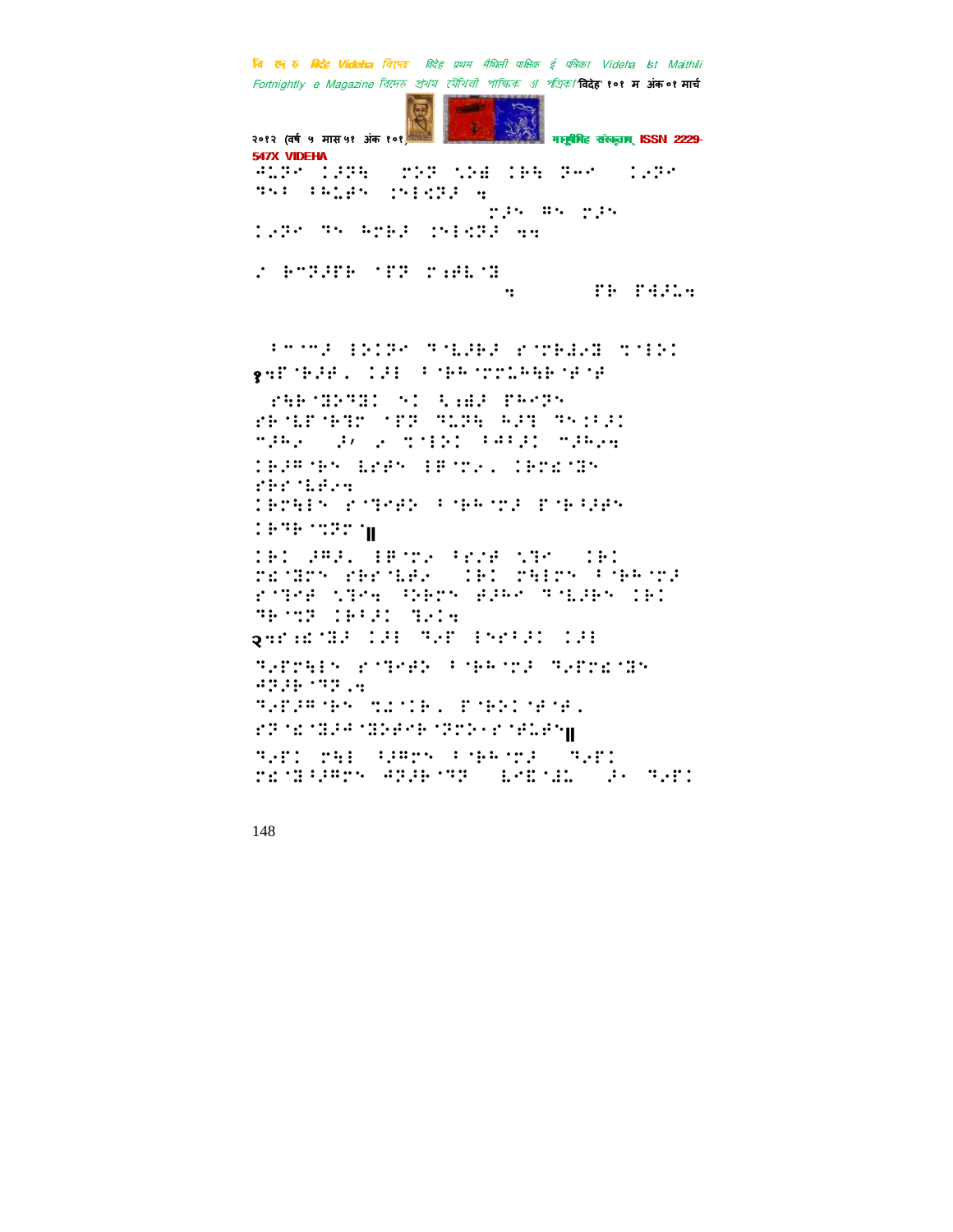**Service** (वर्ष ५ मास ५१ अंक १०१) मानूबीह संस्कृताम् ISSN 2229-547X **VIDEHA TRIN HERM MANIE ENTHE NTHE AN** rangement (Aller Streets  $3$   $\frac{1}{2}$   $\frac{1}{2}$   $\frac{1}{2}$   $\frac{1}{2}$   $\frac{1}{2}$   $\frac{1}{2}$   $\frac{1}{2}$   $\frac{1}{2}$   $\frac{1}{2}$   $\frac{1}{2}$   $\frac{1}{2}$   $\frac{1}{2}$ BETA CONTACT BEBTENA LOBBYE:  $1.41174774$ THE H. PTP-PTP-PTH **PLOYME MEMBERS PROBEDI** AN PI REP PLATIE, PREPH BID **COMPARING ANAMENY AROUGH TEM** roche dere strouwerte folkomerst Ship : Waper Ship ge FRAME 201 Riches of Brugs over Rogaler sestimate BECOME PARTEL CHEMES ARMENTARY **PROPORT : CLEEN**  $\ldots \ldots$  $\mathbf{a} \cdot \mathbf{b} = \mathbf{a} \cdot \mathbf{a} \cdot \mathbf{b}$  $\cdots$ arier files BETTE FORTHE SO ISLAED and the state of the state of the state of the state of the state of the state of the state of the state of the HITS TEE FIRTHER TOTAL WHILE THE CONFIDENTIAL APPLEMENT THAT THIS **NBP 30 TH** APS APS UNA THE UNA APS  $\mathbb{R}^{n \times n}$  if if  $\mathbb{R}^{n \times n}$  . If rolade: Ledern de Anodis: aprilh SPERING POSTELLE PROFESSIONER 1932F 1305 ganelosa poedra avea esea propoez  $83344$ 

बि एक रु मिनेट Videha विएक विदेह प्रथम मैथिली पाक्षिक ई पत्रिका Videha Ist Maithili Fortnightly ejournal রিদেহ প্রথম মৌথিনী পাক্ষিক প্র পত্রিক/**বিदेह १०१ म अंक०१ मार्च २०१२**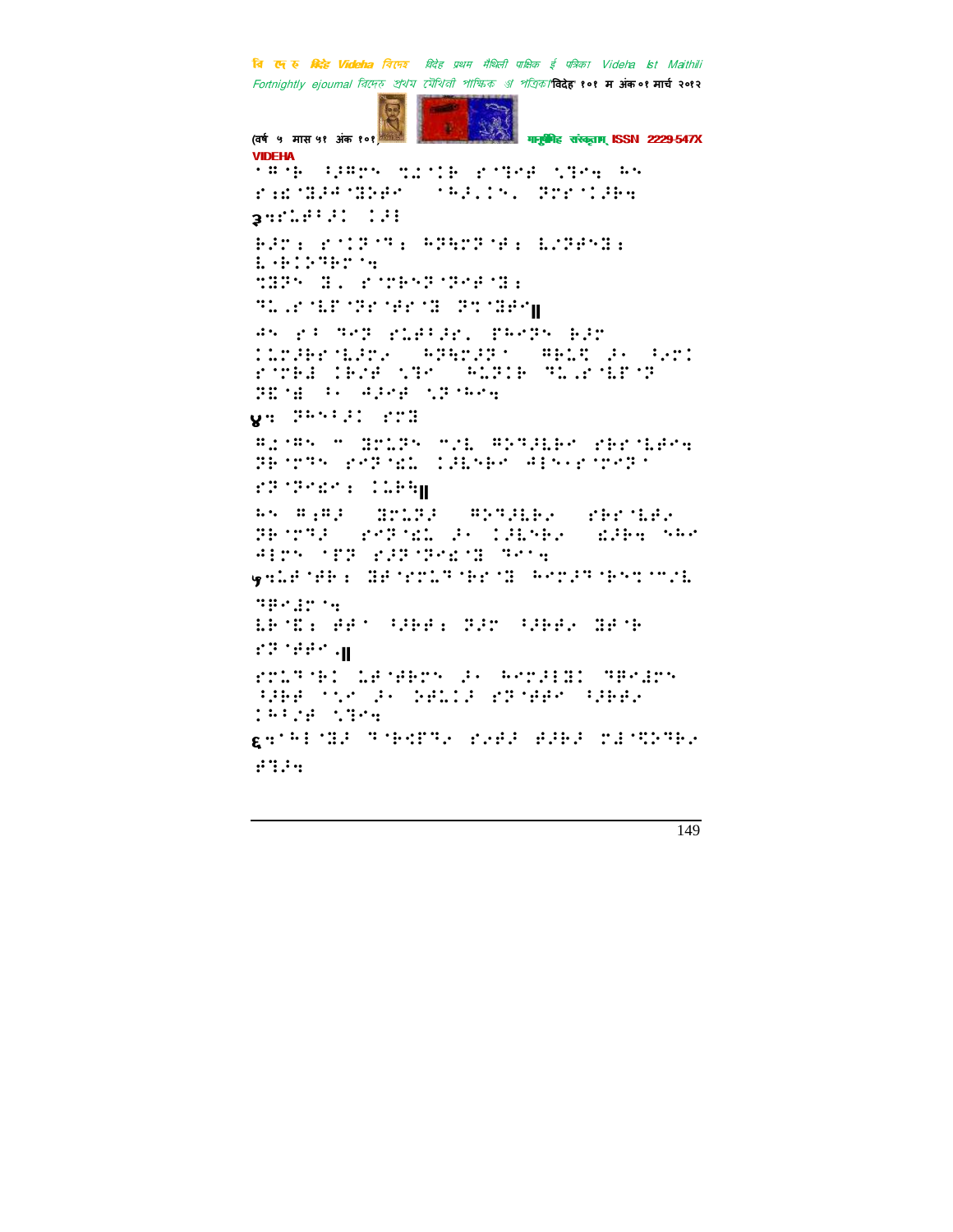Fortnightly e Magazine রিদেহ প্রথম মৌথিনী পাক্ষিক প্রা পত্রিকা**'বিदेह' १०१ म अंक०१ मार्च Separate**  $\mathbf{a}$ २०१२ (वर्ष ५ मास ५१ अंक १०१) मानुबेमिह संस्कृतम् ISSN 2229-**547X VIDEHA** farmi (di rumano-presidenti 25202012211271 45 PR 323 MAINER STREET PREP BREAK SEMPREE (SAM BRIT BRITER roford rocked (B26 STK)  $\begin{array}{ccc}\n\texttt{+1.7.1.1} & \texttt{+1.7.1}\n\end{array}$ FRE BENE DO ADMENTISHE WHITEPS HERICHTER STELL Le tella le **CHP. PHOLESY T SPREAM** media radiate ap **SAMPLE STARTS SIM LAND STRAIN** Bright (1982-363 B Ponder  $\ddot{\phantom{a}}$ rde de nobeledad, l'especience **Additional Parague and Security** Landar LANDAR AREA IN 1820 HARRY CONTROL Filipin en PATTER . PARTIE PARTETAL rencesser a chream. APP TERRESTES IN LODGED COMPANY FRAME es (212) A 2002220 2005 (212) che differ **SPARING PATTS ARTIST ARTIFICAT ARP 18 1932 1 11** gon "HETLIFF MIRTH MILLIE BRIETLY"  $\therefore$   $\therefore$   $\therefore$   $\therefore$   $\therefore$   $\therefore$   $\therefore$   $\therefore$   $\therefore$   $\therefore$   $\therefore$   $\therefore$   $\therefore$   $\therefore$   $\therefore$   $\therefore$   $\therefore$   $\therefore$   $\therefore$   $\therefore$   $\therefore$   $\therefore$   $\therefore$   $\therefore$   $\therefore$   $\therefore$   $\therefore$   $\therefore$   $\therefore$   $\therefore$   $\therefore$   $\therefore$   $\therefore$   $\therefore$   $\therefore$   $\therefore$   $\therefore$ 

बि एक रु मिनेट Videha विएक विदेह प्रथम मैथिली पाक्षिक ई पत्रिका Videha Ist Maithili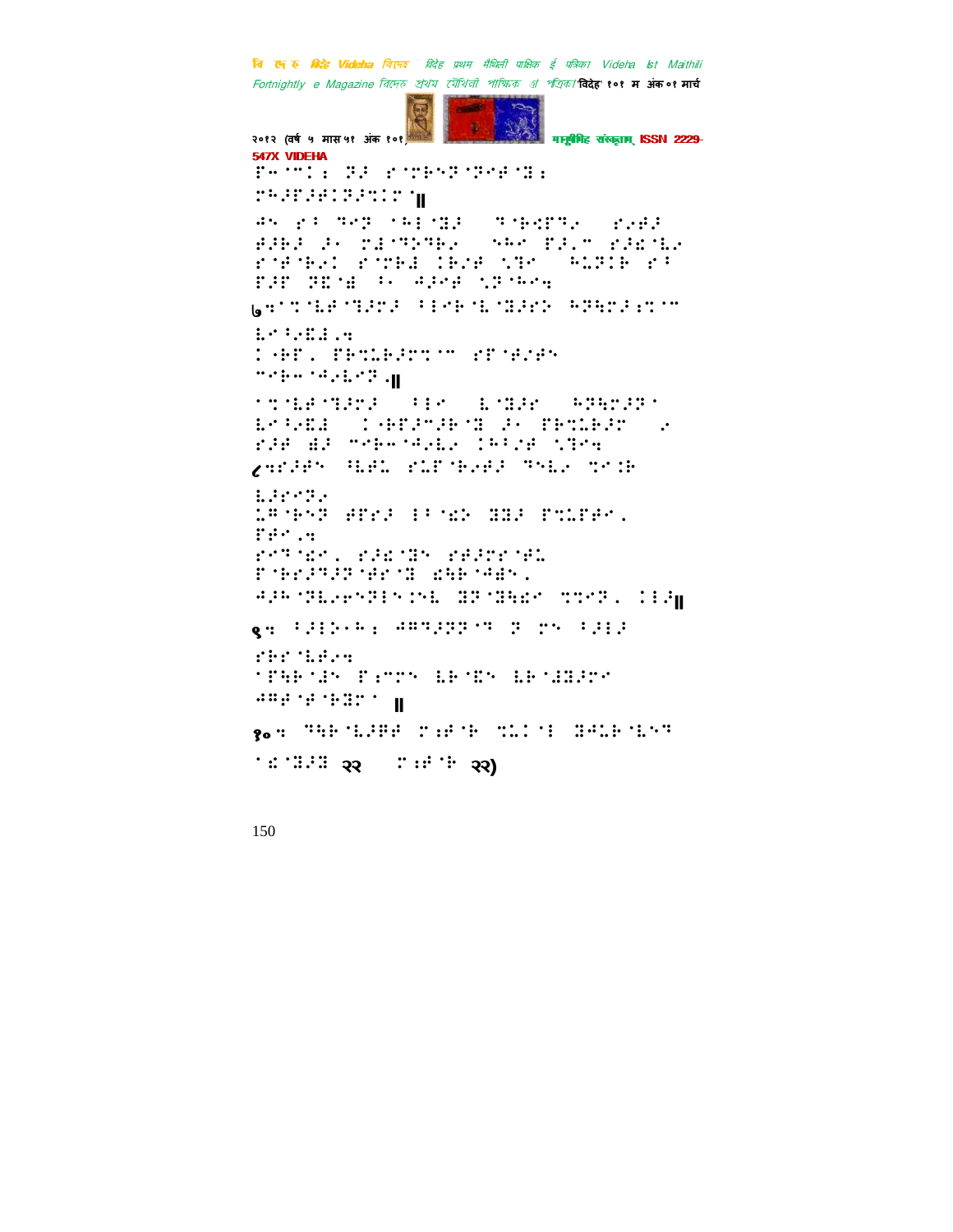बि एक रु मिनेट Videha विएक विदेह प्रथम मैथिली पाक्षिक ई पत्रिका Videha Ist Maithili Fortnightly ejournal রিদেহ প্রথম মৌথিনী পাক্ষিক প্র পত্রিকা**'বিदेह' १०१ म अंक०१ मार्च २०१२** 



**VIDEHA** 2008 NEW YOR SPORTSEN BOOK OF THALEFAND SWEET LA Printer and There POLEZELEO CHEMPOLEON (BUSH) POLENE  $\mathcal{F} \rightarrow \mathcal{F} \oplus \mathcal{F} \oplus \mathcal{F}_0^{\dagger} \mathcal{F} \uparrow \rightarrow \mathcal{F} \oplus \mathcal{F} \oplus \mathcal{F} \oplus \mathcal{F}_0 \oplus \mathcal{F}$ s dede mae moris (evdaevons) evoara des  $4\cdot\lambda_0^4\cdot\lambda_0$  and  $\lambda_1$  , which  $\lambda_0^4\cdot$  and  $\lambda_1^2\lambda_0\cdot$  and  $\lambda_2^2\lambda_1\lambda_0$  and på Halegab i Hadalea 19. dan hortek 1  $\langle \mathcal{C}^{\mu}\mathcal{C}_{\mathcal{O}}(\mathbb{P}L\mathbb{P})^{\mu}(\mathbb{E}\mathcal{C}_{\mathcal{O}}\mathbb{E}\mathbb{P}L_{\mathcal{O}}^{\mu}\mathbb{E}_{\mathcal{O}}(\mathbb{E}\mathbb{E}\mathbb{P}L_{\mathcal{O}}^{\mu}\mathbb{E}\mathbb{E}_{\mathcal{O}}\mathbb{E}_{\mathcal{O}}^{\mu}\mathbb{E}_{\mathcal{O}}^{\mu})\rangle_{\mathcal{O}}$ FLECTREGE NEEDS FOR ME HOTSOLING. ro mano aller di associati enorm aguara antgor anglar al Forder which the medio redue was Porchodal, Production demonstrated  $\mathbb{R}^n$  :  $\mathbb{R}^n$  :  $\mathbb{R}^n$  :  $\mathbb{R}^n$ TEMPHENIA PARMIA PENGINANA FINE THERE TENEDE FOR MORPHOLOGY COMPRESSION MER  $\mathcal{B} = \mathcal{B} + \mathcal{B} + \mathcal{B} + \mathcal{B} + \mathcal{B} + \mathcal{B} + \mathcal{B} + \mathcal{B} + \mathcal{B} + \mathcal{B} + \mathcal{B} + \mathcal{B} + \mathcal{B} + \mathcal{B} + \mathcal{B} + \mathcal{B} + \mathcal{B} + \mathcal{B} + \mathcal{B} + \mathcal{B} + \mathcal{B} + \mathcal{B} + \mathcal{B} + \mathcal{B} + \mathcal{B} + \mathcal{B} + \mathcal{B} + \mathcal{B} + \mathcal{B} + \mathcal{B} + \mathcal$ BA SHEEPA YEP TATTA FLEETI EV PRODUCTS DEPOTED THE LEATHER SERVICE. the Ghilm, Sam (Scheele Schei 18 TP T ANGEL TO TELL WILL BE THE TH FALL (FRT FAR LAT IRST) PRT ANTE (A SNAP POLECH PATS, TOPI (SP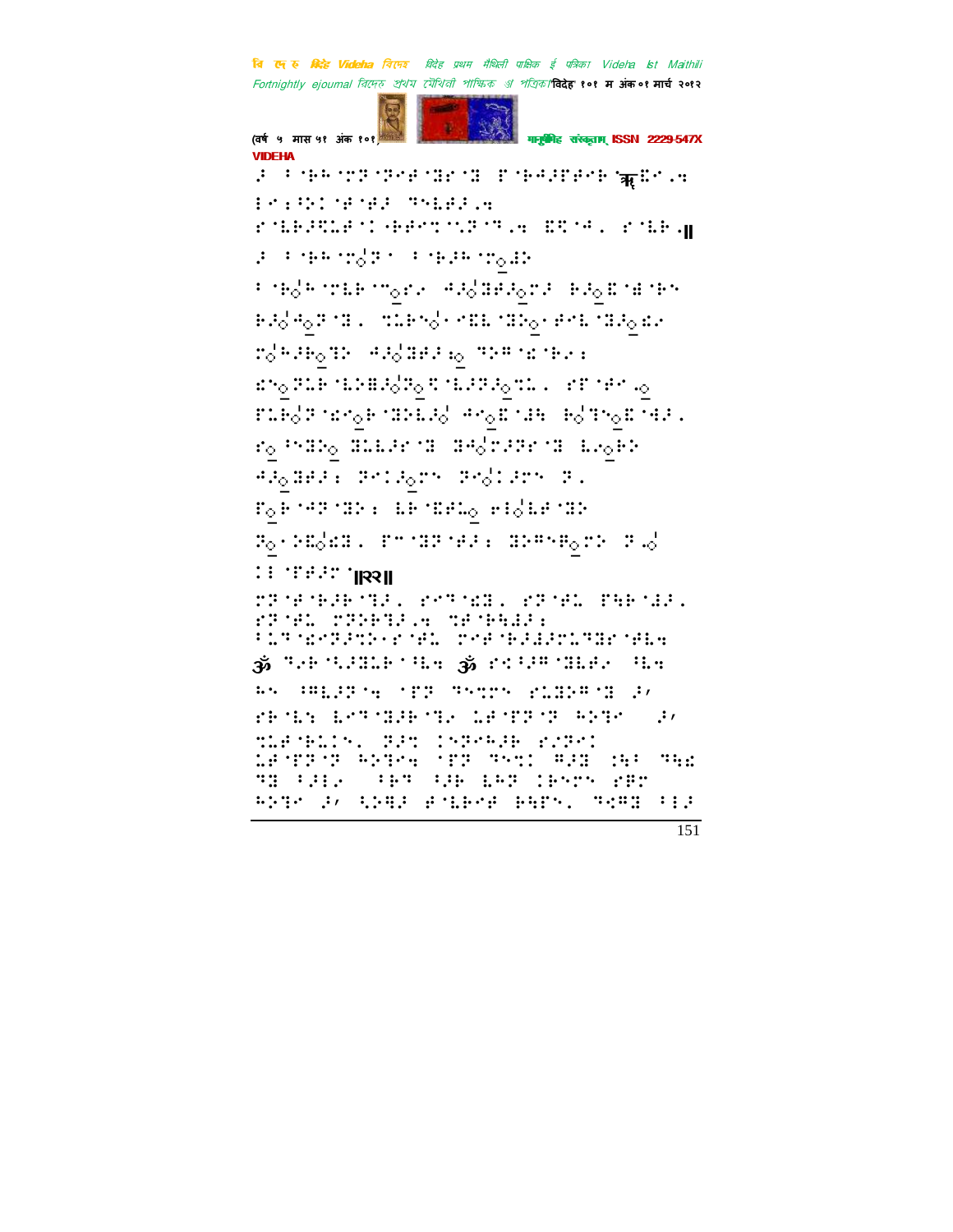बि एक रु मिनेट Videha विएक विदेह प्रथम मैथिली पाक्षिक ई पत्रिका Videha Ist Maithili Fortnightly e Magazine রিদেত প্রথম মৌথিনী পাক্ষিক প্রা পত্রিকা**'বিदेह' १०१ म अंक०१ मार्च** 



२०१२ (वर्ष ५ मास ५१ अंक १०१) मानुबेमिह संस्कृतम् ISSN 2229-**547X VIDEHA** Absented Search (PRE) (Pseuderne (1931-195 ren abar da dill rains barabhi BEE THERE SA THERE'S THERE FRE ANDRE STO DATES AND JET MI AND ERMIN ADM (F) MINER (PHERMICAL PROPIOS ANON RANG NEW CORPORAT BRAN, AMBURGHI IBRIDA ASNA MBREDI FLAMENT BEN PDS EV PREMEL LAB PDS **MARKETS: 198 REMARKS STARTS** many air iron she marches is: Asi  $\gamma$  ,  $\gamma$  ,  $\gamma$ SPORT EPOILE SPRINGE SIGN STOCK  $13.11$ Portugal and an and mar. FRAME OF STRAIN **FAGEMENT STATES** a degendae mobilianae di albandaa Clasebi. **HLI 7878** a sengera romar atasa seren #3848778. #242 PEESENG PAR MESPAYS PRELA SPOLOGRAPH OF SELLS, SPREADOR STR rowser from HT (12 Leb THROUGH INTER THE PHEOR IPS  $1.11.4$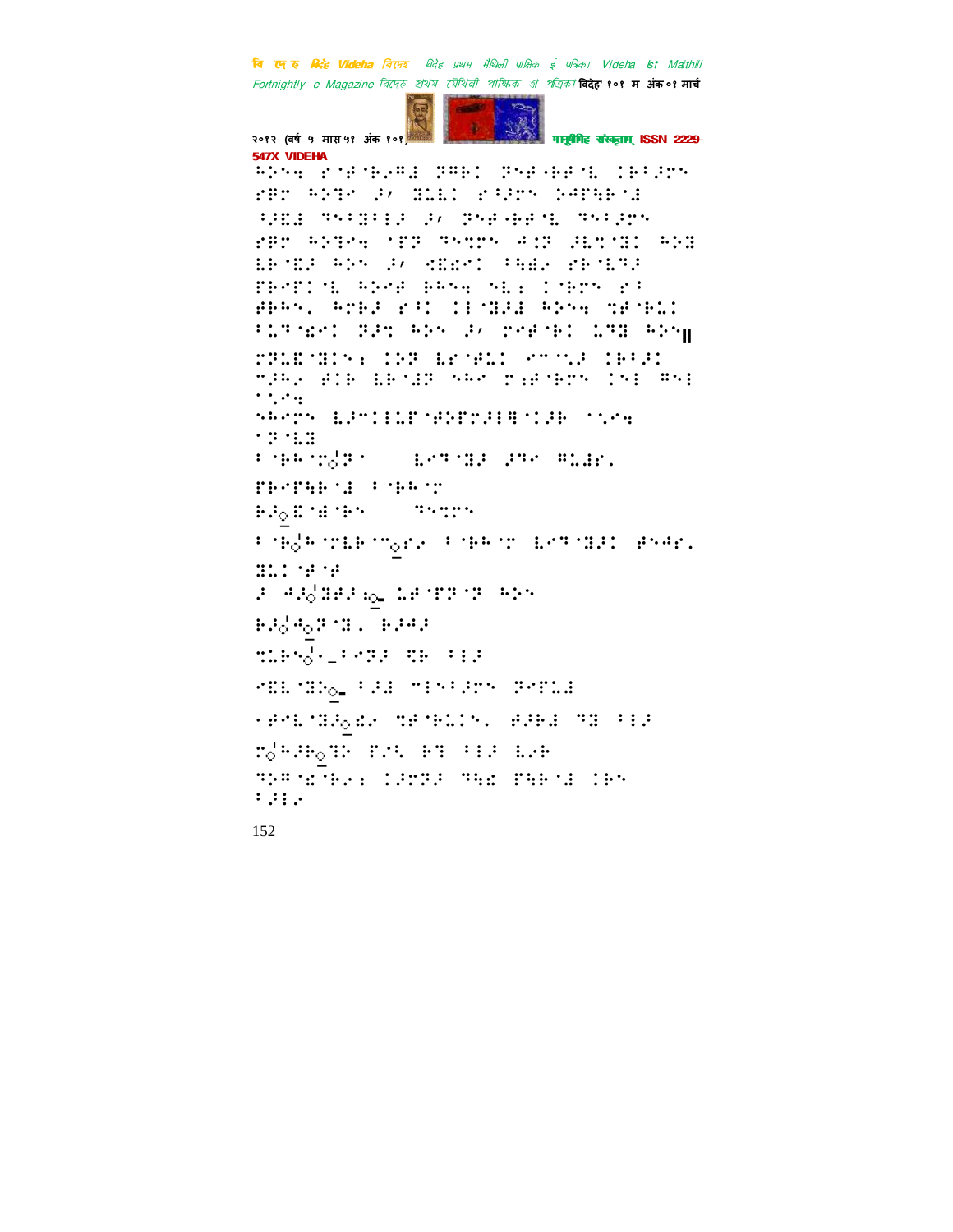बि एक रु मिनेट Videha विएक विदेह प्रथम मैथिली पाक्षिक ई पत्रिका Videha Ist Maithili Fortnightly ejournal রিদেহ প্রথম মৌথিনী পাক্ষিক প্র পত্রিকা**'বিदेह' १०१ म अंक०१ मार्च २०१२** 



EMBRARING EARD IRN FAIR ROBERS  $\mathcal{L}^{(1)}$  is the  $\mathcal{L}^{(2)}$ HOSE MARK MACHINES CONTRACTOR

POTMORIMAL PT TRUSTIER

ro marque ten a tens **MARK MARK MARK** 

SATETI PARI BATTE

LegBP SPORTELLS, FRAREW IRSER Prizers Prediens Promobalizers  $1.34 - 3.94$  $P_+$  Web  $\pm 1$  $\mathbb{P}_0$ Post Willer (204

BROWNLOAD CONTROL SECTION

MOMPHS MPHP AI HI

rmoma, ener.

**VIDEHA** 

F 13 141 150 BRANGER SIPER IPE IRSEL AND 151 #51 HP#1 HP#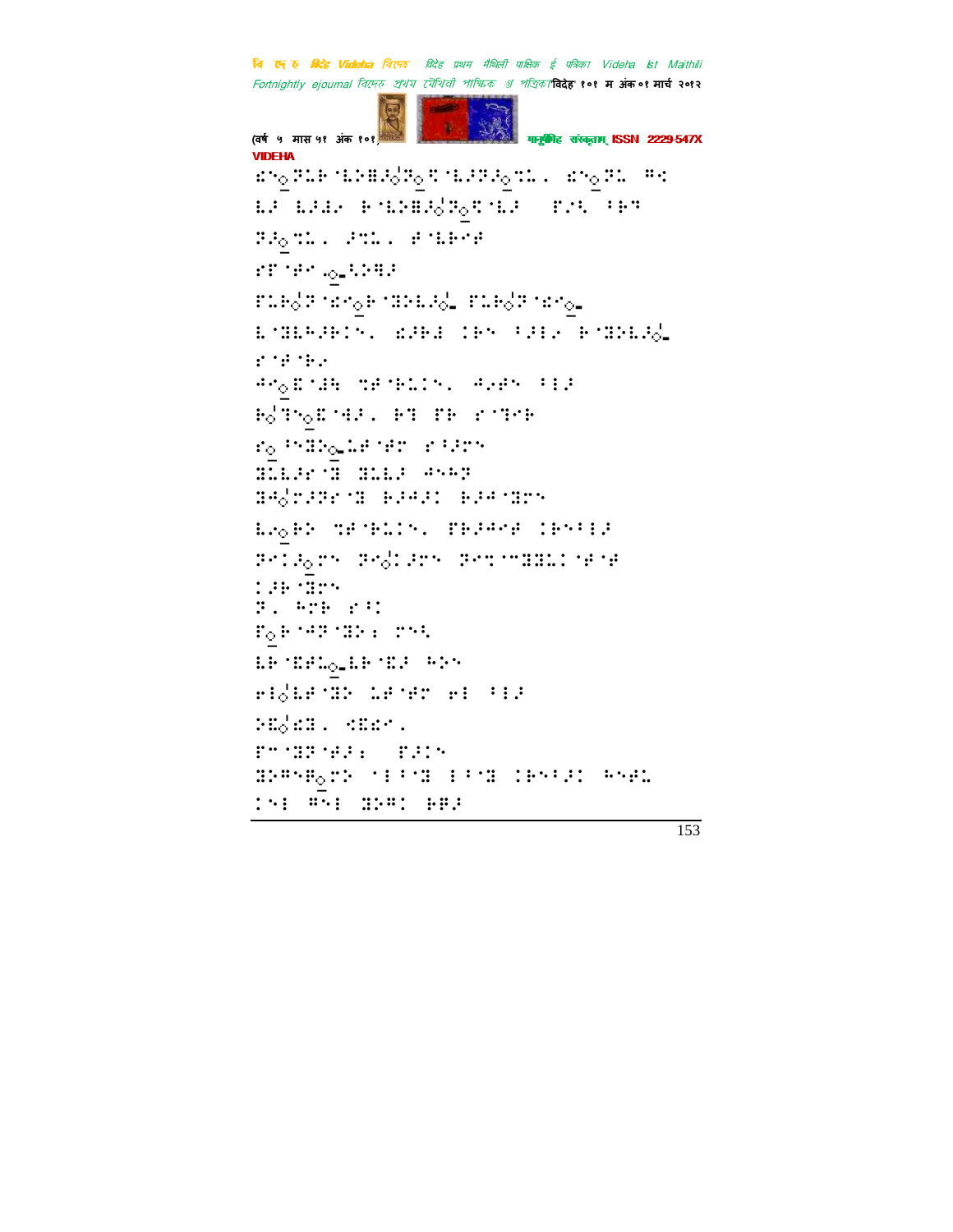चि एत् रू मिन्हे Videha निएन्थ विदेह प्रथम मैथिली पाक्षिक ई पत्रिका Videha Ist Maithili Fortnightly e Magazine রিদেহ প্রথম মৌথিনী পাক্ষিক প্র পত্রিকা**'বিदेह १०१ म अंक०१ मार्च Service** २०१२ (वर्ष ५ मास ५१ अंक १०१) मानुसारी मानुसारित संस्कृतम् ISSN 2229-547X VIDEHA SQ\_PORA PAIL PAPL 30⢾⢼. ⢷⣙!⢳⢵! ⢻⢷⢶⣙!⢽⣅⣇⢼⢹.!⢳!B⢷⢳⣜-!⢳⢷! ⢷⢼⢺⣝!B⢷⢼⢳⣜!⢽⢴!⣎⢼⢷! ⣇⢹⣝⢼!B3⢼-!⢷⢼⢺⢽⣝.⣇⢴⢷-⢾⢴⢷⣐⢹⢼⢺-! SHE SHANGHA SHANGHA SHANGHA ⣅⢹⣝⢴!⢽⢼⢷⢴!⢳⢵⣙⣒!0⢼⢷⢺⢽⣝! GENUES IN STREET ⢹⣝!B3⢼!⢻⢼⣁!0⢼-!⢳! ⢸! ⣐0⢾⢾! ⢷⢺⢾0 ⣐⢷⢿⢾!⢷⢴⣒! 9 WJEFIBID: SFTJEFIBID: SFTJEFIBID: SFTJEFIBID: SFTJEFOUT! 9 and 20 and 20 and 20 and 20 and 20 and 20 and 20 and 20 and 20 and 20 and 20 and 20 and 20 and 20 and  $92.29$  $92.29$  $\cdot$   $\cdot$   $\cdot$   $\cdot$   $\cdot$  $9:2:2:2:2$ cz! Esperant w Political Political Political Political Political Political Political Political Political Political Political Political Political Political Political Political Political Political Political Political Politic  $\mathbb{R}^2$ 

⣇⢹⢳!⢽⣓⢾⢽!⣐!⢸⢼⣏⢼0⢼!⢷⢽⢼.3⣈⢽!!!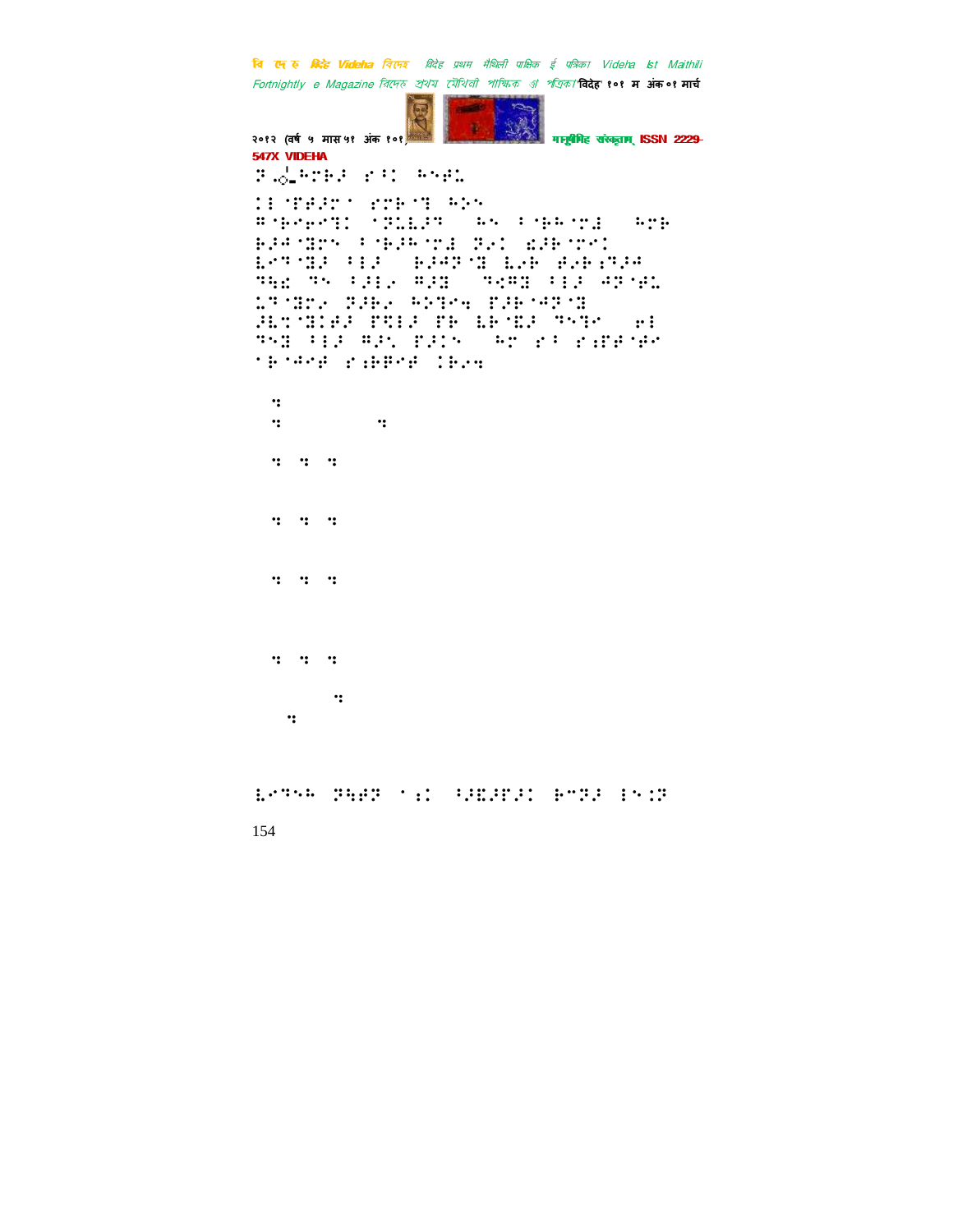चि एत् रू मिन्हे Videha निएन्थ विदेह प्रथम मैथिली पाक्षिक ई पत्रिका Videha Ist Maithili Fortnightly ejournal রিদেত প্রথম মৌথিনী পাক্ষিক প্র পত্রিকা**'বিदेह' १०१ म अंक०१ मार्च २०१२** 

**County** (वर्ष ५ मास ५१ अंक १०१) मानुसार में मानुसीह संस्कृतम् ISSN 2229-547X VIDEHA

Joqvu;!)⢵⣏⣚!⢹⣇⢽⢼⢻⢷⢴-!  $T$ 3ºSQ  $3$   $T$  $:$  $:$  $:$  $:$ 

Spnbow;<br>Spnbow; prpbow; protect; ) ⢹⣇⢽⢼⢻⢷⢴-!⣙3⢼⢿⢷!⢼!⢶⢵⢽⣞.⢷⢵⢽0! ⢷⢵⢽⣒!Sftvmu!jo!Efwbobhbsj-!

Spield (Spield Spield Spield)

⣐⢻3⣉.2⣙3⢴.⢵⣏!0!2⣙3⢴.  $\sim$  1970  $\sim$  100  $\sim$  100  $\sim$  100  $\sim$  100  $\sim$  100  $\sim$ BC@URLOCONOMIC STANDARD STANDARD STANDARD STANDARD STANDARD STANDARD STANDARD STANDARD STANDARD STANDARD STAND ⢹⣇⢼⢷⢼!hhbkfoesbAwjefib⣒dpn!0⢷! 0⣚⢼⣓⣒! ⣇⢹⢳!2⣙3⢴.⣐⢻⢷⢺⢴!⢼!⣐⢻⢷⢺⢴! 2⣙3⢴!⢵⣏!)⣐⣞⢷⢽⣞0⢷!0⢳3!B⢷! ⢷.⣋⣉⢽⢷⢴\*!⣒ ⣒! ⣒⣝⣓⣒3⣒! ⢷⣇⢷!⢼⣎⢼⢷⢾!.Cbtfe!po!nt.trm!

Fohmjti.Nbjuijmj!Ejdujpobsz⣒! १⣒⢸⢼⢷⢾!⢼!⢽0⢼3!2⣙3⢴!⢸⢼⣏⢼. ⣇2⣑⢼⢽!3⢵⢽!⢹⣇⢼⢷⢼!B⢽⢼⢵3!⢼⢽! ⣉23⢴!⢼!२⣒2⣙3⢴!⢸⢼⣏⢼! 0⢼⢹⢽! 0⢼⣚⣝⢷!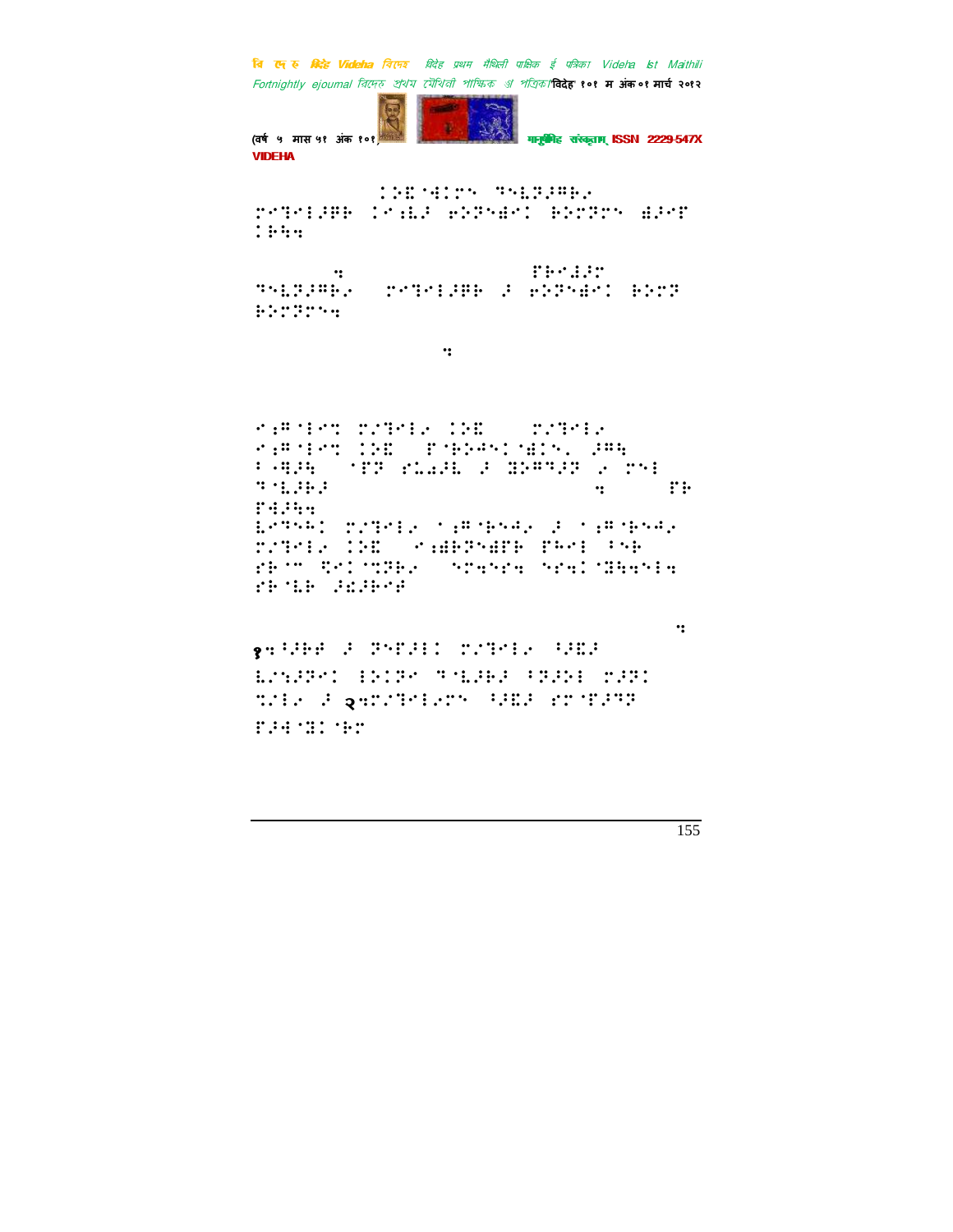बि एक रु मिनेट Videha विएक विदेह प्रथम मैथिली पाक्षिक ई पत्रिका Videha Ist Maithili Fortnightly e Magazine রিদেহ প্রথম মৌথিনী পাক্ষিক প্রা পত্রিকা**'বিदेह' १०१ म अंक०१ मार्च** 

6 **COMPANY**  $\mathbf{a}$ २०१२ (वर्ष ५ मास ५१ अंक १०१) मानुबेमिह संस्कृतम् ISSN 2229-**WENTER A SHEET TITLE SHEET** EMPRIS BRITING TERRITORY emen Prisil pririe same monarch BOOK THEF PROFINED COMMERCE  $15.17 - 2.11.5$ 

**MONDAY CONTRACTS AND STREET** EPACING THE AL PHIP, PLAT IP Served Pers rathers in make sea exa

## gere would be a controller

547X VIDEHA

 $11.114$ 

PHOTOGRAPHEMENT (A) A STAIR T **SPORTSON PARTICURE PREPLOTEDARE** sins freedways are the para the SAS EBSAT PASSERBATES the  $45.334$ nant (1816-1918) effet (1964) infrary<br>an eyf (nyh) Benn (m. 1878) Bengi (gele (grans  $\alpha \leq 154$  ,  $\beta \lesssim \alpha_0$ WEST CONDITIONS AND PROPERTY CONTROL  $\mathcal{L}^{\text{int}} = \mathcal{L}^{\text{int}} \mathcal{L}^{\text{int}} = \mathcal{L}^{\text{int}} \mathcal{L}^{\text{int}}$  $\begin{array}{ll} \mathcal{C}\mathbb{P} \cap \mathcal{C}^{\perp} & \mathcal{C} \cap \mathbb{H}^1 \\ \mathbb{P}^{\perp} \cap \mathcal{P}^1 \mathbb{P} & \mathcal{C} \setminus \mathcal{C}^1 \mathbb{P} \end{array}$ # LETT PRISI LIBER TETER **MOVEMENT SERVICES** (PHP)  $\begin{bmatrix} 1 & 1 & 1 \\ 1 & 1 & 1 \end{bmatrix} \begin{bmatrix} 1 & 1 & 1 \\ 1 & 1 & 1 \end{bmatrix} \begin{bmatrix} 1 & 1 & 1 \\ 1 & 1 & 1 \end{bmatrix}$ LPP MILL ME FRE STREETS IS TO TAIL APPE TOPE PAINTERN FREED TESTED **ABATE (TEP SEED INERG TYPE APPLY**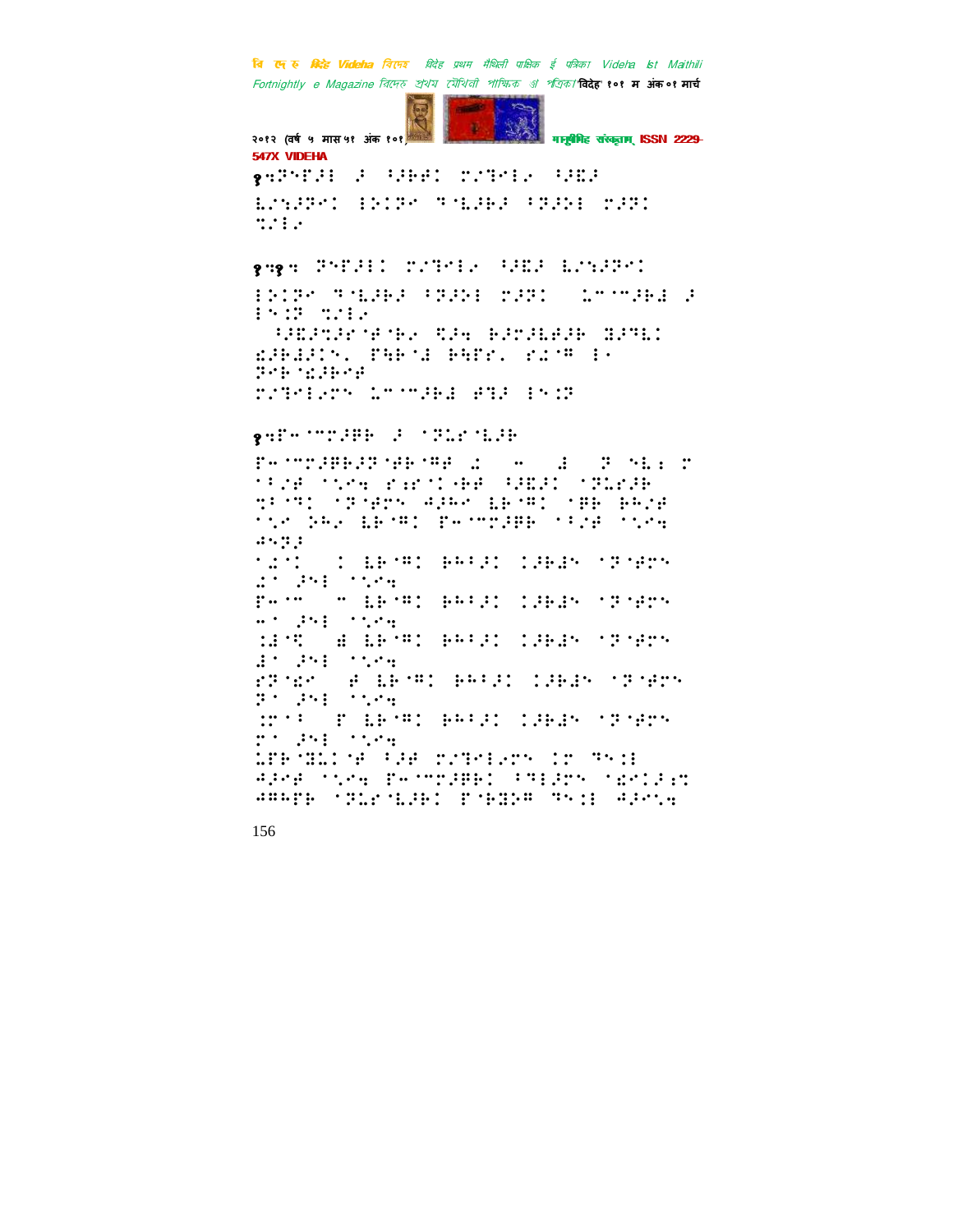बि एक रु मिनेट Videha विएक विदेह प्रथम मैथिली पाक्षिक ई पत्रिका Videha Ist Maithili Fortnightly ejournal রিদেত প্রথম মৌথিনী পাক্ষিক *ঙা পত্রিকা* **বিदेह १०१ म अंक०१ मार्च २०१२** 



मानूबीह संस्कृताम् ISSN 2229-547X

(वर्ष ५ मास ५१ अंक १०१) **VIDEHA** 

 $\mathcal{A} \sim \mathcal{V}(\mathcal{X})$  $\mathbf{r}$  . The set of  $\mathbf{r}$  $\mathbb{R}^n$  :  $\mathbb{R}^n$  $\mathcal{L}$  and  $\mathcal{L}$  and  $\mathcal{L}$  and  $\mathcal{L}$  and  $\mathcal{L}$  and  $\mathcal{L}$  and  $\mathcal{L}$ Provincial Cardinal Control (Principio Alec 1930 (1980) AN (18839) - MERING (2) BERING.<br>TARINE (1952) SERVICIO (AUN) BOL (BERING F PERSON PARSE PASSING ROLL **THE THE TEN** Alba Angli (11) FOR INTER NATE REPORT POINTRY PELPEL ENCLOSED FREDNI PRO MARIE the S Bright order for The Wanner real the Folder Prize Red Area  $1.322$ 

PERP PROBED INCL. PLENGRAPI OSTOCH wie (est al secre pro a produ Pre abre wite rime 1801 Pab REMERSIE ER MITTELME TRIENERISCHE PROPER PUBLICAN PROPERTY OF TH 19619 ANG PARK 9511 ANG 1104 1912-1826: Enbarger 18.11.264 (Pres)<br>2011-2822 2162 2261 (Pres) 2272 (Pre SAME MOVIE IN IS TEEMS ART Permoders: Predig (P) Lmse Sich Ge. 100100 S 2001 (Post Party **TRACKED PORCH INSPECIAL INS** hends has said adeny

 $2$   $\cdot$   $\vdots$   $\cdot$   $\vdots$ 

REMB TOME TRI ABRIGHT RAD LOTTER AS SAR TARTE BOIRTH APROVALLY AIT MER B Prim Weigi mange Wegg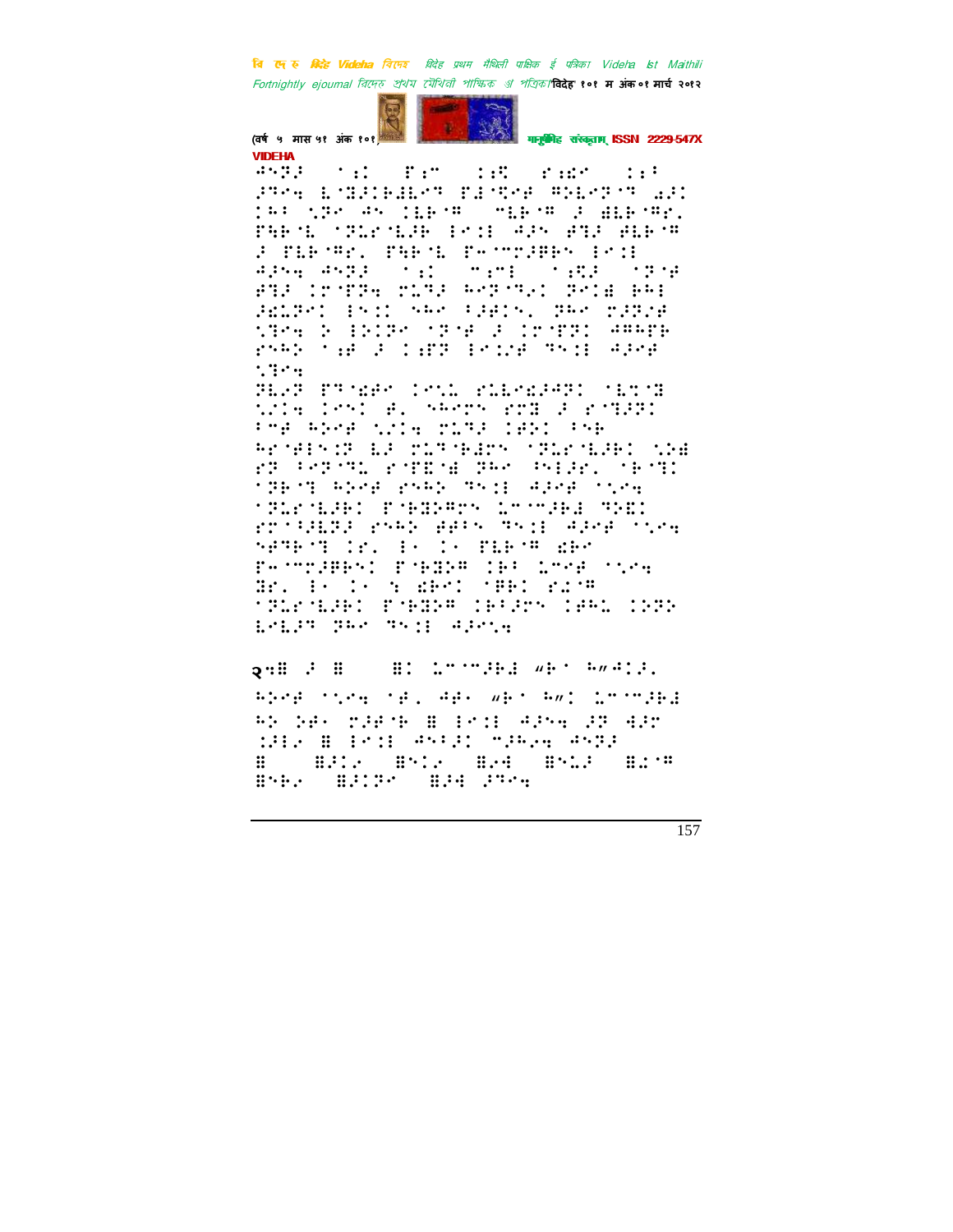बि एक स्टेड Videha विएक विदेह प्रथम मैथिली पाक्षिक ई पत्रिका Videha Ist Maithili Fortnightly e Magazine রিদেত প্রথম মৌথিনী পাক্ষিক প্রা পত্রিকা' **বিदेह' १०१ म अंक ०१ मार्च** 



२०१२ (वर्ष ५ मास ५१ अंक १०१) **547X VIDEHA** 

मानुबेमिह संस्कृतम् ISSN 2229-

 $\frac{1}{100}$   $\frac{1}{100}$   $\frac{1}{100}$   $\frac{1}{100}$   $\frac{1}{100}$   $\frac{1}{100}$   $\frac{1}{100}$   $\frac{1}{100}$   $\frac{1}{100}$   $\frac{1}{100}$   $\frac{1}{100}$ **FILE HIM BAN MILE FAND PAND** gara di provincia di contro STRATES OF THE PICK STATISTS AT

roffine where the way represents the thi MIRROR BOS CAMBORIES MENER BOARDE tice com Podr D 2 DI 2779611 2006 1,000 0000 1000

gab 2 For Schulers what important

THE APPROXIMATION PIPE PIPE FOREST par pri anti spara angl issegn **FOR MEET CONTROLLERS CONFIDENT** PARTER (Part (PRIMER 2004) SAR 201 FORFER CORPORATIONS (ESTOR) BL THEF LETTE LET LETTE Professor member of an anti-defendance of the first profession PHONOPHER INFORMATION AND  $\frac{1}{2}$  and  $\frac{1}{2}$  and  $\frac{1}{2}$  $1:1:1$ 

ved a 4 (1961-1961 wild informated

 $\sqrt{4\pi^2(15)}$  (1929 While Albert time) which SIER A DAR ERSEIN MARGH 1M MARINA di ang aning ain agua ayny  $\mathcal{X}^{\alpha}$  : **THEST BY BRY BELFA BLA BALE** HTL HE POINT THEM  $\mathbb{R}^{n}$ 

gen 2018 - Mullel Welchern no201 **PLPR ESTE APSE STOR**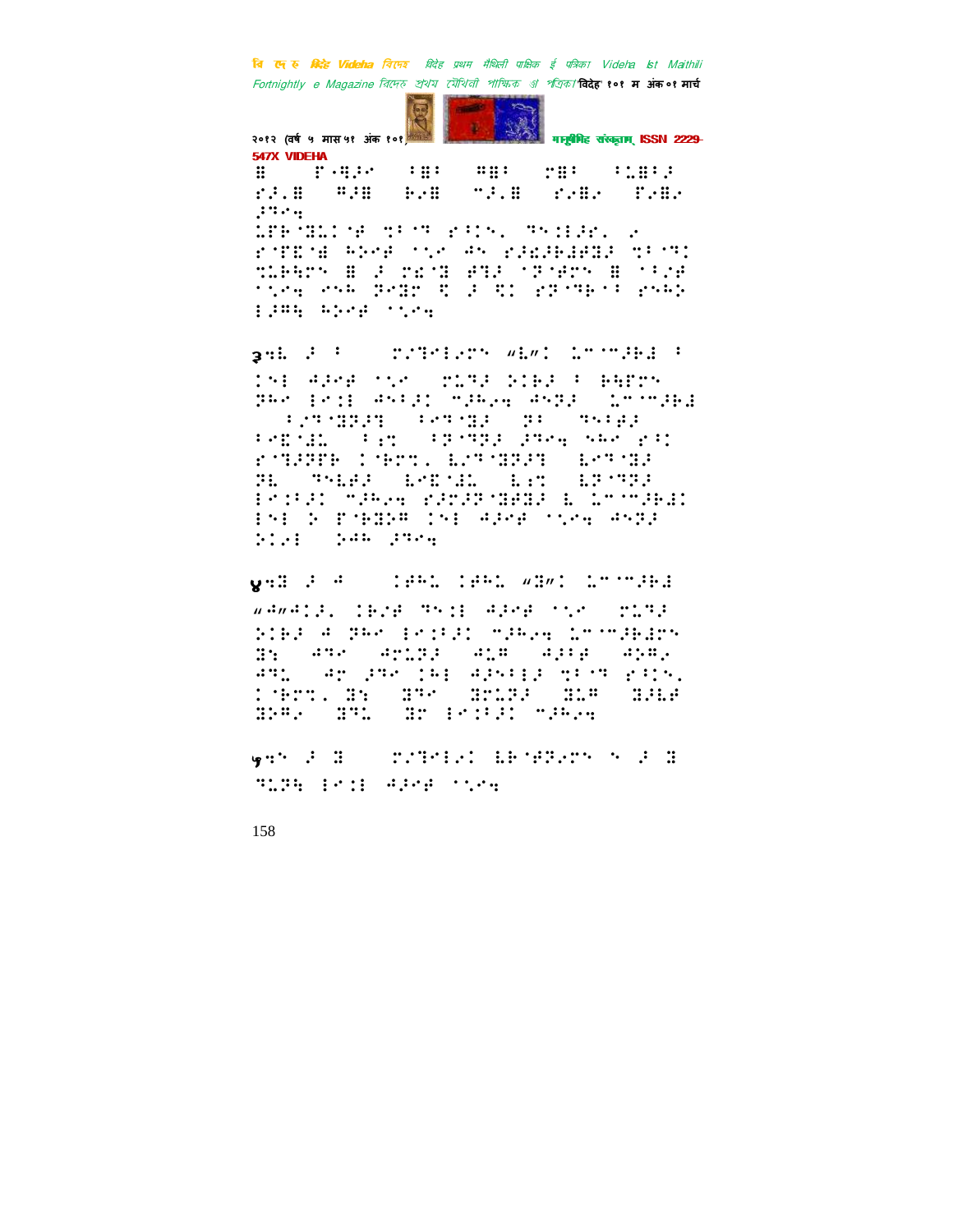बि एक रु मिनेट Videha विएक विदेह प्रथम मैथिली पाक्षिक ई पत्रिका Videha Ist Maithili Fortnightly ejournal রিদেত প্রথম মৌথিনী পাক্ষিক *ঙা পত্রিকা* **বিदेह १०१ म अंक०१ मार्च २०१२** 



मानुब्रीह संस्कृतम् ISSN 2229-547X

**VIDEHA** ESPECIAL ERSERY (1910) APSOCIATE pis dis mis rus. **WAREHOUSE** 100 - 490 - 490 - 490 **111 011 112** ranarymema na yai ni nifers s nae'e 1328 1529 9522 592 - 522 - 518  $\ddotsc$  : 3984 SAR MESS PAI PSIDNED BA 1992 - 1016 - 1049 (2541) Endelban (264)<br>1943 - Maryla (1971-1982), patricipatric fallo PACE LOLD APROVE SPORT PROTECT what's don't complete the speed the **SOURCE SERVICE SECTION** PORPHORM PROBAT CRIPED IRR 1881: W SSP SAR B1278155 CIPS FOREST INE WAS CITED INVIOUS. TERM 15005 (200 39483 3 TLBBB3) 138 The steel Portfolk: PROBREMENT LTOTHE THE HI SPARE NEW PAPE Pola tria de la 1940 Ani pré THATE SPORTS, INE ( RNP 288 BHESS legi legi bol alga saga man POSSED V. Pres premed Pobrigos 1929 1579

gabe (61 853 5138) 2138 (2255)2

FORFOR INCE THOUTHION (DID SINTE FE THE THE TEST PROP. WAS WIL 18221 APME WIN ANGEL ALGIAN STERL BESTRIAM MTBSBA  $13341$ PRAL PROVINCE PEDROL ENTROL AND POSSER SIGN SER ALL POSSER SIGN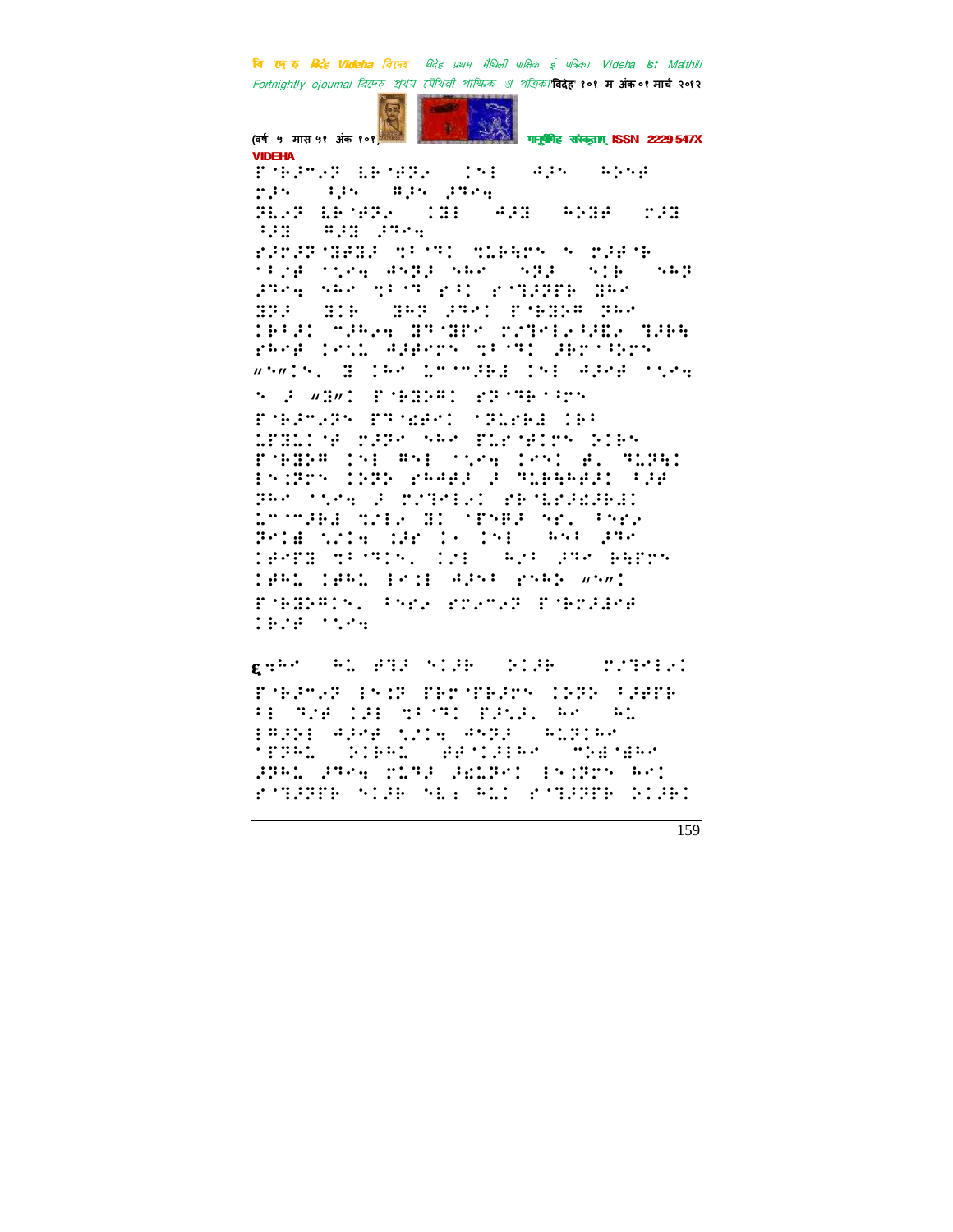बि एक रु मिनेट Videha विएक विदेह प्रथम मैथिली पाक्षिक ई पत्रिका Videha Ist Maithili Fortnightly e Magazine রিদেত প্রথম মৌথিনী পাক্ষিক প্রা পত্রিকা' **বিदेह' १०१ म अंक ०१ मार्च** 



**547X VIDEHA** 

FOREST CROB TROL APPROXIMATOR ALTIX METER BENIJEN MEDINA JUL gathering of

GAR ANA : CONTAINS ARADY

**TEPLEMBER ED LOOPEER IN REPENSION SETTE ENGINE STAR STAR STAR** in the property of

ged three springs in results for the transfer to

TESTED STEEP END IN APPEARING **MONDAY CONSTRUCTS AND STATE** s inne a species page in perputi instrumental press, a capre<br>Sira die del 1927 per resistance el **Second Service Service Service Service**  $L^2$  . Fig. ( ) and  $L^2$ PARTICULAR PORT PORT PAINT IN (1876) and the greets  $\text{FB}$ ,  $\text{FSE}$ ,  $\text{FSE}$ **TERMI RET** 

14, POST-

FB: #5124 (1) 151 (10) FRACH si perdiang lepas ang pr ring the rand briggs gar tweet  $\mathcal{A}(\mathcal{I},\mathcal{C}^{\ast},\mathcal{A})=\mathcal{A}(\mathcal{C}^{\ast}_{\mathcal{C}}(\mathcal{I}))$ PHP 12 (PHP) = 125 = 3 = 851 = P423<br>| 5 = 351 = 3625 = 3 = 151264 **TEACHER OFFICERS PARTIES**  $\cdots$  ;  $\cdots$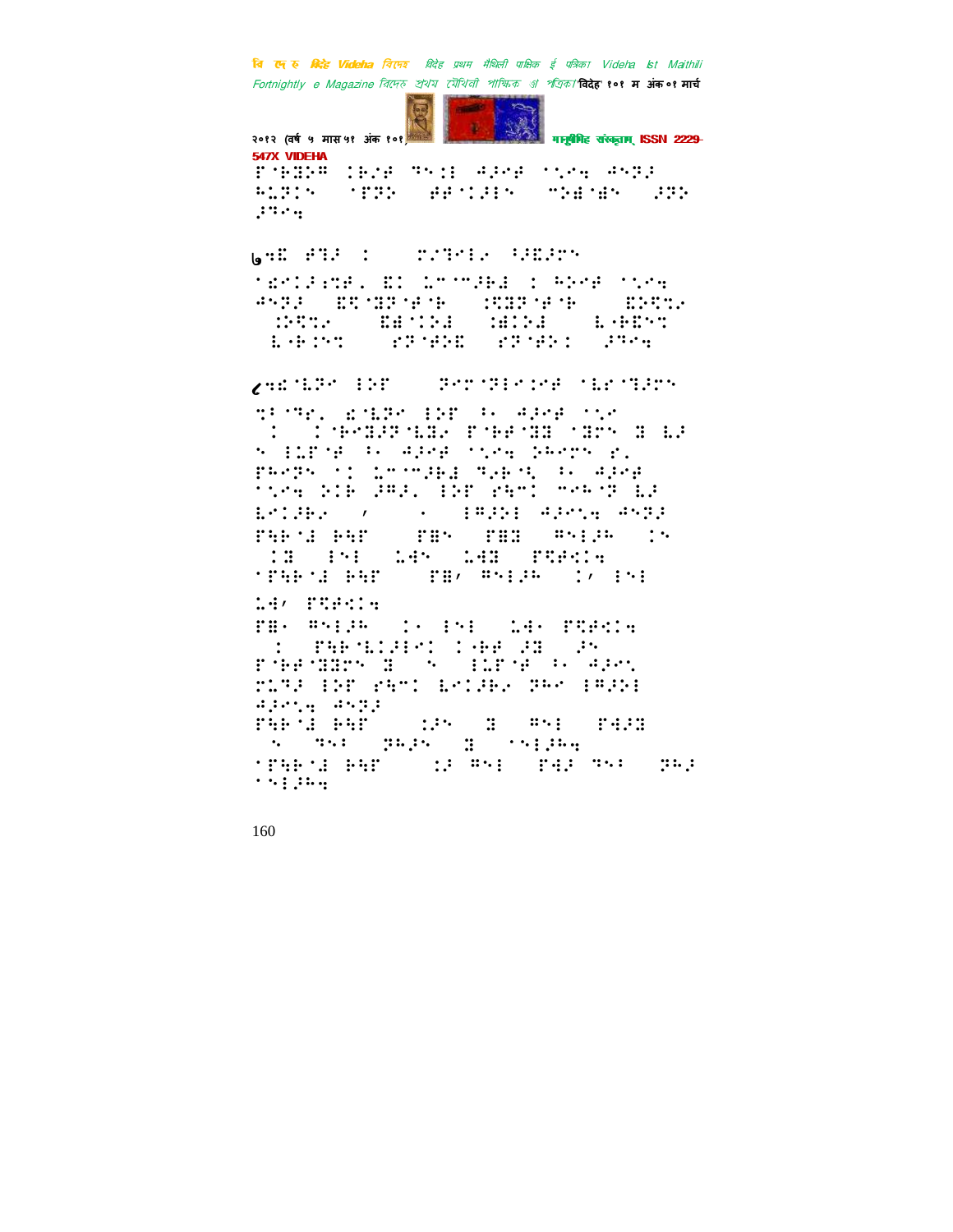बि एक रु मिनेट Videha विएक विदेह प्रथम मैथिली पाक्षिक ई पत्रिका Videha Ist Maithili Fortnightly ejournal রিদেত প্রথম মৌথিনী পাক্ষিক প্র পত্রিকা**'বিदेह' १०१ म अंक ०१ मार्च २०१२** 



मानूबीह संस्कृताम् ISSN 2229-547X

**VIDEHA A STETH PRETH STATES** D'BRIET (Panel à Bronze Ba75on ELPARTA APARTMENTAL **THE LEADER There wilers mis Raise** tract part when place with maja  $\mathcal{A}$  . Benedict the state of the state EMPH B. APPE Stra ANGE PHP 12 PHP **STEP TO BELLE TO**  $\mathbb{R}^2 \times \mathbb{R}^2 \to \mathbb{R}^2 \times \mathbb{R}$ **SPARING RAP COPES SAM CRASHING**  $\mathbf{H}(\mathbf{y}) = \mathbf{y} \cdot \mathbf{y} \cdot \mathbf{y}$ d Competent Sarah Pro  $\ddot{\cdot}$  : PTP Relow first Concept side and **THE SERVICES**  $1.4321$  $\mathcal{L}$  :  $\mathcal{L}$ MORAL SERVICE  $\sim 1.424$  $1.1422$  $\mathcal{L}^{\text{in}}(\mathcal{U},\mathcal{U})=\mathcal{U}^{\text{in}}(\mathcal{U})$  $\mathbb{R}^{2} \times \mathbb{R}^{2}$  and  $\mathbb{R}^{2}$  $\mathbf{u}$  .  $\mathbf{u}$ 

(A) (APRAPAR PAPAR 24 (A)<br>PRO RIAL ISP (6 (APV) PAPO PARTA RAD (1976) (RISTA)<br>16161, Ship Sheep ing51 par` (20 lipro 1910.  $m_{\rm M}$ ,  $m_{\rm M}$  ,  $m_{\rm M}$  ,  $m_{\rm M}$ 

ged 1678 or 1777-777 1993 - CO-272 OD-272

role roller officialer, age is more APPLICER PRESENTED OR COUPONERS R 3 11 2073 2007 2 338 1386 5208 tive providing to meet between prod EP SPORTS AL AGENCY EP LOPS B. bia kaleng Missasang Politik Men jej, jir ajna nyeg anggo nge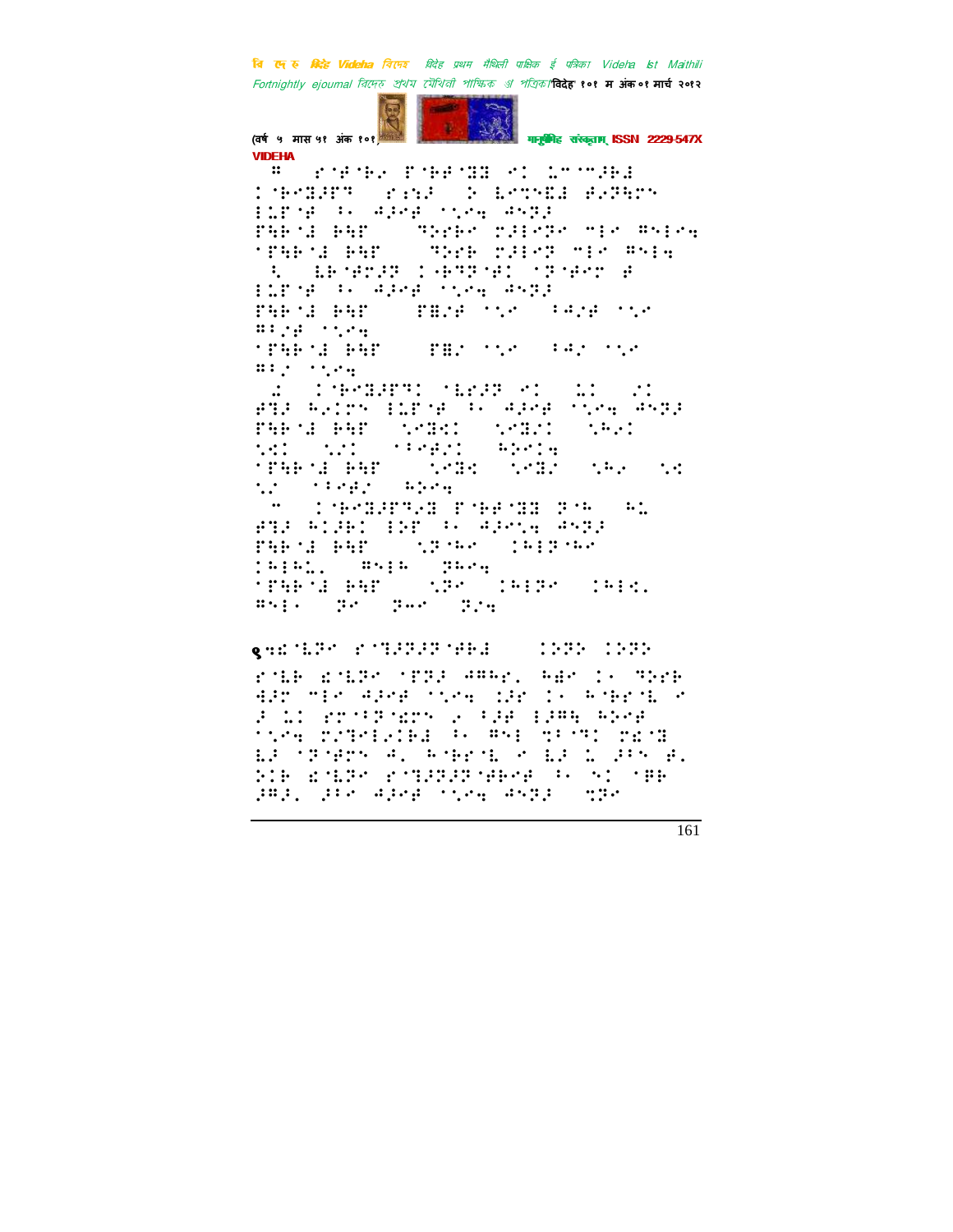बि एक रु मिनेट Videha विएक विदेह प्रथम मैथिली पाक्षिक ई पत्रिका Videha Ist Maithili Fortnightly e Magazine রিদেত প্রথম মৌথিনী পাক্ষিক প্রা পত্রিকা' **বিदेह' १०१ म अंक ०१ मार्च** 



२०१२ (वर्ष ५ मास ५१ अंक १०१) **547X VIDEHA** 

मानुबेमिह संस्कृतम् ISSN 2229-

 $\mathbb{R}^{n \times n}$ TATE TACK  $\mathcal{L}$  ,  $\mathcal{L}$  ,  $\mathcal{L}$  $\mathcal{L}(\mathcal{L},\mathcal{L})$ *<u>A Secondard Contractors Contractors Contractors Contractors Contractors Contractors Contractors Contractors Contractors Contractors Contractors Contractors Contractors Contractors Contractors Contractors Contractors Co*</u>  $\mathbb{R}^2$  $13111$ SPRAY DIRE BENCH DENR  $\mathbb{R}^{2n+1}$  $::::...$ rans a Beth East Bee abor ties ANTE (PTITEIN, PETIT E PLAFFILIN, ridici Per (81 43 rive tire

 $\gamma_0$  :  $\gamma_1$  :  $\gamma_2$  :  $\gamma_3$  :  $\gamma_4$  :  $\gamma_5$  :  $\gamma_6$  :  $\gamma_7$  :  $\gamma_8$  :  $\gamma_7$  :  $\gamma_8$  :  $\gamma_8$  :  $\gamma_8$  :  $\gamma_8$  :  $\gamma_8$  :  $\gamma_8$  :  $\gamma_8$  :  $\gamma_8$  :  $\gamma_8$  :  $\gamma_8$  :  $\gamma_8$  :  $\gamma_8$  :  $\gamma_8$  :  $\gamma_8$  :  $\gamma_8$ 

HETTELED PARTNERS TORE IPED AN Alexandria Arra (1991-1994) per apre The class randed welch week anda portakon an caaded dido<br>especiestra poema (nicapa code SAS PRINTS PROFESED POTENTA transported with the second components of the second second second second second second second second second s **TRIPLE REPORTED RESEARCH** ring brigged rryging freight (pr **MARINA CHUR CAL CAL ADVA** skilleni (ting pomerala propre rock) PROFILENTARY PURCH TORE OFFICE PHOROGRAPHY PROPERTY COMPANY ERSE ESPARAN INFORME SOME RATER D rodon (sel ranger erne inde ede BIRSIS PARENBAR, PARK PHI AND PIR Replied about Leftmark related med **Time LETHTIP STIPS TITMES** THE REAL PEARTHING ARE REAL rachare, remember 5am 1595 amé 651 FRONT OF THE SAME OF THE STATE OF THE **SIMPLED COOP TSE TSE TIME TO BOY** ratedy during the between ad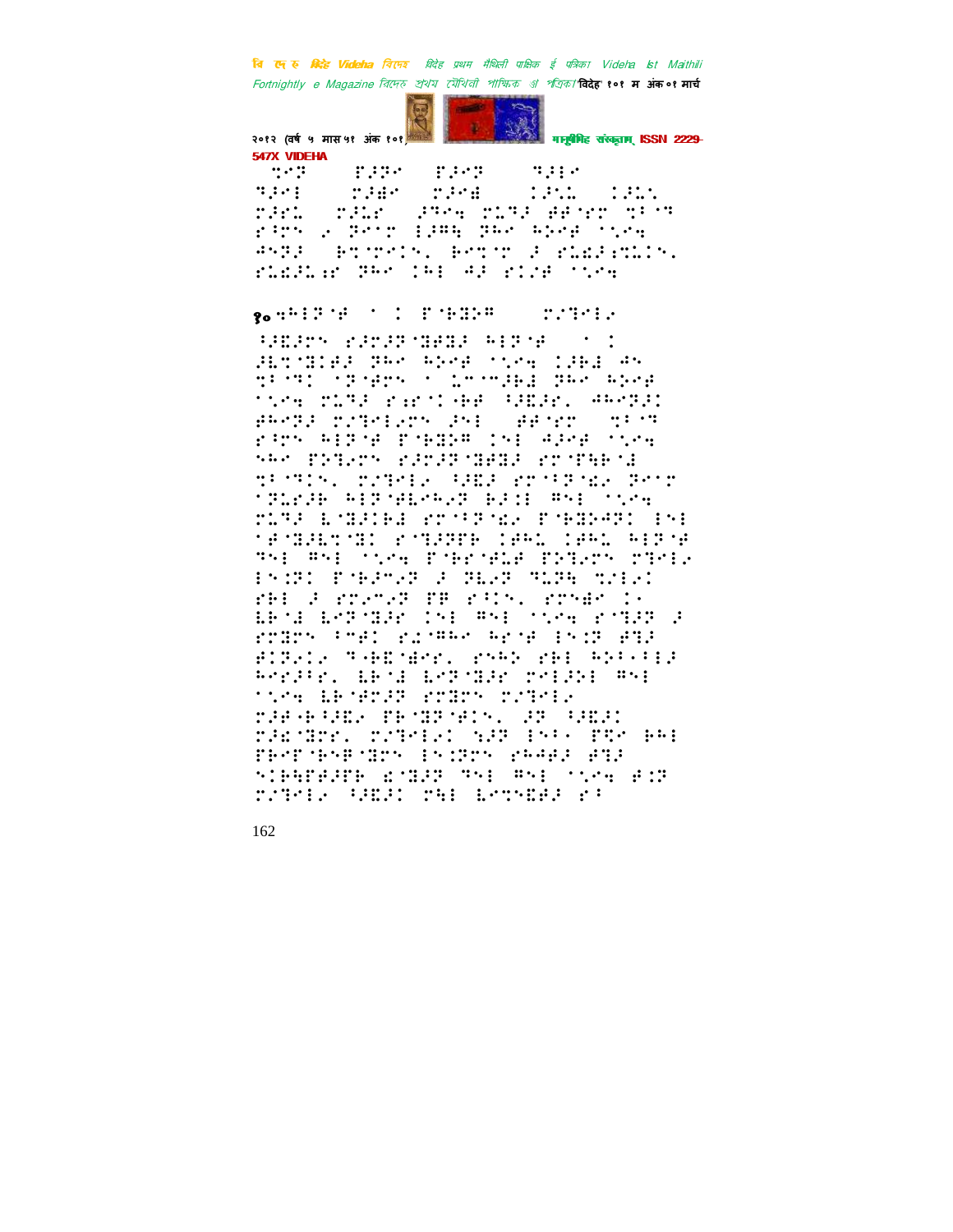बि एक रु मिनेट Videha विएक विदेह प्रथम मैथिली पाक्षिक ई पत्रिका Videha Ist Maithili Fortnightly ejournal রিদেহ প্রথম মৌথিনী পাক্ষিক প্র পত্রিকা**'বিदेह' १०१ म अंक०१ मार्च २०१२** 



मानूबीह संस्कृताम् ISSN 2229-547X

**VIDEHA** TERMENT PROVINCE (PRAG) Por ENT TEMPE ROOF TIME PORTON **BOOKS TO BUILD BULLET** IAF NORTHWEIGHT (SOUTHWEIGHT) the machiness products and an education AN PREPLAINING SPIER TRY APNE <u> 1000 - 1000 - 1000 - 1000 - 1000 - 1000 - 1000 - 1000 - 1000 - 1000 - 1000 - 1000 - 1000 - 1000 - 1000 - 100</u> EMARINA THE SENETHIC SIMPLE. Premiere emper College of Salter College Professor Premiere complete model  $\frac{1}{2}$   $\frac{1}{2}$   $\frac{1}{2}$   $\frac{1}{2}$   $\frac{1}{2}$   $\frac{1}{2}$   $\frac{1}{2}$   $\frac{1}{2}$   $\frac{1}{2}$   $\frac{1}{2}$   $\frac{1}{2}$   $\frac{1}{2}$   $\frac{1}{2}$   $\frac{1}{2}$   $\frac{1}{2}$   $\frac{1}{2}$   $\frac{1}{2}$   $\frac{1}{2}$   $\frac{1}{2}$   $\frac{1}{2}$   $\frac{1}{2}$   $\frac{1}{2}$  IPER, PO BES APPO LESESPRINS ESPECE TOOL EN EPOPPORT BRA Brander Pol AM Stabler  $\frac{11}{2}$  +  $\frac{1}{2}$  ,  $\frac{1}{2}$  +  $\frac{1}{2}$  $\ddots$  : : H.P  $\mathbf{a}$  :  $\mathbf{b}$  $\mathbf{r}$  :  $\mathbf{r}$ **BEATE**  $\cdot$  , .  $127 - 127 - 5197$ 4822 4822 a ser en altar de la partida de la contecidad de la contecidad de la contecidad de la contecidad de la conteci  $d\mathcal{H}(\mathbb{R}) = d\mathcal{H}(\mathbb{R})$ POTTER LISTENTO PRESS PORTHOL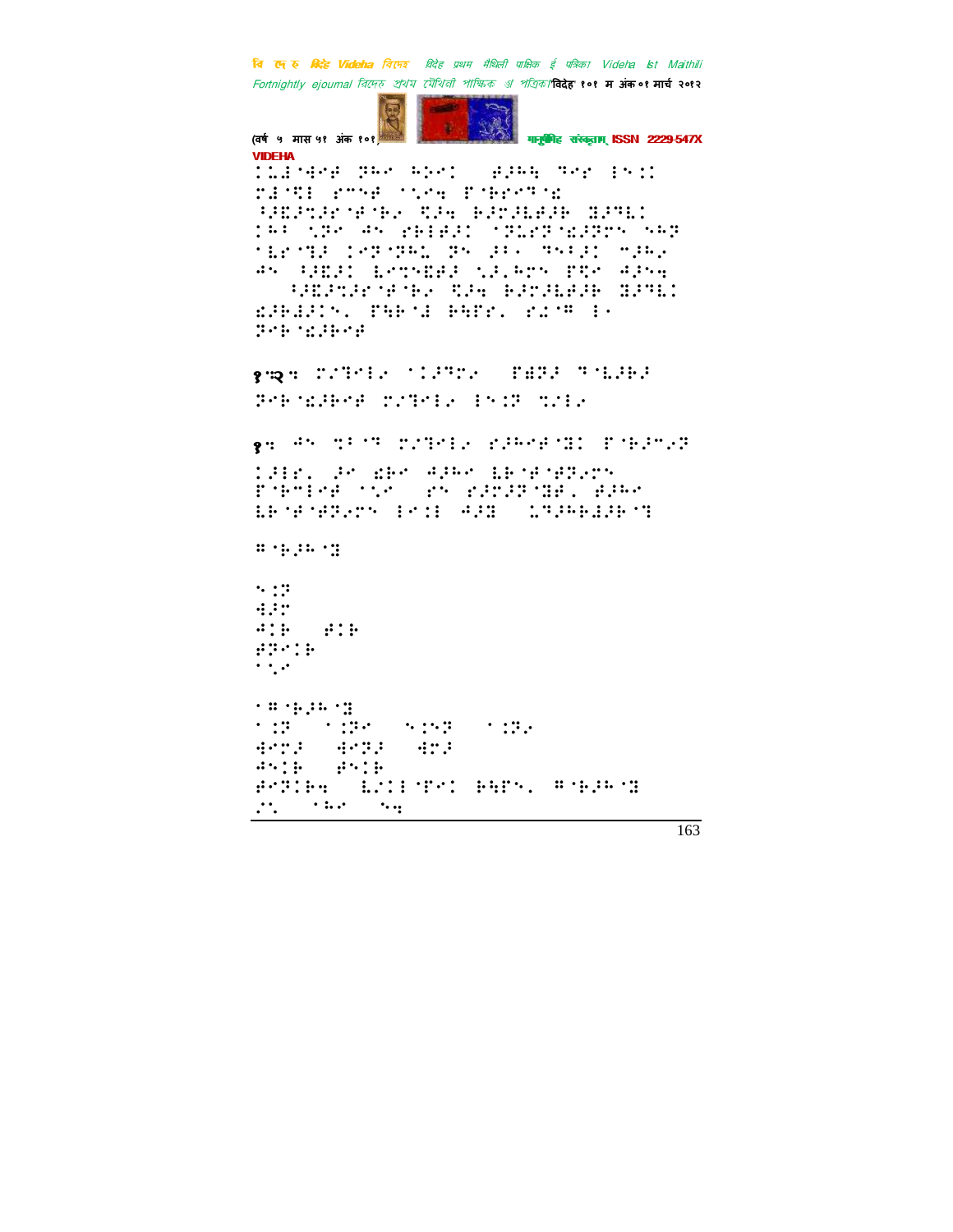बि एक रु मिनेड Videha विएक विदेह प्रथम मैथिली पाक्षिक ई पत्रिका Videha Ist Maithili Fortnightly e Magazine রিদেহ প্রথম মৌথিনী পাক্ষিক প্রা পত্রিকা**'বিदेह' १०१ म अंक०१ मार्च** 



मानुबेमिह संस्कृतम् ISSN 2229-

54 FOUNDATION RAP PORTIBL BAP EMINEMENT MENING AND CONTROL COM #5: 12 PC #5:4 #2 PR: 150 | #21 PRI TVS (RPN PRI TVSE IP) #5128 AF 192 Weigh AF 195 Weight

an Poblesh provision (Poble dollar) FOREST CRASHOLE ARE FIRE TO SER **TRIPY AS INSTANT** 

夏年 ハンバ 新生物 ハルバ 新井田 生め 11 (再共1) 時期

ROTENEE, VAN PHE VOLK PROPE industrial and also had an inverse MENT PART NATURE MENTER

We have the second state of the second state of the second state of the second state of the second state of the second state of the second state of the second state of the second state of the second state of the second sta PAPS PORTLINE ROOF (428) 228 

ga Roborom eleberar distribuico, lo HITTE CHA REPORTED THREE TO THE HTP Replace to provide the proposed *POSSES* POSSESSES

per singles the string of the state of the state of the state of the state of the state of the state PORPOR COTOLOG ATOMA PRODUCE. BRAG BAN AND (PARL NORT)

164

**547X VIDEHA**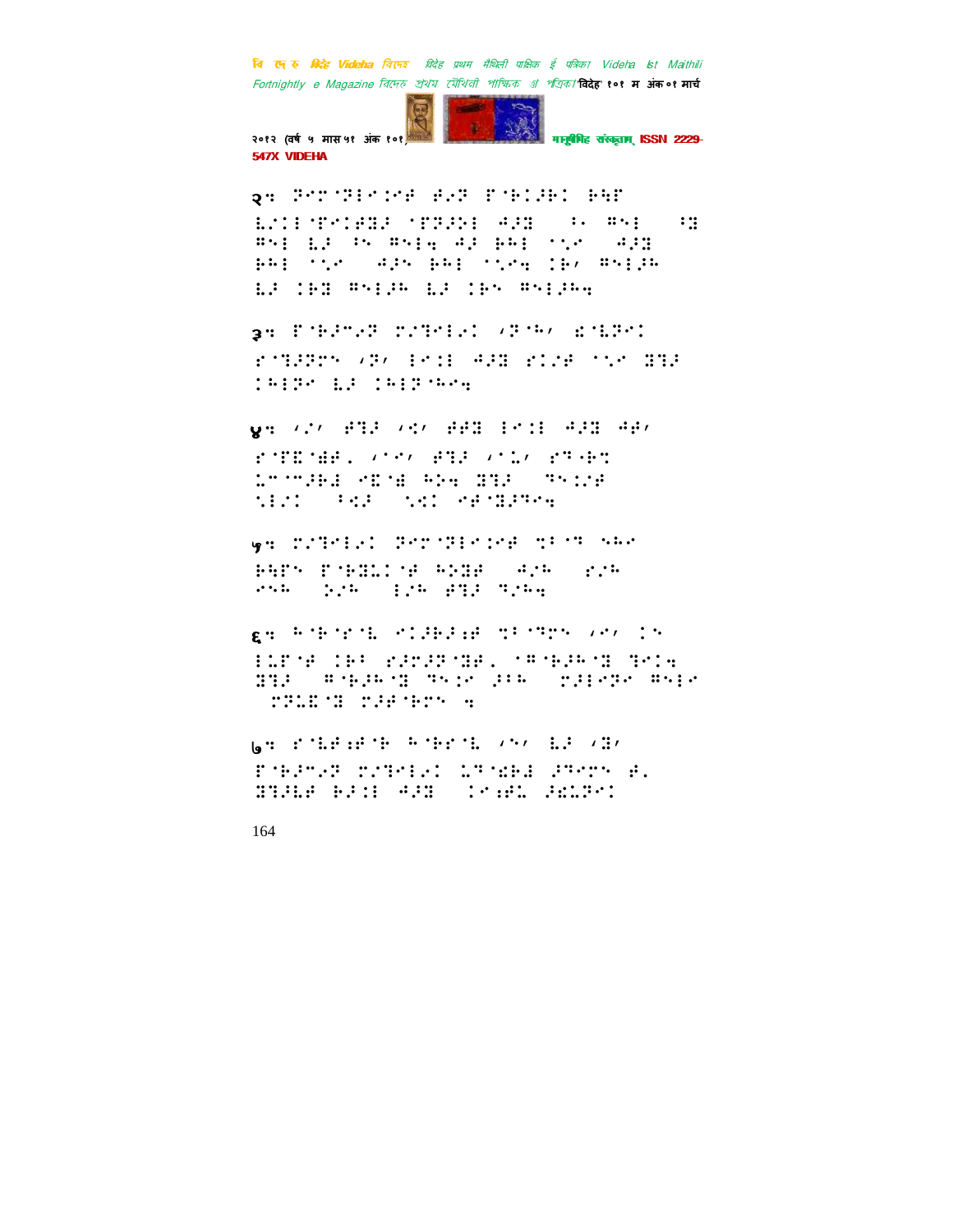बि एक रु मिनेड Videha विएक विदेह प्रथम मैथिली पाक्षिक ई पत्रिका Videha Ist Maithili Fortnightly ejournal রিদেহ প্রথম মৌথিনী পাক্ষিক প্র পত্রিকা**'বিदेह' १०१ म अंक०१ मार्च २०१२** 



मानूबीह संस्कृताम् ISSN 2229-547X

## **VIDEHA**

POHRHMA EMISTED HEM, ANY EFACE PACE APRAIGHD COOPER IN THE CONFIDE EF 1981F AFR EF APP PETRING

28 LTOTHETS TH POLED FOR AN VIA

EMPH FALE, PROGRESS FIEL ENDIN KNIPE EMPRIMEENT THE  $1.434 - 1.3$ 42B: BB2 (BS2) (BS2) **RANK PEACH PARTIES** 

Quest PRINCE SE de la califacte de la Constantina de la Constantina de la Constantina de la Constantina de la HHRIB (0) PRI 42H LE CITLING roller BMF ( rowl) (Pref ( )regreef EF TIF, (TP-F, (T-PP-F),

gon (PRI) and detect Provisione Bar # HARTH ( PANIS, PANIS, PANIS, **APPE APPRAY ARA RAY TELEVISH** FROM PORT TO SAID AND THE BAT (1987 BRIDGE AR SIDE STRA

 $99.4$  THE MILERAL IMPORTED FREE VIEW LE VINA MEMBERINI MEMI BHINI IRINI AF SINE MINH WORK THIN IN LA  $25.16 \pm 0.04$ 

82: 23.5 (33.5 330) remains 23. **BE SEMINA PAR SER**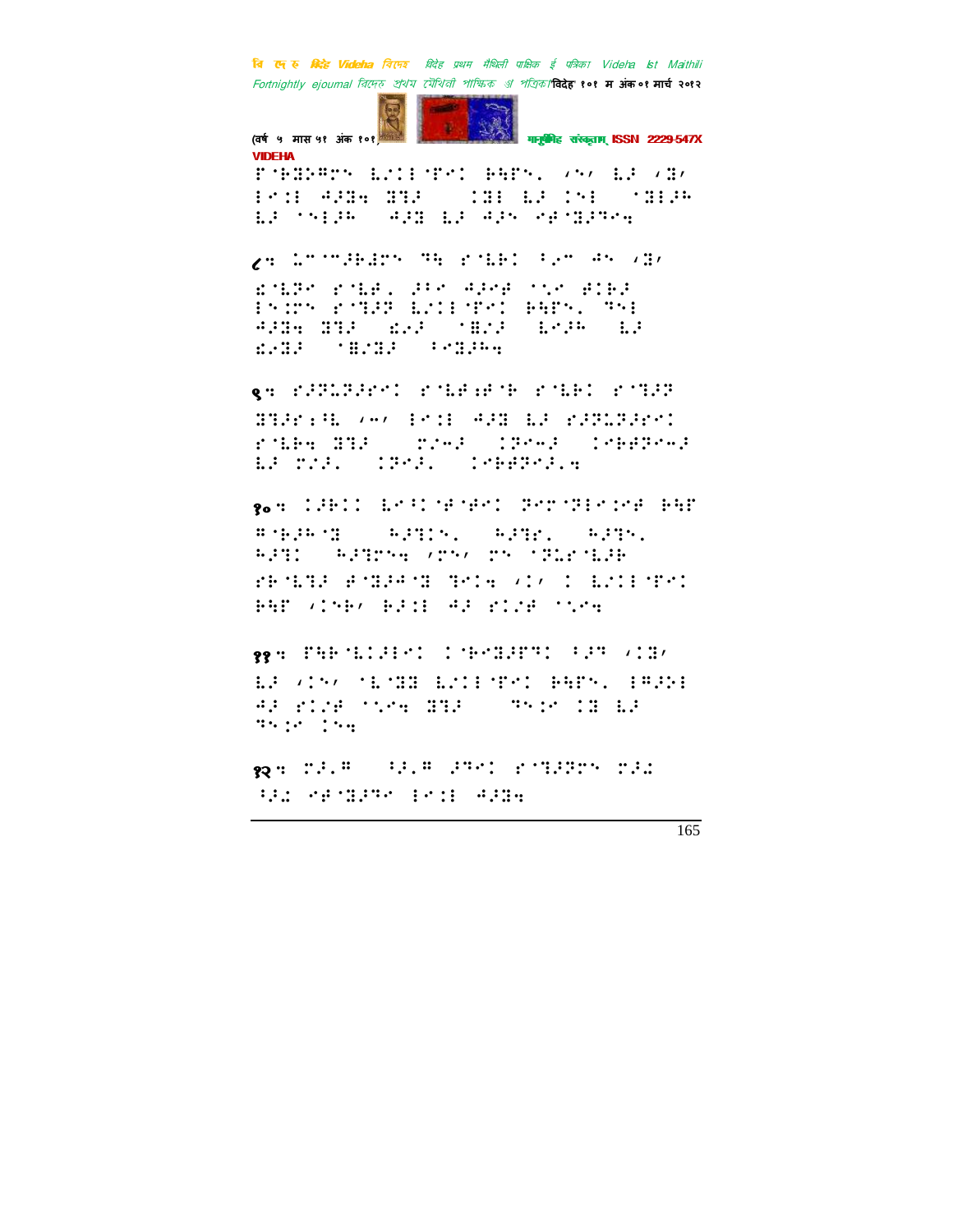बि एक रु मिनेट Videha विएक विदेह प्रथम मैथिली पाक्षिक ई पत्रिका Videha Ist Maithili Fortnightly e Magazine রিদেহ প্রথম মৌথিনী পাক্ষিক প্রা পত্রিকা**'বিदेह' १०१ म अंक०१ मार्च** 



२०१२ (वर्ष ५ मास ५१ अंक १०१ **547X VIDEHA** 

मानुबेमिह संस्कृतम् ISSN 2229-

83 9 10 17 18 19 20 10 10 11 12 13 14 15 16 17 18 **TRIPLE REPORTED HAN CONSERVANCE** FLERENT SECTIONAL  $\mathbf{v}$  and  $\mathbf{v}$ . . . . . . **VEACH PREPARED HEADS INTERFERING**  $11.74 \pm 33.3$ tem line as leer

we Him newer Benne, 18221 423 Dragl Lrg Mar. Pam (1963an Poblem **INF AREA BRACK TOBACHY (IMAGE TOBATES** 

899 PRODUCTS LEED MARKET ME MEN PER Do Endi Add (Add 1) The Second M ESTIMAT PRED ARCT 1811 ACR (230 the file

88 H. MELEPHALLA, STEATHERTHE FALLER L'AINE (AI ANNE TRAN MUTTER) rledgen en rrgt gen randegre **MEDICALES PRESENTATORISMS PRES** 138 43 8128 7584 333 (AK. 158  $1.312 - 0.414$ 

gan Phind Loider Paradic Company Phrom 131 4234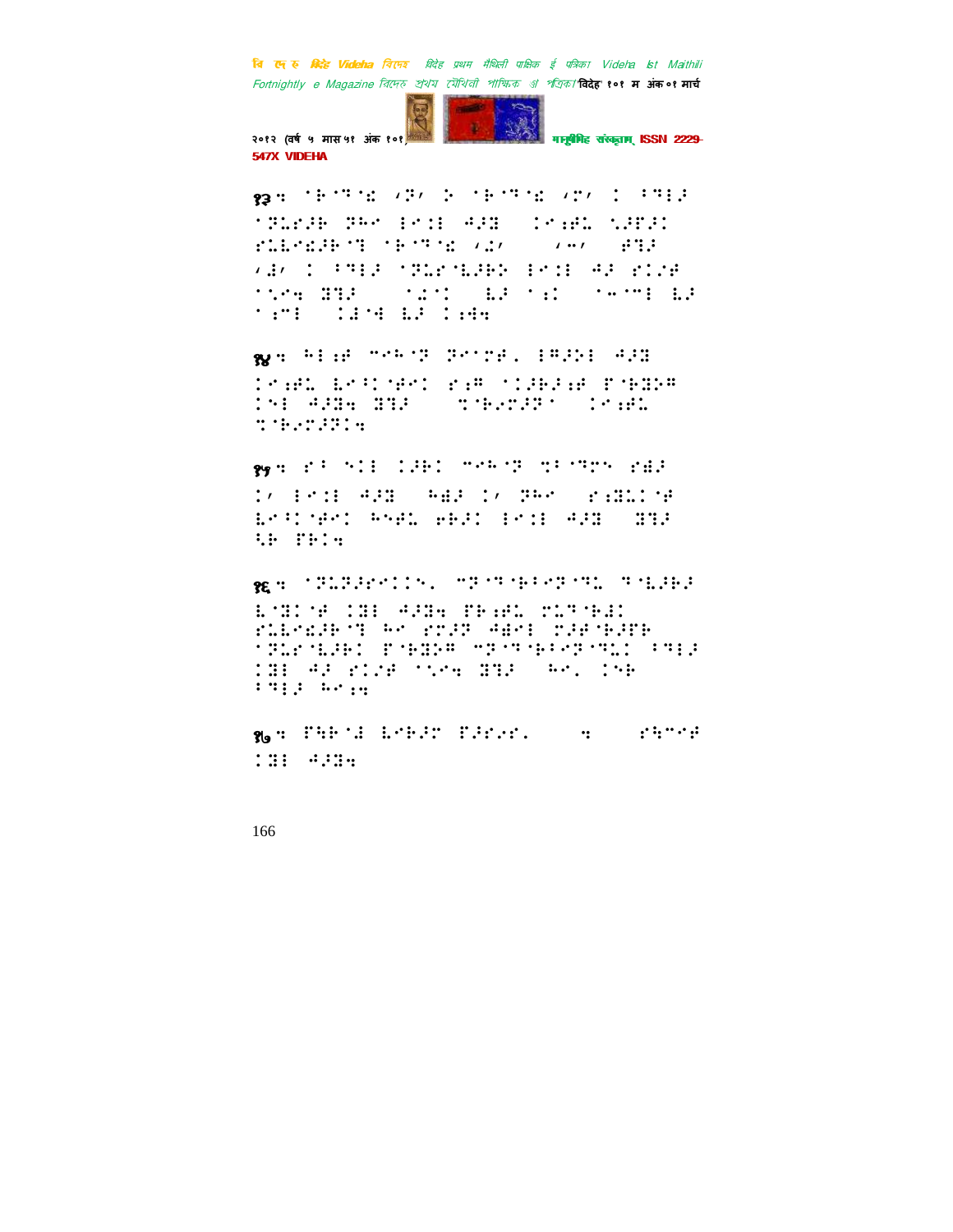!!२⣒!2⣙3⢴!⢸⢼⣏⢼! 0⢼⢹⢽! 0⢼⣚⣝⢷!! २७१ : 2001-2013 : 2010 : 2010 : 2010 : 2010 : 2010 : 2010 : 2010 : 2010 : 2010 : 2010 : 2010 : 2010 : 2010 : 2<br>२०१२ : 2010 : 2010 : 2010 : 2010 : 2010 : 2010 : 2010 : 2010 : 2010 : 2010 : 2010 : 2010 : 2010 : 2010 : 2010 **BAP # 9828 93** ND NE NE DI LO NOMBRES NORVENS AVE VIER<br>ASDO (FOAR DOM) - MINO (E) ⢺⢽⢼!B⢼⢺⣓!⢽⢼!-!⣅⢹⢼!⣜!! ⣅⢼⢷⣜!⢺⢴⢳!⣓⢷⣎⢼! ⣞⢾!)⢽2! ⣞2!⢾F!⣅⢼⢷⣜!⢹⢵⣏!⣁\*.!⢺⢽⢼! B⢼⢺⣓!⢻⣜⣉⣒!⢾⢼3⣇⣝!⣉!⢺⢴⢳!⢾⢼3⣅ F!-!

## ११/०८/७६

₩, 0. PHPSPP 3. SWEE THE PHPSPP ⣚⢼⣅⢷!११/८/७६ ⣅⢷⢽⢹⢷!⣔⢼!# ⣅⢽#!

२१⣒⣁⣅!⣎⣇⢽!33!⢽⣇⢴⢽!⢽⢳! BEBS BE SOME STREET  $B$ . But a construct the set of the set of the set of the set of the set of the set of the set of the set of the set of the set of the set of the set of the set of the set of the set of the set of the set of the set of the ⣝0!⢼⣝0!0!⢼0!⢼⢵0!⢵!3⣈3!⢺⢼⣝⣒! িল কি মান আৰু লগত মান কৰি আৰু লগত মান কৰি আৰু লগত মান কৰি আৰু লগত মান কৰি আৰু লগত মান কৰি আৰু লগত মান কৰি আৰু

२०⣒!⣐!⢹⣇⢽⢼⢻⢷⢴!⢷⣓0!⢷⢼⣈3!⢺⢼⣝⣒!

१९⣒!3!⢾⣙⢼!⢹!⣉B⢹!B⢼⢷⢴!)l\*! ⢽⢳!3⢻⢼⢵3!⢺⢼⣝⣒!

(वर्ष ५ मास ५१ अंक १०१) मानुसीह संस्कृतम् ISSN 2229-547X VIDEHA १८º : 20209 201 203 204 204 204 205 205 ⢳⢼⢶⢽ F!⢺⢵⣋!'!-!!⢳⣞⢼!'!⢽⢳⣒!



चि एत् रू मिन्हे Videha निएन्थ विदेह प्रथम मैथिली पाक्षिक ई पत्रिका Videha Ist Maithili Fortnightly ejournal রিদেত প্রথম মৌথিনী পাক্ষিক প্র পত্রিকা**'বিदेह' १०१ म अंक०१ मार्च २०१२**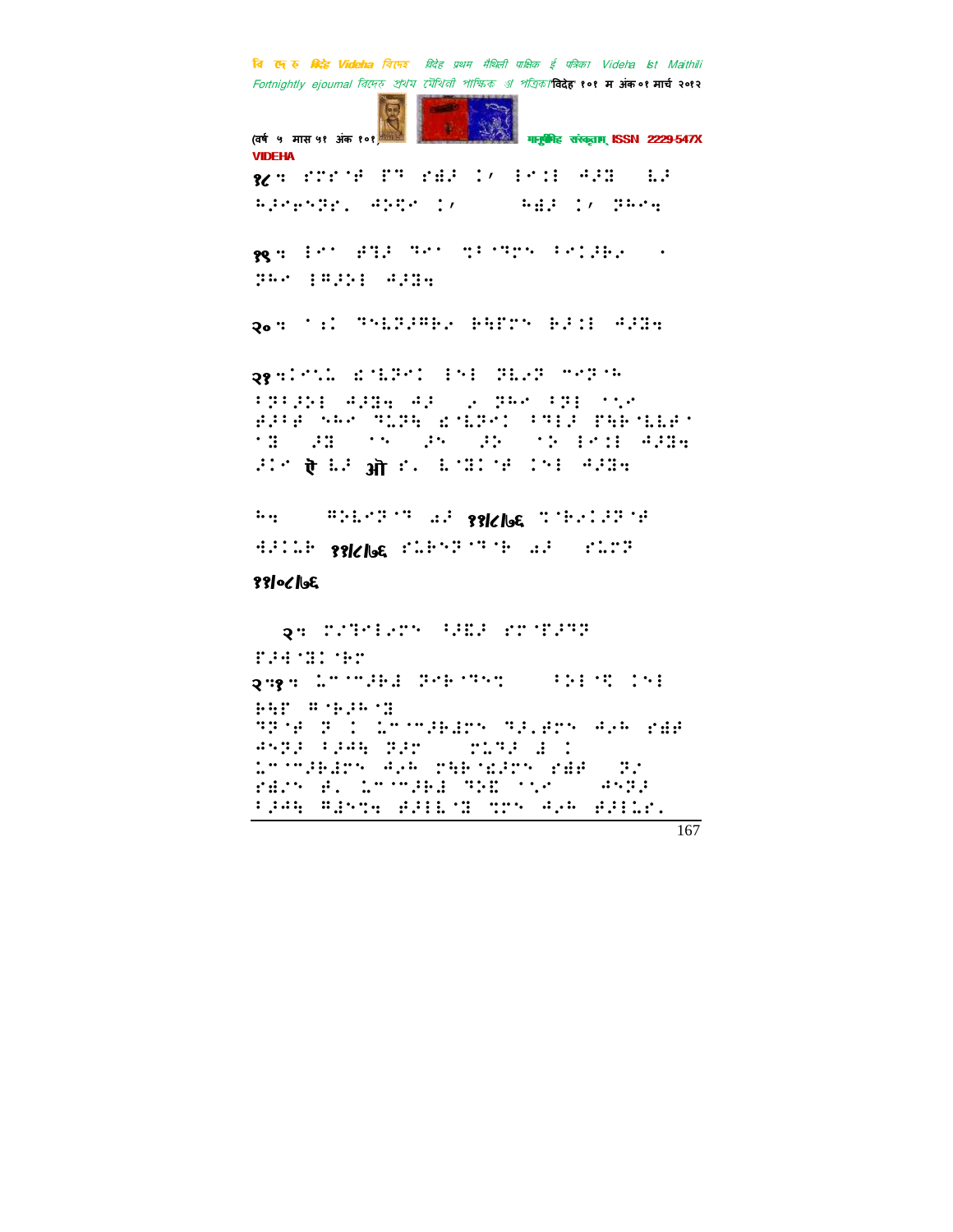बि एक रु मिनेट Videha विएक विदेह प्रथम मैथिली पाक्षिक ई पत्रिका Videha Ist Maithili Fortnightly e Magazine রিদেত প্রথম মৌথিনী পাক্ষিক প্রা পত্রিকা' **বিदेह' १०१ म अंक ०१ मार्च** 



२०१२ (वर्ष ५ मास ५१ अंक १०१) **547X VIDEHA** 

मानुबेमिह संस्कृतम् ISSN 2229-

EDN DARAGEN 2 MPAR 20N MELED. rage Prof. (r) Format Caer (r) Thime confident E In. Eorni randae alk, camp comparing aper the sample media which is **TENIN POBREE A ALE. LOOPERE ANGE** the F B R All. (BBF FARA F ABS)  $f: P \to P$ 

Ager Loopers Area over a probleme L SA ANG PARTITON ANG PANGAPAT Loomsed A graph apertoning PROBLEMENT OF PATRICH COTOLOGY PROPR (1941) 4309 (100) 1393. THERPHENDS I DATALLERDS FOR THE W **THE PROPR ECHO APORT PIPALS** and by Sephyn Syddia and Andershen Syd SPEEDENS LOOPERS REPEATS (1991-1991) parps alog throughout the times Alek (12 ) showed rinked The 1968 Ar en 216 157588 MCBBAYA nde l'internationale de marea MP SACRIFICATION STORES ingure in Aluse modernaea<br>archipe a a subservator de 2017<br>prioramea angloras crimatiches d S Roman (Pick Paminëne eenk #F# BAPTS POBBLION & LTOTERE ISE ajeg (194 angg 14 1n. 62 anggo.<br>Loopera lata 2 ghirda - 2 1n. ghird **TEMPS SECTIONS TO BE SERVED** Things (Flores In P. A. Sec.) rroree miss for a spector 168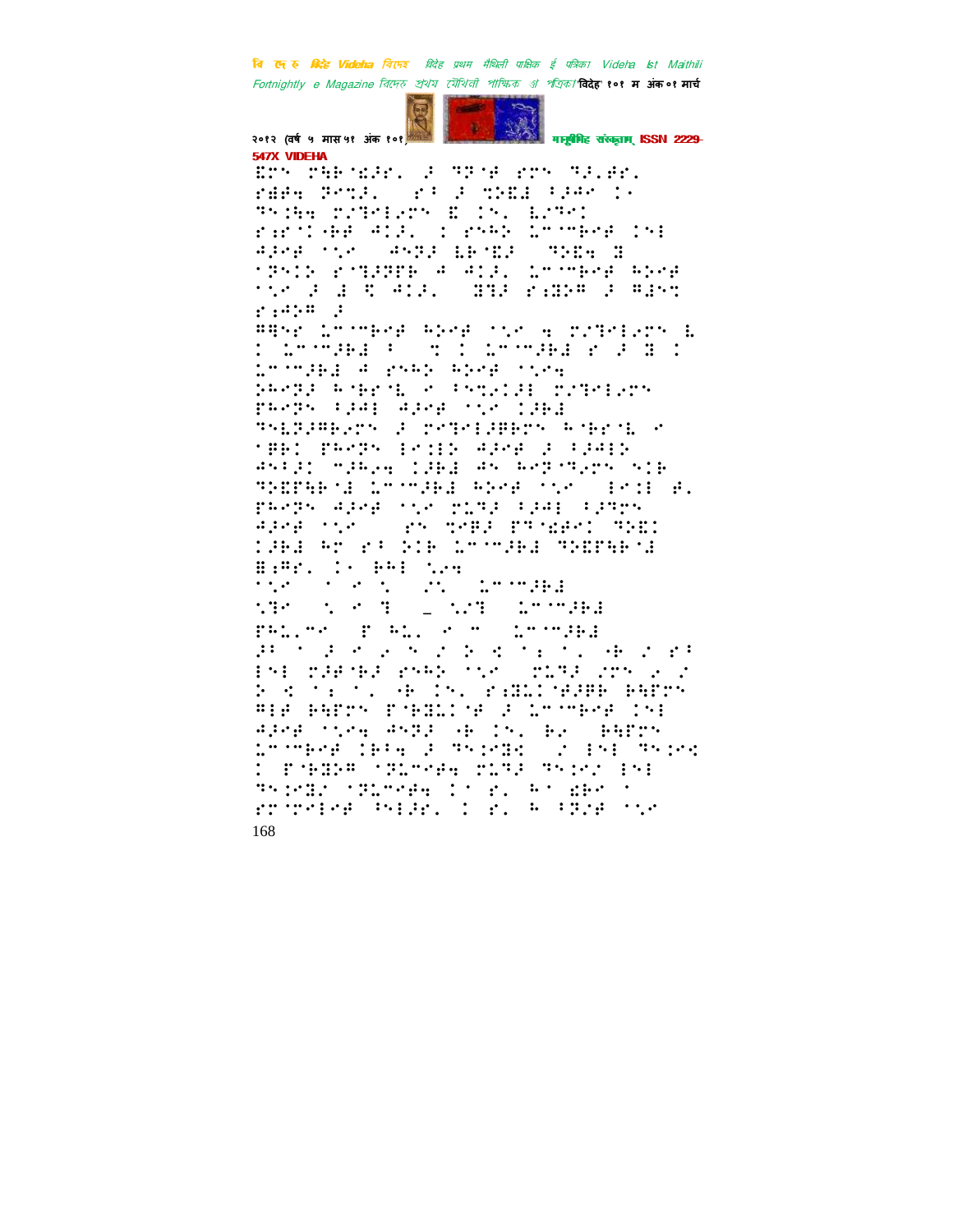बि एक रु मिनेट Videha विएक विदेह प्रथम मैथिली पाक्षिक ई पत्रिका Videha Ist Maithili Fortnightly ejournal রিদেত প্রথম মৌথিনী পাক্ষিক *ঙা পত্রিকা* **বিदेह १०१ म अंक०१ मार्च २०१२** 



(वर्ष ५ मास ५१ अंक १०१) **VIDEHA** 

मानूबीह संस्कृताम् ISSN 2229-547X

MIRA LETTARA CAR ARREA BLITA MATRI **MEMBER 2019 INSTEAD OF STREET AND INCOMENTATION** MIRA AM ANT MORAMA AN NO MAMA PAMA tro admonistrativo kaj ringen researchered by mide and a cardinal PARTN START AND A CONVERTING TIME

#FF LTOTABE ROOF TOOK #198 DROOF # tir Inde Bookeanie woed broeks REAR one name and a resource and the TACTE (FREE TENC) FIRST FE raming the rds (ASTA rerds a gog  $\begin{array}{cccccccccccccc} \textbf{1} & \textbf{1} & \textbf{1} & \textbf{1} & \textbf{1} & \textbf{1} & \textbf{1} & \textbf{1} & \textbf{1} & \textbf{1} & \textbf{1} & \textbf{1} & \textbf{1} & \textbf{1} & \textbf{1} & \textbf{1} & \textbf{1} & \textbf{1} & \textbf{1} & \textbf{1} & \textbf{1} & \textbf{1} & \textbf{1} & \textbf{1} & \textbf{1} & \textbf{1} & \textbf{1} & \textbf{1} & \textbf{1} & \textbf{1} &$ 

Domestal Within Bent Enthalter Cent

 $\cdots$  $\mathbf{u} = \mathbf{u}$  $\dddot{\phantom{0}}$ MPIREM STORE BRB IN.  $\mathbf{r}$ r. PARTE THREE PARTICULAR PLANE R. 16 ABJ 168 225 B. 25 PAGE BBJ 16 Problem Performance and Second Performan Problema to puma rang aan malakom 

thes class of electric group offic

Problem with the SPHIRT SIR ring this art is remained the

 $\mathbf{L}$  . . BRO MIRE RICH (IMCMED RICH) ROW MIRA (1985-1985) BAS (2008) MS (1839 ang gal rombo angl ro indno ammon FARMING TEACH SAMERY PRO DIRAG

FLAIDED FAR 1981 AN BLABLA ADDAR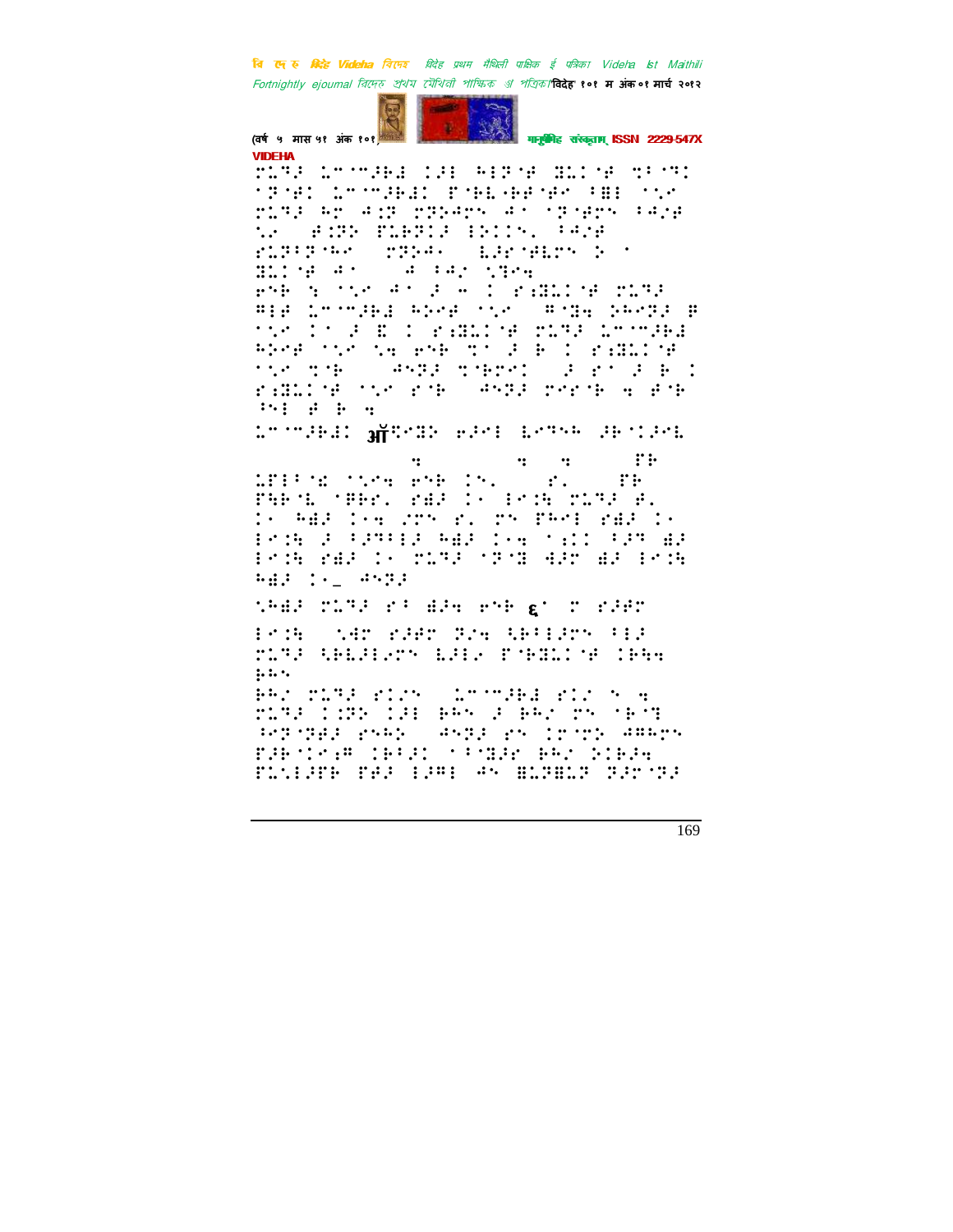बि एक रु मिनेट Videha विएक विदेह प्रथम मैथिली पाक्षिक ई पत्रिका Videha Ist Maithili Fortnightly e Magazine রিদেহ প্রথম মৌথিনী পাক্ষিক প্রা পত্রিকা**বিदेह १०१ म अंक०१ मार्च** 



**547X VIDEHA** 2 SMEPLE IBJE PMPHI PJEMINJEN **SA SER BRY:** MEN SIN THOTHE I BEEL PHECHE The what we're ready r:BPP- 2008: 2009  $\begin{array}{ll} 1.81 & \textcolor{red}{\textbf{1.5}} \\ 1.94 & \textcolor{red}{\textbf{1.5}} \end{array}$ 156 : Premiere Artmor P. 166 Primer : film the : 4522 B221 **LEADY A BARK COMMARY EAD IN** Bar is rubb ari (1986) (1979)<br>Standard Monte (1979) (1986) **MILEMARY CHEMPS FARRE RYAN THE PLAY MEMAGEMENT COMPANY** adarīgies atoms (1941—4196) (246)<br>Lovozbi aperture (1949—620) LOOPER BED BY ( BEDIS, Contrata tar is that in report In Wangs Estin, Sni Werell In (Barci) (Barci) Baris.<br>1 Asal Baric Sychemist (B<br>13 CBarcia CBari  $\mathbb{R}^n$  is a set of  $\mathbb{R}^n$ li aigi ap 1, ng mepeng 16 - ap<br>16 - Ap 16 - Ap 1, r. PH PSP TRI PRO BRD PRO BRD **BEACH**  $\mathbf{r}$ **Sales Start Start Start Start Start Start Start Start Start Start Start Start Start Start Start Start**  $\mathbf{r}$ .  $\mathbf{r}$   $\mathbf{r}$   $\mathbf{r}$   $\mathbf{r}$  $\mathbf{r}$ mann mich eine Ponnen odaeren.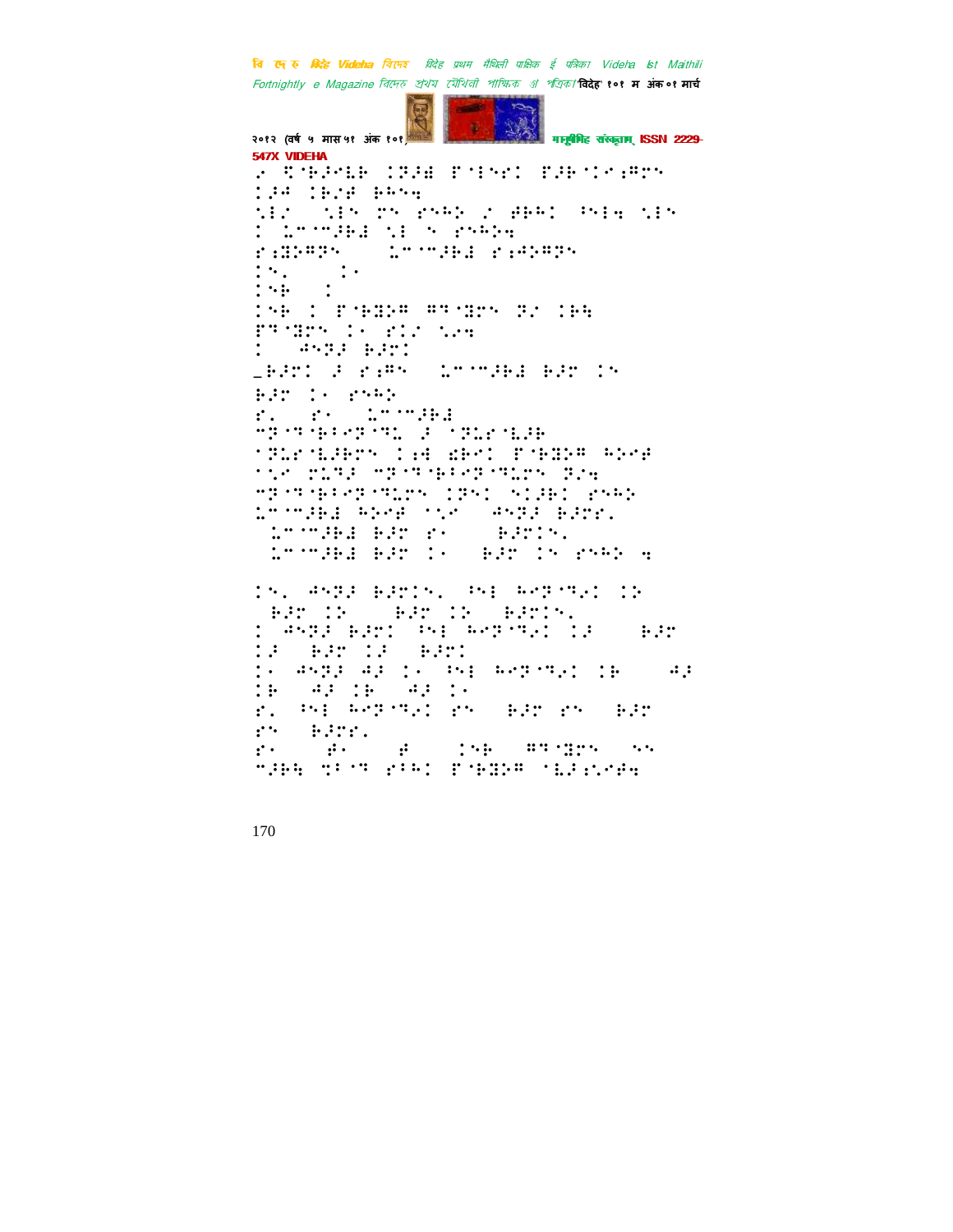चि एत् रू मिन्हे Videha निएन्थ विदेह प्रथम मैथिली पाक्षिक ई पत्रिका Videha Ist Maithili Fortnightly ejournal রিদেত প্রথম মৌথিনী পাক্ষিক প্র পত্রিকা**'বিदेह' १०१ म अंक०१ मार्च २०१२** 



VIDEHA IN THE MEMBER OF BUILDING ⢺⢽⢼-!!⢳3@!⣇⢸⢾!""!B⢹3⢼! ⢷!0⢷⣝⢵⢻!⣇⢼⣐⣁⢾⣒! ⢽⢲-!⢽⢳-!⢽2-!⢽-!⢽F-!⢽F-!⢽⣐! 2! ⢸!⣅⢼⢷⣜!⢼!3⣈⢽!.!⢽2!!

⢾⢾⣇!!B⢹3⢼!⢾⣇!⢺⢽⢼!⢳⢾⣇0⣓⢷⣜! )⢳⢾⢾⣇0⣓⢷⣜!⢽2\*!⢺⢾!⢷⣙!B⢹3! ⢺⢼!⢵⢾⢳!⢼⢾⢷!⢾⢴⢽!⢿⢷!  $^{\circ}$  COUNTER CONTROL  $\mathbb{L}^m$  (musical and start of  $\mathbb{R}^n$  ) of the start of  $\mathbb{R}^n$  (see Table  $\mathcal{L}$ . And  $\mathcal{L}$   $\mathcal{L}$   $\mathcal{L}$   $\mathcal{L}$   $\mathcal{L}$   $\mathcal{L}$   $\mathcal{L}$   $\mathcal{L}$   $\mathcal{L}$   $\mathcal{L}$   $\mathcal{L}$   $\mathcal{L}$   $\mathcal{L}$   $\mathcal{L}$   $\mathcal{L}$   $\mathcal{L}$   $\mathcal{L}$   $\mathcal{L}$   $\mathcal{L}$   $\mathcal{L}$   $\mathcal{L}$   $\mathcal{L}$   $\mathcal{L}$   $22*$   $22*$   $22*$   $22*$   $22*$   $22*$   $22*$ ⢷⢼⣏⣞⢷⣝!)⢷⢼⣏⣞⢷⢴⣝!⢽2\*! 20.0% 20:20 PM 20:20 PM 20:20 PM 20:20 PM 20:20 PM 20:20 PM 20:20 PM 20:20 PM 20:20 PM 20:20 PM 20:20 PM 20:20 0⢵⣁230!0⢵⣁2!330!0⢵⣁!33! 0⢵⣁20!0⢵⣁0!)⢷⣙!0⢷⣇⢷⢾⢽\*! PHO PHO  $>$  1919 )  $\pm$  42 (3)  $>$   $\pm$  75 (3)  $\pm$ ⢵0!⢵⢳!  $\mathcal{D}$  :  $\mathcal{D}$  $330$  330  $330$  330  $330$  $B\setminus B\setminus B$  be a big finite. p. – 1432.<br>Prostaci ⢹⣈⣝⣊0!)⢹⣈⣊!⢽2.!⢾⢳⢽⢼!!! ⢳⢷ ⣇!⢼!⢹⢴⢷⣃!⢼⢾⢷⢼!0⢷⣝⢵⢻!  $^{\circ}$  Thin Fig.  $F = 45.75$  $f(x) = f(x)$  $\begin{picture}(150,10) \put(0,0){\line(1,0){150}} \put(10,0){\line(1,0){150}} \put(10,0){\line(1,0){150}} \put(10,0){\line(1,0){150}} \put(10,0){\line(1,0){150}} \put(10,0){\line(1,0){150}} \put(10,0){\line(1,0){150}} \put(10,0){\line(1,0){150}} \put(10,0){\line(1,0){150}} \put(10,0){\line(1,0){150}} \put(10,0){\line(1,0){150}}$ **Jer JEr J.r Jr. 30.** files the state of the state of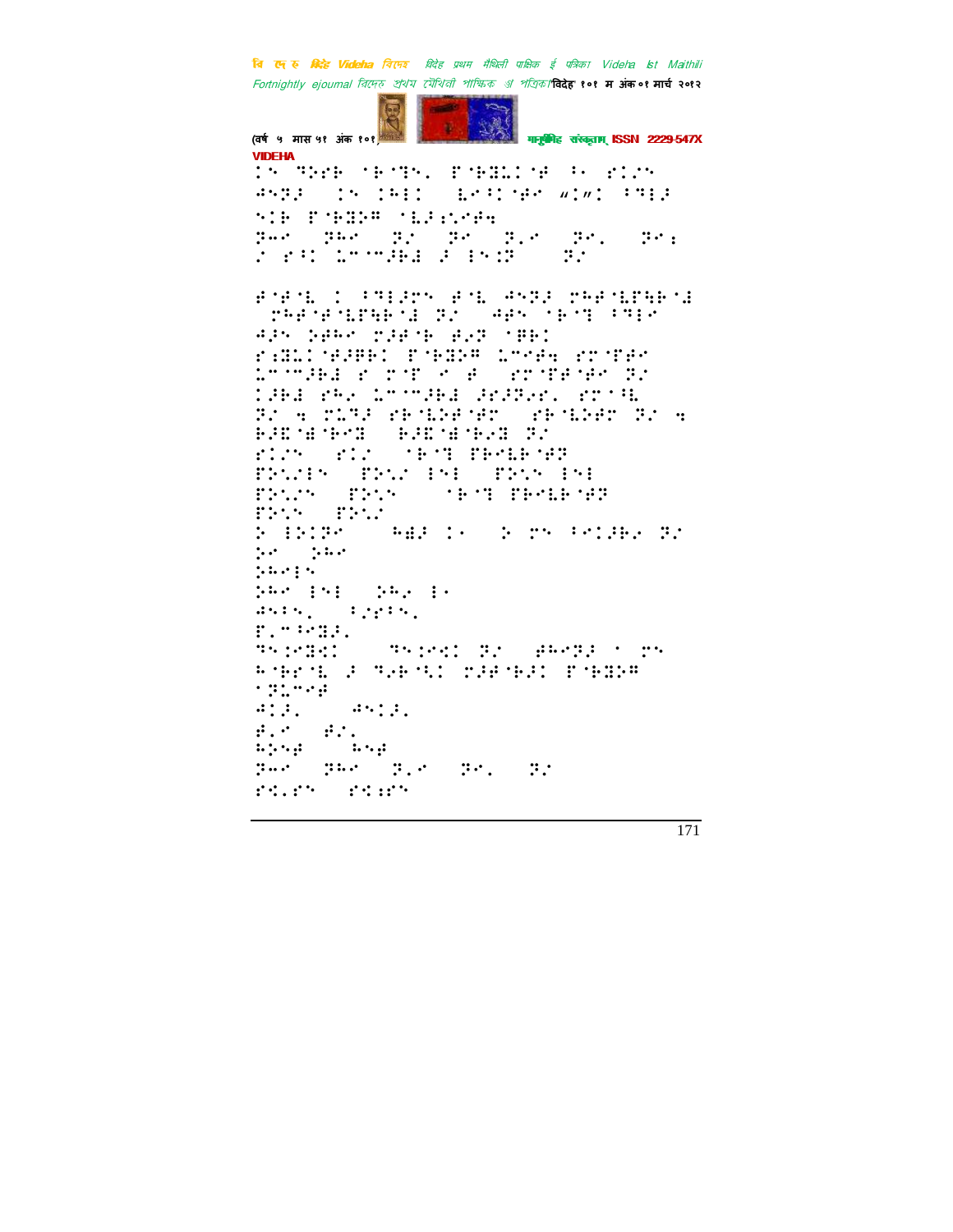```
बि एक रु मिनेट Videha विएक विदेह प्रथम मैथिली पाक्षिक ई पत्रिका Videha Ist Maithili
Fortnightly e Magazine রিদেত প্রথম মৌথিনী পাক্ষিক প্রা পত্রিকা' বিदेह' १०१ म अंक ०१ मार्च
                                6
                                         COMPANY
                                           \mathbf{g}_i२०१२ (वर्ष ५ मास ५१ अंक १०१)
                                                           मानुबेमिह संस्कृतम् ISSN 2229-
547X VIDEHA
\vdots ::
FRAGGERS
specified part of pine specified
 APRIMEDIA
parts, gasper,
k_1, k_2, \ldots, k_r\mathcal{O}(\mathbb{R}^d)\cdot : :
f: H \rightarrow\mathbb{R}^n : \mathbb{R}^n :
\begin{tabular}{ll} \bf 2.5\% & \tt 3.7\% \\ \bf 4.7\% & \tt 1.3.7\% \end{tabular}that chat
thalda analda thalkhi analkhi<br>Ank2 2k (an as
21.77 \pm 1.77bizu (1625) agosar romang
sundaris Sc
\mathbb{E}\left\{ \mathcal{L}^{n} \right\} = \mathbb{E}\left\{ \mathcal{L}^{n} \right\}4289 4298 92 4592 951 4289
rink ande såle stått pågabler
Ped Alexa
          \begin{array}{ccc} 0.111 & 0.111 & 0.111 \\ 0.011 & 0.111 & 0.111 \\ \end{array}\mathbb{R}^n\mathbf{B}CONVERTED TEMPERATURES
\mathbb{R}. \mathbb{R} . \mathbb{R} . Then
                                 MISSED REPORT CONSTRUCTS
THE ES PARK ESTING RATIFIED
PROF ESSU NAS BELGO PHINH ANDE CON
\mathbf{f}. \mathbf{f}THE STREET STREET IS AND STREET AND STREET IN STREET IS AND STREET IN STREET IS AND STREET IN STREET IS AND S
51.13PATAWI PANGA SPATI (PANG PIANG
MEALTHINGHEM, EST ALGEARYE A
SPARE SECOND PROPERTY CONTROL
  \left(35.71\right) and \left(37.7\right)\begin{array}{cccccccccc} \mathcal{X} & \mathcal{X} & \mathcal{X} & \mathcal{X} & \mathcal{X} & \mathcal{X} & \mathcal{X} & \mathcal{X} & \mathcal{X} & \mathcal{X} & \mathcal{X} & \mathcal{X} & \mathcal{X} & \mathcal{X} & \mathcal{X} & \mathcal{X} & \mathcal{X} & \mathcal{X} & \mathcal{X} & \mathcal{X} & \mathcal{X} & \mathcal{X} & \mathcal{X} & \mathcal{X} & \mathcal{X} & \mathcal{X} & \mathcal{X} & \mathcal{X} & \mathcal{X} & \mathcal{X} & \
```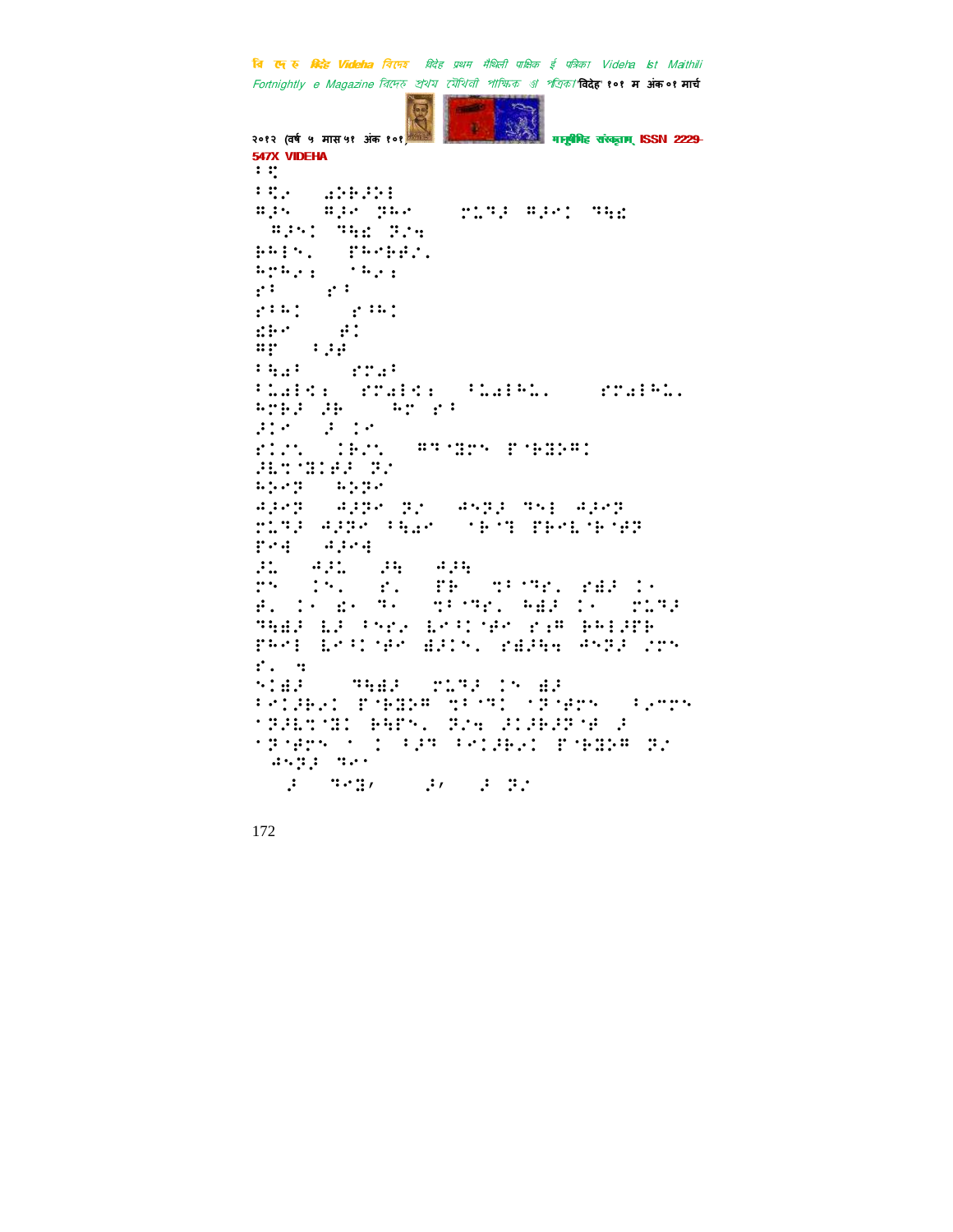बि एक रु मिनेट Videha विएक विदेह प्रथम मैथिली पाक्षिक ई पत्रिका Videha Ist Maithili Fortnightly ejournal রিদেত প্রথম মৌথিনী পাক্ষিক *ঙা পত্রিকা* **বিदेह १०१ म अंक०१ मार्च २०१२** 



(वर्ष ५ मास ५१ अंक १०१)

```
मानूबीह संस्कृताम् ISSN 2229-547X
```
**VIDEHA TERPORTERRY PORTER PRISER PRISON** TRA STORYE JA MJESE ROZSED BIZZIV Grammad, Berndal (1983–1913).<br>Karline empiriste (m. 1921–1914). F ERMARY F CHOMPAE MORE APP NIR INF BROB TOOK BRO FINE TOO Animabary (Projektey the acrust **TERMINERS PRAY THRANGER EPAPE** parts and the company refere ags sig rande bilg sle ash Serverse Sir  $\mathbf{r}$ LTOTHE EMPLE THE PROFILED COPP **TERPHINAL TELPS EN THE TOP ERP** ANDRE STAR (25 SIE POBBER FRIEND PREP REPORTED FOR STREET 121215-0 tags shaps and deps djibers.  $5.17 - 1.17 - 1.17$ In the BRA (1980) MBLE BACK BRAN  $\mathbf{L}$  $\cdots$  $\dddot{\mathbf{u}}$ .  $\mathbf{r}$ .  $\mathbb{R}^2 \times \mathbb{R}^2 \times \mathbb{R}^2$  $\mathbf{r}$ .  $997.99$  $\mathbb{R}^n$  :  $\mathbb{R}^n$ :3.a :3 192042  $\mathbb{R}^n_1, \ldots, \mathbb{R}^n_{n-1}$ **ART ART AND PART AREA** ARTN ARTN 将2004年1月12日 10月20日 1月25日 10月20日 10月20日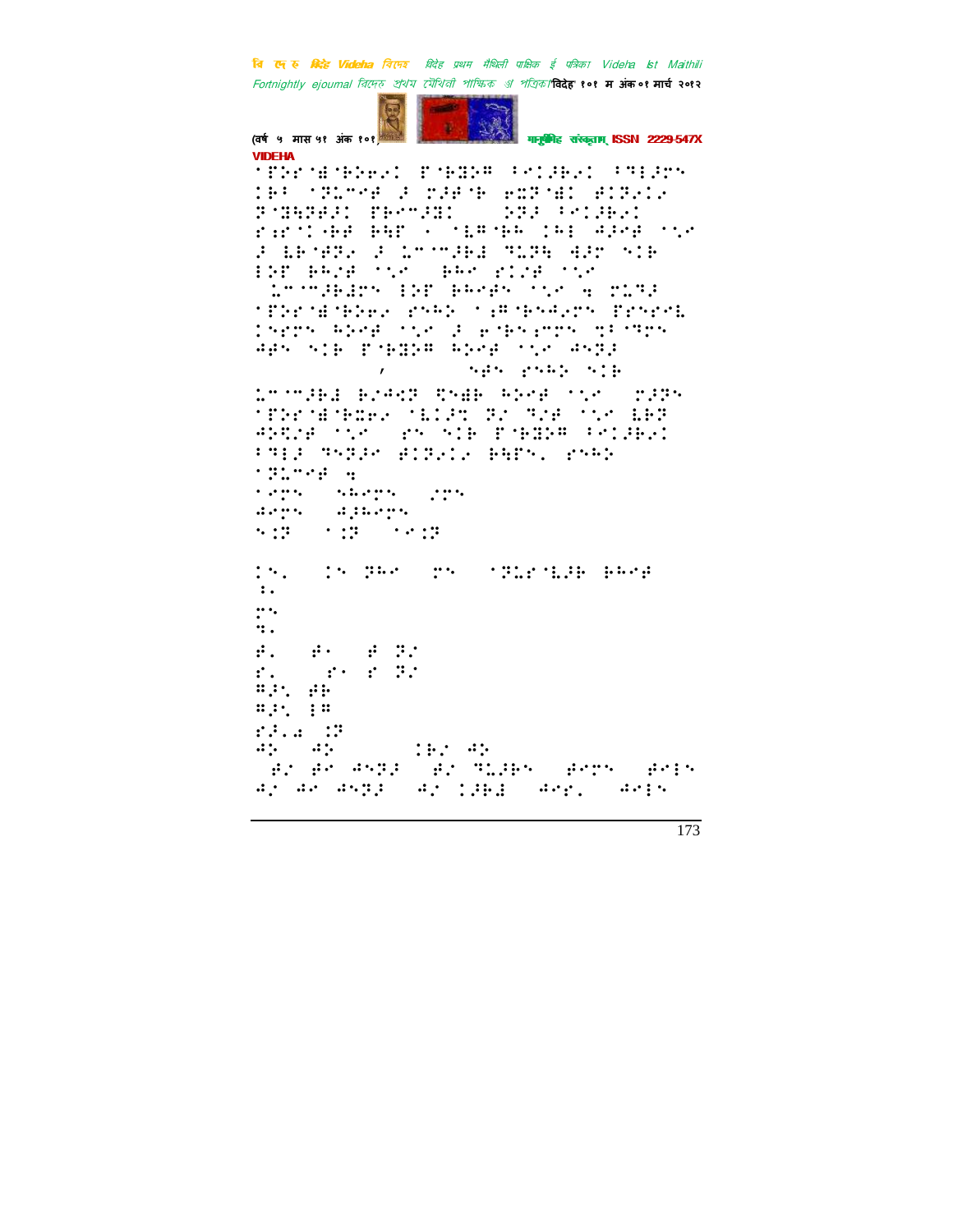```
चि एत् रू मिन्हे Videha निएन्थ विदेह प्रथम मैथिली पाक्षिक ई पत्रिका Videha Ist Maithili
Fortnightly e Magazine রিদেহ প্রথম মৌথিনী পাক্ষিক প্র পত্রিকা'বিदेह १०१ म अंक०१ मार्च
                    \bigodot10<sub>0</sub>SOUTH A
२०१२ (वर्ष ५ मास ५१ अंक १०१) मानुसार में अपनी अनुसार मध्यप्र प्रस्तान, ISSN 2229-
547X VIDEHA 
20!⢺⢽⢼.!2!⢼⢷⣜0!2 F0!30!
⣅⢹⢼!⢷!⣞⢼!⣈⢼ !0⢷⣝⢵⢻.!3⢼3⢾!
⢾!⢹⢽ F!⢳2⢾!⢷⢳2⢾!!
3203!⢺⢽⢼!32 F0!330!32!⢹⣅⢼⢷!
3⢳F0!3⣊⣐!
B300: 013F31, 035FB1, 035FB1,
134E. PH.
de different dir
⢺⢳⣚⢼0!⢺⢼⢳⣚⢼0!⢺⣚⢼0!⢺2⣚⢼!!
\sim 0.0 \sim 0.0 \sim 0.0 \sim!)⣇⢼⣝!⣐⢾!⢻⢷⢼⢳⣝*!0!2!!
\mathcal{O}(\mathcal{O}(1)) . The contract of the contract of the contract of the contract of the contract of the contract of the contract of the contract of the contract of the contract of the contract of the contract of the contra
∯0 pHo pl plHo
⢵⢳0!⢵!!
 ⢴⣈0! ⢴⣈!!
⢺⢴⣇0!⢺⢴⣇⢴0!⢺⢴B!!!
⢸3⢳⢴⣐0!⢸3⢳⣐!!!
∄Zi #.n #.n
B_29. Billion B
\frac{1}{2} \frac{1}{2} \frac{1}{2} \frac{1}{2} \frac{1}{2}\mathcal{D}^{(0)} and \mathcal{D}^{(1)}⢽⢳0!⢽20!⢽!!
0.000 0.000
⣁⢽0!⣁⢽⢳!!⣒⣒⣒!!
 !⣉B⢹! ⣐⢻!⢺⣈⢽!⢵⢽⢵!⣇⢸⢾!
⢺⣅⣞2!⣁2!⢾⣈⢽! 2!⢺⢽⢼! 20⢷!⢾⣝⢼⢹⣒!
 ⢻⢷!⢳C⢷⢹!⢼!⣇⢸⢾!⢺⣅⣞⢽!⢳C⢷⢹!
⢺⢽⢼!⢳C⢷⢹ F-!⢳C⢷⢹!⢾⣝⢼⢹⣒!!!!
de distant
\ddots⢺⢳⣚⢼0!⢺⢼⢳⣚⢼0!⢺⣚⢼0!⢺2⣚⢼!
when the control p
```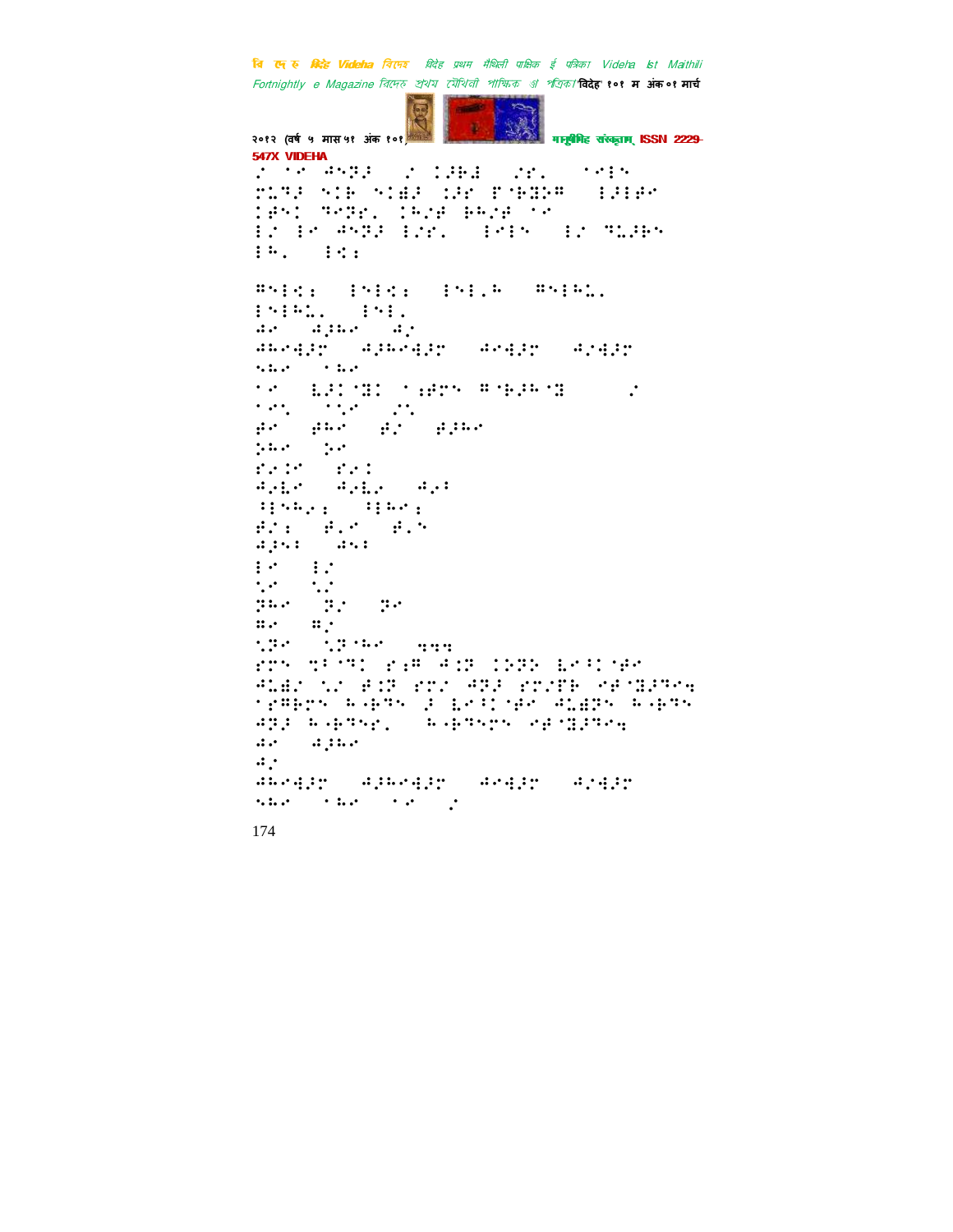चि एत् रू मिन्हे Videha निएन्थ विदेह प्रथम मैथिली पाक्षिक ई पत्रिका Videha Ist Maithili Fortnightly ejournal রিদেত প্রথম মৌথিনী পাক্ষিক প্র পত্রিকা**'বিदेह' १०१ म अंक०१ मार्च २०१२** 

**CONTRACTOR** (वर्ष ५ मास ५१ अंक १०१) साल करते हैं कि अपनी अपनी अपनी अपनी अपनी अधिकार ISSN 2229-547X VIDEHA  $\mathcal{O}(2)$  ,  $\mathcal{O}(2)$  ,  $\mathcal{O}(2)$  $\ddot{\theta}$  =  $\ddot{\theta}$  =  $\ddot{\theta}$  =  $\ddot{\theta}$  =  $\ddot{\theta}$  =  $\ddot{\theta}$  =  $\ddot{\theta}$  =  $\ddot{\theta}$  =  $\ddot{\theta}$  =  $\ddot{\theta}$  =  $\ddot{\theta}$  =  $\ddot{\theta}$  =  $\ddot{\theta}$  =  $\ddot{\theta}$  =  $\ddot{\theta}$  =  $\ddot{\theta}$  =  $\ddot{\theta}$  =  $\ddot{\theta}$  =  $\ddot{\theta}$  =  $\ddot{\theta}$  =  $\$ ⢵⢳0!⢵! ⢴⣈0! ⢴⣈! ⢺⢴⣇0!⢺⢴⣇⢴0!!  $\mathbf{a}$ . ⢸30!⢸3⢳⢴⣐0!!  $3$   $\vdots$   $3 \cdot \cdot \cdot$  $f(T) = f(T) - f(T)$ ⢺⢼B0!⢺B! 30!32!  $\frac{1}{2}$   $\frac{1}{2}$   $\frac{1}{2}$ ⢽⢳0!⢽20!⢽!  $\mathbf{u}$ .  $\mathbf{u}$ . ⣁⢽0!⣁⢽⢳! CONTROL CONTROL SECTION २७२ : 2019 : 2019 : 2020 : 2030 : 2030 : 2030 : 2030 : 2030 : 2030 : 2030 : 2030 : 2030 : 2030 : 2030 : 2030 : 0⢼⣚⣝⢷!! BRTAIL FRONT THE ESIPTER. 32⣐⢻⣅⢺!⣋⢴⣞⢷!⢹⣇⢼⢷⢼!⢵⢽!⢷⣓0!⣅⢽3! ⢺B⢼!⢼⢳⢴;! B⢵3⣋!3!⢷⣓0!⢻⢷⢼⢳⣝;!!! १⣒⢳⢵⣝B3⢼0!⢳⢵B⣝B3⢼0!⢳⢵⣝B3⢼0!  $B\rightarrow B$ 0.000 PM २ः २० २०  $\mathbf{.}^{\mathbf{:}}$ ३⣒!'!3⢽0l!3⢽0!3⢽0⣝! 3⢽03'03l03⣝03!!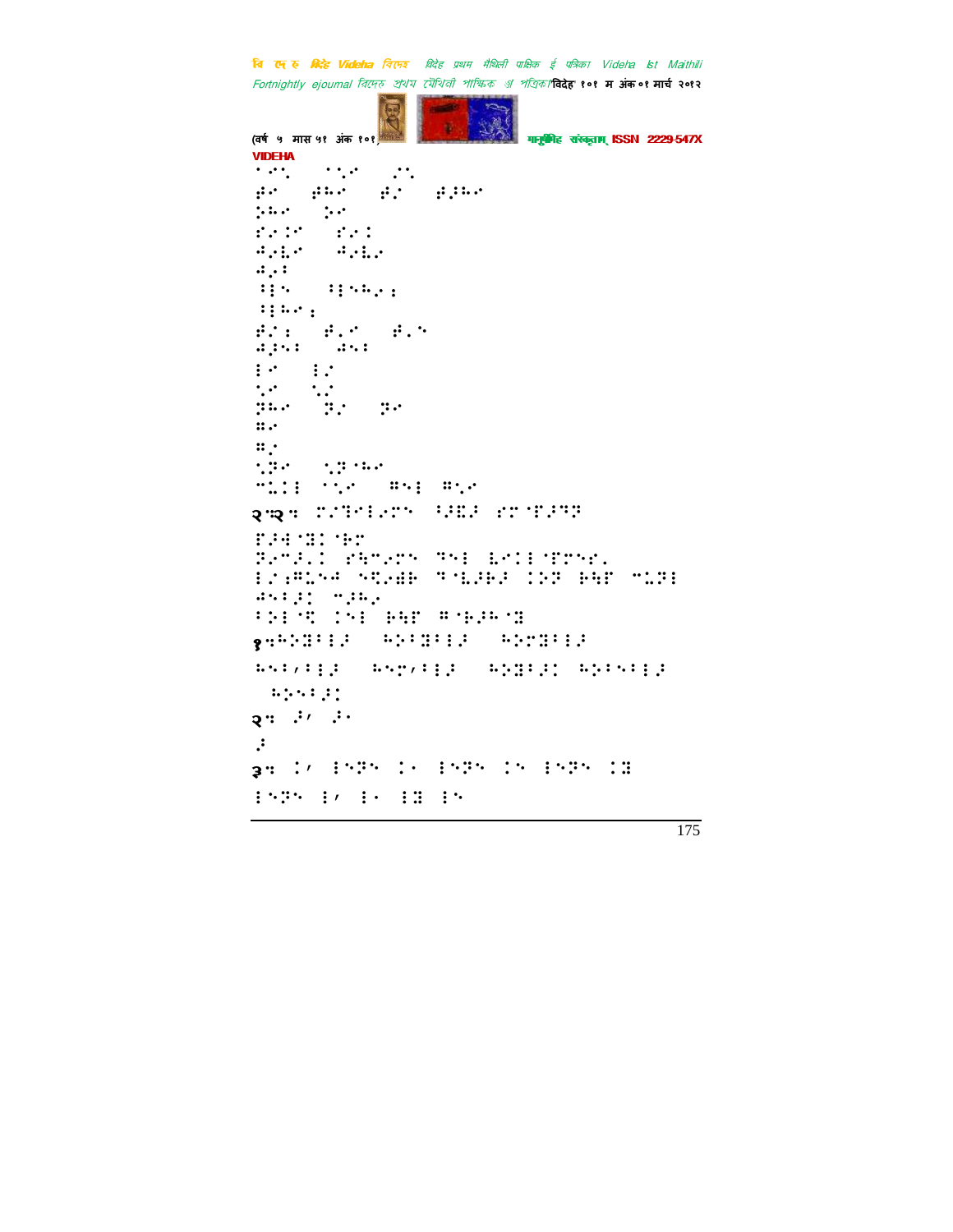```
चि एत् रू मिन्हे Videha निएन्थ विदेह प्रथम मैथिली पाक्षिक ई पत्रिका Videha Ist Maithili
Fortnightly e Magazine রিদেহ প্রথম মৌথিনী পাক্ষিক প্র পত্রিকা'বিदेह १०१ म अंक०१ मार्च
                               Service
२०१२ (वर्ष ५ मास ५१ अंक १०१) मानुसार संस्कृत । ISSN 2229-
547X VIDEHA 
४⣒!⢸'!⢻30⢸l!⢻30⢸⣝!⢻30⢸!
\cdots५. : 1990 - 1991 - 1992 - 1993 - 1993 - 1994 - 1994 - 1994 - 1994 - 1994 - 1994 - 1994 - 1994 - 1994 - 1995 - 1<br>1995 - 1996 - 1997 - 1998 - 1999 - 1999 - 1999 - 1999 - 1999 - 1999 - 1999 - 1999 - 1999 - 1999 - 1999 - 1999
⢻3⢳0⢷!⢻3⢼⢳0⢷⣝!⢻3⢼⢳!!
\varepsilon :
300 300 301 302 303 304 305 306 307
b<sup>4</sup> : H3 <sup>113</sup> 113 113 113
⢷2B3⢼0'⢷'!B3⢼!0!
⢷2⣇⢼3⢴!!
८⣒!B3⢼!⣇3⢼!)0⣅⢷⣓⣏*-!⣇⢼3⢴!) ⢾⢷⢴*!
९
\dddot{\bullet}She shakes
१०⣒!0⢷⢼⣝⣀!0⢷⢼⣝⢳!!
\{9\} : \ldots : \ldots ; \{9\}२⣒!3!⢻3!3!⢻3023!⢻3!!
१३⣒!⢹3⣈⢽⢳!⢹3⢽⢳-!⢹3⣈⢽!!
१४ ः
⢹⣈3⢽⢳!⢹⣈3⢽0!⢹⣈32⢽⢳!!
१५⣒!⣁⣙⢽⢳0!⣁3⢽⢳!⣁⣙⢽0!⣁32⢽0!
\ddot{\phantom{0}}१६⣒!32⢾0⢹2⢾!3⢾0⢹2⢾!!
g_{\mathsf{G}} : \ddots : : : : :
^{\circ} :31
176
```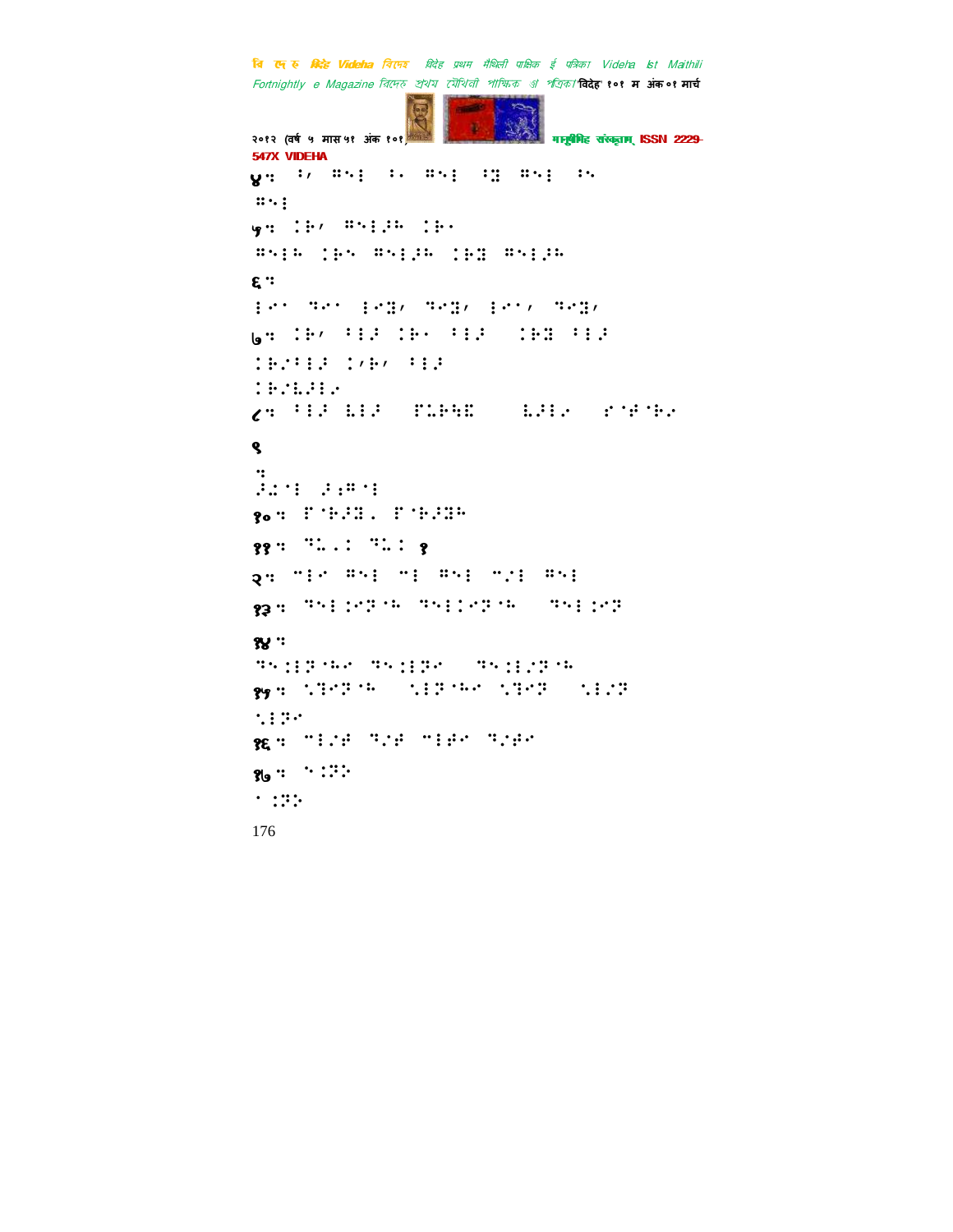चि एत् रू मिन्हे Videha निएन्थ विदेह प्रथम मैथिली पाक्षिक ई पत्रिका Videha Ist Maithili Fortnightly ejournal রিদেত প্রথম মৌথিনী পাক্ষিক প্র পত্রিকা**'বিदेह' १०१ म अंक०१ मार्च २०१२** 

(वर्ष ५ मास ५१ अंक १०१) मानुसीह संस्कृतम् ISSN 2229-547X VIDEHA  $\gamma$ BCO **BC** १९⣒!⢵'0⢵l) ⢷⣇⢽⢼\*!⢵!! २०  $\pm$  0  $\pm$  0  $\pm$  0.000  $\pm$  0.000  $\pm$  0.000  $\pm$ २१⣒!⢶⢼F⢻0⢶⢼⣌⢻!⢶⢼⣐⢻0⢶⢼⣌!! २२ :  $\frac{1}{2}$   $\frac{1}{2}$   $\frac{1}{2}$   $\frac{1}{2}$   $\frac{1}{2}$   $\frac{1}{2}$   $\frac{1}{2}$   $\frac{1}{2}$   $\frac{1}{2}$   $\frac{1}{2}$   $\frac{1}{2}$   $\frac{1}{2}$   $\frac{1}{2}$   $\frac{1}{2}$   $\frac{1}{2}$   $\frac{1}{2}$   $\frac{1}{2}$   $\frac{1}{2}$   $\frac{1}{2}$   $\frac{1}{2}$   $\frac{1}{2}$   $\frac{1}{2}$   $\$ २४ : 1913 (88) 1913 (88) २५ : ने स्टेट ने स्टे  $2\varepsilon$  :  $\therefore$ ⢷⢳30⢺⢼⣝!⢷⢳30⢺⢼!⢷⢳3!! २७ : 38113 : 38115 3⢼⢻30!3⢻3!B⢳⢷⢼⣝0!B⢳⢷⢼!3⢼⢻30!3⢻3! 3'1:, : : : : : : : : : : २८⣒!⢵⢾⣝0!⢺⢾⣝!⢺⢾'0!⢵⢾'0!⢺⢾0!⢵⢾!! २९ :  $\ddotsc$  , while  $\ddotsc$  is the set of  $\ddotsc$  $30$  :  $\frac{3}{2}$   $\frac{3}{2}$  :  $\frac{3}{2}$  :  $\frac{3}{2}$  :  $\frac{3}{2}$  :  $\frac{3}{2}$ 38 a : 1930 - 1930 - 1940 - 1940 - 1940 - 1940 - 1940 - 1940 - 1940 - 1940 - 1940 - 1940 - 1940 - 1940 - 1940 ⣓⢹0⣝⢼⢹0⣓⢹0⣝⢼⢹0!! ⣝⢼⢹!)⢵⢽\*!! ३२⣒!⢳⢵0!⢵⢳⢵!!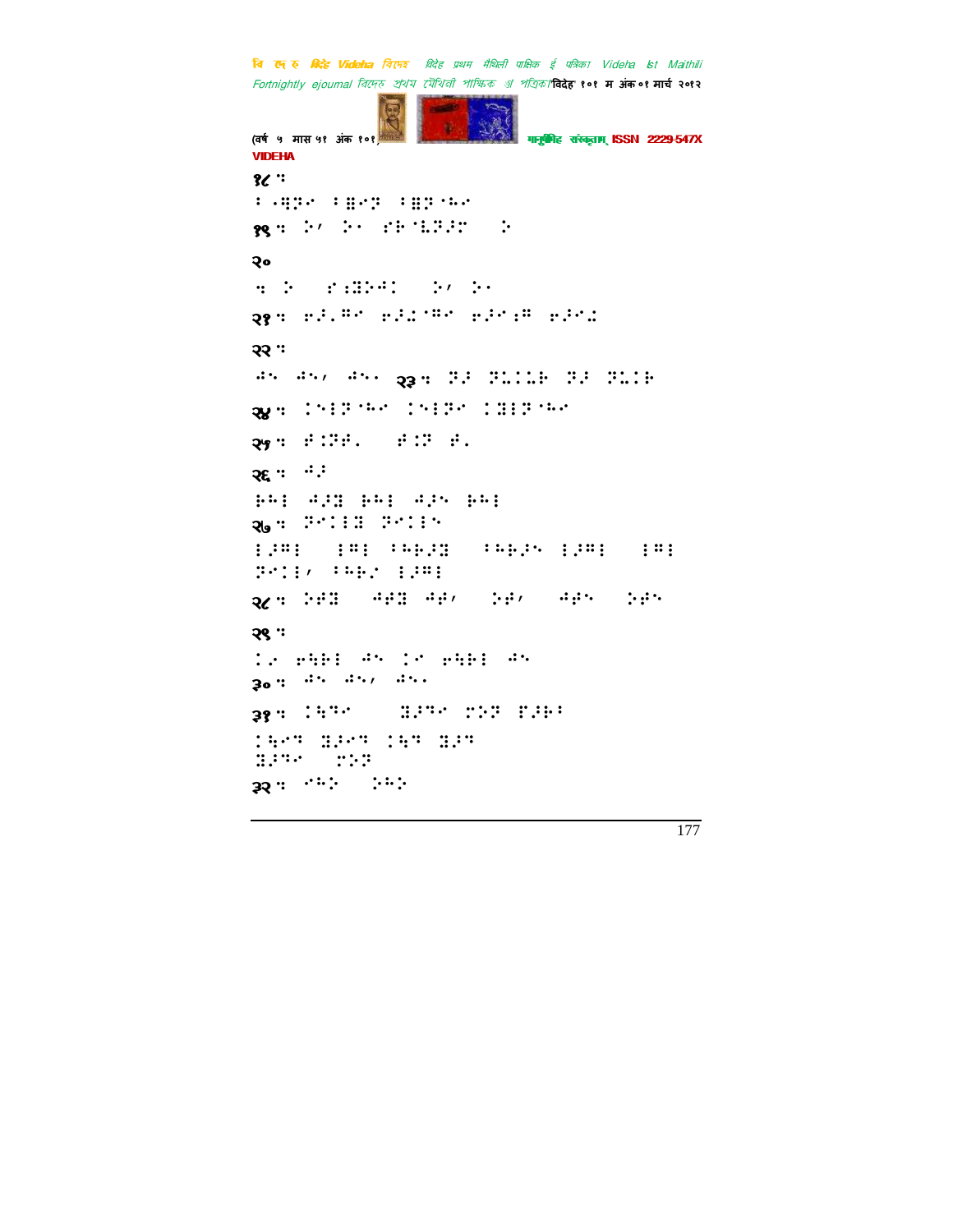```
चि एत् रू मिन्हे Videha निएन्थ विदेह प्रथम मैथिली पाक्षिक ई पत्रिका Videha Ist Maithili
Fortnightly e Magazine রিদেহ প্রথম মৌথিনী পাক্ষিক প্র পত্রিকা'বিदेह १०१ म अंक०१ मार्च
२०१२ (वर्ष ५ मास ५१ अंक १०१ सम्बंध में सम्बंधित संस्कृतम् ISSN 2229-
547X VIDEHA 
178
३३ :
F_1 F_2 F_3 F_4 F_5 F_6 F_7 F_8 F_9 F_9 F_9३४⣒!⢽⣊!⢼!⢹ 0⢽⣊!⣐⣇⢼!⢹ 0!⢽⣊!⣇⢼!
\dddot{ }:
३५⣒! ⢼ ⣅. ⣅⢷! ⢼ . ⣅⢷!!
३६⣒!⣁⢳0! ⢼⢾!⣁0⣁⣀0 ⢼⢾!!
3\frac{1}{2}\mathbb{I}.) \mathbb{I} \mathbb{I} \mathbb{I} \mathbb{I} \mathbb{I} \mathbb{I} \mathbb{I} \mathbb{I} \mathbb{I} \mathbb{I} \mathbb{I} \mathbb{I} \mathbb{I} \mathbb{I} \mathbb{I} \mathbb{I} \mathbb{I} \mathbb{I} \mathbb{I} \mathbb{I} \mathbb{I} \mathbb{I} \mathbb{I} \mathbb⣇⢷⢺⢾*!!
36 : 35 35३९⣒!⢷⢾⢼⢳0!⢷⢾⢼⢳!⢷⣝⢾⢼⢳!!
४०⣒!⢹3⢼⢽!⢹⣉!⢹3⢼⢽!⢹⣉0⢹3⢼⢽!⢹ !!
४१
⣒!⢻3⢼⢳!⢻3⢼⢳0⢻⣝3⢼⢳!!
४२⣒!⣁⣅!⢼⢷0!⣁⣅!⣊⢷0!⣁!⢼⢷!!
४३⣒!⢺⢼!⣁30!⢺⢼⢾!⣁3!⢺⢼⢾!⣁30⢺2⢾!⣁3!!
४४⣒!0⢳⣅F0!⢸⣞!⢺⢼⢾!⣁30!⢸⣞!⢺⢼!
\overline{3} 0 FD. The FO September 19
YY'⢺B⢼⢽!)⣝⣅⣇⢼*0!⢺⣇⢼⢽)⢶⣊⢺⢴*!!
४६⣒!3⣝0!3!'0!l0!3!!0!3l!l0!
3 \cdot 3 \cdot 3y_0: '3' : ' : ' : ' : ' : ''\cdot :
```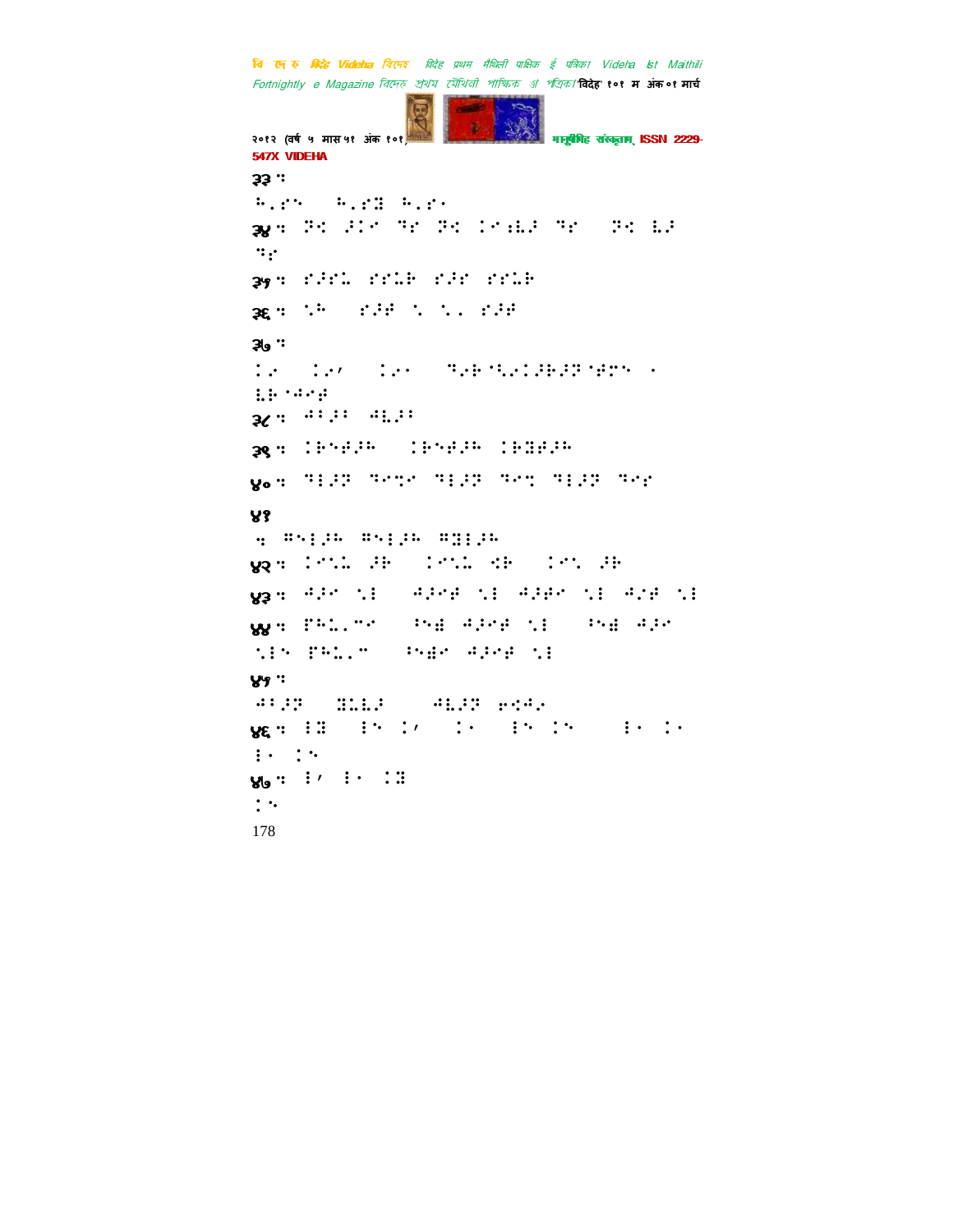```
चि एत् रू मिन्हे Videha निएन्थ विदेह प्रथम मैथिली पाक्षिक ई पत्रिका Videha Ist Maithili
Fortnightly ejournal রিদেত প্রথম মৌথিনী পাক্ষিক প্র পত্রিকা'বিदेह' १०१ म अंक०१ मार्च २०१२
(वर्ष ५ मास ५१ अंक १०१) मानुसीह संस्कृतम् ISSN 2229-547X
VIDEHA 
४८⣒!⣈⢽!0!⣈⢽!0!⣈⢽!0!⣈⢽!!
४९⣒!!
⢳⢴⣐F!⢳⢴FF!!
५०⣒!⢻⢳⢴⣐⢷!⢻⢳⢴F⢷!!
५१ "
⣎⢼⢷!0⢼⢷!⢽⢼!⣎⢼⢷!0⢼⢷!⢽⢼⣝0⢽⢼!!
५२ : <sup>45</sup>13. 45.13.
\vdots:
५३⣒!⢾⢳⢽⢼!⢾⢳⢽⢼!!
५y : २००१ : १९४
५५⣒!B⢳⢽⣅!B⢳⢽⢵!!
५६⣒!B⢳⢽!B⢳⢽!!
y_0: \cdots \cdots \cdots \cdotsBest Best
५८ : <sup>200</sup> : 22
५९ : Bº3 : 1993 : Bº3 : 1993
g_0 : \vec{r}, \vec{r} is \vec{r} : \vec{r} : \vec{r}६१⣒!⢸2⣝⢼⢷⢴!!⣁⢵⣞.⢸⢼0⢸20-!⢺⣚.
⢸⢼⣝0⢸⢼-!!
६२⣒!⢻⢽⢾⢴!⢹⣓!⢸⢼0⢸⢼0⢸⢼F!!!
६३⣒!⢴!0⢵⣙⢴!⢹⣓!⢸⢼0!⢸⢼F0!⢸⢼0!
33⣒!⣝⢼⣇⢾!⢺⢼⣇⢾!!
६४⣒!⢼⣝!2!0!⢼!⣅⢹⢼!⢼!⢾⢼!!
```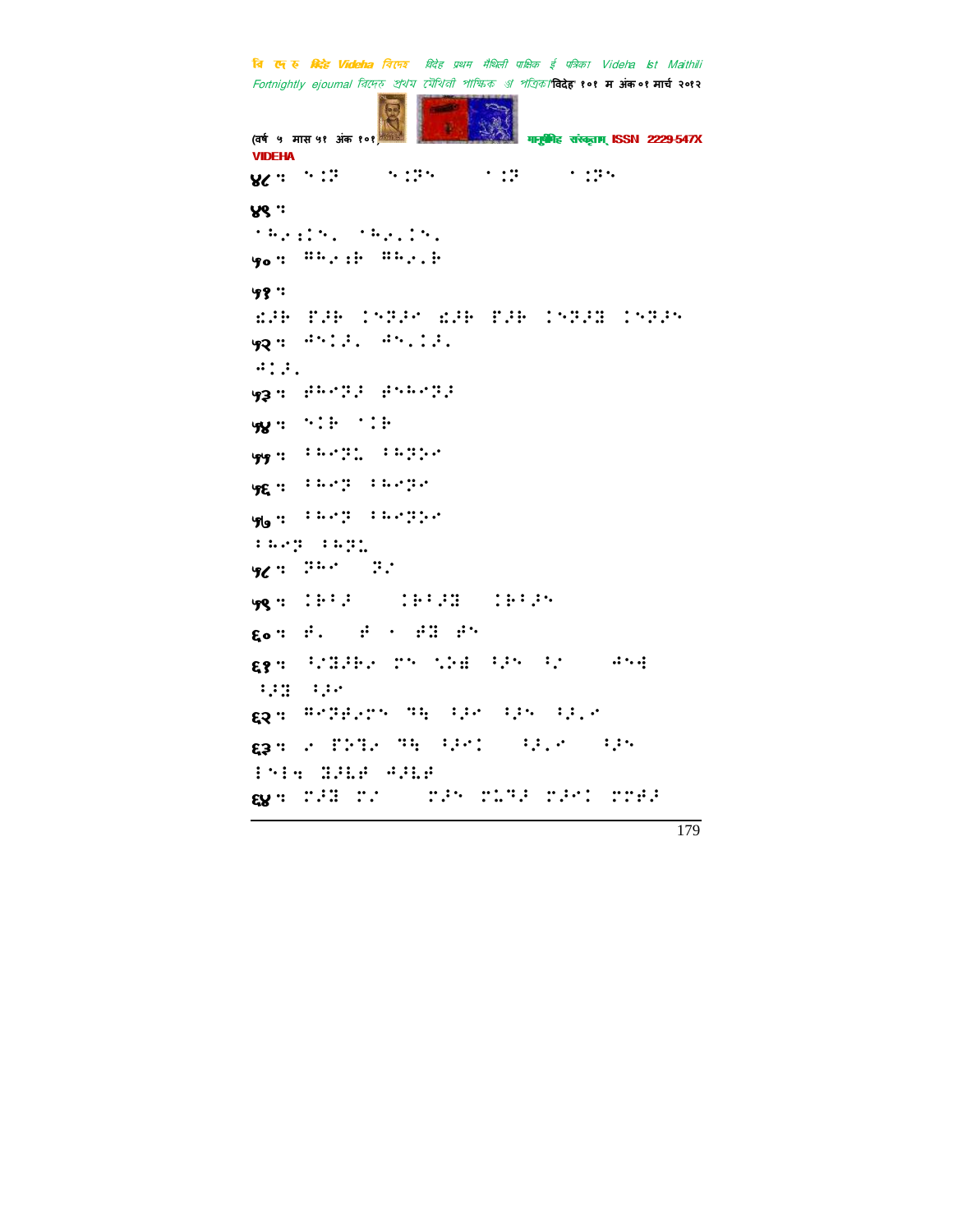```
चि एत् रू मिन्हे Videha निएन्थ विदेह प्रथम मैथिली पाक्षिक ई पत्रिका Videha Ist Maithili
Fortnightly e Magazine রিদেহ প্রথম মৌথিনী পাক্ষিক প্র পত্রিকা'বিदेह १०१ म अंक०१ मार्च
                          Country
२०१२ (वर्ष ५ मास ५१ अंक १०१) मानुसार में अधिकारिक संस्कृतम् ISSN 2229-
547X VIDEHA 
६५⣒!⢹⢽⢳0!⢹⢽!⢹⢽0!⢹⢽⢳0!
⢹⣝⢽⢳!⢹⢽⢳0!⢹2⢽⢳!!
६६ : <sup>प</sup>राणिक : प्रधान
६७⣒!⢵!) ⣐⣝⢵⢺*!⢵l!) ⢷⣇⢽⢼*!!
६८⣒!⢾⢼!!⢾⢼⣝!⢾⢼!!
६९ व में प्रतिक्रिया के लिए किया है। इस प्रतिक्रिया के लिए किया है कि इस प्रतिक्रिया की प्रतिक्रिया की प्रतिक्
\ddots७०⣒!
⢾⢼⢳⣅0!⢾⢼⢳⣓!!
 '' १७
0⣅⢾⢷⢴!!
'' ১
Bélia de la propincia de
७३⣒!B⢽⢽⢼⣝0B⢽⢽⢼!!
\mathbf{S}: \mathbf{S}99 :
⢹⢽⣅⢼!⢹⢽⢼!!
e⢾⢾⢳ F!!
७७⣒!⢻⢷B⢵3⢽⢳0!⢻⢷B⣊3⢽0!
  !!⢻⢷B3⢽⢳0!⢻⢷B3⢽!!
66 : 329 : 329 : 329\mathcal{S}_e⢽⢳!⢽⢳)⣉⣅⢹⣎*!!180
```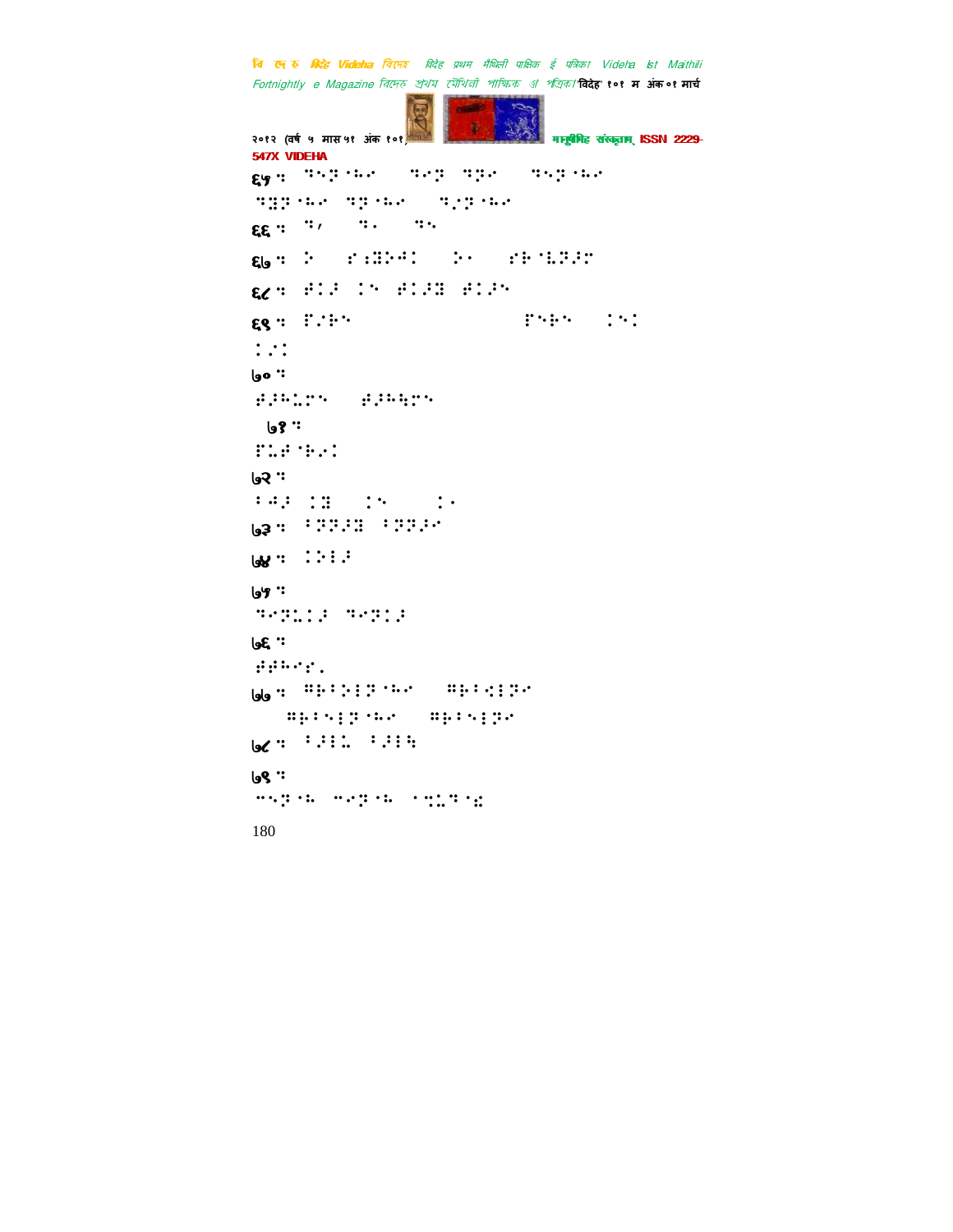```
चि एत् रू मिन्हे Videha निएन्थ विदेह प्रथम मैथिली पाक्षिक ई पत्रिका Videha Ist Maithili
Fortnightly ejournal রিদেত প্রথম মৌথিনী পাক্ষিক প্র পত্রিকা'বিदेह' १०१ म अंक०१ मार्च २०१२
(वर्ष ५ मास ५१ अंक १०१) मान<sup>ुक्रम</sup> मानुसिंह संस्कृतम् ISSN 2229-547X
VIDEHA 
\zetao: \mathbb{R}^n \mathbb{R}^n \mathbb{R}^n,
८१
H 25 (25 25) 25)
८२⣒!⣈⣅⢽⢼!⣈⢽⣅⢼!!
८३⣒!⢸⣅⢳⢼⢷!⢸⣓⢳⢼⢷!!
\alpha : \mathbb{R}^n : \mathbb{R}^n\ddotsc \ddotsc \ddotsc८५⣒!⣔⣚⢳⢼!⣔⣞⢳⢼!८६⣒!
\frac{1}{2}८७⣒!⢷⣝⢵0⢵!⢷2⣝⢵!⢽!⢹3!0⢷⣝⣊.
⢷⣝⣊!!
८८⣒!0⣅B⢼⢷!!
0⣅B⢼!!
८९⣒!⣔⢻⣛⢼.⣔⢼F⣞⢴!
⣔⢻⣛⢼.⣔⢼F⣞!!
९०९ Fren Fren Fren Fren
९१ : '' '' '' ''
९२ : ' ' ' ' ' ' ' ' '
\sqrt{93} : \frac{1}{2} : \frac{1}{2}९४ अप्रैल का साथ पर प्रदेश के प्रदेश से प्रदेश के प्रदेश के प्रदेश के प्रदेश के प्रदेश के प्रदेश के प्रदेश के प<br>जनसंख्या का प्रदेश के प्रदेश के प्रदेश के प्रदेश के प्रदेश के प्रदेश के प्रदेश के प्रदेश के प्रदेश के प्रदेश 
९५ : 'bat 'bat
९६ :
Bas Constantino
```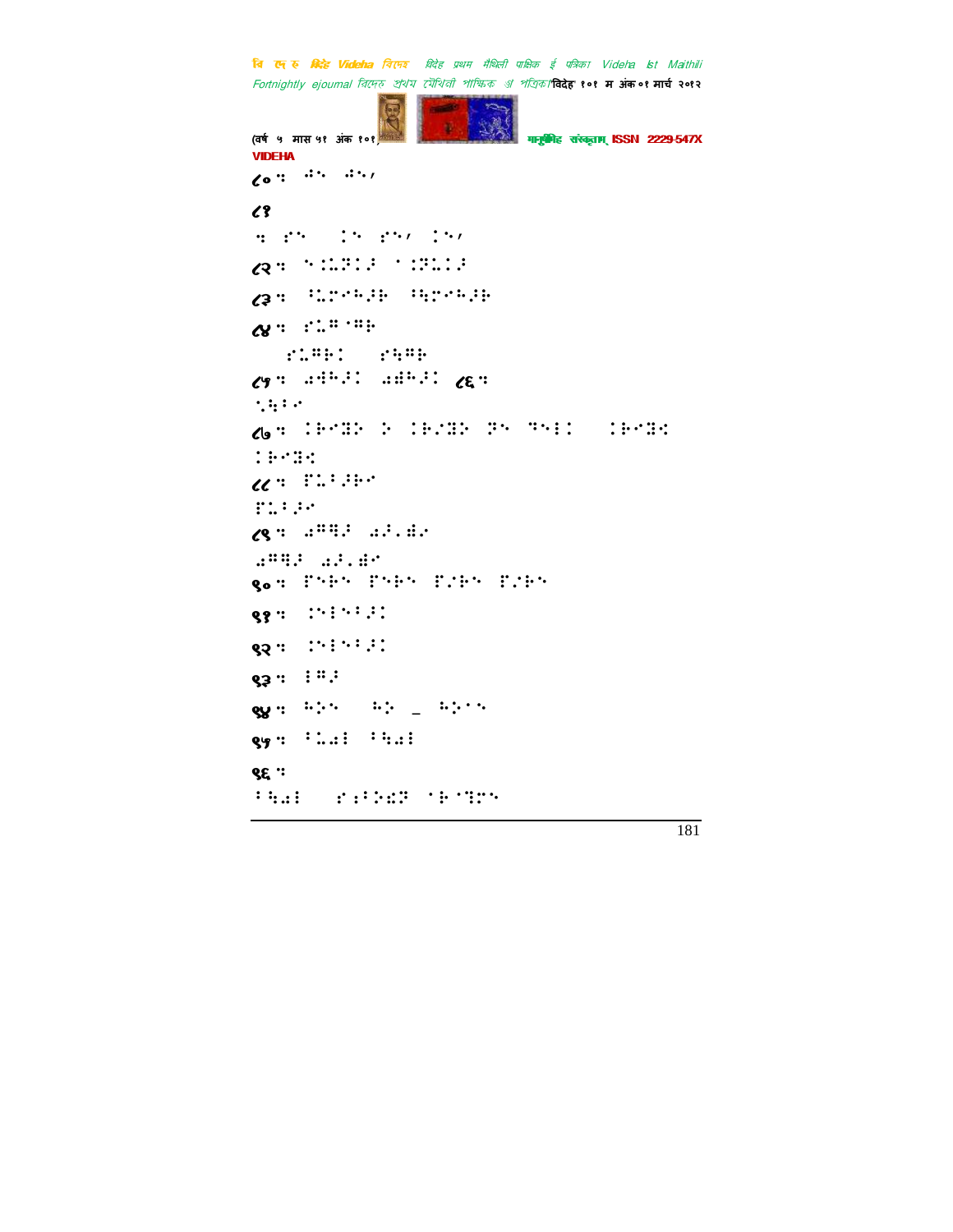```
चि एत् रू मिन्हे Videha निएन्थ विदेह प्रथम मैथिली पाक्षिक ई पत्रिका Videha Ist Maithili
Fortnightly e Magazine রিদেহ প্রথম মৌথিনী পাক্ষিক প্র পত্রিকা'বিदेह १०१ म अंक०१ मार्च
२०१२ (वर्ष ५ मास ५१ अंक १०१) मानुष्य मानुसार संस्कृतम् ISSN 2229-
547X VIDEHA 
182
९७ : 2015 : 250 : 2016 : 2016 : 250
\mathsf{S} \mathcal{C} : \mathbb{R}^3 \mathbb{R}^3 : \mathbb{R}^3 :
९९⣒!⣝⢽⢼⣝.!⣝⢽⢼0!⢽⢼0!⢽⢼!!
१००⣒!⢽⢽⢽.!⢽⢽⢹!!
१०१ :
Begin 199
803 : \frac{11}{20} : \frac{11}{20}१०३ :
\mathcal{A}jo:ejstonfou tfotfolio tfotfolio tfotfolio tfotfolio tfotfolio tfotfolio tfotfolio tfotfolio tfotfolio
१०४ मा अस्ति । अस्ति । अस्ति । अस्ति । अस्ति । अस्ति । अस्ति । अस्ति । अस्ति । अस्ति । अस्ति । अस्
30A:
\mathbf{::}306 : 30131१०७⣒!⣉⢼⢾.!⣉⢼⣝⢾!!
१०८\cdot :
\mathbf{u} ...
१०९
⣒!0C⣛.!0⣟!!
१९०५ - २००० - २००० - २००० - २०००
१११⣒!⢷⢼ .!⢷⢼⣉!!
११२ : २०१० : २०१० : २०१०
883 :: '...
```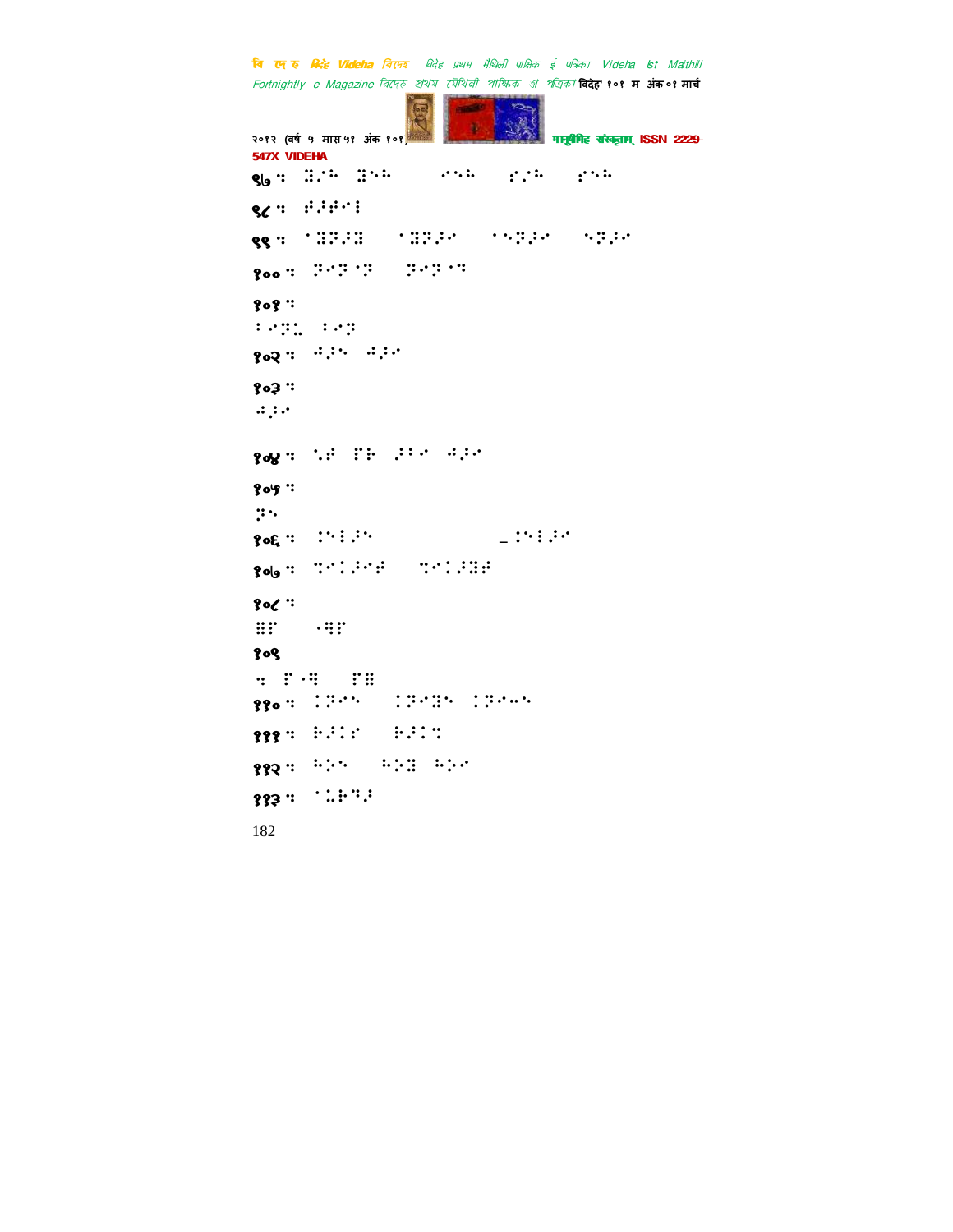```
चि एत् रू मिन्हे Videha निएन्थ विदेह प्रथम मैथिली पाक्षिक ई पत्रिका Videha Ist Maithili
Fortnightly ejournal রিদেত প্রথম মৌথিনী পাক্ষিক প্র পত্রিকা'বিदेह' १०१ म अंक०१ मार्च २०१२
(वर्ष ५ मास ५१ अंक १०१) मानुसीह संस्कृतम् ISSN 2229-547X
VIDEHA 
⣊⢷⢹⢼!!
१९४ : में प्रेजनीय करने हैं किया
११५⣒!B⣅⣔3⢽⢳0B⣅⣔3⢽0!B⣅⣔⣝3⢽⢳!
११६ में 31. 30 जाती है। 30 जाती है कि अपनी कार्य के बाद से अपनी कार्य के बाद से अपनी कार्य क
११७⣒!⣈⣎⢼.!⣈⣎⢼⣝!!
38C :
⢵⢽!0⢼⣛3⣈⢽⢳0!⢵⢽!0⢼⣛3⣈⢽0!⢵⢽!
0⢼⢷3⣈⢽⢳!!
339 = 222 222 = 222१२०⣒!
3' \vdots 3' \vdots 3'838 : \frac{11}{200}१२२ अप्रेल अप्रेल अप्रेल अप्रेल अप्रेल
⢺⢷⢽⢼!!
833 : ... , ...१२४ ः
⢻⢷B3⢽⢳0!⢻⢷B3⢽!⢻⢷B⣊3⢽⢳0!
⢻⢷B⣊3⢽!!
33.12^{\circ}. 2^{\circ}. 2^{\circ}\mathbf{326} : \mathbf{137} : \mathbf{237}92\frac{1}{9} : \frac{1}{9} : \frac{1}{9} : \frac{1}{9} : \frac{1}{9} : \frac{1}{9} : \frac{1}{9} : \frac{1}{9} : \frac{1}{9} : \frac{1}{9} : \frac{1}{9} : \frac{1}{9} : \frac{1}{9} : \frac{1}{9} : \frac{1}{9} : \frac{1}{9} : \frac{1}{9} : \frac{1}{9} : \frac
```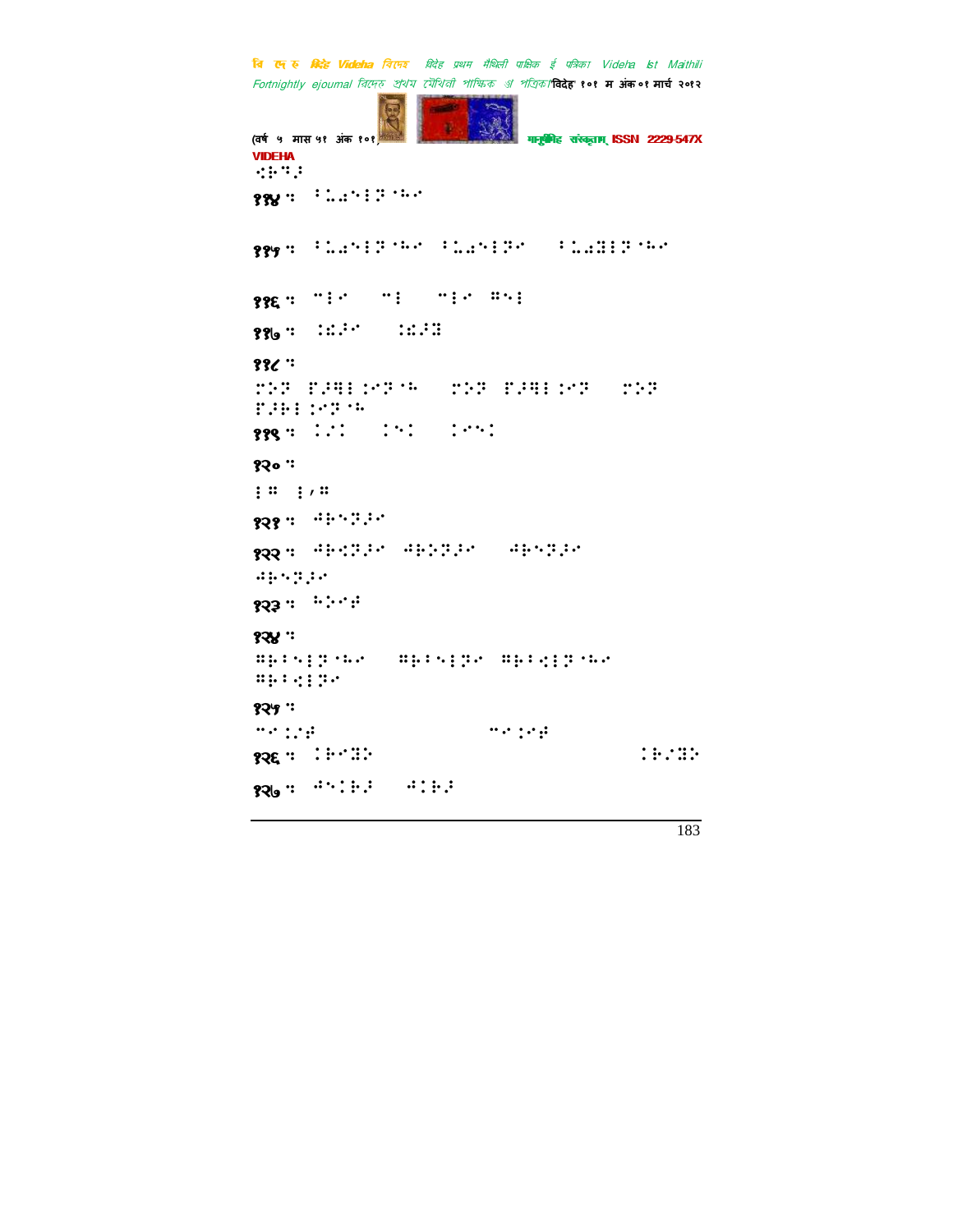```
चि एत् रू मिन्हे Videha निएन्थ विदेह प्रथम मैथिली पाक्षिक ई पत्रिका Videha Ist Maithili
Fortnightly e Magazine রিদেহ প্রথম মৌথিনী পাক্ষিক প্র পত্রিকা'বিदेह १०१ म अंक०१ मार्च
                              Separate
२०१२ (वर्ष ५ मास ५१ अंक १०१ सम्बंध में सम्बंधित संस्कृतम् ISSN 2229-
547X VIDEHA 
१२८⣒!⢾⢷⢼.!⢾⢷⢼!!
१२९⣒!!
BØRGE & MØRGE = PØRGEN & MØRGE
१३०⣒!⢷B⣝3⢳⣅F0!⢷B3⢳⣅F0!⢷B3⢳⣅F!
⢷B3⣊⣐!!
१३१⣒!
⢳⢼⢷!)⣅⢼⢷⣜!⢳⢼⢷*!!
१३२⣒!⢵⢺⢽!⣇⢺⢽!⢼⢶ ⢵0!⢶ ⢵ !⢼⢻⢾0!
⢼⢻0!⢼⢻⢺!
१३३⣒!⢼⣎!⢸⢼⢻0!⢼⣎.⢸⢼⢻!!
१३४ : Print - Printe Prints
334 : "..."336 : \cdots . : \cdots)⢽*!0⢼!⢺⢼⣝!!
१३७⣒!⢾⣈⢽!⢽!)⢽⢲*!⢳2⢾!⣁⣒!⢳20!
 ⣅⢽20!⢹⣈2!⣁3!⣅⢹⢼!⢳2⢾.⢳2⢾0!
 ⣅⢽2⢾. ⣅⢽2⢾0!⢹⣈2⢾.⢹⣈2⢾!
१३८ :
^{\circ} [#51] ^{\circ} 0 ^{\circ} 0 ^{\circ} 0 ^{\circ} 0 ^{\circ} 0 ^{\circ} 0 ^{\circ} 0 ^{\circ} 0 ^{\circ} 0 ^{\circ} 0 ^{\circ} 0 ^{\circ} 0 ^{\circ} 0 ^{\circ} 0 ^{\circ} 0 ^{\circ} 0 ^{\circ} 0 ^{\circ} 0 ^{\circ} 0 ^{\circ} 0 ^{\circ} 0 ^{\circ} 0 ^{\circ} 0 ^१३९ : 100% and 1000 inde
१४०
\frac{1}{3} : \frac{1}{3} : \frac{1}{3} : \frac{1}{3} : \frac{1}{3}883 : 393१४२ :
```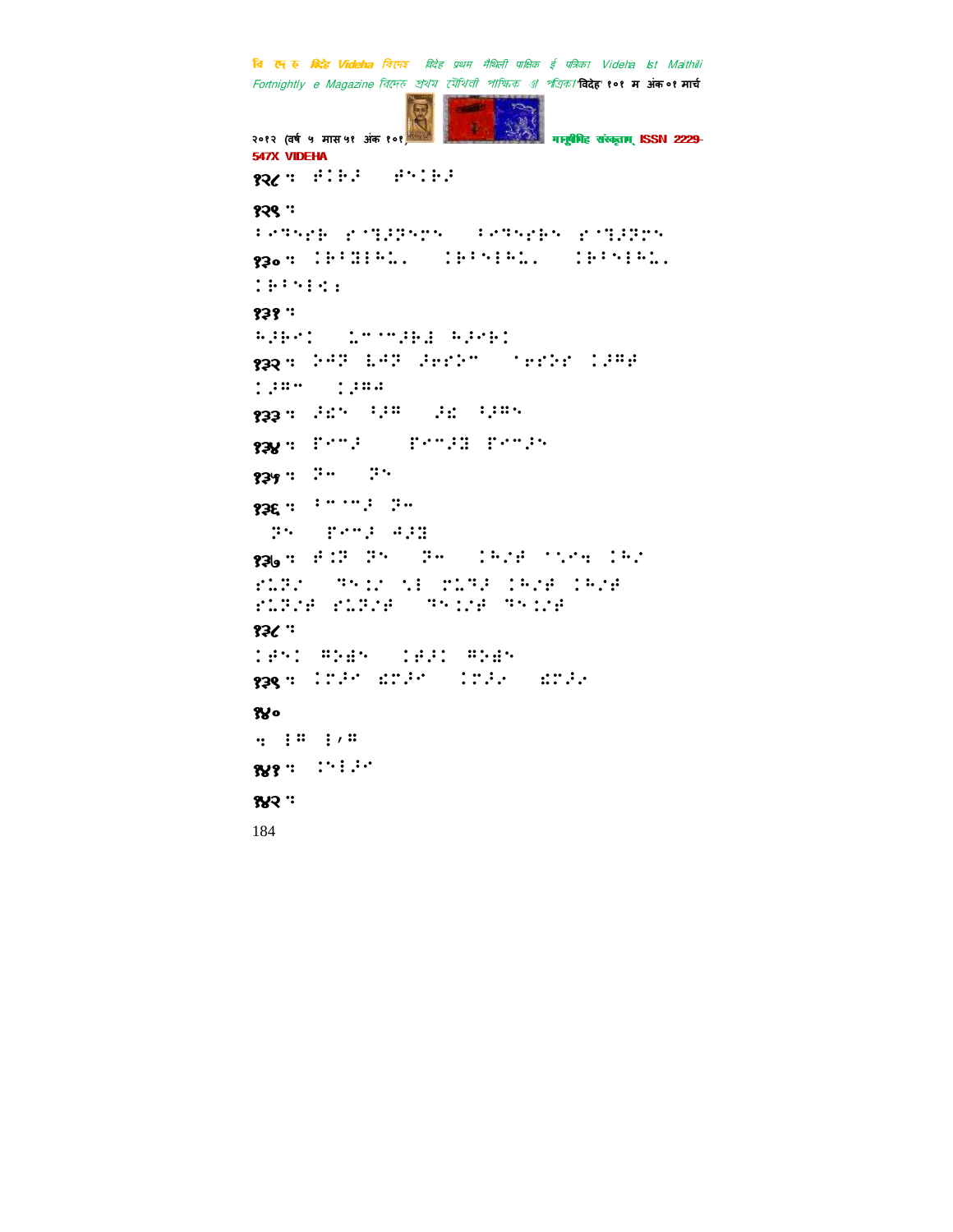```
County
(वर्ष ५ मास ५१ अंक १०१) मानुसीह संस्कृतम् ISSN 2229-547X
VIDEHA 
⣁⣙⢽⢳0!⣁⣙⢽!!
१४३⣒!!
\mathbf{h}^{\mathsf{T}}_{\mathsf{T}} \mathbf{e}^{\mathsf{T}}_{\mathsf{T}} \mathbf{f} = \mathbf{h}^{\mathsf{T}}_{\mathsf{T}} \mathbf{e}^{\mathsf{T}}१४४⣒!⣝⢵!⣝⢵!0!⢵!!
\gamma: \cdot :
१४६⣒!
\ddot{\phantom{0}}१४७
⣒!B⢽⢽⢼0!B⢽⢽⢼⣝0!B⢽⢽⢼!!
१४८ : में में भारत पर
१९९ : 11917 : 11917 : 1292
१५० : " : " : " : " : " :
१५१ : !! : : : : : : : :
१५२⣒!⣋⣅B⢼B0!⣋⣅B⢼B20!⣋⣅⢼B2!
SANDER STATE
843 \div \div \div \div \div^{\prime} :1.313
१५४⣒!30!3!)⣇⢼⣝!⣐⢾!⣉B⢹*.!
\vdots१५५⣒!30!!
3!!
१५६⣒!⢻⢷⢴!⢻⢷⢴!!
१५७
```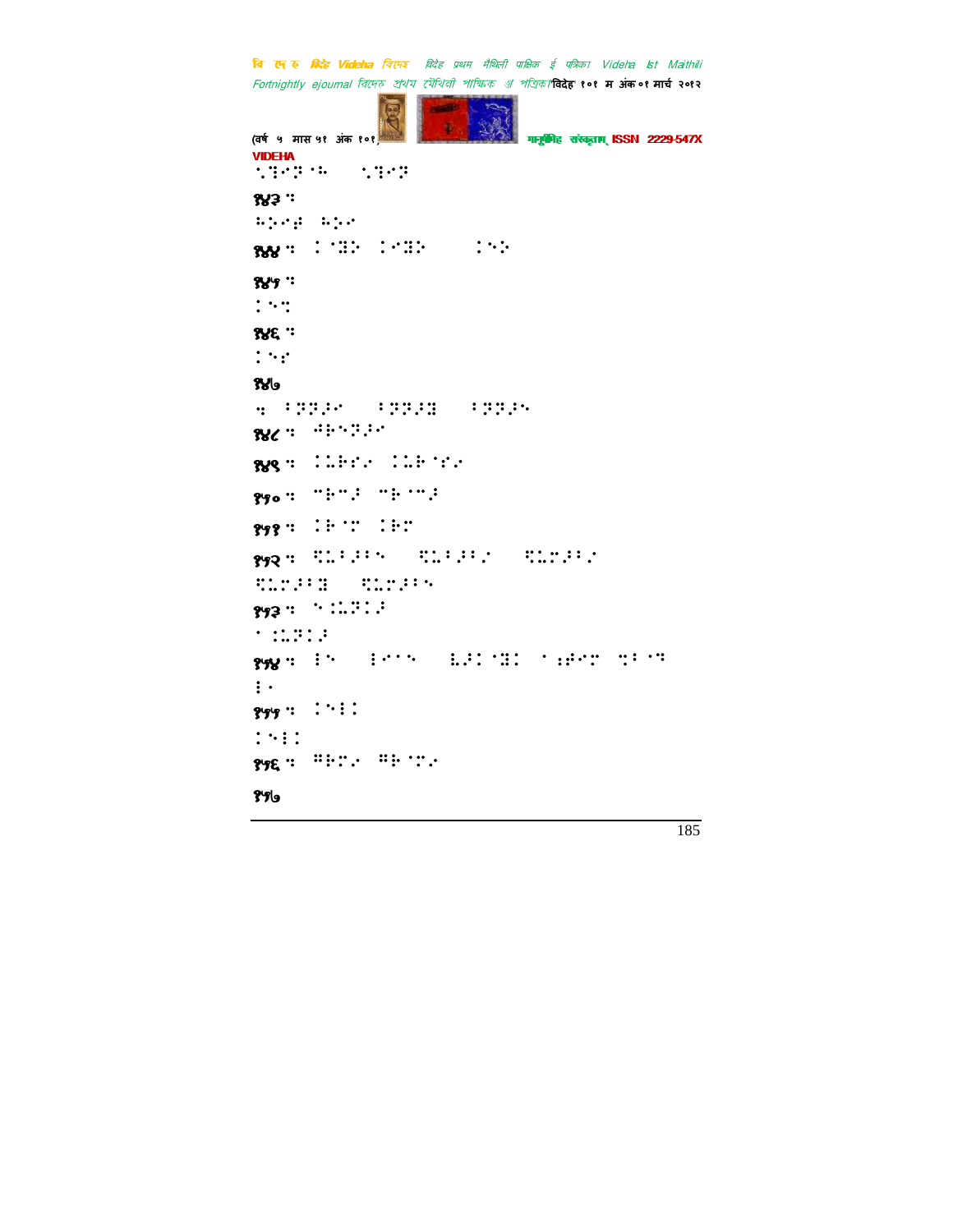```
Fortnightly e Magazine রিদেহ প্রথম মৌথিনী পাক্ষিক প্র পত্রিকা'বিदेह १०१ म अंक०१ मार्च
                        Service
२०१२ (वर्ष ५ मास ५१ अंक १०१) मानुष्य कर देखे मानुवीपित संस्कृतम् ISSN 2229-
547X VIDEHA 
⣒!⣇⢷⢹⢴!⣇⢷⢹⢴!!
१५८⣒! ⣅⢽⢼!⢻3⢼⢳! ⣅⢽⢼'0 ⣅⢽⢼l!!
१५९ : १९९३ : १९९३
१६०⣒!
⢾⢽⢼!⢽!⣃⢷3⢽⢳0!⢾⢽⢼!⢽!⣃⢷3⢽!!
868 : 2.7 2.2?88
THE U.S.
१६३⣒!⢾⢳⣅0!⢾⣊!⢳⢴⣐!!
१६४⣒!⣅⢷⢻⢷.⣅⢷⢻⢷!⣅⢷⢻⢷!!
\mathcal{H}१६६ अप्रैली अंग्रेज़ी अंग्रेज़ी
350 : 930 : 930१६८ :
\mathbb{R}^n : \mathbb{R}^n१६९ : Bible of Paper
g_{\theta}\circ : \vdots:
१७१:
⣎⢷!⢾!!
१७२ :
SHEP 1345
903 : 1.993
```
चि एत् रू मिन्हे Videha निएन्थ विदेह प्रथम मैथिली पाक्षिक ई पत्रिका Videha Ist Maithili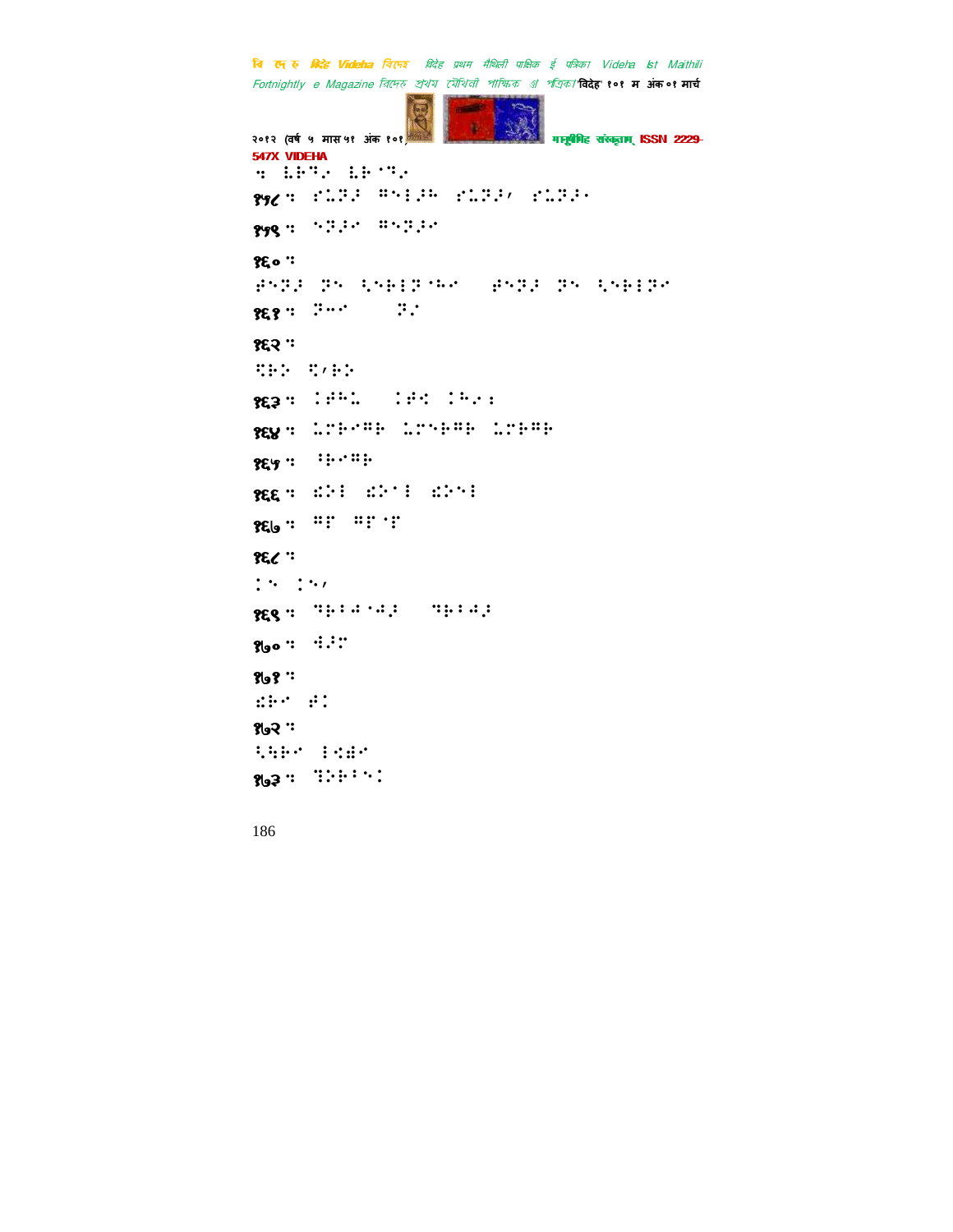```
चि एत् रू मिन्हे Videha निएन्थ विदेह प्रथम मैथिली पाक्षिक ई पत्रिका Videha Ist Maithili
Fortnightly ejournal রিদেত প্রথম মৌথিনী পাক্ষিক প্র পত্রিকা'বিदेह' १०१ म अंक०१ मार्च २०१२
(वर्ष ५ मास ५१ अंक १०१) मानुसीह संस्कृतम् ISSN 2229-547X
VIDEHA 
y \rightarrow y : \vdots : \vdotsy_{\theta}y :: \vdots: \vdots१७६९ मध्ये सम्पादन में अपनी सम्पादन करते हैं।
900 : \therefore \therefore \therefore \therefore \therefore \therefore \therefore \therefore \therefore \therefore \therefore \therefore \therefore \therefore \therefore \therefore \therefore \therefore \therefore \therefore \therefore \therefore \therefore \therefore \therefore \therefore \therefore \therefore \therefore \therefore \therefore \therefore \therefore \therefore \therefore \there१७८\cdotCBF2PN CBF2PHP
908 : \cdot : \cdot : : : :
\gamma3(3:0⢳⣅F0!0⢳⣅F!!
१८२⣒!⢷⢼⣈3⢽⢳!⢷⣈3⢽⢳0!⢷⣈3⢽!!
8(3:3⢻3⢽⢳0!3⢻3⢽!3⢼⢻3⢽⢳!!
3C3 :
 ⣅⢽!)⣅⢼⢷⣜! ⣅⢽*!!
१८५ : २०१० : २०१०: २०१३ : २०१५
१८६⣒!3⣙!⢻3⣙!!
१८७⣒!B⢾⢵⢽0!B⢾⣊⢽0!!
B⢾⢽!!
१८८ : 199313 : 1993 : 1993
⢷3⣈⢽⢳0!⢷3⣈⢽!!
१८९ : २००३ अध्यक्ष सम्बद्धाः
१९०⣒!!
```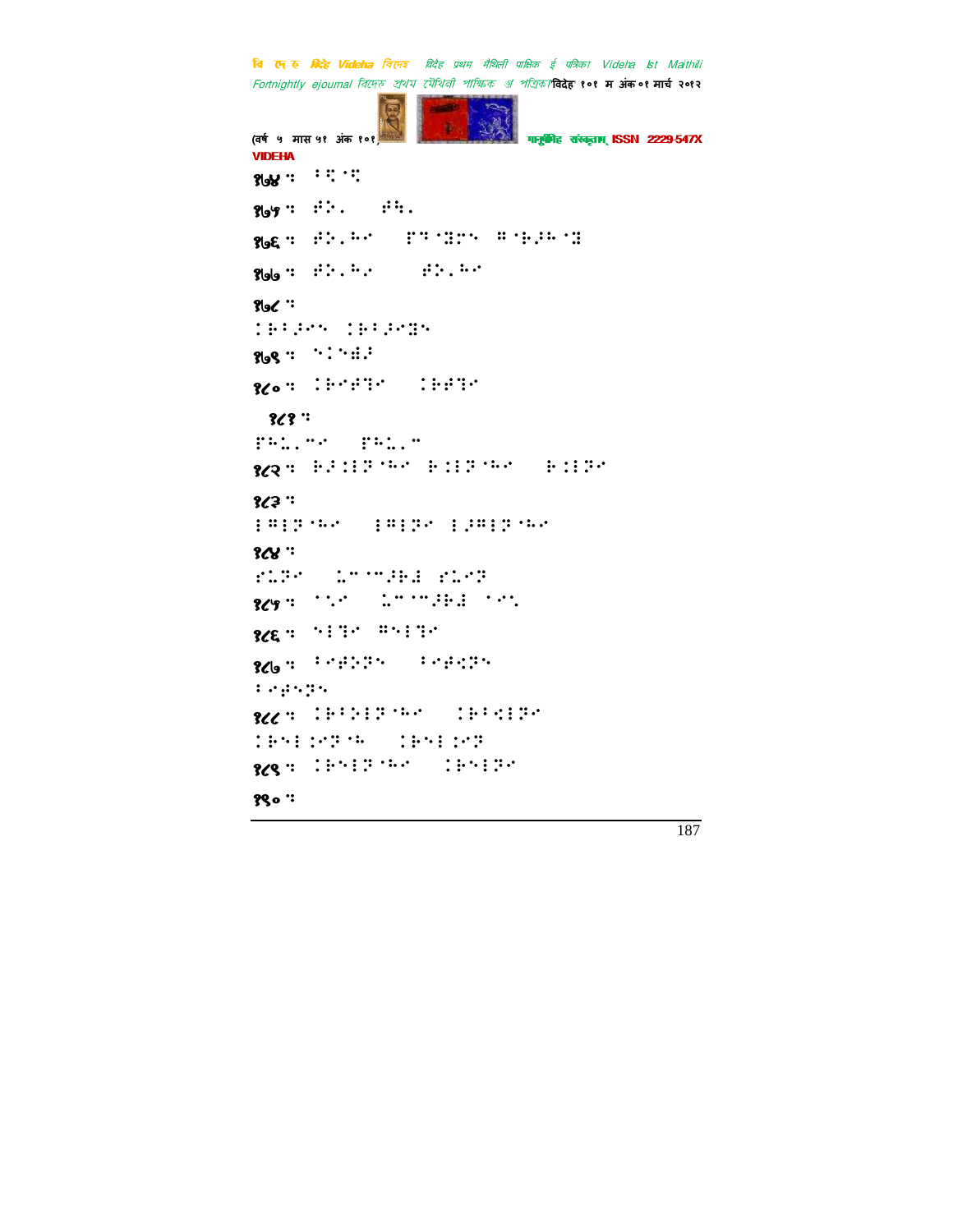```
चि एत् रू मिन्हे Videha निएन्थ विदेह प्रथम मैथिली पाक्षिक ई पत्रिका Videha Ist Maithili
Fortnightly e Magazine রিদেহ প্রথম মৌথিনী পাক্ষিক প্র পত্রিকা'বিदेह १०१ म अंक०१ मार्च
२०१२ (वर्ष ५ मास ५१ अंक १०१) मान<sup>9</sup> सम्बद्धाः अपि मानुसीनेह संस्कृताम् ISSN 2229-
547X VIDEHA 
188
⢼0!!!
१९१ : "
run ...
१९२८ में Bए अपनी प्राप्त करने के अन्य प्राप्त करने के अन्य प्राप्त करने के अन्य प्राप्त करने के अन्य प्राप्त
; " :१९३⣒!!
\mathbf{r}^{\prime\prime} , \mathbf{r}^{\prime\prime\prime} ,
१९४ :
⢳⢼F!!⢳⢼F!)⢳⢼F!⢳⢼F!⣇⢸⢾⢾!
bd3 : 15
899 : "3! "3! "3!"\mathbf{396} : \mathbf{30} \mathbf{30}१९७⣒!⢳⢵⣝⢾⢽⢳0!⢳⢵⢾⢽⢳0!
⢳⢵⢾⢽0⢳⢾⢽0!⢳⢾⢽⢳!!
१९८⣒!⢳⢼⣙!⣞⢼B0!⢳⢼⣙!⣞⣝⢼B⣝0⢳⢼⣙!
⣞⣝⢼B!!
१९९⣒!⢶⢼!⢶⣐⢼!!
२०० : २००९ : २००९ : २०
208 : 5.33333२०२ मा जनगणने जनगणने
२०३⣒!!
 ⢼⢳B! ⢼⢳B!!
२०४⣒⢻32⢽⢳0!⢻3⢽⢳0!⢻3⢽!!
२०५ : मेडिया सामाना
```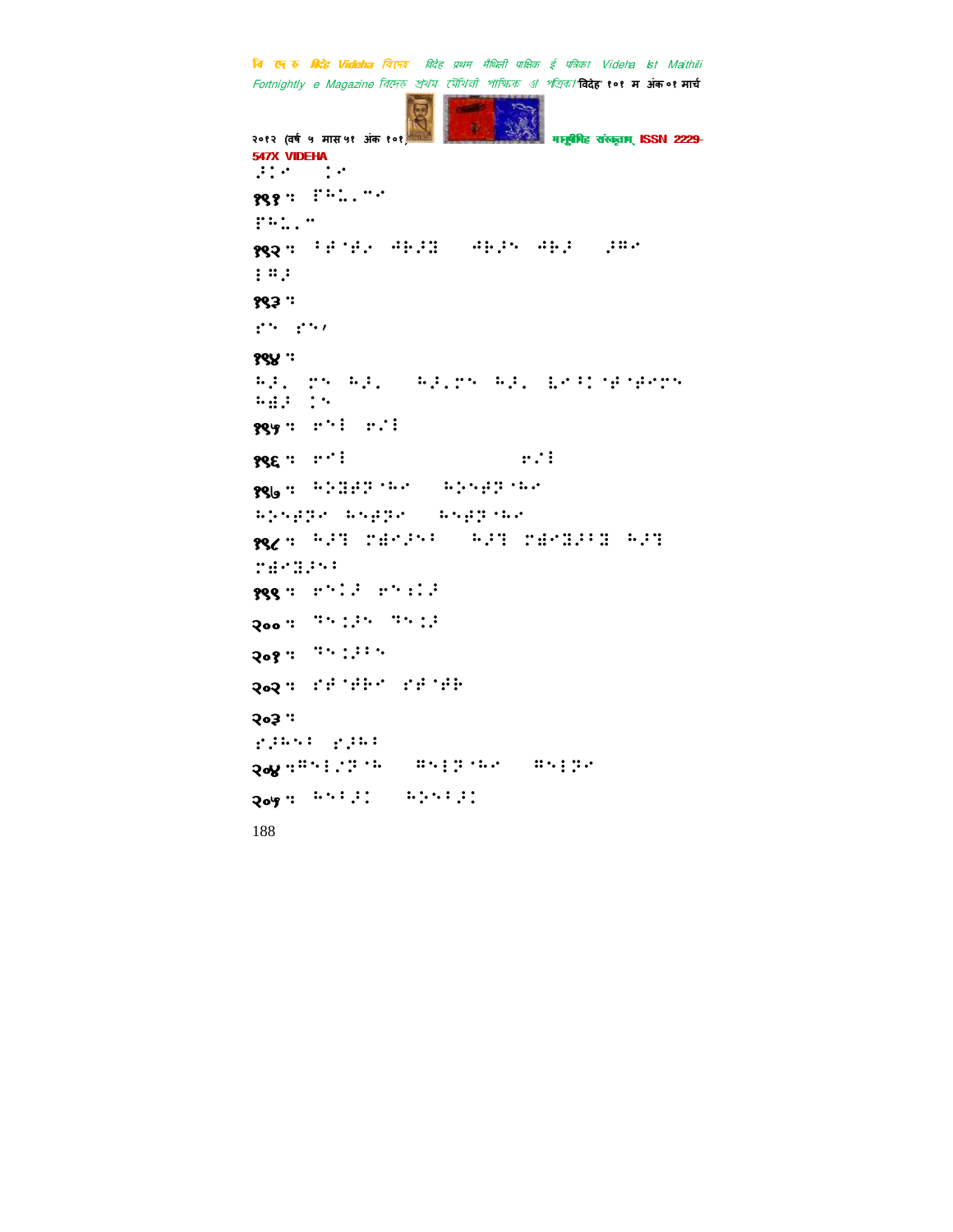```
(वर्ष ५ मास ५१ अंक १०१) मान<sup>ुक्रम</sup> मानुसिंह संस्कृतम् ISSN 2229-547X
VIDEHA 
२०६ सा २००९ मा २००९ मा २००९ मा २००९ मा २००९ सा २००९ सा २००९ सा २००९ सा २००९ सा २००९ सा २००९ सा २००९ सा २००९ सा
300 : ' : ' : " : ' : ' : ' : '1951 396 1951
२०८⣒⣃⣅3⢳⣅F0!⣃⣅⢵3⢳⣅F0!⣃⣅3⣊⣐!!
२०९ : '13% : '13%
२१०⣒!⣀0!⢳!!
288 :: 33!)⢷⣙.0⢷⣇⢷⢾⢾⢽*!२१२⣒⢽⢴0!
\ddots233 B: 101 B: 101२१४⣒3⢼l0!3⢼!!
289: \cdot :
385 .....
\ddots :
380 ::२१८⣒⢸l!0⢸'!)'!⢶⣍⢽⣞!⢴!⢹⣝⢵⢾*!!
२१९⣒⢽0!⢽⣝!!
२२०
⣒⢳⣞⢷0!⢳⣞⣝⢷!!
२२१ असमिती जिले के बाद प्राप्त करने असे
२२२ परिवेक समिति । इति समिति । इति समिति । इति समिति । इति समिति । इति समिति । इति समिति । इति समिति । इति समि<br>प्राचीन समिति । इति समिति । इति समिति । इति समिति । इति समिति । इति समिति । इति समिति । इति समिति । इति समिति
223 :: :: :: :: :: ::
```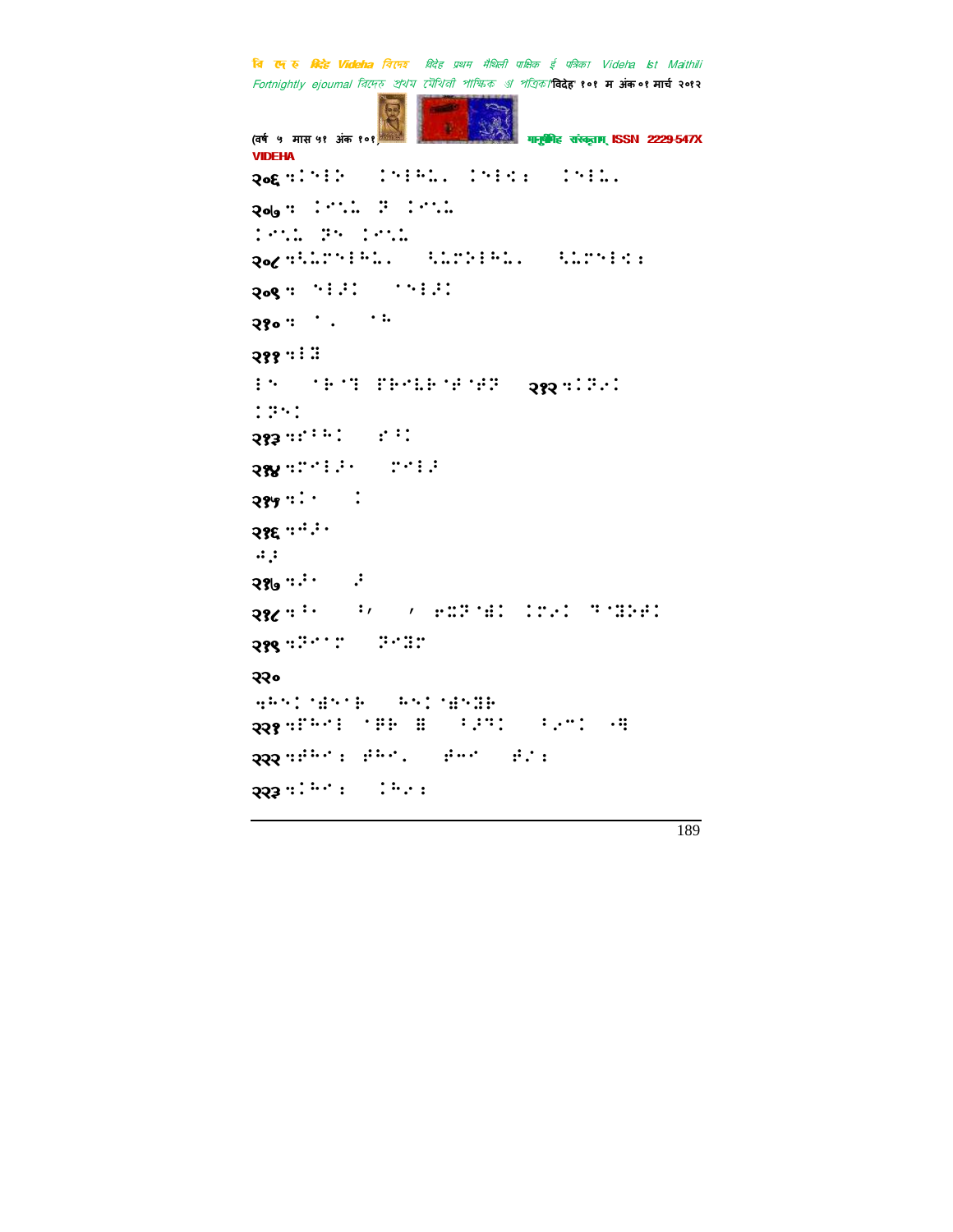Fortnightly e Magazine রিদেহ প্রথম মৌথিনী পাক্ষিক প্র পত্রিকা**'বিदेह १०१ म अंक०१ मार्च** २०१२ (वर्ष ५ मास ५१ अंक १०१ किलोमी सम्बंधित संस्कृतम् ISSN 2229-547X VIDEHA २२४ ःः . .  $f(t) = -f(t)$ २२५ मध्यप्राप्त स्थान करण प्राप्त स्थान करण प्राप्त स्थान करण प्राप्त स्थान करण प्राप्त स्थान करण २२६ प<sup>2</sup>े कर्ता कर जाता है। २२७⣒⣁⢲0!⣁20!⣁2!0⣁!! २२८⣒⢹C⢷⣏⣞F0!⢹C⢷⣏⣞⣝F!!  $228$   $\therefore$ २३०⣒!!  $\mathcal{F}$  ) denote the density of  $\mathcal{F}$  . We also also the density of  $\mathcal{F}$ २३१⣒⣅⢽⢵0!⢵⢽⢵-!⢵⢽⢼0⢽⢼! २३२⣒⢻32⢽⢳.⢻3⢽⢳.⢻3⢽! २३३ : में पारित के सिर्फ कर हो ! २३४ अमेरिकेट का प्राप्त करते हैं। अन्य स्टेड के अन्य स्टेड के अन्य स्टेड के अन्य स्टेड के अन्य स्टेड के अन्य स<br>इन्द्र स्टेड के अन्य स्टेड के अन्य स्टेड के अन्य स्टेड के अन्य स्टेड के अन्य स्टेड के अन्य स्टेड के अन्य स्टेड २३५ साल पानी के लिए किया किया है।  $536$   $\ldots$  ,  $\ldots$  :  $\ldots$  :  $\ldots$  :  $\ldots$  :  $330 \ldots$ , boe\*0, Boe\*0, Boe\*0, Boe\*0, Boe\*0, Boe\*0, Boe\*0, Boe\*0, Boe\*0, Boe\*0, Boe\*0, Boe\*0, Boe\*0, Boe\*0, Boe\*0, Boe\*0, २३८ मा असमे असमे २३९⣒⣃⣅3⢳⣅F.⣃⣅3⢳⣅F.!⣃⣅3⢼⣐! २४० : २३% : २३% : २४% : २३% : २४% : २४% : २४% : २४% : २४% : २४% : २४% : २४% : २४% : २४% : २४% : २४% : २४% : २४% : 23% : 23% : 23% : 23% : 23% : 23% : 23% : 23% : 23% : 23% : 23% : 23% : 23% : 23% : 23% : 23% : 23% : 23% : २४१⣒⢳⢵⢽.!⢳⢵⢽0!⢳⢵⢽⢳0!

चि एत् रू मिन्हे Videha निएन्थ विदेह प्रथम मैथिली पाक्षिक ई पत्रिका Videha Ist Maithili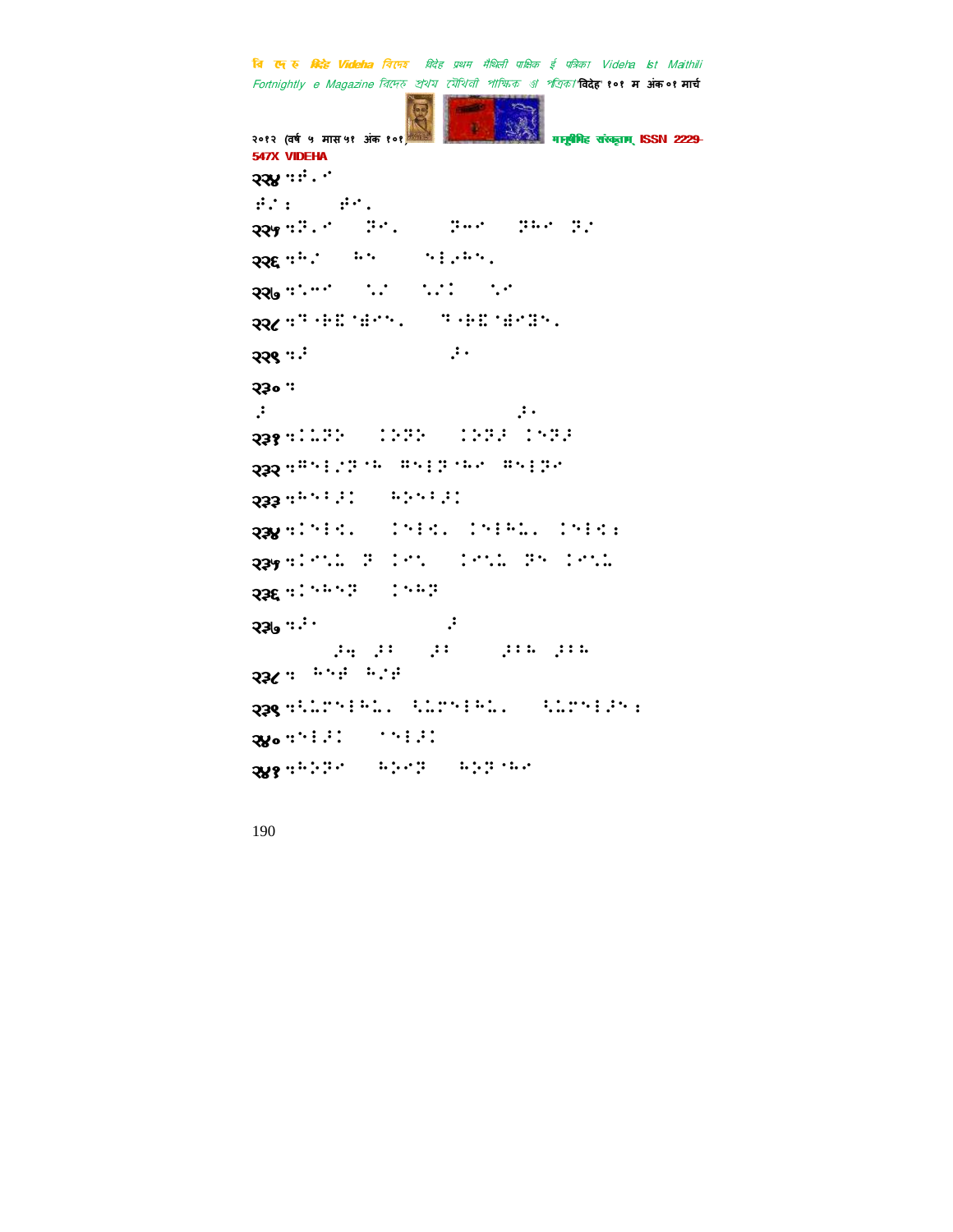```
Fortnightly ejournal রিদেত প্রথম মৌথিনী পাক্ষিক প্র পত্রিকা'বিदेह' १०१ म अंक०१ मार्च २०१२
                             Separate
(वर्ष ५ मास ५१ अंक १०१) मानुसीह संस्कृतम् ISSN 2229-547X
VIDEHA 
२४२⣒⢵.⢷⢼!⢵!⣉⣝⢼!
Boyden bokvoduje pokovoduje početki pokovoduje pokovoduje pokovoduje pokovoduje početki pokovoduje početki po
               \ddot{\cdot}२४३⣒⢴!⢳0!⢵ ⢴!3⢴!⢳0!⢴!⢳2⣒!⢴!
\ddot{\cdot}.
२४४⣒⢹C⢷⣏⣞F0!⢹C⢷⣏⣞⣝F!
२४५
⣒⣉⢼30! ⢼3!!
२४६ परिया जाती है। अन्य समिति होती है
२४७\cdotः\cdotः
     \frac{d}{dt} \frac{d}{dt} \frac{d}{dt} \frac{d}{dt} = \frac{d}{dt}२४८ पर विजय
२४९⣒ ⢸0! B⢳!
२५० : \ddots : \ddots :
२५? : 1129 : 1129 : 1129 : 1129 : 1249 : 1249 : 1249 : 1249 : 1249 : 1249 : 1249 : 1249 : 1249 : 1249 : 1249 : 
२५२ अमेरिकेट के सम्मी का सम्मी का सम्मी सम्मी
२५३⣒⢵⢽⢼0!⢽⢼0!⢽⢽⢼0⢽⢼!
२५४ : २०९
२५५ : 20
२५६ : " : ! : ! :
SAID 3 10
२५७ : 2013 : 2014 : 2015 : 2015 : 2016 : 2016 : 2016 : 2016 : 2016 : 2016 : 2016 : 2016 : 2016 : 2016 : 2017 :
२५८ अर्थ अपना अपना अधिकारण अपना अधिकारण अपना अधिकारण अपना अधिकारण अपना अधिकारण अप
```
चि एत् रू मिन्हे Videha निएन्थ विदेह प्रथम मैथिली पाक्षिक ई पत्रिका Videha Ist Maithili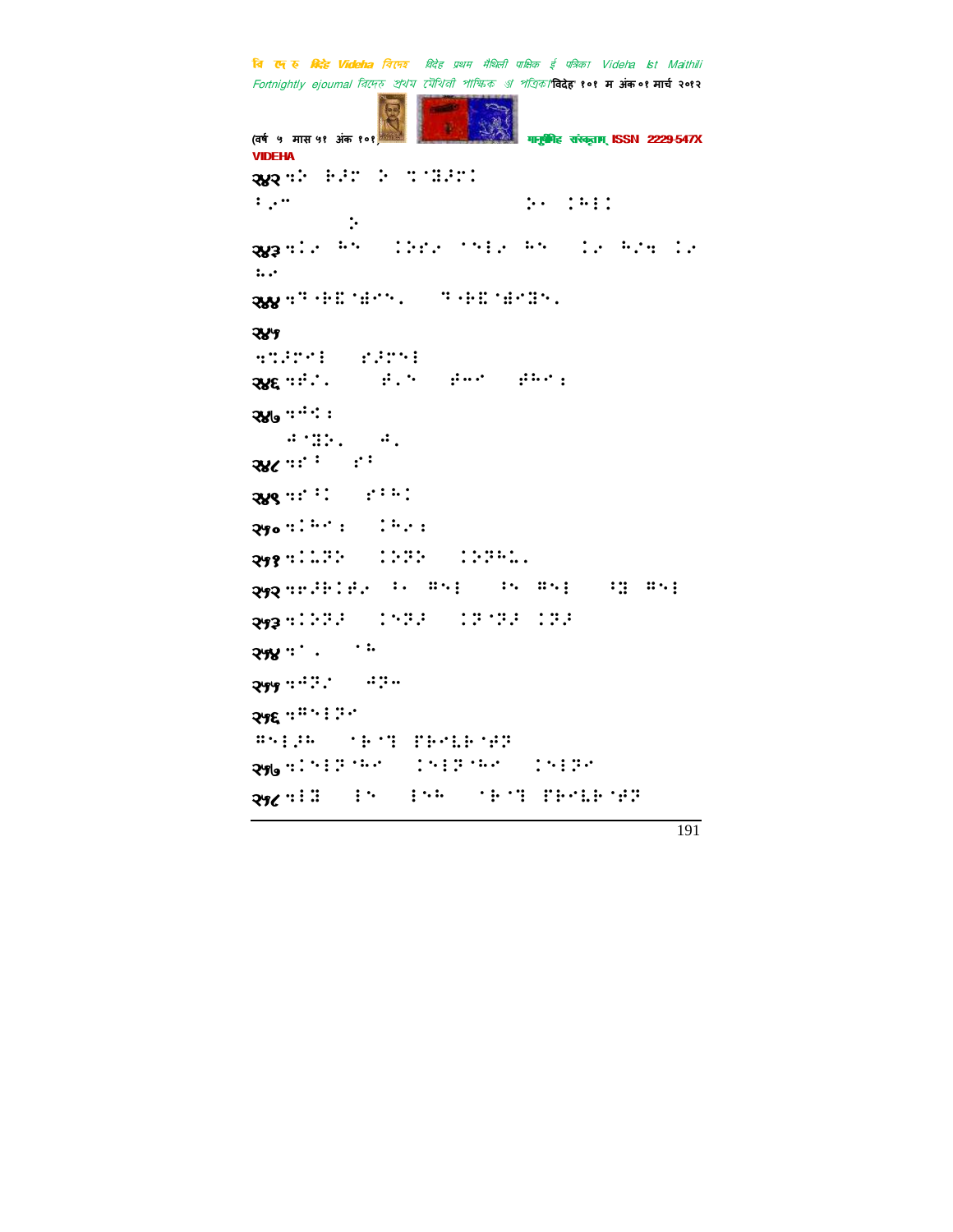**Separate** 

२०१२ (वर्ष ५ मास ५१ अंक १०१) मानुसारी मानुसारित संस्कृतम् ISSN 2229-547X VIDEHA 192 २५९ सा. २००१ - २००१ सा. २००१ सा. २६० अमेरिके अधिकारी से साथ प्राप्त करते हैं। 00⣚⢵3⢽⢳0!0⣚B⣊3⢽0! २६१⣒⢽0!⢽⣝! २६२ प्<sup>रिक</sup>ि विकास करने किया। २६३⣒0⢳3!⢿⢷!⢷⢳⢽!⣟0!B⢴!⢷⢳⢽!⣟! २६४⣒⢼⢼⢷⢼⢽⢾!B⢼⢷⢴!0⢷⣝⢵⢻!⣅⢾! ⢽20!0⢵ ⣞⢷⢵⢶⢴!0⢷⣝⢵⢻!⢶⢼⢽⣞! ⢾⢽⢴⢴!⢽⣝⣓⢽⢾⢼!0⢷⢼⣝!⢵⢷!B⢹3⢼!  $^+$  E# (B# ) = 0 // E= 0 // E= 0 // E= 0 // E= 0 // E= 0 // E= 0 // E= 0 // E= 0 // E= 0 // E= 0 // E= 0 // E= 0 // E= 0 // E= 0 // E= 0 // E= 0 // E= 0 // E= 0 // E= 0 // E= 0 // E= 0 // E= 0 // E= 0 // E= 0 // E= 0 // E २६५ ч. 100 метров от 100 метров од  $l = 15$ २६६ प्रदेशीय कर्म कर २६७⣒3⢻20!3⢻2⣝! २६८ : २००९ : २००९ २६९ : : : : : : : : : : : : : : : : : x 325 २७० ःःंःं जन्मः अप्र २७१ ⣒⣈⢼⢾0!⣈⢾0!⣈2⢾!! २७२ व्यक्तिसंबंधित विजय प्राप्त करते हो। यो विजय प्राप्त करते हो २७३⣒⣉⣅⢷⣅0!⣉⣅⢷⣅⢳! २७४ : २७४ : २००१ : २००१ : २००१ : २००१ : २००१ : २००१ : २००१ : २००१ : २००१ : २००१ : २००१ : २००१ : २००१ : २००१ : २७५ ु. पुलिस प्राप्त स्टाइट प्रस्ता स्टाइट स्टाइट स्टाइट स्टाइट स्टाइट स्टाइट स्टाइट स्टाइट स्टाइट स्टाइट स्टा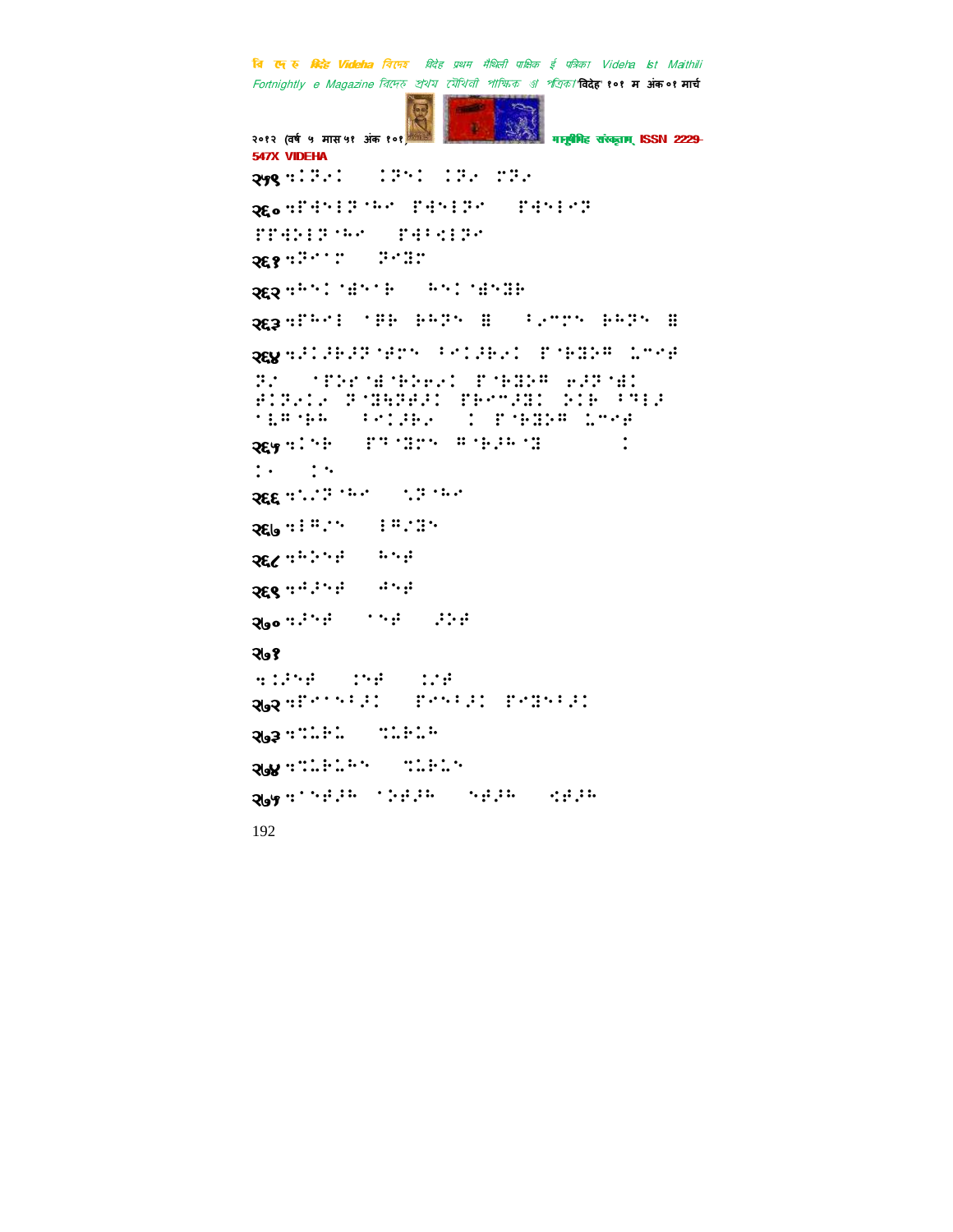(वर्ष ५ मास ५१ अंक १०१) मानुसार में मानुसार संस्कृतम् ISSN 2229-547X VIDEHA २७६ पर्यायोग स्थान करणा हो। २७७ ः प्रमुख स्थान सम्पन्न स्थान सम्पन्न सम्पन्न सम्पन्न सम्पन्न सम्पन्न सम्पन्न सम्पन्न सम्पन्न सम्<br>जन्म २७८⣒⢼30!3!  $Q_{0}$  $Q_{1}$ :  $Q_{2}$ २८०⣒⢼⣝30!30!⢼3! २८१ : नेरंग चाया चार पुरापत नाम 3⢻3⢴⢳⣒\*! २८२ : २००१ : २००१ : २००१ : २००१ : २००१ : २००१ : २००१ : २००१ : २००१ : २००१ : २००१ : २००१ : २००१ : २००१ : २००१ : 30 २८३ : २९८२ : २०१२ : २९८२ : २०१ २८४ : हेलें लाई हिंद २८५ : ".: " :: " :: " :: " :: २८६ : 2012 : 2012 : 2013 २८७ : 1999 जानिक अपनी अधिकारित का अधिकारित का अधिकारित का अधिकारित का अधिकारित का अधिकारित का अधिकारित का अधिक<br>जनसङ्ख्या २८८ºº 2010 PHY 2010 PHY 2010 PHY 2010 PHY 2010 PHY 2010 PHY 2010 PHY 2010 PHY 2010 PHY 2010 PHY 2010 PHY 2010  $292$   $2192$   $2202$   $2302$ )<br>0 30 September 1998 (Start Schule 1998)<br>1 30 September 1998 (Start Schule 1998) ..He than (thane (than)<br>State share (thane (seling) ⣅⢹⢼!B⣅⣔2⢾.B⣅⣔2⢾\*0! 2⢾0! 2⣒! leze leza qu''aua sui sura<br>Preu Preuia especteseur a Prou B320 P320 P320 P32 B<u>øde Bøde (Bøde Blaz Bøde Bøde Bød</u> 0⢽.0⢽!⢺⢻⢳0⢷!0⢷⣝⢵⢻! ⢴⢴⢽!⣁⣒! Bian Bang Bang Banggunan Bang  $\ddotsc$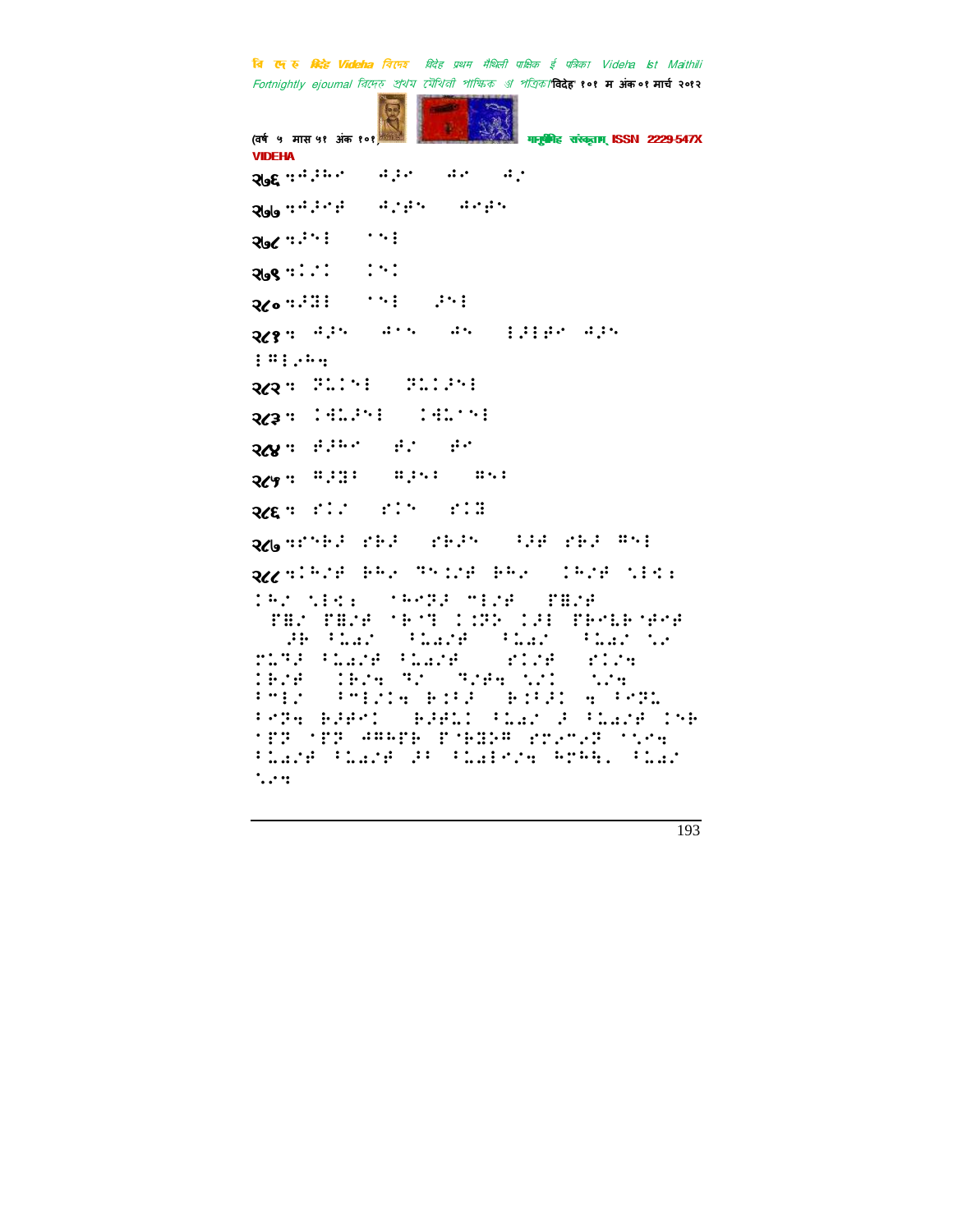```
चि एत् रू मिन्हे Videha निएन्थ विदेह प्रथम मैथिली पाक्षिक ई पत्रिका Videha Ist Maithili
Fortnightly e Magazine রিদেহ প্রথম মৌথিনী পাক্ষিক প্র পত্রিকা'বিदेह १०१ म अंक०१ मार्च
                                Service
२०१२ (वर्ष ५ मास ५१ अंक १०१ सम्बंध को सम्बंध करें मानुषीरि संस्कृताम् ISSN 2229-
547X VIDEHA 
२८९ : नजनगण पालिक
२९० : 'न्यूं' निर्माणि प्राप्तः
२९१⣒!!
 ⣈⢽0!⣈⢴⢽0!!⣈⣅⢽⢼!)⢸⢵⢷!⣈⢽0!⢸⢵⢷!⣈⢴⢽*!!
२९२ ::<sup>:</sup> :: ::: ::
283:"\cdot";
⢺⢽B2!⢻l*!
२९४ at: 10. F. 71. T. T. T. T.
२९५ तमे जिल्ला अस्ति । अस्ति अस्ति । अस्ति । अस्ति । अस्ति । अस्ति । अस्ति । अस्ति । अस्ति । अस्ति । अस्ति । अ
0⣅⢽⢷⣅⢾!!⢼!⣞⢼!⢹⢵ ⢷!⣅0⣝⢵⢻*!
⢼⢹!B⢹3⢼!⢾⣇!⢼⢹⣒!⢳⢾⢾⣇0!⢳⢾⣇0!
^{\prime} ^{\prime} ^{\prime} ^{\prime} ^{\prime} ^{\prime} ^{\prime} ^{\prime} ^{\prime} ^{\prime} ^{\prime} ^{\prime} ^{\prime} ^{\prime} ^{\prime} ^{\prime} ^{\prime} ^{\prime} ^{\prime} ^{\prime} ^{\prime} ^{\prime} ^{\prime} ^{\prime} ^{\prime} ^{\prime} ^{\prime} ^{\prime} ^{\prime} ^{\prime} ^{\prime} ^{\prime}⢵⢽⢵!⢼⣇⣉⣝⢾⢼!2⣙3⢴!⢽2!⣁⣒!
⣇⢾⣇⣝!
२९६ : २ : २ : २ : २ : २ : २
२९७⣒B⢼3⢼0⣇⢼3⢼!B3⢼0!⣇3⢼!)⢷⢳2B3⢼*!
२९८
⣒⣇⢼3⢴0!)B⢹32⣇⢼3⢴*!!
२९९ सोलील के साथ कर
३००⣒!⢽⢾⢷⢷⢼⣏⣞⢷⣝0!
⢽⢾⢷⢷⢼⣏⣞⢷⢴⣝!
308 : 15.75 15.35३०२⣒3⣁⣅⢷⢼-!⢽⣁⣅⢷⢼!
302 :3\%2 :3\%2
```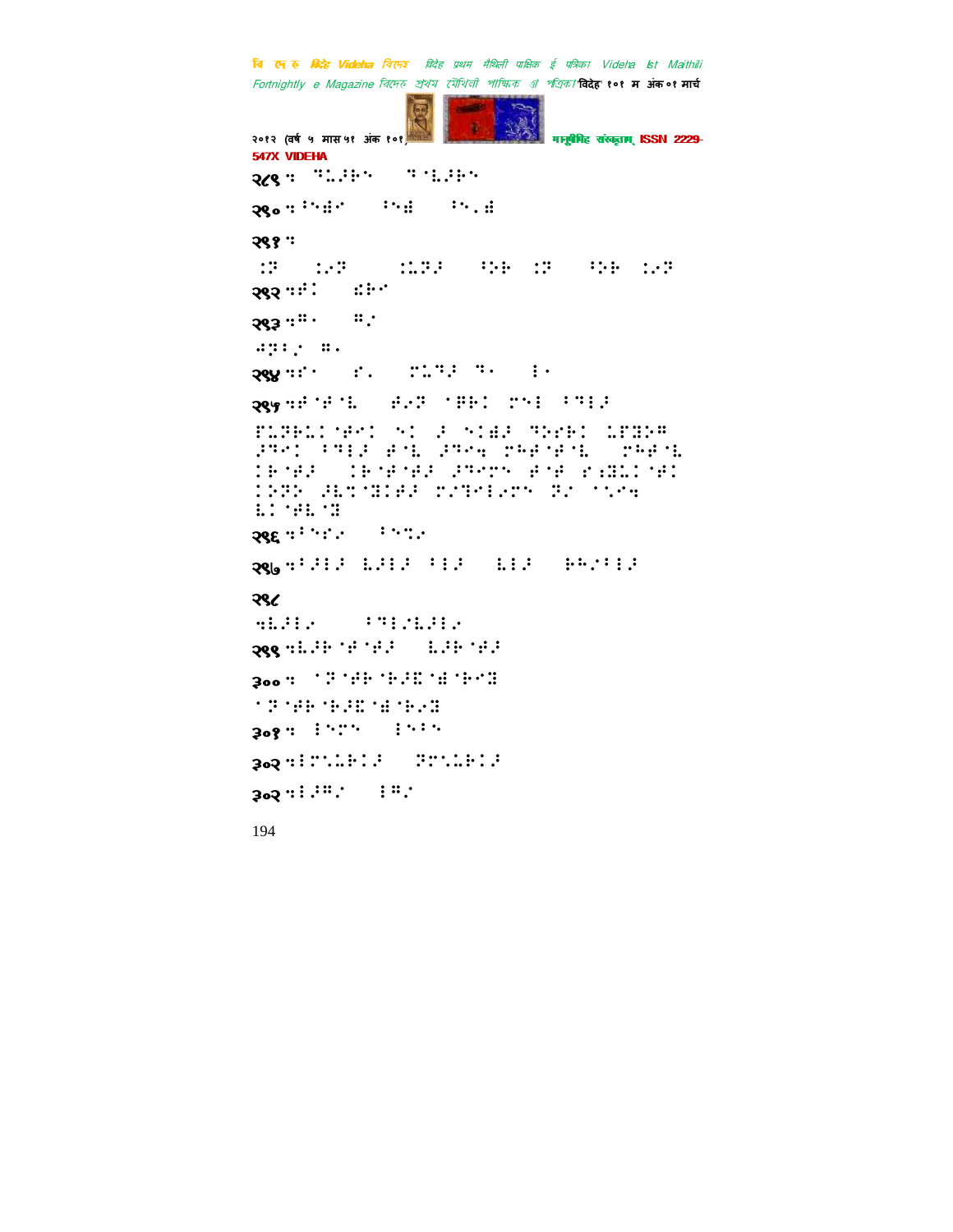```
(वर्ष ५ मास ५१ अंक १०१) मानुसीह संस्कृतम् ISSN 2229-547X
VIDEHA 
Sharp Sharp
303 :: 3\%3308 \frac{1015}{101} \frac{1015}{101}309:::::::::::::::::::
3og\therefore3% : 2000 : 300 CONTROLL SERVICE
३०८⣒!l!⢷!⣇⣝⣇⢳⢼⢷!⣉B⢹!⢽⢾!
⢼⢾⢷-!⣝⣙⢼ ⣐⢸⣇!B⢴!⢽2⣒!
308 :: 4.2 2.4३१०⣒!
₿3*0 11: $32* 11:
३११⣒⢾⢼⢻⢾0!⢾⢼⢾!
३१२⣒⣈⢷⢼00!⣈⢷⢼B!
३१३⣒B⢵⢽0!B⢵⢽0!B⢵⢽!
३१४⣒⢺⢼⣚0!⢺⢼⣚!
३१५⣒⢼⢻⢺0!⢼⢻0!⢼⢻⢾!
386:\ldotsthe property of the second second second second second second second second second second second second second second second second second second second second second second second second second second second second second
३१७⣒⢷⢼⣏⣞⢷⣝0!⢷⢼⣏⣞⢷⢴⣝!
```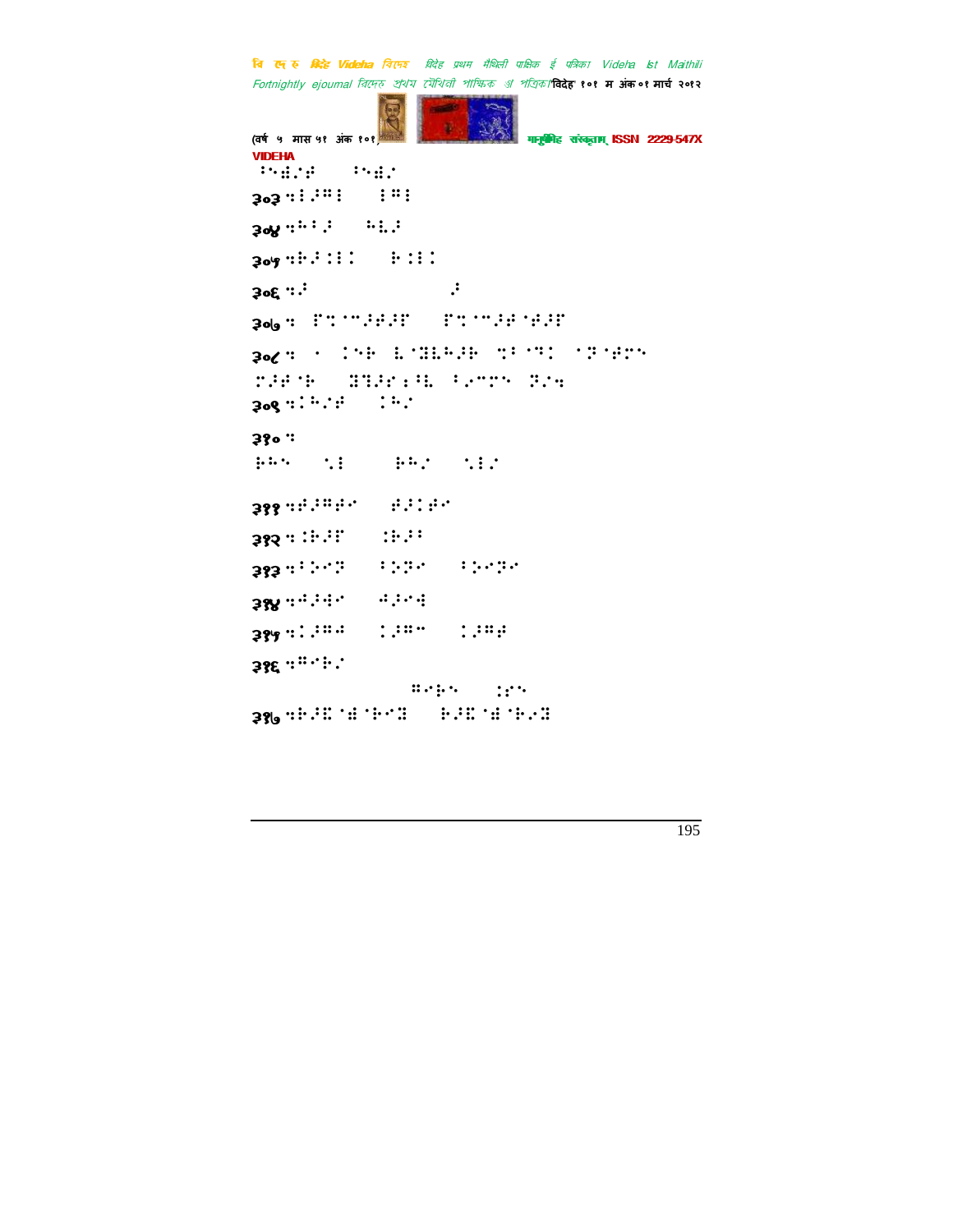

547X VIDEHA

## १४१९ : : : :

- $\mathbf{S}^2$  3122.  $\mathbf{S}^2$  312.  $\mathbf{S}^2$  312.  $\mathbf{S}^2$  313.  $\mathbf{S}^2$  313.  $\mathbf{S}^2$  313.  $\mathbf{S}^2$  313.  $\mathbf{S}^2$  313.  $\mathbf{S}^2$  313.  $\mathbf{S}^2$  313.  $\mathbf{S}^2$  313.  $\mathbf{S}^2$  313.  $\mathbf{S}^2$  313.  $\mathbf{S}^2$  3
- $\frac{1}{2}$ 
	-
- Gfc 3123. September 2123.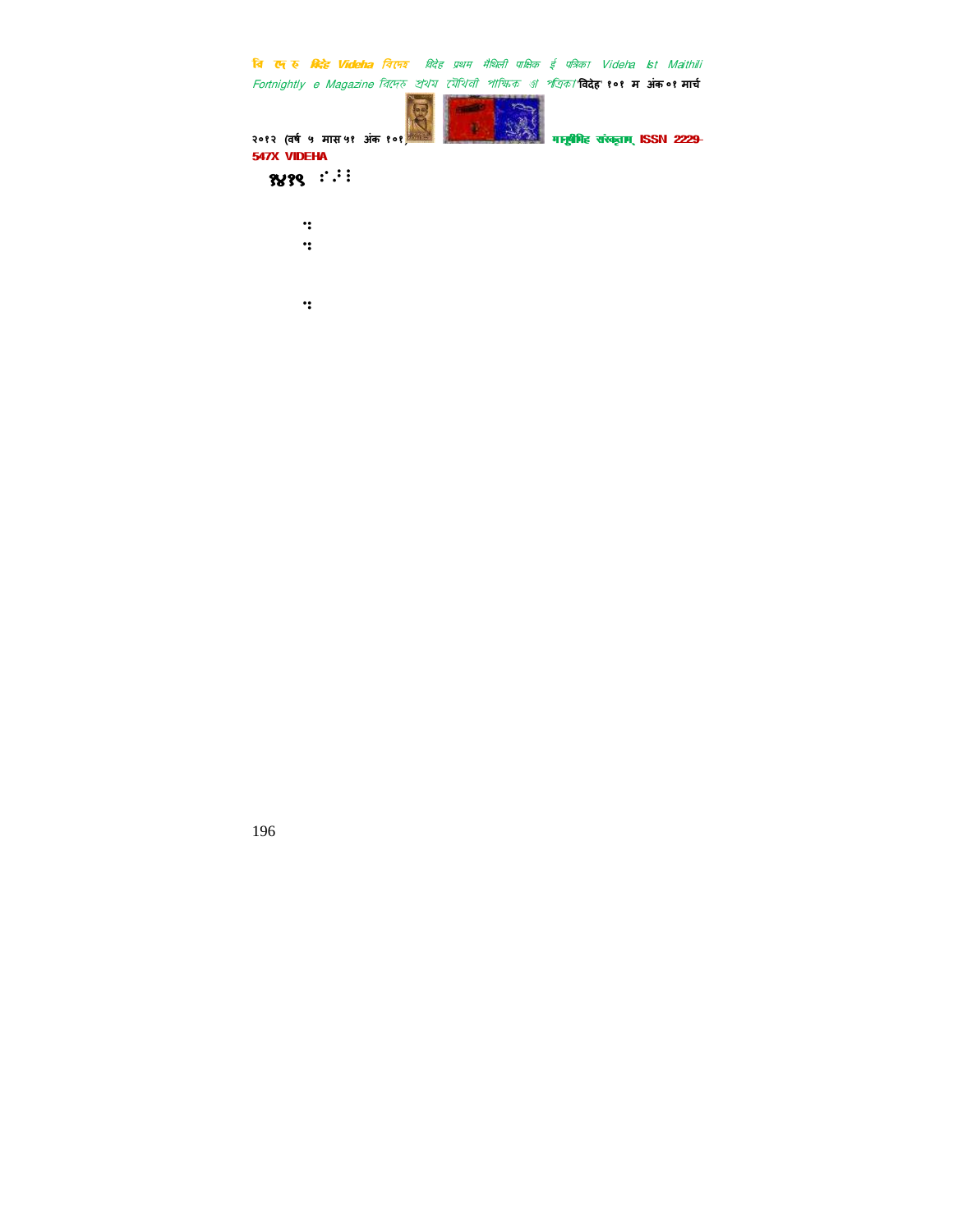

VIDEHA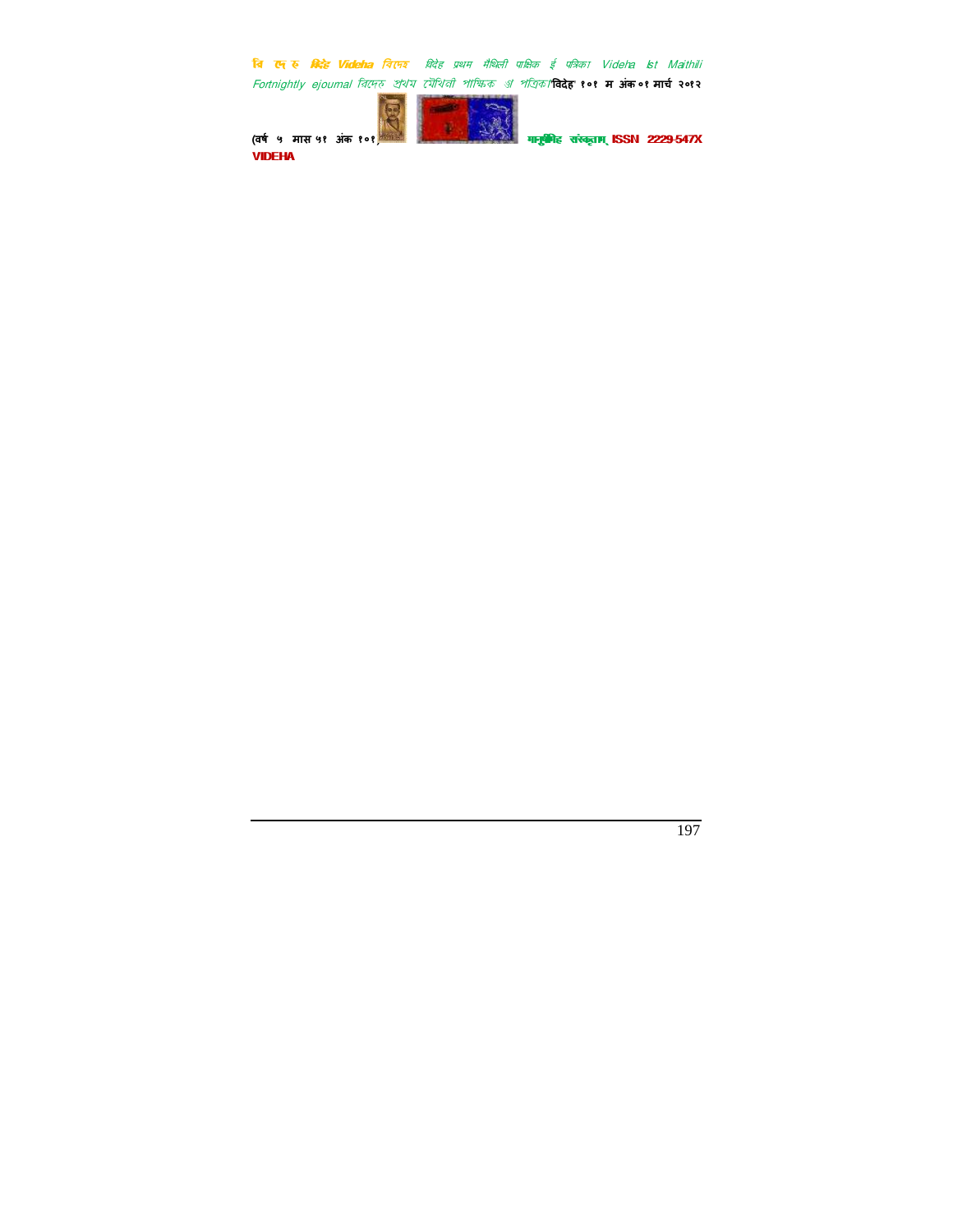

547X VIDEHA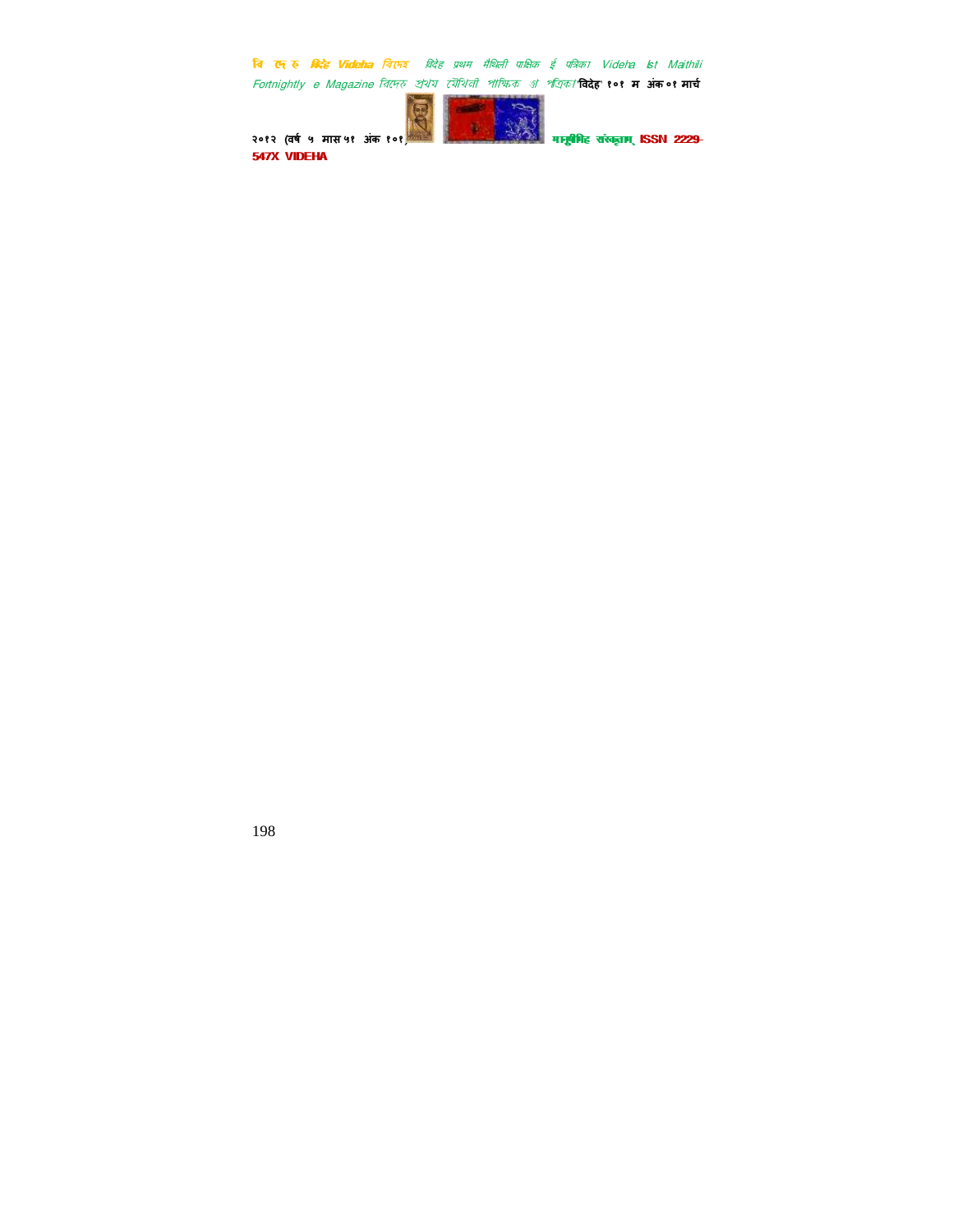

(वर्ष ५ मास ५१ अंक १०१) मानुसीह संस्कृताम् ISSN 2229-547X VIDEHA

199

१⣒⣇⢹⢳!⢴.0⢾⢷⢼! ⢸⣞⢼!0⣅⢷⢼⢽!⣐! B⢷3-!⢾⢷⢳⣅⢾⢼!⢼!⢹⣇⢽⢼⢻⢷⢴!⢷⣓0!

LATER & FROM POINT WOR IN PRESIDENT

LATAR & PROBAT: PROB 90 º 11

२⣒2⣙3⢴!0⢵⣙⢴!⣋⢼⣅⢽3⢵⣋!Nbjuijmj!

ascential and the settle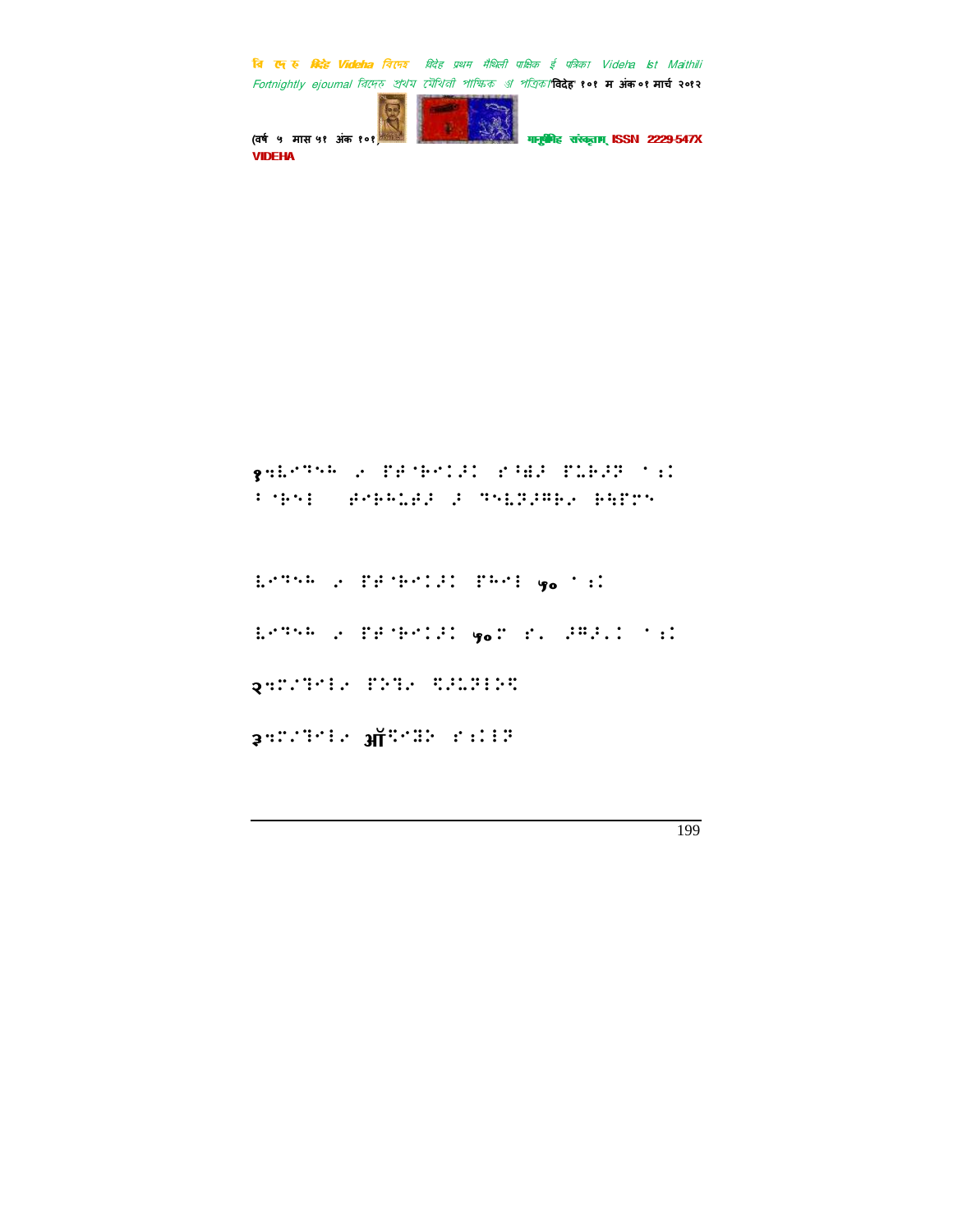```
Fortnightly e Magazine রিদেহ প্রথম মৌথিনী পাক্ষিক প্র পত্রিকা'বিदेह १०१ म अंक०१ मार्च
                                          Separate
२०१२ (वर्ष ५ मास ५१ अंक १०१) मानुबारी मानुबार संख्याम् ISSN 2229-
547X VIDEHA 
४⣒2⣙3⢴!⣇⢴⣋⣝⢵! ⣐3⢽!Nbjuijmj!
५⣒⣙3⢼!⢾⢷3⢼0!⢼⣎⣅⢽!⢾⢷3⢼!
 \mathcal{G} . Note that
   #⣇⢹⢳#!⢳! ⢸! ⢳⣝⢵⢻⢴!3⣐0⢷! ⢳⢵!
 80 1999
६⣒⣇⢹⢳!2⣙3⢴!⣇⢺!!;!!
 ius;00wjefibration;00wjefibrvidae;00wjefibrvidae;00wjefibrvidae;00wjefibrvidae;00wjefibrvidae;00wjefibrvidae;
 ७∰ि अधिकारिया प्राप्त संस्कृति । अस्य अधिकारियानि ।
 bhship shows the control of the control of the control of the control of the control of the control of the control of the control of the control of the control of the control of the control of the control of the control of
 ८⣒⣇⢹⢳!2⣙3⢴! ⢼⢳⢾⣝!⣐⢻⢷⢺⢴!
^{\prime} ^{\prime} ^{\prime} ^{\prime} ^{\prime} ^{\prime} ^{\prime} ^{\prime} ^{\prime} ^{\prime} ^{\prime} ^{\prime} ^{\prime} ^{\prime} ^{\prime} ^{\prime} ^{\prime} ^{\prime} ^{\prime} ^{\prime} ^{\prime} ^{\prime} ^{\prime} ^{\prime} ^{\prime} ^{\prime} ^{\prime} ^{\prime} ^{\prime} ^{\prime} ^{\prime} ^{\primebsuch the control of the control of the control of the control of the control of the control of the control of
९⣒⣇⢹⢳!0⣓⢷⣇.⢷⣓0!#⢸⢼3 ⢷!⢻⢼⣁#!!
 iuuq;00hbkfoesbuiblvs⣒cmphtq
       \ddot{\phantom{a}}\gammao distributi sententi di
 ius;00wjefib234,000wjefib234
```
चि एत् रू मिन्हे Videha निएन्थ विदेह प्रथम मैथिली पाक्षिक ई पत्रिका Videha Ist Maithili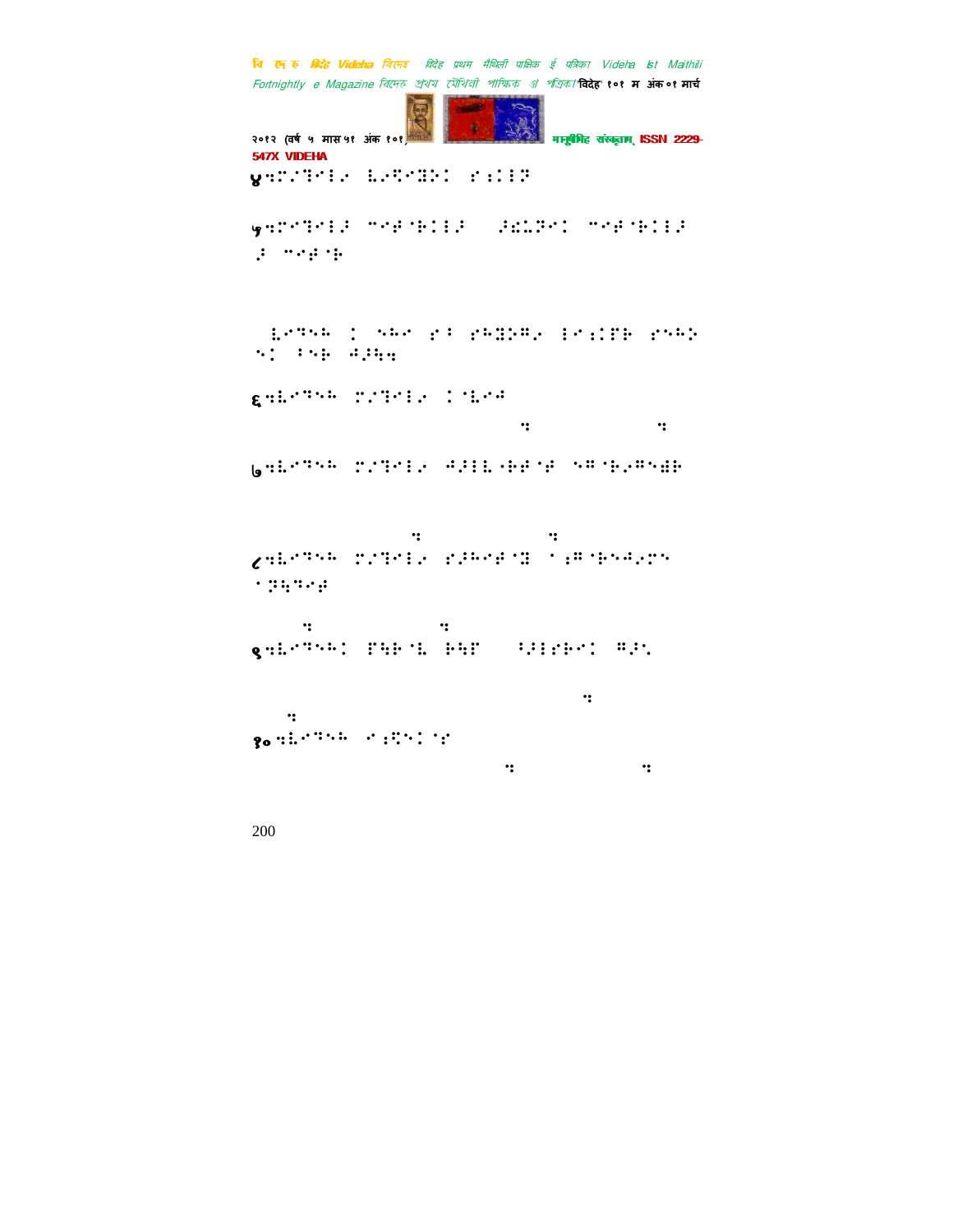(वर्ष ५ मास ५१ अंक १०१) मानुसीह संस्कृतम् ISSN 2229-547X VIDEHA ??!!! : : : : : : ? ? ? ius;00wjefib234,000wjefib234 १२⣒!⣇⢹⢳;! ⢹⢳!;!0⢳3!⢾⢷⢳⣅⢾⢼! )⣙3⢼◌़⢿⢷\*!⢺⢼3⣇C⢷⢾⢾!)B3⣍⢻\*!! tbefore the control of the control of the control of the control of the control of the control of the control of the control of the control of the control of the control of the control of the control of the control of the १३ च : Birline (Files) - 11,1973 - Files) 11,200 0⢳3!B⢷!⣇⢹⢳!⢹⣇⢼⢷⢼! csbimmed and the control of the control of the control of the control of the control of the control of the control of the control of the control of the control of the control of the control of the control of the control of  $\mathcal{W}$  is a set of the set of the set of the set of the set of the set of the set of the set of the set of the set of the set of the set of the set of the set of the set of the set of the set of the set of the set of th bsdie bedruik in der deutsche bedruik in der deutsche bedruik in der deutsche bedruik in der deutsche bedruik १५⣒!⣇⢹⢳!0⢷⣙!2⣙3⢴!0⢼⢿!⢴! 0⢾⢷⢼!2⣙3⢴!0⢵⣙⢴!⢼⢷⢼⣇!  $q_1$ cmpht $q_2$ dpuij $\alpha$ १६⣒!⣇⢹⢳!0⢷⣙!2⣙3⢴!0⢼⢿!⢴! 0⢾⢷⢼!ऑ⣋⣝⢵!⢼⢷⢼⣇! by the control of the control of the control of the control of the control of the control of the control of the १७९ : 1999 : Press Press Press Press Press 0⢾⢷⢼!⣇⢴⣋⣝⢵!⢼⢷⢼⣇!

चि एत् रू मिन्हे Videha निएन्थ विदेह प्रथम मैथिली पाक्षिक ई पत्रिका Videha Ist Maithili Fortnightly ejournal রিদেত প্রথম মৌথিনী পাক্ষিক প্র পত্রিকা**'বিदेह' १०१ म अंक०१ मार्च २०१२**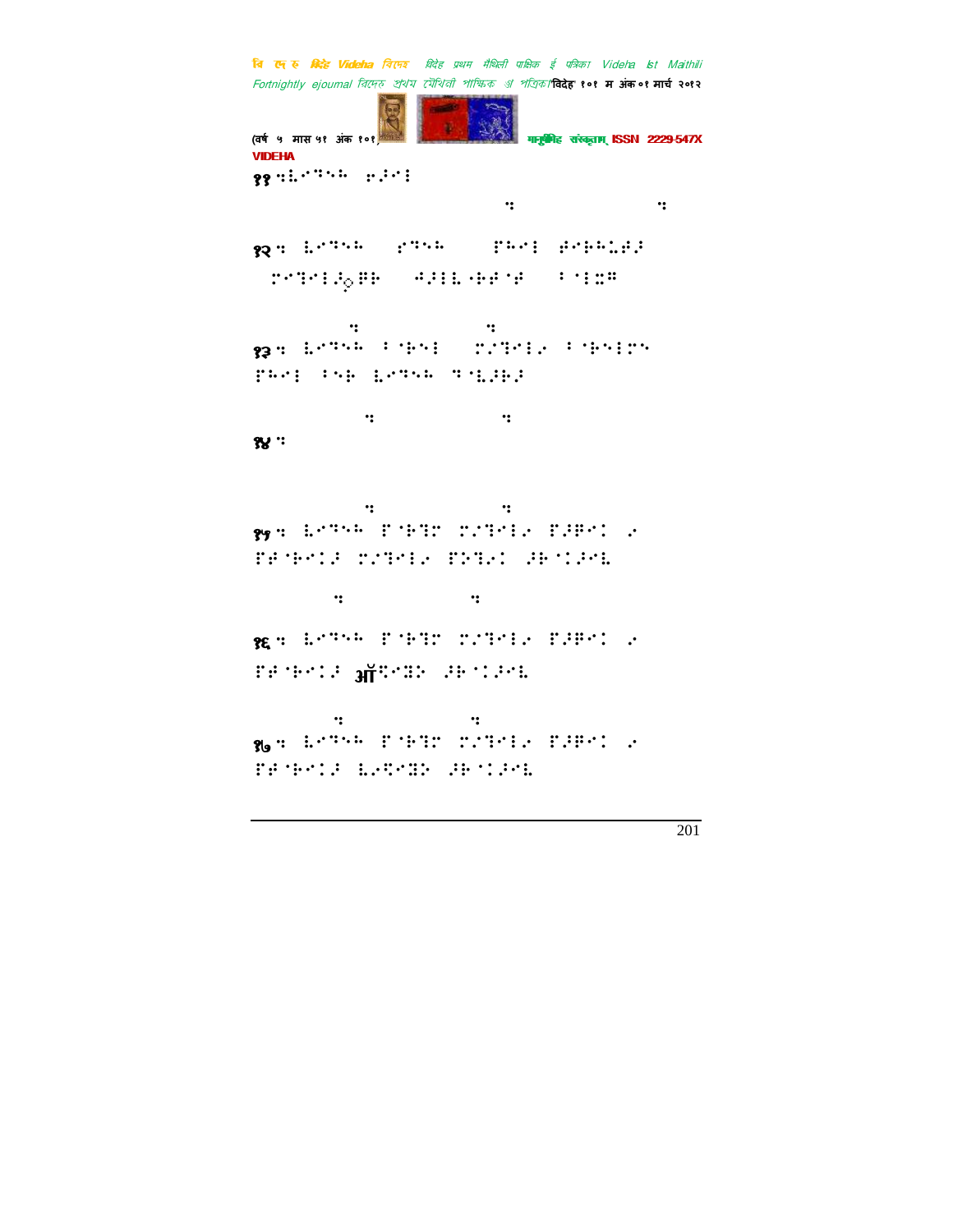चि एत् रू मिन्हे Videha निएन्थ विदेह प्रथम मैथिली पाक्षिक ई पत्रिका Videha Ist Maithili Fortnightly e Magazine রিদেহ প্রথম মৌথিনী পাক্ষিক প্র পত্রিকা**'বিदेह १०१ म अंक०१ मार्च** २०१२ (वर्ष ५ मास ५१ अंक १०१) मान्या मानुसार संस्कृतम् ISSN 2229-547X VIDEHA where  $\mathbf{q}$  is the positive point of  $\mathbf{q}$ १८⣒!⣇⢹⢳!0⢷⣙!2⣙3⢴!0⢼⢿!⢴! 0⢾⢷⢼!⣙3⢼!⢾⢷3⢼-!⢼⣎⣅⢽! 3⢼!⢼!⢾⢷3⢼! qipupta qipupta qipupta qipupta qipupta qipupta qipupta qipupta qipupta qipupta qipupta qipupta qipupta qipupt १९७ - 2019 - 25 - 2919 E.A. - 2019 E.A. - 303 E.A. -3⢵0⢷⣝!⢺⢼3⣇C⢷⢾⢾\*! ius;00nbjuijmbvsnjuijmbvsnjuijmbvsniuijmbvsniuijmbvsniuijmbvsniuijmbvsniuijmbvsniuijmbvsniuijmbvsniuijmbvsniui  $\ddot{\phantom{0}}$ २० : 100 : 100 : 100 : 100 : 100 : 100 : 100 : 100 : 100 : 100 : 100 : 100 : 100 : 100 : 100 : 100 : 100 : 100 ius in control de la control de la control de la control de la control de la control de la control de la control de la control de la control de la control de la control de la control de la control de la control de la contr  $\mathbf{q}$ २१ : परिवार परिवार को साथ परिवार को साथ परिवार को साथ परिवार को साथ परिवार को साथ परिवार को साथ परिवार को साथ <br>नेपालिक परिवार को साथ परिवार को साथ परिवार को साथ परिवार को साथ परिवार को साथ परिवार को साथ परिवार को साथ परिव INE STRANGE INT  $3:3:1$  $\sim$  0.0  $\sim$  0.0  $\sim$  0.0  $\sim$  0.0  $\sim$  0.0  $\sim$ २२ : परिवार परिवार को साथ परिवार को साथ परिवार को साथ परिवार को साथ परिवार को साथ परिवार को साथ परिवार को साथ <br>इन्द्र साथ परिवार को साथ परिवार को साथ परिवार को साथ परिवार को साथ परिवार को साथ परिवार को साथ परिवार को साथ प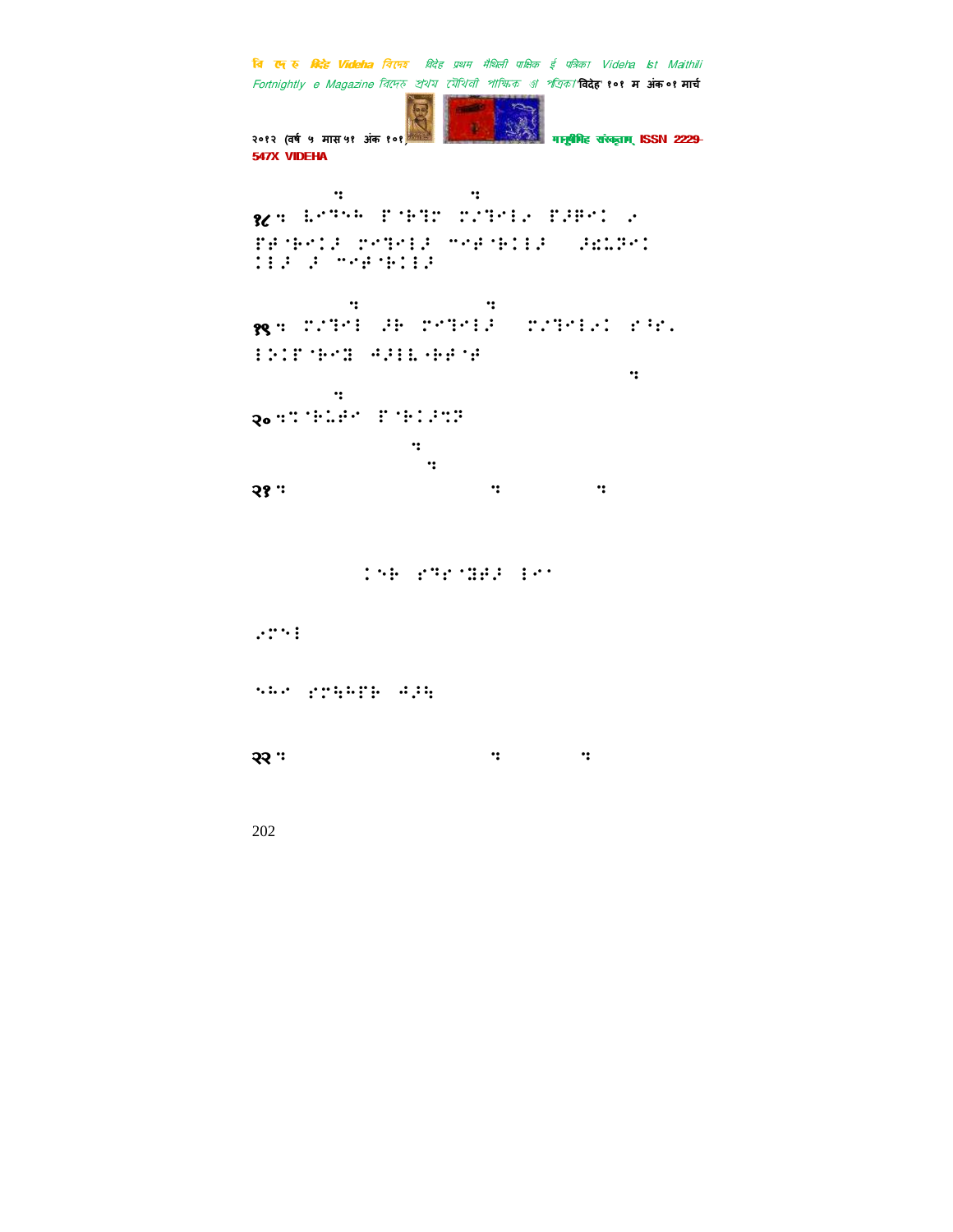```
चि एत् रू मिन्हे Videha निएन्थ विदेह प्रथम मैथिली पाक्षिक ई पत्रिका Videha Ist Maithili
Fortnightly ejournal রিদেত প্রথম মৌথিনী পাক্ষিক প্র পত্রিকা'বিदेह' १०१ म अंक०१ मार्च २०१२
(वर्ष ५ मास ५१ अंक १०१) मान<sup>ुक्रम</sup> मानुसिंह संस्कृतम् ISSN 2229-547X
VIDEHA 
    \alpha variety \alpha and \alpha२३⣒⢻⢺⢽⢹⢷!⣚⢼⣅⢷!⣋ !!
ius;00hbkgbkgbkgbkgbkgbkgbkgbkgbkg
https://www.facture.com
  २४ : इ.स. १९६१ : १९६१ : २
libcbt⣒cmphtqpu⣒dpn0!!!!
२५ min 1995 - Britali III (1995 - 1995 - 1995 - 1995 - 1995 - 1995 - 1996 <mark>-</mark>
⢼⢹!0⢳3!0⢵⣋⢼ ⣞! ⢼⣞!
ius (1983) in the control of the control of the control of the control of the control of the control of the co
 ftt⣒dpn0!
२\varepsilon :
२७ \cdot :
\mathbf{g} is a set of \mathbf{g} is a set of \mathbf{g}२८⣒!⣇⢹⢳!2⣙3⢴!⢽⢼⣞⣝!⣅⢾ ⣇!
esbnb, phtps://www.comphanet.com
२९ ::: "२२ :: "
ius;00ftbnbbesquedpnbbesquedpnbbesquedpnbbesquedpnbbesquedpnbbesquedpnbbesquedpnbbesquedpnbbesquedpnbbesquedpn
30: 223312 PMICTO
ius;00nbjuijmjegimntoja (1900-1900)
  \ddot{\phantom{1}}३१⣒⢽⢽⢳⢼⢷!⢼⣈⢷!
```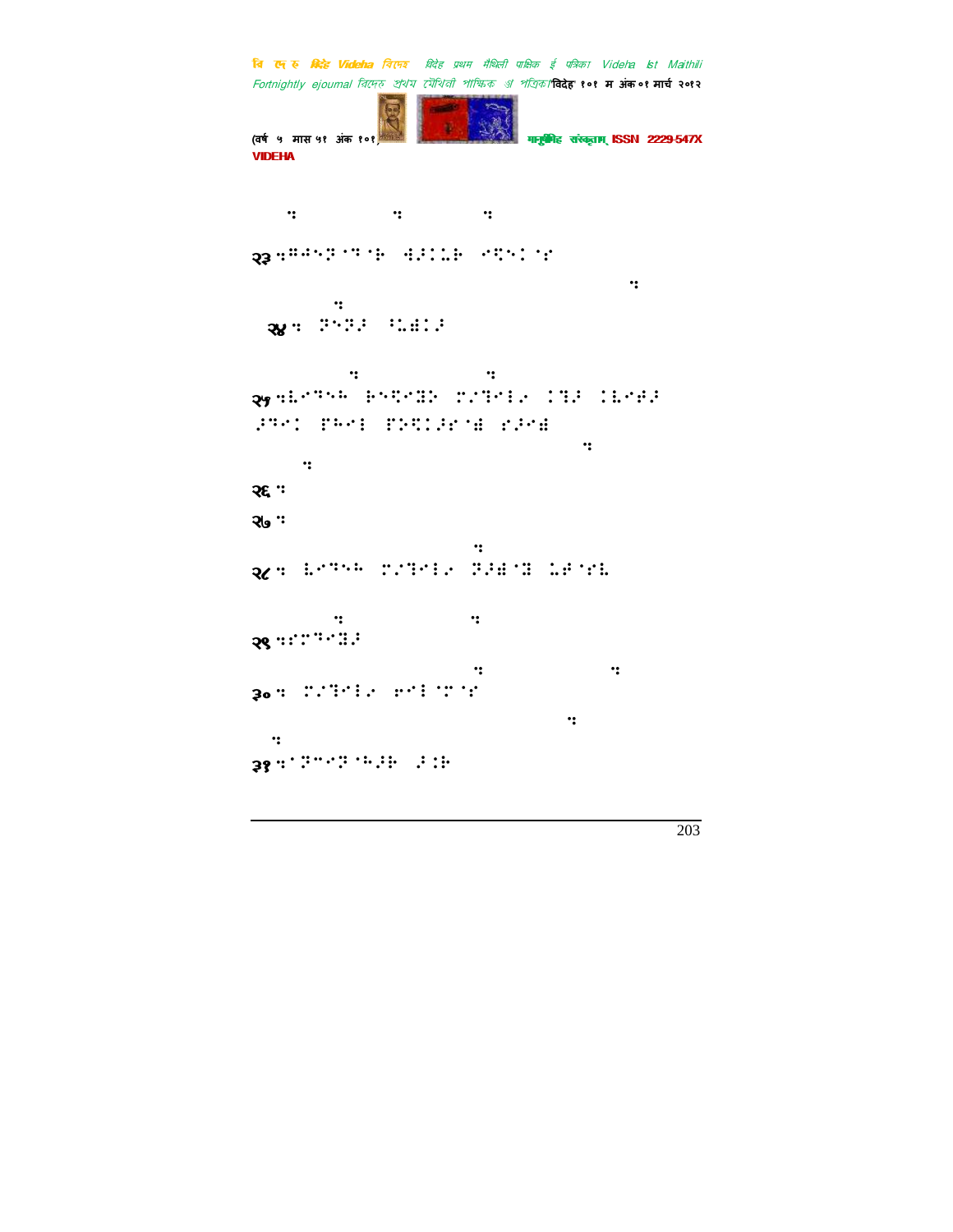

⣒cmphtqpu⣒dpn0!! ३२⣒!2⣙3⢴!⢳⢼⣓!

547X VIDEHA

ibility of the company of the company of the company of the company of the company of the company of the company of the company of the company of the company of the company of the company of the company of the company of t ३३⣒!⢼⢽!2⣙3⢴!

nbjurga (1990) og stoffen i den stoffen i den stoffen i den stoffen i den stoffen i den stoffen i den stoffen

 $10-40$  of the fiber of scheme  $\{9\}$  (see  $10^{-3}$  ) (

⢹⣇⢼⢷⢼!⣎⢼⢷⢼⣇⢼⢳!⢷⣓0!⢴.0⢷⢼⣉⢾! 3!⢻3!⢻⢺⢽⢹⢷!⣚⢼⣅⢷!!⢽B⢽⣎. 0⢷B⢽⣎. ⢴⢿⢼-!⣅0⢽⣝⢼ ! )  $\mathcal{L}$  (Fig. )  $\mathcal{L}$  (Fig. )  $\mathcal{L}$  (Fig. )  $\mathcal{L}$  (Fig. )  $\mathcal{L}$ ) ⢳ ⢷⢼B⢹⢴!⣊0⣋0⢷\*-!⣙⢼.⢻30! )⢻30.⢻⣅⣁\*-!⢽⢼⣞) ⣐⢷⣏⣜\*-! ⢳⢼⢼⣇⣝!)⢾⣇⢲⢼⢳⢲!⢼! ⢲⢺⢼⢾!  $T$ 3.  $B$  +  $B$ 3. In the second second second second second second second second second second second second second second second second second second second second second second second second second second second second s ⣐0⣓⢷⣜!⢴.0⢷⢼⣉⢽!B⢼⢹!0⢷⣐⣞! ⢶⣍⢷⣒!⣅⢷⣅⢿⢾⢷–⢽⢾⢷⢽!

 $\mathcal{L}$ .  $\mathcal{L}$   $\mathcal{L}$   $\mathcal{L}$   $\mathcal{L}$   $\mathcal{L}$   $\mathcal{L}$   $\mathcal{L}$   $\mathcal{L}$   $\mathcal{L}$   $\mathcal{L}$   $\mathcal{L}$   $\mathcal{L}$   $\mathcal{L}$   $\mathcal{L}$   $\mathcal{L}$   $\mathcal{L}$   $\mathcal{L}$   $\mathcal{L}$   $\mathcal{L}$   $\mathcal{L}$   $\mathcal{L}$   $\mathcal{L}$   $\mathcal{L}$   $\mathcal$ 

Op⣒:89.92.:1883:.8.7!⣇⣇⢷⣜!⢳! DARINE BANKIN F PARTHI RAME ius in control de la control de la control de la control de la control de la control de la control de la control de la control de la control de la control de la control de la control de la control de la control de la contr

 $\ddot{\bullet}$  , and  $\ddot{\bullet}$  , and  $\ddot{\bullet}$ 

204 ⢳⢾⢾⣇0⣓⢷⣜! ⣓⢽⢼!)२): ⣓⢽⢼;!⣇⢹⢳! 2⣙3⢴.⣐⢻⢷⢺⢴!⢼!⣐⢻⢷⢺⢴!2⣙3⢴! ⢵⣏!)⣐⣞⢷⢽⣞0⢷!0⢳3!B⢷! ⢷. SVI MIRA (STANG SPAINIRANIA PROB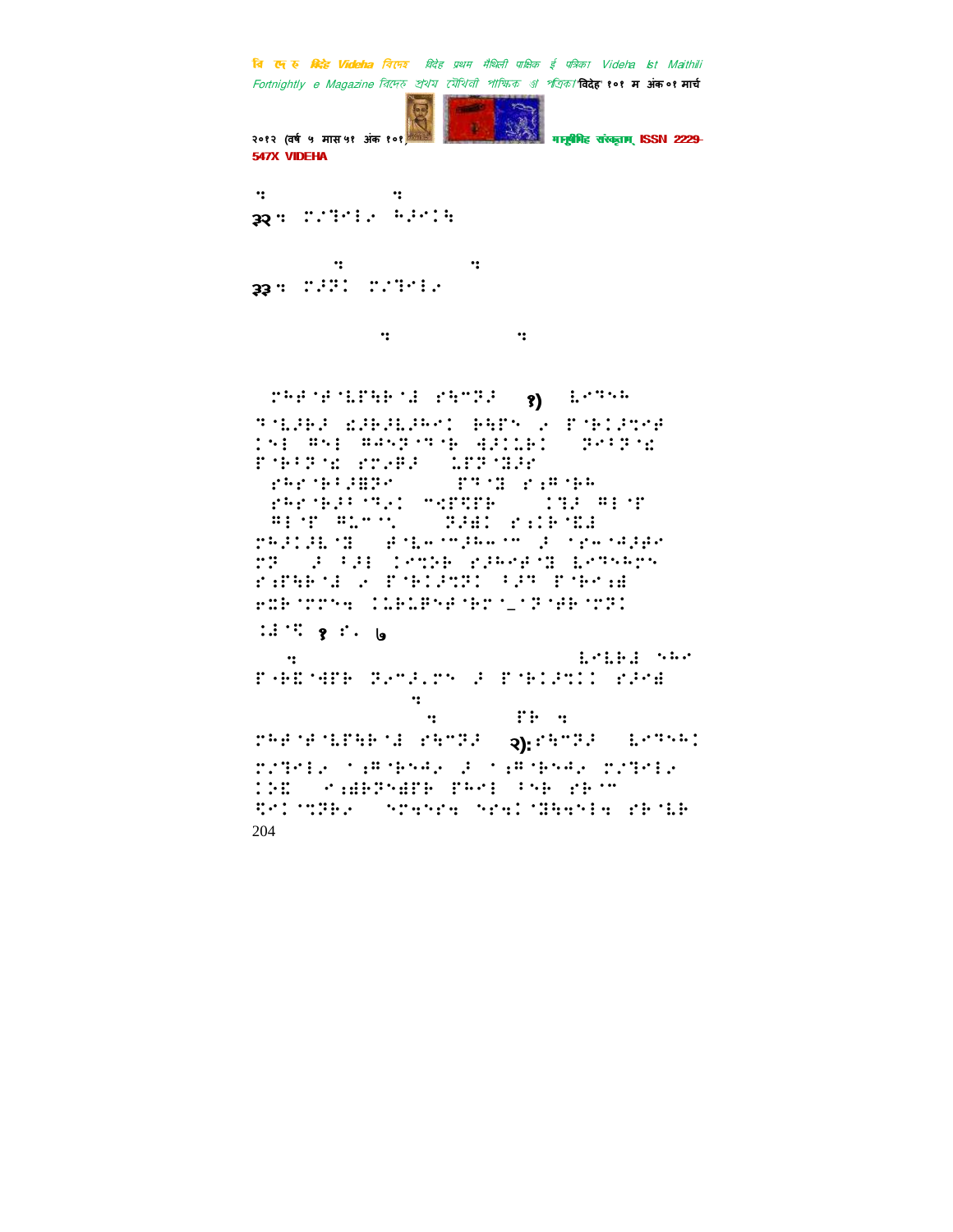

VIDEHA ⢼⣎⢼⢷⢾!.Cbtfe!po!nt.trm!tfswfs!

Fohmjti.Nbjuijmj!Ejdujpobsz⣒! ⣇⢹⢳!⢸⢼⣏⢼0⢼.!⢷⢽⢼3⣈⢽! ⢾⣐⢸⣒! ⣅⢷⣅⢿⢾⢷!⢽⢾⢷⢽.!⢻⢺⢽⢹⢷! ⣚⢼⣅⢷!

⊞ASP'R GRILE PREP'N P'BEP'N ( ⢴⢿⢼-!⣅0⢽⣝⢼ !) ⢳ ⢷B⢼⣟⢽\*!-! po de la presencia de la provincia e ⣙⢼.⢻30!)⢻30!⢻⣅⣁\*-! ⢽⢼⣞) ⣐⢷⣏⣜\*-!⢳⢼⢼⣇⣝! )⢾⣇⢲⢼⢳⢲!⢼! ⢲⢺⢼⢾!⢽\*!⢼! BESINI BESINI ⢴.0⢷⢼⣉⢽!B⢼⢹!0⢷⣐⣞!⢶⣍⢷⣒! ⣅⢷⣅⢿⢾⢷–⢽⢾⢷⢽-!⣈⣜⣋.१ F!७

 $\mathcal{G}$ 

६९२ 0C⢷⣏⣚!;!⣓3⣝!⢸⢼⣒!⢷⣅⣒!2110.

) (between the distribution of the distribution of the distribution of the distribution of the distribution of

Uiblist van die Grootste van die Grootste van die Grootste van die Grootste van die Grootste van die Grootste<br>Gebeure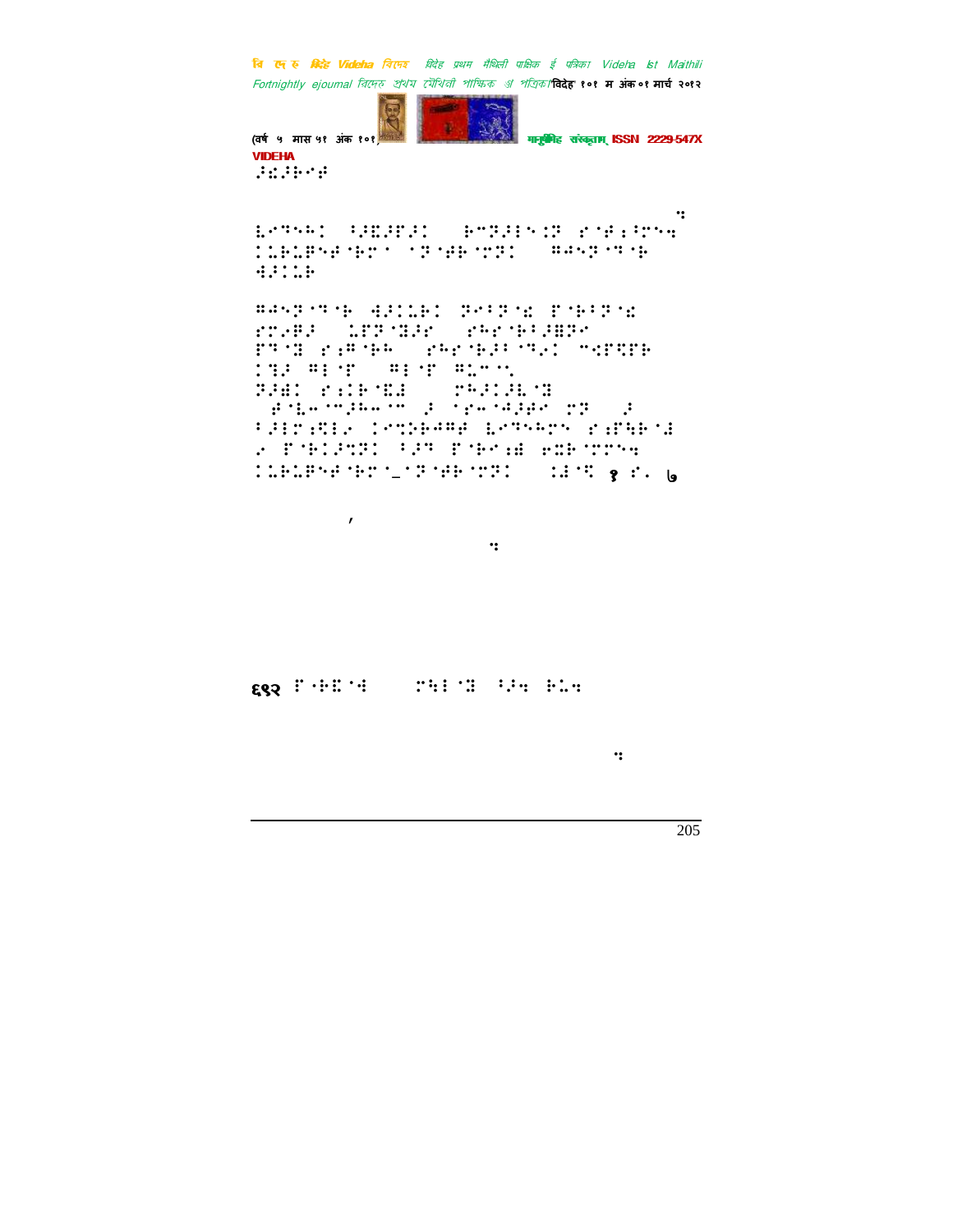

 $\ddot{\mathbf{u}}$  $\dddot{\mathbf{r}}$  $\ddot{\cdot}$ 

 $\dddot{\cdot}$  $\dddot{\bullet}$  $\ddot{\cdot}$  $\dddot{\cdot}$ 

> $\ddot{\cdot}$  $\ddot{\cdot}$

 $\mathbb{E}^{12.5\pm 0.5} \equiv \mathbb{E}^{12.5\pm 0.5} \equiv -\mathfrak{z}_1 \otimes \mathbb{I} \otimes \mathbb{I}^{12.5\pm 0.1\pm 0.1\pm 0.1\pm 0.1\pm 0.1\pm 0.1\pm 0.1\pm 0.1\pm 0.1\pm 0.1\pm 0.1\pm 0.1\pm 0.1\pm 0.1\pm 0.1\pm 0.1\pm 0.1\pm 0.1\pm 0.1\pm 0.1\pm 0.1\pm 0.1\pm 0.1\pm 0.1\pm 0$ skipjer, izske († Porod brothi)<br>Sizske 2-proroti  $\frac{1}{2}$   $\frac{1}{2}$   $\frac{1}{2}$   $\frac{1}{2}$   $\frac{1}{2}$  $\dddot{\cdot}$ MIRE BMP2 STOPPERBY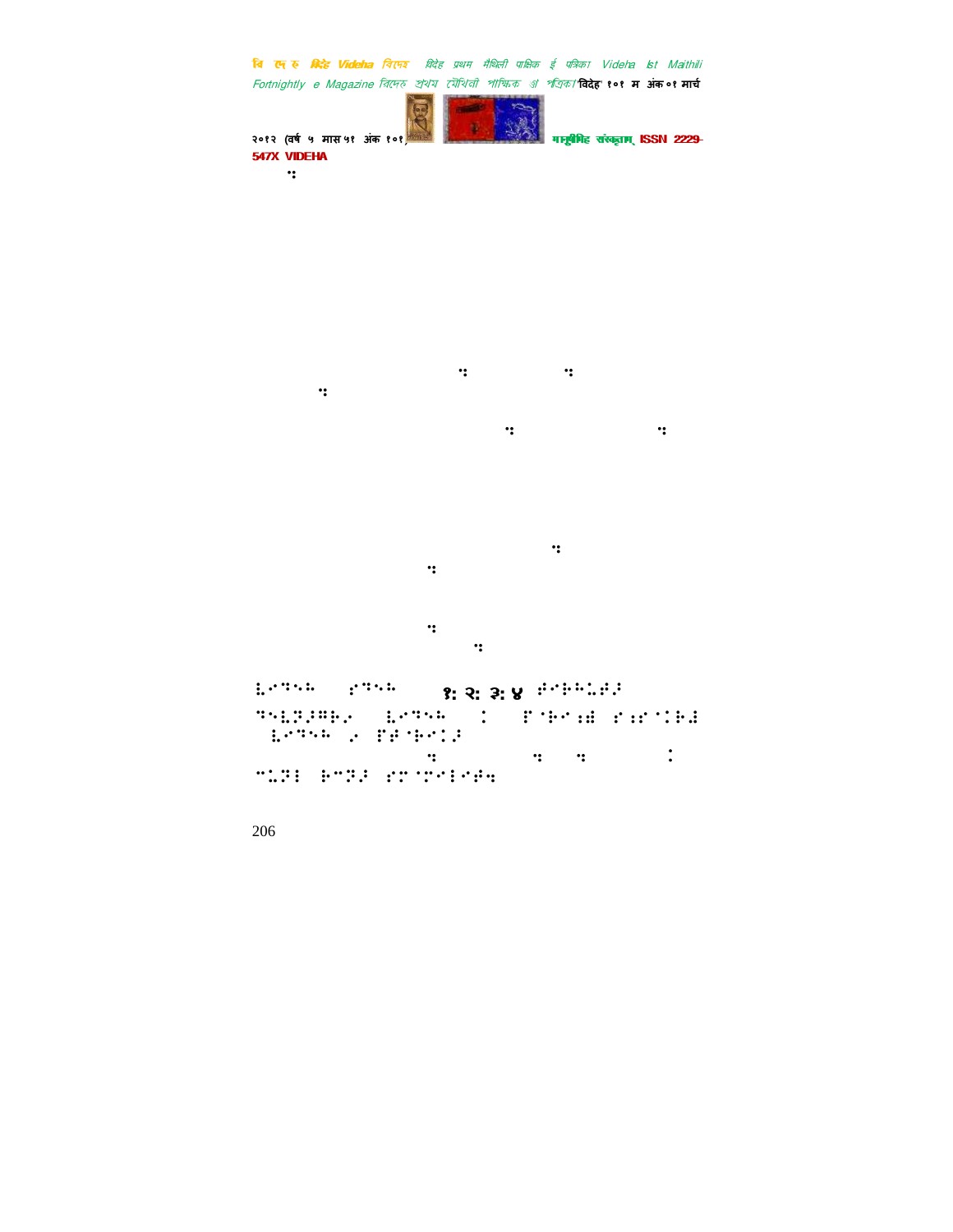

VIDEHA

⣇⢹⢳; ⢹⢳;१: २: ३: ४

0⢼⢹;!⢻⢺⢽⢹⢷!⣚⢼⣅⢷⣒!



२⣒! ⣐⢹⣉.!

 $\sim$  10000  $\sim$  10000  $\sim$  10000  $\sim$  10000  $\sim$ ⣙3⢼⢿⢷!⢼!⢹⣇⢽⢼⢻⢷⢴!⢼!⢻⢺⢽⢹⢷! ⣚⢼⣅⢷! ⢼⢾!⣈⣜⣋.!⢽B⢽⣎.0⢷B⢽⣎. ⢴⢿⢼-⣅0⢽⣝⢼ !) ⢳ ⢷B⢼⣟⢽\*!-! 0⢹⣝. ⣐⢻⢷⢳!) ⢳ ⢷⢼B⢹⢴!⣊0⣋0⢷\*-!  $\frac{1}{2}$ )  $\overline{\text{F}}$ ile<sup>1</sup>ul – † ⢲⢺⢼⢾!⢽\*!⢼!B⢼3.⣐⣋3⢴.⣉⢵⢷! ⢺⢻⢾.! ⣐⢻⢷⢳!⣅⢷⣅⢿⢾⢷!⣐⢾⢷⢽! ⢼⢹F⣒!^!

१⣒⣉⢷⢴!⢻⢵⣇⢽⢹!⣔⢼.!⣇⢹⢳F!

⢾⢷⣐⢻⢺⢼30⢷!⣅⢾⢼⢷!⣇⣉⣇⢸⢷!  $^{\circ}$  . The complete  $^{\circ}$  is the complete  $^{\circ}$  $\pm$  0  $\pm$  0.000  $\pm$  0.000  $\pm$  0.000  $\pm$  0.000  $\pm$  0.000  $\pm$  0.000  $\pm$  0.000  $\pm$  0.000  $\pm$  $f$ :# 740 75 81141.,, 21224 56 0⢽F! ⣅⣔⢼⢵!⢼!⢷⢽⢼⢾!⢼3⢵⢽⢼! D'EST IFA STAR EST (2010) 183 **JNEW PRE PRESER : PRESE 'STRYIN.** ⢹⢼!⣅03B⣎!⢷⢳⢾⣒!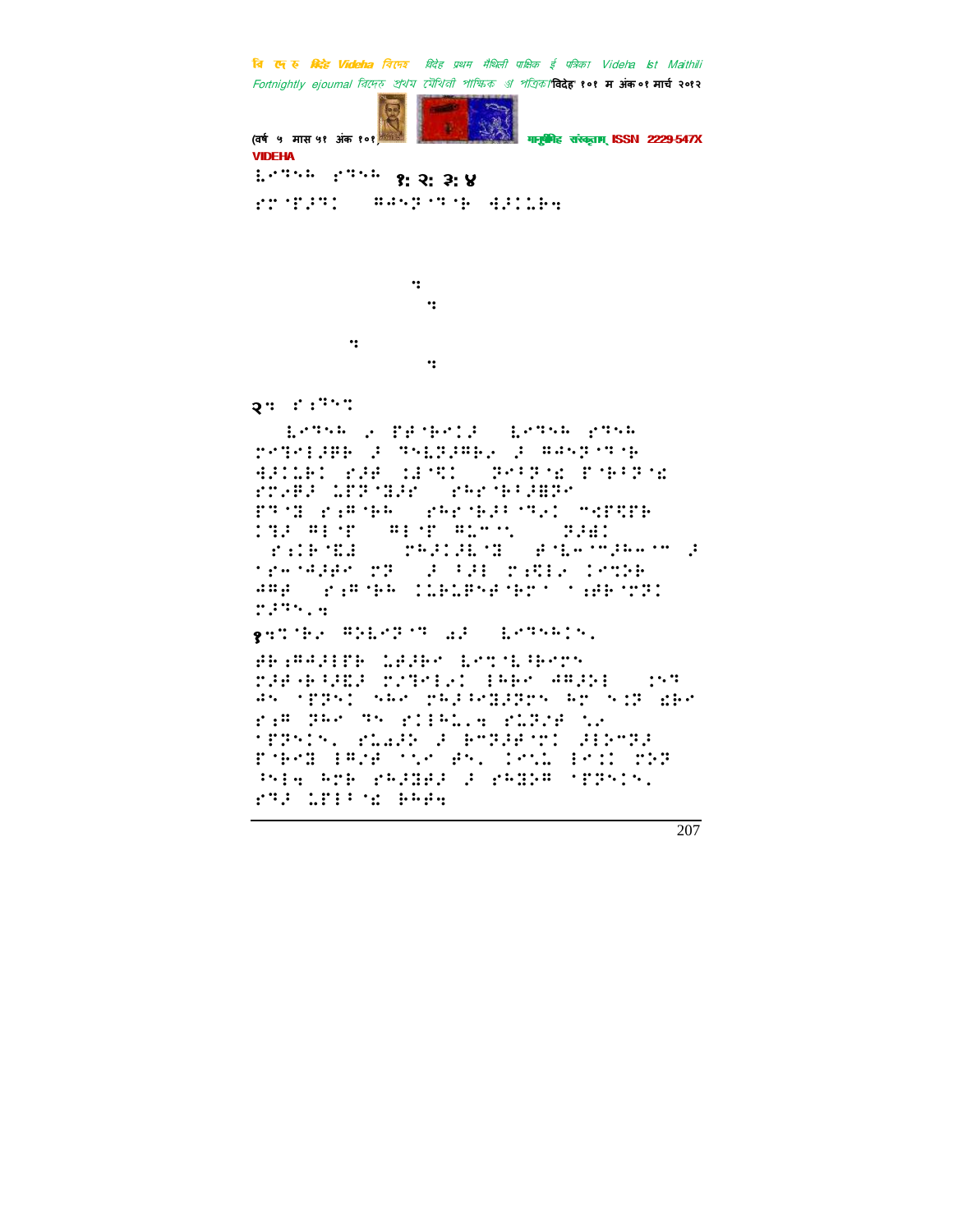

२०१२ (वर्ष ५ मास ५१ अंक १०१) 547X VIDEHA

मानूबीमेह संस्कृतम् ISSN 2229-

patter engrava essual numerus le

FACERIN FIRMI BATS, MIR IS AN OTT raegeara: Poenae is empouse pr EPSOLPH A PRAY STRAT ESPECE SVIKLAT <u>Targo eset en egeget missana (</u> 9911 129

astric betrootse af deter scree

F PARTMERS NE PARTMENE # 1241 HL#r> (FF r#cr2rH

ESTAR TAL SPER TARTA PORTE TATA APLE PORTUGE FOR RED ON STEEP **COOK AND YOUR SECTIONS AND SERVICE SERVICE** rict (Autib Sechient Theodiel P ranches Pesa presenta del 1999 the der (ESI) Paeron (Pornerbag) **CONTRACTOR** 

ye fire 178 SPRPBA rock

(48) 124 (542) 18 BRE 12  $\begin{bmatrix} 2 & 0 & 0 & 1 & 0 & 0 & 0 \\ 0 & 0 & 0 & 0 & 0 & 0 & 0 \\ 0 & 0 & 0 & 0 & 0 & 0 & 0 \\ 0 & 0 & 0 & 0 & 0 & 0 & 0 \\ 0 & 0 & 0 & 0 & 0 & 0 & 0 & 0 \\ 0 & 0 & 0 & 0 & 0 & 0 & 0 & 0 \\ 0 & 0 & 0 & 0 & 0 & 0 & 0 & 0 \\ 0 & 0 & 0 & 0 & 0 & 0 & 0 & 0 \\ 0 & 0 & 0 & 0 & 0 & 0 & 0 & 0 & 0 \\ 0 & 0 &$ BIB MEMP NI MPT TIMPER SHEED receivers absembled as each the appe ja aa apal mpg pynen (nemam , APMSIN, PBK PAI (Skaaaalryn) MALGER TAIL PLATAIN INE THREETER ws 824 RiPro Ried (Abr 1295)

IPTTP EPP PRESSED TTSPTPDE MP (MATHIA) Pobel and The Shepper trake kan sakende me et al bemedia WHIS SECRET HER THE SAMPLE ESTALLY TORE TORE ON HIPPE FOR BEACH FACE rrogsAggerAl. PDB CLELPSPORT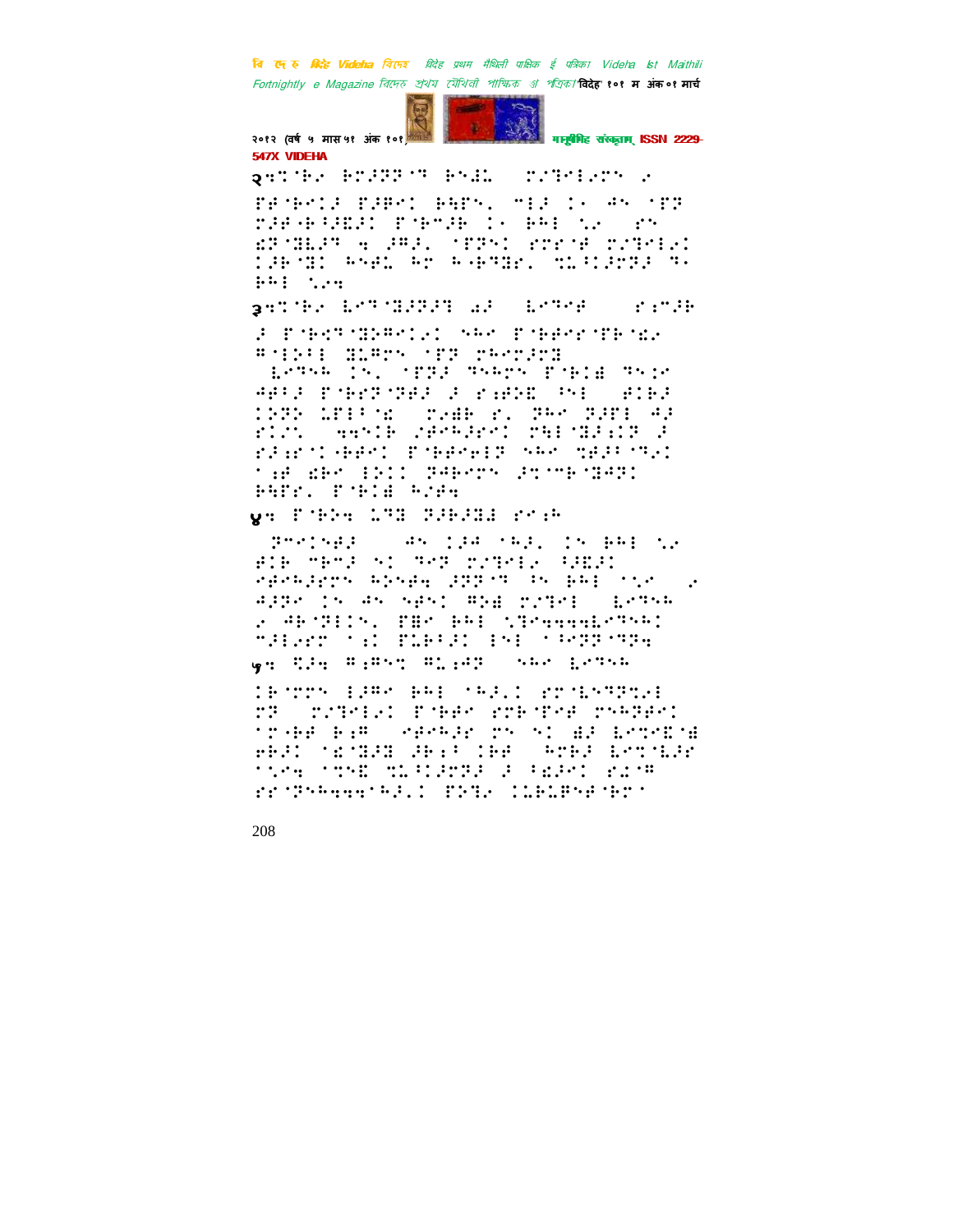

(वर्ष ५ मास ५१ अंक १०१)

मानूबीह संस्कृताम् ISSN 2229-547X

**VIDEHA THE TIL FIRT THE WALK INS AND** FIA LEIPAR (LEACH CATCLES F. **TERPORABBEL PORTEL 2 PROPORAB** HART MANN CHANNEL BY HAND And Albert (Chile Political China) ga the BRSPH AR SERBAR SP

**STREET PRINTIPS**  $2.2142333223$ rilardeedroom bridge (186 PrincementsE richnichte We the President Portion

randed tiagre companies popu TITMES FIRMI FRONTI (1875) (198 PHORES FOLKERIE FORCH THE ga the Pomentonia remover

PORT TIRES PRESS PROPER LETSE I PALESI MSPAR APPA IPAL MIAR ring three garggneg (hial.. 19851915, EIRK APAK SARSABINEN FRAME TRIAL, CAR INE AMP **MARIOLEMA** 

estis volforda dial (2003) orde

**ABOR IN BAE MUSIC AN PE PROPER THAPMAN PSPNPY TITLE** PROPERTIES PORT TO SEP (PROPERTY) 198 14221 'nig Benelbaldan nen PORTUGAL PERSONAL AN ENLIGHT IRE (Bensk i Prifil  $\mathcal{L}_{\mathcal{L}} = \{ \mathcal{L}_{\mathcal{L}} \mathcal{L}_{\mathcal{L}} \mathcal{L}_{\mathcal{L}} \}$ ti Carava

to a strike of those and strike facts FRONTIN PORTER SUPPOSE TITLE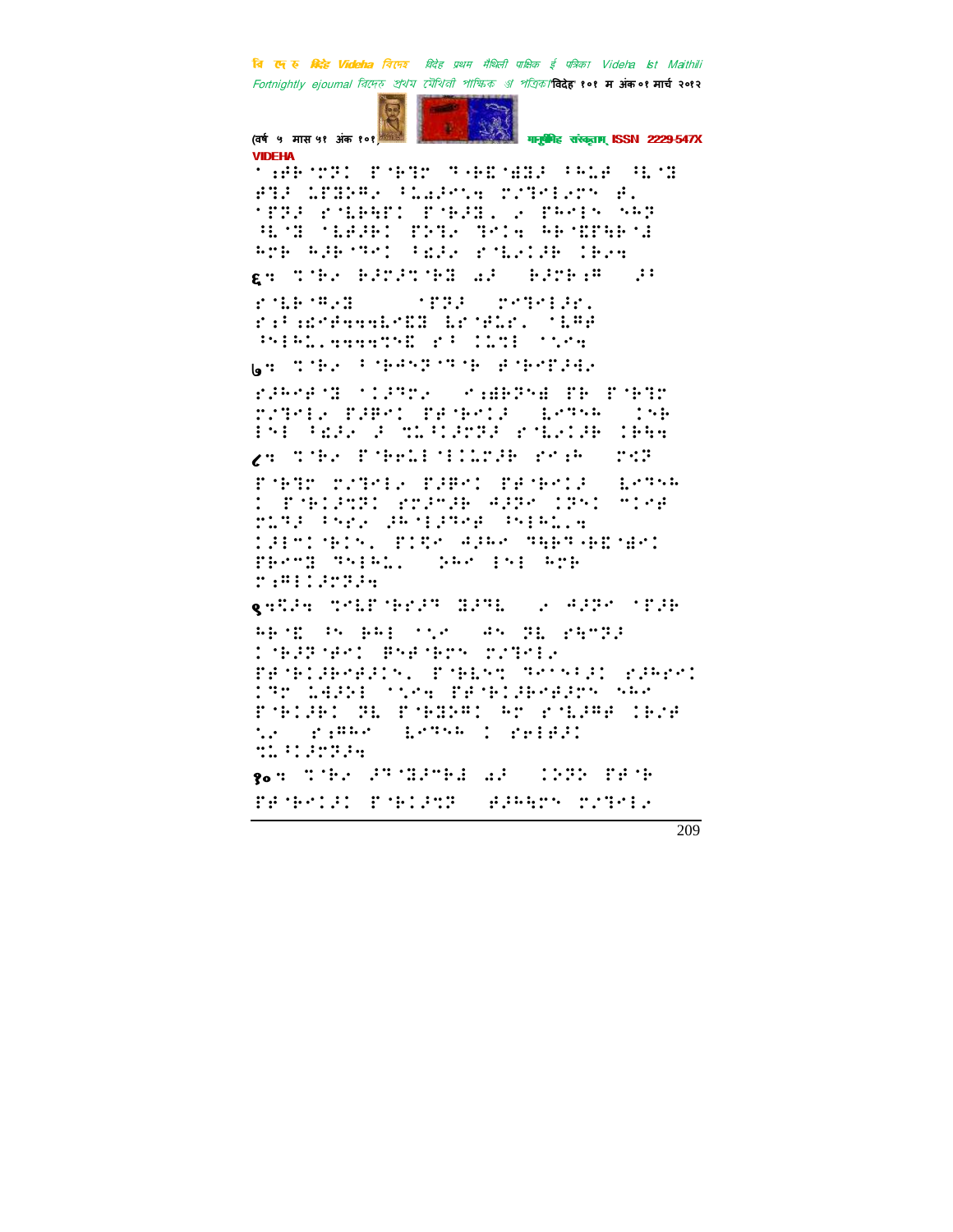

मानुबेमिह संस्कृतम् ISSN 2229-

**547X VIDEHA** FRONTIL PORTFORM IN 1851 PARAM TEERS of EXCHANGE ISEN 2002 22

२०१२ (वर्ष ५ मास ५१ अंक १०१ )

LE MONT GO LETTER TRIPLE PRINT NEND FOR PREP BYPY RPP STRETCHERE ERLAR rogros gar char de astrono

00: THE EPAN GRILE TETER

Estables della Conservaciat til Problem (sporbend av falv) FARME MOVE FROM THIS PARTY RNAL RTP TISCOTI PTESIDE IN SAIDE gon when substance the mann.

FRONTS Letter ( FRAME ART) PORTOR REAGAN ARTS AND THE THE FINISH FLENTE AN FURNIENT MET rusar Program (1978) (1978)

gan which will be a man and the second con-

PROPOSE LORGE TOP PRINCE PRESEN 19539 ASE PARTE SAGRA BARA  $\frac{1}{2}$  ,  $\frac{1}{2}$  ,  $\frac{1}{2}$  ,  $\frac{1}{2}$  ,  $\frac{1}{2}$ gyn Slim wiele Gerhleit als I

PROBERGE PROTOKO BS. CEPTRA CRED LTYP OR CANO RAPN, NOR LYLRE ON Pick (the lab idioke picklichten PROFILMO CONFIDENCIA PREMI PRIME **THE RICHCHARGE THAT AN INFORMATION CONTROL** rnerge marketer man fan  $\ddots$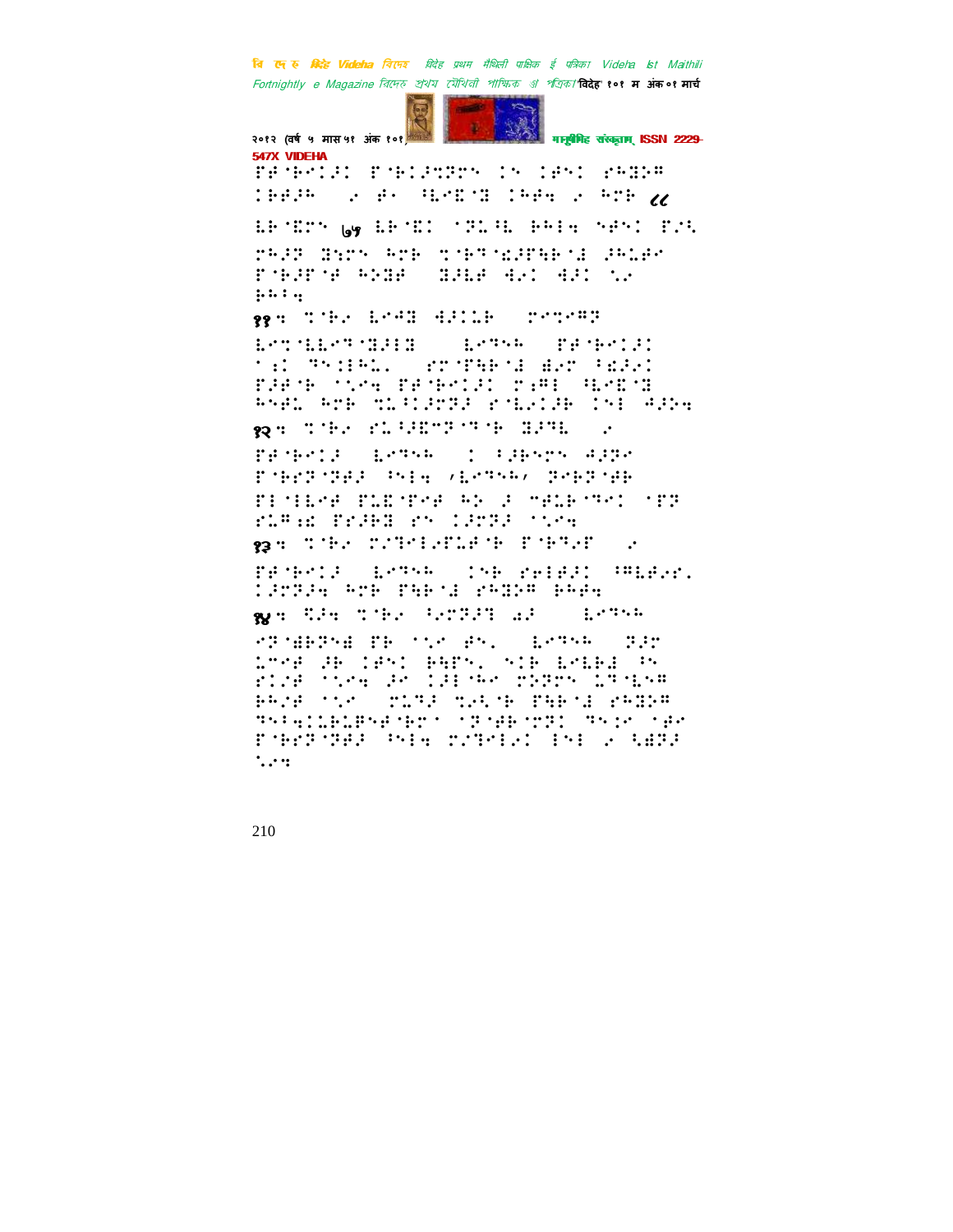

मानूबीह संस्कृताम् ISSN 2229-547X

(वर्ष ५ मास ५१ अंक १०१, **VIDEHA** 

gge Tibe Bargban (after Condre

HPIPLESSE LEPPE MAPLEPP PER

PHI NAT MATHIAIN, STARBARING 1923 AREN PROSTNERO BIBB ENE REBITAI FERRY TRIPLE REST PAI PAIDE **TERMA SYNCHOL PARAM PARE** \_\_∙: '∙ ESTAND Chem

**REAL TIME PARTY THE EVERY CONSTRUCTION** 

2 TEMPOR TREMEN PROPER CAPITA PRESS, SPRESS SPARE SYMPALE SIR ''î do rega polke e. LPP (EPT) RTES PASSER (BIG'HSPY FRLA RYBY)N. RO PAMEL PAR PRINT THEN NATE THAN TER B. PERB 150 PM TRETE DIR 15 Profiles Soft. Const. Define the Story By White Millergy Why Enghy: ratella, special latege designate PORTES TORORHOUS SHENGEL EN PERSONALE CRACKE STATE RAD pierieben ihn rae darppel oppa **SARIO PREP POPS PRIPARATE BIB** PAUL APAR A. SAP. THIRP PORTPOR rik rub de 181 de bekki PROTE PAIN, LOINO THE ROBOIN SAMPEMENTED SCHAPENS (1981)<br>ARMOUR TEAMS SCHARAGE PORTUGAE **INE RANGERSHALL GENIGARY**  $\dddot{\bullet}$ 

are terre **MARKET CONSTRUCTS OF A SERVICE CONSTRUCTS** HARTHY PAR PRESS NAM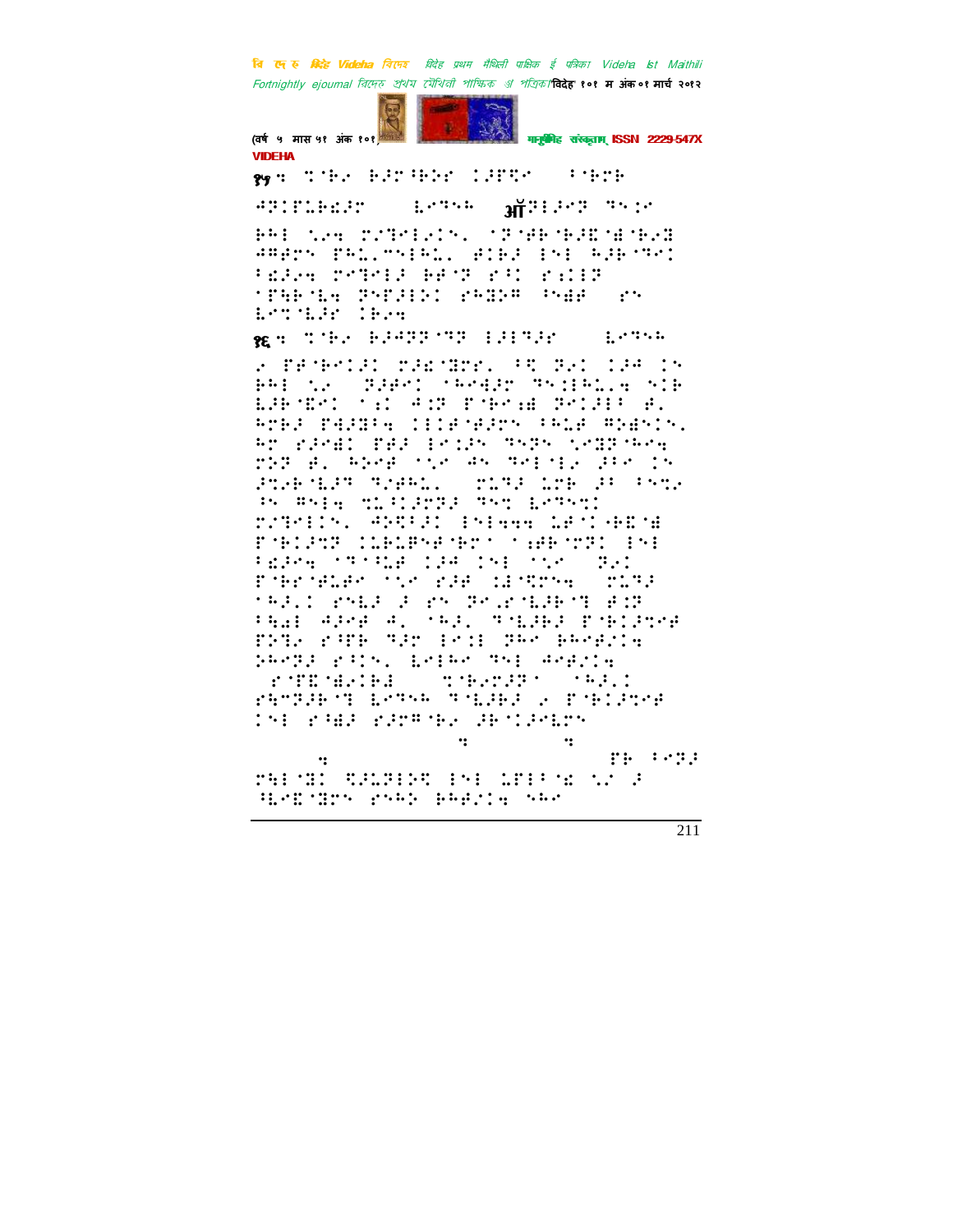

२०१२ (वर्ष ५ मास ५१ अंक १०१ ) **547X VIDEHA** 

मानुबेमिह संस्कृतम् ISSN 2229-

HERDEN WAS DER FADDED STORE Brite Poboar BATTS Poblaced 1575 the Fair Farmer Fire the Black RTB (1939) SPH (P-B) SRP (1974) sangern and the same **FOR STREET STREET** 

**Part With Political Property Property**  $\cdots$ 

DZIPLADNOSWEPNEDE DRSLOBENIA **LOTAR PORTSON IN MER MINIGE** THE REPORTED THE THE STA **SAFET RESTRIEST THERMODIATES** Portion to all the terred in An Arth rnic Posser at al range Ches rabryon crocola provision: TT PORTHOLD THAT IS WELL

gg ad theories of the Pietric (EB to Post Clienties)

a federal process around the Brig Length (Art PobBar () Bbi tingaansk programme binne **PAGE STRIP LARIBUS PROGIN, BJP** BOB 1: Tracianan (PS): (Trice TLP HI (LELPSHOPS) (HP CTI LADOLPHIC THOMAS: MINERY PIME **TACH PERSON** 

eenth. Wells af farr sinc

FTB TE SHER TTP TOTOL TITCHE PALENT BENDE NATION POBLEME CNOW Thi HAGARA SI HA TITAL tidas reads are alred reads. "SPRED LOLED 'LT'S LEEW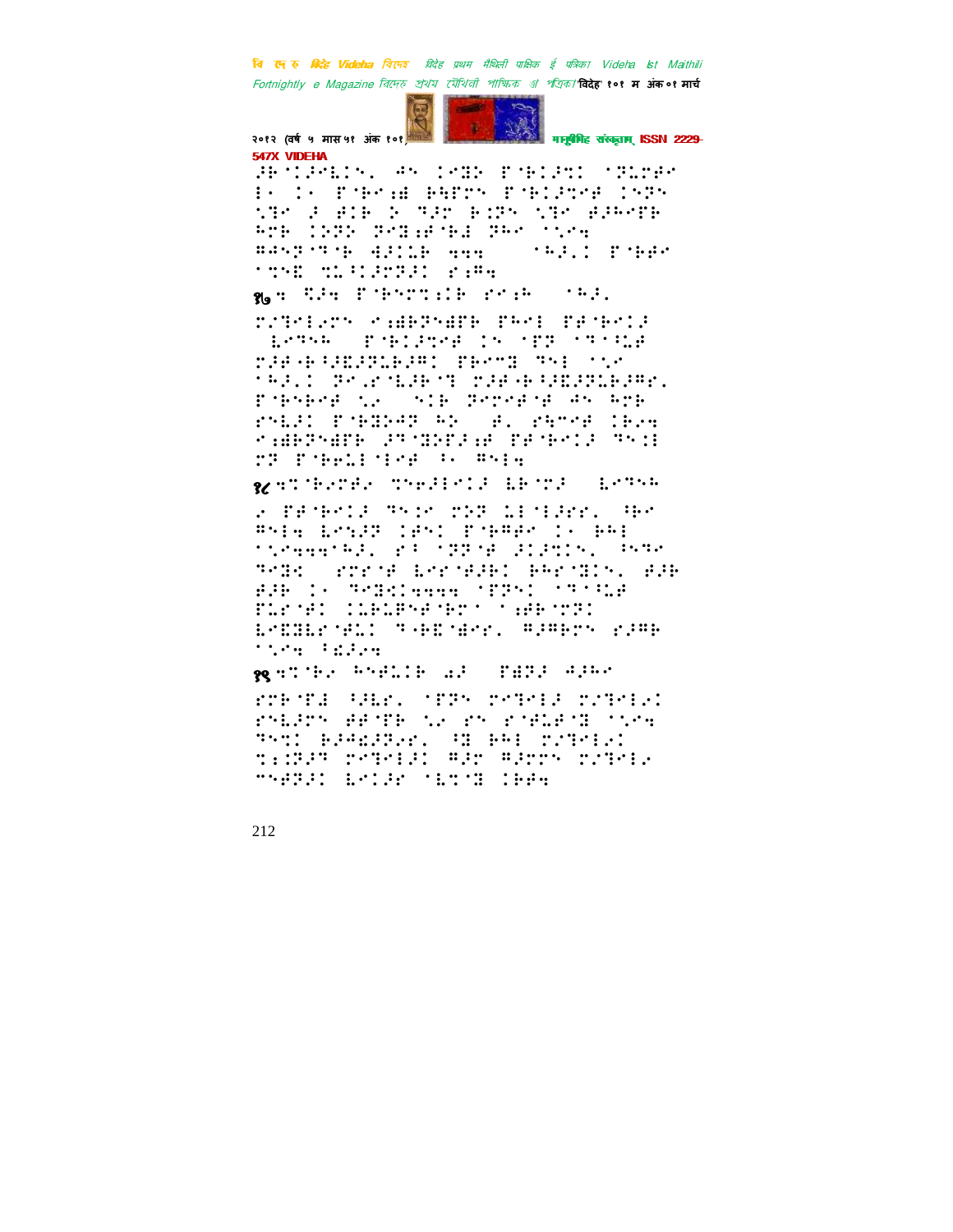

(वर्ष ५ मास ५१ अंक १०१) **VIDEHA** 

मानुबेदि संस्कृतम् ISSN 2229-547X

20: TOBE HEADY TELE  $\mathcal{L}$  :  $\mathcal{L}$  :  $\mathcal{L}$  :  $\mathcal{L}$  :  $\mathcal{L}$  :

:WWW.CO.COMMODYSTYTERY.COM TRINING PRINT, TRINING MEN PROD the Portels ARE STAR INTER spearant (1946-1952-1917) As 1998) IPPERT PROMIN SPORTSHOLDE (1875) I THERPER PLETIED PERRY ry Milita Boatles  $\mathbf{r}$  : Person tell tribut charges FROM PROBLEM POSSESSION CONS PORTAGEN SAMPARMI IPE AP RISSA

pen time letherlare retime

<u> 1919: Sal Si Minis Benggun (Sia</u> Bar (1848) (MB) Brooked Spri rmedia ramama mengeca da naet PORTUGE TETERN TER SALE rule in the Albe

QQ 87 TER CARRIER THAN SERVANIA CONTAERAR

til PB: (191826 pregade make makes ISMA PRAIDERA PROGRAMAZZA PROGR

23 : TOPA (FRINGEN 18) (FRS)

CORDENEMENT CHEMIST SNOW FOURNE AND AN MEPHONESEL MONE NIE ESTATIVE VIGHTS STRAINE PESERINTEN PROSED TOOK TERM ROBE WERE TOOK LENGINE LATNE AN  $\cdots$ that strain and all that any season ound thereby the feet all states

**CONSENSATION CONSENSATION ANDREWSING MENTALLY CHAR**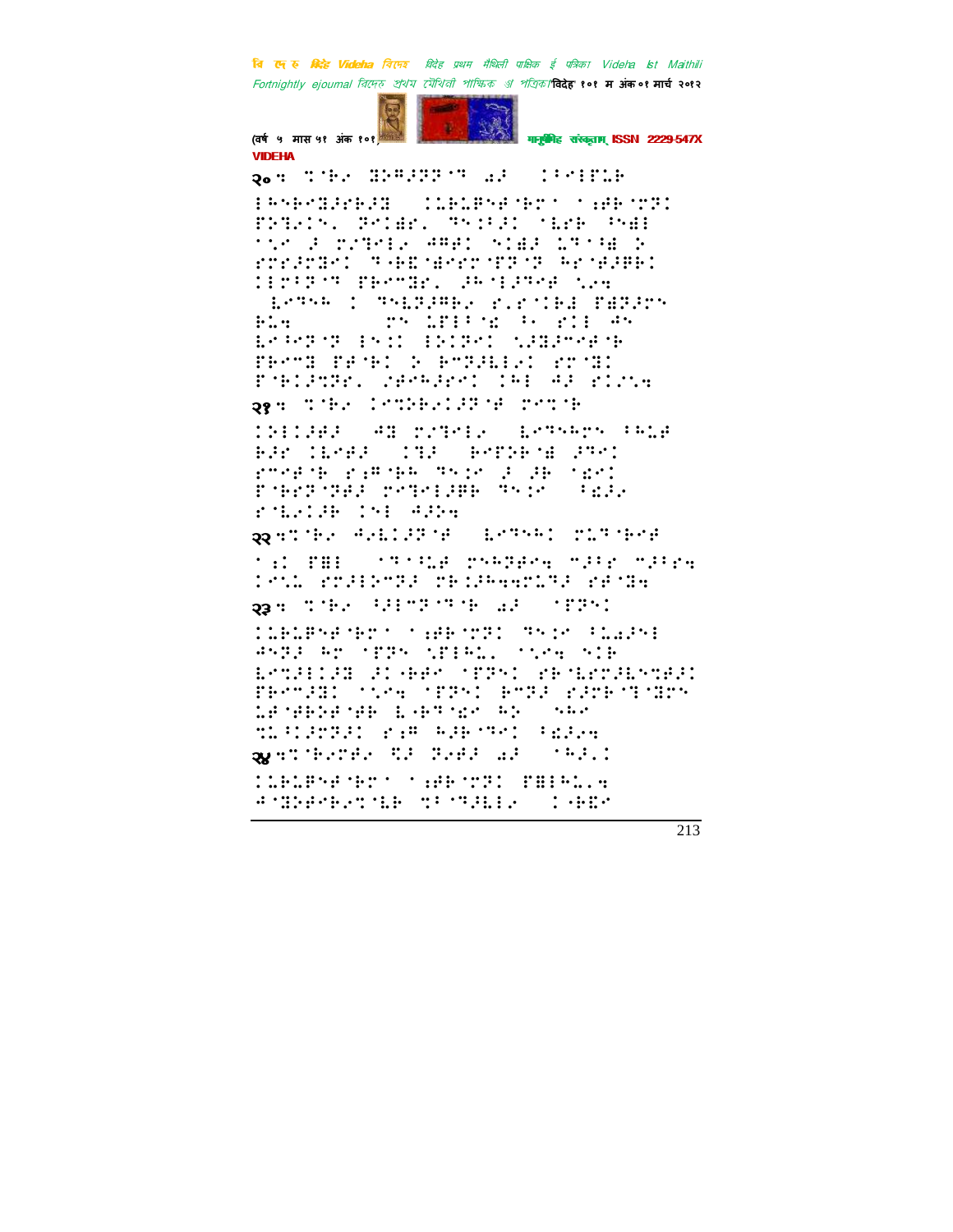

मानुबेगिह संस्कृताम् ISSN 2229-

## २०१२ (वर्ष ५ मास ५१ अंक १०१ ) **547X VIDEHA**

MESCH SPORAGE PER PRESPECTIVE **MARK COMMANDER COMMANDER** ramers ra Lemer the rasers: Le réprésire (1813) : : : : : " Partiererre  $\mathcal{L}^{\mathcal{L}}_{\mathcal{D}}\mathcal{L}^{\mathcal{L}}_{\mathcal{D}}\mathcal{L}^{\mathcal{L}}_{\mathcal{D}}\mathcal{L}^{\mathcal{L}}_{\mathcal{D}}\mathcal{L}^{\mathcal{L}}_{\mathcal{D}}\mathcal{L}^{\mathcal{L}}_{\mathcal{D}}$ 

pestible planers perchantilelements

**SAPE MORD ON SPORT LED MEAN ON MEMBERS** An Especial information and arounded TEZE SZAARA TIELESENEM MARKOZY FRIED INFORMATION SCHEMENT rrathers. Lebbal burge red in: ags4 #asperth agilb

08:47:00 PRSP TO REPORT (2010)

thermal Clausentr's Martin THE THI RESEARCH REGARD THE FARTS PALE FTA 1988 (TLTP ARS) FHIRD, an Indianap Chile

Quantifical Constanting members of Lability fability

**THEORY ORDER EPH CONTES** randed in a friendie forecar  $1.344$ 

Restrict reference reductions are

Progres place that bis returned ESPORT SPALA SOSPE SPALI PSI.<br>INFORMATOS SRPSORI PSIPOLA DRA JR 19778 (F. 1414 1978 PTP 882  $...$   $...$ 

QQ HT TELTEL (ETL) all stripped (frequency

TEMPLE COEDPANED MOSENTED PARAG FOR THE REPORT OF THE SERVICE SERVICE OF THE SERVICE OF THE SERVICE OF THE SERVICE OF THE SERVICE OF THE SERVICE OF THE SERVICE OF THE SERVICE OF THE SERVICE OF THE SERVICE OF THE SERVICE OF THE SERVICE OF THE SERVICE OF T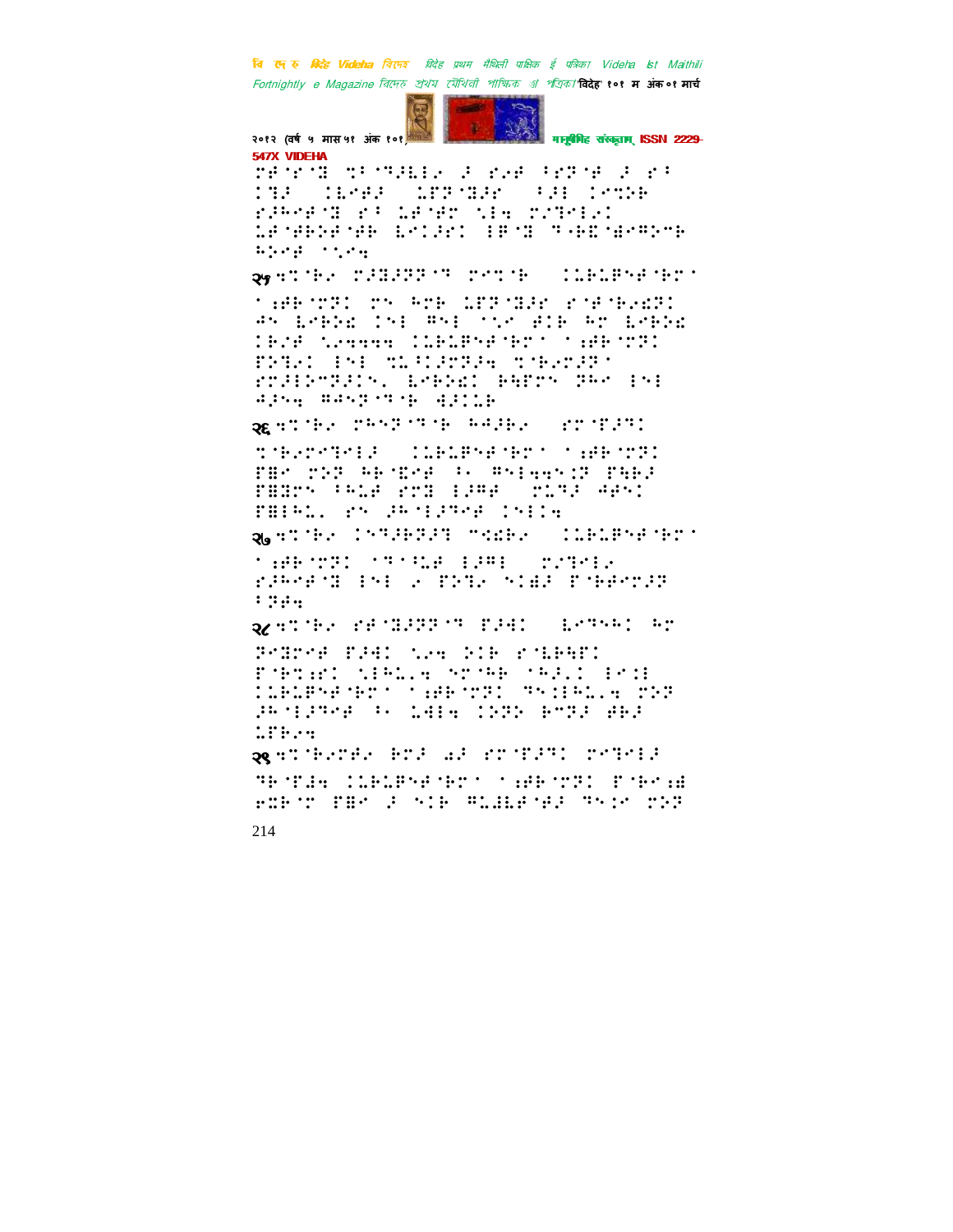

मानुभीह संस्कृतम् ISSN 2229-547X

**VIDEHA** PORTS ROWSELL TO MARKET TO STRE ENE PORTLINE IS BREACH ESTARI LEABRACH PAPPEL MILLERA 30 TTER PESPITE AP TARP ARTS PORTON TO WE EASE NOW TATOLS INE 171028 134 13 BHF 524 30 87 TER (ESTERTS (ESTAE) (1981-1983) reperson never vere rip  $\cdots$  :  $\cdots$  is the set of  $\cdots$ **PORTSHIP**, HP 181 PROTHER TO APPEAR OF HER START 30 STORY FREEDS OF LANDER ( LANDER ) TIRIRYA'NY' 'NAR'YR' RYY 'S'YR'YR EPRO RNEW STOCK THE TISSINGS S 33 87 TELEVEL ESPECIEL PROSE WESTERN **CONSENSATION CONSENSATION** 870 MARTIN 1988 MARTIN 1999 synthe lebogershall retor **CONSERVATION CONSERVATION** FER 221 1281 (28231 23 124 151  $\mathbf{1}$  :  $\mathbf{1}$  :  $\mathbf{1}$  :  $\mathbf{1}$ 39 : THE PHEP BIET PHEPE **CONSERVANT CONFIDENTIAL ESTIMA** ESTATIVA PAPPS DESETIMATA BESTORY OF THE ENTIRE CONTROLLER OF THEARD ESTAR PHINGS PODTY A. TIS **SIER PORTERRY TERR AT SIER** Sirneren dels repets mercien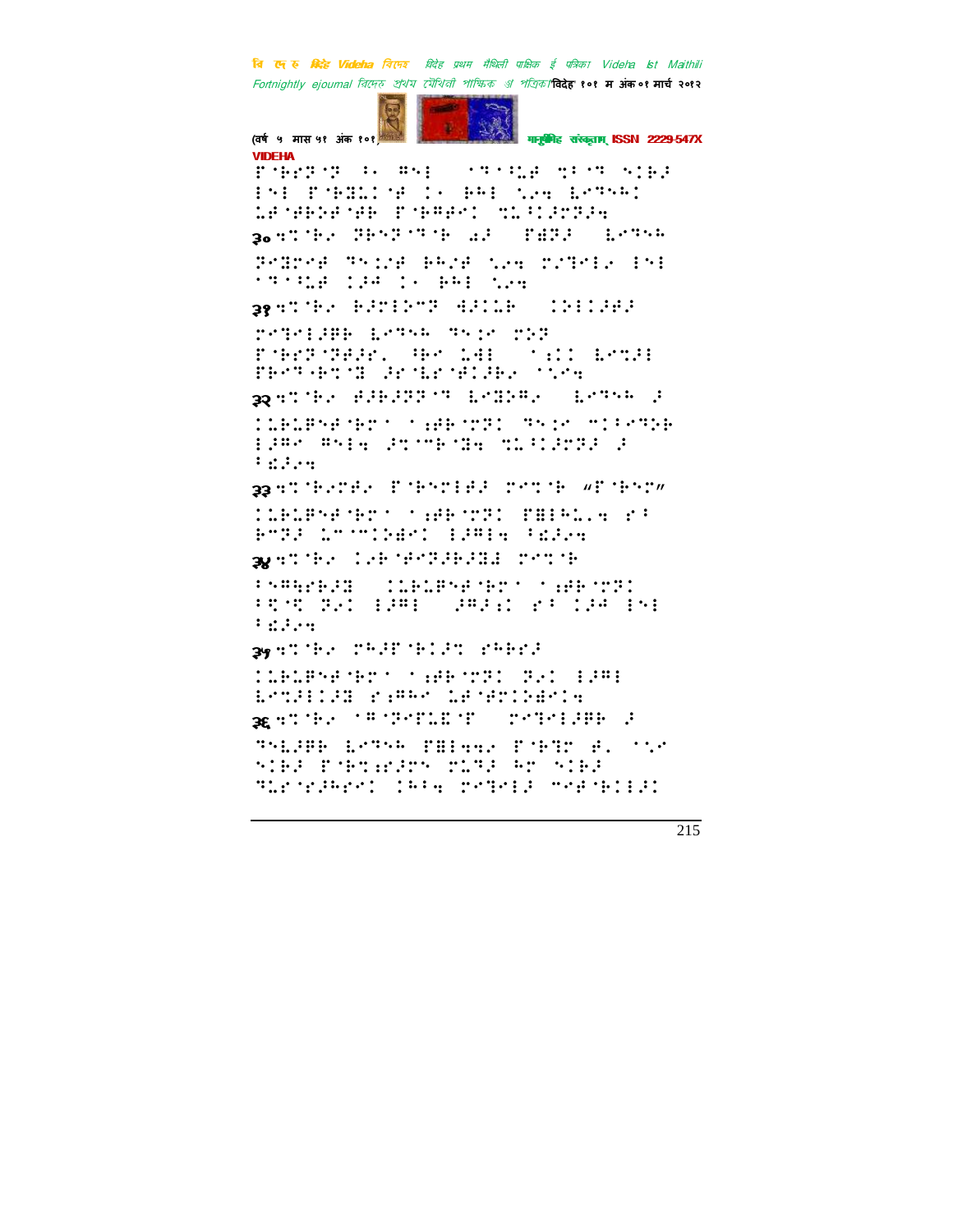remotive mind carego crime de



 $g_0$  and the construction of the second contract of  $g_0$  and the constant  $g_1$ APSI POPTER ISE APS IN APSAL PP med Carretta 3087 TERTER ESPRESE ERAP APILE <u> COORD BY 'SHEYS OPEN BROWN</u> ESTIRRER AN INDE TRINK NIM PRIP FORTH WORLD MONTHLINE TO **MARK STARTED** 30 87 TEL: NE TELEPHONE SHIP (20) **CONSENSATION CONSENSATION CONSENSATION** T. S. S. Sheep yourned Babarance as contrat ratele dade: retell rrad (Ledskop. **TARTA PARLENDI DA 10 BAI MARK CONSERVATORY MARKET PROPERTY**  $1.3814$ weall Historic Close made. CONSENSATION AND MOST PROPERTY **TALE PRADENT PROBED FERRY** yourner infects (infigurement tament a brown once rockies they **TAR TEMPER REPORTS TRIES** yand the FireFPP concrete Echoel Librard J PepPropel Protocol Core  $\mathcal{L}^{\mathcal{L}}\left(\mathcal{L}^{\mathcal{L}}\right)=\mathcal{L}^{\mathcal{L}}_{\mathcal{L}}\left(\mathcal{L}^{\mathcal{L}}_{\mathcal{L}}\right)\mathcal{L}^{\mathcal{L}}_{\mathcal{L}}\left(\mathcal{L}^{\mathcal{L}}_{\mathcal{L}}\right)\mathcal{L}^{\mathcal{L}}_{\mathcal{L}}$ 

216

**547X VIDEHA**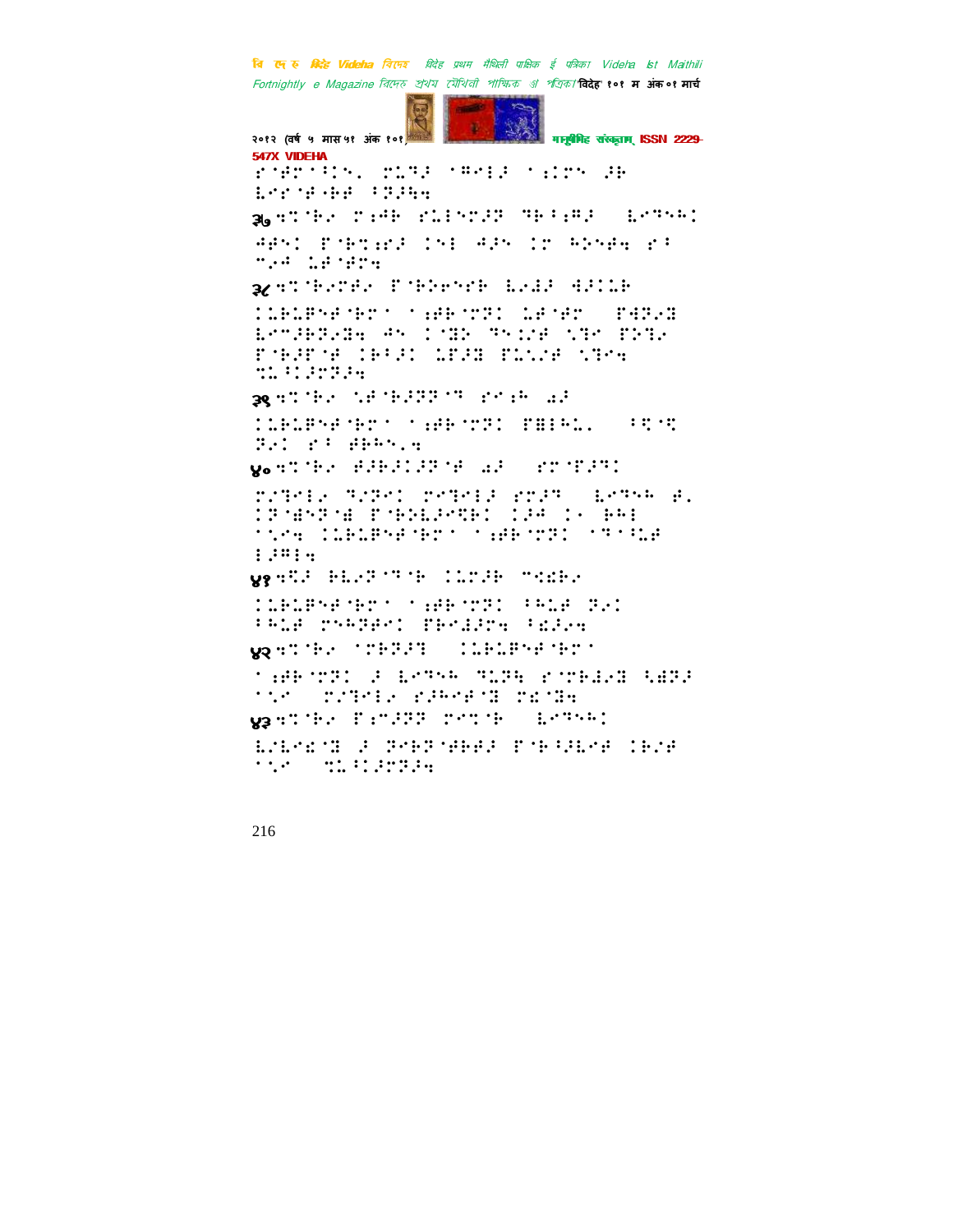बि एक रु मिनेट Videha विएक विदेह प्रथम मैथिली पाक्षिक ई पत्रिका Videha Ist Maithili Fortnightly ejournal রিদেত শ্রথম মৌথিনী পাক্ষিক *প্রা পত্রিকা*'বিदेह' १०१ म अंक०१ मार्च २०१२



(वर्ष ५ मास ५१ अंक १०१, **VIDEHA** 

मानुभीह संस्कृतम् ISSN 2229-547X

WHITE INTERNATIONAL PROPERTY

**TRANSPORT INTO TRAIN ARABLEY** tillere a lake rikide ikke a Protest Hrota PHIPL.4 SLPROV B. EPRES ANDES COOPS WORTHINGS SALL STALLARD range billier with Thir Charle Th add the day about discrete population  $\cdots$ 

West the ESSIE HOLLE (1982) SEA (199

je baj njeg podobnostičnom medzim sak MARK MAIL AP MARKEY (1912)AR (BR28) BK  $\mathbb{R} \cdot \mathbb{R}$ 

ygen the Union all (1991) film this

rilms affiliate running the BRIS BIIBNA (AN 2018) PRESENTARE<br>PROTECTOR NIER NOORD NA AN repose that an installation. Preside production about modeling to **TABINE IBER** 

Westifie that the children and show  $\mathbb{R}^n$  . The set of  $\mathbb{R}^n$ 

BRITHER & CIPAGESSER TRIP an dansk stored ster and wheeless IRE AP RIZI AN ROIPERT OUTCER FRONTIL SPEARERS ESTARD FRO rdbusser Pod Aran 250 CONDUCTS AND PIE, MADAGEMENT provide well keep chair call. **CONSENSATION EXAMPLE 1989** WARPH TAPE PATTE (TEPS) FOREPO

THIS PORTHER INFORMATION RESERTS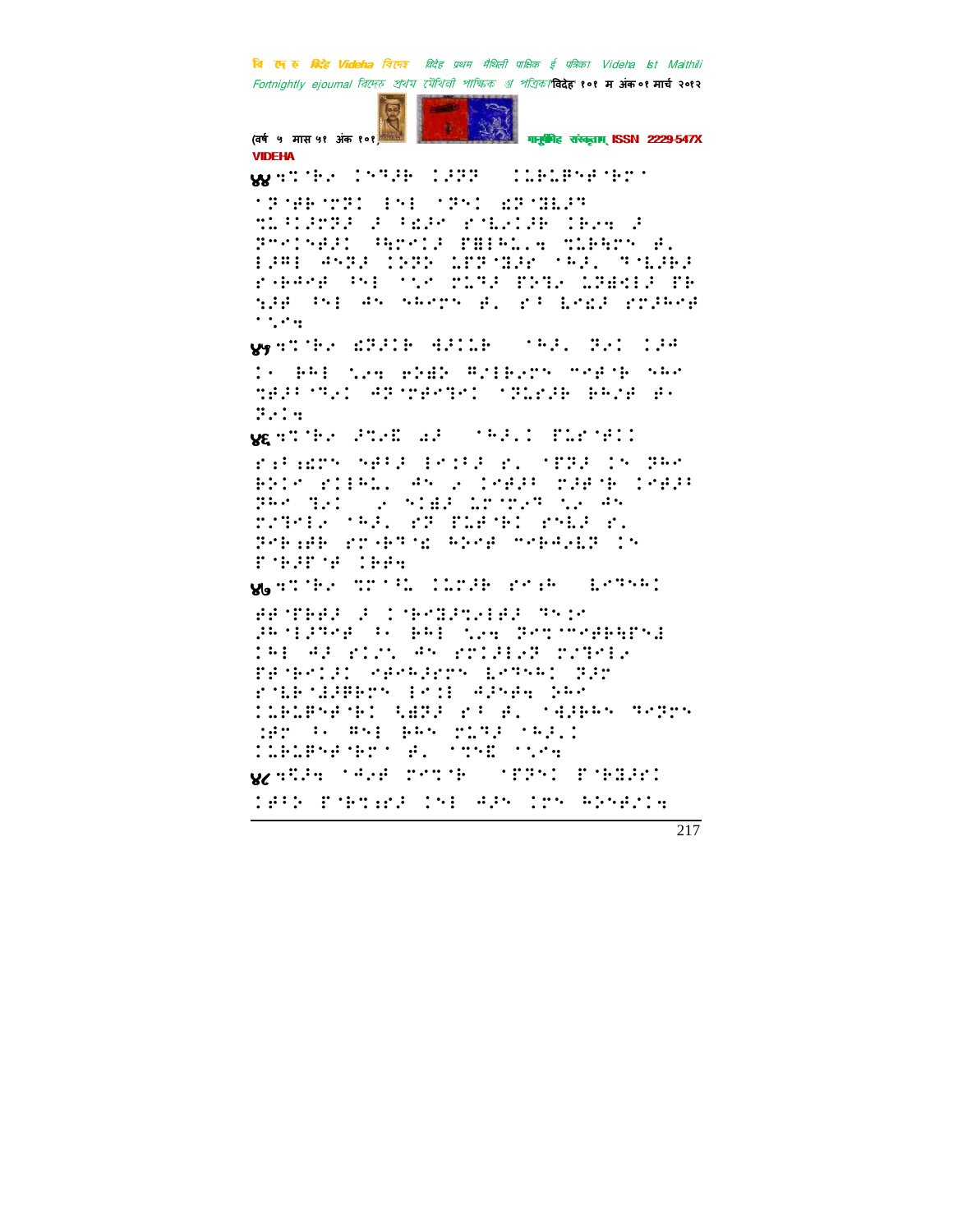बि एक रु मिनेट Videha विएक विदेह प्रथम मैथिली पाक्षिक ई पत्रिका Videha Ist Maithili Fortnightly e Magazine রিদেহ প্রথম মৌথিনী পাক্ষিক প্রা পত্রিকা**'বিदेह' १०१ म अंक०१ मार्च** 



मानुबेमिह संस्कृतम् ISSN 2229-

**547X VIDEHA** TITELE PARENTES SALL TALABA 151 ski (S 118 1182) Ar de Provin  $......$ yearth. Personnel redeel (1941)

२०१२ (वर्ष ५ मास ५१ अंक १०१)

CLELPSE SET OUT SERVICE (FOR STRAKE PROP THE SAR PORTUGAL PAIN SALL! ringriding and away in the real specials an derreg

your the Claim Bandball (1981) Tend

Prestance Ernam Park contribute AB THE TRIP OFF FORETTEE TRIA ATE **MARK PERSON** 

westime referring an finded

Benew Park Bank Britte ISBNEYEMEN (1878)-1881-1892-1993<br>1993 - Ene Caapa (1999)-1994-1994-199 Estinge : Wash as provide pas page

1950 913139334 yquitting and men grand and announcement

Thir (216 LeroHJB Thir 198

**MINE MILLAGE CENSER TRIP NEW** PORTUGAL PHOTOGRAPH # 920 ritrians in the The Teacher Beach SARPE HERBYHTS TEA TETA BAS

PrePresentational Concessions

restare man

ya di tek (2005) tie (2014) (161859 ter t

w - The Estrage of al

**MARISHER**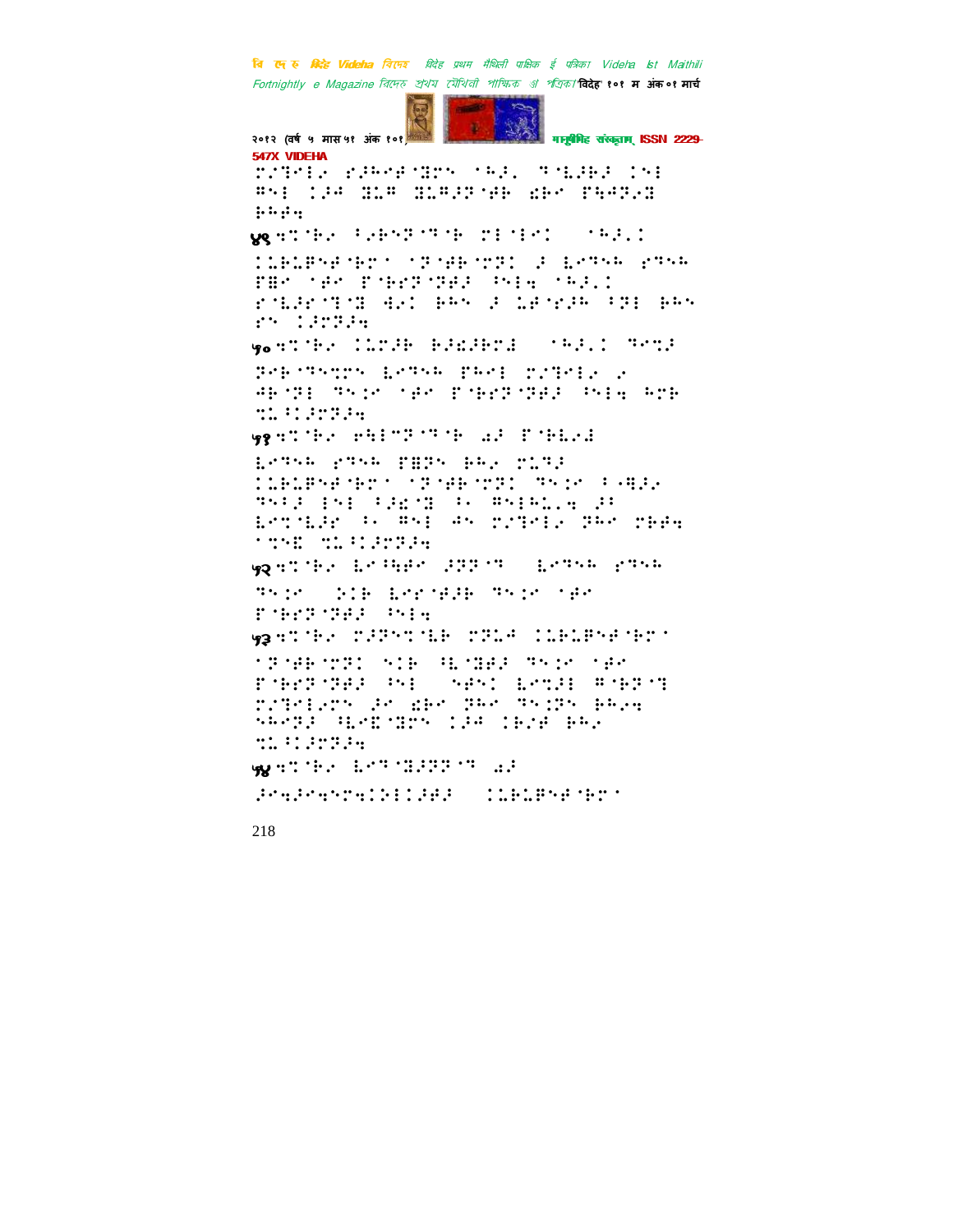बि एक रु मिनेट Videha विएक विदेह प्रथम मैथिली पाक्षिक ई पत्रिका Videha Ist Maithili Fortnightly ejournal রিদেত শ্রথম মৌথিনী পাক্ষিক *প্রা পত্রিকা*'বিदेह' १०१ म अंक०१ मार्च २०१२



मानूबीह संस्कृताम् ISSN 2229-547X

**VIDEHA MEMBERSHOWS** (SEAL) PAR BLILENED TRIP NEW PORTUGED PHA **SALE SECONDER** TEND PRINT AT PRINCE MIRL AN FI PAL THETH TITME ERSTRYER I TIRTE RETY tel Sie krief (Kael na 1951  $47.34479$ 

www.marchive.com/hart.com/hart-com/hart-com/hart-com/hart-com/hart-com/hart-com/

**TRIBUTE TRIEF PROFILES IN SOME** SAR BEAT PART POBBER 158 **MARK STREET** 

WESTER CLOSE FLE CLELPSHIPT

**STARTED THE RAIL CAR INSTRUSTION** FBI MAN (PALE PRESPECTATOR)

West Tobel Pobler (Presby Claimbert )

**SPORTS TOR SERVICE** WARE TEMPER ARTIF INFORMED

**THE LOINE PORTOR POLICY ATES** 

principal and signal provided and service and service and service and service and service and service and service  $\mathcal{L}^{\text{max}}$  ,  $\mathcal{L}^{\text{max}}$ 

we add the calendaries to the theories that of the European Company of the European Company of the European Company

rrens phalar radhavas nic hara nic **ANY MARINE EMBRETY MENBER PARAM PRACE PICE NAM** 

gonnair Shandie BarB (arshe)

SMARTHAN A LATA FALAR LATA PRED ERSE SAME PROPERT FRIM  $\cdots$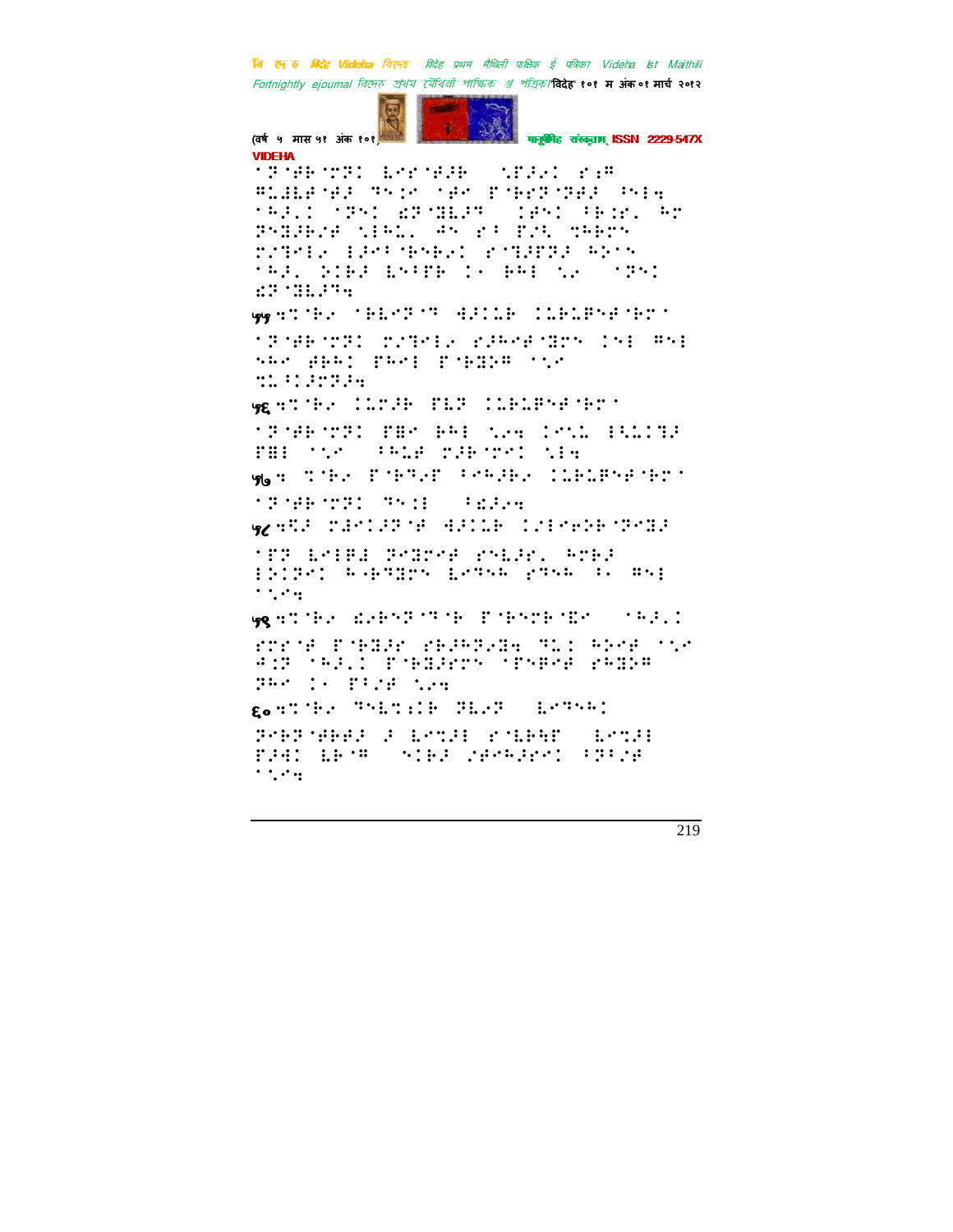gyernek (1951) al najme pedera relay **CONCRETED STORES TELL 151** para provincial FREE FORMER INFORMATION EESTING HALLE FORCAT CLEOCL  $\mathbf{r} \cdot \mathbf{r} \cdot \mathbf{r}$ rosse eroman re roseors av **TER THE EUROL RIBUS BEN TED** 

CONSENSATION OF MANAGEMENT CONSENSES FOR LEPTIE FARTHOUGH THE MENTS. EBROARSE NAAMART AFT SKAPERT EREERT<br>AN VARAT EESTE VAN NAAMART PS TIME ISED (SAM PARTERI ITE) 1PP MAR (PINPER 181PPS 181PAN) (PH) tice rolledla danshow (All THE GROENER TART TAR EACH PROPERT F HOBBING OVER THIRDE

TERMIRMI BARN, MARII RMARM PROPERTY CONTRACTS AND ST JEGGTGEGGIESE TEEKER WAIJE TSRG riri Financia guative samed forcem remai

 $\ddots$  : gancter (Bord ad Stamp) montant anni

CLELBYENERY (MICHENORI ON YEY) ryage: Exporter, Remarks: Marting

goaties efflicities (APTIC

THE TANK SEARCH AND TAL FRAMERS' WAS THE THOSE FRIEN  $3.44$ 

547X VIDEHA gencies chart submitted (indict chains

२०१२ (वर्ष ५ मास ५१ अंक १०१)



मानुबेमिह संस्कृतम् ISSN 2229-

बि एक रु मिनेट Videha विएक विदेह प्रथम मैथिली पाक्षिक ई पत्रिका Videha Ist Maithili Fortnightly e Magazine রিদেহ প্রথম মৌথিনী পাক্ষিক প্রা পত্রিকা**'বিदेह' १०१ म अंक०१ मार्च**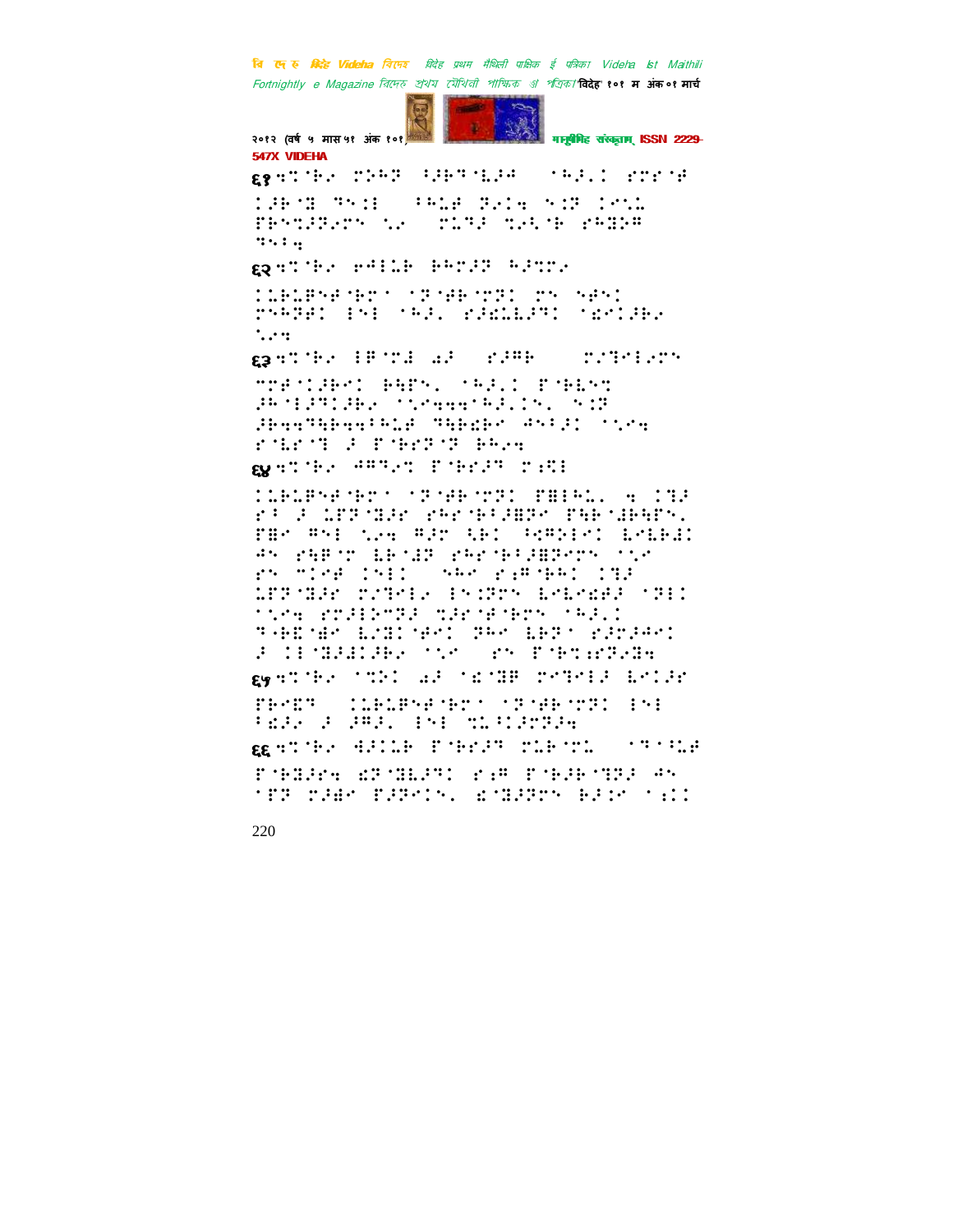बि एक रु मिनेट Videha विएक विदेह प्रथम मैथिली पाक्षिक ई पत्रिका Videha Ist Maithili Fortnightly ejournal রিদেত শ্রথম মৌথিনী পাক্ষিক *প্রা পত্রিকা*'বিदेह' १०१ म अंक०१ मार्च २०१२

FTIDAR INE APNE RE TEL ERT FYRDE

EPSILPS AN NANP PLP TH PLP TH PTPH WEND THE BAT STORY PART FOR EVE

ENSINE MOVED IN THE REPORT RANGE OF THE

EMINE TRANSPORT DESCRIPTION OF THE MA MARI PROPERTY (SAM POBBOY r. T.Tele : Belle Able Terresta

**CONSERVANT CONSERVATION CONSERVANCE** 

##SPYPE #2 # CLELPSPRYPT TARPTT?

FEAR PRAP NAME RAPARTED FOR THE CENT

rzanik meiar dini amirulu rzanik<br>Adioidzek zu idzek zin Anizi do

'FF JEST'S TJE'E 'FF AJFE FASTJE ibilinen 1986 yang asal pransips rd: Perspected the criminalist

a roman from the 45 denis new 45 MARK AND MOSAGE ALL PROVING THOMAS PRINT APPLIER PAR EARLY THERES

**SAPTED CONFIDENT LES** 

**INDEPENDENT AS DAR SINCER** 



PROPRIE LOTARIA, PRIE PRIE

AF TABLI STORATE TH POBLATE **VERTHALL VILLENENHERRY (BERTIE)** 

EZATTER FREDRICHTUNG ERE BASE SPORT (SPES) PLEASE

EQUIPMENT FEDERATORS IN LIFTING

rak sasa popula masul **Go** with the First in the sea

**APP (781-100)** 11-11-11-11-11-11

मानुभीह संस्कृताम् ISSN 2229-547X

**VIDEHA** 

ransan

 $\mathbf{H}^{\text{H}}$  and  $\mathbf{H}^{\text{H}}$ 

theraphy

(वर्ष ५ मास ५१ अंक १०१)

 $\cdots$ 

 $\mathbb{R}^n$  . The set of  $\mathbb{R}^n$ 

 $\therefore$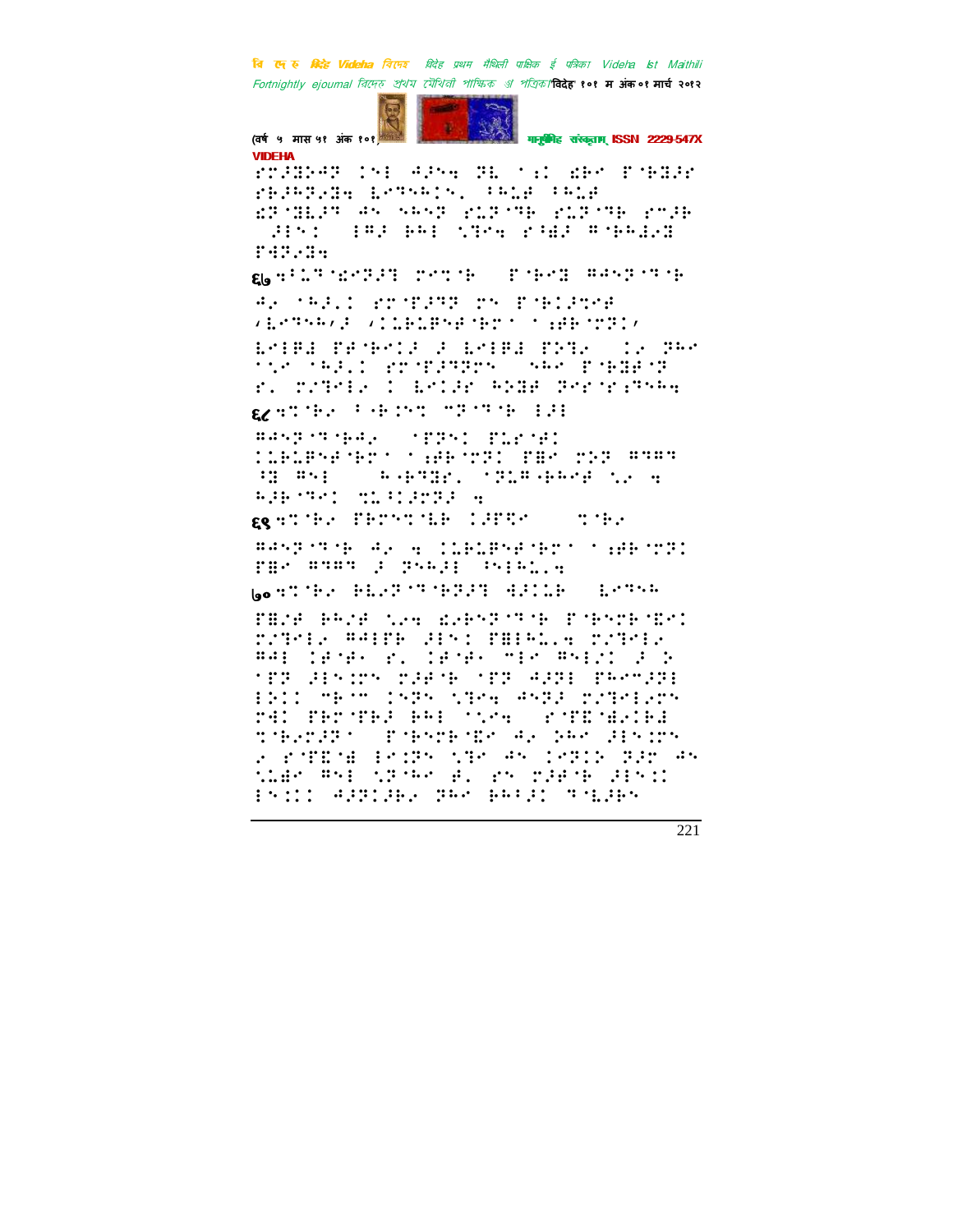बि एक रु मिनेट Videha विएक विदेह प्रथम मैथिली पाक्षिक ई पत्रिका Videha Ist Maithili Fortnightly e Magazine রিদেত প্রথম মৌথিনী পাক্ষিক প্রা পত্রিকা' **বিदेह' १०१ म अंक ०१ मार्च** 

**Service**  $\mathbf{a}$ २०१२ (वर्ष ५ मास ५१ अंक १०१) **SARPS 28 (2022 12022 842 9511 4284** 

मानुबेमिह संस्कृतम् ISSN 2229-

*'*Wild, 'Abs issued issued He Jit! rank arabier steel rrotan

West the confidential and active farmer rame (FRA) confrontra claimento

**547X VIDEHA** 

tade vizi angel (tan 18 yen vizeta)

ind the display said the presentation **MAGERYSHIPS** 

WRACK THE PERSON EXPOSURED CONSIDERATION

**TABETER CONSERVATOR BEAT STORETH PORTS ON SAMPS ENGLY PERCH** THE MANUFUL POST CONT TO PURCH USE UP

Prill BREMIENTE, ALTE BARRY TERRIT STAR

 $\sqrt{2}$  :  $\frac{1}{2}$  :  $\frac{1}{2}$  :  $\frac{1}{2}$  :  $\frac{1}{2}$  :  $\frac{1}{2}$  :  $\frac{1}{2}$  :  $\frac{1}{2}$  :  $\frac{1}{2}$  :  $\frac{1}{2}$  :  $\frac{1}{2}$  :  $\frac{1}{2}$ <u> Alian Brazilian (</u>

**TARPATE TY STERI PROBE E** EPSPIEL SALL ALBAL SUSUEL 1981 (\*69. SAR BSB/BCS 38 383. 194 TER EN STE TIME

WHITERTH THE TOTTE CLEARATET

taëre: 23 legar presenter para TAC FOREST ECOF COMMERCIAL INE AF PICA STRA (REPRODUCT) INFORMATIONS West there: Independent controllers

CLELPSHORY CONFORT 27 FRIE 395 an Will fleer Winers day who also

rs (Gle Serr) allega si co accea In PARTE PAIN PRIN SI PRIN, SPEE APS REMAINS THAT THAT PAPE SALE PART **SAPLEL PORT STATE**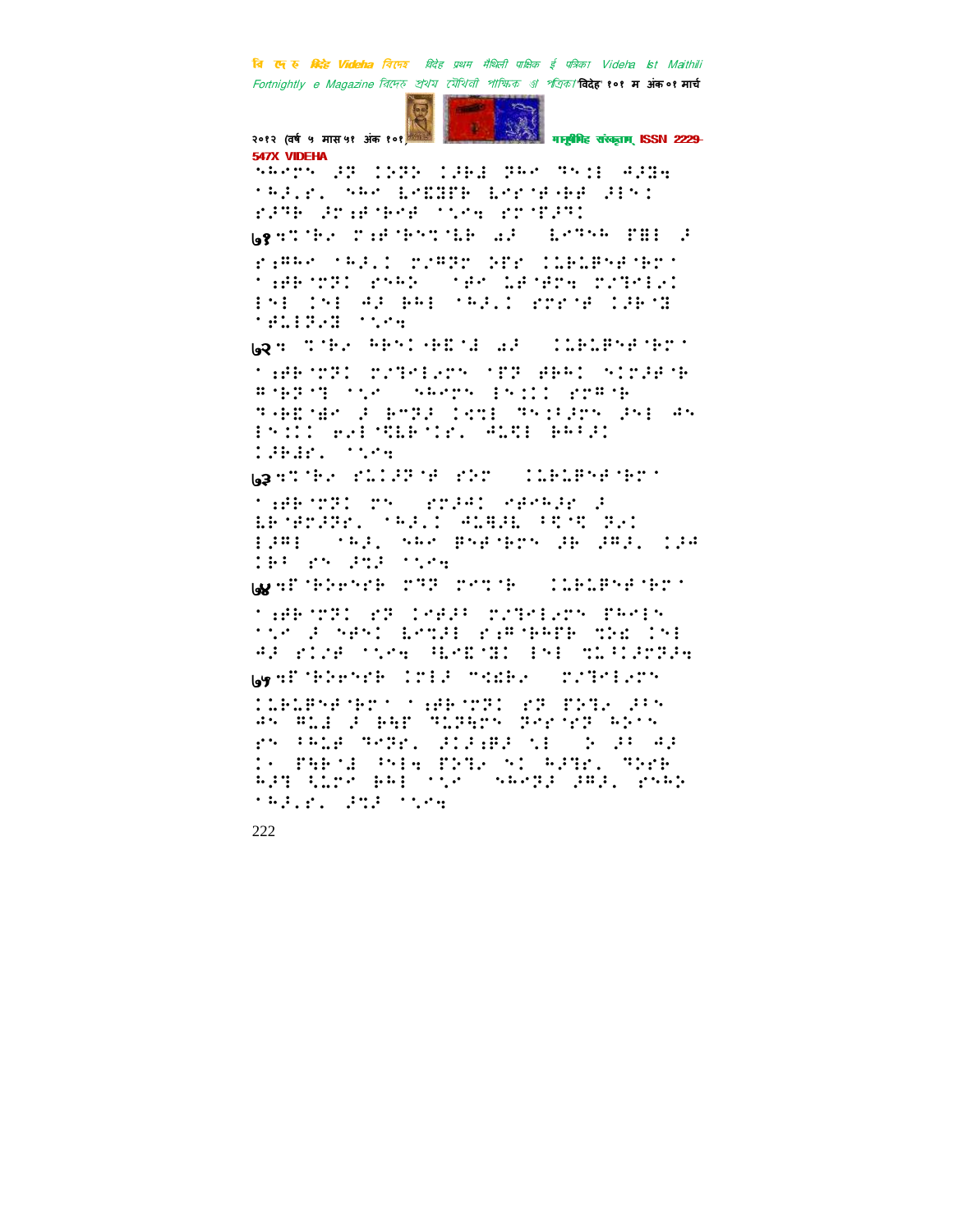बि एक रु मिनेट Videha विएक विदेह प्रथम मैथिली पाक्षिक ई पत्रिका Videha Ist Maithili Fortnightly ejournal রিদেত শ্রথম মৌথিনী পাক্ষিক প্র পত্রিকা**'বিदेह' १०१ म अंक०१ मार्च २०१२** 



मानूबीह संस्कृताम् ISSN 2229-547X

(वर्ष ५ मास ५१ अंक १०१) **VIDEHA** 

GENTIFY LTD STORES AP a a bheannan an Saonacha an S

##SPYPE#AL (S#21 ##SI 12# 151#L) tic restriction in deciding Ter INPN NEW MIRIERRA (PRAIDNI NAP PALE 194 JE 1993: Steel

**Go** with the Committee Constant

sang mangagenakan **Southern Communication** rumaan masuur mengasaan ahel 194 And Tarra is well to speer, well-Will He Print Still Mine

WHITE TESTIFIC THE SALE TERMS

THE TILL PORTLER (1910) THOUR PARTIES MARK MRAVI (DIRIPSEMENT MORMEROOD) rrothend buth, THR Whiteler FN-778-77353 SI 13814

We will discuss the control of

ESTAR A PROPOSIC PROVISION PROPINS STARING BAING STORY CONTROL ON CHOROLES<br>SOLO SARCO PROVINCE ADRESS STORY CARDO **MARINER PARPAIN, APRIMAT MARISHER** 

 $\mathbf{L}$  and  $\mathbf{L}$ 

TIME REPRISEMENT

Rook-82 : PHOLOGENE ENCLOSED P

485 ESTI PAT PRO TO 885 rachiare boys (futt conse film a finite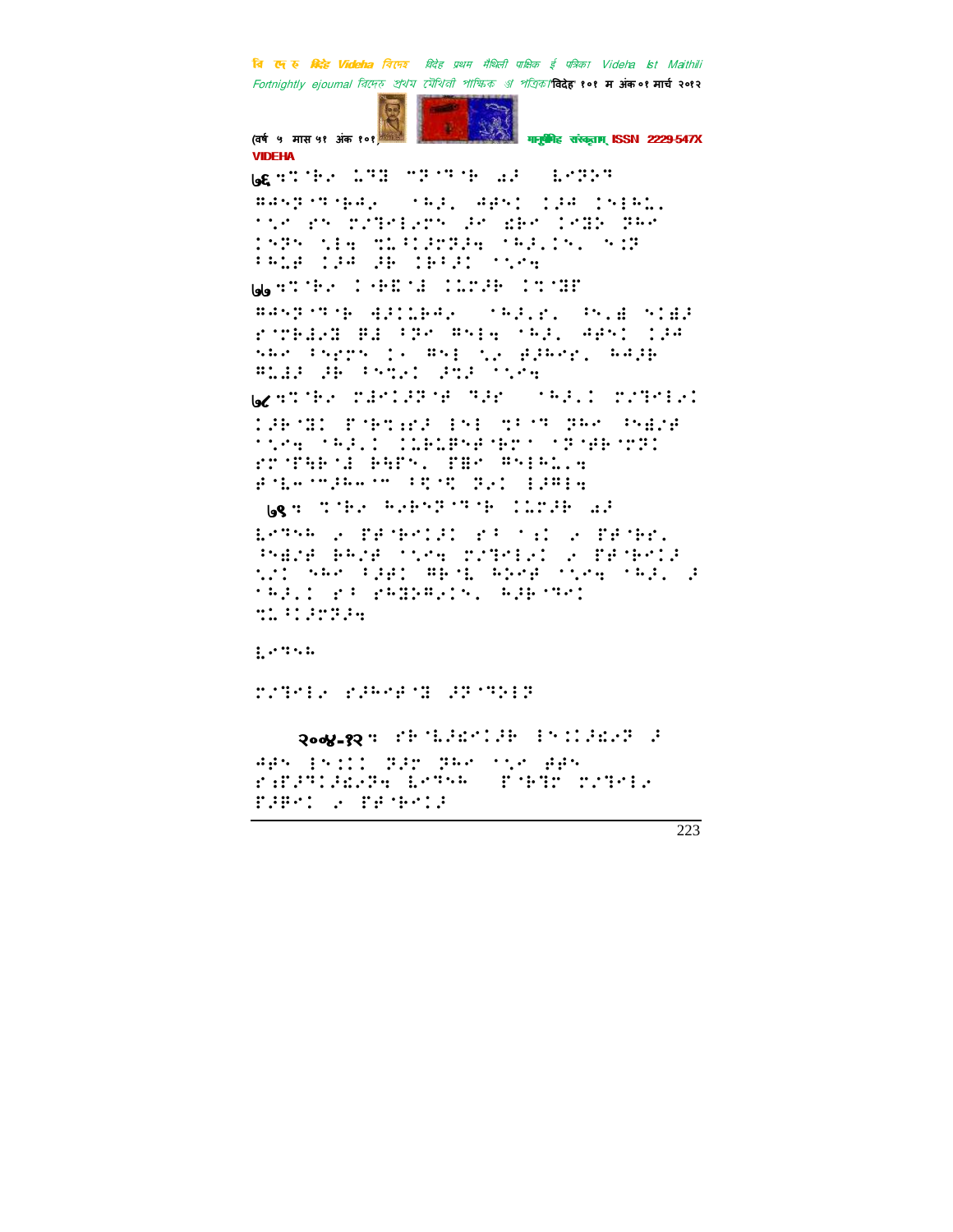बि एक रु मिनेट Videha विएक विदेह प्रथम मैथिली पाक्षिक ई पत्रिका Videha Ist Maithili Fortnightly e Magazine রিদেত প্রথম মৌথিনী পাক্ষিক প্রা পত্রিকা' **বিदेह' १०१ म अंक ०१ मार्च** 



२०१२ (वर्ष ५ मास ५१ अंक १०१) **547X VIDEHA** 

मानुबेमिह संस्कृतम् ISSN 2229-

round ment the diche PROPERTY SIDE PARENT PRACT roder (the Cone af Fourdate raya (turak terdi 4) yapa krimana presponde (thrub lar) rolled and re-EST MERRIT GEN ILL SCHERTE (ERSER TEMPER FUNCTION PRIPARTNEE FOR THE TELL OF THE SEAL **STORY AND LEATH** 2 SPA BRAGE (1258) BB 558 ST STREET DAAD BAARAH SOOMAAL SAMA WADAARA roder (rede roded roe (red rati a pjedala aak prjegt **STORY OFFICE ASTAR OFFICE** 

(AIR 241-1921) range is 19 ippider i END WELL TENT OF THE

 $\mathbb{R}^{n}$  . The  $\ddot{\cdot}$ **MARTHERS INSTITUTE**  $\dddot{\bullet}$  $\mathbf{H}^{\text{max}}$ LE 4 - POBSTADY PAP PLA the Poll ram Pollar (no rachers FRAME 2 MET BOILER INE WAS BREAK PASARA (PS ROB CEME CHA BMPR) tarr ger eg 'gro' en antarre tic a PRE PRIERR RAE Lena THE SACTOST CONTROL IS A STATE OF A STATE OF THE STATE OF THE STATE OF THE STATE OF THE STATE OF THE STATE OF THE STATE OF THE STATE OF THE STATE OF THE STATE OF THE STATE OF THE STATE OF THE STATE OF THE STATE OF THE STAT TORE THE POBJECT BOILER COP anderen Sterne (1994) från Steat (1991) POSITION IN PROFILER SHIPS ALSAMA (PORTUGATES) PRRS. 2 FRONT OUR FORMATOR PATHER randers a tampedyn report a DZIPLAR, KALARYE EMPA EMELANYE (ME 224